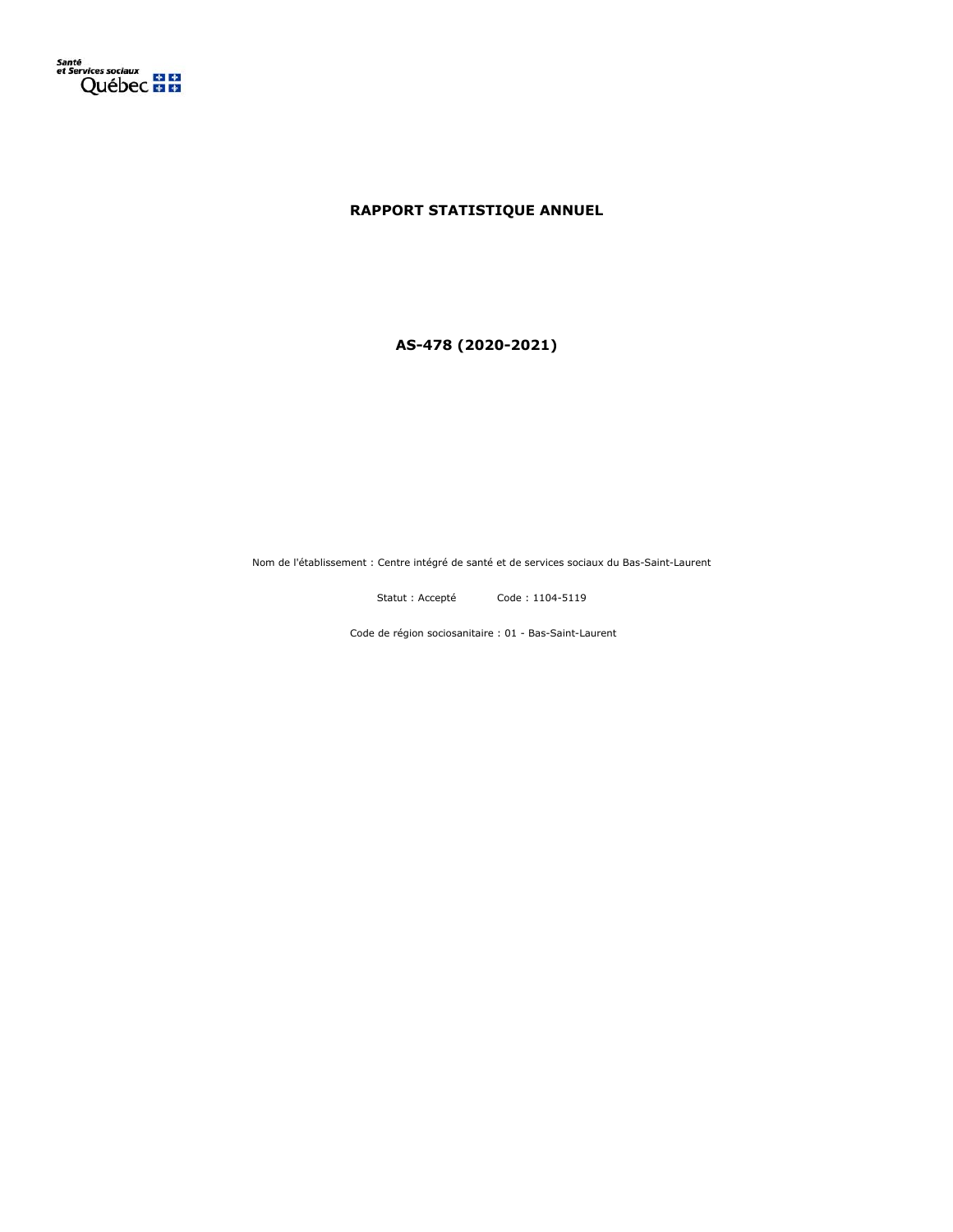## **Table des matières**

Page 0 – DÉCLARATION DE FIABILITÉ DES DONNÉES DE L'ÉTABLISSEMENT ET DES CONTRÔLES AFFÉRENTS Page 1 – IDENTIFICATION DE L'ÉTABLISSEMENT Page 2-0 – SOMME DES LITS DRESSÉS ET DES JOURS-PRÉSENCE SELON LES CENTRES DE SOINS Page 2-1 – RÉPARTITION DES LITS DRESSÉS ET DES JOURS-PRÉSENCE DES USAGERS ADMIS EN CH OU CHSLD, INCLUANT L'HÔTELLERIE PAR CENTRE DE SOINS Page 2-2 – RÉPARTITION DES LITS DRESSÉS ET DES JOURS-PRÉSENCE DES USAGERS ADMIS EN CH OU CHSLD, INCLUANT L'HÔTELLERIE PAR CENTRE DE SOINS Page 2-3 – RÉPARTITION DES LITS DRESSÉS ET DES JOURS-PRÉSENCE DES USAGERS ADMIS EN CH OU CHSLD, INCLUANT L'HÔTELLERIE PAR CENTRE DE SOINS Page 2-4 – RÉPARTITION DES LITS DRESSÉS ET DES JOURS-PRÉSENCE DES USAGERS ADMIS EN CH OU CHSLD, INCLUANT L'HÔTELLERIE PAR CENTRE DE SOINS Page 2-5 – RÉPARTITION DES LITS DRESSÉS ET DES JOURS-PRÉSENCE DES USAGERS ADMIS EN CH OU CHSLD, INCLUANT L'HÔTELLERIE PAR CENTRE DE SOINS Page 2-6 – RÉPARTITION DES LITS DRESSÉS ET DES JOURS-PRÉSENCE DES USAGERS ADMIS EN CH OU CHSLD, INCLUANT L'HÔTELLERIE PAR CENTRE DE SOINS Page 2-7 – RÉPARTITION DES LITS DRESSÉS ET DES JOURS-PRÉSENCE DES USAGERS ADMIS EN CH OU CHSLD, INCLUANT L'HÔTELLERIE PAR CENTRE DE SOINS Page 2-8 – RÉPARTITION DES LITS DRESSÉS ET DES JOURS-PRÉSENCE DES USAGERS ADMIS EN CH OU CHSLD, INCLUANT L'HÔTELLERIE PAR CENTRE DE SOINS Page 2-9 – RÉPARTITION DES LITS DRESSÉS ET DES JOURS-PRÉSENCE DES USAGERS ADMIS EN CH OU CHSLD, INCLUANT L'HÔTELLERIE PAR CENTRE DE SOINS Page 2-10 – RÉPARTITION DES LITS DRESSÉS ET DES JOURS-PRÉSENCE DES USAGERS ADMIS EN CH OU CHSLD, INCLUANT L'HÔTELLERIE PAR CENTRE DE SOINS Page 3 – JOURS-PRÉSENCE SELON LA RESPONSABILITÉ DE PAIEMENT ET LE TYPE DE CHAMBRES/LITS DRESSÉS PAR TYPE DE CHAMBRES, LITS AUTORISÉS AU PERMIS ET LITS FERMÉS DÉFINITIVEMENT Page 4 – MOUVEMENT DES USAGERS PAR C/A Page 5 – MOUVEMENT DES USAGERS PAR C/A (suite) Page 6 – MOUVEMENT DES USAGERS PAR C/A (suite) Page 7 – C/A 6360 - CENTRE DE SOINS À LA MÈRE ET AU NOUVEAU-NÉ/C/A 6200 - SOINS SPÉCIALISÉS AUX NOUVEAU-NÉS (NÉONATOLOGIE)/C/A 6240 - L'URGENCE/S-C/A 6606 - CENTRE DE PRÉLÈVEMENTS Page 7-1 – VENTILATION PAR ÉTABLISSEMENT (INSTALLATION) DES UNITÉS DE MESURE DU S-C/A 6363 - BLOC OBSTÉTRICAL ET DU S-C/A 6364 - MATERNITÉ, SOINS DE BASE AUX NOUVEAU-NÉS ET BLOC OBSTÉTRICAL (NON RÉPARTI) <sup>(1)</sup> SELON LE STATUT DE L'USAGER Page 8 – C/A 6610 - PHYSIOLOGIE RESPIRATOIRE/C/A 6780 - MÉDECINE NUCLÉAIRE ET TEP Page 8-1 – VENTILATION PAR ÉTABLISSEMENT (INSTALLATION) DES UNITÉS TECHNIQUES PROVINCIALES (UTP) EFFECTUÉES SELON LE STATUT DE L'USAGER/C/A 6610 - PHYSIOLOGIE RESPIRATOIRE Page 8-2 – VENTILATION PAR ÉTABLISSEMENT (INSTALLATION) DES UTP EFFECTUÉES SELON LE STATUT DE L'USAGER/C/A 6780 - MÉDECINE NUCLÉAIRE ET TEP Page 9 – C/A 6710 - ÉLECTROPHYSIOLOGIE/C/A 6750 - HÉMODYNAMIE ET ÉLECTROPHYSIOLOGIE INTERVENTIONNELLE Page 9-1 – VENTILATION PAR ÉTABLISSEMENT (INSTALLATION) DES UTP EFFECTUÉES SELON LE STATUT DE L'USAGER/C/A 6710 - ÉLECTROPHYSIOLOGIE Page 9-2 – VENTILATION PAR ÉTABLISSMENT (INSTALLATION) DES UTP EFFECTUÉES SELON LE STATUT DE L'USAGER/C/A 6750 - HÉMODYNAMIE ET ÉLECTROPHYSIOLOGIE INTERVENTIONNELLE Page 10 – C/A 6830 - IMAGERIE MÉDICALE - NOMBRE DE PROCÉDURES Page 11 – C/A 6830 - IMAGERIE MÉDICALE - Nombre d'UTP Page 11-1 – VENTILATION PAR ÉTABLISSEMENT (INSTALLATION) DES UTP EFFECTUÉES SELON LE STATUT DE L'USAGER/C/A 6830 - IMAGERIE MÉDICALE (suite) Page 11-2 – VENTILATION PAR ÉTABLISSEMENT (INSTALLATION) DES UTP EFFECTUÉES SELON LE STATUT DE L'USAGER/C/A 6830 - IMAGERIE MÉDICALE (suite) Page 11-3 – VENTILATION PAR ÉTABLISSEMENT (INSTALLATION) DES UTP EFFECTUÉES SELON LE STATUT DE L'USAGER/C/A 6830 - IMAGERIE MÉDICALE (suite) Page 11-4 – VENTILATION PAR ÉTABLISSEMENT (INSTALLATION) DES UTP EFFECTUÉES SELON LE STATUT DE L'USAGER/C/A 6830 - IMAGERIE MÉDICALE (suite) Page 11-5 – VENTILATION PAR ÉTABLISSEMENT (INSTALLATION) DES UTP EFFECTUÉES SELON LE STATUT DE L'USAGER/C/A 6830 - IMAGERIE MÉDICALE (suite) Page 11-6 – VENTILATION PAR ÉTABLISSEMENT (INSTALLATION) DES UTP EFFECTUÉES SELON LE STATUT DE L'USAGER/C/A 6830 - IMAGERIE MÉDICALE (suite) Page 11-7 – VENTILATION PAR ÉTABLISSEMENT (INSTALLATION) DES UTP EFFECTUÉES SELON LE STATUT DE L'USAGER/C/A 6830 - IMAGERIE MÉDICALE (suite) Page 11-8 – VENTILATION PAR ÉTABLISSEMENT (INSTALLATION) DES UTP EFFECTUÉES SELON LE STATUT DE L'USAGER/C/A 6830 - IMAGERIE MÉDICALE (suite) Page 11-9 – VENTILATION PAR ÉTABLISSEMENT (INSTALLATION) DES UTP EFFECTUÉES SELON LE STATUT DE L'USAGER/C/A 6830 - IMAGERIE MÉDICALE (suite) Page 11-10 – VENTILATION PAR ÉTABLISSEMENT (INSTALLATION) DES UTP EFFECTUÉES SELON LE STATUT DE L'USAGER/C/A 6830 - IMAGERIE MÉDICALE (suite) Page 12 – RÉPARTITION D'UNITÉS DE MESURE DE DIVERS C/A SELON LE STATUT DE L'USAGER Page 12-1 – VENTILATION PAR ÉTABLISSEMENT (INSTALLATION) DES UNITÉS DE MESURE DE DIVERS C/A SELON LE STATUT DE L'USAGER Page 12-2 – VENTILATION PAR ÉTABLISSEMENT (INSTALLATION) DES UNITÉS DE MESURE DE DIVERS C/A SELON LE STATUT DE L'USAGER (suite) Page 12-3 – VENTILATION PAR ÉTABLISSEMENT (INSTALLATION) DES UNITÉS DE MESURE DE DIVERS C/A SELON LE STATUT DE L'USAGER (suite) Page 12-4 – C/A 7060 - SERVICES D'ONCOLOGIE ET D'HÉMATOLOGIE Page 13 – C/A 6260 - BLOC OPÉRATOIRE/C/A 6770 - ENDOSCOPIE/C/A 6300 - CONSULTATIONS EXTERNES Page 13-1 – VENTILATION PAR ÉTABLISSEMENT (INSTALLATION) DU NOMBRE D'HEURES-PRÉSENCE DES USAGERS SELON LEUR STATUT/C/A 6260 - BLOC OPÉRATOIRE Page 14 – S-C/A 6302 - CONSULTATIONS EXTERNES SPÉCIALISÉES/S-C/A 6322 - UNITÉ DE RETRAITEMENT DES DISPOSITIFS MÉDICAUX - CLSC ET CH Page 15 – SANTÉ MENTALE - DÉTAILS SUR LES SERVICES SURSPÉCIALISÉS DE TROISIÈME LIGNE ET LES SERVICES DANS LA COMMUNAUTÉ Page 16 – S-C/A 6352 - INHALOTHÉRAPIE - AUTRES Page 16-1 – VENTILATION PAR ÉTABLISSEMENT (INSTLLATION) DES UTP RÉALISÉES À L'URGENCE/S-C/A 6352 - INHALOTHÉRAPIE - AUTRES

Page 17 – RÉPARTITION DES USAGERS ET DES INTERVENTIONS SELON LE DOMAINE D'INTERVENTION ET SELON LE STATUT DES USAGERS/C/A 6564 - PSYCHOLOGIE Page 17-1 – VENTILATION PAR ÉTABLISSEMENT (INSTALLATION) DES INTERVENTIONS SELON LE DOMAINE D'INTERVENTION ET SELON LE STATUT DES USAGERS/C/A 6564 - PSYCHOLOGIE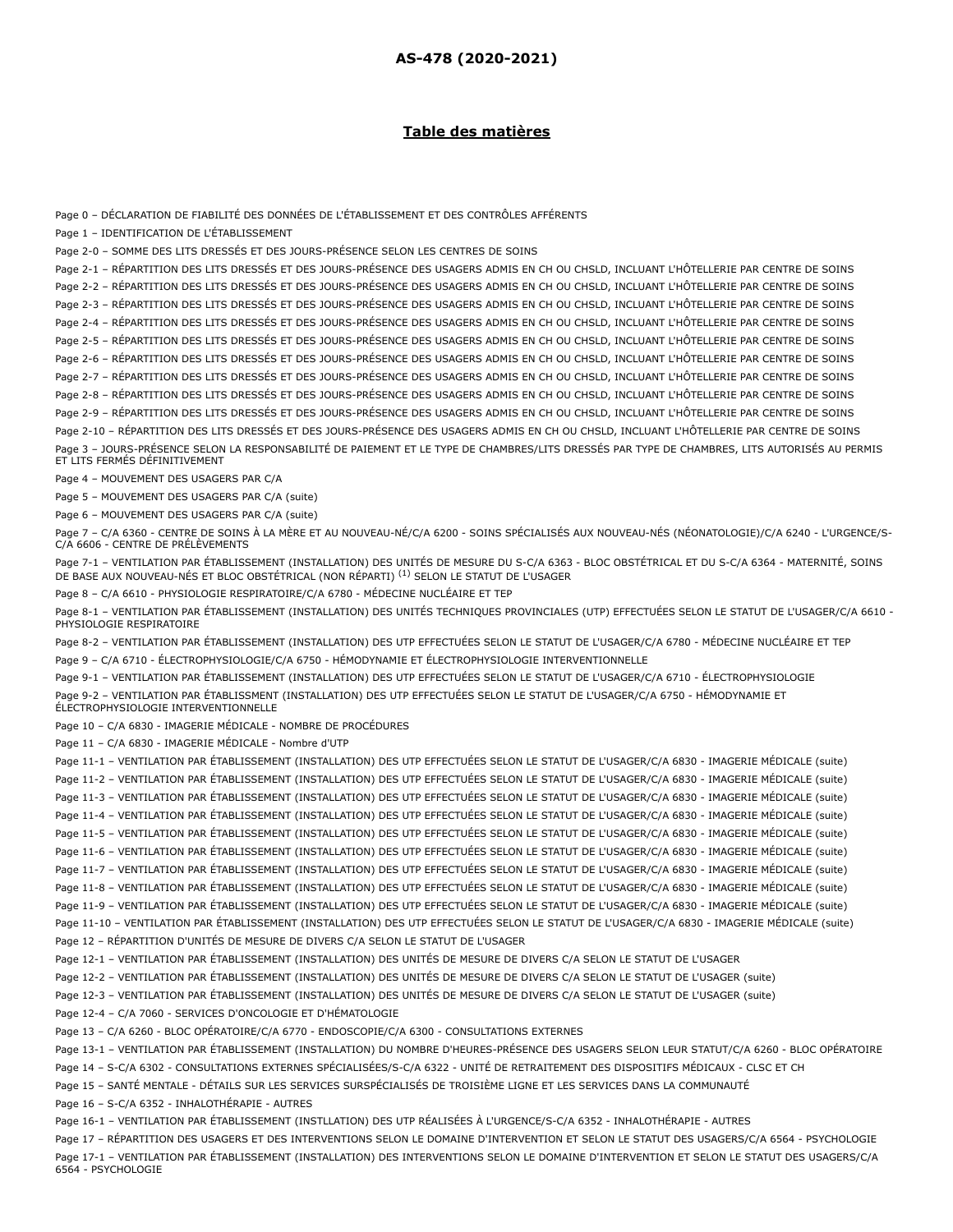Page 18 – RÉPARTITION DES USAGERS PAR STATUT/PAR CATÉGORIES DE CLIENTÈLE/PAR PROGRAMMES DE SERVICES/S-C/A 6565 - SERVICES SOCIAUX

Page 18-1 – VENTILATION PAR ÉTABLISSEMENT (INSTALLATION) DES USAGERS EN SANTÉ PHYSIQUE SELON L'ÂGE ET LEUR STATUT/S-C/A 6565 - SERVICES SOCIAUX

Page 18-2 – VENTILATION PAR ÉTABLISSEMENT (INSTALLATION) DES USAGERS EN SANTÉ MENTALE SELON L'ÂGE ET LEUR STATUT/S-C/A 6565 - SERVICES SOCIAUX

Page 18-3 – RÉPARTITION DES USAGERS PAR STATUT ET PAR PROGRAMMES-SERVICES/C/A 6390 - SERVICE DE SOINS SPIRITUELS

Page 19 – RÉPARTITION DES USAGERS SELON LA RÉGION ET NOMBRE DE GÉNÉRATEURS/C/A 6790 - DIALYSE

Page 20 – NOMBRE DE TRAITEMENT/C/A 6790 - DIALYSE (suite)

Page 20-1 – VENTILATION PAR ÉTABLISSEMENT (INSTALLATION) DU NOMBRE DE TRAITEMENTS EFFECTUÉS SELON LE STATUT DE L'USAGER/C/A 6790 - DIALYSE Page 23 – RÉPARTITION DES UNITÉS DE MESURE PAR DIAGNOSTIC/S-C/A 6861 - AUDIOLOGIE

Page 24 – RÉPARTITION DES UNITÉS DE MESURE PAR DIAGNOSTIC/S-C/A 6862 - ORTHOPHONIE

Page 25 – RÉPARTITION DES HEURES DE PRESTATION DE SERVICES PAR CATÉGORIE, PAR PHASE ET PAR NIVEAU DE STAGE/S-C/A 6861 - AUDIOLOGIE ET S-C/A 6862 - **ORTHOPHONIE** 

Page 25-1 – VENTILATION DES HEURES DE PRESTATION DE SERVICES PAR PHASE DE RÉADAPTATION/S-C/A 6861 - AUDIOLOGIE ET S-C/A 6862 - ORTHOPHONIE

Page 26 – RÉPARTITION DES UNITÉS DE MESURE PAR DIAGNOSTIC/C/A 6870 - PHYSIOTHÉRAPIE

Page 27 – RÉPARTITION DES UNITÉS DE MESURE PAR DIAGNOSTIC/C/A 6880 - ERGOTHÉRAPIE

Page 27-1 – VENTILATION PAR ÉTABLISSEMENT (INSTALLATION) DES HEURES DE PRESTATION DE SERVICES SELON LE DIAGNOSTIC/C/A 6880 - ERGOTHÉRAPIE Page 28 – RÉPARTITION DES HEURES DE PRESTATION DE SERVICES PAR CATÉGORIE, PAR PHASE ET PAR NIVEAU DE STAGE/C/A 6870 - PHYSIOTHÉRAPIE ET C/A 6880 - **ERGOTHÉRAPIE** 

Page 28-1 – VENTILATION PAR ÉTABLISSEMENT (INSTALLATION) DES HEURES DE PRESTATION DE SERVICES PAR PHASE DE RÉADAPTATION/S-C/A 6870 - PHYSIOTHÉRAPIE ET C/A 6880 - ERGOTHÉRAPIE

Page 29 – RÉPARTITION DES UNITÉS DE MESURE SELON LE TYPE D'ACTIVITÉS/C/A 7090 - L'UNITÉ DE MÉDECINE DE JOUR

Page 30 – C/A 0500 - PARC DE STATIONNEMENT/S-C/A 7203 - BIBLIOTHÈQUE/S-C/A 7554 - ALIMENTATION - AUTRES/S-C/A 7604 - BUANDERIE

Page 30-1 – VENTILATION PAR ÉTABLISSEMENT (INSTALLATION) DU NOMBRE DE REPAS GRATUITS SERVIS SELON LE LIEU DE PRODUCTION ET SELON LE STATUT DE L'USAGER S-C/A 7554 - ALIMENTATION - AUTRES

Page 31 – RÉPARTITION DES USAGERS ADMIS EN CHSLD INCLUANT L'HÉBERGEMENT TEMPORAIRE ET L'URFI EN CHSLD

Page 31-1 – VENTILATION PAR ÉTABLISSEMENT (INSTALLATION) DES ADMISSIONS DURANT L'ANNÉE EN CHSLD INCLUANT L'HÉBERGEMENT TEMPORAIRE ET L'URFI EN CHSLD

Page 32 – USAGERS ADMIS EN CHSLD - INCLUANT L'HÉBERGEMENT TEMPORAIRE ET L'URFI EN CHSLD

Page 33 – DURÉE MOYENNE DE SÉJOUR DES USAGERS HÉBERGÉS EN CHSLD

Page 34 – DISTRIBUTION DES JOURS-PRÉSENCE DU C/A 6060 <sup>(1)</sup> ENTRE LES PROGRAMMES SERVICES POUR LES USAGERS AYANT ÉTÉ OU ÉTANT HÉBERGÉS DURANT L'EXERCICE FINANCIER

Page 35 – MOUVEMENT DES USAGERS INSCRITS, LEUR PROVENANCE ET LEUR DESTINATION/C/A 6960 - CENTRE DE JOUR POUR PERSONNES EN PERTE D'AUTONOMIE

Page 37 – C/A 6960 - CENTRE DE JOUR POUR PERSONNES EN PERTE D'AUTONOMIE (suite)

Page 38 – MOUVEMENT DES USAGERS INSCRITS, LEUR PROVENANCE ET LEUR DESTINATION (DU 1<sup>er</sup> AVRIL AU 31 MARS)/C/A 6290 - HÔPITAL DE JOUR GÉRIATRIQUE

Page 40 - C/A 6290 - HÔPITAL DE JOUR GÉRIATRIQUE (DU 1<sup>er</sup> AVRIL AU 31 MARS) (suite)

Page 42 – HÉBERGEMENT DANS D'AUTRES MILIEUX DE VIE SUBSTITUTS

Page 43 – RÉPARTITION ENTRE LA DÉFICIENCE PHYSIQUE (DP) ET LA SANTÉ PHYSIQUE (SPH) UNITÉ DE RÉADAPTATION FONCTIONNELLE INTENSIVE (URFI)

Page 44 – COMPLÉMENT D'INFORMATION CONCERNANT LE SOUTIEN PROFESSIONNEL DANS LE CADRE DES PROGRAMMES POUR LES GROUPES DE MÉDECINE DE FAMILLE (GMF) ET LES GROUPES DE MÉDECINE DE FAMILLE-RÉSEAU (GMF-R)

Page 44-1 – COMPLÉMENT D'INFORMATION CONCERNANT LES TRAVAILLEURS SOCIAUX ET LES AUTRES SERVICES PROFESSIONNELS DANS LE CADRE DES PROGRAMMES GMF ET GMF-R

Page 44-2 – COMPLÉMENT D'INFORMATION CONCERNANT LES AUTRES SERVICES PROFESSIONNELS DANS LE CADRE DES PROGRAMMES GMF ET GMF-R (suite)

Page 45 – SERVICES DE PREMIERS RÉPONDANTS – ACCRÉDITÉS AU COURS DES EXERCICES FINANCIERS PRÉCÉDENTS

Page 45-1 – SERVICES DE PREMIERS RÉPONDANTS – ACCRÉDITÉS AU COURS DES EXERCICES PRÉCÉDENTS (suite)

Page 45-2 – SERVICES DE PREMIERS RÉPONDANTS – ACCRÉDITÉS DURANT L'EXERCICE COURANT

Page 46 – CENTRES DE COMMUNICATION SANTÉ

Page 47-0 – SOMMAIRE DES ENTREPRISES AMBULANCIÈRES

Page 47-1 – ENTREPRISES AMBULANCIÈRES – QUART EN POSITIONNEMENT

Page 47-2 – ENTREPRISES AMBULANCIÈRES – QUART EN DÉPLOIEMENT DYNAMIQUE

Page 47-3 – ENTREPRISES AMBULANCIÈRES – QUART EN POINT DE SERVICES

Page 47-4 – ENTREPRISES AMBULANCIÈRES – QUART DE FACTION

Page 47-5 – ENTREPRISES AMBULANCIÈRES – QUART EN ÉVÉNEMENTS SPÉCIAUX

Page 47-X – Page préparatoire à la page 47-0 à des fins de calculs (\*)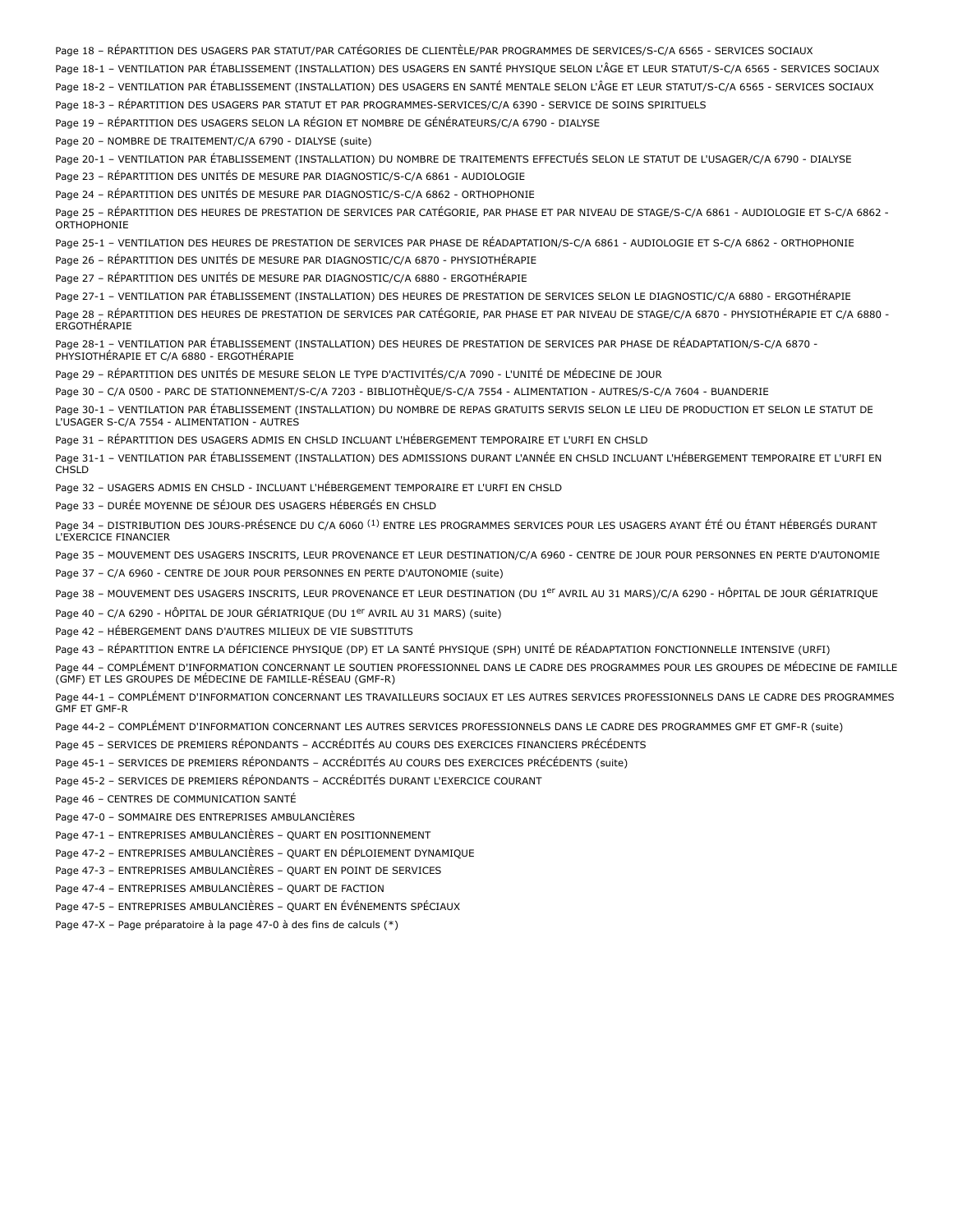| Détails du formulaire          |                                        |                             |               |
|--------------------------------|----------------------------------------|-----------------------------|---------------|
| Nom:                           | 4787 - AS-478 (2020-2021)              | Statut :                    | Accepté       |
| Établissement :                | 1104-5119 - CISSS du Bas-Saint-Laurent | Type:                       | Établissement |
| Année :                        | 2020-2021                              |                             |               |
| <b>Région:</b>                 | 01 - Bas-Saint-Laurent                 |                             |               |
| Détails de la transmission     |                                        |                             |               |
| Transmis le:                   |                                        | Par:                        |               |
| Détails de la validation ERSSS |                                        |                             |               |
| Validé le :                    |                                        | Par:                        |               |
| Détails de la validation MSSS  |                                        |                             |               |
| Validé le :                    | 2021-08-13                             | Par : Alain Gidasse Feudjio |               |

**PAGE 0 – DÉCLARATION DE FIABILITÉ DES DONNÉES DE L'ÉTABLISSEMENT ET DES CONTRÔLES AFFÉRENTS**

Les informations contenues dans le présent rapport statistique relèvent de ma responsabilité. Cette responsabilité porte sur la fiabilité des données présentées et sur les contrôles afférents.

Je déclare que les données contenues dans ce rapport sont fiables et exactes et qu'elles décrivent fidèlement les activités des<br>missions centre hospitalier, centre d'hébergement et de soins de longue durée et d'activités e

Les concordances incluses à ce rapport pure intercice financier courant et précédent ainsi qu'avec le rapport financier annuel (AS-471) listées aux pages intitulées :<br>- Liste des concordances entre les données à la date de

J'ai également tenu compte des messages de la liste contrôle produite par l'application informatique du rapport statistique.

La version originale approuvée et signée sera conservée. Elle sera transmise au MSSS sur demande seulement.

| Date: 2021-06-30 |
|------------------|
|                  |
|                  |
| Date             |
|                  |
|                  |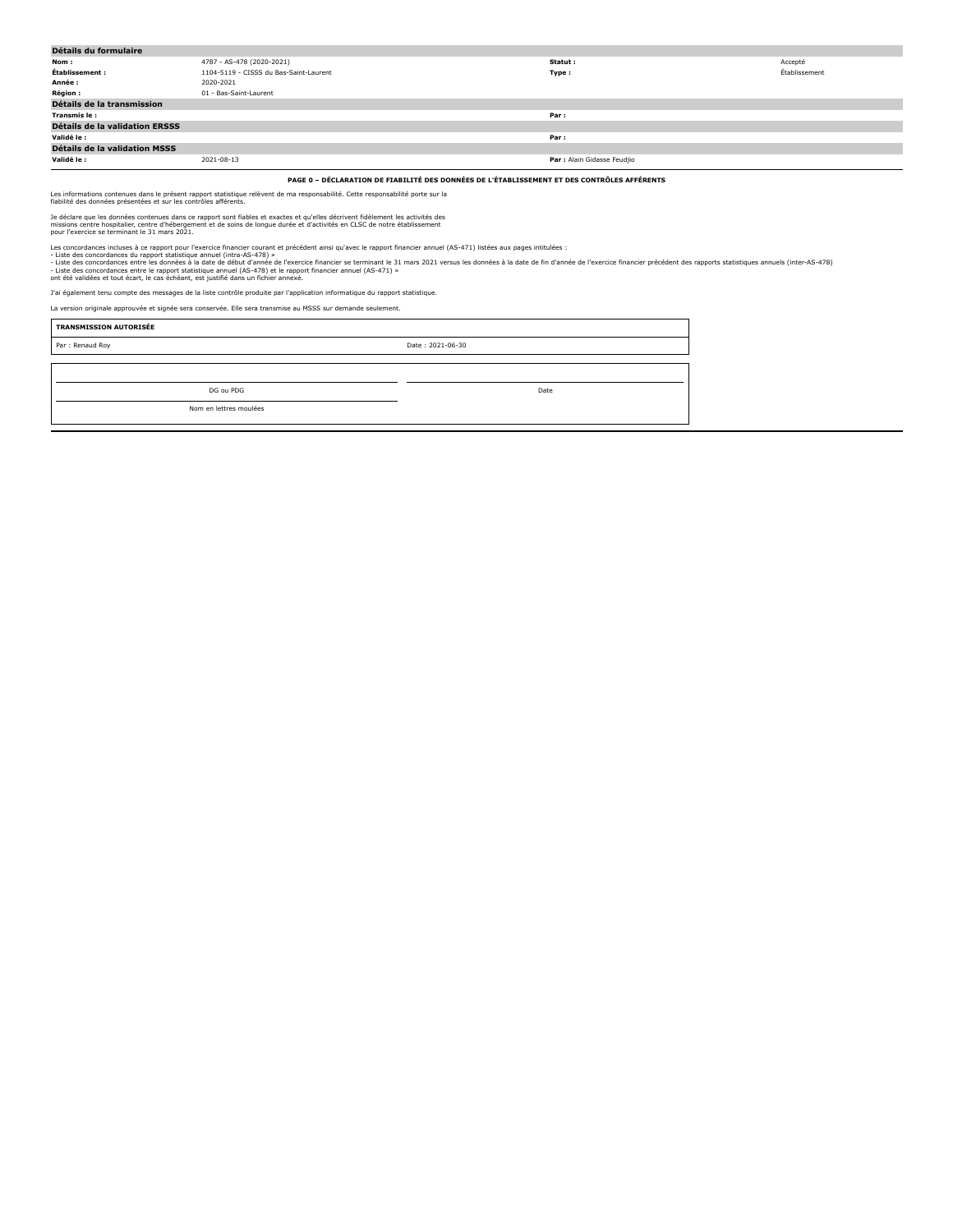| Détails du formulaire                                                        |            |                                                                                       |                                                                                      |                                            |               |
|------------------------------------------------------------------------------|------------|---------------------------------------------------------------------------------------|--------------------------------------------------------------------------------------|--------------------------------------------|---------------|
| Nom :                                                                        |            | 4787 - AS-478 (2020-2021)                                                             |                                                                                      | Statut:                                    | Accepté       |
| Établissement :                                                              |            | 1104-5119 - CISSS du Bas-Saint-Laurent                                                |                                                                                      | Type:                                      | Établissement |
| Année :                                                                      | 2020-2021  |                                                                                       |                                                                                      |                                            |               |
| Région:                                                                      |            | 01 - Bas-Saint-Laurent                                                                |                                                                                      |                                            |               |
| Détails de la transmission                                                   |            |                                                                                       |                                                                                      |                                            |               |
| Transmis le:                                                                 |            |                                                                                       |                                                                                      | Par:                                       |               |
| Détails de la validation ERSSS                                               |            |                                                                                       |                                                                                      |                                            |               |
| Validé le :                                                                  |            |                                                                                       |                                                                                      | Par:                                       |               |
| Détails de la validation MSSS                                                |            |                                                                                       |                                                                                      |                                            |               |
| Validé le :                                                                  | 2021-08-13 |                                                                                       |                                                                                      | Par : Alain Gidasse Feudjio                |               |
|                                                                              |            |                                                                                       |                                                                                      | PAGE 1 - IDENTIFICATION DE L'ÉTABLISSEMENT |               |
|                                                                              |            | $\mathbf{1}$                                                                          | $\overline{2}$                                                                       |                                            |               |
| LITS AUTORISÉS AU PERMIS POUR LES MISSIONS<br>CH ET CHSLD DE L'ÉTABLISSEMENT |            |                                                                                       |                                                                                      |                                            |               |
| <b>Mission</b>                                                               |            | Nombre de lits autorisés<br>au permis(1) (au 31 mars)<br>Budget et privé conventionné | Nombre de lits autorisés<br>au permis(1) (au 31 mars)<br>Autres modes de financement |                                            |               |
| CH                                                                           |            | 496                                                                                   |                                                                                      |                                            |               |
| <b>CHSLD</b>                                                                 |            | 955                                                                                   |                                                                                      |                                            |               |
| Total (L.1 à L.2)                                                            |            | 1451                                                                                  |                                                                                      |                                            |               |
|                                                                              |            |                                                                                       |                                                                                      |                                            |               |
| <b>RENSEIGNEMENTS</b>                                                        |            |                                                                                       |                                                                                      |                                            |               |
| Personne habilitée à fournir les renseignements                              |            | M. Renaud Roy                                                                         |                                                                                      |                                            |               |
| <b>Titre</b>                                                                 |            | Chef de service                                                                       |                                                                                      |                                            |               |
| Téléphone<br>(Format: 999 999-9999, p.9999)                                  |            | 418 722-0939, poste 46099                                                             |                                                                                      |                                            |               |
| <b>Adresse courriel</b>                                                      |            | 7 renaud.roy.cisssbsl@ssss.gouv.gc.ca                                                 |                                                                                      |                                            |               |
| 1. Le nombre de lits au permis n'inclut pas les locataires.                  |            |                                                                                       |                                                                                      |                                            |               |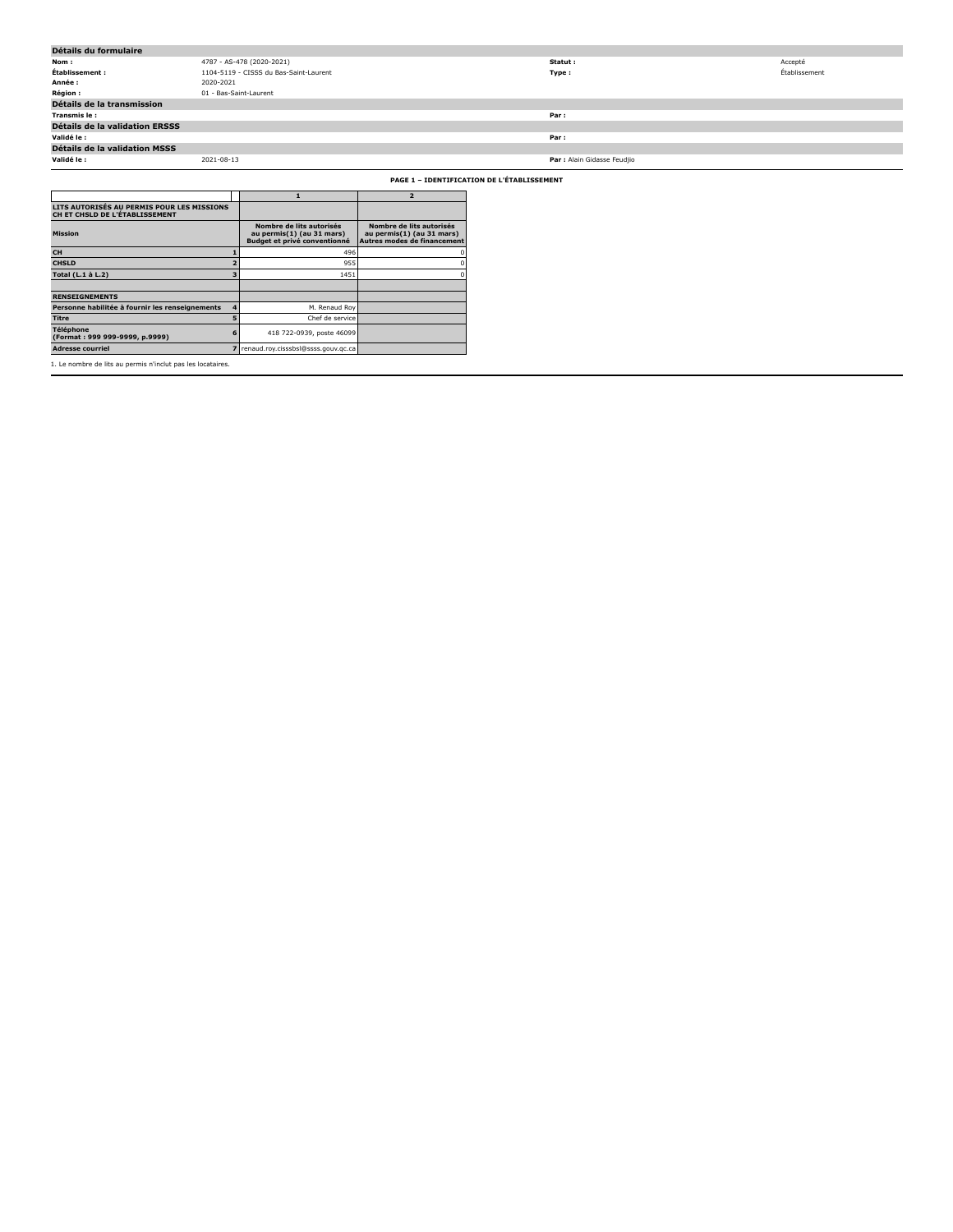| Détails du formulaire                 |                                        |                             |               |
|---------------------------------------|----------------------------------------|-----------------------------|---------------|
| Nom:                                  | 4787 - AS-478 (2020-2021)              | Statut :                    | Accepté       |
| Établissement :                       | 1104-5119 - CISSS du Bas-Saint-Laurent | Type:                       | Établissement |
| Année :                               | 2020-2021                              |                             |               |
| <b>Région:</b>                        | 01 - Bas-Saint-Laurent                 |                             |               |
| Détails de la transmission            |                                        |                             |               |
| Transmis le:                          |                                        | Par:                        |               |
| <b>Détails de la validation ERSSS</b> |                                        |                             |               |
| Validé le :                           |                                        | Par:                        |               |
| Détails de la validation MSSS         |                                        |                             |               |
| Validé le :                           | 2021-08-13                             | Par : Alain Gidasse Feudjio |               |

**PAGE 2-0 – SOMME DES LITS DRESSÉS ET DES JOURS-PRÉSENCE SELON LES CENTRES DE SOINS**

| <b>Hospitalisation</b><br>(répartition par centres de soins)<br>Soins psychiatriques<br>Unité d'hospitalisation en pédopsychiatrie (c/a 6010)<br>Unité d'hospitalisation en psychiatrie pour adultes (c/a 6020)<br>Unité d'hospitalisation en gérontopsychiatrie (c/a 6030)<br>Psychiatrie légale (c/a 6100)<br>Total (L.1 à L.4)<br>Soins de santé physique et de gériatrie<br>(lits de courte durée)<br>Médecine (s-c/a 6051) et désintoxication (c/a 6340)<br>Chirurgie (s-c/a 6052)<br>Soins intensifs (s-c/a 6053)<br>Pédiatrie (s-c/a 6055)<br>Médecine et chirurgie (non-réparti) (s-c/a 6056)<br>Unité des grands brûlés (s-c/a 6057)<br>Gériatrie active (s-c/a 6058)<br>Centre de soins à la mère et au nouveau-né (c/a 6360)<br>mères seulement) | $\blacksquare$<br>$\overline{2}$<br>$\overline{\mathbf{3}}$<br>4<br>5 | 1<br>Lits dressés<br>dans les centres de soins<br>(au 31 mars)<br>55 | $\overline{2}$<br>Jours-présence<br>(1er avril au 31 mars) | 3<br>Jours d'absence<br>(inclus en C.2) |
|-------------------------------------------------------------------------------------------------------------------------------------------------------------------------------------------------------------------------------------------------------------------------------------------------------------------------------------------------------------------------------------------------------------------------------------------------------------------------------------------------------------------------------------------------------------------------------------------------------------------------------------------------------------------------------------------------------------------------------------------------------------|-----------------------------------------------------------------------|----------------------------------------------------------------------|------------------------------------------------------------|-----------------------------------------|
|                                                                                                                                                                                                                                                                                                                                                                                                                                                                                                                                                                                                                                                                                                                                                             |                                                                       |                                                                      |                                                            |                                         |
|                                                                                                                                                                                                                                                                                                                                                                                                                                                                                                                                                                                                                                                                                                                                                             |                                                                       |                                                                      |                                                            |                                         |
|                                                                                                                                                                                                                                                                                                                                                                                                                                                                                                                                                                                                                                                                                                                                                             |                                                                       |                                                                      |                                                            |                                         |
|                                                                                                                                                                                                                                                                                                                                                                                                                                                                                                                                                                                                                                                                                                                                                             |                                                                       |                                                                      |                                                            |                                         |
|                                                                                                                                                                                                                                                                                                                                                                                                                                                                                                                                                                                                                                                                                                                                                             |                                                                       |                                                                      |                                                            |                                         |
|                                                                                                                                                                                                                                                                                                                                                                                                                                                                                                                                                                                                                                                                                                                                                             |                                                                       |                                                                      |                                                            |                                         |
|                                                                                                                                                                                                                                                                                                                                                                                                                                                                                                                                                                                                                                                                                                                                                             |                                                                       |                                                                      | 14515                                                      | 21                                      |
|                                                                                                                                                                                                                                                                                                                                                                                                                                                                                                                                                                                                                                                                                                                                                             |                                                                       |                                                                      |                                                            |                                         |
|                                                                                                                                                                                                                                                                                                                                                                                                                                                                                                                                                                                                                                                                                                                                                             |                                                                       |                                                                      | 651                                                        |                                         |
|                                                                                                                                                                                                                                                                                                                                                                                                                                                                                                                                                                                                                                                                                                                                                             |                                                                       | 55                                                                   | 15166                                                      | 21                                      |
|                                                                                                                                                                                                                                                                                                                                                                                                                                                                                                                                                                                                                                                                                                                                                             |                                                                       |                                                                      |                                                            |                                         |
|                                                                                                                                                                                                                                                                                                                                                                                                                                                                                                                                                                                                                                                                                                                                                             | 6                                                                     |                                                                      |                                                            |                                         |
|                                                                                                                                                                                                                                                                                                                                                                                                                                                                                                                                                                                                                                                                                                                                                             | $\overline{z}$                                                        |                                                                      |                                                            |                                         |
|                                                                                                                                                                                                                                                                                                                                                                                                                                                                                                                                                                                                                                                                                                                                                             | 8                                                                     | 28                                                                   | 4706                                                       | 12                                      |
|                                                                                                                                                                                                                                                                                                                                                                                                                                                                                                                                                                                                                                                                                                                                                             | 9                                                                     | 29                                                                   | 2210                                                       | 17                                      |
|                                                                                                                                                                                                                                                                                                                                                                                                                                                                                                                                                                                                                                                                                                                                                             | 10                                                                    | 285                                                                  | 69686                                                      | 55                                      |
|                                                                                                                                                                                                                                                                                                                                                                                                                                                                                                                                                                                                                                                                                                                                                             | 11                                                                    |                                                                      |                                                            |                                         |
|                                                                                                                                                                                                                                                                                                                                                                                                                                                                                                                                                                                                                                                                                                                                                             | 12                                                                    | 23                                                                   | 5912                                                       | в                                       |
|                                                                                                                                                                                                                                                                                                                                                                                                                                                                                                                                                                                                                                                                                                                                                             | 13                                                                    | 28                                                                   | 4055                                                       |                                         |
| Soins infirmiers et d'assistance en unité de réadaptation<br>fonctionnelle intensive (c/a 6080 - CH)                                                                                                                                                                                                                                                                                                                                                                                                                                                                                                                                                                                                                                                        | 14                                                                    |                                                                      |                                                            |                                         |
| Total (L.6 à L.14)                                                                                                                                                                                                                                                                                                                                                                                                                                                                                                                                                                                                                                                                                                                                          | 15                                                                    | 393                                                                  | 86569                                                      | 87                                      |
| Lits de courte durée occupés pour un hébergement<br>(inclus aux L.6 à L.14)                                                                                                                                                                                                                                                                                                                                                                                                                                                                                                                                                                                                                                                                                 | 16                                                                    |                                                                      |                                                            |                                         |
| Lits de courte durée occupés pour les soins palliatifs<br>(inclus aux L.6 à L.14)                                                                                                                                                                                                                                                                                                                                                                                                                                                                                                                                                                                                                                                                           | 17                                                                    | 6                                                                    | 1986                                                       |                                         |
| Hébergement<br>(permanent ou transitoire et temporaire)                                                                                                                                                                                                                                                                                                                                                                                                                                                                                                                                                                                                                                                                                                     |                                                                       | Lits dressés<br>dans les centres de soins<br>(au 31 mars)            | Jours-présence<br>(1er avril au 31 mars)                   | Jours d'absence<br>(inclus en C.2)      |
| Soins infirmiers aux personnes en perte d'autonomie (c/a 6060)                                                                                                                                                                                                                                                                                                                                                                                                                                                                                                                                                                                                                                                                                              |                                                                       |                                                                      |                                                            |                                         |
| Hébergement permanent ou transitoire                                                                                                                                                                                                                                                                                                                                                                                                                                                                                                                                                                                                                                                                                                                        | 18                                                                    | 945                                                                  | 315155                                                     | 347                                     |
| <b>Hébergement temporaire</b>                                                                                                                                                                                                                                                                                                                                                                                                                                                                                                                                                                                                                                                                                                                               | 19                                                                    |                                                                      | 4159                                                       |                                         |
| Soins infirmiers et d'assistance en unité de réadaptation<br>fonctionnelle intensive (c/a 6080 - CHSLD)                                                                                                                                                                                                                                                                                                                                                                                                                                                                                                                                                                                                                                                     | 20                                                                    |                                                                      |                                                            |                                         |
| Sous-total (L.18 à L.20)                                                                                                                                                                                                                                                                                                                                                                                                                                                                                                                                                                                                                                                                                                                                    | 21                                                                    | 945                                                                  | 319314                                                     | 347                                     |
| Unité d'hébergement et de soins de longue durée aux<br>adultes avec diagnostic psychiatrique (c/a 6270)                                                                                                                                                                                                                                                                                                                                                                                                                                                                                                                                                                                                                                                     |                                                                       |                                                                      |                                                            |                                         |
| Hébergement permanent ou transitoire                                                                                                                                                                                                                                                                                                                                                                                                                                                                                                                                                                                                                                                                                                                        | 22                                                                    |                                                                      |                                                            |                                         |
| <b>Hébergement temporaire</b>                                                                                                                                                                                                                                                                                                                                                                                                                                                                                                                                                                                                                                                                                                                               | 23                                                                    |                                                                      |                                                            |                                         |
| Sous-total (L.22 et L.23)                                                                                                                                                                                                                                                                                                                                                                                                                                                                                                                                                                                                                                                                                                                                   | 24                                                                    |                                                                      |                                                            |                                         |
| Total (L.21 et L.24)                                                                                                                                                                                                                                                                                                                                                                                                                                                                                                                                                                                                                                                                                                                                        | 25                                                                    | 945                                                                  | 319314                                                     | 347                                     |
| <b>H</b> ôtellerie                                                                                                                                                                                                                                                                                                                                                                                                                                                                                                                                                                                                                                                                                                                                          |                                                                       |                                                                      |                                                            |                                         |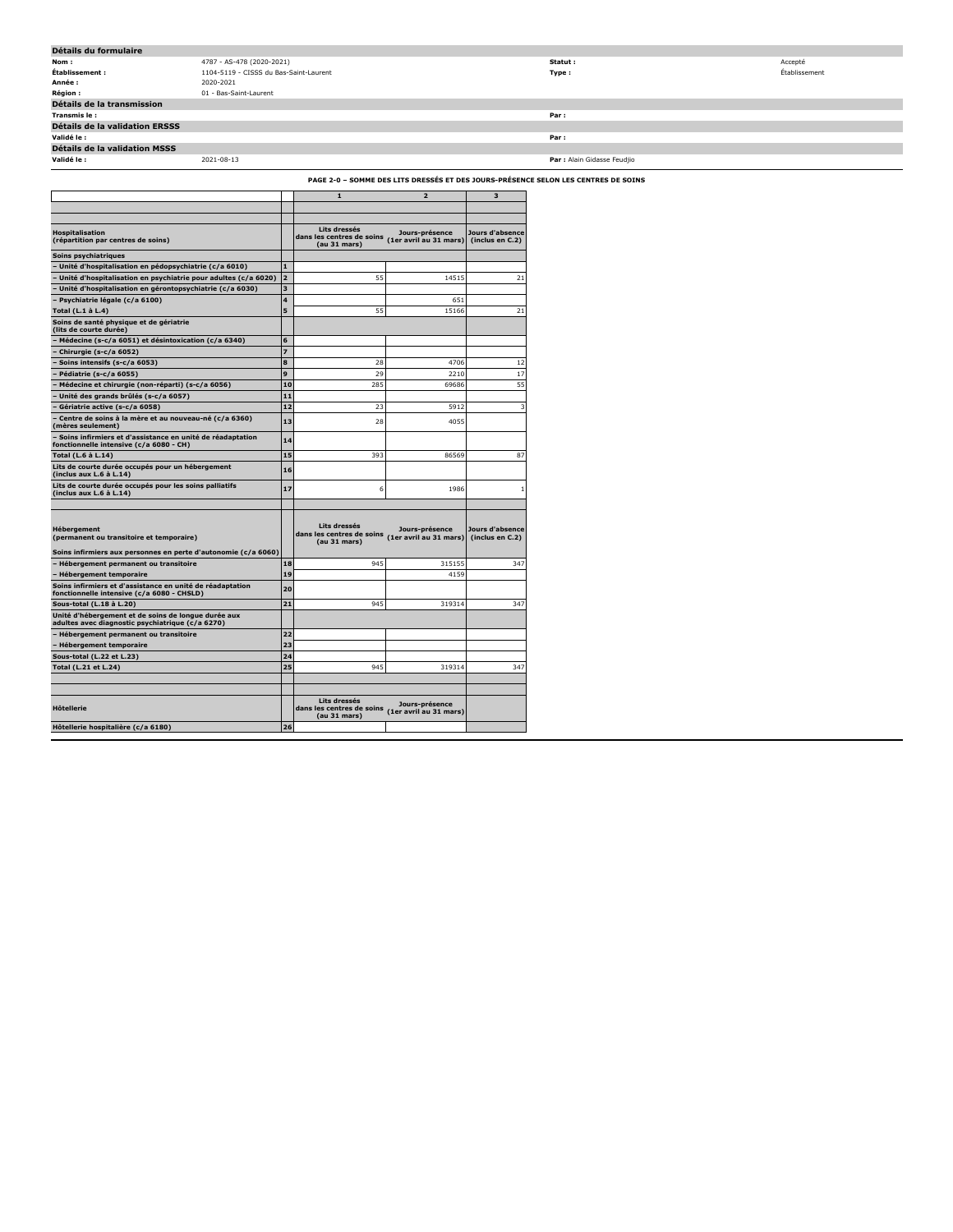| Détails du formulaire                                                                                                                 |                                        |                         |                                                           |                                          |                                    |                                                                                                                                           |               |
|---------------------------------------------------------------------------------------------------------------------------------------|----------------------------------------|-------------------------|-----------------------------------------------------------|------------------------------------------|------------------------------------|-------------------------------------------------------------------------------------------------------------------------------------------|---------------|
| Nom:                                                                                                                                  | 4787 - AS-478 (2020-2021)              |                         |                                                           |                                          |                                    | Statut:                                                                                                                                   | Accepté       |
| Établissement :                                                                                                                       | 1104-5119 - CISSS du Bas-Saint-Laurent |                         |                                                           |                                          |                                    | Type:                                                                                                                                     | Établissement |
| Année:                                                                                                                                | 2020-2021                              |                         |                                                           |                                          |                                    |                                                                                                                                           |               |
| Région :                                                                                                                              | 01 - Bas-Saint-Laurent                 |                         |                                                           |                                          |                                    |                                                                                                                                           |               |
| Détails de la transmission                                                                                                            |                                        |                         |                                                           |                                          |                                    |                                                                                                                                           |               |
| Transmis le:                                                                                                                          |                                        |                         |                                                           |                                          |                                    | Par:                                                                                                                                      |               |
| Détails de la validation ERSSS                                                                                                        |                                        |                         |                                                           |                                          |                                    |                                                                                                                                           |               |
|                                                                                                                                       |                                        |                         |                                                           |                                          |                                    |                                                                                                                                           |               |
| Validé le :                                                                                                                           |                                        |                         |                                                           |                                          |                                    | Par:                                                                                                                                      |               |
| Détails de la validation MSSS                                                                                                         |                                        |                         |                                                           |                                          |                                    |                                                                                                                                           |               |
| Validé le :                                                                                                                           | 2021-08-13                             |                         |                                                           |                                          |                                    | Par : Alain Gidasse Feudjio                                                                                                               |               |
|                                                                                                                                       |                                        |                         |                                                           |                                          |                                    |                                                                                                                                           |               |
|                                                                                                                                       |                                        |                         |                                                           |                                          |                                    | PAGE 2-1 - RÉPARTITION DES LITS DRESSÉS ET DES JOURS-PRÉSENCE DES USAGERS ADMIS EN CH OU CHSLD, INCLUANT L'HÔTELLERIE PAR CENTRE DE SOINS |               |
|                                                                                                                                       |                                        |                         | $\mathbf 1$                                               | $\overline{\mathbf{2}}$                  | $\overline{\mathbf{3}}$            |                                                                                                                                           |               |
| Code de l'établissement déclarant (excluant les<br>installations déclarées aux pages 2-2 à 2-10)<br>Format (99999999)                 |                                        | $\Omega$                | 11044062                                                  |                                          |                                    |                                                                                                                                           |               |
|                                                                                                                                       |                                        |                         |                                                           |                                          |                                    |                                                                                                                                           |               |
| Hospitalisation                                                                                                                       |                                        |                         | Lits dressés                                              | Jours-présence                           | Jours d'absence                    |                                                                                                                                           |               |
| (répartition par centres de soins)                                                                                                    |                                        |                         | dans les centres de soins<br>(au 31 mars)                 | (1er avril au 31 mars)                   | (inclus en C.2)                    |                                                                                                                                           |               |
| Soins psychiatriques                                                                                                                  |                                        |                         |                                                           |                                          |                                    |                                                                                                                                           |               |
| Unité d'hospitalisation en pédopsychiatrie (c/a 6010)                                                                                 |                                        | $\mathbf{1}$            | $\Omega$                                                  | $\Omega$                                 |                                    |                                                                                                                                           |               |
| Unité d'hospitalisation en psychiatrie pour adultes (c/a 6020) 2                                                                      |                                        |                         |                                                           |                                          |                                    |                                                                                                                                           |               |
|                                                                                                                                       |                                        |                         | $\mathbf 0$                                               | $\mathbf 0$                              |                                    |                                                                                                                                           |               |
| Unité d'hospitalisation en gérontopsychiatrie (c/a 6030)                                                                              |                                        | 3                       | $\Omega$                                                  | $\Omega$                                 |                                    |                                                                                                                                           |               |
| Psychiatrie légale (c/a 6100)                                                                                                         |                                        | $\overline{\mathbf{4}}$ | $\Omega$                                                  | $\Omega$                                 |                                    |                                                                                                                                           |               |
| Total (L.1 à L.4)                                                                                                                     |                                        | 5 <sup>1</sup>          |                                                           | $\Omega$                                 |                                    |                                                                                                                                           |               |
| Soins de santé physique et de gériatrie                                                                                               |                                        |                         |                                                           |                                          |                                    |                                                                                                                                           |               |
| (lits de courte durée)                                                                                                                |                                        |                         |                                                           |                                          |                                    |                                                                                                                                           |               |
| Médecine (s-c/a 6051) et désintoxication (c/a 6340)                                                                                   |                                        | $\bf 6$                 | $\mathbf 0$                                               | $\mathbf 0$                              | $\Omega$                           |                                                                                                                                           |               |
| Chirurgie (s-c/a 6052)                                                                                                                |                                        | $\overline{z}$          | $^{\circ}$                                                | $\Omega$                                 | $\Omega$                           |                                                                                                                                           |               |
| Soins intensifs (s-c/a 6053)                                                                                                          |                                        | $\bf8$                  | 3                                                         | 388                                      |                                    |                                                                                                                                           |               |
| Pédiatrie (s-c/a 6055)                                                                                                                |                                        | $\overline{9}$          |                                                           | 15                                       |                                    |                                                                                                                                           |               |
| Médecine et chirurgie (non-réparti) (s-c/a 6056)                                                                                      |                                        | 10                      | 22                                                        | 8481                                     | $\Omega$                           |                                                                                                                                           |               |
| Unité des grands brûlés (s-c/a 6057)                                                                                                  |                                        | $\overline{11}$         | $\Omega$                                                  | $\Omega$                                 | $\sqrt{2}$                         |                                                                                                                                           |               |
| Gériatrie active (s-c/a 6058)                                                                                                         |                                        | $12$                    | n                                                         | $\Omega$                                 |                                    |                                                                                                                                           |               |
| Centre de soins à la mère et au nouveau-né (c/a 6360)                                                                                 |                                        | 13                      |                                                           | 204                                      |                                    |                                                                                                                                           |               |
| (mère seulement)                                                                                                                      |                                        |                         |                                                           |                                          |                                    |                                                                                                                                           |               |
| Soins infirmiers et d'assistance en unité de réadaptation                                                                             |                                        | 14                      |                                                           |                                          |                                    |                                                                                                                                           |               |
| fonctionnelle intensive (c/a 6080 - CH)                                                                                               |                                        |                         |                                                           |                                          |                                    |                                                                                                                                           |               |
| Total (L.6 à L.14)                                                                                                                    |                                        | 15                      | 30                                                        | 9088                                     |                                    |                                                                                                                                           |               |
| Lits de courte durée occupés pour un hébergement<br>(inclus aux L.6 à L.14)<br>Lits de courte durée occupés pour les soins palliatifs |                                        | 16                      |                                                           |                                          |                                    |                                                                                                                                           |               |
| (inclus aux L.6 à L.14)                                                                                                               |                                        | 17                      |                                                           |                                          |                                    |                                                                                                                                           |               |
|                                                                                                                                       |                                        |                         |                                                           |                                          |                                    |                                                                                                                                           |               |
|                                                                                                                                       |                                        |                         |                                                           |                                          |                                    |                                                                                                                                           |               |
| Hébergement<br>(permanent ou transitoire et temporaire)                                                                               |                                        |                         | Lits dressés<br>dans les centres de soins<br>(au 31 mars) | Jours-présence<br>(1er avril au 31 mars) | Jours d'absence<br>(inclus en C.2) |                                                                                                                                           |               |
| Soins infirmiers aux personnes en perte d'autonomie (c/a 6060)                                                                        |                                        |                         |                                                           |                                          |                                    |                                                                                                                                           |               |
| Hébergement permanent ou transitoire                                                                                                  |                                        | 18                      | 106                                                       | 33176                                    | 27                                 |                                                                                                                                           |               |
| <b>Hébergement temporaire</b>                                                                                                         |                                        | 19                      |                                                           |                                          |                                    |                                                                                                                                           |               |
| Soins infirmiers et d'assistance en unité de réadaptation                                                                             |                                        | 20                      |                                                           |                                          |                                    |                                                                                                                                           |               |
| fonctionnelle intensive (c/a 6080 - CHSLD)                                                                                            |                                        |                         |                                                           |                                          |                                    |                                                                                                                                           |               |
| Sous-total (L.18 à L.20)                                                                                                              |                                        | 21                      | 106                                                       | 33176                                    | 22                                 |                                                                                                                                           |               |
| Unité d'hébergement et de soins de longue durée aux                                                                                   |                                        |                         |                                                           |                                          |                                    |                                                                                                                                           |               |
| adultes avec diagnostic psychiatrique (c/a 6270)                                                                                      |                                        |                         |                                                           |                                          |                                    |                                                                                                                                           |               |
| Hébergement permanent ou transitoire                                                                                                  |                                        | 22                      | $\Omega$                                                  | $\Omega$                                 |                                    |                                                                                                                                           |               |
| <b>Hébergement temporaire</b>                                                                                                         |                                        | 23                      | $\mathbf 0$                                               | $\Omega$                                 | $\Omega$                           |                                                                                                                                           |               |
| Sous-total (L.22 et L.23)                                                                                                             |                                        | 24                      | $\epsilon$                                                | $\Omega$                                 | $\Omega$                           |                                                                                                                                           |               |
| Total (L.21 et L.24)                                                                                                                  |                                        | 25                      | 106                                                       | 33176                                    | 22                                 |                                                                                                                                           |               |
|                                                                                                                                       |                                        |                         |                                                           |                                          |                                    |                                                                                                                                           |               |
|                                                                                                                                       |                                        |                         |                                                           |                                          |                                    |                                                                                                                                           |               |
| Hôtellerie                                                                                                                            |                                        |                         | Lits dressés<br>dans les centres de soins<br>(au 31 mars) | Jours-présence<br>(1er avril au 31 mars) |                                    |                                                                                                                                           |               |

**Hôtellerie hospitalière (c/a 6180) 26** 0 0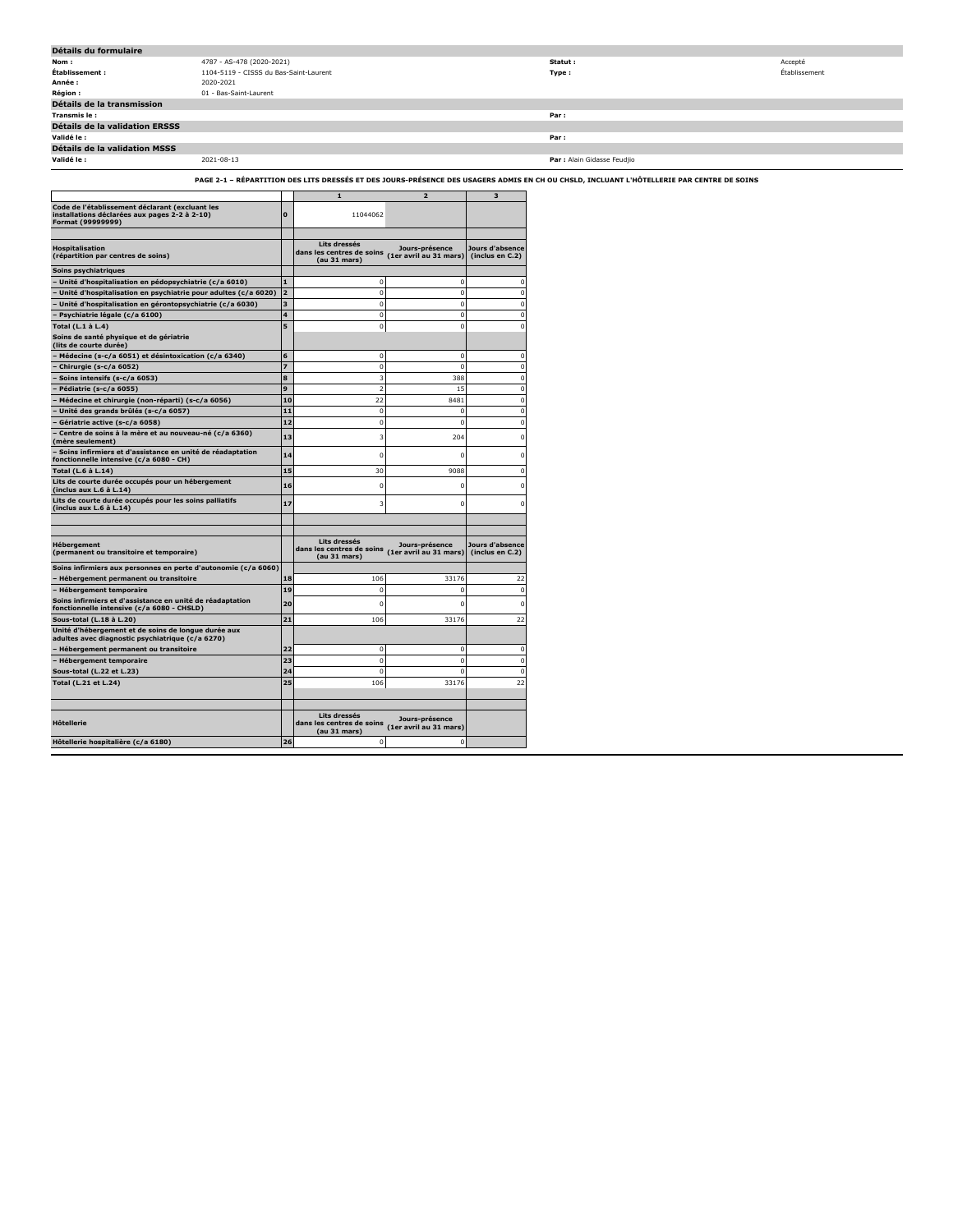| Détails du formulaire          |                                        |                             |               |
|--------------------------------|----------------------------------------|-----------------------------|---------------|
| Nom:                           | 4787 - AS-478 (2020-2021)              | Statut :                    | Accepté       |
| Établissement :                | 1104-5119 - CISSS du Bas-Saint-Laurent | Type:                       | Établissement |
| Année :                        | 2020-2021                              |                             |               |
| <b>Région :</b>                | 01 - Bas-Saint-Laurent                 |                             |               |
| Détails de la transmission     |                                        |                             |               |
| Transmis le :                  |                                        | Par:                        |               |
| Détails de la validation ERSSS |                                        |                             |               |
| Validé le :                    |                                        | Par :                       |               |
| Détails de la validation MSSS  |                                        |                             |               |
| Validé le :                    | 2021-08-13                             | Par : Alain Gidasse Feudjio |               |
|                                |                                        |                             |               |

**PAGE 2-2 – RÉPARTITION DES LITS DRESSÉS ET DES JOURS-PRÉSENCE DES USAGERS ADMIS EN CH OU CHSLD, INCLUANT L'HÔTELLERIE PAR CENTRE DE SOINS**

|                                                                                                         |                         | $\mathbf{1}$                                              | $\overline{2}$                           | 3                                  |
|---------------------------------------------------------------------------------------------------------|-------------------------|-----------------------------------------------------------|------------------------------------------|------------------------------------|
| Code de l'installation ayant une mission CHSGS<br>Format (99999999)                                     | $\Omega$                | 11044021                                                  |                                          |                                    |
|                                                                                                         |                         |                                                           |                                          |                                    |
| <b>Hospitalisation</b><br>(répartition par centres de soins)                                            |                         | Lits dressés<br>dans les centres de soins<br>(au 31 mars) | Jours-présence<br>(1er avril au 31 mars) | Jours d'absence<br>(inclus en C.2) |
| Soins psychiatriques                                                                                    |                         |                                                           |                                          |                                    |
| - Unité d'hospitalisation en pédopsychiatrie (c/a 6010)                                                 |                         | $\overline{0}$                                            | 0                                        | $\mathbf 0$                        |
| Unité d'hospitalisation en psychiatrie pour adultes (c/a 6020)                                          | $\overline{a}$          | $\mathbf 0$                                               | $\mathbf 0$                              | $\Omega$                           |
| Unité d'hospitalisation en gérontopsychiatrie (c/a 6030)                                                | $\overline{\mathbf{3}}$ | $\mathbf 0$                                               | $\Omega$                                 | $\Omega$                           |
| Psychiatrie légale (c/a 6100)                                                                           | 4                       | $\Omega$                                                  | $\Omega$                                 | $\Omega$                           |
| Total (L.1 à L.4)                                                                                       | 5                       | $\Omega$                                                  | $\Omega$                                 | $\Omega$                           |
| Soins de santé physique et de gériatrie<br>(lits de courte durée)                                       |                         |                                                           |                                          |                                    |
| Médecine (s-c/a 6051) et désintoxication (c/a 6340)                                                     | 6                       | $\Omega$                                                  | $\mathbf 0$                              | $\Omega$                           |
| Chirurgie (s-c/a 6052)                                                                                  | $\overline{z}$          | $\Omega$                                                  | $\Omega$                                 | $\Omega$                           |
| Soins intensifs (s-c/a 6053)                                                                            | 8                       | 3                                                         | 341                                      | $\Omega$                           |
| Pédiatrie (s-c/a 6055)                                                                                  | 9                       | $\mathbf{1}$                                              | 10                                       | $\mathbf 0$                        |
| Médecine et chirurgie (non-réparti) (s-c/a 6056)                                                        | 10                      | 25                                                        | 5824                                     | $\mathbf 0$                        |
| Unité des grands brûlés (s-c/a 6057)                                                                    | 11                      | $\mathbf 0$                                               | $\mathbf 0$                              | $\mathbf 0$                        |
| Gériatrie active (s-c/a 6058)                                                                           | 12                      | $\mathbf 0$                                               | $\mathbf 0$                              | $\Omega$                           |
| Centre de soins à la mère et au nouveau-né (c/a 6360)<br>(mères seulement)                              | 13                      | $\overline{2}$                                            | 199                                      | $\Omega$                           |
| - Soins infirmiers et d'assistance en unité de réadaptation<br>fonctionnelle intensive (c/a 6080 - CH)  | 14                      | 0                                                         | $\Omega$                                 | $\Omega$                           |
| Total (L.6 à L.14)                                                                                      | 15                      | 31                                                        | 6374                                     | $\Omega$                           |
| Lits de courte durée occupés pour un hébergement<br>(inclus aux L.6 à L.14)                             | 16                      | $\overline{0}$                                            | n                                        | $\Omega$                           |
| Lits de courte durée occupés pour les soins palliatifs<br>(inclus aux L.6 à L.14)                       | 17                      | $\overline{2}$                                            | 355                                      | n                                  |
|                                                                                                         |                         |                                                           |                                          |                                    |
|                                                                                                         |                         |                                                           |                                          |                                    |
| <b>Hébergement</b><br>(permanent ou transitoire et temporaire)                                          |                         | Lits dressés<br>dans les centres de soins<br>(au 31 mars) | Jours-présence<br>(1er avril au 31 mars) | Jours d'absence<br>(inclus en C.2) |
| Soins infirmiers aux personnes en perte d'autonomie (c/a 6060)                                          |                         |                                                           |                                          |                                    |
| Hébergement permanent ou transitoire                                                                    | 18                      | 90                                                        | 24788                                    | 29                                 |
| <b>Hébergement temporaire</b>                                                                           | 19                      | $\mathbf 0$                                               | 522                                      | $\mathbf 0$                        |
| Soins infirmiers et d'assistance en unité de réadaptation<br>fonctionnelle intensive (c/a 6080 - CHSLD) | 20                      | $\Omega$                                                  | n                                        | $\Omega$                           |
| Sous-total (L.18 à L.20)                                                                                | 21                      | 90                                                        | 25310                                    | 29                                 |
| Unité d'hébergement et de soins de longue durée aux<br>adultes avec diagnostic psychiatrique (c/a 6270) |                         |                                                           |                                          |                                    |
| Hébergement permanent ou transitoire                                                                    | 22                      | $\mathbf 0$                                               | 0                                        | $\Omega$                           |
| - Hébergement temporaire                                                                                | 23                      | $\mathbf 0$                                               | $\mathbf 0$                              | $\mathbf 0$                        |
| Sous-total (L.22 et L.23)                                                                               | 24                      | $\mathbf 0$                                               | $\mathbf 0$                              | $\Omega$                           |
| Total (L.21 et L.24)                                                                                    | 25                      | 90                                                        | 25310                                    | 29                                 |
|                                                                                                         |                         |                                                           |                                          |                                    |
| <b>H</b> ôtellerie                                                                                      |                         | Lits dressés<br>dans les centres de soins<br>(au 31 mars) | Jours-présence<br>(1er avril au 31 mars) |                                    |
| Hôtellerie hospitalière (c/a 6180)                                                                      | 26                      | $\mathbf 0$                                               | 0                                        |                                    |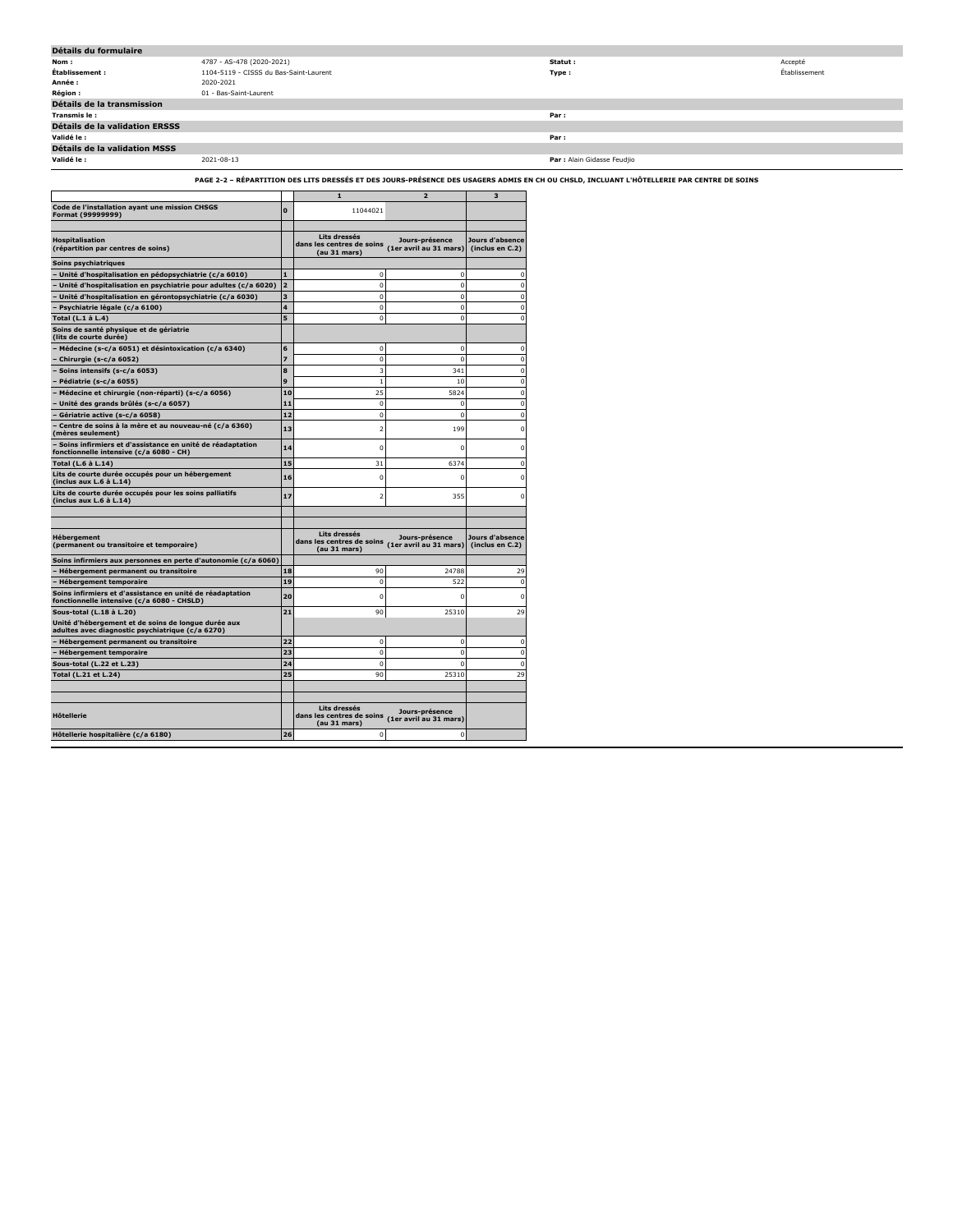| Détails du formulaire          |                                        |                             |               |
|--------------------------------|----------------------------------------|-----------------------------|---------------|
| Nom:                           | 4787 - AS-478 (2020-2021)              | Statut :                    | Accepté       |
| Établissement :                | 1104-5119 - CISSS du Bas-Saint-Laurent | Type:                       | Établissement |
| Année :                        | 2020-2021                              |                             |               |
| <b>Région :</b>                | 01 - Bas-Saint-Laurent                 |                             |               |
| Détails de la transmission     |                                        |                             |               |
| Transmis le:                   |                                        | Par:                        |               |
| Détails de la validation ERSSS |                                        |                             |               |
| Validé le :                    |                                        | Par:                        |               |
| Détails de la validation MSSS  |                                        |                             |               |
| Validé le :                    | 2021-08-13                             | Par : Alain Gidasse Feudjio |               |

**PAGE 2-3 – RÉPARTITION DES LITS DRESSÉS ET DES JOURS-PRÉSENCE DES USAGERS ADMIS EN CH OU CHSLD, INCLUANT L'HÔTELLERIE PAR CENTRE DE SOINS**

|                                                                                                         |                | $\mathbf{1}$                                              | $\overline{2}$                           | 3                                  |
|---------------------------------------------------------------------------------------------------------|----------------|-----------------------------------------------------------|------------------------------------------|------------------------------------|
| Code de l'installation ayant une mission CHSGS<br>Format (99999999)                                     | $\mathbf{0}$   | 11043478                                                  |                                          |                                    |
|                                                                                                         |                | Lits dressés                                              |                                          |                                    |
| <b>Hospitalisation</b><br>(répartition par centres de soins)                                            |                | dans les centres de soins<br>(au 31 mars)                 | Jours-présence<br>(1er avril au 31 mars) | Jours d'absence<br>(inclus en C.2) |
| Soins psychiatriques                                                                                    |                |                                                           |                                          |                                    |
| - Unité d'hospitalisation en pédopsychiatrie (c/a 6010)                                                 | $\blacksquare$ | $\mathbf 0$                                               | $\mathbf 0$                              | $\Omega$                           |
| Unité d'hospitalisation en psychiatrie pour adultes (c/a 6020)                                          | $\overline{a}$ | $\mathbf 0$                                               | $\mathbf 0$                              | $\Omega$                           |
| Unité d'hospitalisation en gérontopsychiatrie (c/a 6030)                                                | 3              | $\mathbf 0$                                               | $^{\circ}$                               | $\Omega$                           |
| Psychiatrie légale (c/a 6100)                                                                           | 4              | 0                                                         | 0                                        | $\Omega$                           |
| Total (L.1 à L.4)                                                                                       | 5              | $\Omega$                                                  | 0                                        | $\Omega$                           |
| Soins de santé physique et de gériatrie<br>(lits de courte durée)                                       |                |                                                           |                                          |                                    |
| Médecine (s-c/a 6051) et désintoxication (c/a 6340)                                                     | 6              | $\mathbf 0$                                               | $\mathbf 0$                              | $\Omega$                           |
| Chirurgie (s-c/a 6052)                                                                                  | $\overline{z}$ | $^{\circ}$                                                | 0                                        | $\mathbf 0$                        |
| Soins intensifs (s-c/a 6053)                                                                            | 8              | $^{\circ}$                                                | $\mathbf 0$                              | $\mathbf 0$                        |
| Pédiatrie (s-c/a 6055)                                                                                  | 9              | 0                                                         | 0                                        | $\mathbf 0$                        |
| Médecine et chirurgie (non-réparti) (s-c/a 6056)                                                        | 10             | $\mathbf 0$                                               | 0                                        | $\mathbf 0$                        |
| Unité des grands brûlés (s-c/a 6057)                                                                    | 11             | 0                                                         | 0                                        | $\mathbf 0$                        |
| Gériatrie active (s-c/a 6058)                                                                           | 12             | $\mathbf{0}$                                              | 0                                        | $\mathbf 0$                        |
| Centre de soins à la mère et au nouveau-né (c/a 6360)<br>(mères seulement)                              | 13             | 0                                                         | 0                                        | $\mathbf 0$                        |
| Soins infirmiers et d'assistance en unité de réadaptation<br>fonctionnelle intensive (c/a 6080 - CH)    | 14             | 0                                                         | 0                                        | $\Omega$                           |
| Total (L.6 à L.14)                                                                                      | 15             | $\mathbf 0$                                               | $\mathbf 0$                              | $\mathbf 0$                        |
| Lits de courte durée occupés pour un hébergement<br>(inclus aux L.6 à L.14)                             | 16             | 0                                                         | 0                                        | n                                  |
| Lits de courte durée occupés pour les soins palliatifs<br>(inclus aux L.6 à L.14)                       | 17             | n                                                         | 0                                        |                                    |
|                                                                                                         |                |                                                           |                                          |                                    |
|                                                                                                         |                |                                                           |                                          |                                    |
| <b>Hébergement</b><br>(permanent ou transitoire et temporaire)                                          |                | Lits dressés<br>dans les centres de soins<br>(au 31 mars) | Jours-présence<br>(1er avril au 31 mars) | Jours d'absence<br>(inclus en C.2) |
| Soins infirmiers aux personnes en perte d'autonomie (c/a 6060)                                          |                |                                                           |                                          |                                    |
| Hébergement permanent ou transitoire                                                                    | 18             | 104                                                       | 32222                                    | 117                                |
| <b>Hébergement temporaire</b>                                                                           | 19             | $\Omega$                                                  | 836                                      | $\Omega$                           |
| Soins infirmiers et d'assistance en unité de réadaptation<br>fonctionnelle intensive (c/a 6080 - CHSLD) | 20             | 0                                                         | 0                                        |                                    |
| Sous-total (L.18 à L.20)                                                                                | 21             | 104                                                       | 33058                                    | 117                                |
| Unité d'hébergement et de soins de longue durée aux<br>adultes avec diagnostic psychiatrique (c/a 6270) |                |                                                           |                                          |                                    |
| Hébergement permanent ou transitoire                                                                    | 22             | $\Omega$                                                  | $\mathbf 0$                              | $\Omega$                           |
| - Hébergement temporaire                                                                                | 23             | $\mathbf 0$                                               | $\mathbf 0$                              | $\Omega$                           |
| Sous-total (L.22 et L.23)                                                                               | 24             | $\Omega$                                                  | $\Omega$                                 | $\Omega$                           |
| Total (L.21 et L.24)                                                                                    | 25             | 104                                                       | 33058                                    | 117                                |
|                                                                                                         |                |                                                           |                                          |                                    |
| <b>H</b> ôtellerie                                                                                      |                | Lits dressés<br>dans les centres de soins                 | Jours-présence<br>(1er avril au 31 mars) |                                    |
|                                                                                                         |                | (au 31 mars)                                              |                                          |                                    |
| Hôtellerie hospitalière (c/a 6180)                                                                      | 26             | $\mathbf 0$                                               | $^{\circ}$                               |                                    |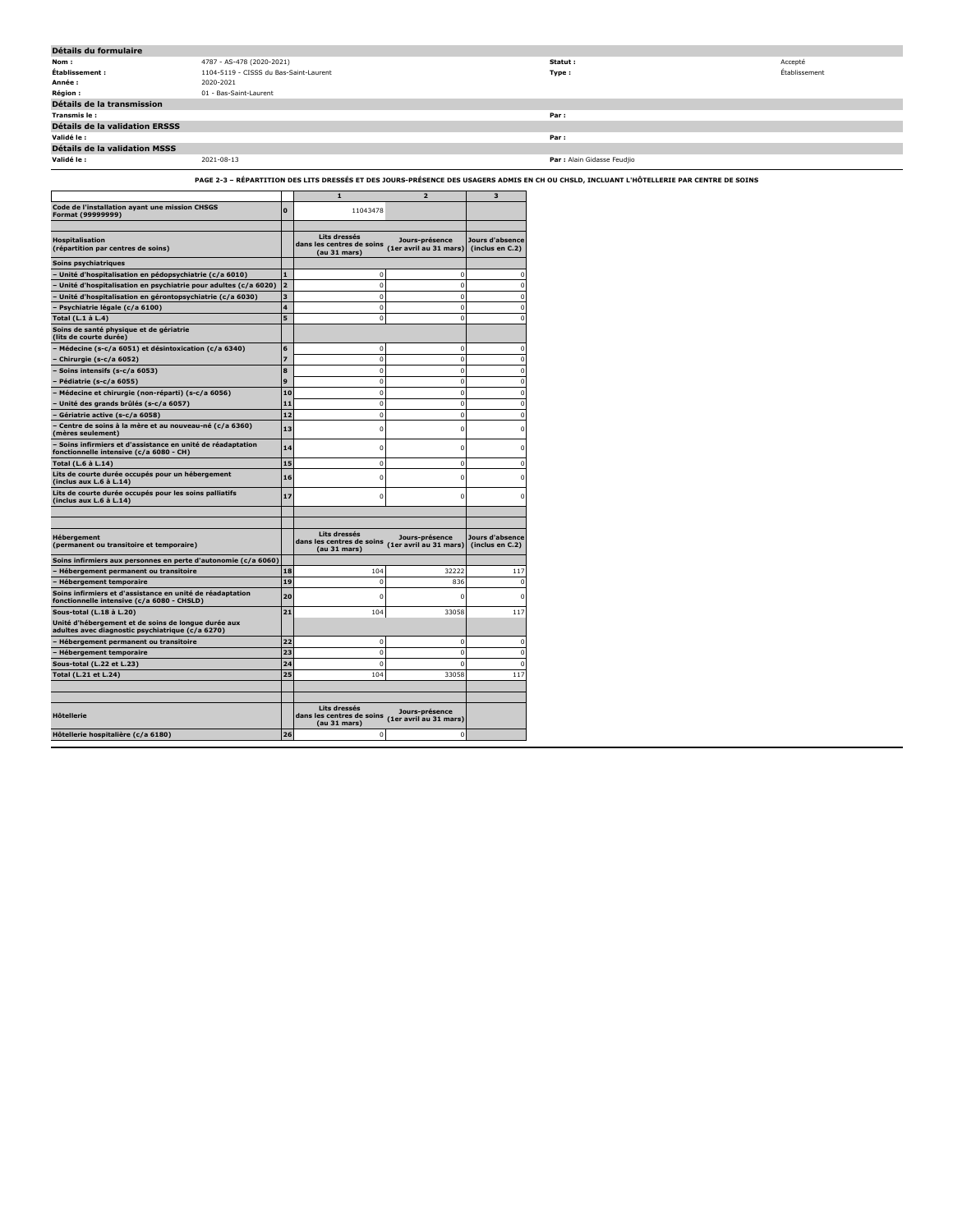| Détails du formulaire                 |                                        |                             |               |
|---------------------------------------|----------------------------------------|-----------------------------|---------------|
| Nom:                                  | 4787 - AS-478 (2020-2021)              | Statut :                    | Accepté       |
| Établissement :                       | 1104-5119 - CISSS du Bas-Saint-Laurent | Type:                       | Établissement |
| Année :                               | 2020-2021                              |                             |               |
| <b>Région:</b>                        | 01 - Bas-Saint-Laurent                 |                             |               |
| Détails de la transmission            |                                        |                             |               |
| Transmis le :                         |                                        | Par:                        |               |
| <b>Détails de la validation ERSSS</b> |                                        |                             |               |
| Validé le :                           |                                        | Par:                        |               |
| Détails de la validation MSSS         |                                        |                             |               |
| Validé le :                           | 2021-08-13                             | Par : Alain Gidasse Feudjio |               |

**PAGE 2-4 – RÉPARTITION DES LITS DRESSÉS ET DES JOURS-PRÉSENCE DES USAGERS ADMIS EN CH OU CHSLD, INCLUANT L'HÔTELLERIE PAR CENTRE DE SOINS**

|                                                                                                         |                | ${\bf 1}$                                                 | $\overline{a}$                           | 3                                  |
|---------------------------------------------------------------------------------------------------------|----------------|-----------------------------------------------------------|------------------------------------------|------------------------------------|
| Code de l'installation ayant une mission CHSGS<br>Format (99999999)                                     | n              | 11044096                                                  |                                          |                                    |
| <b>Hospitalisation</b><br>(répartition par centres de soins)                                            |                | Lits dressés<br>dans les centres de soins<br>(au 31 mars) | Jours-présence<br>(1er avril au 31 mars) | Jours d'absence<br>(inclus en C.2) |
| Soins psychiatriques                                                                                    |                |                                                           |                                          |                                    |
| - Unité d'hospitalisation en pédopsychiatrie (c/a 6010)                                                 |                | n                                                         | n                                        | $\Omega$                           |
| Unité d'hospitalisation en psychiatrie pour adultes (c/a 6020)                                          | $\overline{2}$ | 34                                                        | 8603                                     | $\mathbf 0$                        |
| Unité d'hospitalisation en gérontopsychiatrie (c/a 6030)                                                | 3              | $\mathbf 0$                                               | $\mathbf 0$                              | $\mathbf 0$                        |
| Psychiatrie légale (c/a 6100)                                                                           | 4              | $\mathbf 0$                                               | 159                                      | $\Omega$                           |
| Total (L.1 à L.4)                                                                                       | 5              | 34                                                        | 8762                                     | $\Omega$                           |
| Soins de santé physique et de gériatrie<br>(lits de courte durée)                                       |                |                                                           |                                          |                                    |
| Médecine (s-c/a 6051) et désintoxication (c/a 6340)                                                     | 6              | $\mathbf 0$                                               | $\mathbf 0$                              | $\mathbf 0$                        |
| Chirurgie (s-c/a 6052)                                                                                  |                | $\Omega$                                                  | $\Omega$                                 | $\Omega$                           |
| Soins intensifs (s-c/a 6053)                                                                            | R              | 10                                                        | 2250                                     | $\mathbf 0$                        |
| Pédiatrie (s-c/a 6055)                                                                                  | Q              | 12                                                        | 1339                                     | $\Omega$                           |
| Médecine et chirurgie (non-réparti) (s-c/a 6056)                                                        | 10             | 129                                                       | 29281                                    | $\mathbf 0$                        |
| Unité des grands brûlés (s-c/a 6057)                                                                    | 11             | $\Omega$                                                  | $\Omega$                                 | $\Omega$                           |
| Gériatrie active (s-c/a 6058)                                                                           | 12             | 15                                                        | 3802                                     | $\Omega$                           |
| Centre de soins à la mère et au nouveau-né (c/a 6360)<br>(mères seulement)                              | 13             | 10                                                        | 2219                                     | $\mathbf 0$                        |
| - Soins infirmiers et d'assistance en unité de réadaptation<br>fonctionnelle intensive (c/a 6080 - CH)  | 14             | $\mathbf 0$                                               | n                                        | $\mathbf 0$                        |
| Total (L.6 à L.14)                                                                                      | 15             | 176                                                       | 38891                                    | $\Omega$                           |
| Lits de courte durée occupés pour un hébergement<br>(inclus aux L.6 à L.14)                             | 16             | $\Omega$                                                  | 0                                        | $\Omega$                           |
| Lits de courte durée occupés pour les soins palliatifs<br>(inclus aux L.6 à L.14)                       | 17             | $\Omega$                                                  | $\mathbf 0$                              | $\Omega$                           |
|                                                                                                         |                |                                                           |                                          |                                    |
| Hébergement<br>(permanent ou transitoire et temporaire)                                                 |                | Lits dressés<br>dans les centres de soins<br>(au 31 mars) | Jours-présence<br>(1er avril au 31 mars) | Jours d'absence<br>(inclus en C.2) |
| Soins infirmiers aux personnes en perte d'autonomie (c/a 6060)                                          |                |                                                           |                                          |                                    |
| Hébergement permanent ou transitoire                                                                    | 18             | 230                                                       | 88374                                    | 56                                 |
| <b>Hébergement temporaire</b>                                                                           | 19             | $\mathbf 0$                                               | 838                                      | $\mathbf 0$                        |
| Soins infirmiers et d'assistance en unité de réadaptation<br>fonctionnelle intensive (c/a 6080 - CHSLD) | 20             | n                                                         | n                                        | $\Omega$                           |
| Sous-total (L.18 à L.20)                                                                                | 21             | 230                                                       | 89212                                    | 56                                 |
| Unité d'hébergement et de soins de longue durée aux<br>adultes avec diagnostic psychiatrique (c/a 6270) |                |                                                           |                                          |                                    |
| Hébergement permanent ou transitoire                                                                    | 22             | n                                                         | $\mathbf 0$                              | $\Omega$                           |
| - Hébergement temporaire                                                                                | 23             | $\mathbf 0$                                               | $\mathbf 0$                              | $\mathbf 0$                        |
| Sous-total (L.22 et L.23)                                                                               | 24             | $\mathbf 0$                                               | $\overline{0}$                           | $\Omega$                           |
| Total (L.21 et L.24)                                                                                    | っち             | 230                                                       | 89212                                    | 56                                 |
| <b>H</b> ôtellerie                                                                                      |                | Lits dressés<br>dans les centres de soins<br>(au 31 mars) | Jours-présence<br>(1er avril au 31 mars) |                                    |
| Hôtellerie hospitalière (c/a 6180)                                                                      | 26             | $\mathbf 0$                                               | n                                        |                                    |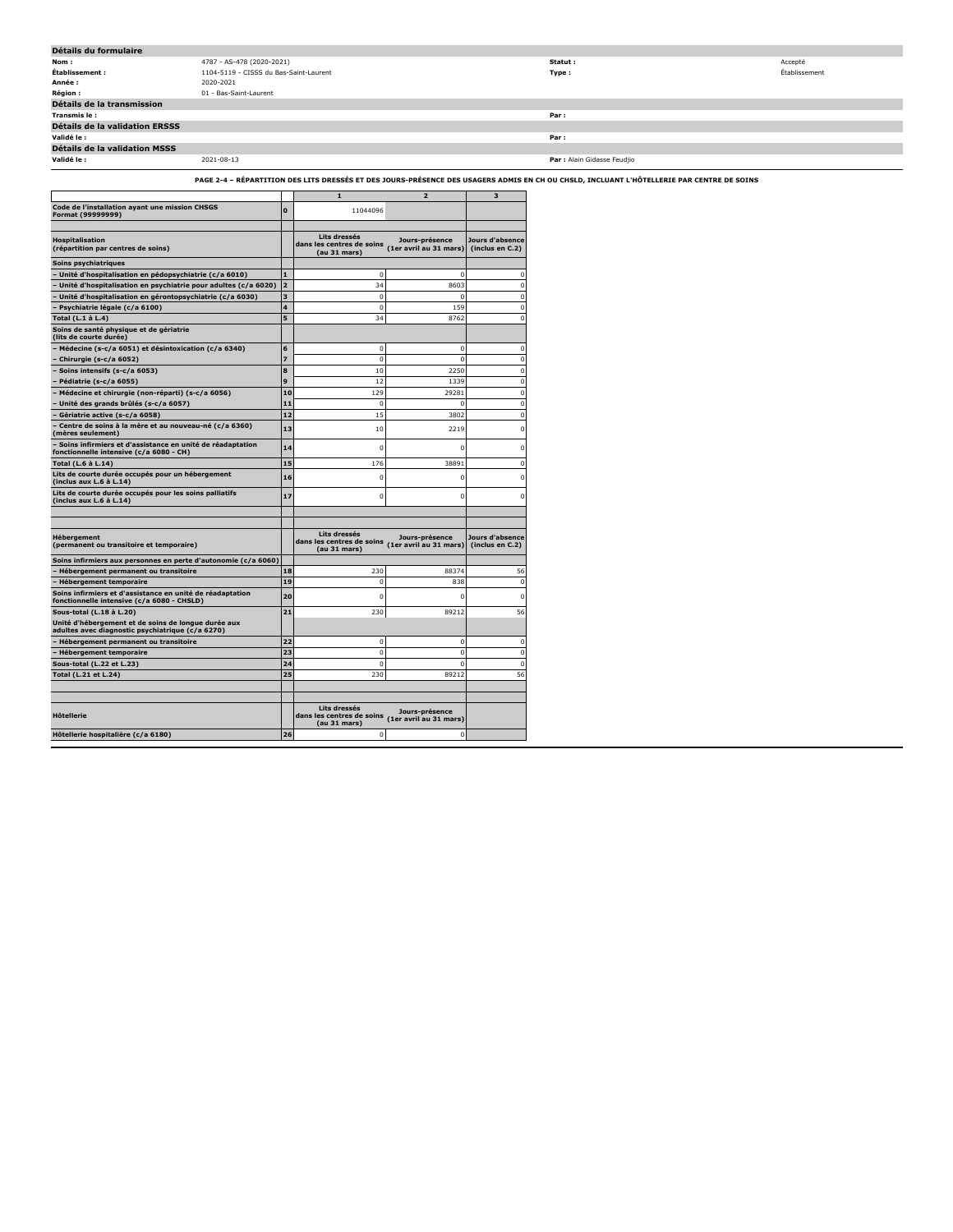| Détails du formulaire          |                                        |                             |               |
|--------------------------------|----------------------------------------|-----------------------------|---------------|
| Nom:                           | 4787 - AS-478 (2020-2021)              | Statut :                    | Accepté       |
| Établissement :                | 1104-5119 - CISSS du Bas-Saint-Laurent | Type:                       | Établissement |
| Année :                        | 2020-2021                              |                             |               |
| <b>Région :</b>                | 01 - Bas-Saint-Laurent                 |                             |               |
| Détails de la transmission     |                                        |                             |               |
| Transmis le:                   |                                        | Par:                        |               |
| Détails de la validation ERSSS |                                        |                             |               |
| Validé le :                    |                                        | Par:                        |               |
| Détails de la validation MSSS  |                                        |                             |               |
| Validé le :                    | 2021-08-13                             | Par : Alain Gidasse Feudjio |               |

**PAGE 2-5 – RÉPARTITION DES LITS DRESSÉS ET DES JOURS-PRÉSENCE DES USAGERS ADMIS EN CH OU CHSLD, INCLUANT L'HÔTELLERIE PAR CENTRE DE SOINS**

|                                                                                                         |                | ${\bf 1}$                                                 | $\overline{2}$                           | 3                                  |
|---------------------------------------------------------------------------------------------------------|----------------|-----------------------------------------------------------|------------------------------------------|------------------------------------|
| Code de l'installation ayant une mission CHSGS<br>Format (99999999)                                     | $\mathbf{0}$   | 11043312                                                  |                                          |                                    |
|                                                                                                         |                |                                                           |                                          |                                    |
| <b>Hospitalisation</b><br>(répartition par centres de soins)                                            |                | Lits dressés<br>dans les centres de soins<br>(au 31 mars) | Jours-présence<br>(1er avril au 31 mars) | Jours d'absence<br>(inclus en C.2) |
| Soins psychiatriques                                                                                    |                |                                                           |                                          |                                    |
| - Unité d'hospitalisation en pédopsychiatrie (c/a 6010)                                                 | 1              | $\mathbf 0$                                               | $\Omega$                                 | $\Omega$                           |
| Unité d'hospitalisation en psychiatrie pour adultes (c/a 6020)                                          | $\overline{a}$ | $\mathbf 0$                                               | $\mathbf 0$                              | $\Omega$                           |
| Unité d'hospitalisation en gérontopsychiatrie (c/a 6030)                                                | 3              | $\Omega$                                                  | $\Omega$                                 | $\Omega$                           |
| Psychiatrie légale (c/a 6100)                                                                           | 4              | $\Omega$                                                  | $\Omega$                                 | $\Omega$                           |
| Total (L.1 à L.4)                                                                                       | 5              | 0                                                         | $\mathbf 0$                              | $\Omega$                           |
| Soins de santé physique et de gériatrie<br>(lits de courte durée)                                       |                |                                                           |                                          |                                    |
| Médecine (s-c/a 6051) et désintoxication (c/a 6340)                                                     | 6              | $\mathbf 0$                                               | $\mathbf 0$                              | $\Omega$                           |
| Chirurgie (s-c/a 6052)                                                                                  | 7              | $\mathbf 0$                                               | $\mathbf 0$                              | $\mathbf 0$                        |
| - Soins intensifs (s-c/a 6053)                                                                          | 8              | $\mathbf 0$                                               | $\mathbf 0$                              | $\Omega$                           |
| Pédiatrie (s-c/a 6055)                                                                                  | 9              | $\mathbf 0$                                               | $\mathbf 0$                              | $\mathbf 0$                        |
| Médecine et chirurgie (non-réparti) (s-c/a 6056)                                                        | 10             | 3                                                         | 99                                       | $\Omega$                           |
| Unité des grands brûlés (s-c/a 6057)                                                                    | 11             | 0                                                         | $\mathbf 0$                              | $\Omega$                           |
| Gériatrie active (s-c/a 6058)                                                                           | 12             | $\Omega$                                                  | $\mathbf 0$                              | $\Omega$                           |
| Centre de soins à la mère et au nouveau-né (c/a 6360)<br>(mères seulement)                              | 13             | 0                                                         | 0                                        | $\Omega$                           |
| - Soins infirmiers et d'assistance en unité de réadaptation<br>fonctionnelle intensive (c/a 6080 - CH)  | 14             | $\mathbf 0$                                               | $\mathbf 0$                              | $\mathbf 0$                        |
| Total (L.6 à L.14)                                                                                      | 15             | 3                                                         | 99                                       | $\Omega$                           |
| Lits de courte durée occupés pour un hébergement<br>(inclus aux L.6 à L.14)                             | 16             | 0                                                         | 0                                        |                                    |
| Lits de courte durée occupés pour les soins palliatifs<br>(inclus aux L.6 à L.14)                       | 17             | $\Omega$                                                  | $\Omega$                                 |                                    |
|                                                                                                         |                |                                                           |                                          |                                    |
|                                                                                                         |                |                                                           |                                          |                                    |
| <b>Hébergement</b><br>(permanent ou transitoire et temporaire)                                          |                | Lits dressés<br>dans les centres de soins<br>(au 31 mars) | Jours-présence<br>(1er avril au 31 mars) | Jours d'absence<br>(inclus en C.2) |
| Soins infirmiers aux personnes en perte d'autonomie (c/a 6060)                                          |                |                                                           |                                          |                                    |
| Hébergement permanent ou transitoire                                                                    | 18             | 39                                                        | 12534                                    | n                                  |
| <b>Hébergement temporaire</b>                                                                           | 19             | $\mathbf 0$                                               | 712                                      | $\Omega$                           |
| Soins infirmiers et d'assistance en unité de réadaptation<br>fonctionnelle intensive (c/a 6080 - CHSLD) | 20             | 0                                                         | 0                                        | n                                  |
| Sous-total (L.18 à L.20)                                                                                | 21             | 39                                                        | 13246                                    | $\Omega$                           |
| Unité d'hébergement et de soins de longue durée aux<br>adultes avec diagnostic psychiatrique (c/a 6270) |                |                                                           |                                          |                                    |
| - Hébergement permanent ou transitoire                                                                  | 22             | $\mathbf 0$                                               | $\mathbf 0$                              | $\Omega$                           |
| - Hébergement temporaire                                                                                | 23             | $\mathbf 0$                                               | $\mathbf 0$                              | $\Omega$                           |
| Sous-total (L.22 et L.23)                                                                               | 24             | $\Omega$                                                  | $\Omega$                                 | $\Omega$                           |
| Total (L.21 et L.24)                                                                                    | 25             | 39                                                        | 13246                                    | $\Omega$                           |
|                                                                                                         |                |                                                           |                                          |                                    |
|                                                                                                         |                | Lits dressés                                              | Jours-présence                           |                                    |
| <b>H</b> ôtellerie                                                                                      |                | dans les centres de soins<br>(au 31 mars)                 | (1er avril au 31 mars)                   |                                    |
| Hôtellerie hospitalière (c/a 6180)                                                                      | 26             | $\mathbf 0$                                               | $\Omega$                                 |                                    |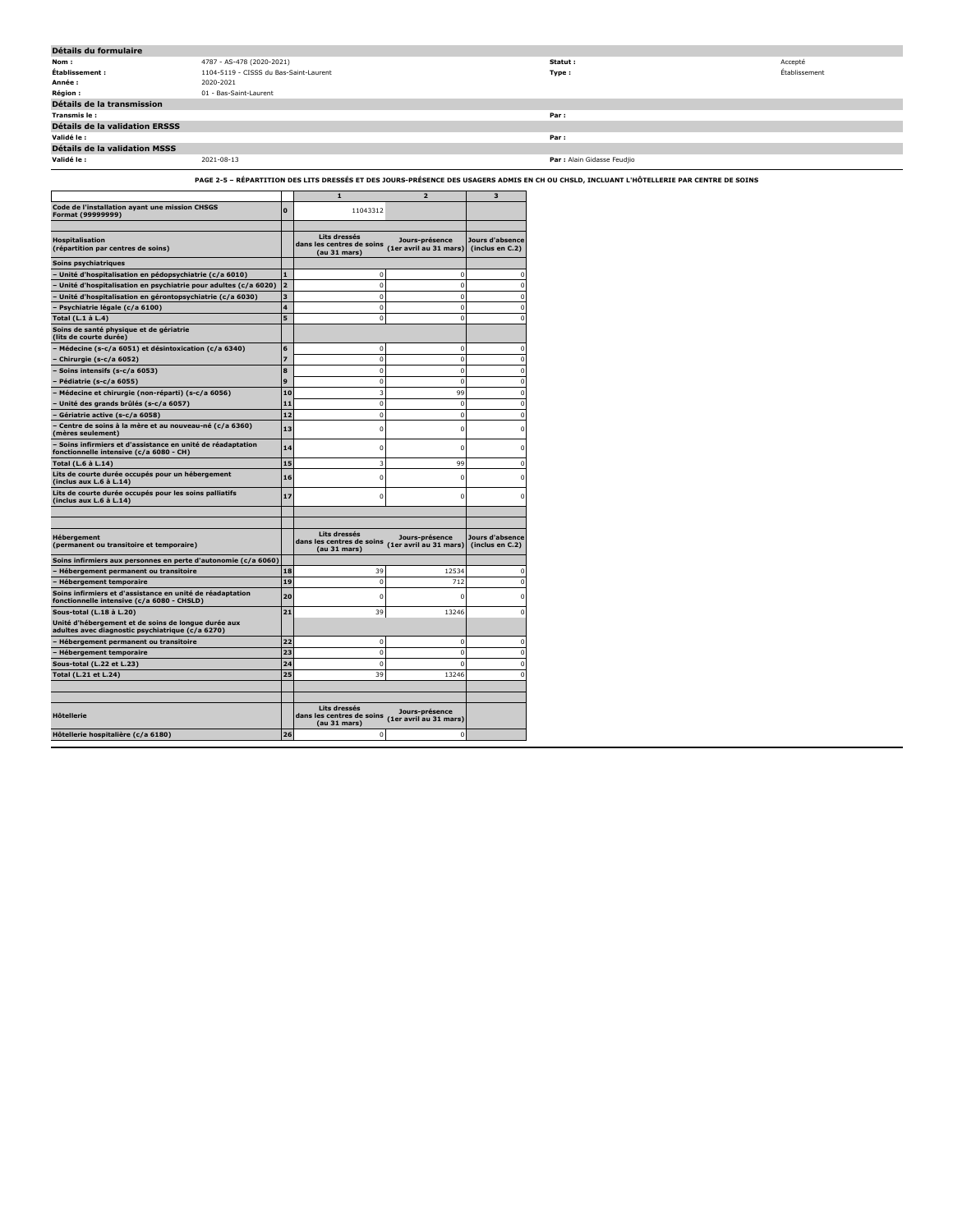| Détails du formulaire                 |                                        |                             |               |
|---------------------------------------|----------------------------------------|-----------------------------|---------------|
| Nom:                                  | 4787 - AS-478 (2020-2021)              | Statut :                    | Accepté       |
| Établissement :                       | 1104-5119 - CISSS du Bas-Saint-Laurent | Type:                       | Établissement |
| Année :                               | 2020-2021                              |                             |               |
| <b>Région:</b>                        | 01 - Bas-Saint-Laurent                 |                             |               |
| Détails de la transmission            |                                        |                             |               |
| Transmis le :                         |                                        | Par:                        |               |
| <b>Détails de la validation ERSSS</b> |                                        |                             |               |
| Validé le :                           |                                        | Par:                        |               |
| <b>Détails de la validation MSSS</b>  |                                        |                             |               |
| Validé le :                           | 2021-08-13                             | Par : Alain Gidasse Feudjio |               |

**PAGE 2-6 – RÉPARTITION DES LITS DRESSÉS ET DES JOURS-PRÉSENCE DES USAGERS ADMIS EN CH OU CHSLD, INCLUANT L'HÔTELLERIE PAR CENTRE DE SOINS**

|                                                                                                         |                         | $\mathbf{1}$                                              | $\overline{2}$                           | $\overline{\mathbf{3}}$            |
|---------------------------------------------------------------------------------------------------------|-------------------------|-----------------------------------------------------------|------------------------------------------|------------------------------------|
| Code de l'installation ayant une mission CHSGS<br>Format (99999999)                                     | $\mathbf{0}$            | 11044104                                                  |                                          |                                    |
| <b>Hospitalisation</b><br>(répartition par centres de soins)                                            |                         | Lits dressés<br>dans les centres de soins<br>(au 31 mars) | Jours-présence<br>(1er avril au 31 mars) | Jours d'absence<br>(inclus en C.2) |
| Soins psychiatriques                                                                                    |                         |                                                           |                                          |                                    |
| - Unité d'hospitalisation en pédopsychiatrie (c/a 6010)                                                 | $\mathbf{1}$            | 0                                                         | $\mathbf 0$                              | $\Omega$                           |
| Unité d'hospitalisation en psychiatrie pour adultes (c/a 6020)                                          | $\overline{2}$          | 21                                                        | 5912                                     | 21                                 |
| Unité d'hospitalisation en gérontopsychiatrie (c/a 6030)                                                | 3                       | $\mathbf 0$                                               | $\mathbf 0$                              | $\mathbf 0$                        |
| Psychiatrie légale (c/a 6100)                                                                           | $\overline{\mathbf{A}}$ | $\mathbf 0$                                               | 492                                      | $\Omega$                           |
| Total (L.1 à L.4)                                                                                       | 5                       | 21                                                        | 6404                                     | 21                                 |
| Soins de santé physique et de gériatrie<br>(lits de courte durée)                                       |                         |                                                           |                                          |                                    |
| Médecine (s-c/a 6051) et désintoxication (c/a 6340)                                                     | 6                       | 0                                                         | $\mathbf 0$                              | $\mathbf 0$                        |
| Chirurgie (s-c/a 6052)                                                                                  | $\overline{z}$          | $^{\circ}$                                                | $\mathbf 0$                              | $\mathbf 0$                        |
| Soins intensifs (s-c/a 6053)                                                                            | 8                       | 6                                                         | 1056                                     | 12                                 |
| Pédiatrie (s-c/a 6055)                                                                                  | 9                       | 12                                                        | 829                                      | 17                                 |
| Médecine et chirurgie (non-réparti) (s-c/a 6056)                                                        | 10                      | 64                                                        | 14645                                    | 55                                 |
| Unité des grands brûlés (s-c/a 6057)                                                                    | 11                      | $\mathbf 0$                                               | n                                        | $\mathbf 0$                        |
| Gériatrie active (s-c/a 6058)                                                                           | 12                      | 8                                                         | 2110                                     | 3                                  |
| Centre de soins à la mère et au nouveau-né (c/a 6360)<br>(mères seulement)                              | 13                      | 10                                                        | 1117                                     | $\mathbf 0$                        |
| - Soins infirmiers et d'assistance en unité de réadaptation<br>fonctionnelle intensive (c/a 6080 - CH)  | 14                      | $\Omega$                                                  | $\Omega$                                 | $\Omega$                           |
| Total (L.6 à L.14)                                                                                      | 15                      | 100                                                       | 19757                                    | 87                                 |
| Lits de courte durée occupés pour un hébergement<br>(inclus aux L.6 à L.14)                             | 16                      | $\mathbf 0$                                               | n                                        | $\Omega$                           |
| Lits de courte durée occupés pour les soins palliatifs<br>(inclus aux L.6 à L.14)                       | 17                      | $\mathbf 0$                                               | 936                                      | 1                                  |
|                                                                                                         |                         |                                                           |                                          |                                    |
| Hébergement<br>(permanent ou transitoire et temporaire)                                                 |                         | Lits dressés<br>dans les centres de soins<br>(au 31 mars) | Jours-présence<br>(1er avril au 31 mars) | Jours d'absence<br>(inclus en C.2) |
| Soins infirmiers aux personnes en perte d'autonomie (c/a 6060)                                          |                         |                                                           |                                          |                                    |
| Hébergement permanent ou transitoire                                                                    | 18                      | 167                                                       | 58688                                    | 73                                 |
| <b>Hébergement temporaire</b>                                                                           | 19                      | 0                                                         | 0                                        | $\mathbf 0$                        |
| Soins infirmiers et d'assistance en unité de réadaptation<br>fonctionnelle intensive (c/a 6080 - CHSLD) | 20                      | $\Omega$                                                  | n                                        | $\Omega$                           |
| Sous-total (L.18 à L.20)                                                                                | 21                      | 167                                                       | 58688                                    | 73                                 |
| Unité d'hébergement et de soins de longue durée aux<br>adultes avec diagnostic psychiatrique (c/a 6270) |                         |                                                           |                                          |                                    |
| Hébergement permanent ou transitoire                                                                    | 22                      | $\mathbf 0$                                               | $\mathbf 0$                              | $\mathbf 0$                        |
| <b>Hébergement temporaire</b>                                                                           | 23                      | $\mathbf 0$                                               | $\mathbf 0$                              | $\mathbf 0$                        |
| Sous-total (L.22 et L.23)                                                                               | 24                      | $\mathbf 0$                                               | 0                                        | $\mathbf 0$                        |
| Total (L.21 et L.24)                                                                                    | 25                      | 167                                                       | 58688                                    | 73                                 |
| <b>H</b> ôtellerie                                                                                      |                         | Lits dressés<br>dans les centres de soins<br>(au 31 mars) | Jours-présence<br>(1er avril au 31 mars) |                                    |
| Hôtellerie hospitalière (c/a 6180)                                                                      | 26                      | 0                                                         |                                          |                                    |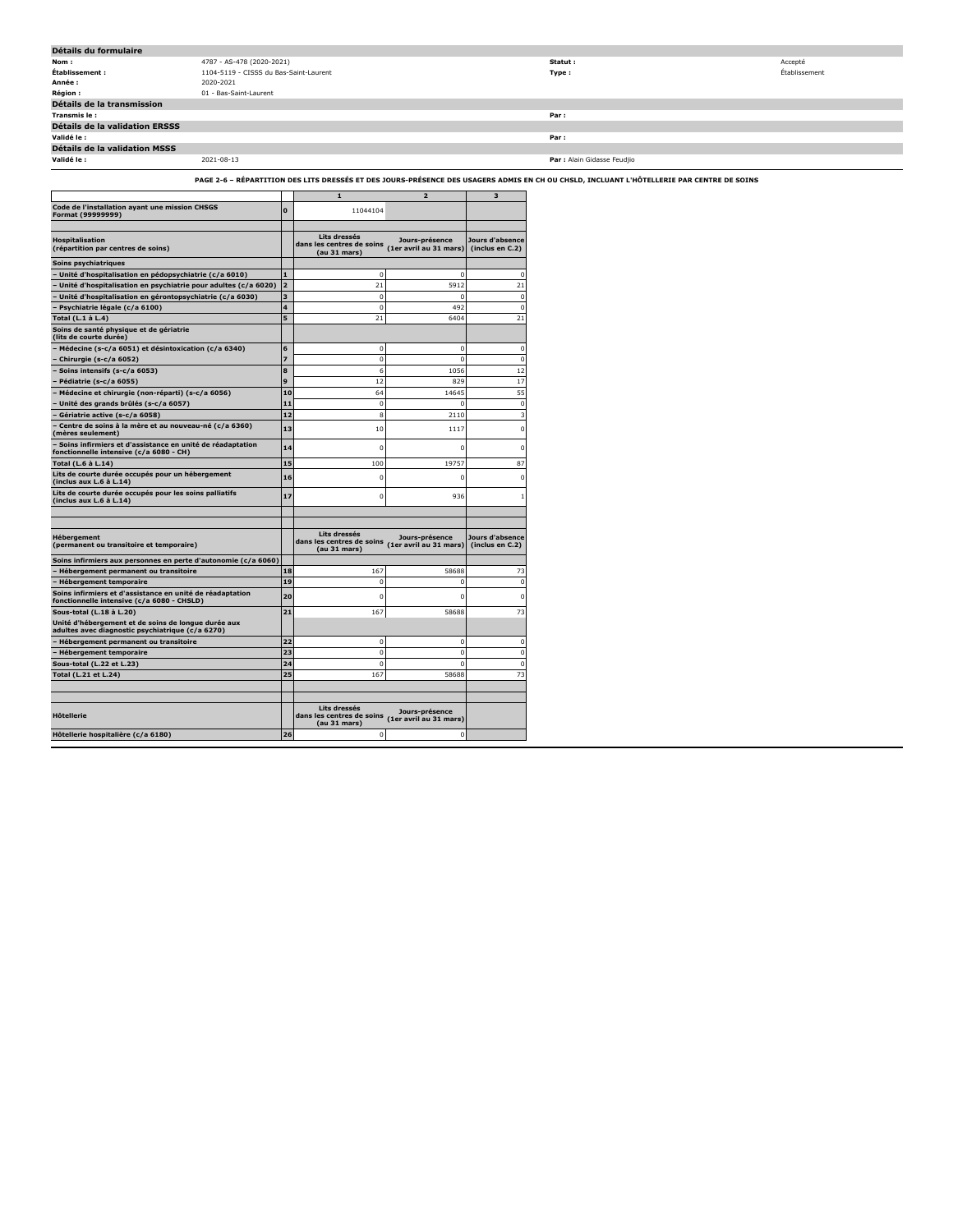| Détails du formulaire          |                                        |                             |               |
|--------------------------------|----------------------------------------|-----------------------------|---------------|
| Nom:                           | 4787 - AS-478 (2020-2021)              | Statut :                    | Accepté       |
| Établissement :                | 1104-5119 - CISSS du Bas-Saint-Laurent | Type:                       | Établissement |
| Année :                        | 2020-2021                              |                             |               |
| <b>Région:</b>                 | 01 - Bas-Saint-Laurent                 |                             |               |
| Détails de la transmission     |                                        |                             |               |
| Transmis le :                  |                                        | Par:                        |               |
| Détails de la validation ERSSS |                                        |                             |               |
| Validé le :                    |                                        | Par:                        |               |
| Détails de la validation MSSS  |                                        |                             |               |
| Validé le :                    | 2021-08-13                             | Par : Alain Gidasse Feudjio |               |

**PAGE 2-7 – RÉPARTITION DES LITS DRESSÉS ET DES JOURS-PRÉSENCE DES USAGERS ADMIS EN CH OU CHSLD, INCLUANT L'HÔTELLERIE PAR CENTRE DE SOINS**

|                                                                                                         |                | ${\bf 1}$                                                 | $\overline{2}$                           | 3                                  |
|---------------------------------------------------------------------------------------------------------|----------------|-----------------------------------------------------------|------------------------------------------|------------------------------------|
| Code de l'installation ayant une mission CHSGS<br>Format (99999999)                                     | $\mathbf{o}$   | 11043379                                                  |                                          |                                    |
| <b>Hospitalisation</b><br>(répartition par centres de soins)                                            |                | Lits dressés<br>dans les centres de soins                 | Jours-présence<br>(1er avril au 31 mars) | Jours d'absence<br>(inclus en C.2) |
|                                                                                                         |                | (au 31 mars)                                              |                                          |                                    |
| Soins psychiatriques                                                                                    | $\blacksquare$ |                                                           | $\Omega$                                 | $\Omega$                           |
| - Unité d'hospitalisation en pédopsychiatrie (c/a 6010)                                                 | $\overline{2}$ | 0<br>$\mathbf 0$                                          | $\Omega$                                 | $\Omega$                           |
| - Unité d'hospitalisation en psychiatrie pour adultes (c/a 6020)                                        |                |                                                           | $\Omega$                                 |                                    |
| - Unité d'hospitalisation en gérontopsychiatrie (c/a 6030)                                              | 3              | $\Omega$                                                  |                                          | $\Omega$<br>$\Omega$               |
| - Psychiatrie légale (c/a 6100)                                                                         | 4              | $\Omega$                                                  | $\Omega$                                 |                                    |
| Total (L.1 à L.4)<br>Soins de santé physique et de gériatrie<br>(lits de courte durée)                  | 5              | 0                                                         | 0                                        | $\mathbf 0$                        |
| - Médecine (s-c/a 6051) et désintoxication (c/a 6340)                                                   | 6              | 0                                                         | 0                                        | $\Omega$                           |
| - Chirurgie (s-c/a 6052)                                                                                | $\overline{z}$ | $\mathbf 0$                                               | $\mathbf{0}$                             | $\mathbf 0$                        |
| - Soins intensifs (s-c/a 6053)                                                                          | 8              | 3                                                         | 445                                      | $\mathbf 0$                        |
| - Pédiatrie (s-c/a 6055)                                                                                | 9              | $\mathbf{1}$                                              | n                                        | $\mathbf 0$                        |
| Médecine et chirurgie (non-réparti) (s-c/a 6056)                                                        | 10             | 22                                                        | 5776                                     | $\mathbf 0$                        |
| · Unité des grands brûlés (s-c/a 6057)                                                                  | 11             | $\mathbf 0$                                               | $\Omega$                                 | $\Omega$                           |
| Gériatrie active (s-c/a 6058)                                                                           | 12             | $\mathbf 0$                                               | 0                                        | $\Omega$                           |
| Centre de soins à la mère et au nouveau-né (c/a 6360)<br>(mères seulement)                              | 13             | $\overline{\mathbf{2}}$                                   | 159                                      | $\mathbf 0$                        |
| - Soins infirmiers et d'assistance en unité de réadaptation<br>fonctionnelle intensive (c/a 6080 - CH)  | 14             | $\mathbf 0$                                               | 0                                        | $\mathbf 0$                        |
| Total (L.6 à L.14)                                                                                      | 15             | 28                                                        | 6380                                     | $\Omega$                           |
| Lits de courte durée occupés pour un hébergement<br>(inclus aux L.6 à L.14)                             | 16             | $\mathbf 0$                                               | 0                                        | n                                  |
| Lits de courte durée occupés pour les soins palliatifs<br>(inclus aux L.6 à L.14)                       | 17             | 1                                                         | 409                                      |                                    |
|                                                                                                         |                |                                                           |                                          |                                    |
|                                                                                                         |                |                                                           |                                          |                                    |
| Hébergement<br>(permanent ou transitoire et temporaire)                                                 |                | Lits dressés<br>dans les centres de soins<br>(au 31 mars) | Jours-présence<br>(1er avril au 31 mars) | Jours d'absence<br>(inclus en C.2) |
| Soins infirmiers aux personnes en perte d'autonomie (c/a 6060)                                          |                |                                                           |                                          |                                    |
| - Hébergement permanent ou transitoire                                                                  | 18             | 99                                                        | 32935                                    | 48                                 |
| - Hébergement temporaire                                                                                | 19             | $\mathbf 0$                                               | 515                                      | $\Omega$                           |
| Soins infirmiers et d'assistance en unité de réadaptation<br>fonctionnelle intensive (c/a 6080 - CHSLD) | 20             | $\mathbf 0$                                               | n                                        | n                                  |
| Sous-total (L.18 à L.20)                                                                                | 21             | 99                                                        | 33450                                    | 48                                 |
| Unité d'hébergement et de soins de longue durée aux<br>adultes avec diagnostic psychiatrique (c/a 6270) |                |                                                           |                                          |                                    |
| - Hébergement permanent ou transitoire                                                                  | 22             | $\mathbf 0$                                               | $\mathbf{0}$                             | $\Omega$                           |
| - Hébergement temporaire                                                                                | 23             | $\mathbf 0$                                               | $\mathbf{0}$                             | $\mathbf 0$                        |
| Sous-total (L.22 et L.23)                                                                               | 24             | $\Omega$                                                  | $\Omega$                                 | $\Omega$                           |
| Total (L.21 et L.24)                                                                                    | 25             | 99                                                        | 33450                                    | 48                                 |
|                                                                                                         |                |                                                           |                                          |                                    |
| <b>H</b> ôtellerie                                                                                      |                | Lits dressés<br>dans les centres de soins<br>(au 31 mars) | Jours-présence<br>(1er avril au 31 mars) |                                    |
| Hôtellerie hospitalière (c/a 6180)                                                                      | 26             | $\mathbf 0$                                               | $\Omega$                                 |                                    |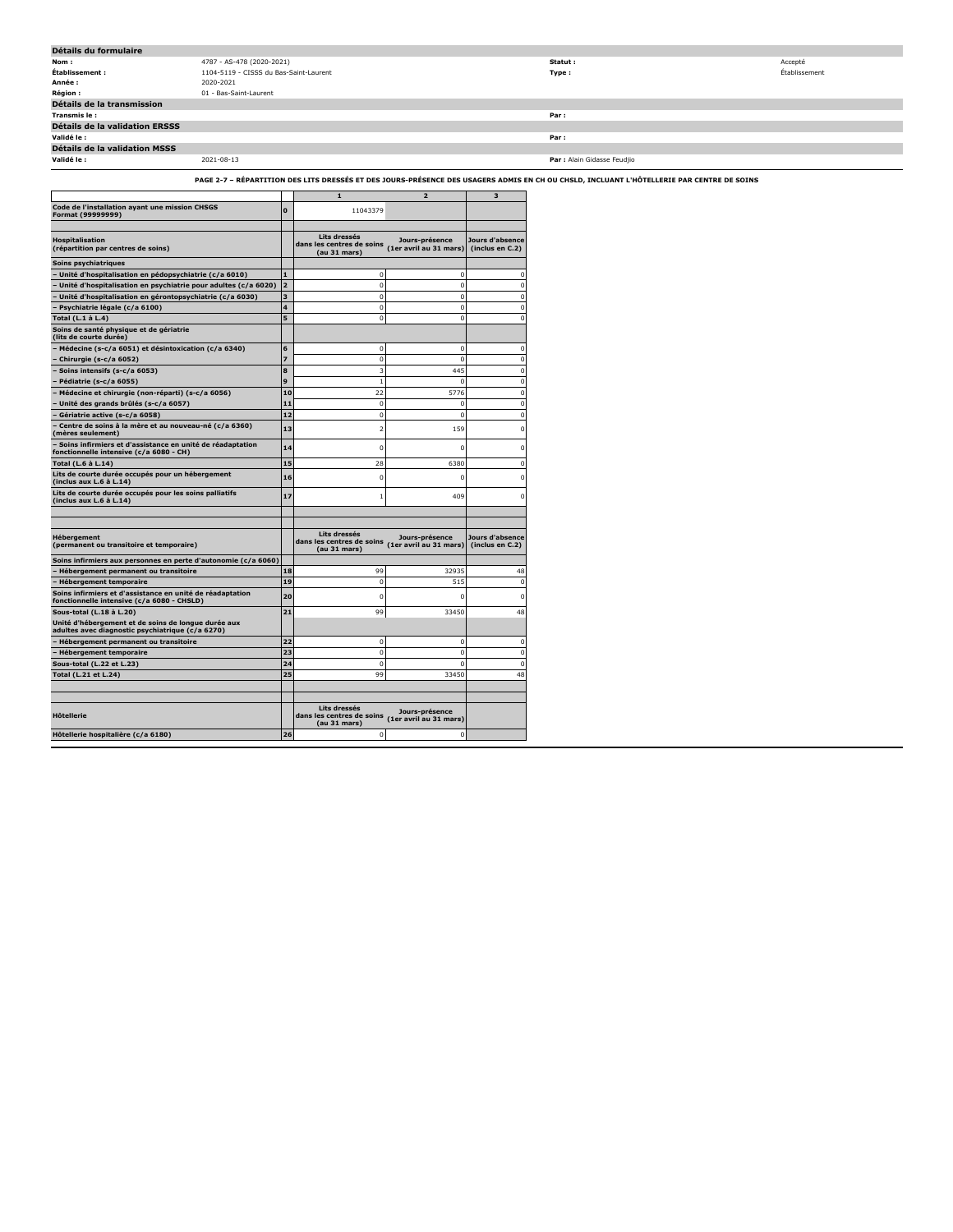| Détails du formulaire          |                                        |                             |               |
|--------------------------------|----------------------------------------|-----------------------------|---------------|
| Nom:                           | 4787 - AS-478 (2020-2021)              | Statut :                    | Accepté       |
| Établissement :                | 1104-5119 - CISSS du Bas-Saint-Laurent | Type:                       | Établissement |
| Année :                        | 2020-2021                              |                             |               |
| <b>Région :</b>                | 01 - Bas-Saint-Laurent                 |                             |               |
| Détails de la transmission     |                                        |                             |               |
| Transmis le:                   |                                        | Par:                        |               |
| Détails de la validation ERSSS |                                        |                             |               |
| Validé le :                    |                                        | Par:                        |               |
| Détails de la validation MSSS  |                                        |                             |               |
| Validé le :                    | 2021-08-13                             | Par : Alain Gidasse Feudjio |               |

**PAGE 2-8 – RÉPARTITION DES LITS DRESSÉS ET DES JOURS-PRÉSENCE DES USAGERS ADMIS EN CH OU CHSLD, INCLUANT L'HÔTELLERIE PAR CENTRE DE SOINS**

|                                                                                                         |                | $\mathbf{1}$                                              | $\overline{2}$                           | 3                                  |
|---------------------------------------------------------------------------------------------------------|----------------|-----------------------------------------------------------|------------------------------------------|------------------------------------|
| Code de l'installation ayant une mission CHSGS<br>Format (99999999)                                     | $\mathbf{0}$   | 11043502                                                  |                                          |                                    |
| <b>Hospitalisation</b><br>(répartition par centres de soins)                                            |                | Lits dressés<br>dans les centres de soins<br>(au 31 mars) | Jours-présence<br>(1er avril au 31 mars) | Jours d'absence<br>(inclus en C.2) |
| Soins psychiatriques                                                                                    |                |                                                           |                                          |                                    |
| - Unité d'hospitalisation en pédopsychiatrie (c/a 6010)                                                 | $\blacksquare$ | $\mathbf 0$                                               | $\mathbf 0$                              | $\Omega$                           |
| Unité d'hospitalisation en psychiatrie pour adultes (c/a 6020)                                          | $\overline{a}$ | $\mathbf 0$                                               | $\mathbf 0$                              | $\Omega$                           |
| Unité d'hospitalisation en gérontopsychiatrie (c/a 6030)                                                | 3              | $\mathbf 0$                                               | $\mathbf 0$                              | $\Omega$                           |
| Psychiatrie légale (c/a 6100)                                                                           | 4              | 0                                                         | 0                                        | $\Omega$                           |
| Total (L.1 à L.4)                                                                                       | 5              | $\Omega$                                                  | 0                                        | $\Omega$                           |
| Soins de santé physique et de gériatrie<br>(lits de courte durée)                                       |                |                                                           |                                          |                                    |
| Médecine (s-c/a 6051) et désintoxication (c/a 6340)                                                     | 6              | $\mathbf 0$                                               | $\mathbf 0$                              | $\Omega$                           |
| Chirurgie (s-c/a 6052)                                                                                  | $\overline{z}$ | $\mathbf 0$                                               | $\mathbf 0$                              | $\mathbf 0$                        |
| Soins intensifs (s-c/a 6053)                                                                            | 8              | 3                                                         | 226                                      | $\mathbf 0$                        |
| Pédiatrie (s-c/a 6055)                                                                                  | 9              | $\mathbf{1}$                                              | 17                                       | $\mathbf 0$                        |
| Médecine et chirurgie (non-réparti) (s-c/a 6056)                                                        | 10             | 20                                                        | 5580                                     | $\mathbf 0$                        |
| Unité des grands brûlés (s-c/a 6057)                                                                    | 11             | $\mathbf 0$                                               | 0                                        | $\mathbf 0$                        |
| Gériatrie active (s-c/a 6058)                                                                           | 12             | $\mathbf 0$                                               | 0                                        | $\mathbf 0$                        |
| Centre de soins à la mère et au nouveau-né (c/a 6360)<br>(mères seulement)                              | 13             | 1                                                         | 157                                      | $\mathbf 0$                        |
| Soins infirmiers et d'assistance en unité de réadaptation<br>fonctionnelle intensive (c/a 6080 - CH)    | 14             | 0                                                         | n                                        | $\mathbf 0$                        |
| Total (L.6 à L.14)                                                                                      | 15             | 25                                                        | 5980                                     | $\mathbf 0$                        |
| Lits de courte durée occupés pour un hébergement<br>(inclus aux L.6 à L.14)                             | 16             | $\mathbf 0$                                               | 0                                        | n                                  |
| Lits de courte durée occupés pour les soins palliatifs<br>(inclus aux L.6 à L.14)                       | 17             | 0                                                         | 286                                      |                                    |
|                                                                                                         |                |                                                           |                                          |                                    |
| <b>Hébergement</b><br>(permanent ou transitoire et temporaire)                                          |                | Lits dressés<br>dans les centres de soins<br>(au 31 mars) | Jours-présence<br>(1er avril au 31 mars) | Jours d'absence<br>(inclus en C.2) |
| Soins infirmiers aux personnes en perte d'autonomie (c/a 6060)                                          |                |                                                           |                                          |                                    |
| Hébergement permanent ou transitoire                                                                    | 18             | 110                                                       | 32438                                    | $\overline{2}$                     |
| <b>Hébergement temporaire</b>                                                                           | 19             | $\Omega$                                                  | 736                                      | $\Omega$                           |
| Soins infirmiers et d'assistance en unité de réadaptation<br>fonctionnelle intensive (c/a 6080 - CHSLD) | 20             | 0                                                         | 0                                        | $\mathbf 0$                        |
| Sous-total (L.18 à L.20)                                                                                | 21             | 110                                                       | 33174                                    | $\overline{z}$                     |
| Unité d'hébergement et de soins de longue durée aux<br>adultes avec diagnostic psychiatrique (c/a 6270) |                |                                                           |                                          |                                    |
| Hébergement permanent ou transitoire                                                                    | 22             | $\Omega$                                                  | $\mathbf 0$                              | $\Omega$                           |
| - Hébergement temporaire                                                                                | 23             | $\mathbf 0$                                               | $\mathbf 0$                              | $\Omega$                           |
| Sous-total (L.22 et L.23)                                                                               | 24             | $\Omega$                                                  | $\Omega$                                 | $\Omega$                           |
| Total (L.21 et L.24)                                                                                    | 25             | 110                                                       | 33174                                    | $\overline{\phantom{a}}$           |
|                                                                                                         |                |                                                           |                                          |                                    |
| <b>H</b> ôtellerie                                                                                      |                | Lits dressés<br>dans les centres de soins<br>(au 31 mars) | Jours-présence<br>(1er avril au 31 mars) |                                    |
| Hôtellerie hospitalière (c/a 6180)                                                                      | 26             | $\mathbf 0$                                               | $\mathbf 0$                              |                                    |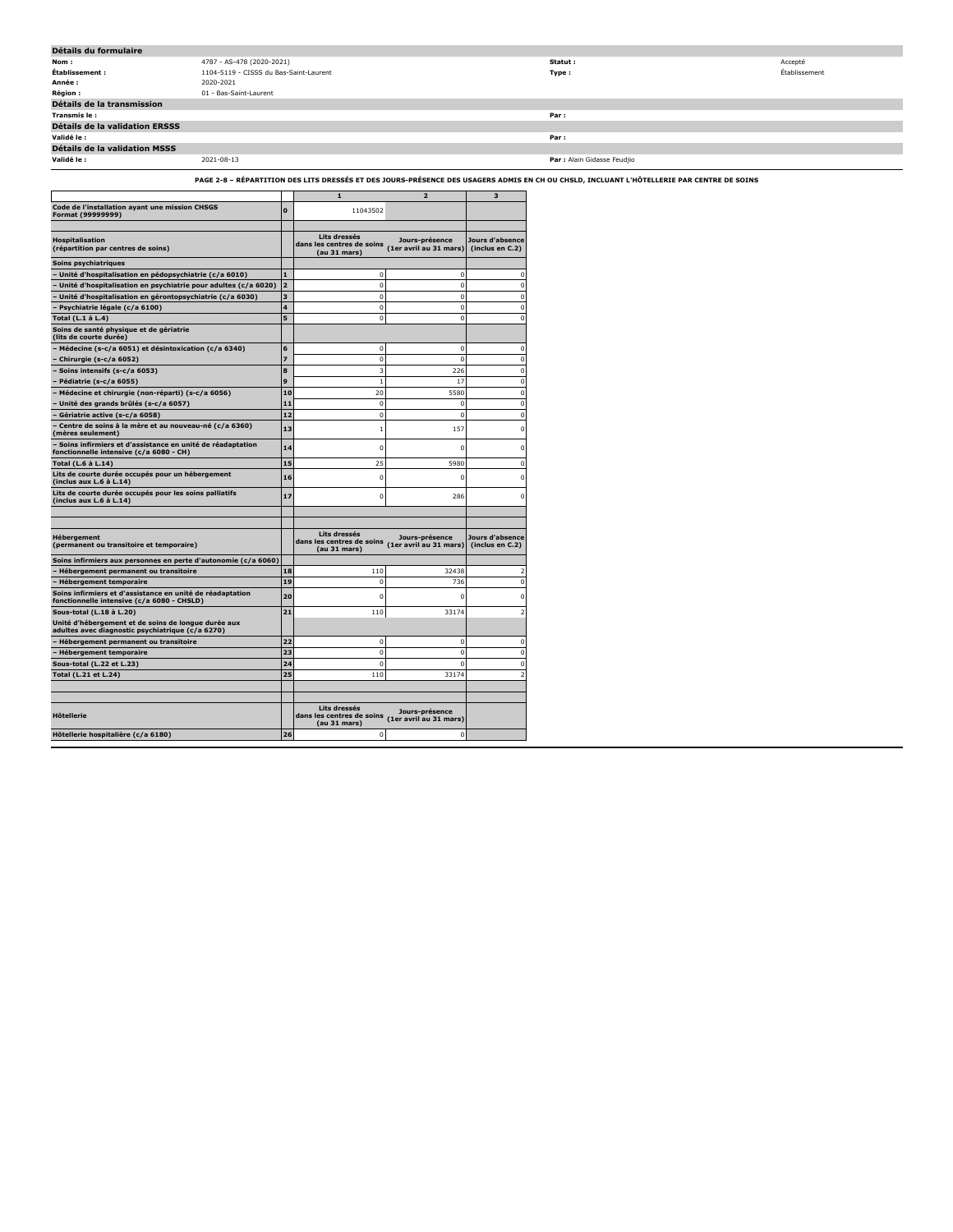| Détails du formulaire          |                                                                                                                                           |                             |               |
|--------------------------------|-------------------------------------------------------------------------------------------------------------------------------------------|-----------------------------|---------------|
| Nom:                           | 4787 - AS-478 (2020-2021)                                                                                                                 | Statut:                     | Accepté       |
| Établissement :                | 1104-5119 - CISSS du Bas-Saint-Laurent                                                                                                    | Type :                      | Établissement |
| Année :                        | 2020-2021                                                                                                                                 |                             |               |
| Région :                       | 01 - Bas-Saint-Laurent                                                                                                                    |                             |               |
| Détails de la transmission     |                                                                                                                                           |                             |               |
| Transmis le:                   |                                                                                                                                           | Par:                        |               |
| Détails de la validation ERSSS |                                                                                                                                           |                             |               |
| Validé le :                    |                                                                                                                                           | Par:                        |               |
| Détails de la validation MSSS  |                                                                                                                                           |                             |               |
| Validé le :                    | 2021-08-13                                                                                                                                | Par : Alain Gidasse Feudjio |               |
|                                | PAGE 2-9 – RÉPARTITION DES LITS DRESSÉS ET DES JOURS-PRÉSENCE DES USAGERS ADMIS EN CH OU CHSLD. INCLUANT L'HÔTELLERIE PAR CENTRE DE SOINS |                             |               |

|                                                                                                         |                | $\mathbf{1}$                                              | $\overline{2}$                           | 3                                  |
|---------------------------------------------------------------------------------------------------------|----------------|-----------------------------------------------------------|------------------------------------------|------------------------------------|
| Code de l'installation ayant une mission CHSGS<br>Format (99999999)                                     | O              |                                                           |                                          |                                    |
|                                                                                                         |                |                                                           |                                          |                                    |
| <b>Hospitalisation</b><br>(répartition par centres de soins)                                            |                | Lits dressés<br>dans les centres de soins<br>(au 31 mars) | Jours-présence<br>(1er avril au 31 mars) | Jours d'absence<br>(inclus en C.2) |
| Soins psychiatriques                                                                                    |                |                                                           |                                          |                                    |
| - Unité d'hospitalisation en pédopsychiatrie (c/a 6010)                                                 | 1              | $\Omega$                                                  | $\mathbf 0$                              | $\Omega$                           |
| Unité d'hospitalisation en psychiatrie pour adultes (c/a 6020)                                          | $\overline{a}$ | $\Omega$                                                  | $\mathbf 0$                              | $\Omega$                           |
| Unité d'hospitalisation en gérontopsychiatrie (c/a 6030)                                                | 3              | $\Omega$                                                  | $\mathbf 0$                              | $\Omega$                           |
| Psychiatrie légale (c/a 6100)                                                                           | 4              | $\Omega$                                                  | $\Omega$                                 | $\Omega$                           |
| Total (L.1 à L.4)                                                                                       | 5              | $\Omega$                                                  | $\mathbf 0$                              | $\Omega$                           |
| Soins de santé physique et de gériatrie<br>(lits de courte durée)                                       |                |                                                           |                                          |                                    |
| Médecine (s-c/a 6051) et désintoxication (c/a 6340)                                                     | 6              | 0                                                         | 0                                        | $\Omega$                           |
| Chirurgie (s-c/a 6052)                                                                                  | 7              | $\mathbf 0$                                               | $\mathbf 0$                              | $\mathbf 0$                        |
| Soins intensifs (s-c/a 6053)                                                                            | 8              | $\mathbf{0}$                                              | $\mathbf 0$                              | $\mathbf 0$                        |
| Pédiatrie (s-c/a 6055)                                                                                  | 9              | $\mathbf{0}$                                              | $\mathbf 0$                              | $\mathbf 0$                        |
| Médecine et chirurgie (non-réparti) (s-c/a 6056)                                                        | 10             | $\mathbf{0}$                                              | $\mathbf 0$                              | $\mathbf 0$                        |
| Unité des grands brûlés (s-c/a 6057)                                                                    | 11             | $\mathbf{0}$                                              | $\mathbf 0$                              | $\mathbf 0$                        |
| Gériatrie active (s-c/a 6058)                                                                           | 12             | $\mathbf{0}$                                              | $\mathbf 0$                              | n                                  |
| Centre de soins à la mère et au nouveau-né (c/a 6360)<br>(mères seulement)                              | 13             | $\mathbf{0}$                                              | $\mathbf 0$                              | $\mathbf 0$                        |
| Soins infirmiers et d'assistance en unité de réadaptation<br>fonctionnelle intensive (c/a 6080 - CH)    | 14             | 0                                                         | 0                                        | n                                  |
| Total (L.6 à L.14)                                                                                      | 15             | $\Omega$                                                  | $\Omega$                                 | n                                  |
| Lits de courte durée occupés pour un hébergement<br>(inclus aux L.6 à L.14)                             | 16             | 0                                                         | 0                                        |                                    |
| Lits de courte durée occupés pour les soins palliatifs<br>(inclus aux L.6 à L.14)                       | 17             | $\Omega$                                                  | $\Omega$                                 |                                    |
|                                                                                                         |                |                                                           |                                          |                                    |
| <b>Hébergement</b><br>(permanent ou transitoire et temporaire)                                          |                | Lits dressés<br>dans les centres de soins<br>(au 31 mars) | Jours-présence<br>(1er avril au 31 mars) | Jours d'absence<br>(inclus en C.2) |
| Soins infirmiers aux personnes en perte d'autonomie (c/a 6060)                                          |                |                                                           |                                          |                                    |
| Hébergement permanent ou transitoire                                                                    | 18             | 0                                                         | 0                                        | $\Omega$                           |
| <b>Hébergement temporaire</b>                                                                           | 19             | $\mathbf{0}$                                              | $\mathbf 0$                              | $\Omega$                           |
| Soins infirmiers et d'assistance en unité de réadaptation<br>fonctionnelle intensive (c/a 6080 - CHSLD) | 20             | 0                                                         | 0                                        | n                                  |
| Sous-total (L.18 à L.20)                                                                                | 21             | $\mathbf{0}$                                              | $\mathbf 0$                              | $\mathbf 0$                        |
| Unité d'hébergement et de soins de longue durée aux<br>adultes avec diagnostic psychiatrique (c/a 6270) |                |                                                           |                                          |                                    |
| Hébergement permanent ou transitoire                                                                    | 22             | $\Omega$                                                  | $\mathbf 0$                              | $\Omega$                           |
| - Hébergement temporaire                                                                                | 23             | $\Omega$                                                  | $\mathbf 0$                              | $\Omega$                           |
| Sous-total (L.22 et L.23)                                                                               | 24             | $\Omega$                                                  | $\mathbf 0$                              | $\Omega$                           |
| Total (L.21 et L.24)                                                                                    | 25             | $\Omega$                                                  | $\Omega$                                 | $\Omega$                           |
|                                                                                                         |                |                                                           |                                          |                                    |
|                                                                                                         |                |                                                           |                                          |                                    |
| <b>H</b> ôtellerie                                                                                      |                | Lits dressés<br>dans les centres de soins<br>(au 31 mars) | Jours-présence<br>(1er avril au 31 mars) |                                    |
| Hôtellerie hospitalière (c/a 6180)                                                                      | 26             | $\mathbf 0$                                               | $\Omega$                                 |                                    |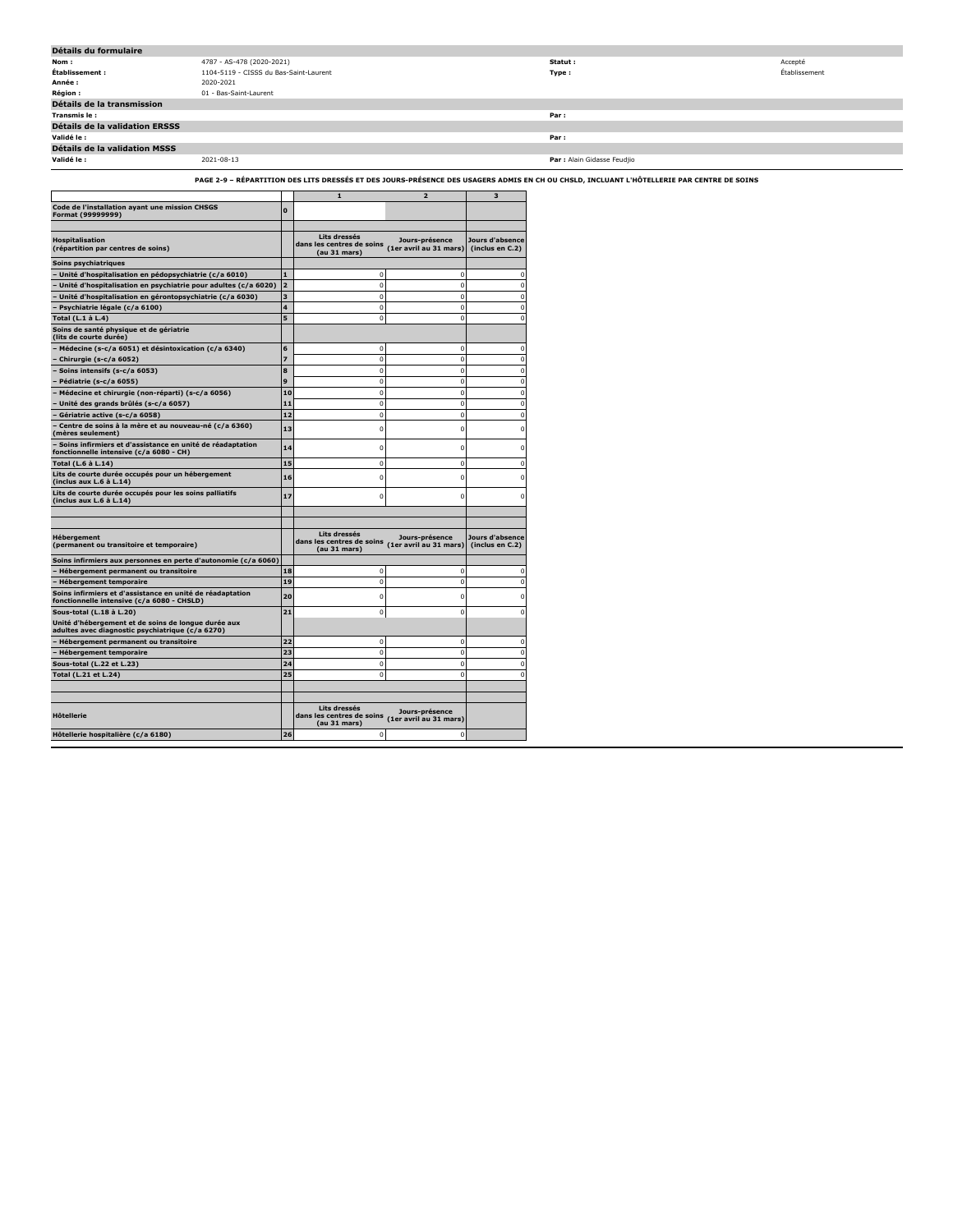| Détails du formulaire                 |                                        |                             |               |
|---------------------------------------|----------------------------------------|-----------------------------|---------------|
| Nom:                                  | 4787 - AS-478 (2020-2021)              | Statut :                    | Accepté       |
| Établissement :                       | 1104-5119 - CISSS du Bas-Saint-Laurent | Type:                       | Établissement |
| Année :                               | 2020-2021                              |                             |               |
| <b>Région :</b>                       | 01 - Bas-Saint-Laurent                 |                             |               |
| Détails de la transmission            |                                        |                             |               |
| Transmis le :                         |                                        | Par:                        |               |
| <b>Détails de la validation ERSSS</b> |                                        |                             |               |
| Validé le :                           |                                        | Par:                        |               |
| Détails de la validation MSSS         |                                        |                             |               |
| Validé le :                           | 2021-08-13                             | Par : Alain Gidasse Feudjio |               |

**PAGE 2-10 – RÉPARTITION DES LITS DRESSÉS ET DES JOURS-PRÉSENCE DES USAGERS ADMIS EN CH OU CHSLD, INCLUANT L'HÔTELLERIE PAR CENTRE DE SOINS**

|                                                                                                         |              | 1                                                         | $\overline{2}$                           | 3                                  |
|---------------------------------------------------------------------------------------------------------|--------------|-----------------------------------------------------------|------------------------------------------|------------------------------------|
| Code de l'installation ayant une mission CHSGS<br>Format (99999999)                                     | $\Omega$     |                                                           |                                          |                                    |
|                                                                                                         |              |                                                           |                                          |                                    |
| <b>Hospitalisation</b><br>(répartition par centres de soins)                                            |              | Lits dressés<br>dans les centres de soins<br>(au 31 mars) | Jours-présence<br>(1er avril au 31 mars) | Jours d'absence<br>(inclus en C.2) |
| Soins psychiatriques                                                                                    |              |                                                           |                                          |                                    |
| Unité d'hospitalisation en pédopsychiatrie (c/a 6010)                                                   |              | n                                                         | n                                        | $\Omega$                           |
| Unité d'hospitalisation en psychiatrie pour adultes (c/a 6020)                                          | 2            | $\mathbf{0}$                                              | $\bf{0}$                                 | $\mathbf 0$                        |
| Unité d'hospitalisation en gérontopsychiatrie (c/a 6030)                                                | 3            | $\mathbf 0$                                               | $\mathbf 0$                              | $\mathbf 0$                        |
| Psychiatrie légale (c/a 6100)                                                                           | 4            | $\mathbf 0$                                               | $\mathbf 0$                              | $\Omega$                           |
| Total (L.1 à L.4)                                                                                       | 5            | $\Omega$                                                  | $\Omega$                                 | $\Omega$                           |
| Soins de santé physique et de gériatrie<br>(lits de courte durée)                                       |              |                                                           |                                          |                                    |
| Médecine (s-c/a 6051) et désintoxication (c/a 6340)                                                     | 6            | $\mathbf 0$                                               | $\mathbf 0$                              | $\mathbf 0$                        |
| Chirurgie (s-c/a 6052)                                                                                  | 7            | $\mathbf 0$                                               | $\mathbf 0$                              | $\Omega$                           |
| Soins intensifs (s-c/a 6053)                                                                            | 8            | $\mathbf 0$                                               | $\mathbf 0$                              | $\mathbf 0$                        |
| Pédiatrie (s-c/a 6055)                                                                                  | $\mathbf{Q}$ | $\mathbf 0$                                               | $\mathbf 0$                              | $\Omega$                           |
| Médecine et chirurgie (non-réparti) (s-c/a 6056)                                                        | 10           | $\mathbf 0$                                               | $\Omega$                                 | $\Omega$                           |
| Unité des grands brûlés (s-c/a 6057)                                                                    | 11           | $\mathbf 0$                                               | $\mathbf 0$                              | $\Omega$                           |
| Gériatrie active (s-c/a 6058)                                                                           | 12           | $\overline{0}$                                            | $\mathbf 0$                              | $\Omega$                           |
| Centre de soins à la mère et au nouveau-né (c/a 6360)<br>(mères seulement)                              | 13           | 0                                                         | 0                                        | n                                  |
| - Soins infirmiers et d'assistance en unité de réadaptation<br>fonctionnelle intensive (c/a 6080 - CH)  | 14           | 0                                                         | 0                                        | n                                  |
| Total (L.6 à L.14)                                                                                      | 15           | 0                                                         | $\mathbf 0$                              | n                                  |
| Lits de courte durée occupés pour un hébergement<br>(inclus aux L.6 à L.14)                             | 16           | $\Omega$                                                  | $\Omega$                                 | $\Omega$                           |
| Lits de courte durée occupés pour les soins palliatifs<br>(inclus aux L.6 à L.14)                       | 17           | $\Omega$                                                  | $\mathbf 0$                              | n                                  |
|                                                                                                         |              |                                                           |                                          |                                    |
|                                                                                                         |              |                                                           |                                          |                                    |
| Hébergement<br>(permanent ou transitoire et temporaire)                                                 |              | Lits dressés<br>dans les centres de soins<br>(au 31 mars) | Jours-présence<br>(1er avril au 31 mars) | Jours d'absence<br>(inclus en C.2) |
| Soins infirmiers aux personnes en perte d'autonomie (c/a 6060)                                          |              |                                                           |                                          |                                    |
| Hébergement permanent ou transitoire                                                                    | 18           | $^{\circ}$                                                | 0                                        | $\Omega$                           |
| <b>Hébergement temporaire</b>                                                                           | 19           | $\mathbf 0$                                               | $\mathbf 0$                              | n                                  |
| Soins infirmiers et d'assistance en unité de réadaptation<br>fonctionnelle intensive (c/a 6080 - CHSLD) | 20           | $\Omega$                                                  | 0                                        | n                                  |
| Sous-total (L.18 à L.20)                                                                                | 21           | n                                                         | 0                                        | r                                  |
| Unité d'hébergement et de soins de longue durée aux<br>adultes avec diagnostic psychiatrique (c/a 6270) |              |                                                           |                                          |                                    |
| Hébergement permanent ou transitoire                                                                    | 22           | n                                                         | 0                                        | $\Omega$                           |
| - Hébergement temporaire                                                                                | 23           | $\mathbf 0$                                               | $\bf{0}$                                 | $\Omega$                           |
| Sous-total (L.22 et L.23)                                                                               | 24           | $\mathbf 0$                                               | $\bf{0}$                                 | n                                  |
| Total (L.21 et L.24)                                                                                    | 25           | $\Omega$                                                  | $\mathbf 0$                              | $\Omega$                           |
|                                                                                                         |              |                                                           |                                          |                                    |
| <b>H</b> ôtellerie                                                                                      |              | Lits dressés<br>dans les centres de soins<br>(au 31 mars) | Jours-présence<br>(1er avril au 31 mars) |                                    |
| Hôtellerie hospitalière (c/a 6180)                                                                      | 26           | 0                                                         | 0                                        |                                    |
|                                                                                                         |              |                                                           |                                          |                                    |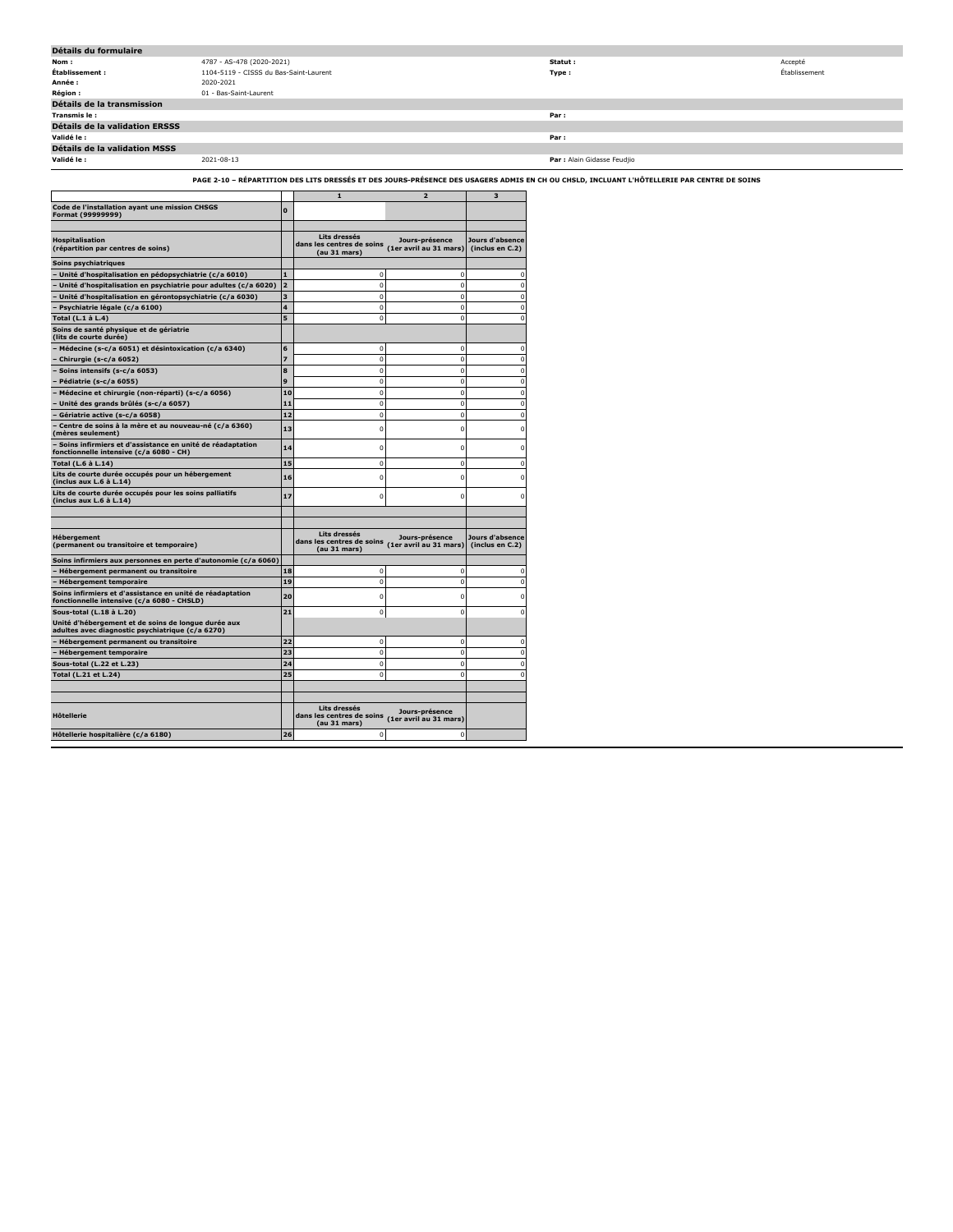| Détails du formulaire          |                                        |                             |               |
|--------------------------------|----------------------------------------|-----------------------------|---------------|
| Nom :                          | 4787 - AS-478 (2020-2021)              | Statut :                    | Accepté       |
| Établissement :                | 1104-5119 - CISSS du Bas-Saint-Laurent | Type:                       | Établissement |
| Année :                        | 2020-2021                              |                             |               |
| <b>Région:</b>                 | 01 - Bas-Saint-Laurent                 |                             |               |
| Détails de la transmission     |                                        |                             |               |
| Transmis le:                   |                                        | Par:                        |               |
| Détails de la validation ERSSS |                                        |                             |               |
| Validé le :                    |                                        | Par:                        |               |
| Détails de la validation MSSS  |                                        |                             |               |
| Validé le :                    | 2021-08-13                             | Par : Alain Gidasse Feudjio |               |
|                                |                                        |                             |               |

**PAGE 3 – JOURS-PRÉSENCE SELON LA RESPONSABILITÉ DE PAIEMENT ET LE TYPE DE CHAMBRES/LITS DRESSÉS PAR TYPE DE CHAMBRES, LITS AUTORISÉS AU PERMIS ET LITS FERMÉS DÉFINITIVEMENT**

|                                                                                                                  |                         | 1                                                                | $\overline{2}$                                                                          | з                                                                               | 4                                  | 5                      | 6                            |
|------------------------------------------------------------------------------------------------------------------|-------------------------|------------------------------------------------------------------|-----------------------------------------------------------------------------------------|---------------------------------------------------------------------------------|------------------------------------|------------------------|------------------------------|
| Jours-présence durant l'année<br>selon l'organisme responsable du paiement<br>(déclarés aux pages 2 et 7)        |                         | Soins de santé<br>physique<br>et de<br>gériatrie                 | <b>Soins</b><br>psychiatriques                                                          | Hébergement<br>permanent ou<br>transitoire et<br>temporaire                     | <b>H</b> ôtellerie<br>hospitalière | Néonatologie           |                              |
| <b>Organismes</b>                                                                                                |                         |                                                                  |                                                                                         |                                                                                 |                                    |                        |                              |
| <b>MSSS</b>                                                                                                      | $\mathbf{1}$            | 86021                                                            | 15134                                                                                   | 318584                                                                          | $\mathbf 0$                        | 1904                   |                              |
| <b>Gouvernement du Canada</b>                                                                                    | $\overline{2}$          | $\overline{a}$                                                   | $\Omega$                                                                                | $\Omega$                                                                        | $\mathbf 0$                        | $\mathbf 0$            |                              |
| <b>CNESST</b>                                                                                                    | 3                       | 170                                                              | $\mathbf 0$                                                                             | 730                                                                             | $\mathbf 0$                        | $\mathbf 0$            |                              |
| <b>FAAQ</b>                                                                                                      | $\overline{\mathbf{4}}$ | $\mathbf 0$                                                      | $\Omega$                                                                                | $\Omega$                                                                        | $\mathbf 0$                        | $\Omega$               |                              |
| <b>MSP</b>                                                                                                       | 5                       | $\Omega$                                                         | $\Omega$                                                                                | $\Omega$                                                                        | $\mathbf 0$                        | $\Omega$               |                              |
| Non-résidents du Québec                                                                                          |                         |                                                                  |                                                                                         |                                                                                 |                                    |                        |                              |
| <b>Résidents canadiens</b>                                                                                       | 6                       | 147                                                              | 25                                                                                      | $\mathbf 0$                                                                     | $\mathbf 0$                        | $\mathbf 0$            |                              |
| Non-canadiens                                                                                                    | 7                       | 36                                                               | $\overline{7}$                                                                          | $\Omega$                                                                        | $\mathbf{0}$                       | $\Omega$               |                              |
|                                                                                                                  |                         |                                                                  |                                                                                         |                                                                                 |                                    |                        |                              |
| Soins non assurés                                                                                                | 8                       | 191                                                              | $\circ$                                                                                 | $\mathbf 0$                                                                     | $\mathbf 0$                        | $\mathbf 0$            |                              |
| Total (L.1 à L.8)                                                                                                | 9                       | 86569                                                            | 15166                                                                                   | 319314                                                                          | $\Omega$                           | 1904                   |                              |
|                                                                                                                  |                         |                                                                  |                                                                                         |                                                                                 |                                    |                        |                              |
|                                                                                                                  |                         |                                                                  |                                                                                         |                                                                                 |                                    |                        |                              |
| Lits dressés au 31 mars<br>selon le type de chambres réparties entre le CH et le CHSLD                           |                         | <b>CH</b><br><b>Salles</b>                                       | <b>CH</b><br><b>Chambres</b><br>semi-privées                                            | <b>CH</b><br><b>Chambres</b><br>privées                                         | <b>CHSLD</b><br>3 lits ou plus     | <b>CHSLD</b><br>2 lits | <b>CHSLD</b><br>individuelle |
| Dans l'établissement en incluant les<br>soins à la mère (6360) et en excluant<br>les berceaux et les incubateurs | 10                      | 81                                                               | 164                                                                                     | 203                                                                             | 9                                  | 118                    | 818                          |
| Lits en CH et CHSLD(1)                                                                                           |                         | Lits autorisés<br>au permis (2)<br>(au 31 mars de<br>l'exercice) | Lits fermés<br>définitivement<br>encore au permis<br>(au 31 mars de<br>l'ex. précédent) | Lits fermés<br>définitivement<br>encore au permis<br>(au 31 mars de l'exercice) |                                    |                        |                              |
| Soins de santé physique et de gériatrie                                                                          | 11                      | 436                                                              | 31                                                                                      | 0                                                                               |                                    |                        |                              |
| Soins psychiatriques                                                                                             | 12                      | 55                                                               | $\Omega$                                                                                | $\Omega$                                                                        |                                    |                        |                              |
| Néonatologie                                                                                                     | 13                      | 5                                                                | $\mathbf 0$                                                                             | $\mathbf 0$                                                                     |                                    |                        |                              |
| Hébergement permanent,<br>transitoire et temporaire                                                              | 14                      | $\mathbf 0$                                                      | $\Omega$                                                                                | 0                                                                               |                                    |                        |                              |
| Hébergement permanent et temporaire<br>en santé mentale                                                          | 15                      | $\mathbf 0$                                                      | $\mathbf 0$                                                                             | $\mathbf 0$                                                                     |                                    |                        |                              |
| Hôtellerie hospitalière                                                                                          | 16                      | $\Omega$                                                         | $\mathbf 0$                                                                             | $\mathbf 0$                                                                     |                                    |                        |                              |
|                                                                                                                  |                         |                                                                  |                                                                                         |                                                                                 |                                    |                        |                              |
| Jours-présence selon<br>le type de chambres (3) en CH                                                            |                         | <b>Salles</b>                                                    | <b>Chambres</b><br>semi-privées                                                         | <b>Chambres</b><br>privées                                                      | Total<br>$(C.1 \land C.3)$         |                        |                              |
| Répartition des jours-présence<br>selon le type de chambre attribuée                                             | 17                      | 20726                                                            | 36873                                                                                   | 44136                                                                           | 101735                             |                        |                              |
| Répartition des jours-présence<br>facturés en chambres<br>semi-privées ou privées (4)                            | 18                      | 96284                                                            | 4412                                                                                    | 1039                                                                            | 101735                             |                        |                              |

1. Ne peut comprendre les lits ou places attribués à la mission centre de réadaptation (CR).

2. Si vous avez des remarques à faire au sujet de la capacité indiquée au permis et le nombre de lits dressés déclaré à la page 2-0,<br>vous pouvez ajouter une précision à l'aide d'une pièce jointe à la page 0.<br>L'ensemble de

3. En incluant soins à la mère et en excluant berceaux et incubateurs.

4. Les jours non facturables sont considérés comme des jours en salle et s'y ajoutent.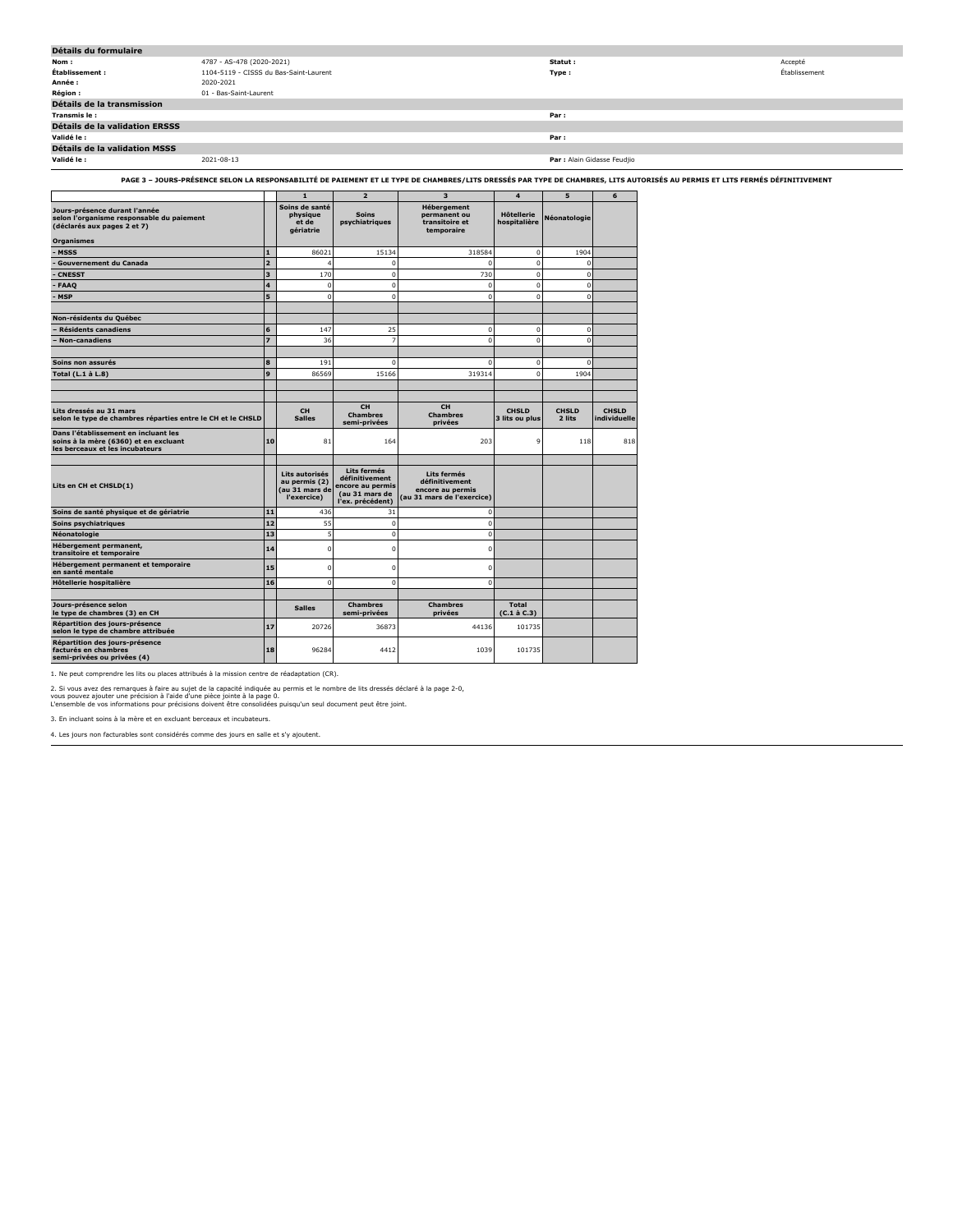| Détails du formulaire          |                                        |                             |               |
|--------------------------------|----------------------------------------|-----------------------------|---------------|
| Nom :                          | 4787 - AS-478 (2020-2021)              | Statut :                    | Accepté       |
| Établissement :                | 1104-5119 - CISSS du Bas-Saint-Laurent | Type :                      | Établissement |
| Année :                        | 2020-2021                              |                             |               |
| <b>Région :</b>                | 01 - Bas-Saint-Laurent                 |                             |               |
| Détails de la transmission     |                                        |                             |               |
| Transmis le :                  |                                        | Par :                       |               |
| Détails de la validation ERSSS |                                        |                             |               |
| Validé le :                    |                                        | Par:                        |               |
| Détails de la validation MSSS  |                                        |                             |               |
| Validé le :                    | 2021-08-13                             | Par : Alain Gidasse Feudjio |               |

**PAGE 4 – MOUVEMENT DES USAGERS PAR C/A**

|                                                                        |                | 1              | $\overline{2}$                                              | з              | 4                         | 5                |
|------------------------------------------------------------------------|----------------|----------------|-------------------------------------------------------------|----------------|---------------------------|------------------|
| <b>Usagers</b>                                                         |                | s-c/a 6011     | s-c/a 6012                                                  | s-c/a 6013     |                           |                  |
| Admis au 1er avril                                                     | $\mathbf{1}$   | $\mathbf 0$    | $\mathbf 0$                                                 | 0              |                           |                  |
| Admis durant l'année                                                   | $\overline{a}$ | 0              | $\mathbf 0$                                                 | 0              |                           |                  |
| Déplacements internes (arrivées)                                       | 3              | $\mathbf 0$    | $\mathbf 0$                                                 | $\mathbf 0$    |                           |                  |
| Soignés durant l'année<br>Sous-total (L.1 à L.3)                       | 4              | $\mathbf 0$    | $\mathbf 0$                                                 | $\mathbf 0$    |                           |                  |
|                                                                        |                |                |                                                             |                |                           |                  |
| Sortis durant l'année                                                  | 5              | $\mathbf 0$    | $\mathbf 0$                                                 | $\mathbf 0$    |                           |                  |
| Décédés durant l'année                                                 | 6              | $\overline{0}$ | $\mathbf 0$                                                 | $\overline{0}$ |                           |                  |
| Déplacements internes (départs)                                        | $\overline{z}$ | $\mathbf 0$    | $\mathbf 0$                                                 | $\mathbf 0$    |                           |                  |
| Radiations durant l'année<br>Sous-total (L.5 à L.7)                    | 8              | $\mathbf 0$    | $\mathbf 0$                                                 | $\Omega$       |                           |                  |
| Usagers à la fin de l'année (au 31 mars)<br>Total (L.4 - L.8)          | 9              | $\mathbf 0$    | $\mathbf 0$                                                 | $\mathbf 0$    |                           |                  |
| Durée totale de séjour (en jours)<br>des usagers radiés durant l'année | 10             | $\Omega$       | $\mathbf 0$                                                 | C              |                           |                  |
|                                                                        |                |                |                                                             |                |                           |                  |
| <b>Usagers</b><br>Admis au 1er avril                                   | 11             | 0              | s-c/a 6021 s-c/a 6022 s-c/a 6023 s-c/a 6024 s-c/a 6025<br>0 | 30             | 0                         |                  |
| Admis durant l'année                                                   | 12             | $\mathbf 0$    | $\mathbf 0$                                                 | 1276           | $\mathbf 0$               | 0<br>$\mathbf 0$ |
| Déplacements internes (arrivées)                                       | 13             | $\mathbf 0$    | $\bf{0}$                                                    | 280            | $\mathbf 0$               | O                |
| Soignés durant l'année                                                 |                |                |                                                             |                |                           |                  |
| Sous-total (L.11 à L.13)                                               | 14             | 0              | $\mathbf 0$                                                 | 1586           | $\mathbf 0$               | $\mathbf 0$      |
| Sortis durant l'année                                                  | 15             | 0              | $\mathbf 0$                                                 | 1299           | $\mathbf 0$               | 0                |
| Décédés durant l'année                                                 | 16             | $\mathbf 0$    | $\mathbf{0}$                                                | 0              | $\bf{0}$                  | 0                |
|                                                                        | 17             | $\mathbf 0$    | $\mathbf 0$                                                 | 247            | $\mathbf 0$               | $\overline{0}$   |
| Déplacements internes (départs)<br>Radiations durant l'année           |                |                |                                                             |                |                           |                  |
| Sous-total (L.15 à L.17)                                               | 18             | $\mathbf 0$    | $\mathbf 0$                                                 | 1546           | $\Omega$                  | Ō                |
| Usagers à la fin de l'année (au 31 mars)<br>Total (L.14 - L.18)        | 19             | $\mathbf 0$    | $\mathbf 0$                                                 | 40             | $\mathbf 0$               | O                |
| Durée totale de séjour (en jours)<br>des usagers radiés durant l'année | 20             | 0              | $\mathbf 0$                                                 | 14823          | 0                         | Ō                |
|                                                                        |                |                |                                                             |                |                           |                  |
| Usagers<br>Admis au 1er avril                                          | 21             | $\mathbf 0$    | s-c/a 6026 s-c/a 6031 s-c/a 6032                            | n              | $c/a$ 6100<br>$\mathbf 0$ |                  |
| Admis durant l'année                                                   | 22             | $\mathbf 0$    | 0<br>$\mathbf 0$                                            | $\overline{0}$ | $\mathbf 0$               |                  |
| Déplacements internes (arrivées)                                       | 23             | $\mathbf 0$    | $\mathbf 0$                                                 | $\overline{0}$ | $\mathbf 0$               |                  |
| Soignés durant l'année                                                 | 24             | $\mathbf 0$    | $\mathbf 0$                                                 | $\Omega$       | $\mathbf 0$               |                  |
| Sous-total (L.21 à L.23)                                               |                |                |                                                             |                |                           |                  |
| Sortis durant l'année                                                  | 25             | 0              | 0                                                           | 0              | 0                         |                  |
| Décédés durant l'année                                                 | 26             | $\mathbf 0$    | $\mathbf 0$                                                 | $\mathbf 0$    | $\mathbf 0$               |                  |
| Déplacements internes (départs)                                        | 27             | 0              | 0                                                           | 0              | 0                         |                  |
| Radiations durant l'année<br>Sous-total (L.25 à L.27)                  | 28             | $\mathbf 0$    | $\mathbf 0$                                                 | 0              | $\mathbf 0$               |                  |
| Usagers à la fin de l'annéee (au 31 mars)<br>Total (L.24 - L.28)       | 29             | $\Omega$       | $\mathbf 0$                                                 | $\Omega$       | $\mathbf 0$               |                  |
| Durée totale de séjour (en jours)<br>des usagers radiés durant l'année | 30             | $\Omega$       | $\mathbf 0$                                                 | $\Omega$       | $\mathbf 0$               |                  |
|                                                                        |                |                |                                                             |                |                           |                  |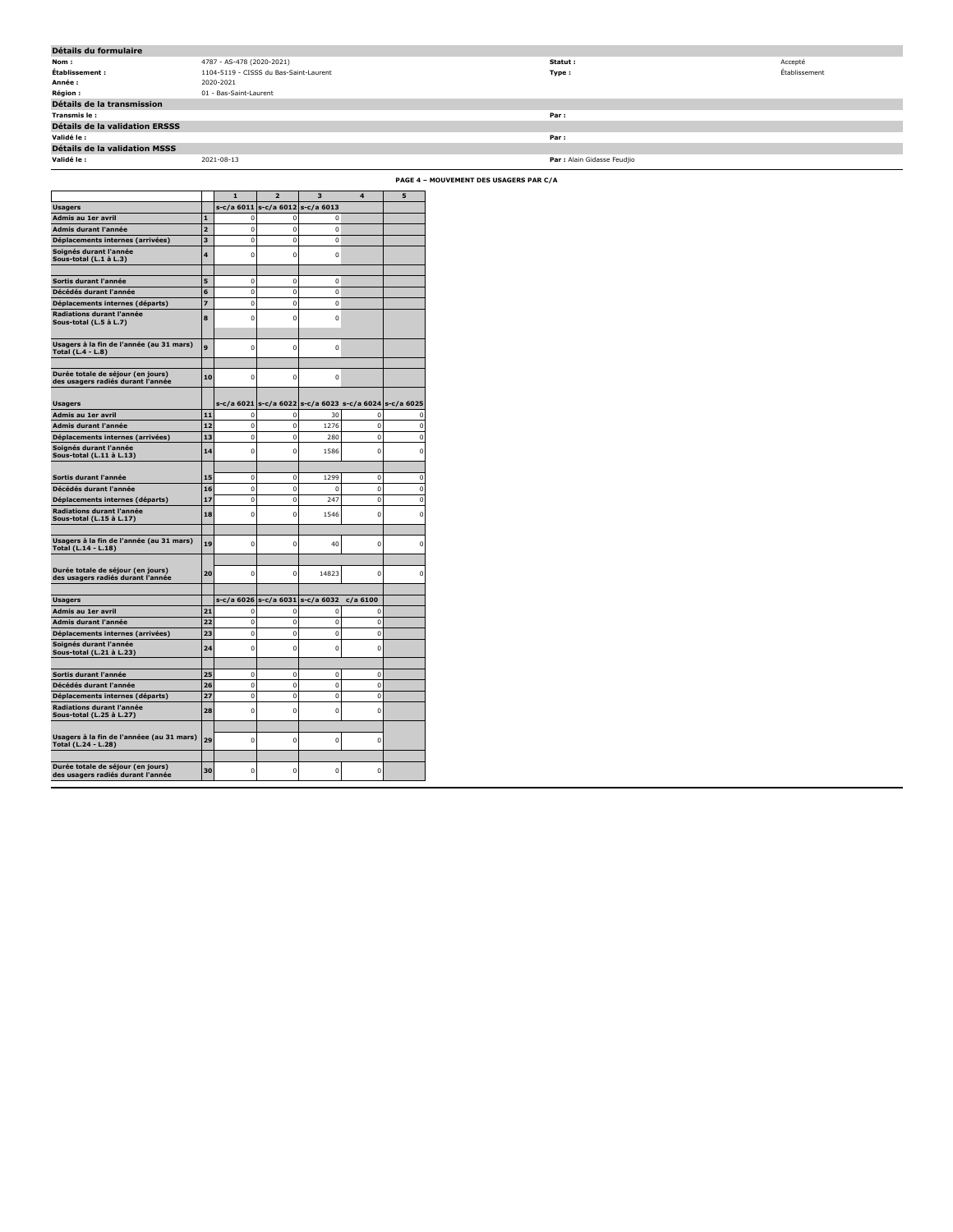| Détails du formulaire          |                                        |                             |               |
|--------------------------------|----------------------------------------|-----------------------------|---------------|
| Nom :                          | 4787 - AS-478 (2020-2021)              | Statut :                    | Accepté       |
| Établissement :                | 1104-5119 - CISSS du Bas-Saint-Laurent | Type :                      | Établissement |
| Année :                        | 2020-2021                              |                             |               |
| <b>Région :</b>                | 01 - Bas-Saint-Laurent                 |                             |               |
| Détails de la transmission     |                                        |                             |               |
| Transmis le:                   |                                        | Par:                        |               |
| Détails de la validation ERSSS |                                        |                             |               |
| Validé le :                    |                                        | Par:                        |               |
| Détails de la validation MSSS  |                                        |                             |               |
| Validé le :                    | 2021-08-13                             | Par : Alain Gidasse Feudjio |               |

**PAGE 5 – MOUVEMENT DES USAGERS PAR C/A (SUITE)**

|                                                       |                | 1                        | $\overline{\phantom{a}}$ | в                   | $\Delta$   |
|-------------------------------------------------------|----------------|--------------------------|--------------------------|---------------------|------------|
| <b>Usagers</b>                                        |                | c/a 6050                 | $c/a$ 6060 $(1)$         | c/a 6080            | $c/a$ 6180 |
| Admis au 1er avril                                    | 1              | 156                      | 914                      |                     |            |
| Admis durant l'année                                  | $\overline{2}$ | 13948                    | 639                      |                     |            |
| Déplacements internes (arrivées)                      | 3              | 3764                     | 801                      |                     |            |
| Soignés durant l'année                                | 4              | 17868                    | 2354                     |                     |            |
| Sous-total (L.1 à L.3)                                |                |                          |                          |                     |            |
|                                                       |                |                          |                          |                     |            |
| Sortis durant l'année                                 | 5              | 13080                    | 169                      |                     |            |
| Décédés durant l'année                                | 6              | 809                      | 489                      |                     |            |
| Déplacements internes (départs)                       | 7              | 3697                     | 801                      |                     |            |
| Radiations durant l'année                             | 8              | 17586                    | 1459                     |                     |            |
| Sous-total (L.5 à L.7)                                |                |                          |                          |                     |            |
|                                                       |                |                          |                          |                     |            |
| Admis au 31 mars - Total (L.4 - L.8)                  | 9              | 282                      | 895                      |                     |            |
|                                                       |                |                          |                          |                     |            |
| Durée totale de séjour (en jours)                     | 10             | 84551                    | 300959                   |                     |            |
| des usagers radiés durant l'année                     |                |                          |                          |                     |            |
|                                                       |                |                          |                          |                     |            |
| <b>Usagers</b>                                        |                | c/a 6200                 | s-c/a 6271               | s-c/a 6273 c/a 6340 |            |
| <b>Admis au 1er avril</b>                             | 11             | $\overline{\phantom{a}}$ |                          |                     |            |
| Admis durant l'année                                  | 12             | 221                      |                          |                     |            |
| Déplacements internes (arrivées)                      | 13             | 72                       |                          |                     |            |
| Soignés durant l'année<br>Sous-total (L.11 à L.13)    | 14             | 295                      |                          |                     |            |
|                                                       |                |                          |                          |                     |            |
| Sortis durant l'année                                 | 15             | 227                      |                          |                     |            |
| Décédés durant l'année                                | 16             | $\Omega$                 |                          |                     |            |
| Déplacements internes (départs)                       | 17             | 65                       |                          |                     |            |
| Radiations durant l'année                             | 18             | 292                      |                          |                     |            |
| Sous-total (L.15 à L.17)                              |                |                          |                          |                     |            |
|                                                       |                |                          |                          |                     |            |
| Admis au 31 mars - Total (L.14 - L.18)                | 19             | 3                        |                          |                     |            |
|                                                       |                |                          |                          |                     |            |
| Durée totale de séjour (en jours)                     | 20             | 1875                     |                          |                     |            |
| des usagers radiés durant l'année                     |                |                          |                          |                     |            |
|                                                       |                |                          |                          |                     |            |
| <b>Usagers</b>                                        |                | s-c/a 6985               | s-c/a 6986               | s-c/a 6988          |            |
| Admis au 1er avril                                    | 21             |                          | 15                       |                     |            |
| Admis durant l'année                                  | 22             |                          | 35                       |                     |            |
| Déplacements internes (arrivées)                      | 23             |                          |                          |                     |            |
| Soignés durant l'année                                | 24             |                          | 50                       |                     |            |
| Sous-total (L.21 à L.23)                              |                |                          |                          |                     |            |
|                                                       |                |                          |                          |                     |            |
| Sortis durant l'année                                 | っち             |                          | 37                       |                     |            |
| Décédés durant l'année                                | 26             |                          |                          |                     |            |
| Déplacements internes (départs)                       | 27             |                          |                          |                     |            |
| Radiations durant l'année<br>Sous-total (L.25 à L.27) | 28             |                          | 37                       |                     |            |
|                                                       |                |                          |                          |                     |            |
| Admis au 31 mars - Total (L.24 - L.28)                | 29             |                          | 13                       |                     |            |
|                                                       |                |                          |                          |                     |            |
| Durée totale de séjour (en jours)                     | 30             |                          | 5178                     |                     |            |
|                                                       |                |                          |                          |                     |            |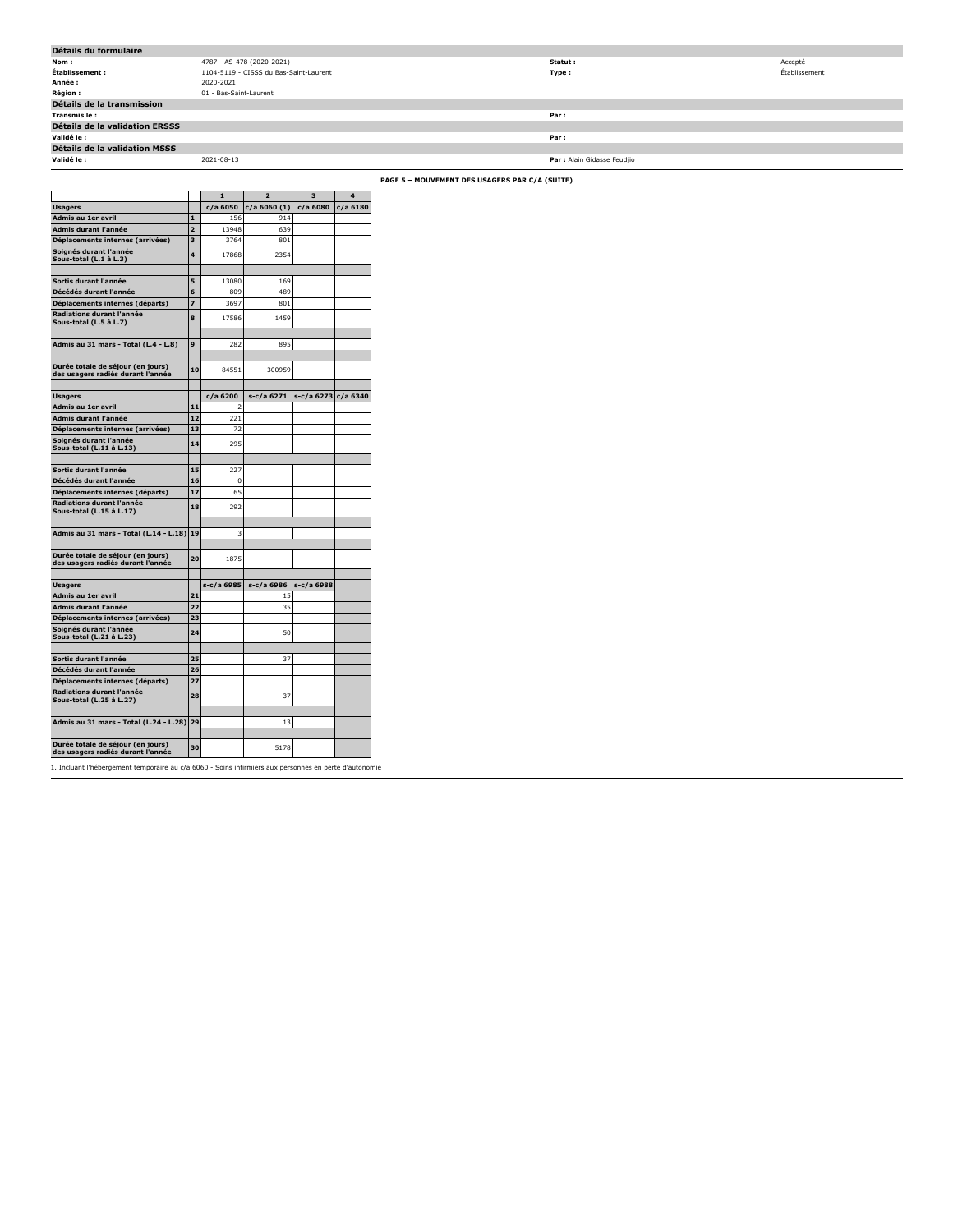| Détails du formulaire                          |                                        |                             |               |  |  |  |
|------------------------------------------------|----------------------------------------|-----------------------------|---------------|--|--|--|
| Nom :                                          | 4787 - AS-478 (2020-2021)              | Statut :                    | Accepté       |  |  |  |
| Établissement :                                | 1104-5119 - CISSS du Bas-Saint-Laurent | Type:                       | Établissement |  |  |  |
| Année :                                        | 2020-2021                              |                             |               |  |  |  |
| <b>Région :</b>                                | 01 - Bas-Saint-Laurent                 |                             |               |  |  |  |
| Détails de la transmission                     |                                        |                             |               |  |  |  |
| Transmis le:                                   |                                        | Par:                        |               |  |  |  |
| Détails de la validation ERSSS                 |                                        |                             |               |  |  |  |
| Validé le :                                    |                                        | Par:                        |               |  |  |  |
| Détails de la validation MSSS                  |                                        |                             |               |  |  |  |
| Validé le :                                    | 2021-08-13                             | Par : Alain Gidasse Feudjio |               |  |  |  |
| PAGE 6 - MOUVEMENT DES USAGERS PAR C/A (SUITE) |                                        |                             |               |  |  |  |

|                                                                        |                | 1                          | $\overline{ }$            | 3                          | $\boldsymbol{A}$          |
|------------------------------------------------------------------------|----------------|----------------------------|---------------------------|----------------------------|---------------------------|
| <b>Usagers</b>                                                         |                | s-c/a 6364<br><b>Mères</b> | s-c/a 6364<br>Nouveau-nés | s-c/a 6365<br><b>Mères</b> | s-c/a 6365<br>Nouveau-nés |
| Admis au 1er avril                                                     | 1              | 18                         | 10                        | n                          |                           |
| Admis durant l'année                                                   | $\overline{a}$ | 1713                       | 1386                      | n                          |                           |
| Déplacements internes (arrivées)                                       | 3              | 58                         | 75                        | n                          |                           |
| Soignés durant l'année<br>Sous-total (L.1 à L.3)                       | 4              | 1789                       | 1471                      | ٢                          |                           |
|                                                                        |                |                            |                           |                            |                           |
| Sortis durant l'année                                                  | 5              | 1718                       | 1367                      | n                          |                           |
| Décédés durant l'année                                                 | 6              |                            | 4                         | n                          |                           |
| Déplacements internes (départs)                                        | 7              | 53                         | 81                        | n                          |                           |
| Radiations durant l'année<br>Sous-total (L.5 à L.7)                    | 8              | 1775                       | 1452                      | n                          |                           |
|                                                                        |                |                            |                           |                            |                           |
| Usagers à la fin de l'année (au 31 mars)<br>Total (L.4 - L.8)          | $\bullet$      | 14                         | 19                        | o                          |                           |
|                                                                        |                |                            |                           |                            |                           |
| Durée totale de séjour (en jours)<br>des usagers radiés durant l'année | 10             | 4306                       | 2939                      | n                          |                           |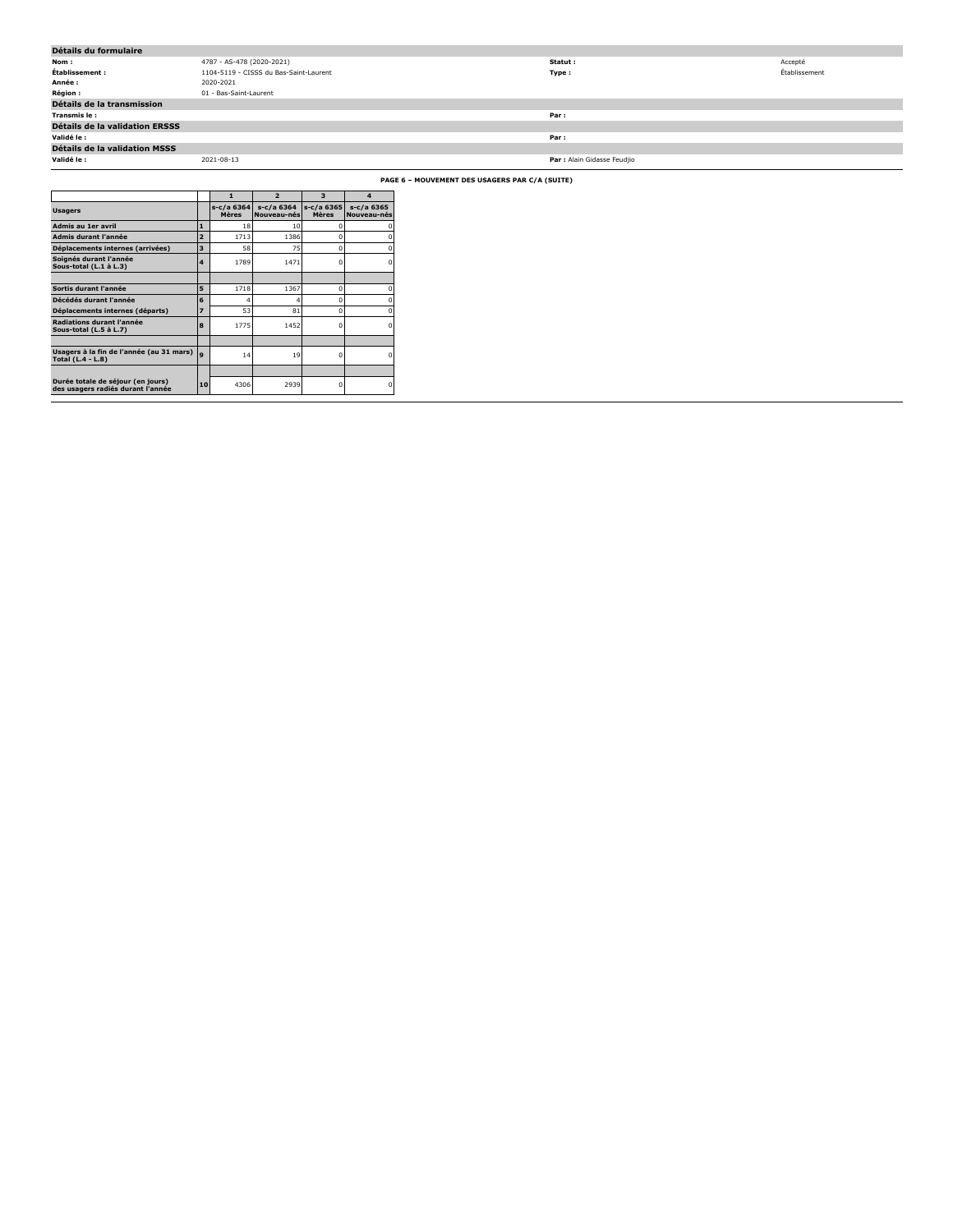| Détails du formulaire                 |                                        |                             |               |
|---------------------------------------|----------------------------------------|-----------------------------|---------------|
| Nom :                                 | 4787 - AS-478 (2020-2021)              | Statut :                    | Accepté       |
| Établissement :                       | 1104-5119 - CISSS du Bas-Saint-Laurent | Type :                      | Établissement |
| Année :                               | 2020-2021                              |                             |               |
| <b>Région :</b>                       | 01 - Bas-Saint-Laurent                 |                             |               |
| Détails de la transmission            |                                        |                             |               |
| Transmis le :                         |                                        | Par :                       |               |
| <b>Détails de la validation ERSSS</b> |                                        |                             |               |
| Validé le :                           |                                        | Par:                        |               |
| Détails de la validation MSSS         |                                        |                             |               |
| Validé le :                           | 2021-08-13                             | Par : Alain Gidasse Feudjio |               |

**PAGE 7 – C/A 6360 - CENTRE DE SOINS À LA MÈRE ET AU NOUVEAU-NÉ/C/A 6200 - SOINS SPÉCIALISÉS AUX NOUVEAU-NÉS (NÉONATOLOGIE)/C/A 6240 - L'URGENCE/S-C/A 6606 - CENTRE DE PRÉLÈVEMENTS**

|                                                                                                                            |                         | $\mathbf{1}$                                      | $\overline{2}$                                       | 3                                                       | 4                                      | 5                        |
|----------------------------------------------------------------------------------------------------------------------------|-------------------------|---------------------------------------------------|------------------------------------------------------|---------------------------------------------------------|----------------------------------------|--------------------------|
| Centre de soins à la mère<br>et au nouveau-né                                                                              |                         | Lits dressés<br>(au 31 mars)                      | Jours-présence<br>(du 1er avril<br>au 31 mars)       |                                                         |                                        |                          |
| Maternité, soins de base aux nouveau-nés<br>et bloc obstétrical (s-c/a 6364)<br>- Lits et jours-présence de la mère        | $\blacksquare$          | 28                                                | 4055                                                 |                                                         |                                        |                          |
| Maternité et soins de base aux nouveau-nés<br>$(s-c/a 6365)$<br>- Lits et jours-présence de la mère                        | $\overline{2}$          | $\Omega$                                          | $\Omega$                                             |                                                         |                                        |                          |
| Total (L.1 à L.2)                                                                                                          | $\overline{\mathbf{3}}$ | 28                                                | 4055                                                 |                                                         |                                        |                          |
| Néonatologie et centre de soins<br>à la mère et au nouveau-né                                                              |                         | <b>Berceaux et</b><br>incubateurs<br>(au 31 mars) | Jours-présence<br>(du 1er avril<br>au 31 mars)       |                                                         |                                        |                          |
| Soins spécialisés aux nouveau-nés (c/a 6200)<br>- Lits et iours-présence des nouveau-nés                                   |                         | 5                                                 | 1904                                                 |                                                         |                                        |                          |
| Maternité et soins de base aux nouveau-nés<br>et bloc obstétrical (s-c/a 6364)<br>- Lits et jours-présence des nouveau-nés | 5                       | 41                                                | 2754                                                 |                                                         |                                        |                          |
| Maternité et soins de base aux nouveau-nés<br>$(s-c/a 6365)$<br>- Lits et jours-présence des nouveau-nés                   | 6                       | $\Omega$                                          | $\Omega$                                             |                                                         |                                        |                          |
| Total (L.4 à L.6)                                                                                                          | $\overline{z}$          | 46                                                | 4658                                                 |                                                         |                                        |                          |
| Centre de soins à la mère<br>et au nouveau-né                                                                              |                         | <b>Nombre</b><br>d'accouche-<br>ments             | <b>Usagères</b><br>admises                           | <b>Usagères</b><br><i>inscrites</i><br>en CDJ           | Usagères<br><b>inscrites</b><br>autres | Total<br>(C.2 a C.4)     |
| Bloc obstétrical (s-c/a 6363 et s-c/a 6364)                                                                                | 8                       | 1367                                              | 1648                                                 | $\Omega$                                                | 1191                                   | 2839                     |
| L'urgence ( $c/a$ 6240)                                                                                                    |                         | <b>Réorientés</b>                                 | <b>Ambulants</b>                                     | Sur civière                                             |                                        |                          |
| <b>Nombre d'usagers</b>                                                                                                    | 9                       | 19507                                             | 72544                                                | 21267                                                   |                                        |                          |
| L'urgence (c/a 6240)                                                                                                       |                         | <b>Nombre</b><br>(au 31 mars)                     |                                                      |                                                         |                                        |                          |
| Civières à l'urgence<br>(aires des civières et de choc)                                                                    | 10                      | 57                                                |                                                      |                                                         |                                        |                          |
| Salles d'opération à l'urgence et<br>à la consultation externe                                                             | 11                      | 3                                                 |                                                      |                                                         |                                        |                          |
| Salles dédiées à l'endoscopie à l'urgence et<br>à la consultation externe                                                  | $12$                    | $\Omega$                                          |                                                      |                                                         |                                        |                          |
| Centres de prélèvements<br>$(s-c/a 6606)$                                                                                  |                         | <b>Répartition</b><br>des statuts<br><b>Admis</b> | <b>Répartition</b><br>des statuts<br><b>Inscrits</b> | <b>Répartition</b><br>des statuts<br><b>Enregistrés</b> | <b>Services</b><br>vendus<br>et autres | Total<br>$(C.1$ à $C.4)$ |
| Nombre de procédures pondérées                                                                                             | 13                      | 86529                                             | 195186                                               | 2262933                                                 | 10999                                  | 2555647                  |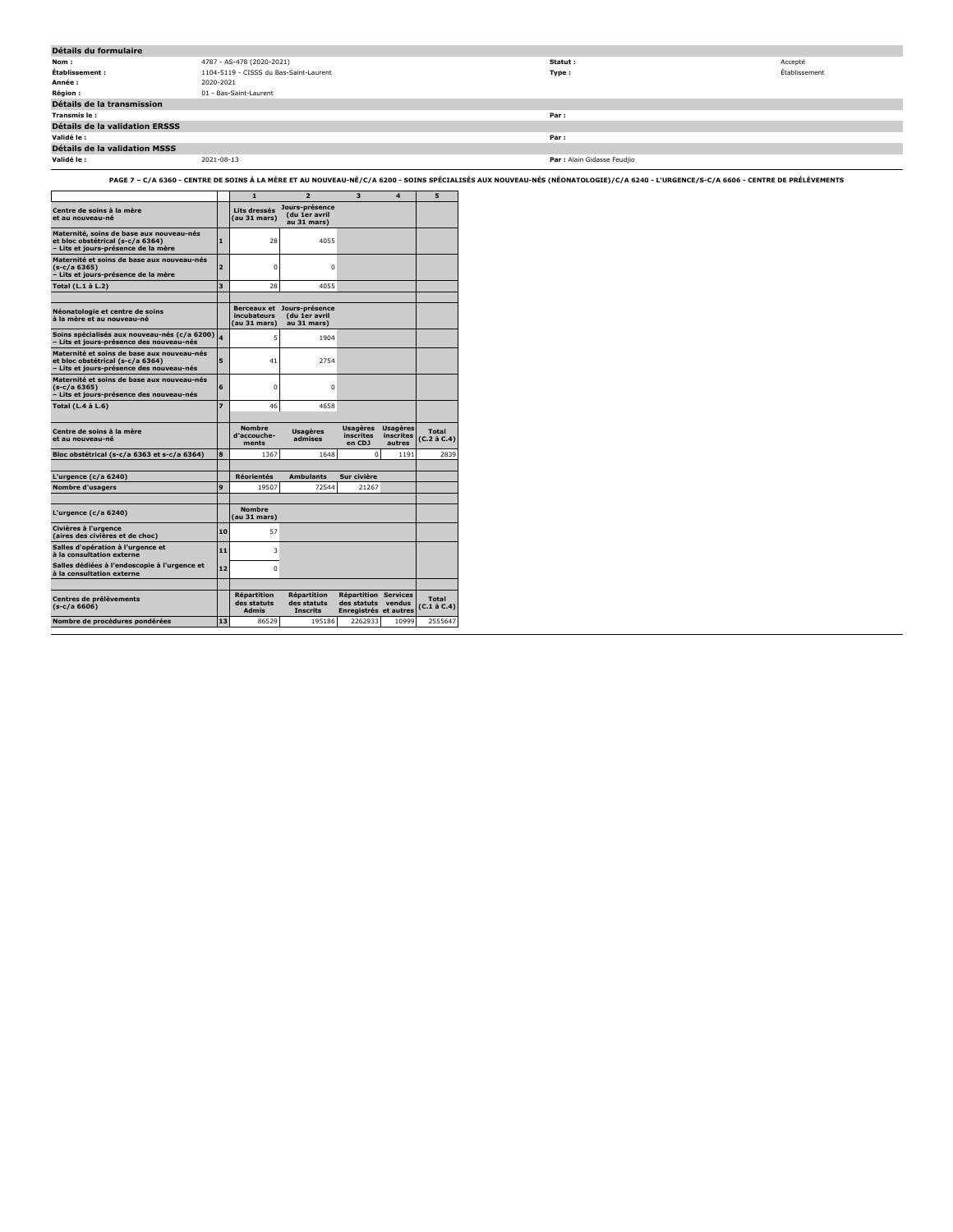| Détails du formulaire                 |                                        |                             |               |
|---------------------------------------|----------------------------------------|-----------------------------|---------------|
| Nom:                                  | 4787 - AS-478 (2020-2021)              | Statut:                     | Accepté       |
| Établissement :                       | 1104-5119 - CISSS du Bas-Saint-Laurent | Type:                       | Établissement |
| Année :                               | 2020-2021                              |                             |               |
| <b>Région :</b>                       | 01 - Bas-Saint-Laurent                 |                             |               |
| Détails de la transmission            |                                        |                             |               |
| Transmis le :                         |                                        | Par:                        |               |
| <b>Détails de la validation ERSSS</b> |                                        |                             |               |
| Validé le :                           |                                        | Par:                        |               |
| Détails de la validation MSSS         |                                        |                             |               |
| Validé le :                           | 2021-08-13                             | Par : Alain Gidasse Feudjio |               |

PAGE 7-1 – VENTILATION PAR ÉTABLISSEMENT (INSTALLATION) DES UNITÉS DE MESURE DU S-C/A 635LO HIGOLO STÉTRICAL ET DU S-C/A 6364 - MATERNITÉ, SOINS DE BASE AUX NOUVEAU-NÉS ET BLOC OBSTÉTRICAL (NON RÉPARTI) <sup>(1)</sup><br>SELON LE STAT

|                         | 1                                                  | $\overline{2}$                       | $\overline{\mathbf{3}}$    | $\overline{\mathbf{A}}$ | 5                                          | 6                           |
|-------------------------|----------------------------------------------------|--------------------------------------|----------------------------|-------------------------|--------------------------------------------|-----------------------------|
|                         | Code de l'installation ayant une mission CHSGS (*) | <b>Nombre</b><br>d'accouchements (2) | <b>Usagères</b><br>admises | inscrites<br>en CDJ     | Usagères Usagères<br>inscrites<br>- autres | <b>Total</b><br>(C.3 à C.5) |
|                         | <b>Bloc obstétrical</b><br>(s-c/a 6363 et 6364)    |                                      |                            |                         |                                            |                             |
| $\mathbf{1}$            | 11044062                                           | 88                                   | 95                         | C                       | 94                                         | 189                         |
| $\overline{2}$          | 11044021                                           | 106                                  | 105                        | $\Omega$                | 108                                        | 213                         |
| 3                       | 11043478                                           |                                      |                            | $\Omega$                | O                                          |                             |
| $\overline{\mathbf{4}}$ | 11044096                                           | 559                                  | 795                        | $\Omega$                | 523                                        | 1318                        |
| 5                       | 11043312                                           |                                      |                            | C                       |                                            |                             |
| 6                       | 11044104                                           | 460                                  | 496                        | $\Omega$                | 404                                        | 900                         |
| $\overline{z}$          | 11043379                                           | 80                                   | 83                         | $\Omega$                | 62                                         | 145                         |
| 8                       | 11043502                                           | 74                                   | 74                         | $\Omega$                | $\Omega$                                   | 74                          |
| 9                       |                                                    | n                                    | O                          | $\Omega$                | $\Omega$                                   |                             |
| 10                      |                                                    | n                                    | O                          | $\Omega$                | $\Omega$                                   | o                           |
| 11                      | <b>Total (L.1 et L.10)</b>                         | 1367                                 | 1648                       | $\Omega$                | 1191                                       | 2839                        |

(\*) Étape 1 : Sélectionner "Enregistrer" afin de reporter les codes inscrits aux pages 2-1 à 2-10 préalablement. Étape 2 : Rouvrir la page 7-1 et sélectionner "Modifier la page" pour débuter la saisie.

1. Incluant les interventions obstétricales (ex.: césariennes) d'une salle d'opération dédiée du bloc opératoire.

2. La définition de l'accouchement et de l'usager (y compris le décompte du statut) est prévue au s-c/a 6363.

L'acronyme pour chirurgie d'un jour est CDJ.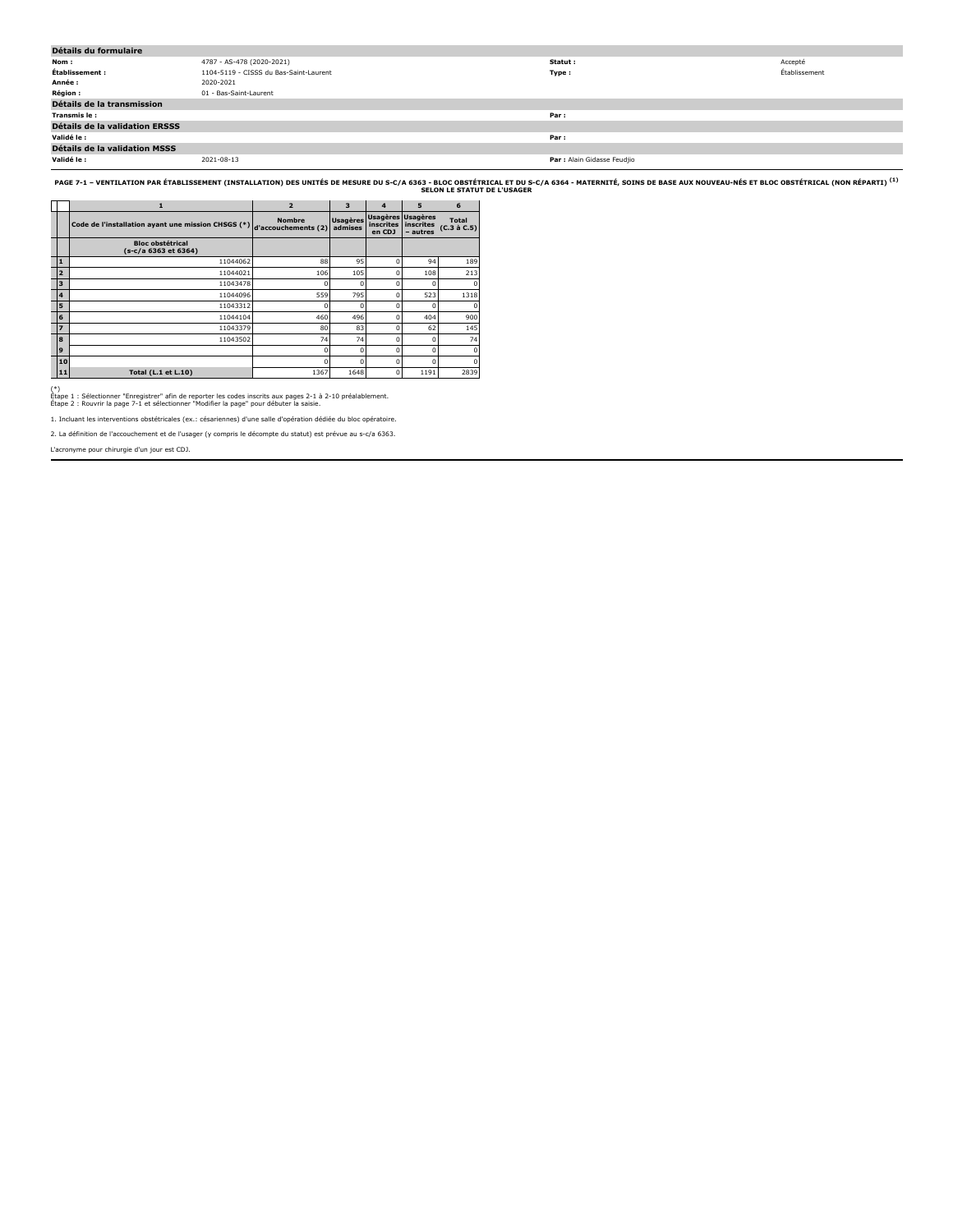| Détails du formulaire                                                          |                                        |                         |                                                                                   |                               |                               |                               |                             |                               |                                   |
|--------------------------------------------------------------------------------|----------------------------------------|-------------------------|-----------------------------------------------------------------------------------|-------------------------------|-------------------------------|-------------------------------|-----------------------------|-------------------------------|-----------------------------------|
| Nom:                                                                           | 4787 - AS-478 (2020-2021)              |                         |                                                                                   |                               |                               | Statut :                      |                             |                               |                                   |
| Établissement :                                                                | 1104-5119 - CISSS du Bas-Saint-Laurent |                         |                                                                                   |                               |                               | Type:                         |                             |                               |                                   |
| Année :                                                                        | 2020-2021                              |                         |                                                                                   |                               |                               |                               |                             |                               |                                   |
| <b>Région:</b>                                                                 | 01 - Bas-Saint-Laurent                 |                         |                                                                                   |                               |                               |                               |                             |                               |                                   |
| Détails de la transmission                                                     |                                        |                         |                                                                                   |                               |                               |                               |                             |                               |                                   |
| Transmis le:<br>Détails de la validation ERSSS                                 |                                        |                         |                                                                                   |                               |                               | Par:                          |                             |                               |                                   |
| Validé le :                                                                    | Par:                                   |                         |                                                                                   |                               |                               |                               |                             |                               |                                   |
| Détails de la validation MSSS                                                  |                                        |                         |                                                                                   |                               |                               |                               |                             |                               |                                   |
| Validé le :                                                                    | 2021-08-13                             |                         |                                                                                   |                               |                               |                               | Par : Alain Gidasse Feudjio |                               |                                   |
|                                                                                |                                        |                         |                                                                                   |                               |                               |                               |                             |                               |                                   |
|                                                                                |                                        |                         | PAGE 8 - C/A 6610 - PHYSIOLOGIE RESPIRATOIRE/C/A 6780 - MÉDECINE NUCLÉAIRE ET TEP |                               |                               |                               |                             |                               |                                   |
|                                                                                |                                        |                         | $\mathbf{1}$                                                                      | $\mathbf{2}$                  | $\mathbf 3$                   | $\bf{4}$                      | 5                           | 6                             | $\overline{\mathbf{z}}$           |
| Physiologie respiratoire (c/a 6610)                                            |                                        |                         | <b>Nombre</b>                                                                     |                               |                               |                               |                             |                               |                                   |
|                                                                                |                                        |                         | d'heures                                                                          |                               |                               |                               |                             |                               |                                   |
| Nombre d'heures travaillées du personnel<br>producteur d'unités techniques (1) |                                        | $\mathbf{1}$            | 7014                                                                              |                               |                               |                               |                             |                               |                                   |
|                                                                                |                                        |                         |                                                                                   |                               |                               |                               |                             |                               |                                   |
| RÉPARTITION DES UNITÉS TECHNIQUES SELON LE STATUT DE L'USAGER                  |                                        |                         |                                                                                   |                               |                               |                               |                             |                               |                                   |
|                                                                                |                                        |                         |                                                                                   | <b>Usagers</b>                | <b>Usagers</b>                |                               |                             |                               |                                   |
| Physiologie respiratoire (c/a 6610)<br>(nombre d'UTP effectuées)               |                                        |                         | <b>Usagers</b><br>admis                                                           | inscrits<br>Responsabilité    | <i>inscrits</i><br>Autres     | Usagers<br>enregistrés        | Services<br>vendus          | Autres (2)                    | <b>Total</b><br>(C.1 à C.6)       |
|                                                                                |                                        |                         |                                                                                   | <b>MSSS</b>                   | responsabilités               |                               |                             |                               |                                   |
| À l'établissement                                                              |                                        | $\overline{2}$          | 12820                                                                             | 7226                          |                               | 332174                        |                             |                               | 417259                            |
| À l'extérieur                                                                  |                                        | $\overline{\mathbf{3}}$ | $\Omega$                                                                          |                               |                               |                               | <b>XXXX</b>                 | -0                            |                                   |
|                                                                                |                                        |                         |                                                                                   | <b>Usagers</b>                | <b>Usagers</b>                |                               |                             |                               |                                   |
| Médecine nucléaire et TEP (c/a 6780)                                           |                                        |                         | <b>Usagers</b>                                                                    | inscrits                      | inscrits                      | Usagers                       | <b>Services</b>             | Autres (2)                    | Total                             |
| (nombre d'UTP effectuées)                                                      |                                        |                         | admis                                                                             | Responsabilité<br><b>MSSS</b> | Autres<br>responsabilités     | enregistrés                   | vendus                      |                               | $(C.1 \land C.6)$                 |
| Médecine nucléaire (s-c/a 6785)                                                |                                        |                         |                                                                                   |                               |                               |                               |                             |                               |                                   |
| À l'établissement                                                              |                                        | $\overline{\mathbf{4}}$ | 71982                                                                             | 26626                         | 985                           | 475960                        |                             | $\epsilon$                    | 815191                            |
| À l'extérieur                                                                  |                                        | 5                       | - 0                                                                               |                               | $^{\circ}$                    | 11189                         | <b>XXXX</b>                 | $\mathbf 0$                   | 11189                             |
| Sous-total (L.4 et L.5)                                                        |                                        | 6                       | 71982                                                                             | 26626                         | 985                           | 487149                        |                             | $\mathbf 0$                   | 826380                            |
|                                                                                |                                        |                         |                                                                                   |                               |                               |                               |                             |                               |                                   |
| TEP (s-c/a 6786)                                                               |                                        |                         |                                                                                   |                               |                               |                               |                             |                               |                                   |
| À l'établissement                                                              |                                        | $\overline{z}$          | 10670                                                                             | 80460                         | $\mathbf 0$                   | 36535                         |                             | $\mathbf 0$                   | 127665                            |
| À l'extérieur                                                                  |                                        | 8<br>9                  |                                                                                   |                               | $\mathbf 0$                   | 3855                          | xxxx                        | $\mathbf 0$<br>$\overline{0}$ | 3855<br>131520                    |
| Sous-total (L.7 et L.8)                                                        |                                        |                         | 10670                                                                             | 80460                         | $\overline{0}$                | 40390                         |                             |                               |                                   |
| <b>Total (L.6 et L.9)</b>                                                      |                                        | 10                      | 82652                                                                             | 346724                        | 985                           | 527539                        |                             | $\Omega$                      | 957900                            |
|                                                                                |                                        |                         |                                                                                   |                               |                               |                               |                             |                               |                                   |
| Médecine nucléaire (s-c/a 6785)                                                |                                        |                         | Nombre d'Unités techniques                                                        |                               |                               |                               |                             |                               |                                   |
| Procédures diagnostiques                                                       |                                        | 11                      | 821450                                                                            |                               |                               |                               |                             |                               |                                   |
| Procédures thérapeutiques                                                      |                                        | 12                      | 4930                                                                              |                               |                               |                               |                             |                               |                                   |
| Total (L.11 et L.12)                                                           |                                        | 13                      | 826380                                                                            |                               |                               |                               |                             |                               |                                   |
|                                                                                |                                        |                         |                                                                                   |                               |                               |                               |                             |                               |                                   |
| <b>RÉPARTITION DES PROCÉDURES</b>                                              |                                        |                         |                                                                                   |                               |                               |                               |                             |                               |                                   |
|                                                                                |                                        |                         |                                                                                   |                               |                               |                               |                             |                               |                                   |
| <b>SELON LE STATUT DE L'USAGER</b>                                             |                                        |                         |                                                                                   |                               |                               |                               |                             |                               |                                   |
| Médecine nucléaire et TEP (c/a 6780)<br>(nombre de procédures)                 |                                        |                         | <b>Usagers</b><br>admis                                                           | <b>Usagers</b><br>inscrits    | <b>Usagers</b><br>inscrits    | <b>Usagers</b><br>enregistrés | <b>Services</b><br>vendus   | Autres (2)                    | <b>Total</b><br>$(C.1 \land C.6)$ |
|                                                                                |                                        |                         |                                                                                   | <b>Urgence</b>                | Autres                        |                               |                             |                               |                                   |
| Médecine nucléaire (s-c/a 6785)<br>Procédures diagnostiques                    |                                        |                         |                                                                                   |                               |                               |                               |                             |                               |                                   |
| Système endocrinien                                                            |                                        | 14                      | 14                                                                                | 197                           | $\mathbf 0$                   | 269                           |                             | $\overline{0}$                | 483                               |
| · Système hémopoïétique                                                        |                                        | 15                      | 131                                                                               | 230                           | $\overline{z}$                | 316                           | 36                          | $\Omega$                      | 715                               |
| Système respiratoire                                                           |                                        | 16                      | 200                                                                               | 274                           | $^{\circ}$                    | 296                           | 36                          | $\mathbf 0$                   | 806                               |
| Système urinaire                                                               |                                        | 17                      | 29                                                                                | 231                           | $\mathbf 0$                   | 149                           | 8                           | $\mathbf 0$                   | 417                               |
| Système digestif                                                               |                                        | 18                      | 52                                                                                | 99                            | $\mathbf 0$                   | 154                           |                             | $\circ$                       | 305                               |
| Système cardiovasculaire                                                       |                                        | 19                      | 254                                                                               | 1214                          | 6                             | 2120                          | 36                          | $\mathbf 0$                   | 3630                              |
| Système nerveux                                                                |                                        | 20                      | $\mathbf 0$                                                                       | $\Omega$                      | $\mathbf 0$                   | $\Omega$                      |                             | $\mathbf 0$                   |                                   |
| Système squelettique<br>Divers                                                 |                                        | 21<br>22                | 633                                                                               | 3077<br>226                   | 17<br>$\overline{\mathbf{0}}$ | 7399                          | 109                         | $\bf{0}$<br>0                 | 11235                             |
| Sous-total (L14 à L.22)                                                        |                                        | 23                      | 1320                                                                              | 5548                          | 25                            | 63<br>10766                   | 23                          | $\Omega$                      | 301<br>17892                      |
| Procédures thérapeutiques                                                      |                                        | ${\bf 24}$              | 27                                                                                | 36                            | $\overline{0}$                | q                             |                             | $\mathbf 0$                   | 72                                |
| Sous-total (L.23 et L.24)                                                      |                                        | 25                      | 1347                                                                              | 5584                          | 25                            | 10775                         | 233                         | $\circ$                       | 17964                             |
|                                                                                |                                        |                         |                                                                                   |                               |                               |                               |                             |                               |                                   |
| TEP (s-c/a 6786)                                                               |                                        |                         |                                                                                   |                               |                               |                               |                             |                               |                                   |
| - Système cardiovasculaire                                                     |                                        | 26                      | $\mathbf 0$                                                                       | $\Omega$                      | $\mathbf 0$                   | $^{\circ}$                    |                             | $\mathbf 0$                   | $\mathfrak{g}$                    |
| Système nerveux                                                                |                                        | 27                      | $\,$ 0                                                                            | $\Omega$                      | $\mathbf 0$                   | $\,$ 0                        |                             | $\bf{0}$                      | $\mathbf 0$                       |
| Infection/Inflammation                                                         |                                        | 28                      | $\circ$                                                                           |                               | $\overline{0}$                | $\,$ 0                        |                             | $\mathbf 0$                   | $\Omega$                          |
| - Système squelettique                                                         |                                        | 29                      | 122                                                                               | 1008                          | $\mathbf 0$                   | 444                           | 45                          | $\mathbf 0$                   | 1619                              |
| Oncologie                                                                      |                                        | 30                      | $\,$ 0                                                                            | $\Omega$                      | $\mathbf 0$                   | $^{\circ}$                    | $\Omega$<br>$\circ$         | $\mathbf 0$                   | $\mathbf 0$                       |
| <b>Divers</b>                                                                  |                                        | 31                      | $\,$ 0                                                                            |                               | $\mathbf 0$                   | $\mathbf 0$<br>444            |                             | $\mathbf 0$<br>$\overline{0}$ | $\mathbf 0$                       |
| Sous-total (L.26 à L.31)                                                       |                                        | 32                      | 122                                                                               | 1008                          | $\mathbf 0$                   |                               | 45                          |                               | 1619                              |
| Total (L.25 et L.32)                                                           |                                        | 33                      | 1469                                                                              | 6592                          | 25                            | 11219                         | 278                         | $\mathbf 0$                   | 19583                             |
|                                                                                |                                        |                         |                                                                                   |                               |                               |                               |                             |                               |                                   |
| Nombre d'unités techniques                                                     |                                        |                         | Physiologie                                                                       | Médecine                      | <b>TEP</b>                    |                               |                             |                               |                                   |
| provinciales (UTP)                                                             |                                        |                         | respiratoire<br>(c/a 6610)                                                        | nucléaire<br>(s-c/a 6785)     | (s-c/a 6786)                  |                               |                             |                               |                                   |
| Services offerts aux autres établissements(3)                                  |                                        | 34                      | 0                                                                                 | 10089                         | 3855                          |                               |                             |                               |                                   |

1. Ce nombre correspond au nombre d'heures déclaré à la page 650 (rapport financier annuel (formulaire AS-471),<br>lignes 2, 3 et 5, colonne 3 du c/a 6610 - Physiologie respiratoire excluant les heures ayant rapport au person

2. Correspond aux unités techniques qui ne peuvent être liées à un quelconque statut d'usager.

3. Services dispensés aux usagers provenant d'autres établissements sans qu'il y ait facturation.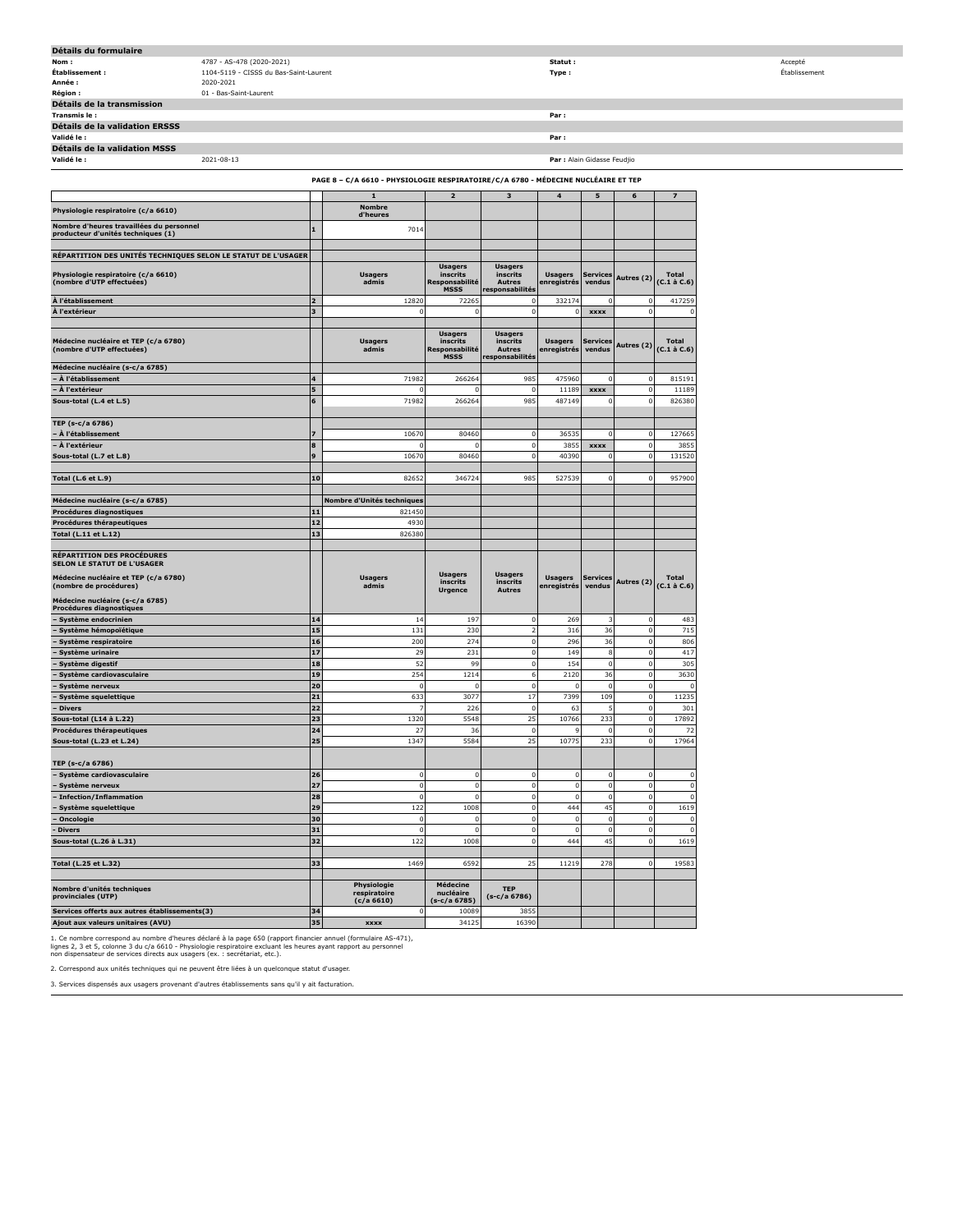| Détails du formulaire          |                                        |                             |               |  |  |  |  |  |
|--------------------------------|----------------------------------------|-----------------------------|---------------|--|--|--|--|--|
| Nom:                           | 4787 - AS-478 (2020-2021)              | Statut :                    | Accepté       |  |  |  |  |  |
|                                | 1104-5119 - CISSS du Bas-Saint-Laurent |                             |               |  |  |  |  |  |
| Établissement :                |                                        | Type:                       | Établissement |  |  |  |  |  |
| Année :                        | 2020-2021                              |                             |               |  |  |  |  |  |
| <b>Région :</b>                | 01 - Bas-Saint-Laurent                 |                             |               |  |  |  |  |  |
| Détails de la transmission     |                                        |                             |               |  |  |  |  |  |
| Transmis le:                   |                                        | Par:                        |               |  |  |  |  |  |
| Détails de la validation ERSSS |                                        |                             |               |  |  |  |  |  |
| Validé le :                    |                                        | Par :                       |               |  |  |  |  |  |
| Détails de la validation MSSS  |                                        |                             |               |  |  |  |  |  |
| Validé le :                    | 2021-08-13                             | Par : Alain Gidasse Feudjio |               |  |  |  |  |  |
|                                |                                        |                             |               |  |  |  |  |  |

**PAGE 8-1 – VENTILATION PAR ÉTABLISSEMENT (INSTALLATION) DES UNITÉS TECHNIQUES PROVINCIALES (UTP) EFFECTUÉES SELON LE STATUT DE L'USAGER/C/A 6610 - PHYSIOLOGIE RESPIRATOIRE**

|                         | $\mathbf{1}$                                                                   | $\overline{2}$          | $\overline{\mathbf{3}}$                                     | $\overline{\mathbf{4}}$                                        | 5                             | 6                         | $\overline{\mathbf{z}}$ | 8                    |
|-------------------------|--------------------------------------------------------------------------------|-------------------------|-------------------------------------------------------------|----------------------------------------------------------------|-------------------------------|---------------------------|-------------------------|----------------------|
|                         | Code de l'installation ayant une mission CHSGS (*)                             | <b>Usagers</b><br>admis | <b>Usagers</b><br>inscrits<br>Responsabilité<br><b>MSSS</b> | <b>Usagers</b><br>inscrits<br><b>Autres</b><br>responsabilités | <b>Usagers</b><br>enregistrés | <b>Services</b><br>vendus | Autres (1)              | Total<br>(C.2 à C.7) |
|                         | Physiologie respiratoire (c/a 6610)<br>Nbre d'UTP effectuées à l'établissement |                         |                                                             |                                                                |                               |                           |                         |                      |
| $\mathbf{1}$            | 11044062                                                                       | 2720                    | 625                                                         | 0                                                              | 55200                         | <b>XXXX</b>               | <b>XXXX</b>             | <b>XXXX</b>          |
| $\overline{2}$          | 11044021                                                                       | 330                     | 90                                                          | $\Omega$                                                       | 65698                         | <b>XXXX</b>               | <b>XXXX</b>             | <b>XXXX</b>          |
| $\overline{\mathbf{3}}$ | 11043478                                                                       | $\Omega$                | $\Omega$                                                    | 0                                                              | $\Omega$                      | <b>XXXX</b>               | <b>XXXX</b>             | <b>XXXX</b>          |
| 4                       | 11044096                                                                       | 7335                    | 14982                                                       | $\Omega$                                                       | 211276                        | <b>XXXX</b>               | <b>XXXX</b>             | <b>XXXX</b>          |
| 5                       | 11043312                                                                       | $\Omega$                | $\Omega$                                                    | 0                                                              | $\Omega$                      | <b>XXXX</b>               | <b>XXXX</b>             | <b>XXXX</b>          |
| 6                       | 11044104                                                                       | 2435                    | 56568                                                       | $\mathbf 0$                                                    | $\Omega$                      | <b>XXXX</b>               | <b>XXXX</b>             | <b>XXXX</b>          |
| ÷                       | 11043379                                                                       | $\Omega$                | 0                                                           | 0                                                              | $\Omega$                      | <b>XXXX</b>               | <b>XXXX</b>             | <b>XXXX</b>          |
| 8                       | 11043502                                                                       | $\mathbf 0$             | $\Omega$                                                    | 0                                                              | $\Omega$                      | <b>XXXX</b>               | <b>XXXX</b>             | <b>XXXX</b>          |
| $\mathbf{9}$            |                                                                                | $\Omega$                | $\mathbf 0$                                                 | $\mathbf 0$                                                    | $\mathbf 0$                   | <b>XXXX</b>               | <b>XXXX</b>             | <b>XXXX</b>          |
| 10                      |                                                                                | $\Omega$                | $\Omega$                                                    | $\Omega$                                                       | $\Omega$                      | <b>XXXX</b>               | <b>XXXX</b>             | <b>XXXX</b>          |
| 11                      | Sous-total (L.1 et L.10)                                                       | 12820                   | 72265                                                       | 0                                                              | 332174                        | $\mathbf 0$               | $\circ$                 | 417259               |
|                         | Nbre d'UTP effectuées à l'extérieur<br>de l'établissement                      |                         |                                                             |                                                                |                               |                           |                         |                      |
| 12                      | 11044062                                                                       | $\mathbf 0$             | $\mathbf 0$                                                 | $\mathbf 0$                                                    | $\Omega$                      | <b>XXXX</b>               | <b>XXXX</b>             | <b>XXXX</b>          |
| 13                      | 11044021                                                                       | 0                       | 0                                                           | 0                                                              | $\Omega$                      | <b>XXXX</b>               | <b>XXXX</b>             | <b>XXXX</b>          |
| 14                      | 11043478                                                                       | $\Omega$                | $\Omega$                                                    | $\Omega$                                                       | $\Omega$                      | <b>XXXX</b>               | <b>XXXX</b>             | <b>XXXX</b>          |
| 15                      | 11044096                                                                       | $\mathbf 0$             | $\mathbf 0$                                                 | 0                                                              | $\mathbf 0$                   | <b>XXXX</b>               | <b>XXXX</b>             | <b>XXXX</b>          |
| 16                      | 11043312                                                                       | 0                       | 0                                                           | $\mathbf 0$                                                    | $\Omega$                      | <b>XXXX</b>               | <b>XXXX</b>             | <b>XXXX</b>          |
| 17                      | 11044104                                                                       | $\mathbf 0$             | 0                                                           | 0                                                              | $\Omega$                      | <b>XXXX</b>               | <b>XXXX</b>             | <b>XXXX</b>          |
| 18                      | 11043379                                                                       | 0                       | $\Omega$                                                    | $\Omega$                                                       | $\Omega$                      | <b>XXXX</b>               | <b>XXXX</b>             | <b>XXXX</b>          |
| 19                      | 11043502                                                                       | 0                       | 0                                                           | 0                                                              | $\Omega$                      | <b>XXXX</b>               | <b>XXXX</b>             | <b>XXXX</b>          |
| 20                      |                                                                                | $\Omega$                | $\Omega$                                                    | $\Omega$                                                       | $\Omega$                      | <b>XXXX</b>               | <b>XXXX</b>             | <b>XXXX</b>          |
| 21                      |                                                                                | $\Omega$                | $\mathbf 0$                                                 | 0                                                              | $\mathbf 0$                   | <b>XXXX</b>               | <b>XXXX</b>             | <b>XXXX</b>          |
| 22                      | Sous-total (L.12 et L.21)                                                      | O                       | $\Omega$                                                    | 0                                                              | $\Omega$                      | <b>XXXX</b>               | $\Omega$                |                      |
| 23                      | Total c/a 6610 (L.11 et L.22)                                                  | 12820                   | 72265                                                       | $\Omega$                                                       | 332174                        | $\Omega$                  | $\Omega$                | 417259               |

(\*) Étape 1 : Sélectionner "Enregistrer" afin de reporter les codes inscrits aux pages 2-1 à 2-10 préalablement. Étape 2 : Rouvrir la page 8-1 et sélectionner "Modifier la page" pour débuter la saisie.

1. Correspond aux unités techniques provinciales (UTP) qui ne peuvent être liées à un quelconque statut d'usager.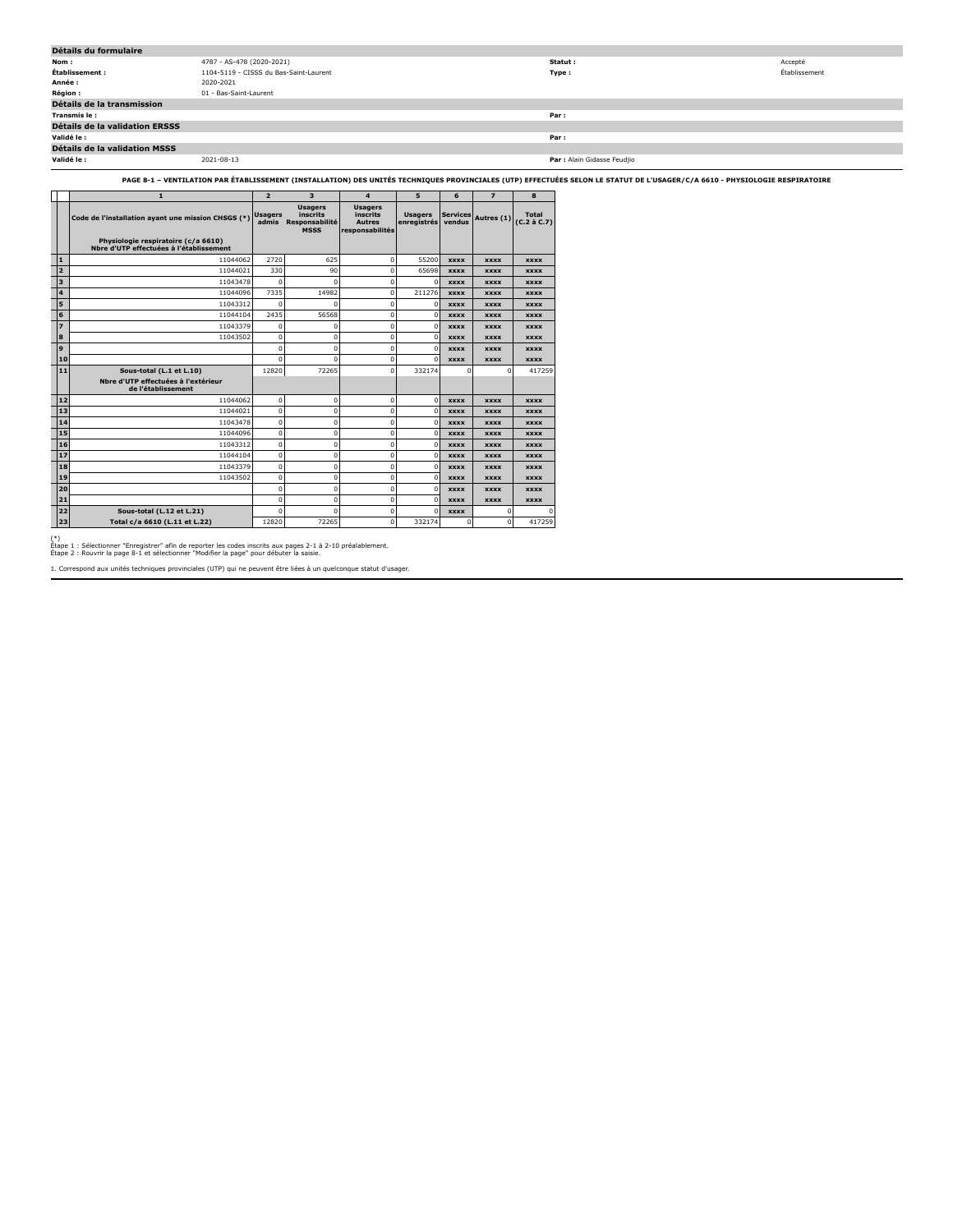| Détails du formulaire                 |                                        |                             |               |  |  |  |  |  |
|---------------------------------------|----------------------------------------|-----------------------------|---------------|--|--|--|--|--|
| Nom :                                 | 4787 - AS-478 (2020-2021)              | Statut :                    | Accepté       |  |  |  |  |  |
| Établissement :                       | 1104-5119 - CISSS du Bas-Saint-Laurent | Type:                       | Établissement |  |  |  |  |  |
| Année :                               | 2020-2021                              |                             |               |  |  |  |  |  |
| <b>Région :</b>                       | 01 - Bas-Saint-Laurent                 |                             |               |  |  |  |  |  |
| Détails de la transmission            |                                        |                             |               |  |  |  |  |  |
| Transmis le :                         |                                        | Par :                       |               |  |  |  |  |  |
| <b>Détails de la validation ERSSS</b> |                                        |                             |               |  |  |  |  |  |
| Validé le :                           |                                        | Par:                        |               |  |  |  |  |  |
| <b>Détails de la validation MSSS</b>  |                                        |                             |               |  |  |  |  |  |
| Validé le :                           | 2021-08-13                             | Par : Alain Gidasse Feudjio |               |  |  |  |  |  |

### **PAGE 8-2 – VENTILATION PAR ÉTABLISSEMENT (INSTALLATION) DES UTP EFFECTUÉES SELON LE STATUT DE L'USAGER/C/A 6780 - MÉDECINE NUCLÉAIRE ET TEP**

|                         | $\mathbf{1}$                                                                 | $\overline{2}$          | 3                                                           | $\overline{4}$                                                 | 5                             | 6                         | $\overline{z}$   | 8                           |
|-------------------------|------------------------------------------------------------------------------|-------------------------|-------------------------------------------------------------|----------------------------------------------------------------|-------------------------------|---------------------------|------------------|-----------------------------|
|                         | Code de l'installation ayant une mission CHSGS (*)                           | <b>Usagers</b><br>admis | <b>Usagers</b><br>inscrits<br>Responsabilité<br><b>MSSS</b> | <b>Usagers</b><br>inscrits<br><b>Autres</b><br>responsabilités | <b>Usagers</b><br>enregistrés | <b>Services</b><br>vendus | Autres (1)       | <b>Total</b><br>(C.2 à C.7) |
|                         | Médecine nucléaire (s-c/a 6785)<br>Nombre d'UTP effectuées à l'établissement |                         |                                                             |                                                                |                               |                           |                  |                             |
| $\mathbf{1}$            | 11044062                                                                     | $\mathbf 0$             | $\mathbf 0$                                                 | $\mathbf 0$                                                    | $\mathbf 0$                   | <b>XXXX</b>               | <b>XXXX</b>      | <b>XXXX</b>                 |
| $\overline{2}$          | 11044021                                                                     | $\mathbf 0$             | $\mathbf 0$                                                 | $\mathbf 0$                                                    | $\mathbf 0$                   | <b>XXXX</b>               | <b>XXXX</b>      | <b>XXXX</b>                 |
| $\overline{\mathbf{3}}$ | 11043478                                                                     | $\mathbf 0$             | $\mathbf 0$                                                 | $\mathbf 0$                                                    | $\Omega$                      | <b>XXXX</b>               | <b>XXXX</b>      | <b>XXXX</b>                 |
| 4                       | 11044096                                                                     | 48680                   | 263177                                                      | 985                                                            | 211436                        | <b>XXXX</b>               | <b>XXXX</b>      | <b>XXXX</b>                 |
| 5                       | 11043312                                                                     | $\Omega$                | d                                                           | $\bf{0}$                                                       | C                             | <b>XXXX</b>               | <b>XXXX</b>      | <b>XXXX</b>                 |
| 6                       | 11044104                                                                     | 23302                   | 3087                                                        | $\bf{0}$                                                       | 264524                        | <b>XXXX</b>               | <b>XXXX</b>      | <b>XXXX</b>                 |
| $\overline{z}$          | 11043379                                                                     | $\mathbf 0$             | $\mathbf 0$                                                 | $\mathbf 0$                                                    | $\Omega$                      | <b>XXXX</b>               | <b>XXXX</b>      | <b>XXXX</b>                 |
| 8                       | 11043502                                                                     | 0                       | $\mathbf 0$                                                 | $\mathbf 0$                                                    | 0                             | <b>XXXX</b>               | <b>XXXX</b>      | <b>XXXX</b>                 |
| 9                       |                                                                              |                         |                                                             |                                                                |                               | <b>XXXX</b>               | <b>XXXX</b>      | <b>XXXX</b>                 |
| 10                      |                                                                              |                         |                                                             |                                                                |                               | xxxx                      | <b>XXXX</b>      | xxxx                        |
| 11                      | Sous-total (L.1 et L.10)                                                     | 71982                   | 266264                                                      | 985                                                            | 475960                        | $\mathbf{C}$              | $\circ$          | 815191                      |
|                         | Nombre d'UTP effectuées à l'extérieur                                        |                         |                                                             |                                                                |                               |                           |                  |                             |
| 12                      | de l'établissement<br>11044062                                               | $\mathbf 0$             | $\mathbf{0}$                                                | $\mathbf 0$                                                    | $\mathbf 0$                   | <b>XXXX</b>               | <b>xxxx</b>      | <b>xxxx</b>                 |
| 13                      | 11044021                                                                     | $\mathbf 0$             | $\mathbf{0}$                                                | $\mathbf 0$                                                    | $\bf 0$                       | <b>XXXX</b>               | <b>xxxx</b>      | <b>xxxx</b>                 |
| 14                      | 11043478                                                                     | $\mathbf 0$             | $\mathbf 0$                                                 | $\mathbf 0$                                                    | $\mathbf 0$                   | <b>XXXX</b>               | <b>XXXX</b>      |                             |
| 15                      | 11044096                                                                     | $\mathbf 0$             | $\mathbf 0$                                                 | $\mathbf 0$                                                    | 10089                         | <b>XXXX</b>               |                  | <b>XXXX</b><br><b>XXXX</b>  |
|                         |                                                                              | $\mathbf 0$             |                                                             | $\mathbf 0$                                                    |                               |                           | <b>XXXX</b>      |                             |
| 16                      | 11043312                                                                     |                         | $\mathbf 0$                                                 |                                                                | $\Omega$                      | <b>XXXX</b>               | <b>XXXX</b>      | <b>XXXX</b>                 |
| 17                      | 11044104                                                                     | $\mathbf 0$             | $\mathbf{0}$                                                | $\mathbf 0$                                                    | 1100                          | <b>XXXX</b>               | <b>XXXX</b>      | <b>XXXX</b>                 |
| 18                      | 11043379                                                                     | $\pmb{0}$               | $\mathbf 0$                                                 | $\mathbf 0$                                                    | C                             | xxxx                      | xxxx             | xxxx                        |
| 19                      | 11043502                                                                     | $\pmb{0}$               | $\mathbf 0$                                                 | $\pmb{0}$                                                      | $\pmb{0}$                     | <b>XXXX</b>               | <b>xxxx</b>      | <b>xxxx</b>                 |
| 20                      |                                                                              |                         |                                                             |                                                                |                               | <b>XXXX</b>               | <b>XXXX</b>      | <b>XXXX</b>                 |
| 21                      |                                                                              |                         |                                                             |                                                                |                               | <b>XXXX</b>               | <b>XXXX</b>      | <b>XXXX</b>                 |
| 22                      | Sous-total (L.12 et L.21)                                                    | 0                       | $\mathbf 0$                                                 | 0                                                              | 11189                         | <b>XXXX</b>               | C                | 11189                       |
| 23                      | Total s-c/a 6785 (L.11 et L.22)                                              | 71982                   | 266264                                                      | 985                                                            | 487149                        | 0                         | $\mathbf 0$      | 826380                      |
|                         | TEP (s-c/a 6786)<br>Nombre d'UTP effectuées à l'établissement                |                         |                                                             |                                                                |                               |                           |                  |                             |
| 24                      | 11044062                                                                     | $\mathbf 0$             | $\mathbf 0$                                                 | $\mathbf 0$                                                    | $\Omega$                      | <b>XXXX</b>               | <b>XXXX</b>      | <b>XXXX</b>                 |
| 25                      | 11044021                                                                     | $\mathbf 0$             | $\mathbf 0$                                                 | $\mathbf 0$                                                    | $\bf 0$                       | <b>XXXX</b>               | <b>XXXX</b>      | <b>XXXX</b>                 |
| 26                      | 11043478                                                                     | $\mathbf 0$             | $\mathbf 0$                                                 | $\mathbf 0$                                                    | $\Omega$                      | <b>XXXX</b>               | <b>XXXX</b>      | <b>XXXX</b>                 |
| 27                      | 11044096                                                                     | 10670                   | 80460                                                       | $\mathbf 0$                                                    | 36535                         | <b>XXXX</b>               | <b>XXXX</b>      | <b>XXXX</b>                 |
| 28                      | 11043312                                                                     | $\mathbf 0$             | $\mathbf{0}$                                                | $\theta$                                                       | $\Omega$                      | <b>XXXX</b>               | xxxx             | xxxx                        |
| 29                      | 11044104                                                                     | $\mathbf 0$             | $\mathbf 0$                                                 | $\mathbf 0$                                                    | $\mathbf 0$                   | <b>XXXX</b>               | <b>XXXX</b>      | <b>XXXX</b>                 |
| 30                      | 11043379                                                                     | $\mathbf 0$             | $\mathbf 0$                                                 | $\mathbf 0$                                                    | $\Omega$                      | <b>XXXX</b>               | xxxx             | xxxx                        |
| 31                      | 11043502                                                                     | 0                       | $\mathbf{0}$                                                | $\bf{0}$                                                       | 0                             | <b>XXXX</b>               | <b>XXXX</b>      | xxxx                        |
| 32                      |                                                                              |                         |                                                             |                                                                |                               | xxxx                      | xxxx             | xxxx                        |
| 33                      |                                                                              |                         |                                                             |                                                                |                               |                           |                  |                             |
| 34                      | Sous-total (L.24 et L.33)                                                    | 10670                   | 80460                                                       | $\bf{0}$                                                       | 36535                         | <b>xxxx</b><br>C          | <b>XXXX</b><br>0 | <b>xxxx</b><br>127665       |
|                         | Nombre d'UTP effectuées à l'extérieur                                        |                         |                                                             |                                                                |                               |                           |                  |                             |
|                         | de l'établissement                                                           |                         |                                                             |                                                                |                               |                           |                  |                             |
| 35                      | 11044062                                                                     | $\mathbf 0$             | $\mathbf 0$                                                 | $\mathbf 0$                                                    | $\mathbf 0$                   | <b>XXXX</b>               | <b>XXXX</b>      | <b>XXXX</b>                 |
| 36                      | 11044021                                                                     | $\mathbf 0$             | $\mathbf 0$                                                 | $\mathbf 0$                                                    | $\mathsf 0$                   | <b>XXXX</b>               | <b>XXXX</b>      | <b>XXXX</b>                 |
| 37                      | 11043478                                                                     | $\mathbf 0$             | $\mathbf 0$                                                 | $\mathbf 0$                                                    | $\mathbf 0$                   | <b>XXXX</b>               | <b>XXXX</b>      | <b>XXXX</b>                 |
| 38                      | 11044096                                                                     | $\mathbf 0$             | $\mathbf 0$                                                 | $\mathbf 0$                                                    | 3855                          | <b>XXXX</b>               | <b>XXXX</b>      | <b>XXXX</b>                 |
| 39                      | 11043312                                                                     | $\mathbf 0$             | $\mathbf 0$                                                 | $\mathbf 0$                                                    | $\Omega$                      | <b>XXXX</b>               | <b>XXXX</b>      | <b>XXXX</b>                 |
| 40                      | 11044104                                                                     | $\mathbf 0$             | $\mathbf 0$                                                 | $\mathbf{0}$                                                   | $\mathbf{0}$                  | <b>XXXX</b>               | <b>XXXX</b>      | <b>XXXX</b>                 |
| 41                      | 11043379                                                                     | $\mathbf 0$             | $\mathbf 0$                                                 | $\mathbf 0$                                                    | $\Omega$                      | <b>XXXX</b>               | <b>XXXX</b>      | <b>XXXX</b>                 |
| 42                      | 11043502                                                                     | $\mathbf 0$             | $\mathbf 0$                                                 | $\mathbf 0$                                                    | $\mathbf 0$                   | <b>XXXX</b>               | <b>XXXX</b>      | <b>XXXX</b>                 |
| 43                      |                                                                              |                         |                                                             |                                                                |                               | <b>XXXX</b>               | <b>XXXX</b>      | xxxx                        |
| 44                      |                                                                              |                         |                                                             |                                                                |                               | <b>XXXX</b>               | <b>XXXX</b>      | <b>XXXX</b>                 |
| 45                      | Sous-total (L.35 et L.44)                                                    | $\Omega$                | C                                                           | $\mathbf 0$                                                    | 3855                          | <b>XXXX</b>               | 0                | 3855                        |
| 46                      | Total s-c/a 6786 (L.34 et L.45)                                              | 10670                   | 80460                                                       | $\bf{0}$                                                       | 40390                         | $\mathbf 0$               | $\mathbf 0$      | 131520                      |
| 47                      | Total c/a 6780 (L.23 et L.46)                                                | 82652                   | 346724                                                      | 985                                                            | 527539                        | $\mathbf 0$               | $\mathbf 0$      | 957900                      |

(\*) Étape 1 : Sélectionner "Enregistrer" afin de reporter les codes inscrits aux pages 2-1 à 2-10 préalablement. Étape 2 : Rouvrir la page 8-2 et sélectionner "Modifier la page" pour débuter la saisie.

1. Correspond aux unités techniques provinciales (UTP) qui ne peuvent être liées à un quelconque statut d'usager.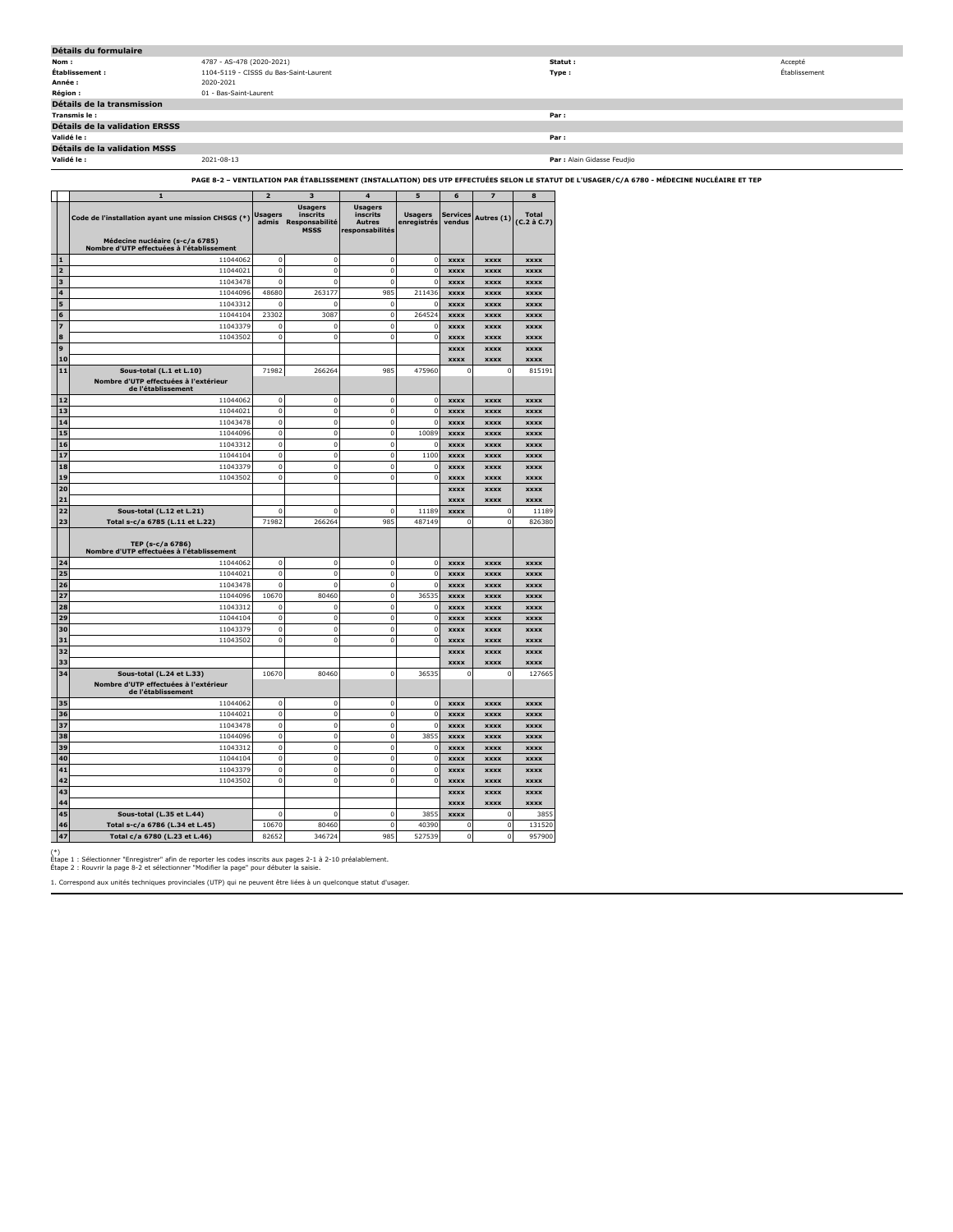| Détails du formulaire          |                                        |                             |               |  |  |  |  |  |
|--------------------------------|----------------------------------------|-----------------------------|---------------|--|--|--|--|--|
| Nom:                           | 4787 - AS-478 (2020-2021)              | Statut:                     | Accepté       |  |  |  |  |  |
| Établissement :                | 1104-5119 - CISSS du Bas-Saint-Laurent | Type:                       | Établissement |  |  |  |  |  |
| Année :                        | 2020-2021                              |                             |               |  |  |  |  |  |
| <b>Région :</b>                | 01 - Bas-Saint-Laurent                 |                             |               |  |  |  |  |  |
| Détails de la transmission     |                                        |                             |               |  |  |  |  |  |
| Transmis le:                   |                                        | Par:                        |               |  |  |  |  |  |
| Détails de la validation ERSSS |                                        |                             |               |  |  |  |  |  |
| Validé le :                    |                                        | Par:                        |               |  |  |  |  |  |
| Détails de la validation MSSS  |                                        |                             |               |  |  |  |  |  |
| Validé le :                    | 2021-08-13                             | Par : Alain Gidasse Feudjio |               |  |  |  |  |  |

# **PAGE 9 – C/A 6710 - ÉLECTROPHYSIOLOGIE/C/A 6750 - HÉMODYNAMIE ET ÉLECTROPHYSIOLOGIE INTERVENTIONNELLE**

|                                                                                                |                         | $\mathbf{1}$                                 | $\overline{2}$                                              | 3                                                              | $\overline{\mathbf{4}}$       | 5                         | 6                                 |
|------------------------------------------------------------------------------------------------|-------------------------|----------------------------------------------|-------------------------------------------------------------|----------------------------------------------------------------|-------------------------------|---------------------------|-----------------------------------|
| Electrophysiologie (c/a 6710)<br>(Nombre d'UTP effectuées)                                     |                         | <b>Usagers</b><br>admis                      | <b>Usagers</b><br>inscrits<br>Responsabilité<br><b>MSSS</b> | <b>Usagers</b><br>inscrits<br><b>Autres</b><br>responsabilités | <b>Usagers</b><br>enregistrés | <b>Services</b><br>vendus | <b>Total</b><br>$(C.1 \land C.5)$ |
| À l'établissement                                                                              | $\mathbf{1}$            | 286687                                       | 789989                                                      | 64108                                                          | 903518                        | 188                       | 2044490                           |
| À l'extérieur                                                                                  | $\overline{2}$          | $\Omega$                                     | $\Omega$                                                    | $\Omega$                                                       | $\mathbf 0$                   | <b>XXXX</b>               | n                                 |
| Total (L.1 et L.2)                                                                             | $\overline{\mathbf{3}}$ | 286687                                       | 789989                                                      | 64108                                                          | 903518                        | 188                       | 2044490                           |
| <b>Électrocardiographie</b>                                                                    | 4                       | 151480                                       | 257751                                                      | 239161                                                         | 576970                        | 0                         | 1225362                           |
| Échographie cardiaque                                                                          | 5                       | 81980                                        | 71472                                                       | 124138                                                         | 222296                        | $\mathbf 0$               | 499886                            |
| Électroencéphalographie                                                                        | 6                       | 36577                                        | 2535                                                        | 59810                                                          | 13225                         | $\mathbf 0$               | 112147                            |
| Potentiels évoqués                                                                             | $\overline{z}$          | $\mathbf 0$                                  | $\mathbf 0$                                                 | 320                                                            | $\mathbf 0$                   | $\mathbf 0$               | 320                               |
| Électromyographie                                                                              | 8                       | 1580                                         | 105                                                         | 72480                                                          | $\Omega$                      | $\mathbf 0$               | 74165                             |
| <b>Autres examens</b>                                                                          | 9                       | 3610                                         | 25295                                                       | n                                                              | 103705                        | $\mathbf 0$               | 132610                            |
| Total (L.4 à L.9)                                                                              | 10                      | 275227                                       | 357158                                                      | 495909                                                         | 916196                        | $\Omega$                  | 2044490                           |
| Nombre d'unités techniques                                                                     |                         | <b>Électrophysiologie</b><br>(c/a 6710)      | Hémodynamie<br>$(s-c/a 6751)$                               | Électrophysiologie<br>Interventionnelle<br>(s-c/a 6752)        |                               |                           |                                   |
| <b>Services offerts aux autres</b><br>établissements (1)                                       | 11                      | 157685                                       | $\Omega$                                                    | $\mathbf 0$                                                    |                               |                           |                                   |
| Hémodynamie et Électrophysiologie<br>Interventionnelle (c/a 6750)<br>(Nombre d'UTP effectuées) |                         | <b>Usagers</b><br>admis                      | <b>Usagers</b><br>inscrits<br>Responsabilité<br><b>MSSS</b> | <b>Usagers</b><br>inscrits<br><b>Autres</b><br>responsabilités | <b>Usagers</b><br>enregistrés | <b>Services</b><br>vendus | Total<br>$(C.1$ à $C.5$ )         |
| Hémodynamie (s-c/a 6751)                                                                       |                         |                                              |                                                             |                                                                |                               |                           |                                   |
| <b>Examens</b>                                                                                 | 12                      | $\mathbf 0$                                  | $\mathbf 0$                                                 | $\mathbf 0$                                                    | $\mathbf 0$                   | $\mathbf 0$               | $\mathbf 0$                       |
| - Interventions                                                                                | 13                      | $\mathbf 0$                                  | $\mathbf 0$                                                 | $\mathbf 0$                                                    | $\mathbf 0$                   | $\mathbf 0$               | $\mathbf 0$                       |
| Sous-total (L.12 et L.13)                                                                      | 14                      | $\mathbf 0$                                  | $\mathbf 0$                                                 | $\mathbf 0$                                                    | $\mathbf 0$                   | $\mathbf 0$               | $\mathbf 0$                       |
| À l'établissement                                                                              | 15                      | $\mathbf 0$                                  | $\mathbf 0$                                                 | 0                                                              | $\mathbf 0$                   | $\Omega$                  | $\bf{0}$                          |
| À l'extérieur                                                                                  | 16                      | $\mathbf 0$                                  | $\mathbf 0$                                                 | $\mathbf 0$                                                    | 0                             | <b>XXXX</b>               | $\mathbf 0$                       |
| Sous-total (L.15 et L.16)                                                                      | 17                      | $\Omega$                                     | $\Omega$                                                    | $\Omega$                                                       | $\Omega$                      | 0                         | $\mathbf 0$                       |
| Électrophysiologie interventionnelle<br>(s-c/a 6752)                                           |                         |                                              |                                                             |                                                                |                               |                           |                                   |
| <b>Examens</b>                                                                                 | 18                      | $\mathbf 0$                                  | $\mathbf 0$                                                 | $\mathbf 0$                                                    | $\overline{0}$                | $\mathbf 0$               | 0                                 |
| - Interventions                                                                                | 19                      | $\Omega$                                     | $\Omega$                                                    | $\Omega$                                                       | $\Omega$                      | $\Omega$                  | $\Omega$                          |
| Sous-total (L.18 et L.19)                                                                      | 20                      | $\Omega$                                     | $\Omega$                                                    | $\mathbf 0$                                                    | $\overline{0}$                | $\mathbf 0$               | $\mathbf 0$                       |
| À l'établissement                                                                              | 21                      | $\mathbf 0$                                  | $\mathbf 0$                                                 | 0                                                              | $\mathbf 0$                   | $\mathbf 0$               | $\mathbf 0$                       |
| À l'extérieur                                                                                  | 22                      | $\mathbf 0$                                  | $\mathbf 0$                                                 | $\mathbf 0$                                                    | $\mathbf 0$                   | <b>XXXX</b>               | $\mathbf 0$                       |
| Sous-total (L.21 et L.22)                                                                      | 23                      | $\mathbf 0$                                  | $\Omega$                                                    | $\mathbf 0$                                                    | $\Omega$                      | 0                         | $\mathbf 0$                       |
| Nombre d'unités techniques<br>provinciales (UTP)                                               |                         | Électrophysiologie Hémodynamie<br>(c/a 6710) | $(s-c/a 6751)$                                              | Électrophysiologie<br>Interventionnelle<br>(s-c/a 6752)        |                               |                           |                                   |
| Ajout aux valeurs unitaires (AVU)                                                              | 24                      | 66862                                        | $\mathbf 0$                                                 | $\mathbf 0$                                                    |                               |                           |                                   |

1. Services dispensés aux usagers provenant d'autres établissements sans qu'il y ait facturation.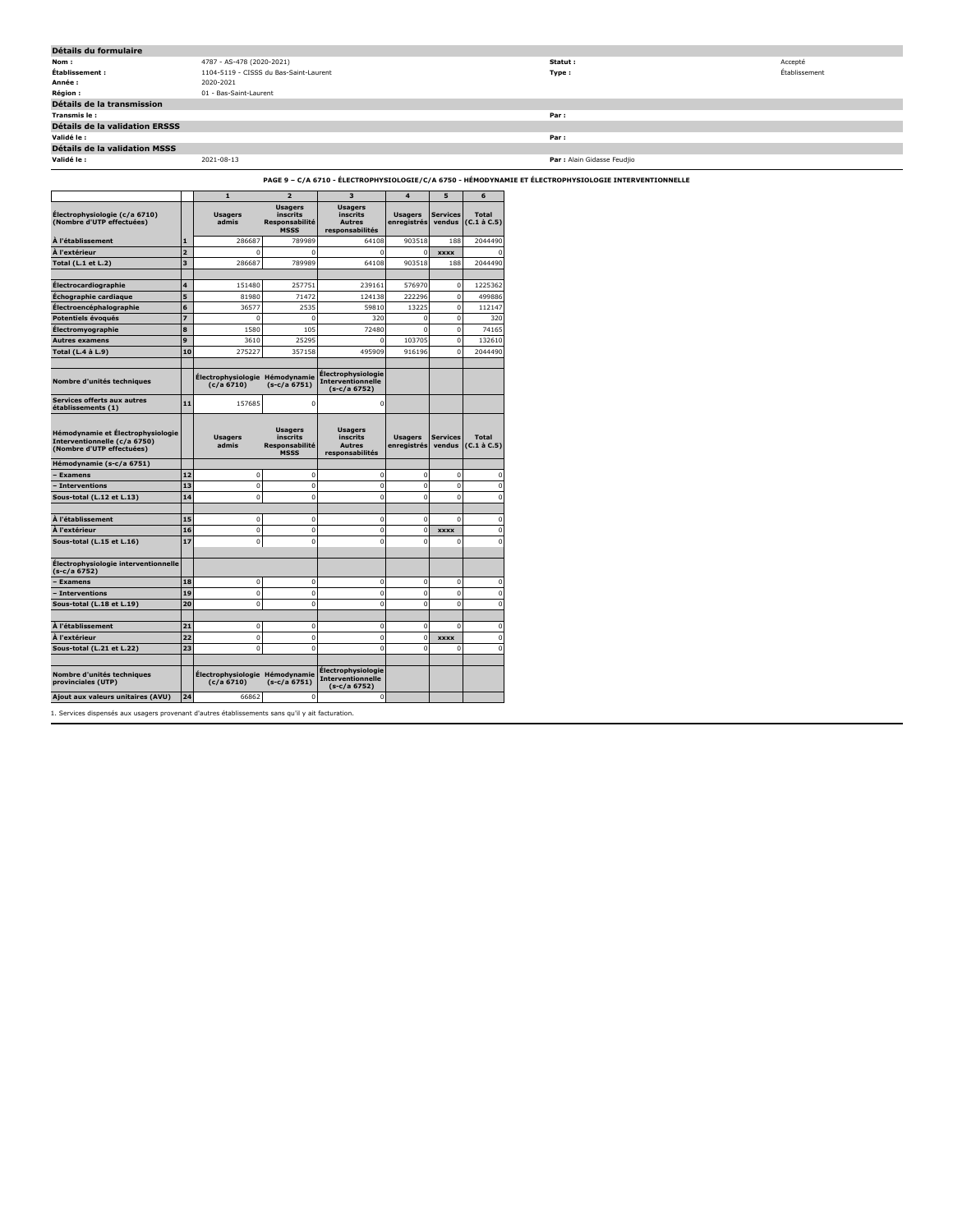| Détails du formulaire                 |                                        |                             |               |  |  |  |  |  |
|---------------------------------------|----------------------------------------|-----------------------------|---------------|--|--|--|--|--|
| Nom:                                  | 4787 - AS-478 (2020-2021)              | Statut :                    | Accepté       |  |  |  |  |  |
| Établissement :                       | 1104-5119 - CISSS du Bas-Saint-Laurent | Type:                       | Établissement |  |  |  |  |  |
| Année :                               | 2020-2021                              |                             |               |  |  |  |  |  |
| Région:                               | 01 - Bas-Saint-Laurent                 |                             |               |  |  |  |  |  |
| Détails de la transmission            |                                        |                             |               |  |  |  |  |  |
| Transmis le:                          |                                        | Par:                        |               |  |  |  |  |  |
| <b>Détails de la validation ERSSS</b> |                                        |                             |               |  |  |  |  |  |
| Validé le :                           |                                        | Par:                        |               |  |  |  |  |  |
| Détails de la validation MSSS         |                                        |                             |               |  |  |  |  |  |
| Validé le :                           | 2021-08-13                             | Par : Alain Gidasse Feudjio |               |  |  |  |  |  |

### **PAGE 9-1 – VENTILATION PAR ÉTABLISSEMENT (INSTALLATION) DES UTP EFFECTUÉES SELON LE STATUT DE L'USAGER/C/A 6710 - ÉLECTROPHYSIOLOGIE**

|                         | $\mathbf{1}$                                                                              | $\overline{2}$          | $\overline{\mathbf{3}}$                                     | $\mathbf{A}$                                                   | 5                             | 6                         | $\overline{\mathbf{z}}$           |
|-------------------------|-------------------------------------------------------------------------------------------|-------------------------|-------------------------------------------------------------|----------------------------------------------------------------|-------------------------------|---------------------------|-----------------------------------|
|                         | Code de l'installation ayant une mission CHSGS (*)                                        | <b>Usagers</b><br>admis | <b>Usagers</b><br>inscrits<br>Responsabilité<br><b>MSSS</b> | <b>Usagers</b><br>inscrits<br><b>Autres</b><br>responsabilités | <b>Usagers</b><br>enregistrés | <b>Services</b><br>vendus | <b>Total</b><br>$(C.2 \land C.6)$ |
|                         | Électrophysiologie (6710)<br>Nombre d'UTP effectuées à l'établissement                    |                         |                                                             |                                                                |                               |                           |                                   |
| 1                       | 11044062                                                                                  | 25515                   | 32994                                                       | 81                                                             | 61732                         | <b>XXXX</b>               | <b>XXXX</b>                       |
| $\overline{2}$          | 11044021                                                                                  | 17088                   | 51391                                                       | 82                                                             | 46424                         | <b>XXXX</b>               | <b>XXXX</b>                       |
| 3                       | 11043478                                                                                  | 2847                    | 24648                                                       | 344                                                            | 21703                         | <b>XXXX</b>               | <b>XXXX</b>                       |
| $\overline{\mathbf{A}}$ | 11044096                                                                                  | 124977                  | 542294                                                      | 62473                                                          | 249149                        | <b>XXXX</b>               | <b>XXXX</b>                       |
| 5                       | 11043312                                                                                  | 11460                   | n                                                           | n                                                              | 6225                          | <b>XXXX</b>               | <b>XXXX</b>                       |
| 6                       | 11044104                                                                                  | 68020                   | 44355                                                       | 465                                                            | 307942                        | <b>XXXX</b>               | <b>XXXX</b>                       |
| $\overline{z}$          | 11043379                                                                                  | 19800                   | 30255                                                       | $\Omega$                                                       | 126367                        | <b>XXXX</b>               | <b>XXXX</b>                       |
| 8                       | 11043502                                                                                  | 16980                   | 64052                                                       | 663                                                            | 83976                         | <b>XXXX</b>               | <b>XXXX</b>                       |
| 9                       |                                                                                           | $\Omega$                | $\Omega$                                                    | $\Omega$                                                       | $\mathbf 0$                   | <b>XXXX</b>               | <b>XXXX</b>                       |
| 10                      |                                                                                           | n                       | n                                                           | n                                                              | $\Omega$                      | <b>XXXX</b>               | <b>XXXX</b>                       |
| 11                      | Sous-total (L.1 et L.10)                                                                  | 286687                  | 789989                                                      | 64108                                                          | 903518                        | 188                       | 2044490                           |
|                         | Électrophysiologie (c/a 6710) Nombre d'UTP<br>effectuées à l'extérieur de l'établissement |                         |                                                             |                                                                |                               |                           |                                   |
| 12                      | 11044062                                                                                  | $\Omega$                | $\Omega$                                                    | $\Omega$                                                       | $\mathbf 0$                   | <b>XXXX</b>               | <b>XXXX</b>                       |
| 13                      | 11044021                                                                                  | $\Omega$                | $\Omega$                                                    | $\Omega$                                                       | $\Omega$                      | <b>XXXX</b>               | <b>XXXX</b>                       |
| 14                      | 11043478                                                                                  | $\mathbf 0$             | $\mathbf 0$                                                 | $\Omega$                                                       | $\mathbf 0$                   | <b>XXXX</b>               | <b>XXXX</b>                       |
| 15                      | 11044096                                                                                  | $\Omega$                | $\Omega$                                                    | $\Omega$                                                       | $\Omega$                      | <b>XXXX</b>               | <b>XXXX</b>                       |
| 16                      | 11043312                                                                                  | $\Omega$                | $\Omega$                                                    | $\Omega$                                                       | $\Omega$                      | <b>XXXX</b>               | <b>XXXX</b>                       |
| 17                      | 11044104                                                                                  | $\mathbf 0$             | $\Omega$                                                    | $\Omega$                                                       | $\mathbf 0$                   | <b>XXXX</b>               | <b>XXXX</b>                       |
| 18                      | 11043379                                                                                  | $\mathbf 0$             | $\Omega$                                                    | $\Omega$                                                       | $\Omega$                      | <b>XXXX</b>               | <b>XXXX</b>                       |
| 19                      | 11043502                                                                                  | $\mathbf 0$             | $\mathbf 0$                                                 | $\mathbf 0$                                                    | $\mathbf 0$                   | <b>XXXX</b>               | <b>XXXX</b>                       |
| 20                      |                                                                                           | $\Omega$                | $\Omega$                                                    | $\Omega$                                                       | $\Omega$                      | <b>XXXX</b>               | <b>XXXX</b>                       |
| 21                      |                                                                                           | $\mathbf 0$             | $\mathbf 0$                                                 | $\mathbf 0$                                                    | $\mathbf 0$                   | <b>XXXX</b>               | <b>XXXX</b>                       |
| 22                      | Sous-total (L.12 et L.21)                                                                 | n                       | n                                                           | $\Omega$                                                       | $\Omega$                      | <b>XXXX</b>               |                                   |
| 23                      | Total (L.11 et L.22)                                                                      | 286687                  | 789989                                                      | 64108                                                          | 903518                        | 188                       | 2044490                           |

(\*) Étape 1 : Sélectionner "Enregistrer" afin de reporter les codes inscrits aux pages 2-1 à 2-10 préalablement. Étape 2 : Rouvrir la page 9-1 et sélectionner "Modifier la page" pour débuter la saisie.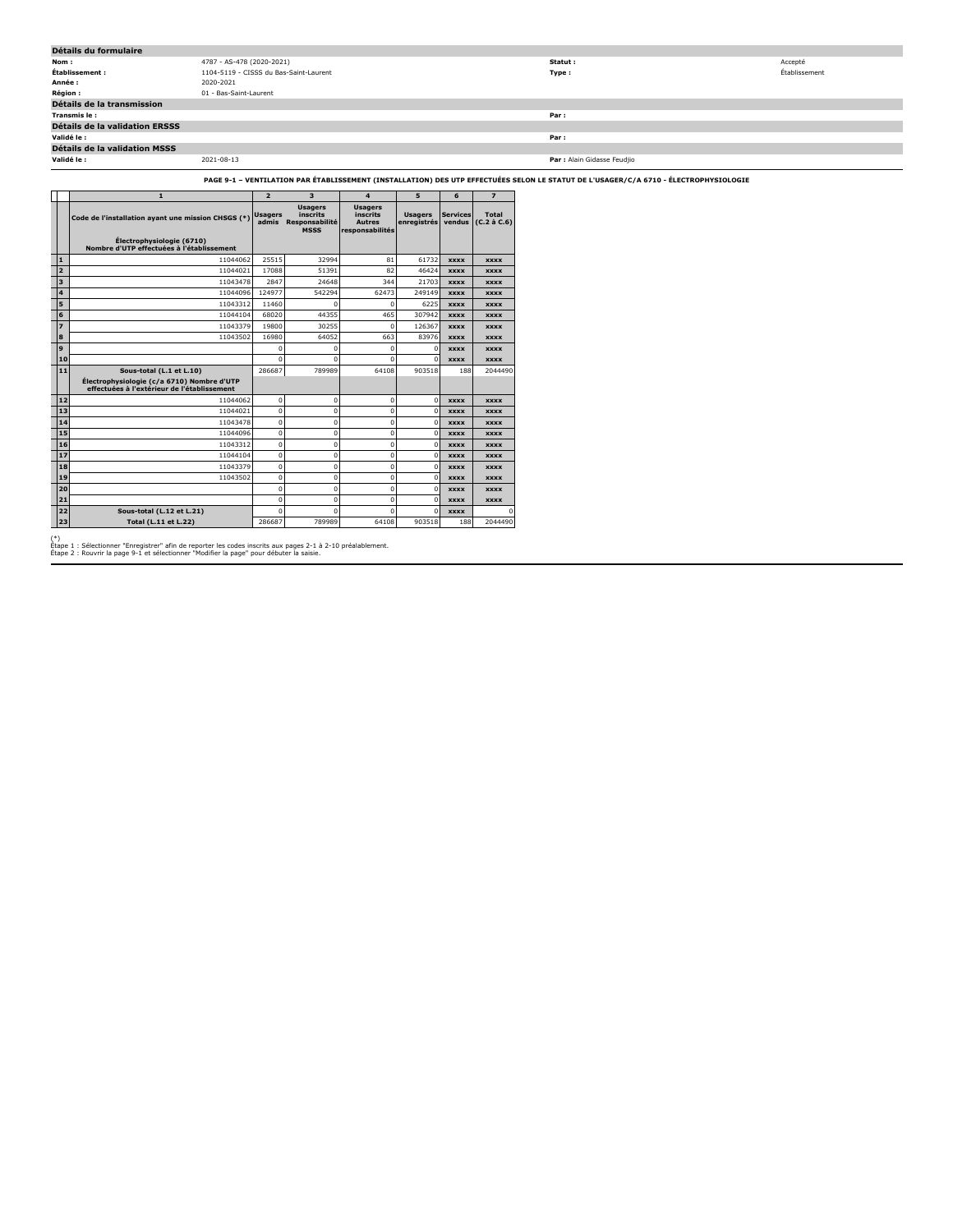| Détails du formulaire                 |                                        |                             |               |  |  |  |  |  |
|---------------------------------------|----------------------------------------|-----------------------------|---------------|--|--|--|--|--|
| Nom:                                  | 4787 - AS-478 (2020-2021)              | Statut :                    | Accepté       |  |  |  |  |  |
| Établissement :                       | 1104-5119 - CISSS du Bas-Saint-Laurent | Type:                       | Établissement |  |  |  |  |  |
| Année :                               | 2020-2021                              |                             |               |  |  |  |  |  |
| <b>Région :</b>                       | 01 - Bas-Saint-Laurent                 |                             |               |  |  |  |  |  |
| Détails de la transmission            |                                        |                             |               |  |  |  |  |  |
| Transmis le :                         |                                        | Par:                        |               |  |  |  |  |  |
| <b>Détails de la validation ERSSS</b> |                                        |                             |               |  |  |  |  |  |
| Validé le :                           |                                        | Par:                        |               |  |  |  |  |  |
| Détails de la validation MSSS         |                                        |                             |               |  |  |  |  |  |
| Validé le :                           | 2021-08-13                             | Par : Alain Gidasse Feudjio |               |  |  |  |  |  |

**PAGE 9-2 – VENTILATION PAR ÉTABLISSMENT (INSTALLATION) DES UTP EFFECTUÉES SELON LE STATUT DE L'USAGER/C/A 6750 - HÉMODYNAMIE ET ÉLECTROPHYSIOLOGIE INTERVENTIONNELLE**

|                |          | $\mathbf{1}$                                                                                   | $\overline{\mathbf{z}}$ | 3                                                        | $\overline{4}$                                              | 5                             | 6                          | $\overline{z}$                    |
|----------------|----------|------------------------------------------------------------------------------------------------|-------------------------|----------------------------------------------------------|-------------------------------------------------------------|-------------------------------|----------------------------|-----------------------------------|
|                |          | Code de l'installation ayant une mission CHSGS<br>Format (99999999) (*)                        | <b>Usagers</b><br>admis | <b>Usagers inscrits</b><br>Responsabilité<br><b>MSSS</b> | <b>Usagers inscrits</b><br><b>Autres</b><br>responsabilités | <b>Usagers</b><br>enregistrés | Services<br>vendus         | <b>Total</b><br>$(C.2 \land C.6)$ |
|                |          | Hémodynamie (s-c/a 6751)<br>Nombre d'UTP effectuées à l'établissement                          |                         |                                                          |                                                             |                               |                            |                                   |
|                | 1        | 11044062                                                                                       | 0                       | $\Omega$                                                 | $\Omega$                                                    | $^{\circ}$                    | <b>XXXX</b>                | <b>XXXX</b>                       |
| $\overline{a}$ |          | 11044021                                                                                       | $\mathbf 0$             | $\mathbf 0$                                              | $\overline{0}$                                              | $\Omega$                      | <b>XXXX</b>                | <b>xxxx</b>                       |
|                | 3        | 11043478                                                                                       | $\mathbf 0$             | $\bf 0$                                                  | $\mathbf 0$                                                 | $\Omega$                      | <b>XXXX</b>                | <b>xxxx</b>                       |
|                | 4        | 11044096                                                                                       | $\mathbf 0$             | $\overline{0}$                                           | $\overline{0}$                                              | $\mathbf 0$                   | <b>xxxx</b>                | <b>XXXX</b>                       |
|                | 5        | 11043312                                                                                       | $\mathbf 0$             | $\mathbf 0$                                              | $\bf{0}$                                                    | 0                             | <b>XXXX</b>                | <b>XXXX</b>                       |
|                | 6        | 11044104                                                                                       | $\bf 0$                 | $\mathbf 0$                                              | 0                                                           | 0                             | <b>XXXX</b>                | <b>XXXX</b>                       |
|                | 7        | 11043379                                                                                       | $\mathbf 0$             | $\bf 0$                                                  | $\bf{0}$                                                    | $\mathbf 0$                   | <b>XXXX</b>                | <b>xxxx</b>                       |
|                | 8        | 11043502                                                                                       | $\mathbf 0$             | $\mathbf 0$                                              | $\overline{0}$                                              | $\mathbf 0$                   | <b>xxxx</b>                | <b>xxxx</b>                       |
|                | 9        |                                                                                                | $\bf 0$                 | $\mathbf 0$                                              | $\mathbf 0$                                                 | $\mathbf 0$                   | <b>xxxx</b>                | <b>xxxx</b>                       |
|                | 10       |                                                                                                | $\bf 0$                 | $\mathbf 0$                                              | $\mathbf 0$                                                 | 0                             | <b>XXXX</b>                | <b>XXXX</b>                       |
|                | 11       | Sous-total (L.1 et L.10)                                                                       | $\mathbf 0$             | $\mathbf 0$                                              | $\overline{0}$                                              | $\mathbf 0$                   | $\mathbf{0}$               | $\mathbf 0$                       |
|                |          | Nombre d'UTP effectuées à l'extérieur<br>de l'établissement                                    |                         |                                                          |                                                             |                               |                            |                                   |
|                | 12       | 11044062                                                                                       | 0                       | $\Omega$                                                 | 0                                                           | 0                             | <b>XXXX</b>                | <b>xxxx</b>                       |
|                | 13       | 11044021                                                                                       | $\mathbf 0$             | $\mathbf 0$                                              | $\bf{0}$                                                    | 0                             | <b>XXXX</b>                | <b>xxxx</b>                       |
|                | 14       | 11043478                                                                                       | 0                       | $\bf 0$                                                  | $\bf{0}$                                                    | $\mathbf 0$                   | <b>XXXX</b>                | <b>xxxx</b>                       |
|                | 15       | 11044096                                                                                       | $\mathbf 0$             | 0                                                        | $\mathbf 0$                                                 | $\mathbf 0$                   | <b>XXXX</b>                | <b>xxxx</b>                       |
|                | 16       | 11043312                                                                                       | 0                       | $\mathbf 0$                                              | $\mathbf 0$                                                 | $\mathbf 0$                   | <b>xxxx</b>                | <b>xxxx</b>                       |
|                | 17       | 11044104                                                                                       | 0                       | $\mathbf 0$                                              | $\mathbf 0$                                                 | $\mathbf 0$                   | <b>XXXX</b>                | <b>XXXX</b>                       |
|                | 18       | 11043379                                                                                       | 0                       | $\mathbf 0$                                              | $\mathbf 0$                                                 | $\mathbf 0$                   | <b>xxxx</b>                | <b>XXXX</b>                       |
|                | 19       | 11043502                                                                                       | $\mathbf 0$             | $\mathbf 0$                                              | $\mathbf{0}$                                                | $\mathbf 0$                   | <b>xxxx</b>                | <b>XXXX</b>                       |
|                | 20       |                                                                                                | $\mathbf 0$             | $\mathbf 0$                                              | $\overline{0}$                                              | $\mathbf 0$                   | <b>XXXX</b>                | <b>XXXX</b>                       |
|                | 21       |                                                                                                | 0                       | $\mathbf 0$                                              | $\mathbf{0}$                                                | $\mathbf 0$                   | <b>XXXX</b>                | <b>XXXX</b>                       |
|                | 22       | Sous-total (L.12 et L.21)                                                                      | 0                       | $\mathbf 0$                                              | $\mathbf 0$                                                 | $\Omega$                      | <b>XXXX</b>                | 0                                 |
|                | 23       | Total s-c/a 6751 (L.11 et L.22)                                                                | $\Omega$                | $\mathbf 0$                                              | $\Omega$                                                    | $\Omega$                      | 0                          | $\mathbf 0$                       |
|                |          | Électrophysiologie Interventionnelle (s-c/a 6752)<br>Nombre d'UTP effectuées à l'établissement |                         |                                                          |                                                             |                               |                            |                                   |
|                | 24       | 11044062                                                                                       | 0                       | $\mathbf 0$                                              | $\overline{0}$                                              | $\Omega$                      | <b>XXXX</b>                | <b>XXXX</b>                       |
|                | 25       | 11044021                                                                                       | $\mathbf 0$             | $\mathbf{0}$                                             | $\overline{0}$                                              | $\Omega$                      | <b>XXXX</b>                | <b>XXXX</b>                       |
|                | 26       | 11043478                                                                                       | $\mathbf 0$             | $\Omega$                                                 | $\Omega$                                                    | $\Omega$                      | <b>XXXX</b>                | <b>XXXX</b>                       |
|                | 27       | 11044096                                                                                       | $\mathbf 0$             | $\mathbf 0$                                              | $\mathbf 0$                                                 | $\mathbf 0$                   | <b>XXXX</b>                | <b>XXXX</b>                       |
|                | 28       | 11043312                                                                                       | $\pmb{0}$               | $\mathbf 0$                                              | $\mathbf{0}$                                                | $\mathbf 0$                   | <b>XXXX</b>                | <b>xxxx</b>                       |
|                | 29       | 11044104                                                                                       | $\pmb{0}$               | $\pmb{0}$                                                | 0                                                           | $\pmb{0}$                     | <b>xxxx</b>                | <b>XXXX</b>                       |
|                | 30       | 11043379                                                                                       | $\mathbf 0$             | $\mathbf{0}$                                             | $\overline{0}$                                              | $\mathbf 0$                   | <b>XXXX</b>                | <b>XXXX</b>                       |
|                | 31       | 11043502                                                                                       | 0                       | $\mathbf 0$                                              | 0                                                           | 0                             | <b>XXXX</b>                | <b>XXXX</b>                       |
|                | 32       |                                                                                                | $\mathbf 0$             | $\mathbf 0$                                              | 0                                                           | 0                             | <b>XXXX</b>                | <b>XXXX</b>                       |
|                | 33       |                                                                                                | $\mathbf 0$             | $\mathbf 0$                                              | 0                                                           | $\mathbf 0$                   | <b>XXXX</b>                | <b>XXXX</b>                       |
|                | 34       | Sous-total (L.24 et L.33)<br>Nombre d'UTP effectuées à l'extérieur                             | $\mathbf 0$             | $\overline{0}$                                           | $\mathbf 0$                                                 | $\overline{0}$                | $\Omega$                   | $\Omega$                          |
|                |          | de l'établissement                                                                             |                         |                                                          |                                                             |                               |                            |                                   |
|                | 35       | 11044062                                                                                       | 0                       | $\mathbf 0$                                              | $\overline{0}$                                              | 0                             | <b>XXXX</b>                | xxxx                              |
|                | 36       | 11044021                                                                                       | 0<br>$\mathbf 0$        | 0                                                        | $\mathbf 0$                                                 | $\pmb{0}$                     | <b>xxxx</b>                | <b>xxxx</b>                       |
|                | 37<br>38 | 11043478                                                                                       | 0                       | $\mathbf{0}$<br>$\mathbf 0$                              | $\mathbf{0}$<br>0                                           | 0                             | <b>XXXX</b>                | <b>XXXX</b>                       |
|                |          | 11044096                                                                                       | $\mathbf 0$             | $\mathbf 0$                                              | $\overline{0}$                                              | 0                             | <b>XXXX</b>                | <b>XXXX</b>                       |
|                | 39<br>40 | 11043312<br>11044104                                                                           | 0                       | 0                                                        | $\bf{0}$                                                    | 0<br>$\mathbf 0$              | <b>XXXX</b>                | <b>XXXX</b>                       |
|                | 41       | 11043379                                                                                       | $\mathbf 0$             | o                                                        | $\overline{0}$                                              | $\mathbf 0$                   | <b>XXXX</b><br><b>XXXX</b> | <b>XXXX</b><br><b>XXXX</b>        |
|                | 42       | 11043502                                                                                       | 0                       | 0                                                        | $\bf{0}$                                                    | $\mathbf 0$                   | <b>xxxx</b>                | <b>XXXX</b>                       |
|                | 43       |                                                                                                | 0                       | $\mathbf 0$                                              | $\mathbf 0$                                                 | $\mathbf 0$                   | <b>XXXX</b>                | <b>XXXX</b>                       |
|                | 44       |                                                                                                | 0                       | $\mathbf 0$                                              | $\bf{0}$                                                    | $\mathbf 0$                   | <b>XXXX</b>                | <b>XXXX</b>                       |
|                | 45       | Sous-total (L.35 et L.44)                                                                      | $\mathbf 0$             | $\bf 0$                                                  | $\mathbf 0$                                                 | $\mathbf 0$                   | xxxx                       | 0                                 |
|                | 46       | Total s-c/a 6752 (L.34 et L.45)                                                                | $\mathbf 0$             | $\mathbf{0}$                                             | $\mathbf 0$                                                 | $\mathbf 0$                   | $\mathbf 0$                | $\mathbf 0$                       |
|                | 47       | Total c/a 6750 (L.23 et L.46)                                                                  | 0                       | $\mathbf 0$                                              | $\mathbf 0$                                                 | $\mathbf 0$                   | $\mathbf{0}$               | $\mathbf 0$                       |
|                |          |                                                                                                |                         |                                                          |                                                             |                               |                            |                                   |

(\*) Étape 1 : Sélectionner "Enregistrer" afin de reporter les codes inscrits aux pages 2-1 à 2-10 préalablement. Étape 2 : Rouvrir la page 9-2 et sélectionner "Modifier la page" pour débuter la saisie.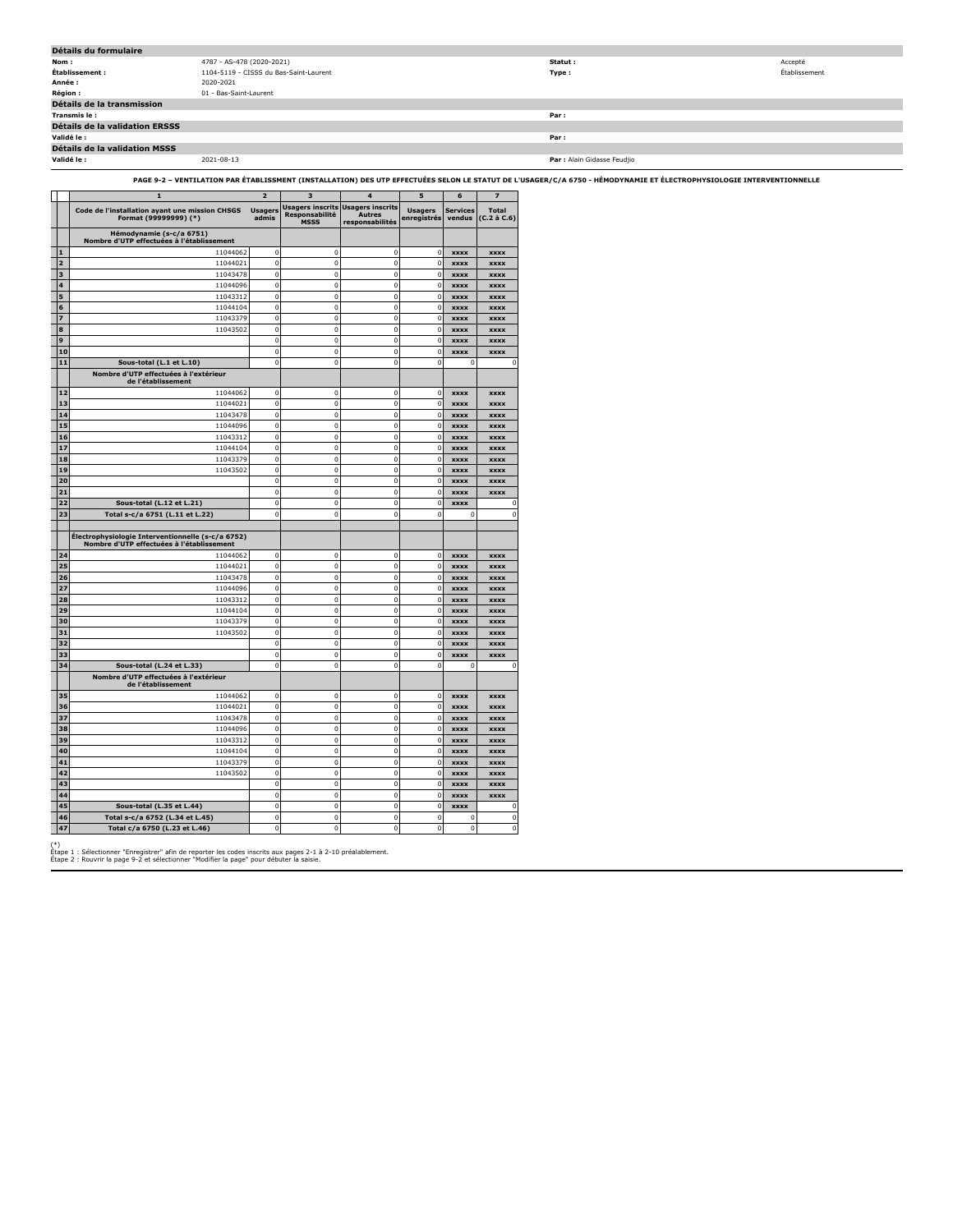| Détails du formulaire                 |                                        |                             |               |  |  |  |  |  |
|---------------------------------------|----------------------------------------|-----------------------------|---------------|--|--|--|--|--|
| Nom:                                  | 4787 - AS-478 (2020-2021)              | Statut :                    | Accepté       |  |  |  |  |  |
| Établissement :                       | 1104-5119 - CISSS du Bas-Saint-Laurent | Type:                       | Établissement |  |  |  |  |  |
| Année :                               | 2020-2021                              |                             |               |  |  |  |  |  |
| <b>Région :</b>                       | 01 - Bas-Saint-Laurent                 |                             |               |  |  |  |  |  |
| Détails de la transmission            |                                        |                             |               |  |  |  |  |  |
| Transmis le:                          |                                        | Par:                        |               |  |  |  |  |  |
| <b>Détails de la validation ERSSS</b> |                                        |                             |               |  |  |  |  |  |
| Validé le :                           |                                        | Par:                        |               |  |  |  |  |  |
| Détails de la validation MSSS         |                                        |                             |               |  |  |  |  |  |
| Validé le :                           | 2021-08-13                             | Par : Alain Gidasse Feudjio |               |  |  |  |  |  |
|                                       |                                        |                             |               |  |  |  |  |  |

**PAGE 10 – C/A 6830 - IMAGERIE MÉDICALE - NOMBRE DE PROCÉDURES**

|                                                                      |                | $\mathbf{1}$                  | $\overline{\phantom{a}}$                     | 3                                           | $\overline{\mathbf{4}}$       | 5                             | 6                           | $\overline{z}$                    |
|----------------------------------------------------------------------|----------------|-------------------------------|----------------------------------------------|---------------------------------------------|-------------------------------|-------------------------------|-----------------------------|-----------------------------------|
| Nombre de procédures                                                 |                | <b>Usagers</b><br>admis       | <b>Usagers</b><br>inscrits<br><b>Urgence</b> | <b>Usagers</b><br>inscrits<br><b>Autres</b> | <b>Usagers</b><br>enregistrés | <b>Services</b><br>vendus (1) | Autres (2)                  | <b>Total</b><br>$(C.1 \land C.6)$ |
| Radiologie générale (s-c/a 6831)<br><b>Examens de graphie</b>        |                |                               |                                              |                                             |                               |                               |                             |                                   |
| Tête et cou                                                          | $\mathbf{1}$   | 54                            | 567                                          | 151                                         | 1631                          | 176                           |                             | 2579                              |
| <b>Colonne et bassin</b>                                             | $\overline{2}$ | 1028                          | 5368                                         | 3689                                        | 15218                         | 154                           |                             | 25457                             |
| Membres supérieurs et inférieurs<br>(incluant étude du squelette)    | 3              | 2038                          | 15611                                        | 10268                                       | 28515                         | 684                           |                             | 57116                             |
| Thorax et abdomen                                                    | 4              | 8909                          | 18259                                        | 4877                                        | 11558                         | 74                            |                             | 43677                             |
| Graphie autres                                                       | 5              |                               |                                              |                                             |                               |                               |                             |                                   |
| <b>Examens de scopie</b>                                             |                |                               |                                              |                                             |                               |                               |                             |                                   |
| Voies gastro-intestinales et biliaires<br>(incluant la fluoroscopie) | 6              | 45                            | 3                                            | 50                                          | 506                           |                               |                             | 604                               |
| Voies génito-urinaires<br>(incluant obstétrique et gynécologique)    |                | 100                           | 14                                           | 291                                         | 109                           |                               |                             | 514                               |
| <b>Scopies autres</b>                                                | 8              | 12                            | $\mathbf{1}$                                 | $\mathbf{1}$                                | 25                            |                               |                             | 39                                |
| Contrôle fluoroscopique                                              | 9              | 29                            | 8                                            | 5                                           | 32                            |                               |                             | 74                                |
| Radiologie générale (s-c/a 6831)<br>Interventions de scopie          | 10             | 667                           | 70                                           | 2824                                        | 15697                         | 22                            |                             | 19280                             |
| Sous-total (L.1 à L.10)                                              | 11             | 12882                         | 39901                                        | 22156                                       | 73291                         | 1110                          |                             | 149340                            |
| Ultrasonographie (s-c/a 6832)                                        |                |                               |                                              |                                             |                               |                               |                             |                                   |
| <b>Examens</b>                                                       | 12             | 2041                          | 3994                                         | 3387                                        | 27180                         | 15                            |                             | 36617                             |
| - Interventions                                                      | 13             | 78                            | 42                                           | 248                                         | 1228                          | 4                             |                             | 1600                              |
| Mammographie (s-c/a 6833)                                            |                |                               |                                              |                                             |                               |                               |                             |                                   |
| <b>Examens</b>                                                       | 14             | 49                            | 11                                           | 1662                                        | 13206                         |                               |                             | 14928                             |
| - Interventions                                                      | 15             | 5                             | $\mathbf{1}$                                 | 39                                          | 159                           |                               |                             | 204                               |
| Tomodensitométrie (s-c/a 6834)                                       |                |                               |                                              |                                             |                               |                               |                             |                                   |
| <b>Examens</b>                                                       | 16             | 5780                          | 17201                                        | 5437                                        | 23999                         | 121                           |                             | 52538                             |
| Manipulations d'images post-examen                                   | 17             | 1207                          | 4400                                         | 117                                         | 6731                          | $\mathbf{1}$                  |                             | 12456                             |
| - Interventions                                                      | 18             | 38                            | 10                                           | 314                                         | 827                           |                               |                             | 1189                              |
| Résonance magnétique (s-c/a 6835)                                    |                |                               |                                              |                                             |                               |                               |                             |                                   |
| <b>Examens</b>                                                       | 19             | 733                           | 553                                          | 3869                                        | 9110                          | 188                           |                             | 14453                             |
| Manipulations d'images post-examen                                   | 20             |                               |                                              |                                             |                               |                               |                             |                                   |
| <b>Interventions</b>                                                 | 21             | 376                           | 294                                          | 2006                                        | 2464                          |                               |                             | 5140                              |
| Angioradiologie (s-c/a 6836)<br>(excluant cardiaque)                 |                |                               |                                              |                                             |                               |                               |                             |                                   |
| <b>Examens</b>                                                       | 22             | 417                           | 98                                           | 1121                                        | 292                           |                               |                             | 1928                              |
| Manipulations d'images post-examen                                   | 23             |                               |                                              |                                             |                               |                               |                             |                                   |
| Interventions                                                        | 24             | 560                           | 99                                           | 1397                                        | 717                           |                               |                             | 2773                              |
| Lithotripsie (s-c/a 6837)                                            | 25             |                               |                                              |                                             |                               |                               |                             |                                   |
| Neuro-Angio-Radiologie (s-c/a 6838)                                  |                |                               |                                              |                                             |                               |                               |                             |                                   |
| <b>Examens</b>                                                       | 26             |                               |                                              |                                             |                               |                               |                             |                                   |
| <b>Manipulations d'images post-examen</b>                            | 27             |                               |                                              |                                             |                               |                               |                             |                                   |
| - Interventions                                                      | 28             |                               |                                              |                                             |                               |                               |                             |                                   |
| Total (L.11 à L.28)                                                  | 29             | 24166                         | 66604                                        | 41753                                       | 159204                        | 1439                          |                             | 293166                            |
| Nombre total d'UTP                                                   |                | <b>Usagers</b><br>admis       | <b>Usagers</b><br>inscrits                   | <b>Usagers</b><br>enregistrés               | <b>Services</b><br>vendus (1) | Autres (2)                    | <b>Total</b><br>(C.1 à C.5) |                                   |
| Effectuées à l'établissement                                         | 30             | 636276                        | 2274790                                      | 3220252                                     | 27135                         |                               | 6158453                     |                                   |
| Effectuées à l'extérieur                                             | 31             |                               | 199                                          | 70                                          | <b>XXXX</b>                   | <b>XXXX</b>                   | 269                         |                                   |
|                                                                      |                |                               |                                              |                                             |                               |                               |                             |                                   |
| Responsabilité de paiement                                           |                | Responsabilité<br><b>MSSS</b> | <b>Autres</b><br>responsabilités             |                                             |                               |                               |                             |                                   |
| Unités pour usagers inscrits<br>(effectuées à l'établissement)       | 32             | 2232603                       | 42187                                        |                                             |                               |                               |                             |                                   |

1. Correspond aux unités de la ligne 26 de la page 650 du rapport financier annuel (formulaire AS-471). 2. Correspond aux procédures d'imagerie médicale qui ne peuvent être liées à un quelconque statut d'usager.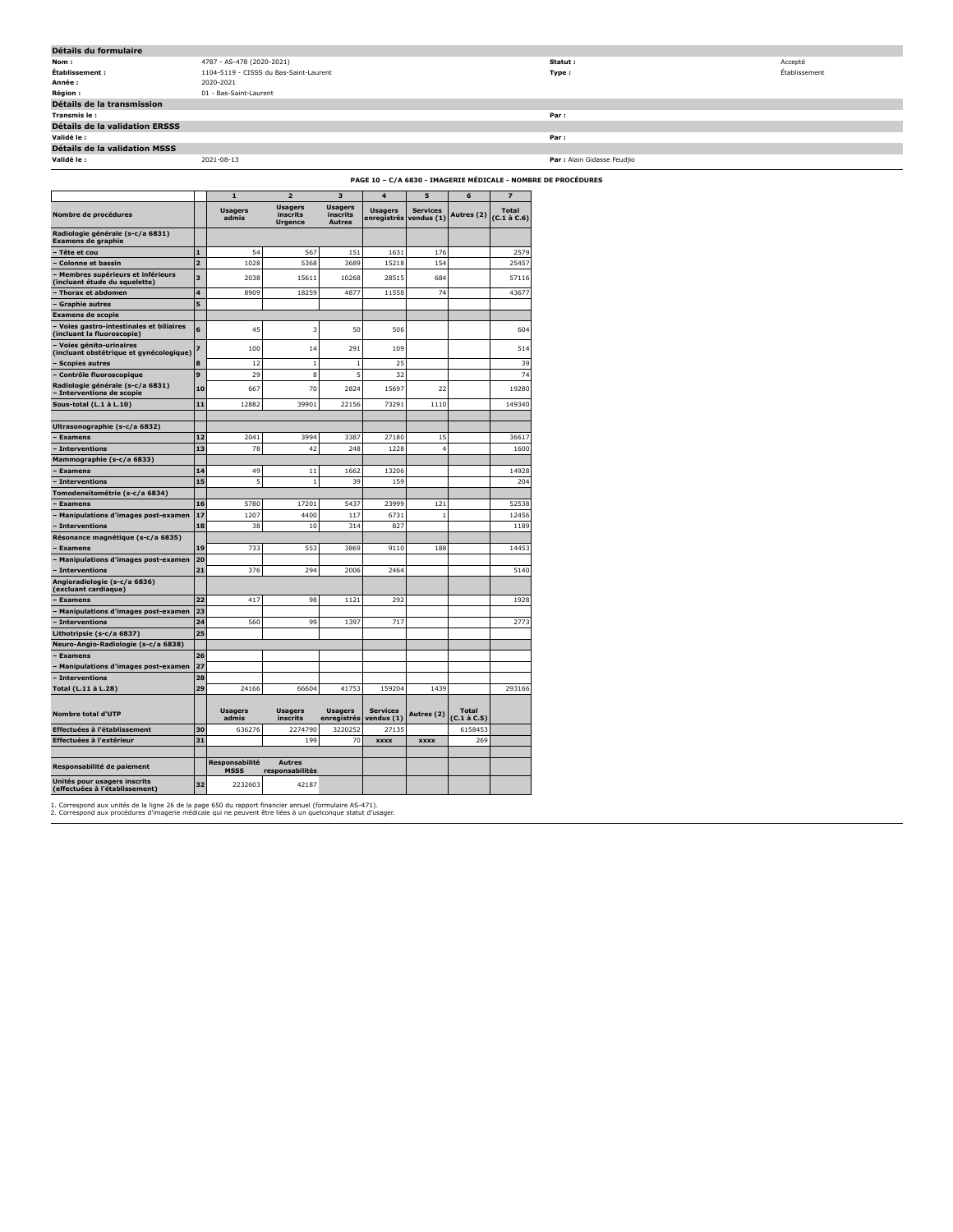| Détails du formulaire          |                                        |                             |               |
|--------------------------------|----------------------------------------|-----------------------------|---------------|
| Nom:                           | 4787 - AS-478 (2020-2021)              | Statut:                     | Accepté       |
| Établissement :                | 1104-5119 - CISSS du Bas-Saint-Laurent | Type :                      | Établissement |
| Année :                        | 2020-2021                              |                             |               |
| <b>Région:</b>                 | 01 - Bas-Saint-Laurent                 |                             |               |
| Détails de la transmission     |                                        |                             |               |
| Transmis le :                  |                                        | Par:                        |               |
| Détails de la validation ERSSS |                                        |                             |               |
| Validé le :                    |                                        | Par:                        |               |
| Détails de la validation MSSS  |                                        |                             |               |
| Validé le :                    | 2021-08-13                             | Par : Alain Gidasse Feudjio |               |

|                                                                                  | PAGE 11 - C/A 6830 - IMAGERIE MÉDICALE - NOMBRE D'UTP |                                            |                                                       |                                                                       |                                   |                           |               |                                   |            |                                   |
|----------------------------------------------------------------------------------|-------------------------------------------------------|--------------------------------------------|-------------------------------------------------------|-----------------------------------------------------------------------|-----------------------------------|---------------------------|---------------|-----------------------------------|------------|-----------------------------------|
|                                                                                  |                                                       | 1                                          | 2                                                     | 3                                                                     | 4                                 | 5                         | 6             | 7                                 | 8          | 9                                 |
| <b>Nombre d'UTP</b>                                                              |                                                       | <b>Usagers</b><br>admis                    | <b>Usagers</b><br>inscrits                            | <b>Usagers</b><br>inscrits                                            | <b>Usagers</b><br>enregistrés     | <b>Services</b><br>vendus | <b>Autres</b> | <b>Total</b><br>$(C.1 \land C.6)$ |            |                                   |
| Radiologie générale (s-c/a 6831)                                                 |                                                       |                                            | <b>Urgence</b>                                        | autres                                                                |                                   |                           |               |                                   |            |                                   |
| - Examens                                                                        | ${\bf 1}$                                             | 296565                                     | 687515                                                | 319004                                                                | 873156                            | 16225                     |               | 2192465                           |            |                                   |
| - Interventions                                                                  | 2                                                     | 57350                                      | 5405                                                  | 149205                                                                | 310700                            | 380                       |               | 523040                            |            |                                   |
| Ultrasonographie (s-c/a 6832)                                                    |                                                       |                                            |                                                       |                                                                       |                                   |                           |               |                                   |            |                                   |
| <b>Examens</b>                                                                   | 3<br>$\overline{\mathbf{4}}$                          | 65700<br>3410                              | 118610<br>1575                                        | 90650<br>7905                                                         | 763865<br>43815                   | 320<br>120                |               | 1039145<br>56825                  |            |                                   |
| <b>Interventions</b><br>Mammographie (s-c/a 6833)                                |                                                       |                                            |                                                       |                                                                       |                                   |                           |               |                                   |            |                                   |
| <b>Examens</b>                                                                   | 5                                                     | 780                                        | 220                                                   | 32080                                                                 | 239390                            |                           |               | 272470                            |            |                                   |
| <b>Interventions</b>                                                             | 6                                                     | 190                                        | 20                                                    | 1590                                                                  | 8030                              |                           |               | 9830                              |            |                                   |
| Fomodensitométrie (s-c/a 6834)                                                   |                                                       |                                            |                                                       |                                                                       |                                   |                           |               |                                   |            |                                   |
| Examens                                                                          | $\overline{z}$                                        | 125932                                     | 372451                                                | 118492                                                                | 472859                            | 2020                      |               | 1091754                           |            |                                   |
| <b>Manipulations d'images post-examen</b>                                        | 8                                                     | 7290                                       | 24160                                                 | 655                                                                   | 35785                             | 5                         |               | 67895                             |            |                                   |
| Interventions                                                                    | 9                                                     | 2995                                       | 1935                                                  | 14030                                                                 | 33425                             |                           |               | 52385                             |            |                                   |
| Résonance magnétique (s-c/a 6835)<br><b>Examens</b>                              | 10                                                    | 34200                                      | 25035                                                 | 189275                                                                | 396532                            | 8065                      |               | 653107                            |            |                                   |
| Manipulations d'images post-examen                                               | 11                                                    | 2115                                       | 1610                                                  | 10040                                                                 | 12405                             |                           |               | 26170                             |            |                                   |
| Interventions                                                                    | 12                                                    |                                            |                                                       |                                                                       |                                   |                           |               |                                   |            |                                   |
| Angioradiologie (s-c/a 6836)                                                     |                                                       |                                            |                                                       |                                                                       |                                   |                           |               |                                   |            |                                   |
| (excluant cardiaque)<br><b>Examens</b>                                           | 13                                                    | 7204                                       | 1521                                                  | 22281                                                                 | 4775                              |                           |               | 35781                             |            |                                   |
| Manipulations d'images post-examen                                               | 14                                                    |                                            |                                                       |                                                                       |                                   |                           |               |                                   |            |                                   |
| - Interventions                                                                  | 15                                                    | 32575                                      | 5260                                                  | 75430                                                                 | 24590                             |                           |               | 137855                            |            |                                   |
|                                                                                  |                                                       |                                            |                                                       |                                                                       |                                   |                           |               |                                   |            |                                   |
| Lithotripsie (s-c/a 6837)                                                        | 16                                                    |                                            |                                                       |                                                                       |                                   |                           |               |                                   |            |                                   |
| Neuro-Angio-Radiologie (s-c/a 6838)                                              |                                                       |                                            |                                                       |                                                                       |                                   |                           |               |                                   |            |                                   |
| <b>Examens</b>                                                                   | 17                                                    |                                            |                                                       |                                                                       |                                   |                           |               |                                   |            |                                   |
| <b>Manipulations d'images post-examen</b><br><b>Interventions</b>                | 18<br>19                                              |                                            |                                                       |                                                                       |                                   |                           |               |                                   |            |                                   |
| <b>Total (L.1 à L.19)</b>                                                        | 20                                                    | 636306                                     | 1245317                                               | 1030637                                                               | 3219327                           | 27135                     |               | 6158722                           |            |                                   |
|                                                                                  |                                                       |                                            |                                                       |                                                                       |                                   |                           |               |                                   |            |                                   |
| Nombre d'UTP par s-c/a                                                           |                                                       | s-c/a 6831                                 | s-c/a 6832                                            | s-c/a 6833                                                            | s-c/a 6834                        | s-c/a 6835                |               | s-c/a 6836 s-c/a 6837             | s-c/a 6838 | <b>Total</b><br>$(C.1 \land C.8)$ |
| Ajout aux valeurs unitaires (AVU)                                                | 21                                                    | 913143                                     | 64850                                                 | 5490                                                                  | 85145                             | 36495                     | 3800          |                                   |            | 1108923                           |
| Département / service                                                            |                                                       | <b>Services</b><br>achetés<br>(Nbre d'UTP) | <b>Services</b><br>achetés<br>(Nbre de<br>procédures) | <b>Services</b><br>offerts aux<br>autres<br>d'établis-<br>sements (1) |                                   |                           |               |                                   |            |                                   |
| Radiologie générale (s-c/a 6831)                                                 | 22                                                    |                                            |                                                       | 59                                                                    |                                   |                           |               |                                   |            |                                   |
| Ultrasonographie (s-c/a 6832)                                                    | 23                                                    |                                            |                                                       |                                                                       |                                   |                           |               |                                   |            |                                   |
| Mammographie (s-c/a 6833)                                                        | 24                                                    |                                            |                                                       |                                                                       |                                   |                           |               |                                   |            |                                   |
| Tomodensitométrie (s-c/a 6834)                                                   | 25<br>26                                              |                                            |                                                       | 80                                                                    |                                   |                           |               |                                   |            |                                   |
| Résonance magnétique (6835)<br>Angioradiologie (s-c/a 6836)                      |                                                       |                                            |                                                       |                                                                       |                                   |                           |               |                                   |            |                                   |
| (excluant cardiaque)                                                             | 27                                                    |                                            |                                                       |                                                                       |                                   |                           |               |                                   |            |                                   |
| Lithotripsie (s-c/a 6837)                                                        | 28                                                    |                                            |                                                       |                                                                       |                                   |                           |               |                                   |            |                                   |
| Neuro-Angio-Radiologie (s-c/a 6838)                                              | 29                                                    |                                            |                                                       |                                                                       |                                   |                           |               |                                   |            |                                   |
| Total (L.22 à L.29)                                                              | 30                                                    |                                            |                                                       | 139                                                                   |                                   |                           |               |                                   |            |                                   |
| Nombre d'appareils en fonction<br>(au 31 mars)                                   |                                                       | <b>Graphie</b><br>fixe                     | Graphie<br>mobile                                     | <b>Scopie</b>                                                         | <b>Total</b><br>$(C.1 \land C.3)$ |                           |               |                                   |            |                                   |
| Radiologie générale (s-c/a 6831)                                                 | 31                                                    | 12                                         | 11                                                    | 12                                                                    | 35                                |                           |               |                                   |            |                                   |
| Nombre d'appareils en fonction<br>selon le département / service<br>(au 31 mars) |                                                       | Cardiologie                                | Obstétrique<br>Gynécologie                            | Imagerie<br>médicale                                                  | <b>Total</b><br>(C.1 à C.3)       |                           |               |                                   |            |                                   |
| Ultrasonographie (s-c/a 6832)                                                    | 32                                                    |                                            |                                                       | 11                                                                    | $\overline{20}$                   |                           |               |                                   |            |                                   |
|                                                                                  |                                                       |                                            |                                                       |                                                                       |                                   |                           |               |                                   |            |                                   |
| Nombre d'appareils en fonction                                                   |                                                       | Mammo-<br>graphe                           | Stéréotaxie                                           |                                                                       |                                   |                           |               |                                   |            |                                   |
|                                                                                  |                                                       |                                            |                                                       |                                                                       |                                   |                           |               |                                   |            |                                   |
| (au 31 mars)                                                                     |                                                       | 5                                          | 3                                                     |                                                                       |                                   |                           |               |                                   |            |                                   |
| Mammographie (s-c/a 6833)                                                        | 33                                                    |                                            |                                                       |                                                                       |                                   |                           |               |                                   |            |                                   |
| <b>Appareils en fonction</b><br>(au 31 mars)                                     |                                                       | <b>Nombre</b>                              |                                                       |                                                                       |                                   |                           |               |                                   |            |                                   |
| Fomodensitométrie (s-c/a 6834)                                                   | 34                                                    | 6                                          |                                                       |                                                                       |                                   |                           |               |                                   |            |                                   |
| Résonance magnétique (s-c/a 6835)                                                | 35                                                    | $\overline{2}$                             |                                                       |                                                                       |                                   |                           |               |                                   |            |                                   |
| Angioradiologie (s-c/a 6836)                                                     | 36                                                    | $\,1\,$                                    |                                                       |                                                                       |                                   |                           |               |                                   |            |                                   |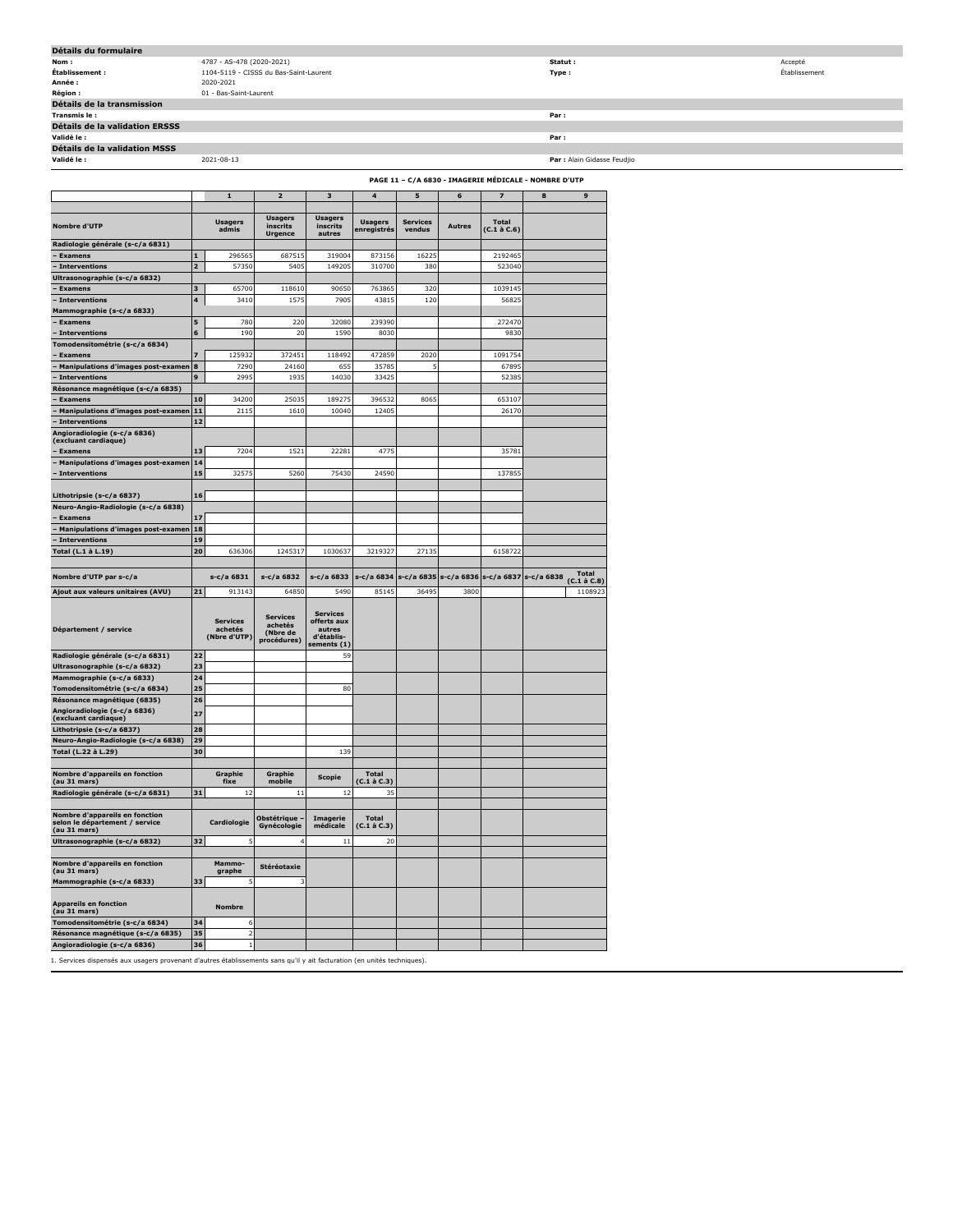| Détails du formulaire          |                                        |                             |               |
|--------------------------------|----------------------------------------|-----------------------------|---------------|
| Nom:                           | 4787 - AS-478 (2020-2021)              | Statut :                    | Accepté       |
| Établissement :                | 1104-5119 - CISSS du Bas-Saint-Laurent | Type:                       | Établissement |
| Année :                        | 2020-2021                              |                             |               |
| Région :                       | 01 - Bas-Saint-Laurent                 |                             |               |
| Détails de la transmission     |                                        |                             |               |
| Transmis le :                  |                                        | Par :                       |               |
| Détails de la validation ERSSS |                                        |                             |               |
| Validé le :                    |                                        | Par :                       |               |
| Détails de la validation MSSS  |                                        |                             |               |
| Validé le :                    | 2021-08-13                             | Par : Alain Gidasse Feudjio |               |
|                                |                                        |                             |               |

### **PAGE 11-1 – VENTILATION PAR ÉTABLISSEMENT (INSTALLATION) DES UTP EFFECTUÉES SELON LE STATUT DE L'USAGER/C/A 6830 - IMAGERIE MÉDICALE (SUITE)**

|                                                                                                      |                          | $\mathbf{1}$            | $\overline{2}$                            | 3                                 | 4                             | 5                             | 6          | $\overline{z}$             |
|------------------------------------------------------------------------------------------------------|--------------------------|-------------------------|-------------------------------------------|-----------------------------------|-------------------------------|-------------------------------|------------|----------------------------|
| Code de l'établissement déclarant (excluant les<br>installations déclarées aux pages 2-2 à 2-10) (*) |                          | 11044062                |                                           |                                   |                               |                               |            |                            |
| Nombre d'UTP                                                                                         |                          | <b>Usagers</b><br>admis | <b>Usagers inscrits</b><br><b>Urgence</b> | <b>Usagers inscrits</b><br>autres | <b>Usagers</b><br>enregistrés | <b>Services</b><br>vendus (1) | Autres (2) | Total<br>$(C.1 \land C.6)$ |
| Radiologie générale (s-c/a 6831)                                                                     |                          |                         |                                           |                                   |                               |                               |            |                            |
| <b>Examens</b>                                                                                       | $\mathbf{1}$             | 18914                   | 71754                                     | 2626                              | 78802                         |                               |            | 172096                     |
| - Interventions                                                                                      | $\overline{2}$           |                         |                                           |                                   | 16360                         |                               |            | 16360                      |
| Ultrasonographie (s-c/a 6832)                                                                        |                          |                         |                                           |                                   |                               |                               |            |                            |
| <b>Examens</b>                                                                                       | $\overline{\mathbf{3}}$  | 12325                   | 13380                                     | 105                               | 144300                        |                               |            | 170110                     |
| - Interventions                                                                                      | $\overline{\mathbf{4}}$  | 480                     | 210                                       | 30                                | 16800                         |                               |            | 17520                      |
| Mammographie (s-c/a 6833)                                                                            |                          |                         |                                           |                                   |                               |                               |            |                            |
| <b>Examens</b>                                                                                       | 5                        |                         |                                           |                                   | 34835                         |                               |            | 34835                      |
| - Interventions                                                                                      | 6                        |                         |                                           |                                   |                               |                               |            |                            |
| Tomodensitométrie (s-c/a 6834)                                                                       |                          |                         |                                           |                                   |                               |                               |            |                            |
| - Examens                                                                                            | $\overline{\phantom{a}}$ | 17245                   | 56880                                     | 190                               | 74550                         | 20                            |            | 148885                     |
| Manipulations d'images post-examen                                                                   | 8                        | 3360                    | 11795                                     | 40                                | 16040                         | 5                             |            | 31240                      |
| - Interventions                                                                                      | 9                        | 30                      | 975                                       |                                   |                               |                               |            | 1005                       |
| Résonance magnétique (s-c/a 6835)                                                                    |                          |                         |                                           |                                   |                               |                               |            |                            |
| <b>Examens</b>                                                                                       | 10                       |                         |                                           |                                   |                               |                               |            |                            |
| <b>Manipulations d'images post-examen</b>                                                            | 11                       |                         |                                           |                                   |                               |                               |            |                            |
| - Interventions                                                                                      | 12                       |                         |                                           |                                   |                               |                               |            |                            |
| Angioradiologie (s-c/a 6836)<br>(excluant cardiaque)                                                 |                          |                         |                                           |                                   |                               |                               |            |                            |
| <b>Examens</b>                                                                                       | 13                       |                         |                                           |                                   |                               |                               |            |                            |
| <b>Manipulations d'images post-examen</b>                                                            | 14                       |                         |                                           |                                   |                               |                               |            |                            |
| - Interventions                                                                                      | 15                       |                         |                                           |                                   |                               |                               |            |                            |
| Lithotripsie (s-c/a 6837)                                                                            | 16                       |                         |                                           |                                   |                               |                               |            |                            |
| Neuro-Angio-Radiologie (s-c/a 6838)                                                                  |                          |                         |                                           |                                   |                               |                               |            |                            |
| <b>Examens</b>                                                                                       | 17                       |                         |                                           |                                   |                               |                               |            |                            |
| - Manipulations d'images post-examen                                                                 | 18                       |                         |                                           |                                   |                               |                               |            |                            |
| - Interventions                                                                                      | 19                       |                         |                                           |                                   |                               |                               |            |                            |
| Total (L.1 à L.19)                                                                                   | 20                       | 52354                   | 154994                                    | 2991                              | 381687                        | 25                            |            | 592051                     |

(\*) Étape 1 : Sélectionner "Enregistrer" afin de reporter le code inscrit à la page 2-1 préalablement. Étape 2 : Rouvrir la page 11-1 et sélectionner "Modifier la page" pour débuter la saisie.

1. Correspond aux unités de la ligne 26 (ventes de services) de la page 650 au rapport financier annuel (formulaire AS-471). 2. Correspond aux unités techniques qui ne peuvent être liées à un quelconque statut d'usager.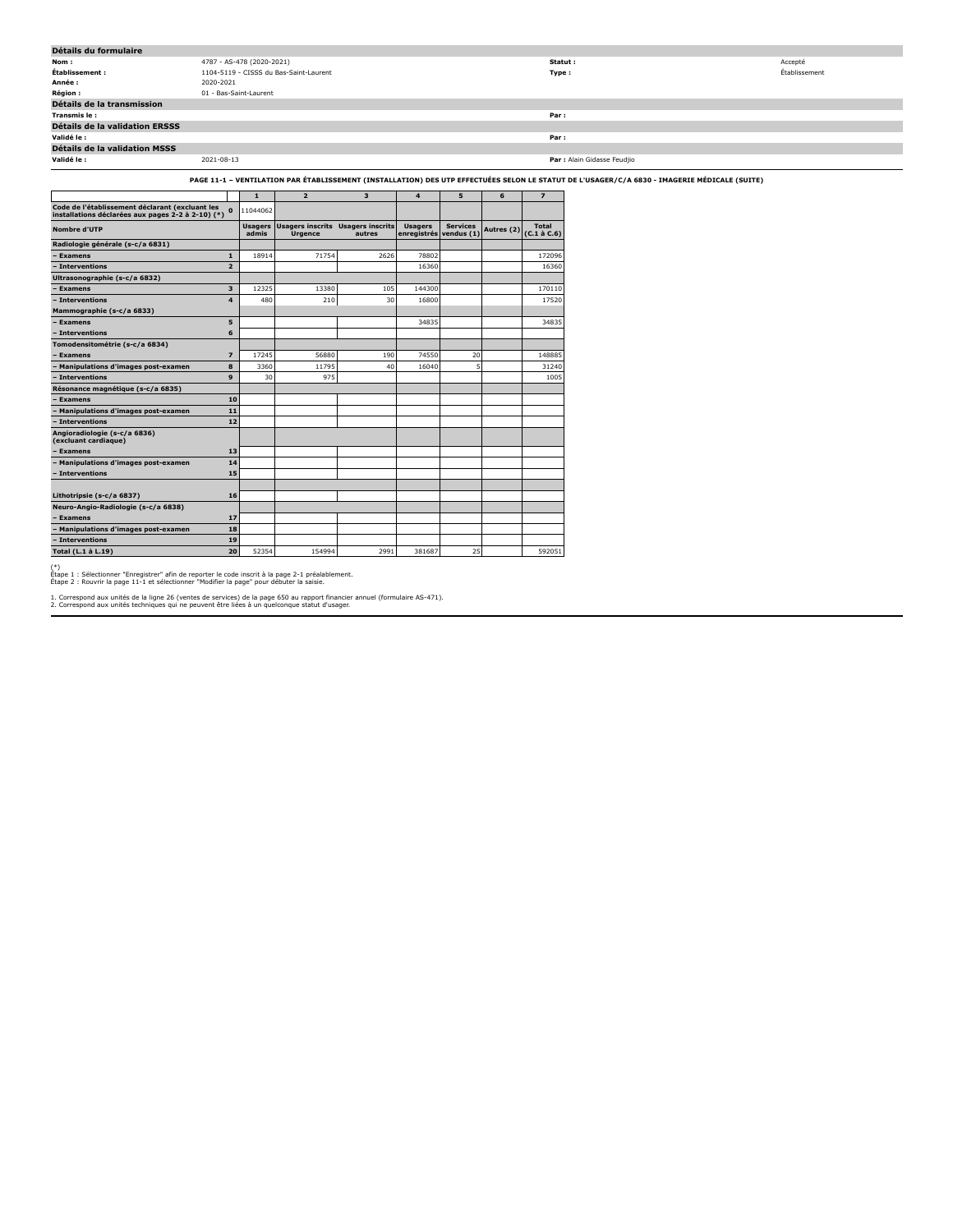| Détails du formulaire                                           |                           |       |                                                             |        |                                          |                 |   |                                   |                                                                                                                                              |               |
|-----------------------------------------------------------------|---------------------------|-------|-------------------------------------------------------------|--------|------------------------------------------|-----------------|---|-----------------------------------|----------------------------------------------------------------------------------------------------------------------------------------------|---------------|
| Nom:                                                            | 4787 - AS-478 (2020-2021) |       |                                                             |        |                                          |                 |   | Statut:                           |                                                                                                                                              | Accepté       |
| Établissement :                                                 |                           |       | 1104-5119 - CISSS du Bas-Saint-Laurent                      |        |                                          |                 |   | Type:                             |                                                                                                                                              | Établissement |
| Année :                                                         | 2020-2021                 |       |                                                             |        |                                          |                 |   |                                   |                                                                                                                                              |               |
| <b>Région:</b>                                                  | 01 - Bas-Saint-Laurent    |       |                                                             |        |                                          |                 |   |                                   |                                                                                                                                              |               |
| Détails de la transmission                                      |                           |       |                                                             |        |                                          |                 |   |                                   |                                                                                                                                              |               |
| Transmis le :                                                   |                           |       |                                                             |        |                                          |                 |   | Par :                             |                                                                                                                                              |               |
| Détails de la validation ERSSS                                  |                           |       |                                                             |        |                                          |                 |   |                                   |                                                                                                                                              |               |
| Validé le :                                                     |                           |       |                                                             |        |                                          |                 |   | Par:                              |                                                                                                                                              |               |
| Détails de la validation MSSS                                   |                           |       |                                                             |        |                                          |                 |   |                                   |                                                                                                                                              |               |
| Validé le :                                                     | 2021-08-13                |       |                                                             |        |                                          |                 |   |                                   | Par : Alain Gidasse Feudjio                                                                                                                  |               |
|                                                                 |                           |       |                                                             |        |                                          |                 |   |                                   | PAGE 11-2 - VENTILATION PAR ÉTABLISSEMENT (INSTALLATION) DES UTP EFFECTUÉES SELON LE STATUT DE L'USAGER/C/A 6830 - IMAGERIE MÉDICALE (SUITE) |               |
|                                                                 |                           |       | $\overline{\phantom{a}}$                                    | 3      |                                          | -5              | 6 |                                   |                                                                                                                                              |               |
| Code de l'installation ayant une mission CHSGS (*) 0   11044021 |                           |       |                                                             |        |                                          |                 |   |                                   |                                                                                                                                              |               |
| <b>Nombre d'UTP</b>                                             |                           | admis | Usagers Usagers inscrits Usagers inscrits<br><b>Urgence</b> | autres | <b>Usagers</b><br>enregistrés vendus (1) | <b>Services</b> |   | Autres (2) $(C.1 \text{ à } C.6)$ |                                                                                                                                              |               |
| Radiologie générale (s-c/a 6831)                                |                           |       |                                                             |        |                                          |                 |   |                                   |                                                                                                                                              |               |
| - Examens                                                       |                           | 1     | 18879<br>90893                                              | 2585   | 70322                                    |                 |   | 182679                            |                                                                                                                                              |               |
| - Interventions                                                 |                           | 2     | 960<br>45                                                   | 2215   | 31155                                    |                 |   | 34375                             |                                                                                                                                              |               |

| Ultrasonographie (s-c/a 6832)                        |                         |       |        |      |        |  |        |
|------------------------------------------------------|-------------------------|-------|--------|------|--------|--|--------|
| - Examens                                            | $\overline{\mathbf{3}}$ | 5010  | 9770   | 275  | 50425  |  | 65480  |
| - Interventions                                      | $\overline{\mathbf{4}}$ | 240   | 180    |      | 210    |  | 630    |
| Mammographie (s-c/a 6833)                            |                         |       |        |      |        |  |        |
| <b>Examens</b>                                       | 5                       |       |        |      |        |  |        |
| - Interventions                                      | 6                       |       |        |      |        |  |        |
| Tomodensitométrie (s-c/a 6834)                       |                         |       |        |      |        |  |        |
| <b>Examens</b>                                       | $\overline{z}$          | 13955 | 47315  | 570  | 59920  |  | 121760 |
| Manipulations d'images post-examen                   | 8                       | 2710  | 8640   | 105  | 11335  |  | 22790  |
| - Interventions                                      | 9                       |       |        |      |        |  |        |
| Résonance magnétique (s-c/a 6835)                    |                         |       |        |      |        |  |        |
| <b>Examens</b>                                       | 10                      |       |        |      |        |  |        |
| Manipulations d'images post-examen                   | 11                      |       |        |      |        |  |        |
| Interventions                                        | 12                      |       |        |      |        |  |        |
| Angioradiologie (s-c/a 6836)<br>(excluant cardiaque) |                         |       |        |      |        |  |        |
| <b>Examens</b>                                       | 13                      |       |        |      |        |  |        |
| Manipulations d'images post-examen                   | 14                      |       |        |      |        |  |        |
| - Interventions                                      | 15                      |       |        |      |        |  |        |
|                                                      |                         |       |        |      |        |  |        |
| Lithotripsie (s-c/a 6837)                            | 16                      |       |        |      |        |  |        |
| Neuro-Angio-Radiologie (s-c/a 6838)                  |                         |       |        |      |        |  |        |
| <b>Examens</b>                                       | 17                      |       |        |      |        |  |        |
| <b>Manipulations d'images post-examen</b>            | 18                      |       |        |      |        |  |        |
| - Interventions                                      | 19                      |       |        |      |        |  |        |
| Total (L.1 à L.19)                                   | 20                      | 41754 | 156843 | 5750 | 223367 |  | 427714 |

(\*) Étape 1 : Sélectionner "Enregistrer" afin de reporter le code inscrit à la page 2-2 préalablement. Étape 2 : Rouvrir la page 11-2 et sélectionner "Modifier la page" pour débuter la saisie.

1. Correspond aux unités de la ligne 26 (ventes de services) de la page 650 au rapport financier annuel (formulaire AS-471). 2. Correspond aux unités techniques qui ne peuvent être liées à un quelconque statut d'usager.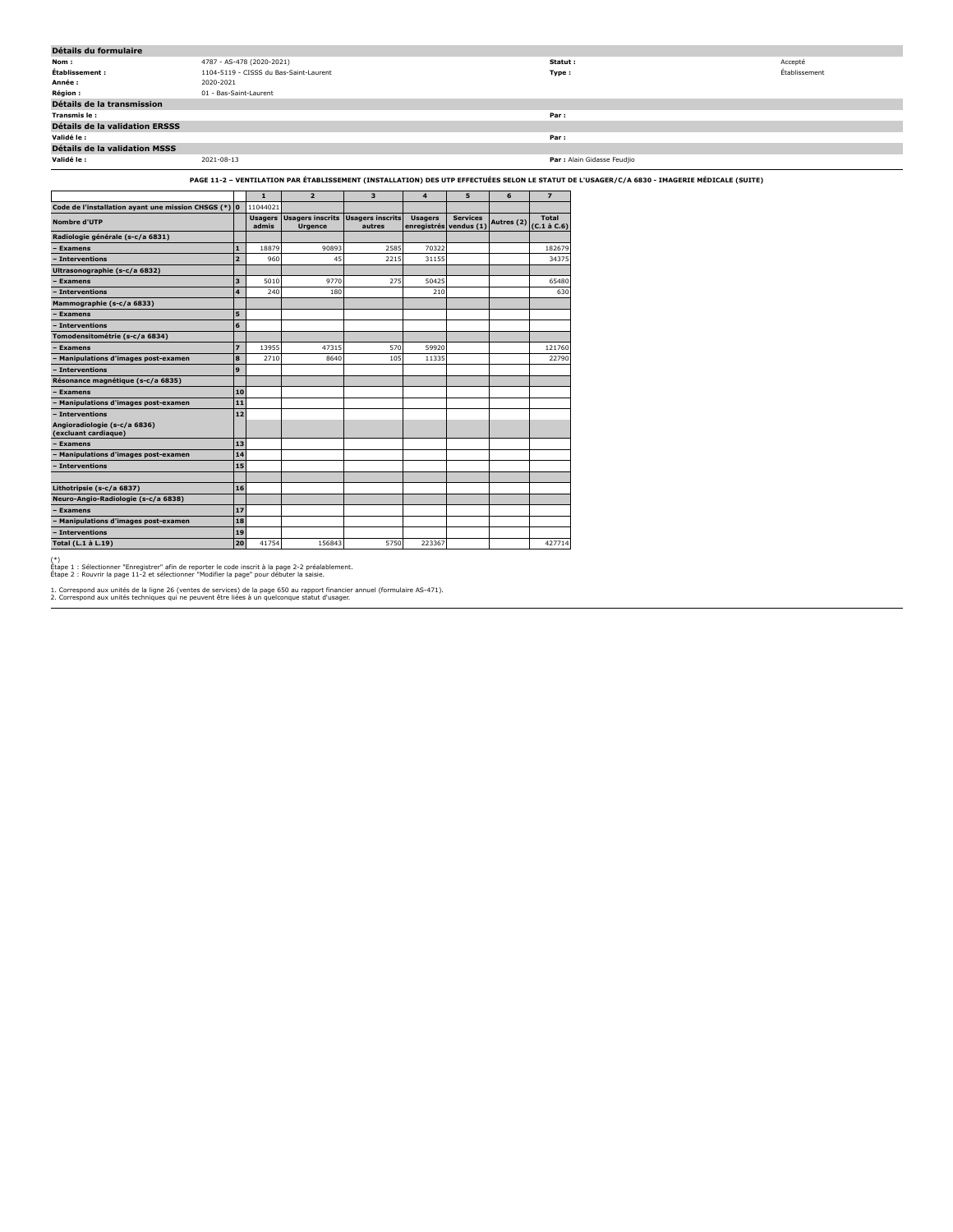| Détails du formulaire                                  |                        |                           |                                                                                                                                              |                         |                        |                 |            |                             |
|--------------------------------------------------------|------------------------|---------------------------|----------------------------------------------------------------------------------------------------------------------------------------------|-------------------------|------------------------|-----------------|------------|-----------------------------|
| Nom:                                                   |                        | 4787 - AS-478 (2020-2021) |                                                                                                                                              |                         |                        |                 |            | Statut:                     |
| Établissement :                                        |                        |                           | 1104-5119 - CISSS du Bas-Saint-Laurent                                                                                                       |                         |                        |                 |            | Type:                       |
| Année :                                                | 2020-2021              |                           |                                                                                                                                              |                         |                        |                 |            |                             |
| Région :                                               | 01 - Bas-Saint-Laurent |                           |                                                                                                                                              |                         |                        |                 |            |                             |
| Détails de la transmission                             |                        |                           |                                                                                                                                              |                         |                        |                 |            |                             |
| Transmis le :                                          |                        |                           |                                                                                                                                              |                         |                        |                 |            | Par:                        |
| Détails de la validation ERSSS                         |                        |                           |                                                                                                                                              |                         |                        |                 |            |                             |
| Validé le:                                             |                        |                           |                                                                                                                                              |                         |                        |                 |            | Par:                        |
| <b>Détails de la validation MSSS</b>                   |                        |                           |                                                                                                                                              |                         |                        |                 |            |                             |
| Validé le :                                            | 2021-08-13             |                           |                                                                                                                                              |                         |                        |                 |            | Par : Alain Gidasse Feudjio |
|                                                        |                        |                           |                                                                                                                                              |                         |                        |                 |            |                             |
|                                                        |                        |                           | PAGE 11-3 - VENTILATION PAR ÉTABLISSEMENT (INSTALLATION) DES UTP EFFECTUÉES SELON LE STATUT DE L'USAGER/C/A 6830 - IMAGERIE MÉDICALE (SUITE) |                         |                        |                 |            |                             |
|                                                        |                        | $\mathbf{1}$              | $\overline{2}$                                                                                                                               | $\overline{\mathbf{3}}$ | $\overline{4}$         | 5               | 6          | $\overline{z}$              |
| Code de l'installation ayant une mission CHSGS $(*)$ 0 |                        | 11043478                  |                                                                                                                                              |                         |                        |                 |            |                             |
| Nombre d'UTP                                           |                        |                           | <b>Usagers Usagers inscrits</b>                                                                                                              | <b>Usagers inscrits</b> | <b>Usagers</b>         | <b>Services</b> | Autres (2) | Total                       |
|                                                        |                        | admis                     | <b>Urgence</b>                                                                                                                               | autres                  | enregistrés vendus (1) |                 |            | $(C.1 \land C.6)$           |
| Radiologie générale (s-c/a 6831)                       |                        |                           |                                                                                                                                              |                         |                        |                 |            |                             |
| - Examens                                              | $\mathbf{1}$           | 5215                      | 48017                                                                                                                                        |                         | 35096                  | 974             |            | 89302                       |
| - Interventions                                        | I2.                    |                           |                                                                                                                                              |                         |                        |                 |            |                             |
| Ultrasonographie (s-c/a 6832)                          |                        |                           |                                                                                                                                              |                         |                        |                 |            |                             |
| - Examens                                              | 3                      |                           |                                                                                                                                              |                         |                        |                 |            |                             |
| - Interventions                                        |                        | $\overline{4}$            |                                                                                                                                              |                         |                        |                 |            |                             |
| Mammographie (s-c/a 6833)                              |                        |                           |                                                                                                                                              |                         |                        |                 |            |                             |
| - Examens                                              | 5                      |                           |                                                                                                                                              |                         |                        |                 |            |                             |
| - Interventions                                        | 6                      |                           |                                                                                                                                              |                         |                        |                 |            |                             |
| Tomodensitométrie (s-c/a 6834)                         |                        |                           |                                                                                                                                              |                         |                        |                 |            |                             |
| - Examens                                              | $\overline{z}$         |                           |                                                                                                                                              |                         |                        |                 |            |                             |
| - Manipulations d'images post-examen                   | l 8                    |                           |                                                                                                                                              |                         |                        |                 |            |                             |
| - Interventions                                        | 9                      |                           |                                                                                                                                              |                         |                        |                 |            |                             |
| Résonance magnétique (s-c/a 6835)                      |                        |                           |                                                                                                                                              |                         |                        |                 |            |                             |
| <b>Examens</b>                                         |                        | 10                        |                                                                                                                                              |                         |                        |                 |            |                             |
| - Manipulations d'images post-examen                   |                        | 11                        |                                                                                                                                              |                         |                        |                 |            |                             |
| - Interventions                                        |                        | 12                        |                                                                                                                                              |                         |                        |                 |            |                             |
| Angioradiologie (s-c/a 6836)                           |                        |                           |                                                                                                                                              |                         |                        |                 |            |                             |
| (excluant cardiaque)                                   |                        |                           |                                                                                                                                              |                         |                        |                 |            |                             |
| - Examens                                              |                        | 13                        |                                                                                                                                              |                         |                        |                 |            |                             |
| - Manipulations d'images post-examen                   |                        | 14                        |                                                                                                                                              |                         |                        |                 |            |                             |
| - Interventions                                        |                        | 15                        |                                                                                                                                              |                         |                        |                 |            |                             |

(\*) Étape 1 : Sélectionner "Enregistrer" afin de reporter le code inscrit à la page 2-3 préalablement. Étape 2 : Rouvrir la page 11-3 et sélectionner "Modifier la page" pour débuter la saisie.

**Lithotripsie (s-c/a 6837) 16 Neuro-Angio-Radiologie (s-c/a 6838) – Examens 17 – Manipulations d'images post-examen 18 – Interventions 19**

1. Correspond aux unités de la ligne 26 (ventes de services) de la page 650 au rapport financier annuel (formulaire AS-471). 2. Correspond aux unités techniques qui ne peuvent être liées à un quelconque statut d'usager.

**Total (L.1 à L.19) 20** 5215 48017 35096 974 89302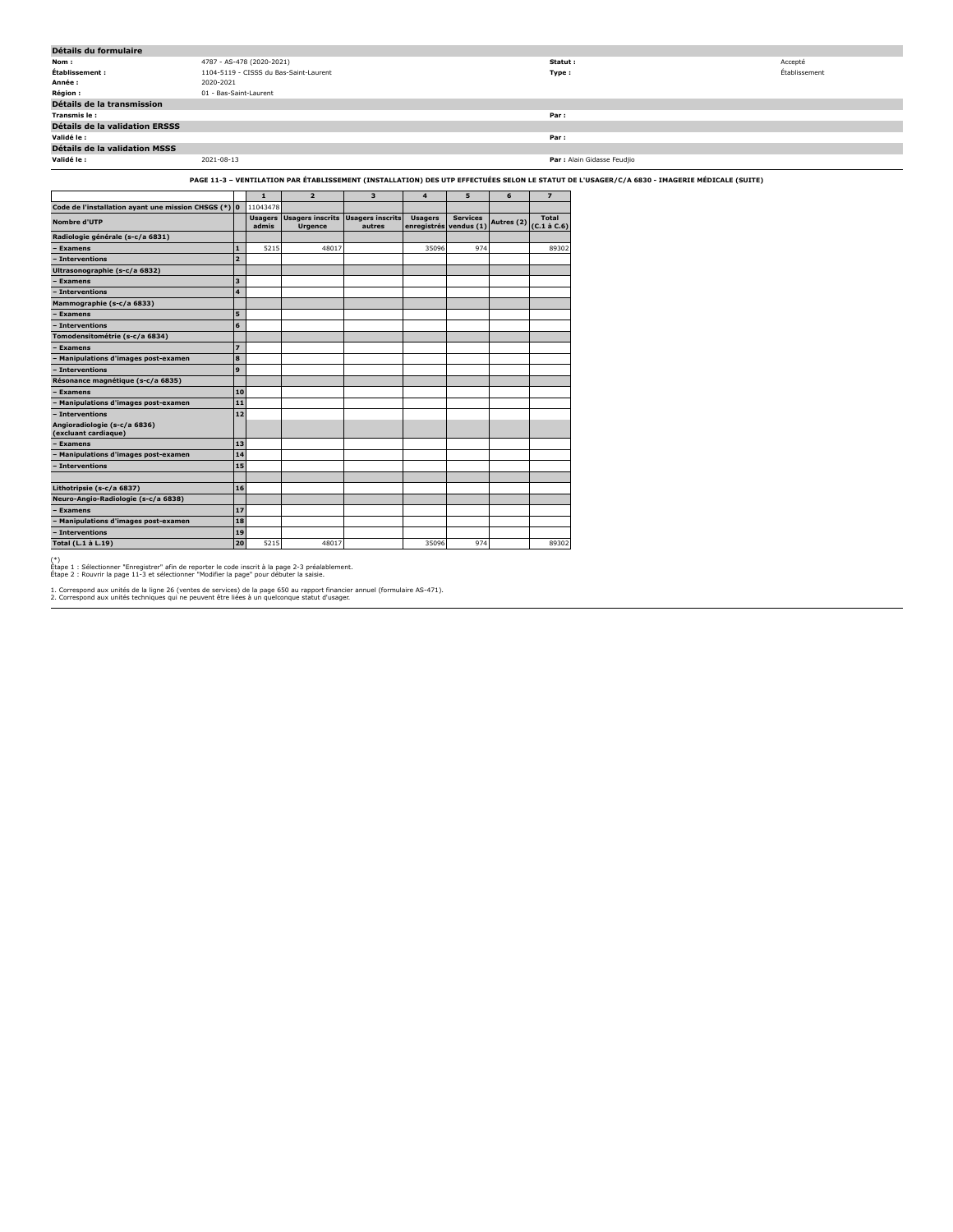| Détails du formulaire                                                                                                                        |                                        |                             |               |  |  |  |  |  |  |
|----------------------------------------------------------------------------------------------------------------------------------------------|----------------------------------------|-----------------------------|---------------|--|--|--|--|--|--|
| Nom:                                                                                                                                         | 4787 - AS-478 (2020-2021)              | Statut:                     | Accepté       |  |  |  |  |  |  |
| Établissement :                                                                                                                              | 1104-5119 - CISSS du Bas-Saint-Laurent | Type:                       | Établissement |  |  |  |  |  |  |
| Année :                                                                                                                                      | 2020-2021                              |                             |               |  |  |  |  |  |  |
| <b>Région :</b>                                                                                                                              | 01 - Bas-Saint-Laurent                 |                             |               |  |  |  |  |  |  |
| Détails de la transmission                                                                                                                   |                                        |                             |               |  |  |  |  |  |  |
| Transmis le:                                                                                                                                 |                                        | Par:                        |               |  |  |  |  |  |  |
| Détails de la validation ERSSS                                                                                                               |                                        |                             |               |  |  |  |  |  |  |
| Validé le :                                                                                                                                  |                                        | Par:                        |               |  |  |  |  |  |  |
| Détails de la validation MSSS                                                                                                                |                                        |                             |               |  |  |  |  |  |  |
| Validé le :                                                                                                                                  | 2021-08-13                             | Par : Alain Gidasse Feudjio |               |  |  |  |  |  |  |
| PAGE 11-4 - VENTILATION PAR ÉTABLISSEMENT (INSTALLATION) DES UTP EFFECTUÉES SELON LE STATUT DE L'USAGER/C/A 6830 - IMAGERIE MÉDICALE (SUITE) |                                        |                             |               |  |  |  |  |  |  |

|                                                      |                |                         |                                           |                                   |                               |                               |            | - Age 11-4 - Vertilention FAR ETADELSSEMENT (INSTALENTION) DES OTF ETTECTOLES SEEON EE |
|------------------------------------------------------|----------------|-------------------------|-------------------------------------------|-----------------------------------|-------------------------------|-------------------------------|------------|----------------------------------------------------------------------------------------|
|                                                      |                | $\mathbf{1}$            | $\overline{2}$                            | $\overline{\mathbf{3}}$           | $\overline{a}$                | 5                             | 6          | $\overline{z}$                                                                         |
| Code de l'installation ayant une mission CHSGS (*) 0 |                | 11044096                |                                           |                                   |                               |                               |            |                                                                                        |
| Nombre d'UTP                                         |                | <b>Usagers</b><br>admis | <b>Usagers inscrits</b><br><b>Urgence</b> | <b>Usagers inscrits</b><br>autres | <b>Usagers</b><br>enregistrés | <b>Services</b><br>vendus (1) | Autres (2) | Total<br>$(C.1 \land C.6)$                                                             |
| Radiologie générale (s-c/a 6831)                     |                |                         |                                           |                                   |                               |                               |            |                                                                                        |
| <b>Examens</b>                                       | $\mathbf{1}$   | 133288                  | 153011                                    | 260231                            | 209138                        |                               |            | 755668                                                                                 |
| - Interventions                                      | $\overline{2}$ | 50865                   | 4795                                      | 145945                            | 174695                        |                               |            | 376300                                                                                 |
| Ultrasonographie (s-c/a 6832)                        |                |                         |                                           |                                   |                               |                               |            |                                                                                        |
| <b>Examens</b>                                       | 3              | 29925                   | 54830                                     | 81385                             | 219805                        | 60                            |            | 386005                                                                                 |
| <b>Interventions</b>                                 | 4              | 125                     | 80                                        | 6170                              | 6495                          |                               |            | 12870                                                                                  |
| Mammographie (s-c/a 6833)                            |                |                         |                                           |                                   |                               |                               |            |                                                                                        |
| <b>Examens</b>                                       | 5              | 590                     | 100                                       | 32040                             | 107180                        |                               |            | 139910                                                                                 |
| - Interventions                                      | 6              | 55                      |                                           | 1590                              | 2920                          |                               |            | 4565                                                                                   |
| Tomodensitométrie (s-c/a 6834)                       |                |                         |                                           |                                   |                               |                               |            |                                                                                        |
| <b>Examens</b>                                       | $\overline{z}$ | 52100                   | 156850                                    | 110325                            | 111490                        | 130                           |            | 430895                                                                                 |
| Manipulations d'images post-examen                   | 8              | 290                     | 1520                                      | 175                               | 275                           |                               |            | 2260                                                                                   |
| <b>Interventions</b>                                 | 9              | 1685                    | 345                                       | 14030                             | 30965                         |                               |            | 47025                                                                                  |
| Résonance magnétique (s-c/a 6835)                    |                |                         |                                           |                                   |                               |                               |            |                                                                                        |
| <b>Examens</b>                                       | 10             | 23160                   | 22195                                     | 189275                            | 231577                        |                               |            | 466207                                                                                 |
| Manipulations d'images post-examen                   | 11             | 2115                    | 1610                                      | 10040                             | 12405                         |                               |            | 26170                                                                                  |
| Interventions                                        | 12             |                         |                                           |                                   |                               |                               |            |                                                                                        |
| Angioradiologie (s-c/a 6836)<br>(excluant cardiague) |                |                         |                                           |                                   |                               |                               |            |                                                                                        |
| <b>Examens</b>                                       | 13             | 7204                    | 1521                                      | 22281                             | 4775                          |                               |            | 35781                                                                                  |
| Manipulations d'images post-examen                   | 14             |                         |                                           |                                   |                               |                               |            |                                                                                        |
| Interventions                                        | 15             | 32575                   | 5260                                      | 75430                             | 24590                         |                               |            | 137855                                                                                 |
|                                                      |                |                         |                                           |                                   |                               |                               |            |                                                                                        |
| Lithotripsie (s-c/a 6837)                            | 16             |                         |                                           |                                   |                               |                               |            |                                                                                        |
| Neuro-Angio-Radiologie (s-c/a 6838)                  |                |                         |                                           |                                   |                               |                               |            |                                                                                        |
| Examens                                              | 17             |                         |                                           |                                   |                               |                               |            |                                                                                        |
| Manipulations d'images post-examen                   | 18             |                         |                                           |                                   |                               |                               |            |                                                                                        |
| - Interventions                                      | 19             |                         |                                           |                                   |                               |                               |            |                                                                                        |
| Total (L.1 à L.19)                                   | 20             | 333977                  | 402117                                    | 948917                            | 1136310                       | 190                           |            | 2821511                                                                                |

(\*) Étape 1 : Sélectionner "Enregistrer" afin de reporter le code inscrit à la page 2-4 préalablement. Étape 2 : Rouvrir la page 11-4 et sélectionner "Modifier la page" pour débuter la saisie.

1. Correspond aux unités de la ligne 26 (ventes de services) de la page 650 au rapport financier annuel (formulaire AS-471). 2. Correspond aux unités techniques qui ne peuvent être liées à un quelconque statut d'usager.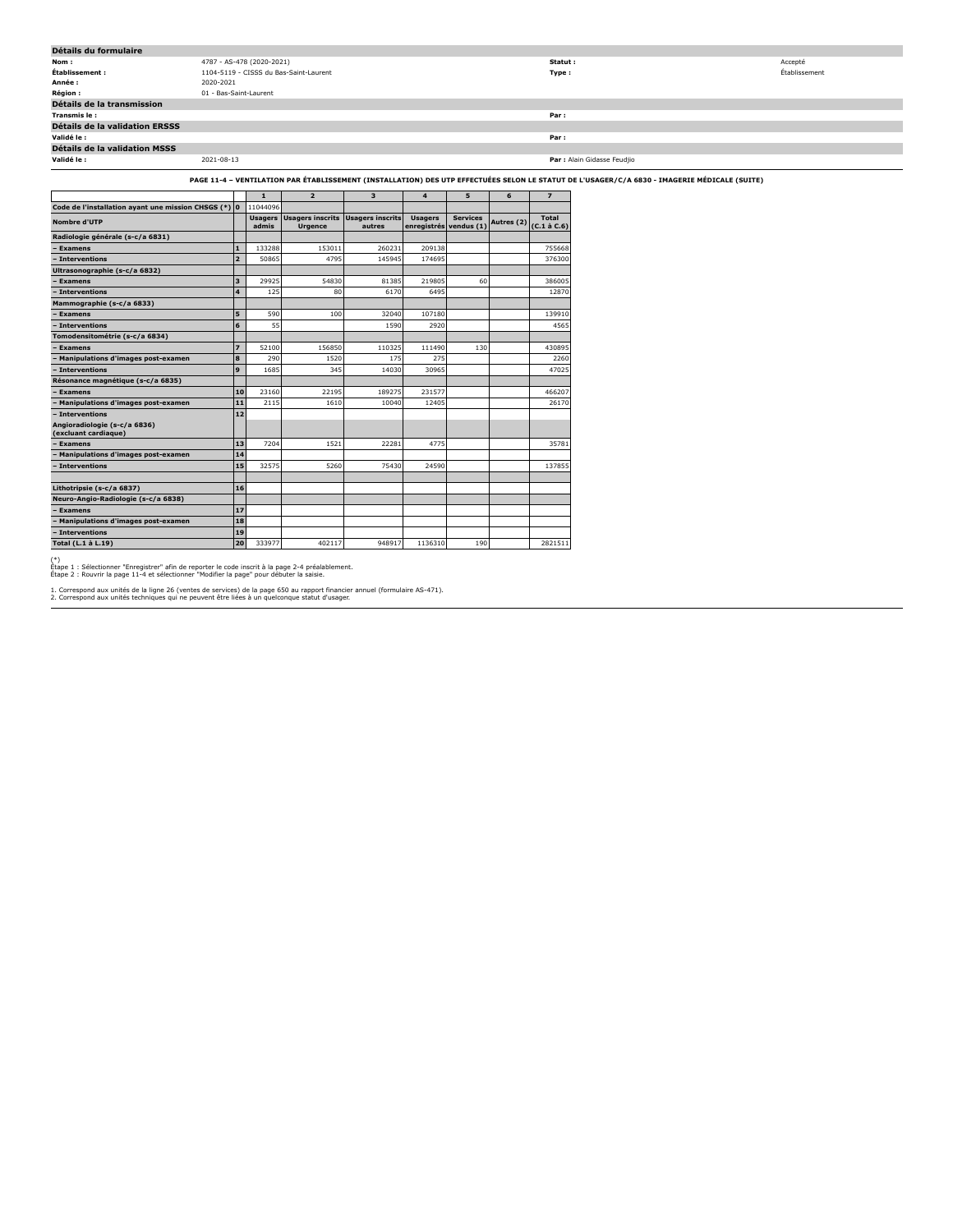| Détails du formulaire                                |                        |                           |                                                             |                         |                                          |                 |            |                            |                                                                                                                                              |               |
|------------------------------------------------------|------------------------|---------------------------|-------------------------------------------------------------|-------------------------|------------------------------------------|-----------------|------------|----------------------------|----------------------------------------------------------------------------------------------------------------------------------------------|---------------|
| Nom:                                                 |                        | 4787 - AS-478 (2020-2021) |                                                             |                         |                                          |                 |            | Statut:                    |                                                                                                                                              | Accepté       |
| Établissement :                                      |                        |                           | 1104-5119 - CISSS du Bas-Saint-Laurent                      |                         |                                          |                 |            | Type:                      |                                                                                                                                              | Établissement |
| Année :                                              | 2020-2021              |                           |                                                             |                         |                                          |                 |            |                            |                                                                                                                                              |               |
| Région :                                             | 01 - Bas-Saint-Laurent |                           |                                                             |                         |                                          |                 |            |                            |                                                                                                                                              |               |
| Détails de la transmission                           |                        |                           |                                                             |                         |                                          |                 |            |                            |                                                                                                                                              |               |
| Transmis le:                                         |                        |                           |                                                             |                         |                                          |                 |            | Par:                       |                                                                                                                                              |               |
| Détails de la validation ERSSS                       |                        |                           |                                                             |                         |                                          |                 |            |                            |                                                                                                                                              |               |
| Validé le:                                           |                        |                           |                                                             |                         |                                          |                 |            | Par:                       |                                                                                                                                              |               |
| Détails de la validation MSSS                        |                        |                           |                                                             |                         |                                          |                 |            |                            |                                                                                                                                              |               |
| Validé le :                                          | 2021-08-13             |                           |                                                             |                         |                                          |                 |            |                            | Par : Alain Gidasse Feudjio                                                                                                                  |               |
|                                                      |                        |                           |                                                             |                         |                                          |                 |            |                            | PAGE 11-5 - VENTILATION PAR ÉTABLISSEMENT (INSTALLATION) DES UTP EFFECTUÉES SELON LE STATUT DE L'USAGER/C/A 6830 - IMAGERIE MÉDICALE (SUITE) |               |
|                                                      |                        |                           |                                                             |                         |                                          |                 |            |                            |                                                                                                                                              |               |
|                                                      |                        | $\mathbf{1}$              | $\overline{2}$                                              | $\overline{\mathbf{3}}$ | $\overline{4}$                           | 5               | 6          | $\overline{z}$             |                                                                                                                                              |               |
| Code de l'installation ayant une mission CHSGS (*) 0 |                        | 11043312                  |                                                             |                         |                                          |                 |            |                            |                                                                                                                                              |               |
| Nombre d'UTP                                         |                        | admis                     | Usagers Usagers inscrits Usagers inscrits<br><b>Urgence</b> | autres                  | <b>Usagers</b><br>enregistrés vendus (1) | <b>Services</b> | Autres (2) | Total<br>$(C.1 \land C.6)$ |                                                                                                                                              |               |
| Radiologie générale (s-c/a 6831)                     |                        |                           |                                                             |                         |                                          |                 |            |                            |                                                                                                                                              |               |
| - Examens                                            | 11                     | 1210                      | 1724                                                        | 18                      | 62394                                    |                 |            | 65346                      |                                                                                                                                              |               |
| - Interventions                                      | l 2                    |                           |                                                             |                         |                                          |                 |            |                            |                                                                                                                                              |               |
| Ultrasonographie (s-c/a 6832)                        |                        |                           |                                                             |                         |                                          |                 |            |                            |                                                                                                                                              |               |
| - Examens                                            | lз                     |                           |                                                             |                         |                                          |                 |            |                            |                                                                                                                                              |               |
| - Interventions                                      | $\overline{4}$         |                           |                                                             |                         |                                          |                 |            |                            |                                                                                                                                              |               |
| Mammographie (s-c/a 6833)                            |                        |                           |                                                             |                         |                                          |                 |            |                            |                                                                                                                                              |               |
| - Examens                                            | 5                      |                           |                                                             |                         |                                          |                 |            |                            |                                                                                                                                              |               |
| - Interventions                                      | 6                      |                           |                                                             |                         |                                          |                 |            |                            |                                                                                                                                              |               |
| Tomodensitométrie (s-c/a 6834)                       |                        |                           |                                                             |                         |                                          |                 |            |                            |                                                                                                                                              |               |
| - Examens                                            | $\overline{z}$         |                           |                                                             |                         |                                          |                 |            |                            |                                                                                                                                              |               |
| - Manipulations d'images post-examen                 | 8                      |                           |                                                             |                         |                                          |                 |            |                            |                                                                                                                                              |               |
| - Interventions                                      | 9                      |                           |                                                             |                         |                                          |                 |            |                            |                                                                                                                                              |               |
| Résonance magnétique (s-c/a 6835)                    |                        |                           |                                                             |                         |                                          |                 |            |                            |                                                                                                                                              |               |
| <b>Examens</b>                                       |                        | 10                        |                                                             |                         |                                          |                 |            |                            |                                                                                                                                              |               |
| - Manipulations d'images post-examen                 | $11$                   |                           |                                                             |                         |                                          |                 |            |                            |                                                                                                                                              |               |
| - Interventions                                      | 12                     |                           |                                                             |                         |                                          |                 |            |                            |                                                                                                                                              |               |
| Angioradiologie (s-c/a 6836)<br>(excluant cardiaque) |                        |                           |                                                             |                         |                                          |                 |            |                            |                                                                                                                                              |               |
| - Examens                                            | 13                     |                           |                                                             |                         |                                          |                 |            |                            |                                                                                                                                              |               |
| - Manipulations d'images post-examen                 | 14                     |                           |                                                             |                         |                                          |                 |            |                            |                                                                                                                                              |               |
| - Interventions                                      | 15                     |                           |                                                             |                         |                                          |                 |            |                            |                                                                                                                                              |               |

(\*) Étape 1 : Sélectionner "Enregistrer" afin de reporter le code inscrit à la page 2-5 préalablement. Étape 2 : Rouvrir la page 11-5 et sélectionner "Modifier la page" pour débuter la saisie.

**Lithotripsie (s-c/a 6837) 16 Neuro-Angio-Radiologie (s-c/a 6838) – Examens 17 – Manipulations d'images post-examen 18**

**– Interventions 19**

1. Correspond aux unités de la ligne 26 (ventes de services) de la page 650 au rapport financier annuel (formulaire AS-471). 2. Correspond aux unités techniques qui ne peuvent être liées à un quelconque statut d'usager.

**Total (L.1 à L.19) 20** 1210 1724 18 62394 65346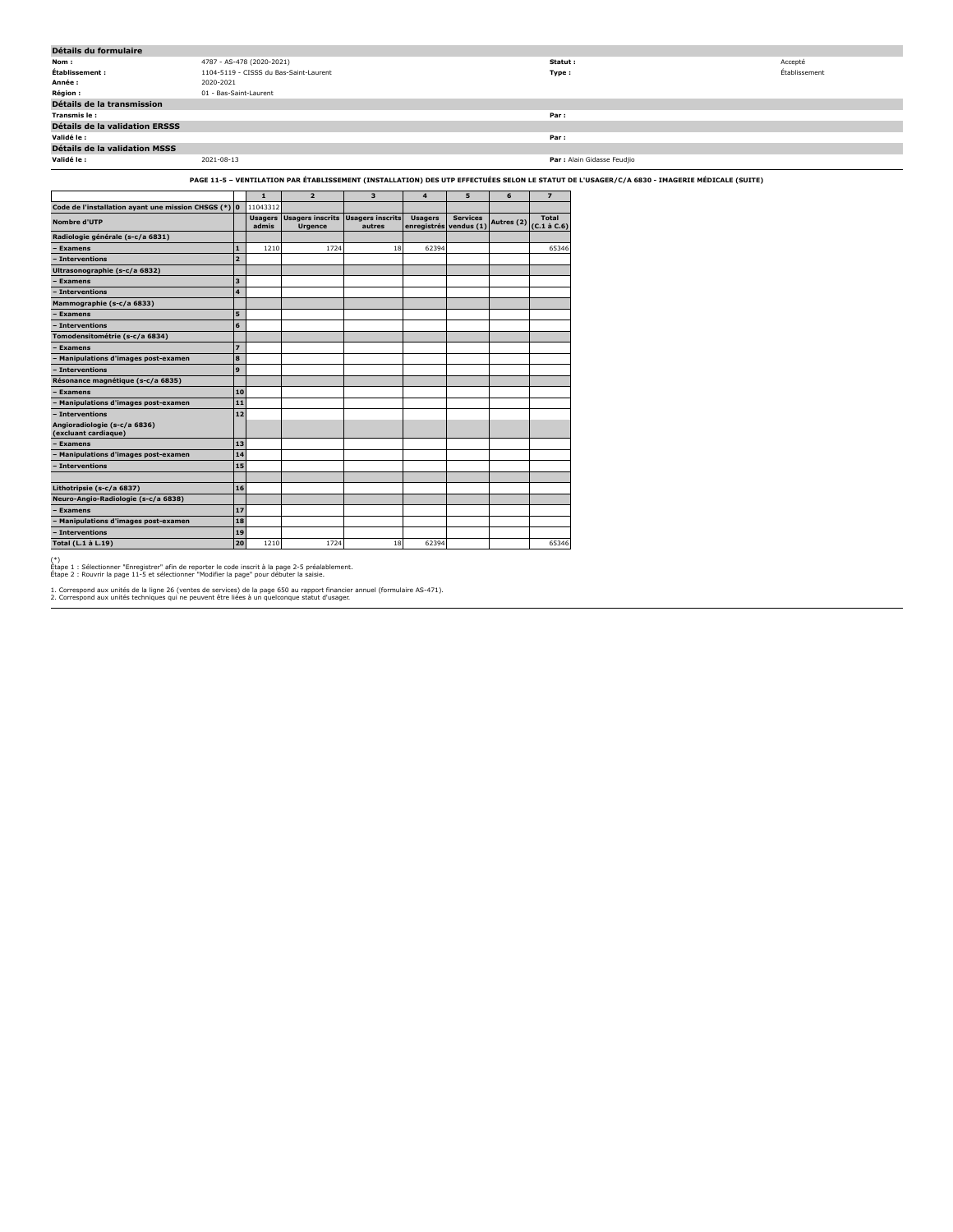| Détails du formulaire                                                                                                                                                                                                            |                                        |                             |               |  |  |  |  |  |  |
|----------------------------------------------------------------------------------------------------------------------------------------------------------------------------------------------------------------------------------|----------------------------------------|-----------------------------|---------------|--|--|--|--|--|--|
| Nom:                                                                                                                                                                                                                             | 4787 - AS-478 (2020-2021)              | Statut:                     | Accepté       |  |  |  |  |  |  |
| Établissement :                                                                                                                                                                                                                  | 1104-5119 - CISSS du Bas-Saint-Laurent | Type :                      | Établissement |  |  |  |  |  |  |
| Année :                                                                                                                                                                                                                          | 2020-2021                              |                             |               |  |  |  |  |  |  |
| <b>Région:</b>                                                                                                                                                                                                                   | 01 - Bas-Saint-Laurent                 |                             |               |  |  |  |  |  |  |
| Détails de la transmission                                                                                                                                                                                                       |                                        |                             |               |  |  |  |  |  |  |
| Transmis le:                                                                                                                                                                                                                     |                                        | Par:                        |               |  |  |  |  |  |  |
| Détails de la validation ERSSS                                                                                                                                                                                                   |                                        |                             |               |  |  |  |  |  |  |
| Validé le :                                                                                                                                                                                                                      |                                        | Par:                        |               |  |  |  |  |  |  |
| Détails de la validation MSSS                                                                                                                                                                                                    |                                        |                             |               |  |  |  |  |  |  |
| Validé le :                                                                                                                                                                                                                      | 2021-08-13                             | Par : Alain Gidasse Feudilo |               |  |  |  |  |  |  |
| PAGE 11-6 - VENTILATION PAR ÉTABLISSEMENT (INSTALLATION) DES UTP EFFECTUÉES SELON LE STATUT DE L'USAGER/C/A 6830 - IMAGERIE MÉDICALE (SUITE)<br>,我们也不会有什么?""我们的人,我们也不会有什么?""我们的人,我们也不会有什么?""我们的人,我们也不会有什么?""我们的人,我们也不会有什么?""我们的人 |                                        |                             |               |  |  |  |  |  |  |

|                                                      |                |                         |                                           |                                   |                               |                               |            | PAGE 11"0 - VENTILATION PAR ETABLISSEMENT (INSTALLATION) DES UTP EFFECTULES SELUN LE STATUT D |
|------------------------------------------------------|----------------|-------------------------|-------------------------------------------|-----------------------------------|-------------------------------|-------------------------------|------------|-----------------------------------------------------------------------------------------------|
|                                                      |                | $\mathbf{1}$            | $\overline{2}$                            | 3                                 | $\overline{a}$                | 5                             | 6          | $\overline{\mathbf{z}}$                                                                       |
| Code de l'installation ayant une mission CHSGS (*) 0 |                | 11044104                |                                           |                                   |                               |                               |            |                                                                                               |
| Nombre d'UTP                                         |                | <b>Usagers</b><br>admis | <b>Usagers inscrits</b><br><b>Urgence</b> | <b>Usagers inscrits</b><br>autres | <b>Usagers</b><br>enregistrés | <b>Services</b><br>vendus (1) | Autres (2) | <b>Total</b><br>$(C.1 \land C.6)$                                                             |
| Radiologie générale (s-c/a 6831)                     |                |                         |                                           |                                   |                               |                               |            |                                                                                               |
| <b>Examens</b>                                       | $\mathbf{1}$   | 84295                   | 131872                                    | 21899                             | 247889                        | 15169                         |            | 501124                                                                                        |
| Interventions                                        | $\overline{2}$ | 5095                    | 475                                       | 380                               | 33570                         | 380                           |            | 39900                                                                                         |
| Ultrasonographie (s-c/a 6832)                        |                |                         |                                           |                                   |                               |                               |            |                                                                                               |
| <b>Examens</b>                                       | 3              | 10210                   | 17445                                     | 180                               | 207230                        | 260                           |            | 235325                                                                                        |
| Interventions                                        | 4              | 2275                    | 940                                       | 110                               | 18210                         | 120                           |            | 21655                                                                                         |
| Mammographie (s-c/a 6833)                            |                |                         |                                           |                                   |                               |                               |            |                                                                                               |
| <b>Examens</b>                                       | 5              | 190                     | 120                                       | 40                                | 97375                         |                               |            | 97725                                                                                         |
| Interventions                                        | 6              | 135                     | 20                                        |                                   | 5110                          |                               |            | 5265                                                                                          |
| Tomodensitométrie (s-c/a 6834)                       |                |                         |                                           |                                   |                               |                               |            |                                                                                               |
| <b>Examens</b>                                       | $\overline{z}$ | 24315                   | 61690                                     | 570                               | 141650                        | 1870                          |            | 230095                                                                                        |
| Manipulations d'images post-examen                   | 8              |                         |                                           |                                   |                               |                               |            |                                                                                               |
| Interventions                                        | 9              | 1120                    | 615                                       |                                   | 2070                          |                               |            | 3805                                                                                          |
| Résonance magnétique (s-c/a 6835)                    |                |                         |                                           |                                   |                               |                               |            |                                                                                               |
| <b>Examens</b>                                       | 10             | 11040                   | 2840                                      |                                   | 164955                        | 8065                          |            | 186900                                                                                        |
| Manipulations d'images post-examen                   | 11             |                         |                                           |                                   |                               |                               |            |                                                                                               |
| <b>Interventions</b>                                 | 12             |                         |                                           |                                   |                               |                               |            |                                                                                               |
| Angioradiologie (s-c/a 6836)<br>(excluant cardiaque) |                |                         |                                           |                                   |                               |                               |            |                                                                                               |
| <b>Examens</b>                                       | 13             |                         |                                           |                                   |                               |                               |            |                                                                                               |
| <b>Manipulations d'images post-examen</b>            | 14             |                         |                                           |                                   |                               |                               |            |                                                                                               |
| - Interventions                                      | 15             |                         |                                           |                                   |                               |                               |            |                                                                                               |
|                                                      |                |                         |                                           |                                   |                               |                               |            |                                                                                               |
| Lithotripsie (s-c/a 6837)                            | 16             |                         |                                           |                                   |                               |                               |            |                                                                                               |
| Neuro-Angio-Radiologie (s-c/a 6838)                  |                |                         |                                           |                                   |                               |                               |            |                                                                                               |
| - Examens                                            | 17             |                         |                                           |                                   |                               |                               |            |                                                                                               |
| Manipulations d'images post-examen                   | 18             |                         |                                           |                                   |                               |                               |            |                                                                                               |
| - Interventions                                      | 19             |                         |                                           |                                   |                               |                               |            |                                                                                               |
| Total (L.1 à L.19)                                   | 20             | 138675                  | 216017                                    | 23179                             | 918059                        | 25864                         |            | 1321794                                                                                       |

(\*) Étape 1 : Sélectionner "Enregistrer" afin de reporter le code inscrit à la page 2-6 préalablement. Étape 2 : Rouvrir la page 11-6 et sélectionner "Modifier la page" pour débuter la saisie.

1. Correspond aux unités de la ligne 26 (ventes de services) de la page 650 au rapport financier annuel (formulaire AS-471). 2. Correspond aux unités techniques qui ne peuvent être liées à un quelconque statut d'usager.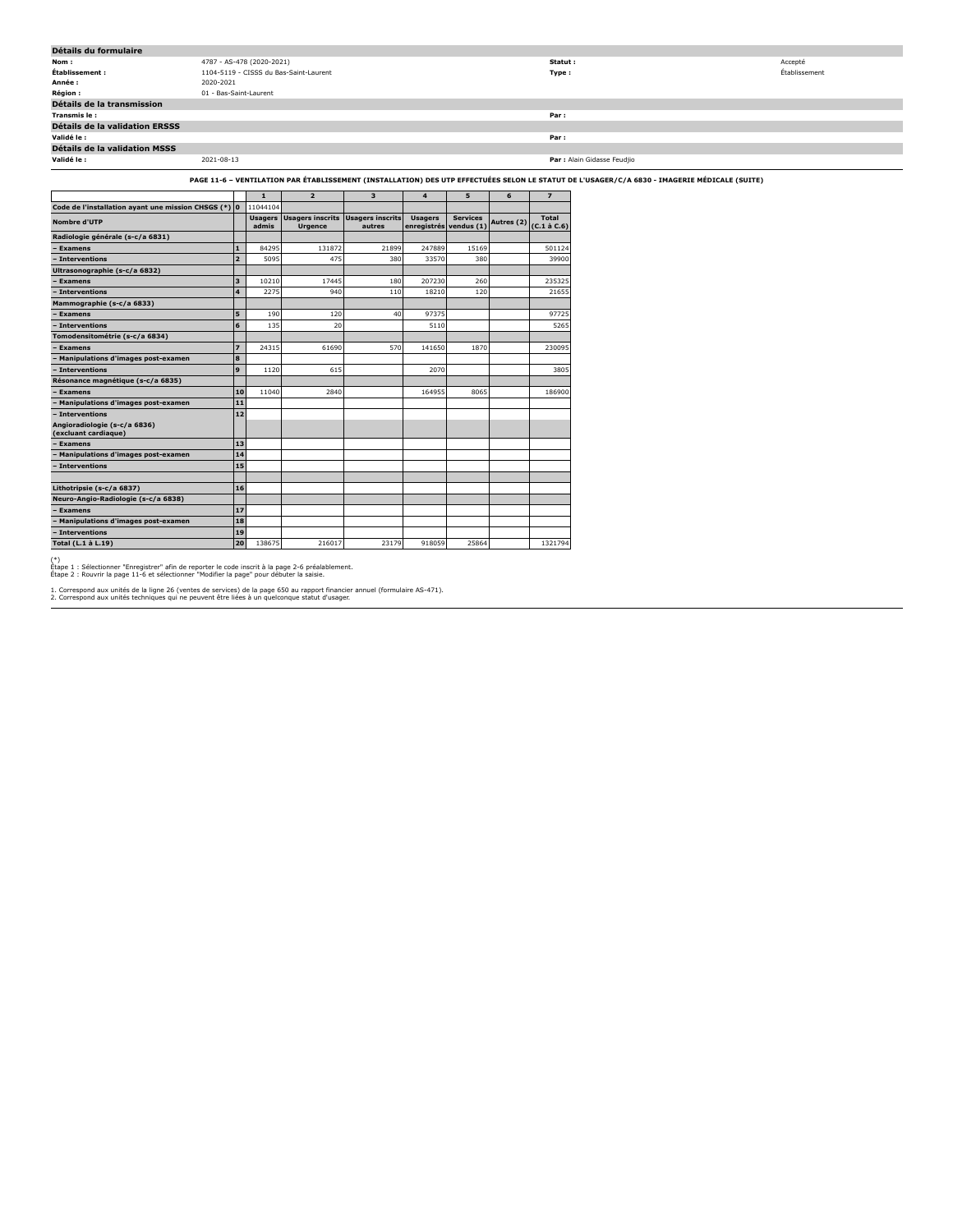| Détails du formulaire                                                                                                                        |                        |                           |                                        |   |  |  |  |          |                             |               |
|----------------------------------------------------------------------------------------------------------------------------------------------|------------------------|---------------------------|----------------------------------------|---|--|--|--|----------|-----------------------------|---------------|
| Nom:                                                                                                                                         |                        | 4787 - AS-478 (2020-2021) |                                        |   |  |  |  | Statut : |                             | Accepté       |
| Établissement :                                                                                                                              |                        |                           | 1104-5119 - CISSS du Bas-Saint-Laurent |   |  |  |  | Type:    |                             | Établissement |
| Année :                                                                                                                                      | 2020-2021              |                           |                                        |   |  |  |  |          |                             |               |
| Région:                                                                                                                                      | 01 - Bas-Saint-Laurent |                           |                                        |   |  |  |  |          |                             |               |
| Détails de la transmission                                                                                                                   |                        |                           |                                        |   |  |  |  |          |                             |               |
| Transmis le:                                                                                                                                 |                        |                           |                                        |   |  |  |  | Par:     |                             |               |
| Détails de la validation ERSSS                                                                                                               |                        |                           |                                        |   |  |  |  |          |                             |               |
| Validé le :                                                                                                                                  |                        |                           |                                        |   |  |  |  | Par:     |                             |               |
| Détails de la validation MSSS                                                                                                                |                        |                           |                                        |   |  |  |  |          |                             |               |
| Validé le :                                                                                                                                  | 2021-08-13             |                           |                                        |   |  |  |  |          | Par : Alain Gidasse Feudjio |               |
| PAGE 11-7 - VENTILATION PAR ÉTABLISSEMENT (INSTALLATION) DES UTP EFFECTUÉES SELON LE STATUT DE L'USAGER/C/A 6830 - IMAGERIE MÉDICALE (SUITE) |                        |                           |                                        |   |  |  |  |          |                             |               |
|                                                                                                                                              |                        |                           |                                        | з |  |  |  |          |                             |               |

| 11043379<br>Code de l'installation ayant une mission CHSGS (*) 0<br><b>Usagers inscrits</b><br>Usagers inscrits<br><b>Usagers</b><br><b>Services</b><br><b>Usagers</b><br>Autres (2)<br><b>Nombre d'UTP</b><br>vendus (1)<br>enregistrés<br>admis<br><b>Urgence</b><br>autres | Total<br>$(C.1 \land C.6)$ |
|-------------------------------------------------------------------------------------------------------------------------------------------------------------------------------------------------------------------------------------------------------------------------------|----------------------------|
|                                                                                                                                                                                                                                                                               |                            |
|                                                                                                                                                                                                                                                                               |                            |
| Radiologie générale (s-c/a 6831)                                                                                                                                                                                                                                              |                            |
| 16253<br>5220<br>$\mathbf{1}$<br>72105<br>58419<br>82<br><b>Examens</b>                                                                                                                                                                                                       | 152079                     |
| $\overline{2}$<br>75<br>Interventions<br>70<br>665<br>13725                                                                                                                                                                                                                   | 14535                      |
| Ultrasonographie (s-c/a 6832)                                                                                                                                                                                                                                                 |                            |
| 3<br>5095<br>14010<br>6065<br>61610<br><b>Examens</b>                                                                                                                                                                                                                         | 86780                      |
| $\overline{\mathbf{4}}$<br>65<br>1550<br>- Interventions<br>1410                                                                                                                                                                                                              | 3025                       |
| Mammographie (s-c/a 6833)                                                                                                                                                                                                                                                     |                            |
| 5<br><b>Examens</b>                                                                                                                                                                                                                                                           |                            |
| - Interventions<br>6                                                                                                                                                                                                                                                          |                            |
| Tomodensitométrie (s-c/a 6834)                                                                                                                                                                                                                                                |                            |
| $\overline{z}$<br>29205<br>10254<br>4598<br>33901<br><b>Examens</b>                                                                                                                                                                                                           | 77958                      |
| 8<br>15<br>Manipulations d'images post-examen                                                                                                                                                                                                                                 | 15                         |
| <b>Interventions</b><br>9<br>100<br>45                                                                                                                                                                                                                                        | 145                        |
| Résonance magnétique (s-c/a 6835)                                                                                                                                                                                                                                             |                            |
| <b>Examens</b><br>10                                                                                                                                                                                                                                                          |                            |
| Manipulations d'images post-examen<br>11                                                                                                                                                                                                                                      |                            |
| - Interventions<br>12                                                                                                                                                                                                                                                         |                            |
| Angioradiologie (s-c/a 6836)<br>(excluant cardiaque)                                                                                                                                                                                                                          |                            |
| 13<br><b>Examens</b>                                                                                                                                                                                                                                                          |                            |
| Manipulations d'images post-examen<br>14                                                                                                                                                                                                                                      |                            |
| 15<br>- Interventions                                                                                                                                                                                                                                                         |                            |
|                                                                                                                                                                                                                                                                               |                            |
| Lithotripsie (s-c/a 6837)<br>16                                                                                                                                                                                                                                               |                            |
| Neuro-Angio-Radiologie (s-c/a 6838)                                                                                                                                                                                                                                           |                            |
| 17<br><b>Examens</b>                                                                                                                                                                                                                                                          |                            |
| <b>Manipulations d'images post-examen</b><br>18                                                                                                                                                                                                                               |                            |
| - Interventions<br>19                                                                                                                                                                                                                                                         |                            |
| 20<br>31837<br>115410<br>18098<br>82<br>Total (L.1 à L.19)<br>169110                                                                                                                                                                                                          | 334537                     |

(\*) Étape 1 : Sélectionner "Enregistrer" afin de reporter le code inscrit à la page 2-7 préalablement. Étape 2 : Rouvrir la page 11-7 et sélectionner "Modifier la page" pour débuter la saisie.

1. Correspond aux unités de la ligne 26 (ventes de services) de la page 650 au rapport financier annuel (formulaire AS-471). 2. Correspond aux unités techniques qui ne peuvent être liées à un quelconque statut d'usager.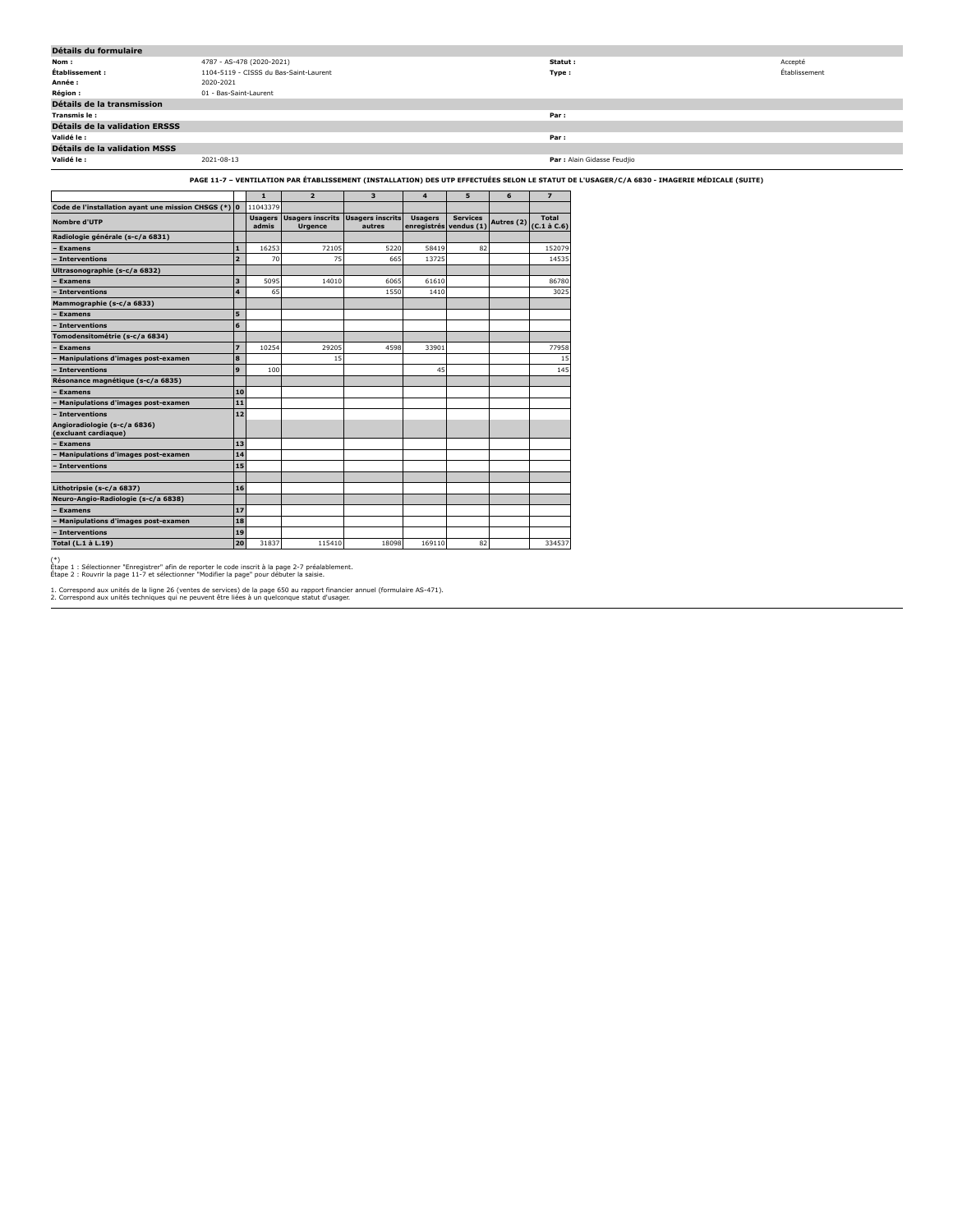| Détails du formulaire                                                                                                                        |            |                           |                                        |   |  |  |   |         |                             |               |
|----------------------------------------------------------------------------------------------------------------------------------------------|------------|---------------------------|----------------------------------------|---|--|--|---|---------|-----------------------------|---------------|
| Nom:                                                                                                                                         |            | 4787 - AS-478 (2020-2021) |                                        |   |  |  |   | Statut: |                             | Accepté       |
| Établissement :                                                                                                                              |            |                           | 1104-5119 - CISSS du Bas-Saint-Laurent |   |  |  |   | Type:   |                             | Établissement |
| Année :                                                                                                                                      | 2020-2021  |                           |                                        |   |  |  |   |         |                             |               |
| Région :                                                                                                                                     |            | 01 - Bas-Saint-Laurent    |                                        |   |  |  |   |         |                             |               |
| Détails de la transmission                                                                                                                   |            |                           |                                        |   |  |  |   |         |                             |               |
| Transmis le:                                                                                                                                 |            |                           |                                        |   |  |  |   | Par:    |                             |               |
| Détails de la validation ERSSS                                                                                                               |            |                           |                                        |   |  |  |   |         |                             |               |
| Validé le :                                                                                                                                  |            |                           |                                        |   |  |  |   | Par:    |                             |               |
| Détails de la validation MSSS                                                                                                                |            |                           |                                        |   |  |  |   |         |                             |               |
| Validé le :                                                                                                                                  | 2021-08-13 |                           |                                        |   |  |  |   |         | Par : Alain Gidasse Feudjio |               |
| PAGE 11-8 – VENTILATION PAR ÉTABLISSEMENT (INSTALLATION) DES UTP EFFECTUÉES SELON LE STATUT DE L'USAGER/C/A 6830 - IMAGERIE MÉDICALE (SUITE) |            |                           |                                        |   |  |  |   |         |                             |               |
|                                                                                                                                              |            |                           | $\overline{\mathbf{z}}$                | з |  |  | b |         |                             |               |
| Code de l'installation ayant une mission CHSGS (*) 0 11043502                                                                                |            |                           |                                        |   |  |  |   |         |                             |               |

| Code de l'installation ayant une mission CHSGS (*) 0 |                | 11043502                |                                           |                                   |                               |                               |            |                            |
|------------------------------------------------------|----------------|-------------------------|-------------------------------------------|-----------------------------------|-------------------------------|-------------------------------|------------|----------------------------|
| Nombre d'UTP                                         |                | <b>Usagers</b><br>admis | <b>Usagers inscrits</b><br><b>Urgence</b> | <b>Usagers inscrits</b><br>autres | <b>Usagers</b><br>enregistrés | <b>Services</b><br>vendus (1) | Autres (2) | Total<br>$(C.1 \land C.6)$ |
| Radiologie générale (s-c/a 6831)                     |                |                         |                                           |                                   |                               |                               |            |                            |
| <b>Examens</b>                                       | $\mathbf{1}$   | 18511                   | 118139                                    | 26425                             | 111096                        |                               |            | 274171                     |
| - Interventions                                      | $\overline{a}$ | 360                     | 15                                        |                                   | 41195                         |                               |            | 41570                      |
| Ultrasonographie (s-c/a 6832)                        |                |                         |                                           |                                   |                               |                               |            |                            |
| <b>Examens</b>                                       | 3              | 3135                    | 9175                                      | 2640                              | 80495                         |                               |            | 95445                      |
| - Interventions                                      | 4              | 225                     | 165                                       | 45                                | 690                           |                               |            | 1125                       |
| Mammographie (s-c/a 6833)                            |                |                         |                                           |                                   |                               |                               |            |                            |
| - Examens                                            | 5              |                         |                                           |                                   |                               |                               |            |                            |
| - Interventions                                      | 6              |                         |                                           |                                   |                               |                               |            |                            |
| Tomodensitométrie (s-c/a 6834)                       |                |                         |                                           |                                   |                               |                               |            |                            |
| <b>Examens</b>                                       | $\overline{z}$ | 8063                    | 20511                                     | 2239                              | 51348                         |                               |            | 82161                      |
| <b>Manipulations d'images post-examen</b>            | 8              | 930                     | 2190                                      | 335                               | 8135                          |                               |            | 11590                      |
| - Interventions                                      | 9              | 60                      |                                           |                                   | 345                           |                               |            | 405                        |
| Résonance magnétique (s-c/a 6835)                    |                |                         |                                           |                                   |                               |                               |            |                            |
| <b>Examens</b>                                       | 10             |                         |                                           |                                   |                               |                               |            |                            |
| <b>Manipulations d'images post-examen</b>            | 11             |                         |                                           |                                   |                               |                               |            |                            |
| - Interventions                                      | 12             |                         |                                           |                                   |                               |                               |            |                            |
| Angioradiologie (s-c/a 6836)<br>(excluant cardiaque) |                |                         |                                           |                                   |                               |                               |            |                            |
| - Examens                                            | 13             |                         |                                           |                                   |                               |                               |            |                            |
| Manipulations d'images post-examen                   | 14             |                         |                                           |                                   |                               |                               |            |                            |
| - Interventions                                      | 15             |                         |                                           |                                   |                               |                               |            |                            |
|                                                      |                |                         |                                           |                                   |                               |                               |            |                            |
| Lithotripsie (s-c/a 6837)                            | 16             |                         |                                           |                                   |                               |                               |            |                            |
| Neuro-Angio-Radiologie (s-c/a 6838)                  |                |                         |                                           |                                   |                               |                               |            |                            |
| <b>Examens</b>                                       | 17             |                         |                                           |                                   |                               |                               |            |                            |
| Manipulations d'images post-examen                   | 18             |                         |                                           |                                   |                               |                               |            |                            |
| - Interventions                                      | 19             |                         |                                           |                                   |                               |                               |            |                            |
| Total (L.1 à L.19)                                   | 20             | 31284                   | 150195                                    | 31684                             | 293304                        |                               |            | 506467                     |

(\*) Étape 1 : Sélectionner "Enregistrer" afin de reporter le code inscrit à la page 2-8 préalablement. Étape 2 : Rouvrir la page 11-8 et sélectionner "Modifier la page" pour débuter la saisie.

1. Correspond aux unités de la ligne 26 (ventes de services) de la page 650 au rapport financier annuel (formulaire AS-471). 2. Correspond aux unités techniques qui ne peuvent être liées à un quelconque statut d'usager.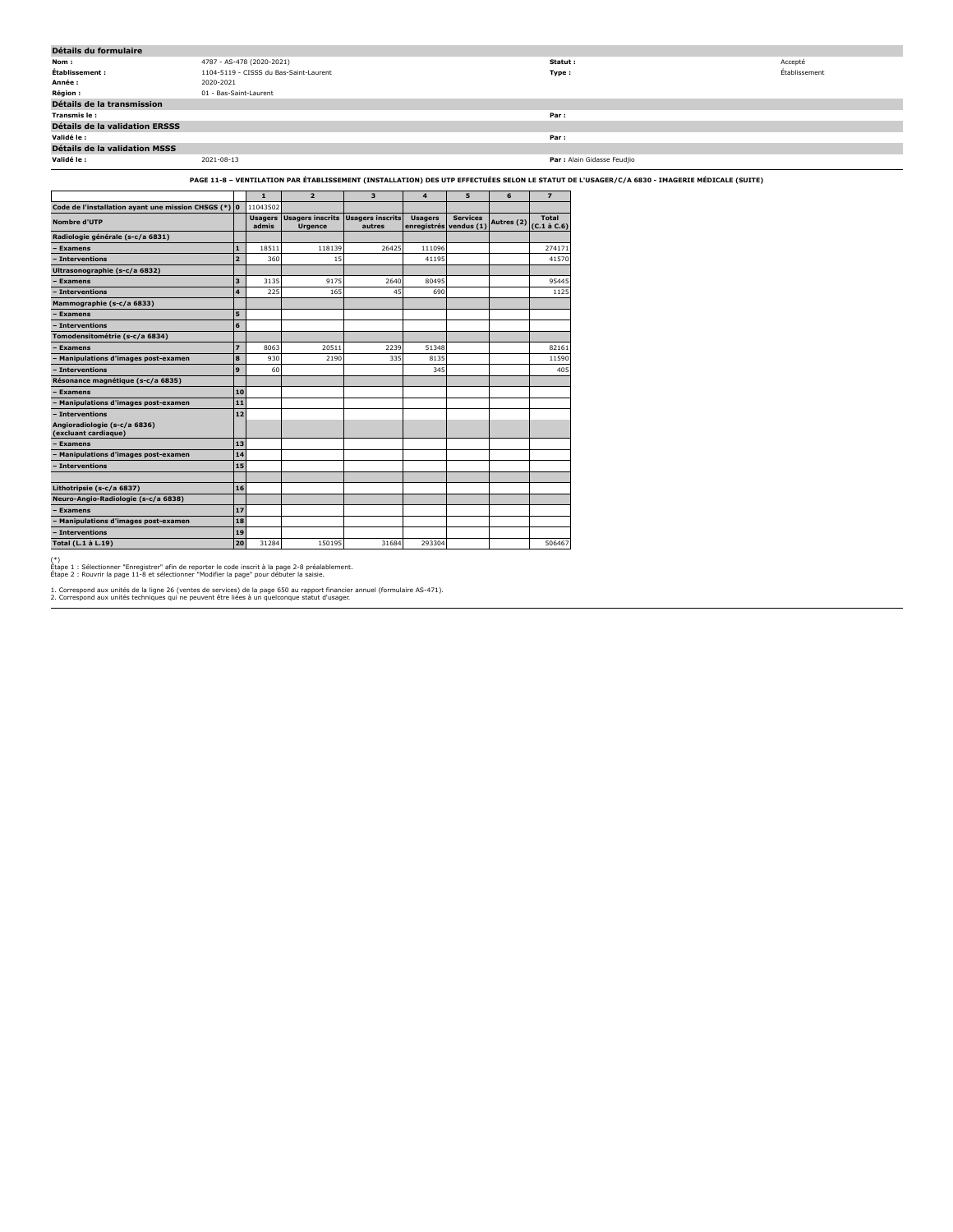|                                |       |                                                                                                |                                                                                       |                                                                             |                                  |                      |                             |                | Accepté                                                                                                                                                                                                                              |  |
|--------------------------------|-------|------------------------------------------------------------------------------------------------|---------------------------------------------------------------------------------------|-----------------------------------------------------------------------------|----------------------------------|----------------------|-----------------------------|----------------|--------------------------------------------------------------------------------------------------------------------------------------------------------------------------------------------------------------------------------------|--|
|                                |       |                                                                                                |                                                                                       |                                                                             |                                  |                      |                             |                | Établissement                                                                                                                                                                                                                        |  |
| 2020-2021                      |       |                                                                                                |                                                                                       |                                                                             |                                  |                      |                             |                |                                                                                                                                                                                                                                      |  |
|                                |       |                                                                                                |                                                                                       |                                                                             |                                  |                      |                             |                |                                                                                                                                                                                                                                      |  |
|                                |       |                                                                                                |                                                                                       |                                                                             |                                  |                      |                             |                |                                                                                                                                                                                                                                      |  |
|                                |       |                                                                                                |                                                                                       |                                                                             |                                  |                      | Par:                        |                |                                                                                                                                                                                                                                      |  |
| Détails de la validation ERSSS |       |                                                                                                |                                                                                       |                                                                             |                                  |                      |                             |                |                                                                                                                                                                                                                                      |  |
|                                |       |                                                                                                |                                                                                       |                                                                             |                                  |                      | Par:                        |                |                                                                                                                                                                                                                                      |  |
|                                |       |                                                                                                |                                                                                       |                                                                             |                                  |                      |                             |                |                                                                                                                                                                                                                                      |  |
| 2021-08-13                     |       |                                                                                                |                                                                                       |                                                                             |                                  |                      |                             |                |                                                                                                                                                                                                                                      |  |
|                                |       |                                                                                                |                                                                                       |                                                                             |                                  |                      |                             |                |                                                                                                                                                                                                                                      |  |
|                                |       |                                                                                                |                                                                                       |                                                                             |                                  |                      |                             |                |                                                                                                                                                                                                                                      |  |
|                                |       |                                                                                                |                                                                                       |                                                                             |                                  |                      |                             |                |                                                                                                                                                                                                                                      |  |
|                                |       |                                                                                                |                                                                                       |                                                                             |                                  |                      |                             |                |                                                                                                                                                                                                                                      |  |
|                                | admis | <b>Urgence</b>                                                                                 | autres                                                                                |                                                                             |                                  |                      |                             |                |                                                                                                                                                                                                                                      |  |
|                                |       |                                                                                                |                                                                                       |                                                                             |                                  |                      |                             |                |                                                                                                                                                                                                                                      |  |
| $\mathbf{1}$                   |       |                                                                                                |                                                                                       |                                                                             |                                  |                      |                             |                |                                                                                                                                                                                                                                      |  |
| $\overline{2}$                 |       |                                                                                                |                                                                                       |                                                                             |                                  |                      |                             |                |                                                                                                                                                                                                                                      |  |
|                                |       |                                                                                                |                                                                                       |                                                                             |                                  |                      |                             |                |                                                                                                                                                                                                                                      |  |
| 3                              |       |                                                                                                |                                                                                       |                                                                             |                                  |                      |                             |                |                                                                                                                                                                                                                                      |  |
| $\overline{\mathbf{4}}$        |       |                                                                                                |                                                                                       |                                                                             |                                  |                      |                             |                |                                                                                                                                                                                                                                      |  |
|                                |       |                                                                                                |                                                                                       |                                                                             |                                  |                      |                             |                |                                                                                                                                                                                                                                      |  |
|                                |       |                                                                                                |                                                                                       |                                                                             |                                  |                      |                             |                |                                                                                                                                                                                                                                      |  |
| 5                              |       |                                                                                                |                                                                                       |                                                                             |                                  |                      |                             |                |                                                                                                                                                                                                                                      |  |
| 6                              |       |                                                                                                |                                                                                       |                                                                             |                                  |                      |                             |                |                                                                                                                                                                                                                                      |  |
|                                |       |                                                                                                |                                                                                       |                                                                             |                                  |                      |                             |                |                                                                                                                                                                                                                                      |  |
| $\overline{z}$                 |       |                                                                                                |                                                                                       |                                                                             |                                  |                      |                             |                |                                                                                                                                                                                                                                      |  |
| 8                              |       |                                                                                                |                                                                                       |                                                                             |                                  |                      |                             |                |                                                                                                                                                                                                                                      |  |
|                                |       | 01 - Bas-Saint-Laurent<br>$\mathbf{1}$<br>Code de l'installation ayant une mission CHSGS (*) 0 | 4787 - AS-478 (2020-2021)<br>1104-5119 - CISSS du Bas-Saint-Laurent<br>$\overline{2}$ | $\overline{\mathbf{3}}$<br><b>Usagers Usagers inscrits Usagers inscrits</b> | $\overline{4}$<br><b>Usagers</b> | 5<br><b>Services</b> | 6<br>enregistrés vendus (1) | $\overline{7}$ | Statut:<br>Type:<br>Par : Alain Gidasse Feudjio<br>PAGE 11-9 - VENTILATION PAR ÉTABLISSEMENT (INSTALLATION) DES UTP EFFECTUÉES SELON LE STATUT DE L'USAGER/C/A 6830 - IMAGERIE MÉDICALE (SUITE)<br>Autres (2) $(C.1 \text{ à } C.6)$ |  |

**Total (L.1 à L.19) 20**

**Résonance magnétique (s-c/a 6835)**

**Neuro-Angio-Radiologie (s-c/a 6838)**

**– Examens 10 – Manipulations d'images post-examen 11 – Interventions 12**

**Angioradiologie (s-c/a 6836) (excluant cardiaque) – Examens 13 – Manipulations d'images post-examen 14 – Interventions 15 Lithotripsie (s-c/a 6837) 16**

**228 Land Angle Realistophe (9 Cycle 0000)**<br> **17**<br> **18**<br> **18 – Manipulations d'images post-examen 18**

**– Interventions 19**

(\*) Étape 1 : Sélectionner "Enregistrer" afin de reporter le code inscrit à la page 2-9 préalablement. Étape 2 : Rouvrir la page 11-9 et sélectionner "Modifier la page" pour débuter la saisie.

1. Correspond aux unités de la ligne 26 (ventes de services) de la page 650 au rapport financier annuel (formulaire AS-471). 2. Correspond aux unités techniques qui ne peuvent être liées à un quelconque statut d'usager.

Т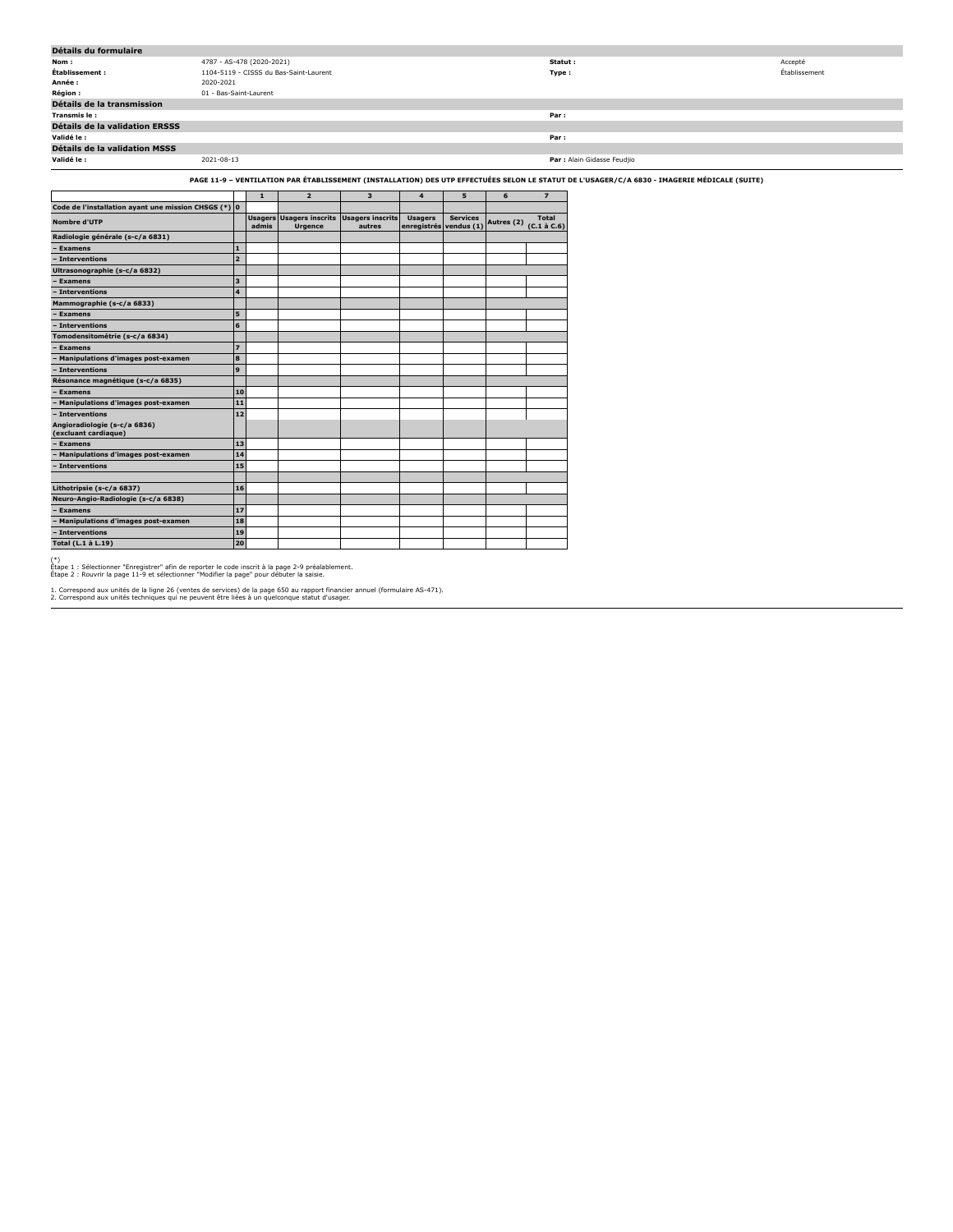| Détails du formulaire                                |            |                                        |                                                                    |        |                                          |                 |  |                              |                                                                                                                                               |               |
|------------------------------------------------------|------------|----------------------------------------|--------------------------------------------------------------------|--------|------------------------------------------|-----------------|--|------------------------------|-----------------------------------------------------------------------------------------------------------------------------------------------|---------------|
| Nom:                                                 |            | 4787 - AS-478 (2020-2021)              |                                                                    |        |                                          |                 |  | Statut:                      |                                                                                                                                               | Accepté       |
| Établissement :                                      |            | 1104-5119 - CISSS du Bas-Saint-Laurent |                                                                    |        |                                          |                 |  |                              | Type :                                                                                                                                        | Établissement |
| Année :                                              | 2020-2021  |                                        |                                                                    |        |                                          |                 |  |                              |                                                                                                                                               |               |
| Région :                                             |            | 01 - Bas-Saint-Laurent                 |                                                                    |        |                                          |                 |  |                              |                                                                                                                                               |               |
| Détails de la transmission                           |            |                                        |                                                                    |        |                                          |                 |  |                              |                                                                                                                                               |               |
| Transmis le:                                         | Par:       |                                        |                                                                    |        |                                          |                 |  |                              |                                                                                                                                               |               |
| Détails de la validation ERSSS                       |            |                                        |                                                                    |        |                                          |                 |  |                              |                                                                                                                                               |               |
| Validé le :                                          | Par :      |                                        |                                                                    |        |                                          |                 |  |                              |                                                                                                                                               |               |
| Détails de la validation MSSS                        |            |                                        |                                                                    |        |                                          |                 |  |                              |                                                                                                                                               |               |
| Validé le :                                          | 2021-08-13 |                                        |                                                                    |        |                                          |                 |  |                              | Par : Alain Gidasse Feudjio                                                                                                                   |               |
|                                                      |            |                                        |                                                                    |        |                                          |                 |  |                              | PAGE 11-10 - VENTILATION PAR ÉTABLISSEMENT (INSTALLATION) DES UTP EFFECTUÉES SELON LE STATUT DE L'USAGER/C/A 6830 - IMAGERIE MÉDICALE (SUITE) |               |
|                                                      |            |                                        |                                                                    |        | 4                                        | 5               |  |                              |                                                                                                                                               |               |
| Code de l'installation ayant une mission CHSGS (*) 0 |            |                                        |                                                                    |        |                                          |                 |  |                              |                                                                                                                                               |               |
| Nombre d'UTP                                         |            | admis                                  | <b>Usagers Usagers inscrits Usagers inscrits</b><br><b>Urgence</b> | autres | <b>Usagers</b><br>enregistrés vendus (1) | <b>Services</b> |  | Autres (2) $(C.1 \land C.6)$ |                                                                                                                                               |               |
| Radiologie générale (s-c/a 6831)                     |            |                                        |                                                                    |        |                                          |                 |  |                              |                                                                                                                                               |               |

| Radiologie generale (3-C/ a 0031)                    |                         |  |  |  |  |
|------------------------------------------------------|-------------------------|--|--|--|--|
| - Examens                                            | $\mathbf{1}$            |  |  |  |  |
| - Interventions                                      | $\overline{2}$          |  |  |  |  |
| Ultrasonographie (s-c/a 6832)                        |                         |  |  |  |  |
| Examens                                              | $\overline{\mathbf{3}}$ |  |  |  |  |
| - Interventions                                      | 4                       |  |  |  |  |
| Mammographie (s-c/a 6833)                            |                         |  |  |  |  |
| Examens                                              | 5                       |  |  |  |  |
| - Interventions                                      | 6                       |  |  |  |  |
| Tomodensitométrie (s-c/a 6834)                       |                         |  |  |  |  |
| Examens                                              | $\overline{z}$          |  |  |  |  |
| Manipulations d'images post-examen                   | 8                       |  |  |  |  |
| - Interventions                                      | 9                       |  |  |  |  |
| Résonance magnétique (s-c/a 6835)                    |                         |  |  |  |  |
| - Examens                                            | 10                      |  |  |  |  |
| Manipulations d'images post-examen                   | 11                      |  |  |  |  |
| <b>Interventions</b>                                 | 12                      |  |  |  |  |
| Angioradiologie (s-c/a 6836)<br>(excluant cardiaque) |                         |  |  |  |  |
| <b>Examens</b>                                       | 13                      |  |  |  |  |
| Manipulations d'images post-examen                   | 14                      |  |  |  |  |
| Interventions                                        | 15                      |  |  |  |  |
|                                                      |                         |  |  |  |  |
| Lithotripsie (s-c/a 6837)                            | 16                      |  |  |  |  |
| Neuro-Angio-Radiologie (s-c/a 6838)                  |                         |  |  |  |  |
| - Examens                                            | 17                      |  |  |  |  |
| - Manipulations d'images post-examen                 | 18                      |  |  |  |  |
| - Interventions                                      | 19                      |  |  |  |  |
| Total (L.1 à L.19)                                   | 20                      |  |  |  |  |
|                                                      |                         |  |  |  |  |

(\*) Étape 1 : Sélectionner "Enregistrer" afin de reporter le code inscrit à la page 2-10 préalablement. Étape 2 : Rouvrir la page 11-10 et sélectionner "Modifier la page" pour débuter la saisie.

1. Correspond aux unités de la ligne 26 (ventes de services) de la page 650 au rapport financier annuel (formulaire AS-471). 2. Correspond aux unités techniques qui ne peuvent être liées à un quelconque statut d'usager.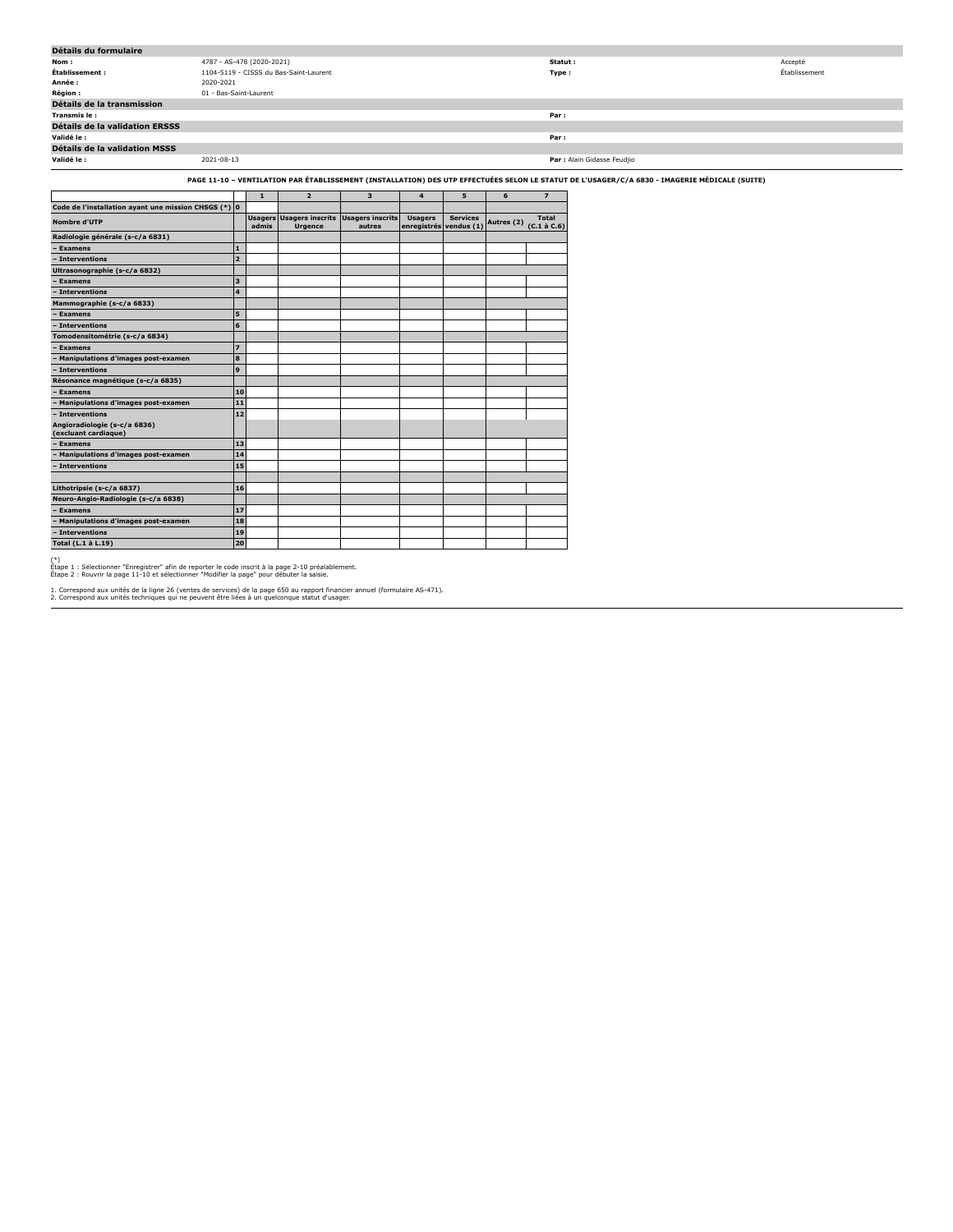| Détails du formulaire          |                                        |                             |               |
|--------------------------------|----------------------------------------|-----------------------------|---------------|
| Nom :                          | 4787 - AS-478 (2020-2021)              | Statut:                     | Accepté       |
| Établissement :                | 1104-5119 - CISSS du Bas-Saint-Laurent | Type :                      | Établissement |
| Année :                        | 2020-2021                              |                             |               |
| <b>Région :</b>                | 01 - Bas-Saint-Laurent                 |                             |               |
| Détails de la transmission     |                                        |                             |               |
| Transmis le:                   |                                        | Par :                       |               |
| Détails de la validation ERSSS |                                        |                             |               |
| Validé le :                    |                                        | Par:                        |               |
| Détails de la validation MSSS  |                                        |                             |               |
| Validé le :                    | 2021-08-13                             | Par : Alain Gidasse Feudjio |               |
|                                |                                        |                             |               |

**PAGE 12 – RÉPARTITION D'UNITÉS DE MESURE DE DIVERS C/A SELON LE STATUT DE L'USAGER**

|                                                                                           |                          |                                                |                                                                            |                                                                                                                 | PAGE 12 - REPARTITION D'UNITES DE MESURE DE DIVERS C/A SI                                              |                                                                        |                             |
|-------------------------------------------------------------------------------------------|--------------------------|------------------------------------------------|----------------------------------------------------------------------------|-----------------------------------------------------------------------------------------------------------------|--------------------------------------------------------------------------------------------------------|------------------------------------------------------------------------|-----------------------------|
|                                                                                           |                          | $\mathbf{1}$                                   | $\overline{2}$                                                             | $\overline{\mathbf{3}}$                                                                                         | $\overline{\mathbf{4}}$                                                                                | 5                                                                      | 6                           |
| <b>Centre d'activités</b>                                                                 |                          | <b>Usagers</b><br>admis                        | <b>Usagers</b><br>inscrits et<br>enregistrés<br>de paiement<br><b>MSSS</b> | <b>Usagers</b><br>inscrits et<br>enregistrés<br>Responsabilités Responsabilités<br>de paiement<br><b>Autres</b> | <b>Usagers</b><br>inscrits et<br>enregistrés<br><b>Services vendus</b>                                 | Total<br>$(C.1$ à $C.4$ )                                              |                             |
| L'urgence ( $c/a$ 6240)<br>(Nombre de visites)                                            | $\mathbf{1}$             | <b>XXXX</b>                                    | 107709                                                                     | 5609                                                                                                            |                                                                                                        | 113318                                                                 |                             |
| Nutrition parentérale totale à domicile<br>(c/a 6250)<br>(Nombre de jours-traitements)    | $\overline{2}$           |                                                |                                                                            |                                                                                                                 |                                                                                                        |                                                                        |                             |
| <b>Consultations externes</b><br>(s-c/a 6302, 6303, 6307 et 6309)<br>(Nombre de visites)  | 3                        | 478                                            | 190304                                                                     | 3410                                                                                                            |                                                                                                        | 194192                                                                 |                             |
| Services deuxième et troisième ligne<br>en santé mentale (c/a 6330)<br>(Nombre d'usagers) | 4                        | 60                                             | 5512                                                                       |                                                                                                                 |                                                                                                        | 5572                                                                   |                             |
| Services dentaires curatifs (c/a 6551)<br>(Nombre d'usagers)                              | $\overline{\phantom{a}}$ |                                                | 70                                                                         |                                                                                                                 |                                                                                                        | 70                                                                     |                             |
| Services dentaires curatifs (c/a 6552)<br>(Nombre d'usagers)                              | 6                        |                                                |                                                                            |                                                                                                                 |                                                                                                        |                                                                        |                             |
| Services dentaires préventifs (c/a 6542)<br>(Nombre d'usagers)                            |                          |                                                |                                                                            |                                                                                                                 |                                                                                                        |                                                                        |                             |
| Endoscopie (c/a 6770)<br>(Nombre d'examens)                                               | 8                        | 610                                            | 16058                                                                      | 16                                                                                                              |                                                                                                        | 16684                                                                  |                             |
| Services externes d'onco-hémato<br>$(s-c/a 7061)$<br>(Nombre de visites)                  | 9                        | 70                                             | 28205                                                                      | 8                                                                                                               |                                                                                                        | 28283                                                                  |                             |
| Procédures d'aphérèse (s-c/a 7064)<br>(Nombre de procédures)                              | 10                       | 3                                              | 78                                                                         |                                                                                                                 |                                                                                                        | 81                                                                     |                             |
| Chambre hyperbare (c/a 6650)<br>(Nombre de traitements)                                   | 11                       |                                                |                                                                            |                                                                                                                 |                                                                                                        |                                                                        |                             |
|                                                                                           |                          |                                                |                                                                            |                                                                                                                 |                                                                                                        |                                                                        |                             |
| <b>Centre d'activités</b>                                                                 |                          | <b>Usagers</b><br>admis<br><b>Hospitalisés</b> | <b>Usagers</b><br>admis<br>Hébergés                                        | <b>Usagers</b><br>inscrits et<br>enregistrés<br>Responsabilités<br>de paiement<br><b>MSSS</b>                   | <b>Usagers</b><br>inscrits et<br>enregistrés<br><b>Responsabilités</b><br>de paiement<br><b>Autres</b> | <b>Usagers</b><br>inscrits et<br>enregistrés<br><b>Services vendus</b> | <b>Total</b><br>(C.1 à C.5) |
| Inhalothérapie, autre qu'à domicile<br>$(s-c/a 6352)$<br>(Nomre d'UTP)                    | 12                       | 1003493                                        | 400                                                                        | 334128                                                                                                          |                                                                                                        |                                                                        | 1338021                     |
| Audiologie (s-c/a 6861)<br>(Nombre de jours-traitements)                                  | 13                       | 16                                             |                                                                            | 1467                                                                                                            |                                                                                                        |                                                                        | 1483                        |
| Orthophonie (s-c/a 6862)<br>(Nombre de jours-traitements)                                 | 14                       | 1731                                           |                                                                            | 267                                                                                                             |                                                                                                        |                                                                        | 1998                        |
| Physiothérapie (c/a 6870)<br>(Nombre de jours-traitements)                                | 15                       | 19037                                          | 3007                                                                       | 22457                                                                                                           | $\overline{2}$                                                                                         |                                                                        | 44503                       |
| Ergothérapie (c/a 6880)<br>(Nombre de jours-traitements)                                  | 16                       | 7095                                           | 3566                                                                       | 1713                                                                                                            |                                                                                                        |                                                                        | 12374                       |
| Nutrition clinique (s-c/a 7553)<br>(Nombre d'usagers)                                     | 17                       | 1938                                           | 876                                                                        | 965                                                                                                             |                                                                                                        |                                                                        | 3779                        |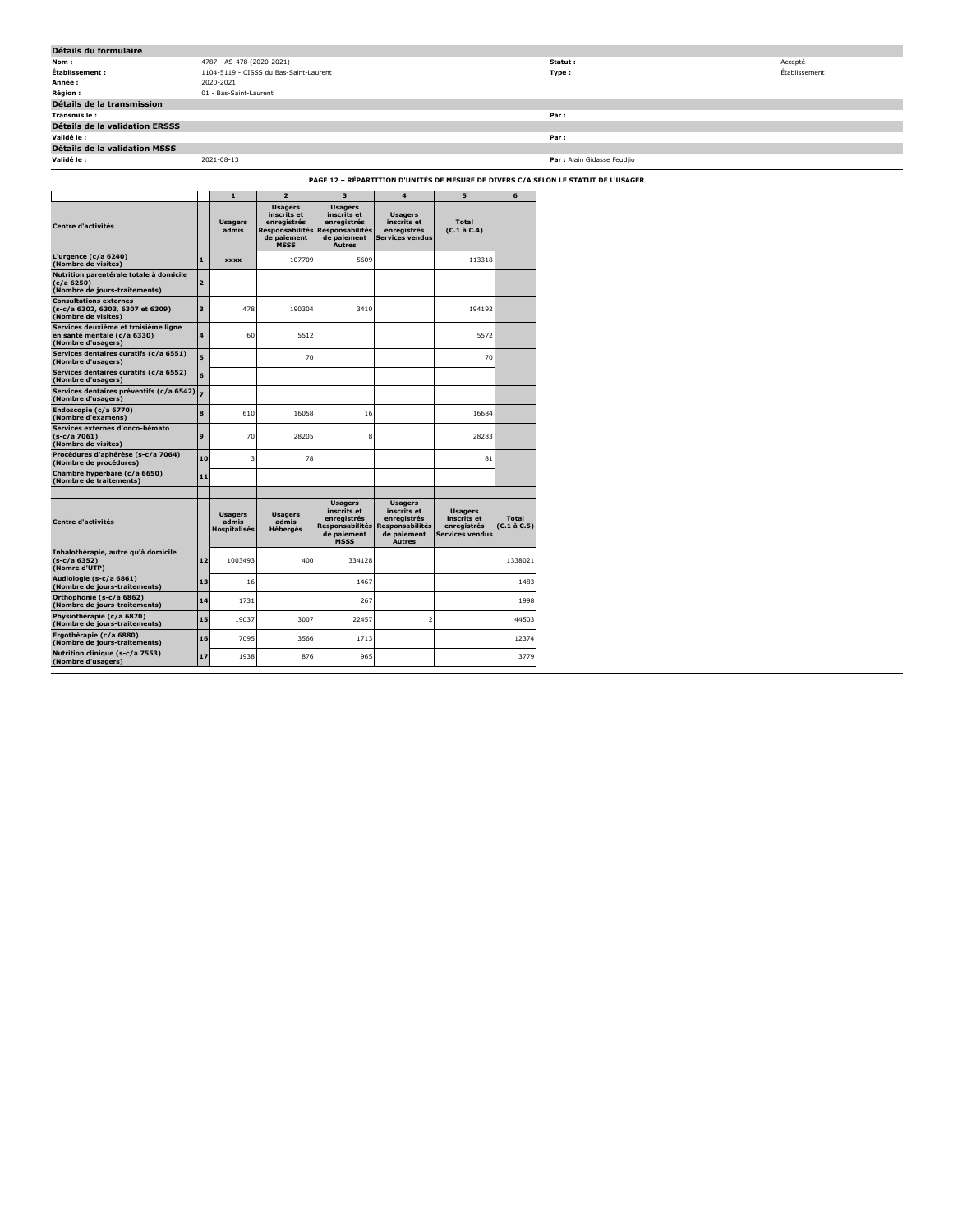| Détails du formulaire          |                                        |                             |               |  |  |  |  |  |  |  |
|--------------------------------|----------------------------------------|-----------------------------|---------------|--|--|--|--|--|--|--|
| Nom :                          | 4787 - AS-478 (2020-2021)              | Statut :                    | Accepté       |  |  |  |  |  |  |  |
| Établissement :                | 1104-5119 - CISSS du Bas-Saint-Laurent | Type:                       | Établissement |  |  |  |  |  |  |  |
| Année :                        | 2020-2021                              |                             |               |  |  |  |  |  |  |  |
| <b>Région :</b>                | 01 - Bas-Saint-Laurent                 |                             |               |  |  |  |  |  |  |  |
| Détails de la transmission     |                                        |                             |               |  |  |  |  |  |  |  |
| Transmis le :                  |                                        | Par:                        |               |  |  |  |  |  |  |  |
| Détails de la validation ERSSS |                                        |                             |               |  |  |  |  |  |  |  |
| Validé le :                    |                                        | Par:                        |               |  |  |  |  |  |  |  |
| Détails de la validation MSSS  |                                        |                             |               |  |  |  |  |  |  |  |
| Validé le :                    | 2021-08-13                             | Par : Alain Gidasse Feudjio |               |  |  |  |  |  |  |  |

## **PAGE 12-1 – VENTILATION PAR ÉTABLISSEMENT (INSTALLATION) DES UNITÉS DE MESURE DE DIVERS C/A SELON LE STATUT DE L'USAGER**

|                         | $\mathbf{1}$                                                        | $\overline{2}$   | 3                                                                                                             | $\overline{4}$                                                               | 5                                                                      | 6                                 |
|-------------------------|---------------------------------------------------------------------|------------------|---------------------------------------------------------------------------------------------------------------|------------------------------------------------------------------------------|------------------------------------------------------------------------|-----------------------------------|
|                         | Code de l'installation ayant une mission CHSGS (*)                  | Usagers<br>admis | <b>Usagers</b><br>inscrits et<br>enregistrés<br>Responsabilités Responsabilités<br>de paiement<br><b>MSSS</b> | <b>Usagers</b><br>inscrits et<br>enregistrés<br>de paiement<br><b>Autres</b> | <b>Usagers</b><br>inscrits et<br>enregistrés<br><b>Services vendus</b> | <b>Total</b><br>$(C.2 \land C.5)$ |
|                         | Endoscopie (c/a 6770)<br>(Nombre d'examens)                         |                  |                                                                                                               |                                                                              |                                                                        |                                   |
| 1                       | 11044062                                                            |                  | 395                                                                                                           |                                                                              | <b>XXXX</b>                                                            | <b>XXXX</b>                       |
| $\overline{2}$          | 11044021                                                            | 48               | 1046                                                                                                          |                                                                              | <b>XXXX</b>                                                            | <b>XXXX</b>                       |
| $\overline{\mathbf{3}}$ | 11043478                                                            |                  |                                                                                                               |                                                                              | <b>XXXX</b>                                                            | <b>XXXX</b>                       |
| 4                       | 11044096                                                            | 440              | 11448                                                                                                         | $\mathbf 1$                                                                  | <b>XXXX</b>                                                            | <b>XXXX</b>                       |
| 5                       | 11043312                                                            |                  |                                                                                                               |                                                                              | <b>XXXX</b>                                                            | <b>XXXX</b>                       |
| 6                       | 11044104                                                            | 19               | 1902                                                                                                          | 15                                                                           | <b>XXXX</b>                                                            | <b>XXXX</b>                       |
| $\overline{z}$          | 11043379                                                            |                  |                                                                                                               |                                                                              | <b>XXXX</b>                                                            | <b>XXXX</b>                       |
| 8                       | 11043502                                                            | 103              | 1267                                                                                                          |                                                                              | <b>XXXX</b>                                                            | <b>XXXX</b>                       |
| 9                       |                                                                     |                  |                                                                                                               |                                                                              | <b>XXXX</b>                                                            | <b>XXXX</b>                       |
| 10                      |                                                                     |                  |                                                                                                               |                                                                              | <b>XXXX</b>                                                            | <b>XXXX</b>                       |
| 11                      | Total (L.1 et L.10)                                                 | 610              | 16058                                                                                                         | 16                                                                           |                                                                        | 16684                             |
|                         | Services externes d'onco-hémato (s-c/a 7061)<br>(Nombre de visites) |                  |                                                                                                               |                                                                              |                                                                        |                                   |
| 12                      | 11044062                                                            |                  | 2514                                                                                                          |                                                                              | <b>XXXX</b>                                                            | <b>XXXX</b>                       |
| 13                      | 11044021                                                            | 3                | 2435                                                                                                          |                                                                              | <b>XXXX</b>                                                            | <b>XXXX</b>                       |
| 14                      | 11043478                                                            |                  | 88                                                                                                            |                                                                              | <b>XXXX</b>                                                            | <b>XXXX</b>                       |
| 15                      | 11044096                                                            | 67               | 17998                                                                                                         | 8                                                                            | <b>XXXX</b>                                                            | <b>XXXX</b>                       |
| 16                      | 11043312                                                            |                  | 774                                                                                                           |                                                                              | <b>XXXX</b>                                                            | <b>XXXX</b>                       |
| 17                      | 11044104                                                            |                  | 2806                                                                                                          |                                                                              | <b>XXXX</b>                                                            | <b>XXXX</b>                       |
| 18                      | 11043379                                                            |                  | 644                                                                                                           |                                                                              | <b>XXXX</b>                                                            | <b>XXXX</b>                       |
| 19                      | 11043502                                                            |                  | 946                                                                                                           |                                                                              | <b>XXXX</b>                                                            | <b>XXXX</b>                       |
| 20                      |                                                                     |                  |                                                                                                               |                                                                              | <b>XXXX</b>                                                            | <b>XXXX</b>                       |
| 21                      |                                                                     |                  |                                                                                                               |                                                                              | <b>XXXX</b>                                                            | <b>XXXX</b>                       |
| 22                      | Total (L.12 et L.21)                                                | 70               | 28205                                                                                                         | 8                                                                            |                                                                        | 28283                             |
|                         | Chambre hyperbare (c/a 6650)<br>(Nombre de traitements)             |                  |                                                                                                               |                                                                              |                                                                        |                                   |
| 23                      | 11044062                                                            |                  |                                                                                                               |                                                                              | <b>XXXX</b>                                                            | <b>XXXX</b>                       |
| 24                      | 11044021                                                            |                  |                                                                                                               |                                                                              | <b>XXXX</b>                                                            | <b>XXXX</b>                       |
| 25                      | 11043478                                                            |                  |                                                                                                               |                                                                              | <b>XXXX</b>                                                            | <b>XXXX</b>                       |
| 26                      | 11044096                                                            |                  |                                                                                                               |                                                                              | <b>XXXX</b>                                                            | <b>XXXX</b>                       |
| 27                      | 11043312                                                            |                  |                                                                                                               |                                                                              | <b>XXXX</b>                                                            | <b>XXXX</b>                       |
| 28                      | 11044104                                                            |                  |                                                                                                               |                                                                              | <b>XXXX</b>                                                            | <b>XXXX</b>                       |
| 29                      | 11043379                                                            |                  |                                                                                                               |                                                                              | <b>XXXX</b>                                                            | <b>XXXX</b>                       |
| 30                      | 11043502                                                            |                  |                                                                                                               |                                                                              | <b>XXXX</b>                                                            | <b>XXXX</b>                       |
| 31                      |                                                                     |                  |                                                                                                               |                                                                              | <b>XXXX</b>                                                            | <b>XXXX</b>                       |
| 32                      |                                                                     |                  |                                                                                                               |                                                                              | <b>XXXX</b>                                                            | <b>XXXX</b>                       |
| 33                      | Total (L.23 et L.32)                                                |                  |                                                                                                               |                                                                              |                                                                        |                                   |

(\*) Étape 1 : Sélectionner "Enregistrer" afin de reporter les codes inscrits aux pages 2-1 à 2-10 préalablement. Étape 2 : Rouvrir la page 12-1 et sélectionner "Modifier la page" pour débuter la saisie.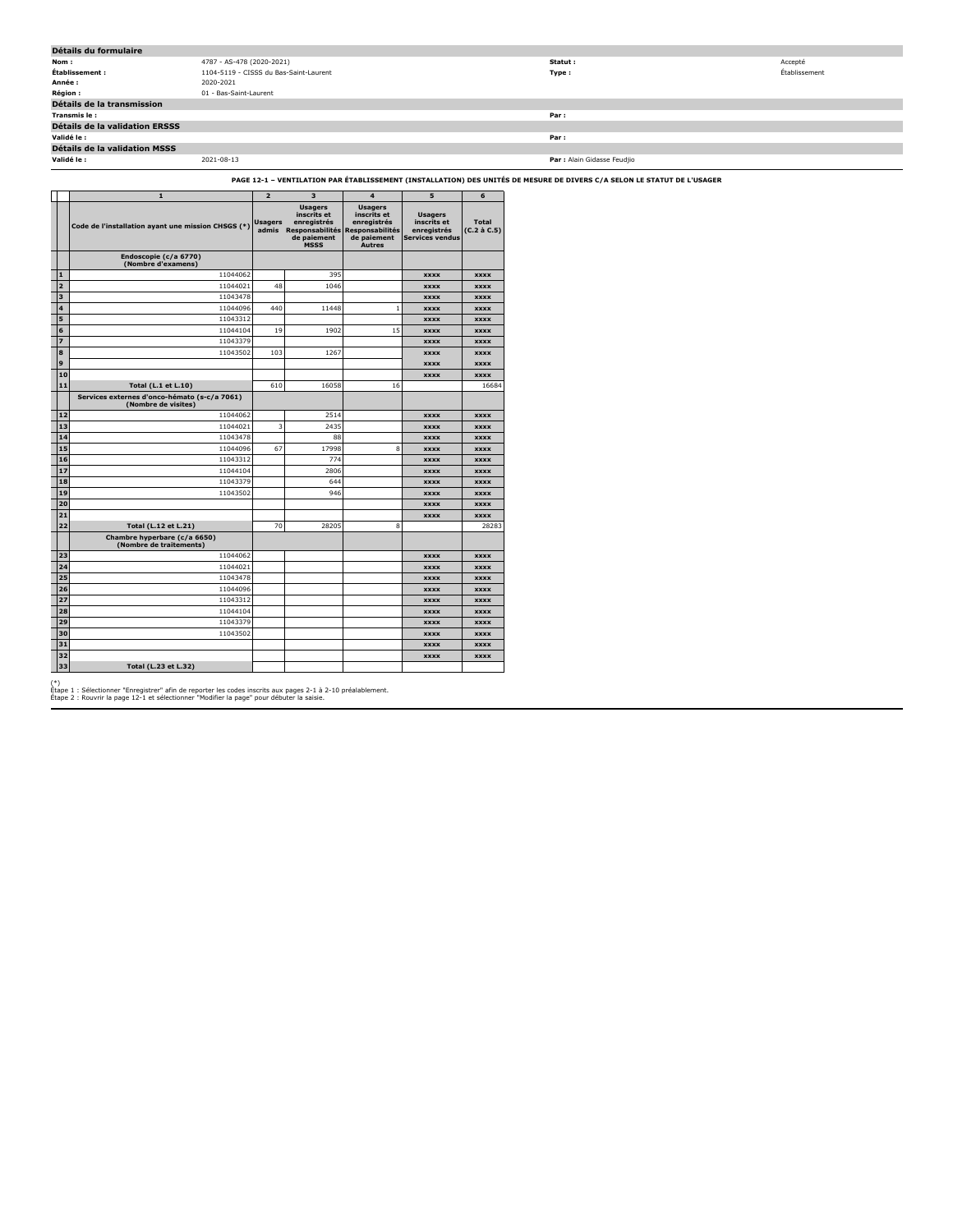| Détails du formulaire                |                                        |                             |               |  |  |  |
|--------------------------------------|----------------------------------------|-----------------------------|---------------|--|--|--|
| Nom:                                 | 4787 - AS-478 (2020-2021)              | Statut :                    | Accepté       |  |  |  |
| Établissement :                      | 1104-5119 - CISSS du Bas-Saint-Laurent | Type:                       | Établissement |  |  |  |
| Année :                              | 2020-2021                              |                             |               |  |  |  |
| Région :                             | 01 - Bas-Saint-Laurent                 |                             |               |  |  |  |
| Détails de la transmission           |                                        |                             |               |  |  |  |
| Transmis le:                         |                                        | Par:                        |               |  |  |  |
| Détails de la validation ERSSS       |                                        |                             |               |  |  |  |
| Validé le :                          |                                        | Par:                        |               |  |  |  |
| <b>Détails de la validation MSSS</b> |                                        |                             |               |  |  |  |
| Validé le :                          | 2021-08-13                             | Par : Alain Gidasse Feudjio |               |  |  |  |
|                                      |                                        |                             |               |  |  |  |

## **PAGE 12-2 – VENTILATION PAR ÉTABLISSEMENT (INSTALLATION) DES UNITÉS DE MESURE DE DIVERS C/A SELON LE STATUT DE L'USAGER (SUITE)**

|                         | $\mathbf{1}$                                                                      | $\overline{2}$                                   | $\overline{\mathbf{3}}$ | $\overline{4}$                                                                                       | 5                                                                                               | 6                                                                      | $\overline{z}$              |
|-------------------------|-----------------------------------------------------------------------------------|--------------------------------------------------|-------------------------|------------------------------------------------------------------------------------------------------|-------------------------------------------------------------------------------------------------|------------------------------------------------------------------------|-----------------------------|
|                         | Code de l'installation ayant une mission CHSGS (*)                                | <b>Usagers</b><br>admis<br>hospitalisés hébergés | <b>Usagers</b><br>admis | <b>Usagers</b><br>inscrits et<br>enregistrés<br><b>Responsabilités</b><br>de paiement<br><b>MSSS</b> | <b>Usagers</b><br>inscrits et<br>enregistrés<br>Responsabilités<br>de paiement<br><b>Autres</b> | <b>Usagers</b><br>inscrits et<br>enregistrés<br><b>Services vendus</b> | <b>Total</b><br>(C.2 à C.6) |
|                         | Inhalothérapie autre qu'à domicile (s-c/a 6352)<br>(Nombre d'UTP)                 |                                                  |                         |                                                                                                      |                                                                                                 |                                                                        |                             |
| 1                       | 11044062                                                                          | 98474                                            | 400                     | 79354                                                                                                |                                                                                                 | <b>XXXX</b>                                                            | <b>XXXX</b>                 |
| $\overline{a}$          | 11044021                                                                          | 64385                                            |                         | 21317                                                                                                |                                                                                                 | <b>xxxx</b>                                                            | <b>xxxx</b>                 |
| $\overline{\mathbf{3}}$ | 11043478                                                                          |                                                  |                         |                                                                                                      |                                                                                                 | <b>XXXX</b>                                                            | <b>XXXX</b>                 |
| 4                       | 11044096                                                                          | 364627                                           |                         | 68459                                                                                                |                                                                                                 | <b>XXXX</b>                                                            | <b>XXXX</b>                 |
| 5                       | 11043312                                                                          |                                                  |                         |                                                                                                      |                                                                                                 | <b>XXXX</b>                                                            | <b>XXXX</b>                 |
| 6                       | 11044104                                                                          | 271590                                           |                         | 92876                                                                                                |                                                                                                 | <b>XXXX</b>                                                            | <b>XXXX</b>                 |
| $\overline{z}$          | 11043379                                                                          | 193043                                           |                         | 14435                                                                                                |                                                                                                 | <b>XXXX</b>                                                            | <b>XXXX</b>                 |
| 8                       | 11043502                                                                          | 11374                                            |                         | 57687                                                                                                |                                                                                                 | xxxx                                                                   | <b>xxxx</b>                 |
| 9                       |                                                                                   |                                                  |                         |                                                                                                      |                                                                                                 | <b>XXXX</b>                                                            | <b>XXXX</b>                 |
| 10<br>11                |                                                                                   |                                                  |                         |                                                                                                      |                                                                                                 | <b>XXXX</b>                                                            | <b>XXXX</b>                 |
|                         | Total (L.1 et L.10)<br>Audiologie (s-c/a 6861)<br>(Nombre de jours-traitements)   | 1003493                                          | 400                     | 334128                                                                                               |                                                                                                 |                                                                        | 1338021                     |
| 12                      | 11044062                                                                          |                                                  |                         |                                                                                                      |                                                                                                 | <b>XXXX</b>                                                            | <b>xxxx</b>                 |
| 13                      | 11044021                                                                          |                                                  |                         |                                                                                                      |                                                                                                 | <b>XXXX</b>                                                            | <b>XXXX</b>                 |
| 14                      | 11043478                                                                          |                                                  |                         |                                                                                                      |                                                                                                 | <b>XXXX</b>                                                            | <b>XXXX</b>                 |
| 15                      | 11044096                                                                          | 9                                                |                         | 628                                                                                                  |                                                                                                 | <b>XXXX</b>                                                            | <b>XXXX</b>                 |
| 16                      | 11043312                                                                          |                                                  |                         |                                                                                                      |                                                                                                 | <b>XXXX</b>                                                            | <b>xxxx</b>                 |
| 17                      | 11044104                                                                          | $\overline{7}$                                   |                         | 839                                                                                                  |                                                                                                 | <b>XXXX</b>                                                            | <b>XXXX</b>                 |
| 18                      | 11043379                                                                          |                                                  |                         |                                                                                                      |                                                                                                 | xxxx                                                                   | <b>XXXX</b>                 |
| 19                      | 11043502                                                                          |                                                  |                         |                                                                                                      |                                                                                                 | <b>XXXX</b>                                                            | <b>XXXX</b>                 |
| 20                      |                                                                                   |                                                  |                         |                                                                                                      |                                                                                                 | <b>XXXX</b>                                                            | <b>xxxx</b>                 |
| 21<br>22                |                                                                                   | 16                                               |                         | 1467                                                                                                 |                                                                                                 | <b>XXXX</b>                                                            | <b>XXXX</b><br>1483         |
|                         | Total (L.12 et L.21)<br>Orthophonie (s-c/a 6862)<br>(Nombre de jours-traitements) |                                                  |                         |                                                                                                      |                                                                                                 |                                                                        |                             |
| 23                      | 11044062                                                                          |                                                  |                         |                                                                                                      |                                                                                                 | <b>XXXX</b>                                                            | <b>XXXX</b>                 |
| 24                      | 11044021                                                                          |                                                  |                         |                                                                                                      |                                                                                                 | <b>XXXX</b>                                                            | <b>XXXX</b>                 |
| 25                      | 11043478                                                                          |                                                  |                         |                                                                                                      |                                                                                                 | <b>XXXX</b>                                                            | <b>XXXX</b>                 |
| 26                      | 11044096                                                                          | 1463                                             |                         | 55                                                                                                   |                                                                                                 | <b>XXXX</b>                                                            | <b>XXXX</b>                 |
| 27                      | 11043312                                                                          |                                                  |                         |                                                                                                      |                                                                                                 | <b>XXXX</b>                                                            | <b>xxxx</b>                 |
| 28                      | 11044104                                                                          | 263                                              |                         | 207                                                                                                  |                                                                                                 | <b>XXXX</b>                                                            | <b>XXXX</b>                 |
| 29                      | 11043379                                                                          | 5                                                |                         | 5                                                                                                    |                                                                                                 | <b>XXXX</b>                                                            | <b>XXXX</b>                 |
| 30                      | 11043502                                                                          |                                                  |                         |                                                                                                      |                                                                                                 | <b>XXXX</b>                                                            | <b>XXXX</b>                 |
| 31<br>32                |                                                                                   |                                                  |                         |                                                                                                      |                                                                                                 | <b>xxxx</b>                                                            | <b>xxxx</b>                 |
| 33                      | Total (L.23 et L.32)                                                              | 1731                                             |                         | 267                                                                                                  |                                                                                                 | <b>XXXX</b>                                                            | <b>XXXX</b><br>1998         |
|                         | Physiothérapie (c/a 6870)<br>(Nombre de jours-traitements)                        |                                                  |                         |                                                                                                      |                                                                                                 |                                                                        |                             |
| 34                      | 11044062                                                                          | 2139                                             | 964                     | 2269                                                                                                 |                                                                                                 | <b>XXXX</b>                                                            | <b>XXXX</b>                 |
| 35                      | 11044021                                                                          | 1400                                             | 1006                    | 3249                                                                                                 |                                                                                                 | <b>XXXX</b>                                                            | <b>XXXX</b>                 |
| 36                      | 11043478                                                                          | 31                                               | $\mathbf{1}$            | 3439                                                                                                 |                                                                                                 | <b>XXXX</b>                                                            | <b>XXXX</b>                 |
| 37                      | 11044096                                                                          | 9152                                             | 485                     | 3684                                                                                                 | 2                                                                                               | xxxx                                                                   | <b>XXXX</b>                 |
| 38                      | 11043312                                                                          |                                                  |                         | 1292                                                                                                 |                                                                                                 | <b>XXXX</b>                                                            | <b>XXXX</b>                 |
| 39                      | 11044104                                                                          | 4371                                             | 551                     | 2709                                                                                                 |                                                                                                 | <b>XXXX</b>                                                            | <b>XXXX</b>                 |
| 40                      | 11043379                                                                          | 1022                                             |                         | 2018                                                                                                 |                                                                                                 | <b>XXXX</b>                                                            | <b>XXXX</b>                 |
| 41                      | 11043502                                                                          | 922                                              |                         | 3797                                                                                                 |                                                                                                 | <b>XXXX</b>                                                            | <b>XXXX</b>                 |
| 42                      |                                                                                   |                                                  |                         |                                                                                                      |                                                                                                 | <b>XXXX</b>                                                            | <b>XXXX</b>                 |
| 43<br>44                |                                                                                   | 19037                                            | 3007                    | 22457                                                                                                | $\overline{2}$                                                                                  | <b>XXXX</b>                                                            | <b>XXXX</b>                 |
|                         | Total (L.34 et L.43)                                                              |                                                  |                         |                                                                                                      |                                                                                                 |                                                                        | 44503                       |

(\*) Étape 1 : Sélectionner "Enregistrer" afin de reporter les codes inscrits aux pages 2-1 à 2-10 préalablement. Étape 2 : Rouvrir la page 12-2 et sélectionner "Modifier la page" pour débuter la saisie.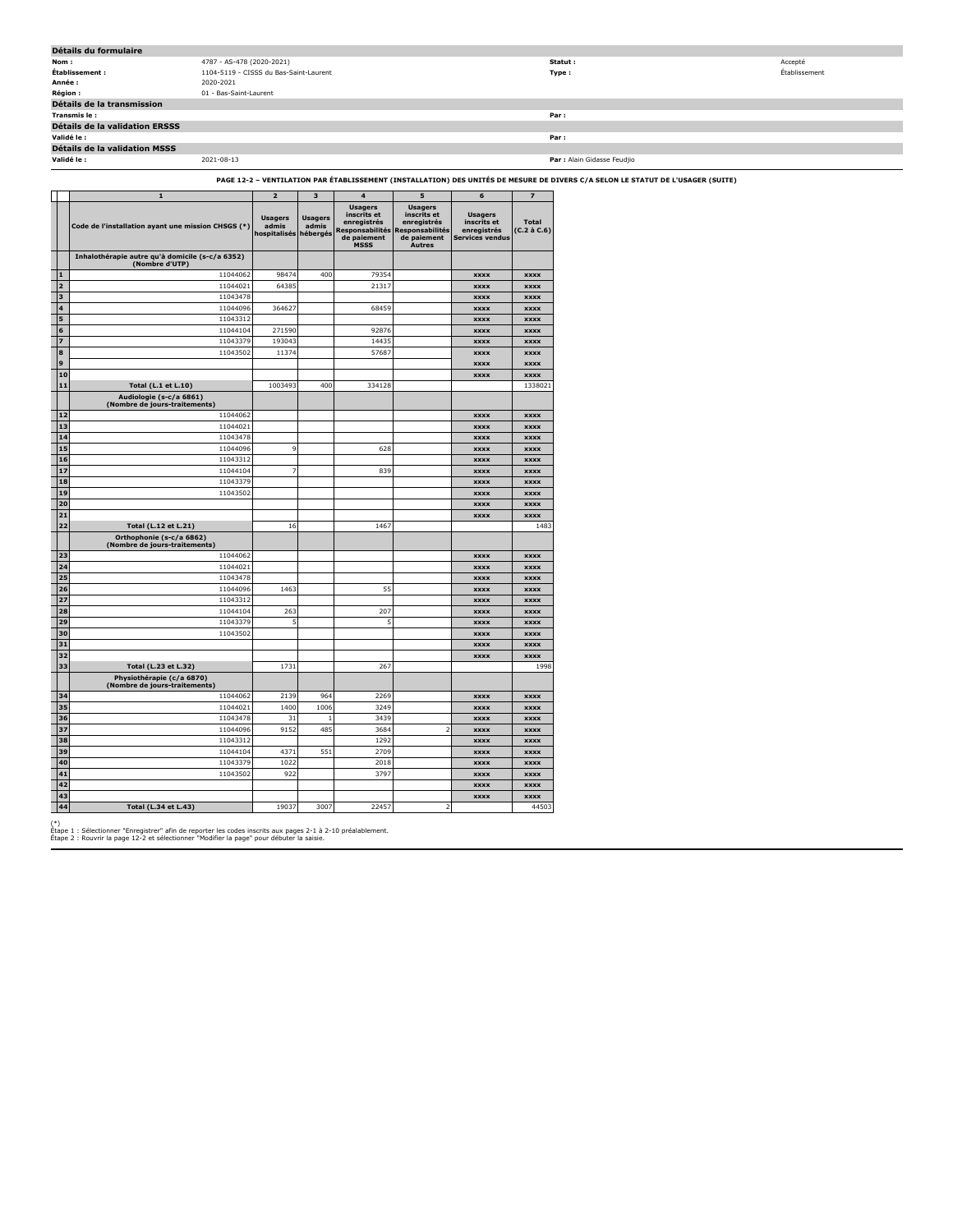| Détails du formulaire                 |                                        |                             |               |
|---------------------------------------|----------------------------------------|-----------------------------|---------------|
| Nom:                                  | 4787 - AS-478 (2020-2021)              | Statut:                     | Accepté       |
| Établissement :                       | 1104-5119 - CISSS du Bas-Saint-Laurent | Type:                       | Établissement |
| Année :                               | 2020-2021                              |                             |               |
| <b>Région :</b>                       | 01 - Bas-Saint-Laurent                 |                             |               |
| Détails de la transmission            |                                        |                             |               |
| Transmis le:                          |                                        | Par:                        |               |
| <b>Détails de la validation ERSSS</b> |                                        |                             |               |
| Validé le :                           |                                        | Par:                        |               |
| Détails de la validation MSSS         |                                        |                             |               |
| Validé le :                           | 2021-08-13                             | Par : Alain Gidasse Feudjio |               |

## **PAGE 12-3 – VENTILATION PAR ÉTABLISSEMENT (INSTALLATION) DES UNITÉS DE MESURE DE DIVERS C/A SELON LE STATUT DE L'USAGER (SUITE)**

|                         | $\mathbf{1}$                                             | $\overline{2}$                                   | 3                       | 4                                                                          | 5                                                                                                               | 6                                                                      | $\overline{7}$                    |
|-------------------------|----------------------------------------------------------|--------------------------------------------------|-------------------------|----------------------------------------------------------------------------|-----------------------------------------------------------------------------------------------------------------|------------------------------------------------------------------------|-----------------------------------|
|                         | Code de l'installation ayant une mission CHSGS (*)       | <b>Usagers</b><br>admis<br>hospitalisés hébergés | <b>Usagers</b><br>admis | <b>Usagers</b><br>inscrits et<br>enregistrés<br>de paiement<br><b>MSSS</b> | <b>Usagers</b><br>inscrits et<br>enregistrés<br>Responsabilités Responsabilités<br>de paiement<br><b>Autres</b> | <b>Usagers</b><br>inscrits et<br>enregistrés<br><b>Services vendus</b> | <b>Total</b><br>$(C.2 \land C.6)$ |
|                         | Ergothérapie (c/a 6880)<br>(Nombre de jours-traitements) |                                                  |                         |                                                                            |                                                                                                                 |                                                                        |                                   |
| $\mathbf{1}$            | 11044062                                                 | 573                                              | 1029                    | 140                                                                        |                                                                                                                 | <b>XXXX</b>                                                            | <b>XXXX</b>                       |
| $\overline{2}$          | 11044021                                                 | 1022                                             | 140                     | 10                                                                         |                                                                                                                 | <b>XXXX</b>                                                            | <b>XXXX</b>                       |
| $\overline{\mathbf{3}}$ | 11043478                                                 | 89                                               |                         | 243                                                                        |                                                                                                                 | <b>XXXX</b>                                                            | <b>XXXX</b>                       |
| $\overline{\mathbf{A}}$ | 11044096                                                 | 2775                                             | 1490                    | 199                                                                        |                                                                                                                 | <b>XXXX</b>                                                            | <b>XXXX</b>                       |
| 5                       | 11043312                                                 |                                                  | 3                       | 18                                                                         |                                                                                                                 | <b>XXXX</b>                                                            | <b>XXXX</b>                       |
| 6                       | 11044104                                                 | 1519                                             | 364                     | 736                                                                        |                                                                                                                 | <b>XXXX</b>                                                            | <b>XXXX</b>                       |
| $\overline{z}$          | 11043379                                                 | 610                                              | 352                     | 181                                                                        |                                                                                                                 | <b>XXXX</b>                                                            | <b>XXXX</b>                       |
| 8                       | 11043502                                                 | 507                                              | 188                     | 186                                                                        |                                                                                                                 | <b>XXXX</b>                                                            | <b>XXXX</b>                       |
| 9                       |                                                          |                                                  |                         |                                                                            |                                                                                                                 | <b>XXXX</b>                                                            | <b>XXXX</b>                       |
| 10                      |                                                          |                                                  |                         |                                                                            |                                                                                                                 | <b>XXXX</b>                                                            | <b>XXXX</b>                       |
| 11                      | <b>Total (L.1 et L.10)</b>                               | 7095                                             | 3566                    | 1713                                                                       |                                                                                                                 |                                                                        | 12374                             |
|                         | Nutrition clinique (s-c/a 7553)<br>(Nombre d'usagers)    |                                                  |                         |                                                                            |                                                                                                                 |                                                                        |                                   |
| 12                      | 11044062                                                 | 309                                              |                         | 120                                                                        |                                                                                                                 | <b>XXXX</b>                                                            | <b>XXXX</b>                       |
| 13                      | 11044021                                                 | 338                                              |                         | 196                                                                        |                                                                                                                 | <b>XXXX</b>                                                            | <b>XXXX</b>                       |
| 14                      | 11043478                                                 | 39                                               | 96                      | 188                                                                        |                                                                                                                 | <b>XXXX</b>                                                            | <b>XXXX</b>                       |
| 15                      | 11044096                                                 | 192                                              | 323                     | 322                                                                        |                                                                                                                 | <b>XXXX</b>                                                            | <b>XXXX</b>                       |
| 16                      | 11043312                                                 |                                                  | 45                      |                                                                            |                                                                                                                 | <b>XXXX</b>                                                            | <b>XXXX</b>                       |
| 17                      | 11044104                                                 | 538                                              | 138                     | 139                                                                        |                                                                                                                 | <b>XXXX</b>                                                            | <b>XXXX</b>                       |
| 18                      | 11043379                                                 | 273                                              | 139                     |                                                                            |                                                                                                                 | <b>XXXX</b>                                                            | <b>XXXX</b>                       |
| 19                      | 11043502                                                 | 249                                              | 135                     |                                                                            |                                                                                                                 | <b>XXXX</b>                                                            | <b>XXXX</b>                       |
| 20                      |                                                          |                                                  |                         |                                                                            |                                                                                                                 | <b>XXXX</b>                                                            | <b>XXXX</b>                       |
| 21                      |                                                          |                                                  |                         |                                                                            |                                                                                                                 | <b>XXXX</b>                                                            | <b>XXXX</b>                       |
| 22                      | <b>Total (L.12 et L.21)</b>                              | 1938                                             | 876                     | 965                                                                        |                                                                                                                 |                                                                        | 3779                              |

(\*) Étape 1 : Sélectionner "Enregistrer" afin de reporter les codes inscrits aux pages 2-1 à 2-10 préalablement. Étape 2 : Rouvrir la page 12-3 et sélectionner "Modifier la page" pour débuter la saisie.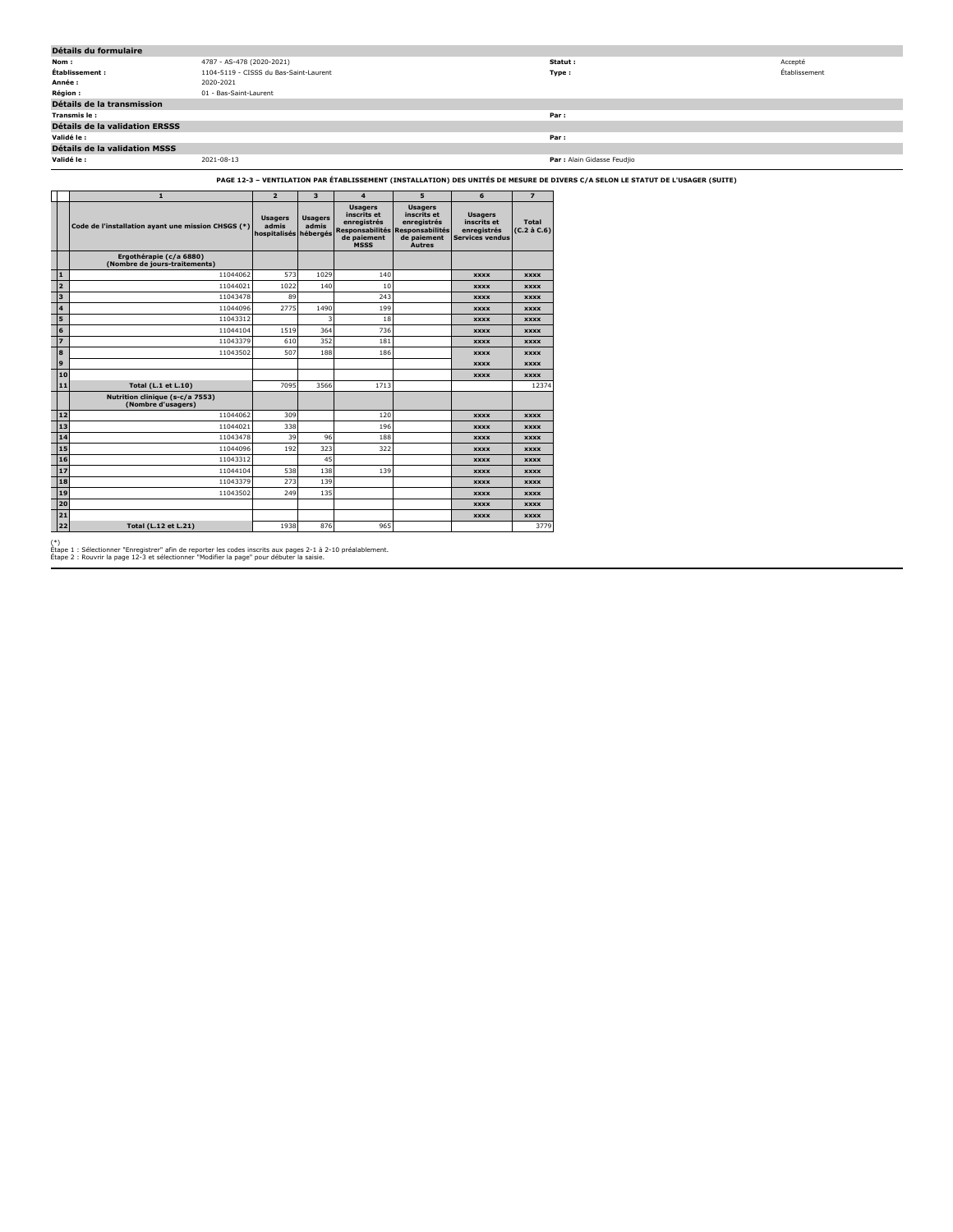| Détails du formulaire          |                                        |                             |               |
|--------------------------------|----------------------------------------|-----------------------------|---------------|
| Nom:                           | 4787 - AS-478 (2020-2021)              | Statut :                    | Accepté       |
| Établissement :                | 1104-5119 - CISSS du Bas-Saint-Laurent | Type:                       | Établissement |
| Année :                        | 2020-2021                              |                             |               |
| Région :                       | 01 - Bas-Saint-Laurent                 |                             |               |
| Détails de la transmission     |                                        |                             |               |
| Transmis le:                   |                                        | Par:                        |               |
| Détails de la validation ERSSS |                                        |                             |               |
| Validé le :                    |                                        | Par:                        |               |
| Détails de la validation MSSS  |                                        |                             |               |
| Validé le :                    | 2021-08-13                             | Par : Alain Gidasse Feudjio |               |

| PAGE 12-4 - C/A 7060 - SERVICES D'ONCOLOGIE ET D'HÉMATOLOGIE                                                |                |                                                                                       |                                                                                            |                                                                                                     |                                                            |                                                                   |                                                                                                  |                                                                                               |                                                                  |                                                                   |  |
|-------------------------------------------------------------------------------------------------------------|----------------|---------------------------------------------------------------------------------------|--------------------------------------------------------------------------------------------|-----------------------------------------------------------------------------------------------------|------------------------------------------------------------|-------------------------------------------------------------------|--------------------------------------------------------------------------------------------------|-----------------------------------------------------------------------------------------------|------------------------------------------------------------------|-------------------------------------------------------------------|--|
|                                                                                                             |                | $\mathbf{1}$                                                                          | $\overline{2}$                                                                             | $\overline{\mathbf{3}}$                                                                             | $\overline{a}$                                             | 5                                                                 | 6                                                                                                | $\overline{z}$                                                                                | 8                                                                | $\mathbf{9}$                                                      |  |
| Répartition des visites aux services externes d'oncologie et d'hématologie (1)<br>$(s-c/a 7061)$            |                | <b>Consultation</b><br>médicale ou<br>suivi médical<br>avant le premier<br>traitement | <b>Traitement</b><br>sur place<br>seulement                                                | Suivi médical<br>pendant la<br>période active<br>de traitements et<br>sans traitement<br>ce jour-là | Suivi médical<br>après la fin des<br>traitements           | <b>Consultation</b><br>médicale et<br>traitement<br>le même jour  | Suivi médical<br>pendant la<br>période active<br>de traitements et<br>traitement<br>le même jour | Visite à des<br>professionnels<br>du service<br>seulement et<br>sans traitement<br>ce jour-là | Visite pour<br>prélèvement<br>sanguin<br>seulement<br>ce jour-là | <b>Total</b><br>des visites<br>éclarées en A<br>$(C.1 \land C.8)$ |  |
| Nombre (unité de mesure A)                                                                                  | $\blacksquare$ | 1300                                                                                  | 10619                                                                                      | 9347                                                                                                | 1065                                                       | 46                                                                | 1755                                                                                             | 319                                                                                           | 383                                                              | 28283                                                             |  |
| Répartition des visites selon le<br>traitement (2) et la durée<br>$(s-c/a 7061)$                            |                | <b>Traitements de</b><br>chimiothérapie<br>intraveineuse                              | <b>Traitements de</b><br>chimiothérapie<br>intrapéritonéale                                | <b>Traitements de</b><br>chimiothérapie<br>intravésicale                                            | <b>Traitements</b><br>de greffe de<br>moelle osseuse (GMO) | <b>Traitements de</b><br>désensibilisation<br>à la chimiothérapie | Autres activités<br>thérapeutiques                                                               | <b>Urgence</b><br>oncologique                                                                 | <b>Total</b><br>$(C.1 \land C.7)$                                |                                                                   |  |
| Courte durée (? de 2 heures)                                                                                | $\overline{2}$ | 3530                                                                                  |                                                                                            |                                                                                                     |                                                            |                                                                   | <b>XXXX</b>                                                                                      | <b>XXXX</b>                                                                                   | 3530                                                             |                                                                   |  |
| Moyenne durée (entre 2 et 4 heures)                                                                         | lз             | 3076                                                                                  |                                                                                            |                                                                                                     |                                                            |                                                                   | <b>XXXX</b>                                                                                      | <b>XXXX</b>                                                                                   | 3076                                                             |                                                                   |  |
| Longue durée (? de 4 heures)                                                                                | $\overline{4}$ | 1502                                                                                  |                                                                                            |                                                                                                     |                                                            |                                                                   | <b>XXXX</b>                                                                                      | <b>XXXX</b>                                                                                   | 1502                                                             |                                                                   |  |
| Total (L.2 à L.4)                                                                                           | 5              | 8108                                                                                  |                                                                                            |                                                                                                     |                                                            |                                                                   | 3253                                                                                             |                                                                                               | 11369                                                            |                                                                   |  |
| Détail des autres soins<br>réalisés lors d'une visite<br>aux services externes<br>$(s-c/a 7061)$            |                | Lors d'une visite<br>de traitements<br>(L.5, C.1 à C.5)<br>peu importe<br>la durée    | Lors d'une visite<br>pour autres<br>activités<br>thérapeutiques<br>seulement<br>(L.5, C.6) | Lors d'une visite<br>pour urgence<br>oncologique<br>(L.5, C.7)                                      | <b>Total</b><br>$(C.1 \land C.3)$                          |                                                                   |                                                                                                  |                                                                                               |                                                                  |                                                                   |  |
| <b>Administration d'immunoglobulines</b>                                                                    | 6              | 15                                                                                    | 198                                                                                        |                                                                                                     | 213                                                        |                                                                   |                                                                                                  |                                                                                               |                                                                  |                                                                   |  |
| Assistance à la biopsie de moelle                                                                           | $\overline{z}$ |                                                                                       | 5                                                                                          |                                                                                                     |                                                            |                                                                   |                                                                                                  |                                                                                               |                                                                  |                                                                   |  |
| Entretien (avec ou sans pansement)<br>ou surveillance d'un<br>cathéter veineux central (CVC)                | $\bf{a}$       | 1982                                                                                  | 1568                                                                                       |                                                                                                     | 3550                                                       |                                                                   |                                                                                                  |                                                                                               |                                                                  |                                                                   |  |
| Hydratation par voie intraveineuse                                                                          | 9              | 1073                                                                                  | 1414                                                                                       |                                                                                                     | 2485                                                       |                                                                   |                                                                                                  |                                                                                               |                                                                  |                                                                   |  |
| Injection sous-cutanée(3),<br>intramusculaire(3), intrathécale(3)<br>ou intraveineuse                       | 10             | 882                                                                                   | 1214                                                                                       |                                                                                                     | 2096                                                       |                                                                   |                                                                                                  |                                                                                               |                                                                  |                                                                   |  |
| <b>Pansement</b><br>sauf lors de l'entretien d'un CVC                                                       | 11             | 12                                                                                    | 20                                                                                         |                                                                                                     | 32                                                         |                                                                   |                                                                                                  |                                                                                               |                                                                  |                                                                   |  |
| Phlébotomie thérapeutique<br>(ou saignée)                                                                   | 12             |                                                                                       | 100                                                                                        |                                                                                                     | 100                                                        |                                                                   |                                                                                                  |                                                                                               |                                                                  |                                                                   |  |
| Assistance à la ponction d'ascite                                                                           | 13             |                                                                                       |                                                                                            |                                                                                                     |                                                            |                                                                   |                                                                                                  |                                                                                               |                                                                  |                                                                   |  |
| Assistance à la ponction pleurale                                                                           | 14             |                                                                                       |                                                                                            |                                                                                                     |                                                            |                                                                   |                                                                                                  |                                                                                               |                                                                  |                                                                   |  |
| Prélèvement sanguin par<br>cathéter central                                                                 | 15             | 864                                                                                   | 841                                                                                        |                                                                                                     | 1705                                                       |                                                                   |                                                                                                  |                                                                                               |                                                                  |                                                                   |  |
| <b>Administration de produits sanguins</b><br>réalisée au service                                           | 16             | 65                                                                                    | 339                                                                                        |                                                                                                     | 404                                                        |                                                                   |                                                                                                  |                                                                                               |                                                                  |                                                                   |  |
| Biopsie cutanée et test de Schirmer<br>dans le cas de GMO                                                   | 17             |                                                                                       |                                                                                            |                                                                                                     |                                                            |                                                                   |                                                                                                  |                                                                                               |                                                                  |                                                                   |  |
|                                                                                                             |                |                                                                                       |                                                                                            |                                                                                                     |                                                            |                                                                   |                                                                                                  |                                                                                               |                                                                  |                                                                   |  |
| <b>Accompagnement des usagers</b><br>atteints de cancer par l'infirmière<br>pivot en oncologie (s-c/a 7062) |                | <b>Appels</b><br>téléphoniques                                                        | <b>Rencontres</b>                                                                          |                                                                                                     |                                                            |                                                                   |                                                                                                  |                                                                                               |                                                                  |                                                                   |  |
| <b>Nombre</b>                                                                                               | 18             | 12634                                                                                 | 6666                                                                                       |                                                                                                     |                                                            |                                                                   |                                                                                                  |                                                                                               |                                                                  |                                                                   |  |

1. Afin d'alléger le tableau, un traitement, une autre activité ou des soins d'urgence sont désignés par le teme « traitement ».<br>2. Afin d'alléger le tableau, un traitement, une autre activité thérapeutique ou des soins de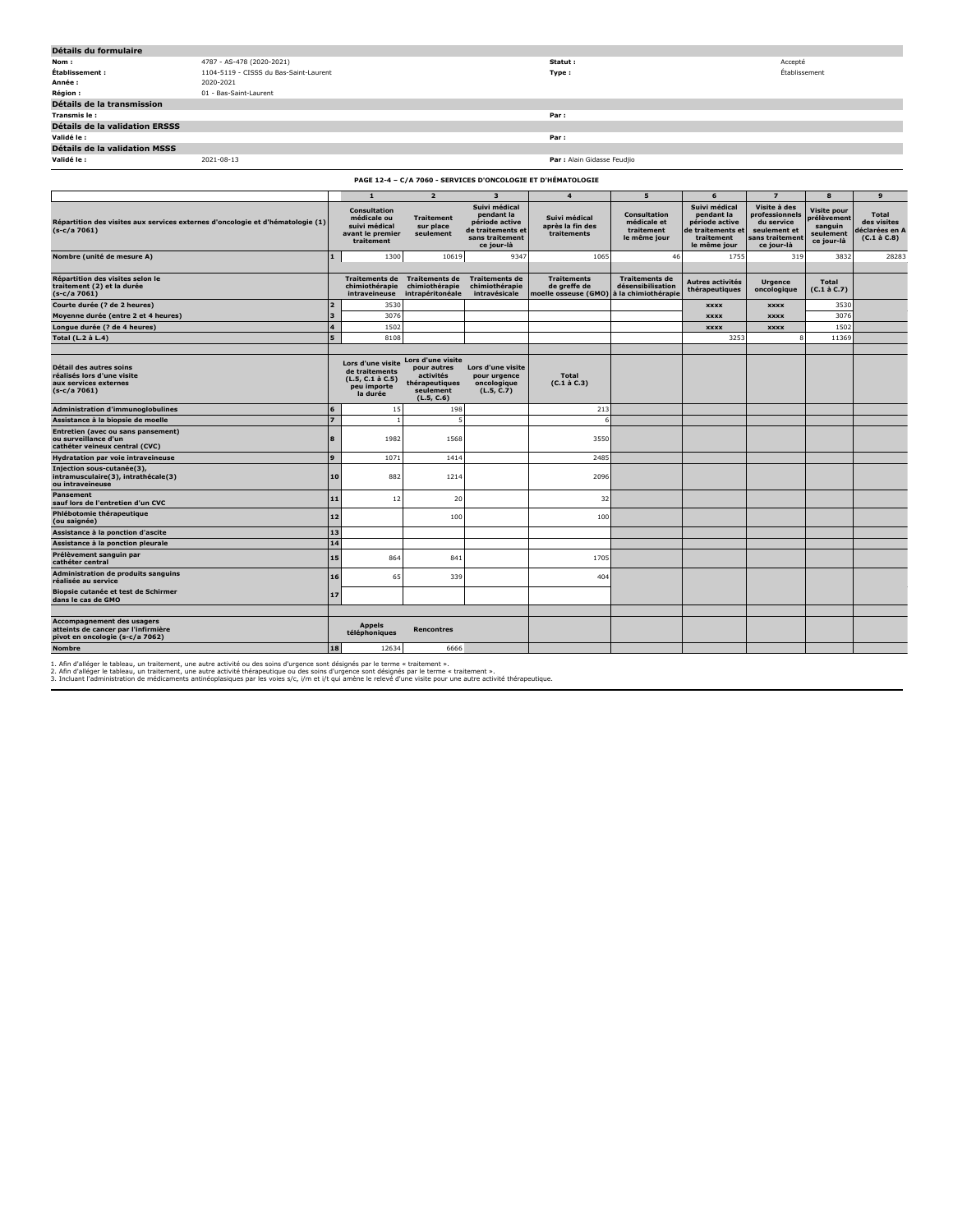| Détails du formulaire                 |                                        |                             |               |
|---------------------------------------|----------------------------------------|-----------------------------|---------------|
| Nom :                                 | 4787 - AS-478 (2020-2021)              | Statut :                    | Accepté       |
| Établissement :                       | 1104-5119 - CISSS du Bas-Saint-Laurent | Type :                      | Établissement |
| Année :                               | 2020-2021                              |                             |               |
| <b>Région :</b>                       | 01 - Bas-Saint-Laurent                 |                             |               |
| Détails de la transmission            |                                        |                             |               |
| Transmis le:                          |                                        | Par:                        |               |
| <b>Détails de la validation ERSSS</b> |                                        |                             |               |
| Validé le :                           |                                        | Par:                        |               |
| <b>Détails de la validation MSSS</b>  |                                        |                             |               |
| Validé le :                           | 2021-08-13                             | Par : Alain Gidasse Feudjio |               |
|                                       |                                        |                             |               |

**PAGE 13 – C/A 6260 - BLOC OPÉRATOIRE/C/A 6770 - ENDOSCOPIE/C/A 6300 - CONSULTATIONS EXTERNES**

|                                                                                                          |                | $\mathbf{1}$                               | $\overline{2}$                                     | 3              | 4                               |
|----------------------------------------------------------------------------------------------------------|----------------|--------------------------------------------|----------------------------------------------------|----------------|---------------------------------|
| Bloc opératoire (c/a 6260)                                                                               |                | <b>Nombre</b><br>d'usagers                 | <b>Nombre d'heures</b><br>présence de l'usager (1) |                |                                 |
| <b>Admis</b>                                                                                             | $\mathbf{1}$   | 4731                                       | 8619                                               |                |                                 |
| Inscrits en chirurgie d'un jour                                                                          |                |                                            |                                                    |                |                                 |
| <b>Responsabilité MSSS</b>                                                                               | $\overline{z}$ | 8607                                       | 7142                                               |                |                                 |
| Autres responsabilités de paiement                                                                       | 3              | 291                                        | 225                                                |                |                                 |
| Inscrits (autres)                                                                                        |                |                                            |                                                    |                |                                 |
| - Responsabilité MSSS                                                                                    | 4              | 3282                                       | 2462                                               |                |                                 |
| - Autres responsabilités de paiement                                                                     | 5              | 1                                          |                                                    |                |                                 |
| Fournis à d'autres établissements                                                                        | 6              | $\Omega$                                   |                                                    |                |                                 |
| Total (L.1 à L.6)                                                                                        | $\overline{z}$ | 16912                                      | 18448                                              |                |                                 |
|                                                                                                          |                |                                            |                                                    |                |                                 |
| Bloc opératoire au 31 mars                                                                               |                | Nombre de<br>salles utilisées              |                                                    |                |                                 |
| Nombre de salles d'opération<br>au bloc opératoire (c/a 6260)<br>(comprend les salles d'urgence)         | 8              | 21                                         |                                                    |                |                                 |
| Nombre de salles dédiées à l'endoscopie<br>au bloc opératoire (c/a 6770)                                 | $\ddot{q}$     | $\overline{2}$                             |                                                    |                |                                 |
| Nombre de salles dédiées à l'obstétrique<br>au bloc opératoire (s-c/a 6363)                              | 10             | 0                                          |                                                    |                |                                 |
|                                                                                                          |                |                                            |                                                    |                |                                 |
|                                                                                                          |                | <b>Endoscopies</b>                         |                                                    |                |                                 |
| Nombre d'examens endoscopiques<br>par voies naturelles<br>(avec ou sans biopsie)                         |                | (c/a 6770)<br>(dans des salles<br>dédiées) | <b>Consultations</b><br>externes<br>(c/a 6300)     | Ailleurs (2)   | <b>Total</b><br>$(C.1$ à $C.3)$ |
| <b>Bronchoscopie</b>                                                                                     | 11             | 1134                                       | 0                                                  | $\mathbf{1}$   | 1135                            |
| Laryngoscopie et autres endoscopies<br>des voies respiratoires                                           | 12             | 686                                        | $\Omega$                                           | 176            | 862                             |
| Gastroscopie                                                                                             | 13             | 3372                                       | $\mathbf 0$                                        | 455            | 3827                            |
| <b>Autres endoscopies</b><br>des voies digestives supérieures                                            | 14             | 373                                        | $\overline{0}$                                     | $\Omega$       | 373                             |
| Coloscopie                                                                                               | 15             | 5683                                       | $\Omega$                                           | 1402           | 7085                            |
| Protosygmoïdoscopie, anuscopie,<br>rectoscopie et autres endoscopies<br>des voies digestives inférieures | 16             | 106                                        | $\Omega$                                           | 58             |                                 |
| Cytoscopie                                                                                               | 17             | 2574                                       | 869                                                | 79             | 164<br>3522                     |
| Urétroscopie                                                                                             | 18             | 0                                          | $\mathbf 0$                                        | $\mathbf 0$    | 0                               |
| Autres endoscopies des voies urinaires                                                                   | 19             | 606                                        | $\Omega$                                           | $\Omega$       | 606                             |
| Colposcopie                                                                                              | 20             | 981                                        | 1068                                               | $\mathbf 0$    | 2049                            |
| Hystéroscopie                                                                                            | 21             | 70                                         | $\Omega$                                           | 22             | 92                              |
| Autres endoscopies gynécologiques                                                                        | 22             | $\mathbf 0$                                | $\Omega$                                           | $\mathbf 0$    | 0                               |
| Endoscopie des voies biliaires                                                                           | 23             | 66                                         | $\mathbf 0$                                        | $\mathbf 0$    | 66                              |
| Pancréatographie rétrograde<br>endoscopique (PRE)                                                        | 24             | 287                                        | $\Omega$                                           | $\Omega$       | 287                             |
| Autres (préciser) (3)                                                                                    | 25             | 746                                        | 0                                                  | $\overline{2}$ | 748                             |

1. Arrondir à l'unité près (ex. : 61,50 heures = 62 / 61,31 heures = 61).

2. Ailleurs que dans des salles dédiées et des consultations externes mais à l'intérieur de l'établissement (ex. : bloc opératoire).

3. Afin de préciser "Autres" de la ligne 25, ajouter une pièce jointe à l'aide de la page 0. L'ensemble de vos informations pour précisions doivent être consolidées puisqu'un seul document peut être joint.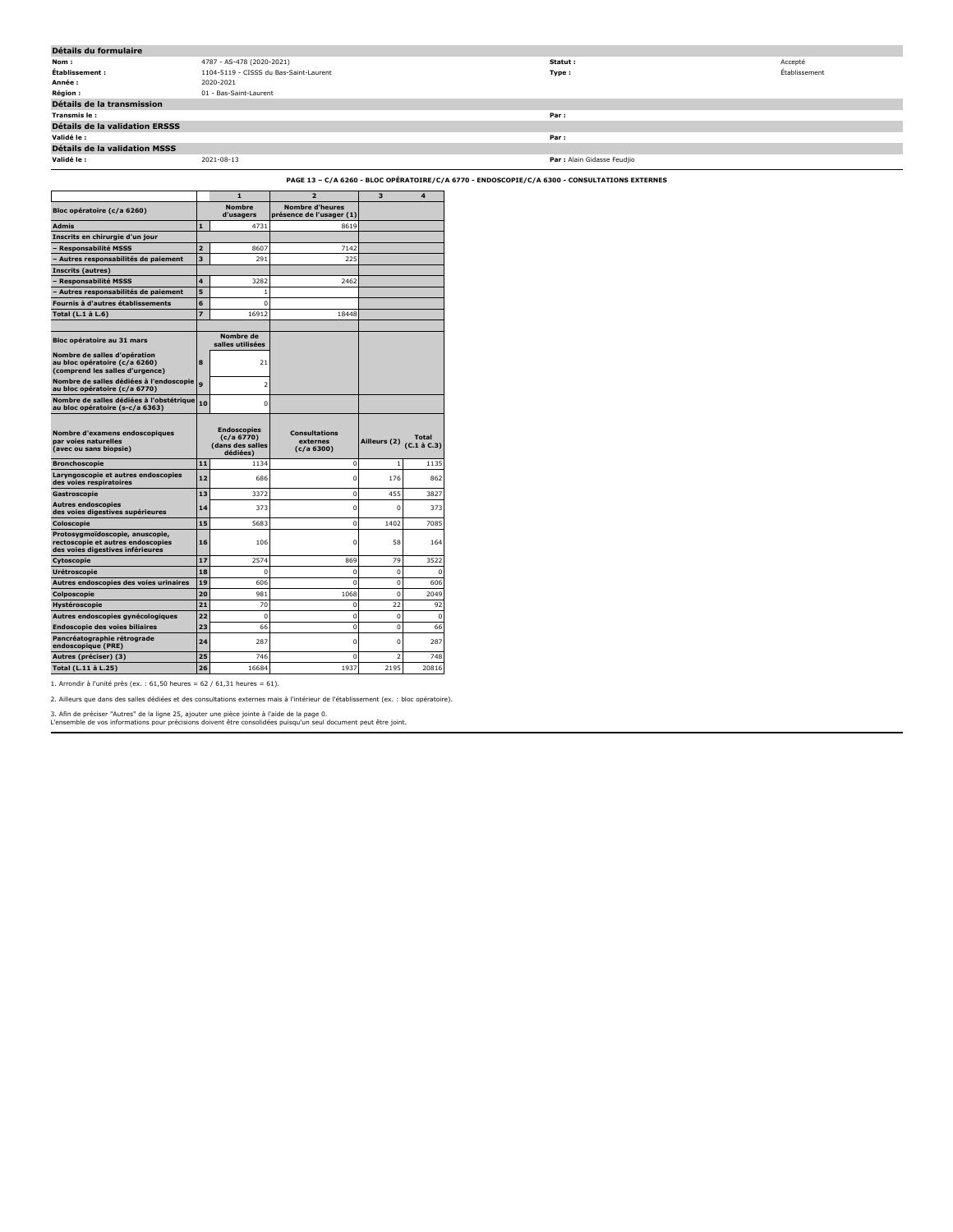| Détails du formulaire                 |                                        |                             |               |
|---------------------------------------|----------------------------------------|-----------------------------|---------------|
| Nom:                                  | 4787 - AS-478 (2020-2021)              | Statut :                    | Accepté       |
| Établissement :                       | 1104-5119 - CISSS du Bas-Saint-Laurent | Type:                       | Établissement |
| Année :                               | 2020-2021                              |                             |               |
| <b>Région :</b>                       | 01 - Bas-Saint-Laurent                 |                             |               |
| Détails de la transmission            |                                        |                             |               |
| Transmis le :                         |                                        | Par:                        |               |
| <b>Détails de la validation ERSSS</b> |                                        |                             |               |
| Validé le :                           |                                        | Par:                        |               |
| Détails de la validation MSSS         |                                        |                             |               |
| Validé le :                           | 2021-08-13                             | Par : Alain Gidasse Feudjio |               |

**PAGE 13-1 – VENTILATION PAR ÉTABLISSEMENT (INSTALLATION) DU NOMBRE D'HEURES-PRÉSENCE DES USAGERS SELON LEUR STATUT/C/A 6260 - BLOC OPÉRATOIRE**

|                         | 1                                                                         | $\overline{2}$          | 3                                                                                         | $\overline{a}$                                                                                      | 5                                                                                         | 6                                                                                            | $\overline{ }$                               | 8                                 |
|-------------------------|---------------------------------------------------------------------------|-------------------------|-------------------------------------------------------------------------------------------|-----------------------------------------------------------------------------------------------------|-------------------------------------------------------------------------------------------|----------------------------------------------------------------------------------------------|----------------------------------------------|-----------------------------------|
|                         | Code de l'installation ayant une mission CHSGS (*)                        | <b>Usagers</b><br>admis | <b>Usagers</b><br>inscrits<br>en CDJ<br>Responsa-<br>bilité de<br>paiement<br><b>MSSS</b> | <b>Usagers</b><br><b>inscrits</b><br>en CDJ<br><b>Autres</b><br>responsa-<br>bilités de<br>paiement | <b>Autres</b><br>usagers<br>inscrits<br>Responsa-<br>bilité de<br>paiement<br><b>MSSS</b> | <b>Autres</b><br>usagers<br>inscrits<br><b>Autres</b><br>responsa-<br>bilités de<br>paiement | Fournis à<br>d'autres<br>établis-<br>sements | <b>Total</b><br>$(C.2 \land C.7)$ |
|                         | Bloc opératoire (c/a 6260)<br>Nombre d'heures-présence (1)<br>de l'usager |                         |                                                                                           |                                                                                                     |                                                                                           |                                                                                              |                                              |                                   |
| 1                       | 11044062                                                                  | 675                     | 1084                                                                                      | O                                                                                                   | 342                                                                                       |                                                                                              | <b>XXXX</b>                                  | <b>XXXX</b>                       |
| $\overline{2}$          | 11044021                                                                  | 262                     | 208                                                                                       | O                                                                                                   | 173                                                                                       |                                                                                              | <b>XXXX</b>                                  | <b>XXXX</b>                       |
| $\overline{\mathbf{3}}$ | 11043478                                                                  | $\mathbf 0$             | $\Omega$                                                                                  | Ō                                                                                                   | o                                                                                         |                                                                                              | <b>XXXX</b>                                  | <b>XXXX</b>                       |
| $\overline{\mathbf{4}}$ | 11044096                                                                  | 4408                    | 3550                                                                                      | 200                                                                                                 | 710                                                                                       |                                                                                              | <b>XXXX</b>                                  | <b>XXXX</b>                       |
| 5                       | 11043312                                                                  | $\Omega$                | n                                                                                         | n                                                                                                   | o                                                                                         |                                                                                              | <b>XXXX</b>                                  | <b>XXXX</b>                       |
| 6                       | 11044104                                                                  | 2670                    | 1777                                                                                      | 25                                                                                                  | 195                                                                                       |                                                                                              | <b>XXXX</b>                                  | <b>XXXX</b>                       |
| $\overline{z}$          | 11043379                                                                  | 254                     | 221                                                                                       | o                                                                                                   | 878                                                                                       |                                                                                              | <b>XXXX</b>                                  | <b>XXXX</b>                       |
| 8                       | 11043502                                                                  | 350                     | 302                                                                                       | O                                                                                                   | 164                                                                                       |                                                                                              | <b>XXXX</b>                                  | <b>XXXX</b>                       |
| 9                       |                                                                           |                         |                                                                                           |                                                                                                     |                                                                                           |                                                                                              | <b>XXXX</b>                                  | <b>XXXX</b>                       |
| 10                      |                                                                           |                         |                                                                                           |                                                                                                     |                                                                                           |                                                                                              | <b>XXXX</b>                                  | <b>XXXX</b>                       |
| 11                      | Total (L.1 à L.10)                                                        | 8619                    | 7142                                                                                      | 225                                                                                                 | 2462                                                                                      |                                                                                              |                                              | 18448                             |

(\*) Étape 1 : Sélectionner "Enregistrer" afin de reporter les codes inscrits aux pages 2-1 à 2-10 préalablement. Étape 2 : Rouvrir la page 13-1 et sélectionner "Modifier la page" pour débuter la saisie.

1. Arrondir à l'unité près (ex. : 61,50 heures = 62 / 61,31 heures = 61).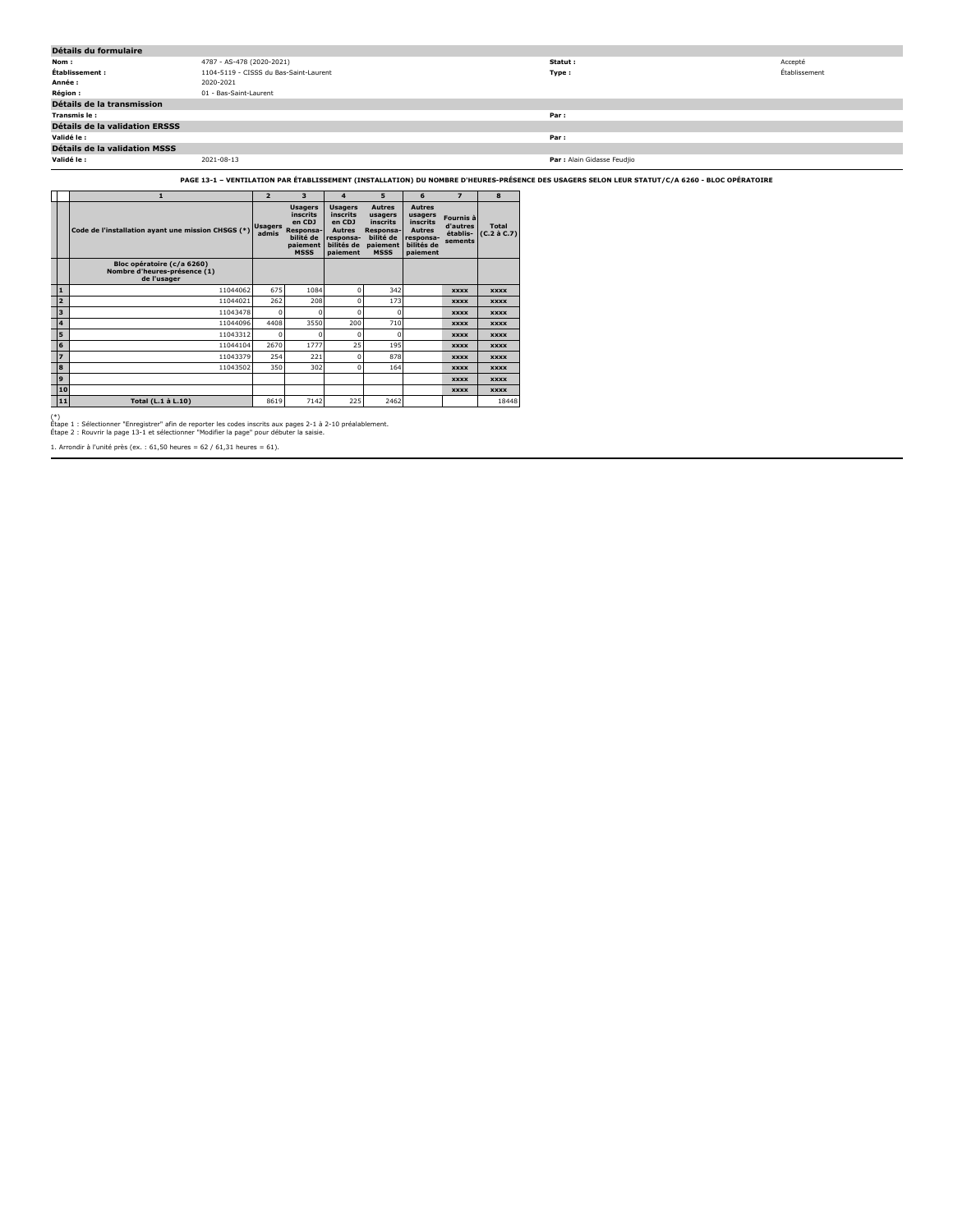| Détails du formulaire                                                             |                                        |                                         |                                     |                         |                  |                             |                                                                                                                                     |               |
|-----------------------------------------------------------------------------------|----------------------------------------|-----------------------------------------|-------------------------------------|-------------------------|------------------|-----------------------------|-------------------------------------------------------------------------------------------------------------------------------------|---------------|
| Nom:                                                                              | 4787 - AS-478 (2020-2021)              |                                         |                                     |                         |                  |                             | Statut:                                                                                                                             | Accepté       |
| Établissement :                                                                   | 1104-5119 - CISSS du Bas-Saint-Laurent |                                         |                                     |                         |                  |                             | Type:                                                                                                                               | Établissement |
| Année :                                                                           | 2020-2021                              |                                         |                                     |                         |                  |                             |                                                                                                                                     |               |
| Région :                                                                          | 01 - Bas-Saint-Laurent                 |                                         |                                     |                         |                  |                             |                                                                                                                                     |               |
| Détails de la transmission                                                        |                                        |                                         |                                     |                         |                  |                             |                                                                                                                                     |               |
| Transmis le:                                                                      |                                        |                                         |                                     |                         |                  |                             | Par:                                                                                                                                |               |
| Détails de la validation ERSSS                                                    |                                        |                                         |                                     |                         |                  |                             |                                                                                                                                     |               |
| Validé le :                                                                       |                                        |                                         |                                     |                         |                  |                             | Par:                                                                                                                                |               |
| Détails de la validation MSSS                                                     |                                        |                                         |                                     |                         |                  |                             |                                                                                                                                     |               |
| Validé le :                                                                       | 2021-08-13                             |                                         |                                     |                         |                  |                             | Par : Alain Gidasse Feudjio                                                                                                         |               |
|                                                                                   |                                        |                                         |                                     |                         |                  |                             | PAGE 14 - S-C/A 6302 - CONSULTATIONS EXTERNES SPÉCIALISÉES/S-C/A 6322 - UNITÉ DE RETRAITEMENT DES DISPOSITIFS MÉDICAUX - CLSC ET CH |               |
|                                                                                   |                                        | $\mathbf{1}$                            | $\overline{\mathbf{z}}$             | $\overline{\mathbf{3}}$ | $\boldsymbol{4}$ | 5                           |                                                                                                                                     |               |
|                                                                                   |                                        |                                         | Nombre de visites Nombre de visites |                         |                  |                             |                                                                                                                                     |               |
| Nombre de visites par spécialités médicales reconnues                             |                                        | <b>Usagers admis</b>                    | <b>Usagers externes</b>             |                         |                  |                             |                                                                                                                                     |               |
| Anesthésiologie                                                                   | I1.                                    |                                         | 2334                                |                         |                  |                             |                                                                                                                                     |               |
| <b>Biochimie médicale</b>                                                         | 2                                      |                                         | 50                                  |                         |                  |                             |                                                                                                                                     |               |
| Cardiologie (adulte ou pédiatrique)                                               | 3                                      |                                         | 7169                                |                         |                  |                             |                                                                                                                                     |               |
| Chirurgie cardiaque                                                               | $\overline{\mathbf{4}}$                |                                         |                                     |                         |                  |                             |                                                                                                                                     |               |
| Chirurgie générale                                                                | 5                                      |                                         | 19907                               |                         |                  |                             |                                                                                                                                     |               |
| Chirurgie orthopédique                                                            | 6                                      |                                         | 26164                               |                         |                  |                             |                                                                                                                                     |               |
| Chirurgie plastique                                                               | 7                                      |                                         | 405                                 |                         |                  |                             |                                                                                                                                     |               |
| Dermatologie                                                                      | 8                                      | 16                                      | 6922                                |                         |                  |                             |                                                                                                                                     |               |
| Endocrinologie et métabolisme                                                     | وا                                     |                                         | 3359                                |                         |                  |                             |                                                                                                                                     |               |
| Gastroentérologie                                                                 | 10                                     | 440                                     | 4212                                |                         |                  |                             |                                                                                                                                     |               |
| Génétique médicale                                                                | 11                                     |                                         |                                     |                         |                  |                             |                                                                                                                                     |               |
| Gériatrie                                                                         | 12                                     |                                         | 605                                 |                         |                  |                             |                                                                                                                                     |               |
| Gynécologie                                                                       | 13                                     |                                         | 11360                               |                         |                  |                             |                                                                                                                                     |               |
| Hématologie/oncologie                                                             | 14                                     |                                         |                                     |                         |                  |                             |                                                                                                                                     |               |
| Immunologie clinique et allergie                                                  | 15                                     |                                         |                                     |                         |                  |                             |                                                                                                                                     |               |
| Médecine d'urgence - suivi de l'urgence (1)                                       | 16                                     |                                         | 3621                                |                         |                  |                             |                                                                                                                                     |               |
| Médecine interne                                                                  | 17                                     |                                         | 17431                               |                         |                  |                             |                                                                                                                                     |               |
| Medecine physique et réadaptation                                                 | 18                                     |                                         |                                     |                         |                  |                             |                                                                                                                                     |               |
| Microbiologie médicale et infectiologie                                           | 19                                     |                                         | 4181                                |                         |                  |                             |                                                                                                                                     |               |
| Néphrologie                                                                       | 20                                     |                                         | 2376                                |                         |                  |                             |                                                                                                                                     |               |
| Neurochirurgie                                                                    | 21                                     |                                         |                                     |                         |                  |                             |                                                                                                                                     |               |
| Neurologie                                                                        | 22                                     |                                         | 9116                                |                         |                  |                             |                                                                                                                                     |               |
| Obstétrique                                                                       | 23                                     |                                         | 3176                                |                         |                  |                             |                                                                                                                                     |               |
| Ophtalmologie                                                                     | 24                                     |                                         | 23693                               |                         |                  |                             |                                                                                                                                     |               |
| Oto-rhino-laryngologie et chirurgie                                               |                                        |                                         |                                     |                         |                  |                             |                                                                                                                                     |               |
| cervico-faciale                                                                   | 25                                     |                                         | 8240                                |                         |                  |                             |                                                                                                                                     |               |
| Pédiatrie                                                                         | 26                                     |                                         | 7195                                |                         |                  |                             |                                                                                                                                     |               |
| Pneumologie                                                                       | 27                                     |                                         | 11330                               |                         |                  |                             |                                                                                                                                     |               |
| Rhumatologie                                                                      | 28                                     |                                         | 2691                                |                         |                  |                             |                                                                                                                                     |               |
| Urologie                                                                          | 29                                     |                                         | 7926                                |                         |                  |                             |                                                                                                                                     |               |
| Total (L.1 à L.29)                                                                | 30                                     | 478                                     | 183463                              |                         |                  |                             |                                                                                                                                     |               |
|                                                                                   |                                        |                                         |                                     |                         |                  |                             |                                                                                                                                     |               |
|                                                                                   |                                        |                                         |                                     |                         |                  |                             |                                                                                                                                     |               |
|                                                                                   |                                        |                                         |                                     |                         |                  |                             |                                                                                                                                     |               |
| Nombre de retraitements des dispositifs médicaux stérilisés<br>(missions CLSC-CH) |                                        | <b>Pochettes</b><br>papier<br>plastique | <b>Plateaux</b><br>enveloppés       | Contenants<br>rigides   | <b>Paquets</b>   | <b>Total</b><br>(C.1 à C.4) |                                                                                                                                     |               |
| Nombre d'ensachages                                                               | 31                                     | 141179                                  | 45109                               | 1675                    | 38367            | 241405                      |                                                                                                                                     |               |
| Coefficients de pondération                                                       |                                        | 0,1                                     | $\mathbf{1}$                        | $\mathbf{1}$            | 0,5              | <b>XXXX</b>                 |                                                                                                                                     |               |
| Nombre d'ensachages pondérés                                                      | 32                                     | 14118                                   | 45109                               | 1675                    | 19184            | 95161                       |                                                                                                                                     |               |
| Cycle de désinfection/pasteurisation                                              | 33                                     | <b>XXXX</b>                             | <b>XXXX</b>                         | <b>XXXX</b>             | xxxx             | 2330                        |                                                                                                                                     |               |
| Désinfection en endoscopie                                                        | 34                                     | <b>XXXX</b>                             | <b>XXXX</b>                         | <b>XXXX</b>             | <b>XXXX</b>      | 4990                        |                                                                                                                                     |               |
| Total (L.32 à L.34)                                                               | 35                                     | <b>XXXX</b>                             | <b>XXXX</b>                         | <b>xxxx</b>             | <b>XXXX</b>      | 102481                      |                                                                                                                                     |               |
|                                                                                   |                                        |                                         |                                     |                         |                  |                             |                                                                                                                                     |               |

1. Ailleurs qu'à l'urgence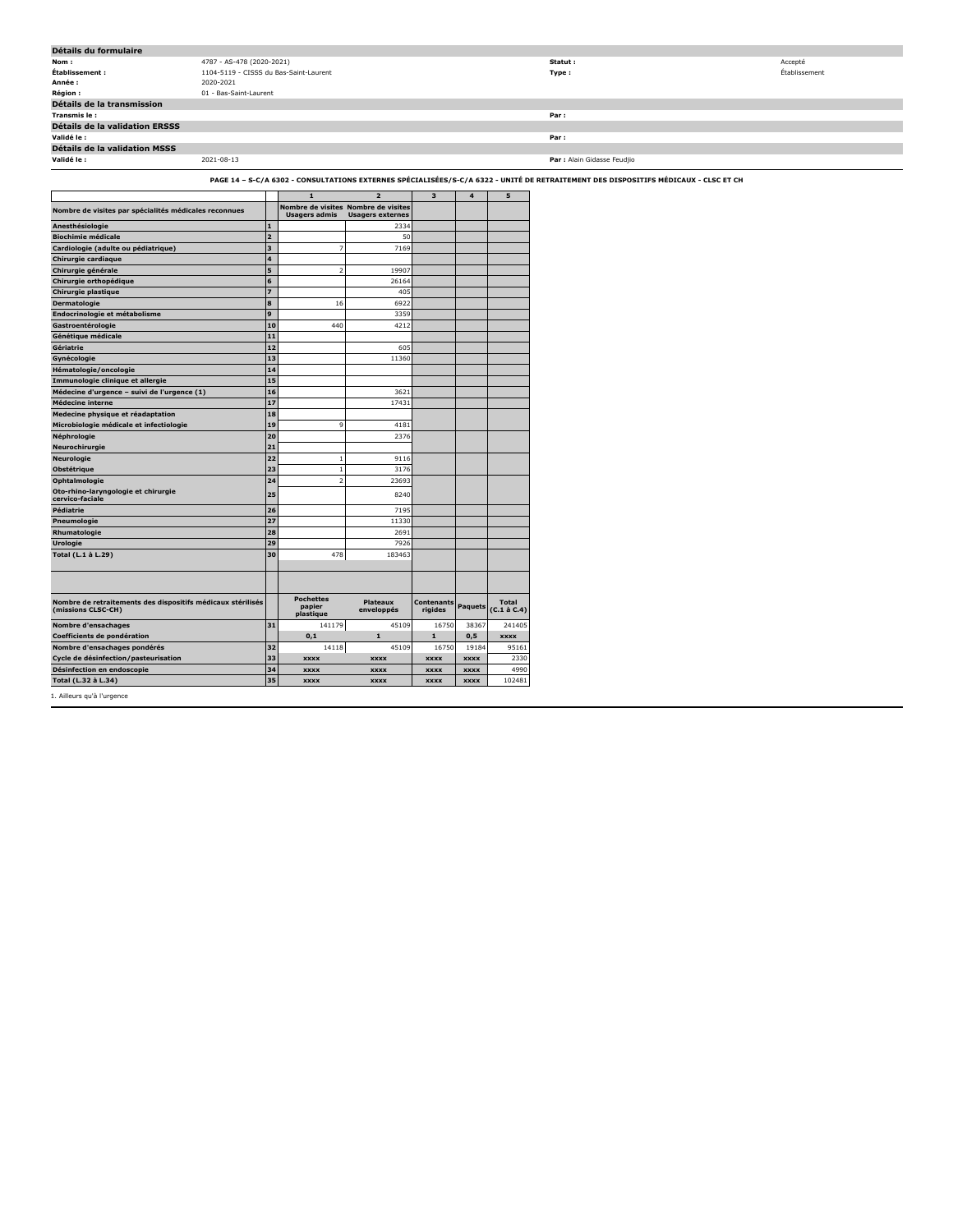| Détails du formulaire                 |                                        |                             |               |
|---------------------------------------|----------------------------------------|-----------------------------|---------------|
| Nom:                                  | 4787 - AS-478 (2020-2021)              | Statut :                    | Accepté       |
| Établissement :                       | 1104-5119 - CISSS du Bas-Saint-Laurent | Type:                       | Établissement |
| Année :                               | 2020-2021                              |                             |               |
| <b>Région :</b>                       | 01 - Bas-Saint-Laurent                 |                             |               |
| Détails de la transmission            |                                        |                             |               |
| Transmis le:                          |                                        | Par:                        |               |
| <b>Détails de la validation ERSSS</b> |                                        |                             |               |
| Validé le :                           |                                        | Par:                        |               |
| Détails de la validation MSSS         |                                        |                             |               |
| Validé le :                           | 2021-08-13                             | Par : Alain Gidasse Feudjio |               |
|                                       |                                        |                             |               |

**PAGE 15 – SANTÉ MENTALE - DÉTAILS SUR LES SERVICES SURSPÉCIALISÉS DE TROISIÈME LIGNE ET LES SERVICES DANS LA COMMUNAUTÉ**

|                                                                                                                                    |                         | $\mathbf{1}$  | $\overline{2}$ | 3                                 |
|------------------------------------------------------------------------------------------------------------------------------------|-------------------------|---------------|----------------|-----------------------------------|
| <b>Domaines retenus en services</b><br>surspécialisés de troisième ligne                                                           |                         | Dispensé (1)  |                |                                   |
| Troubles anxieux et dépressifs                                                                                                     | $\mathbf{1}$            |               |                |                                   |
| Psychiatrie légale                                                                                                                 | $\overline{2}$          |               |                |                                   |
| <b>Troubles psychotiques</b>                                                                                                       |                         |               |                |                                   |
| <b>Premières psychoses</b>                                                                                                         | 3                       |               |                |                                   |
| - Troubles psychotiques réfractaires                                                                                               | 4                       |               |                |                                   |
| <b>Troubles alimentaires</b>                                                                                                       | 5                       |               |                |                                   |
| Troubles de la conduite sexuelle                                                                                                   | 6                       |               |                |                                   |
| Les troubles de la personnalité                                                                                                    | $\overline{\mathbf{z}}$ |               |                |                                   |
|                                                                                                                                    |                         |               |                |                                   |
| Activités par les professionnels répondants<br>aux services de première ligne                                                      |                         | <b>Jeunes</b> | <b>Adultes</b> | <b>Total</b><br>$(C.1 \land C.2)$ |
| Heures travaillées à cette activité selon l'entente et déclarées<br>au c/a 6330 par les services spécialisés                       | 8                       | 20426         | 49078          | 69504                             |
| Heures travaillées à cette activité selon l'entente et déclarées<br>au c/a 5930 par les équipes de première ligne en santé mentale | $\mathbf{Q}$            | 23329         | 48114          | 71443                             |
|                                                                                                                                    |                         |               |                |                                   |
|                                                                                                                                    |                         |               |                |                                   |
| RÉPARTITION DES SALAIRES DU PERSONNEL TEMPS RÉGULIER<br>ET DE LA MAIN-D'ŒUVRE INDÉPENDANTE ENTRE LES JEUNES ET LES ADULTES         |                         |               |                |                                   |
| Services ambulatoires de santé mentale<br>en première ligne (c/a 5930)                                                             |                         | <b>Jeunes</b> | <b>Adultes</b> | <b>Total</b><br>$(C.1 \land C.2)$ |
| Heures travaillées (2)                                                                                                             | 10                      | 23284         | 47951          | 71235                             |

1. Inscrire le chiffre 1 aux lignes appropriées pour les services surspécialisés aux usagers au cours de l'exercice.<br>Si un service est dispensé dans plus d'une installation, inscrire également le chiffre 1 à la ligne appro

2. Ce nombre est l'addition des heures travaillées du personnel - temps régulier déclarées à la page 650 du rapport financier annuel (formulaire AS-471), L.2, C.3 et de la main-d'œuvre indépendante à la L.5, C.3.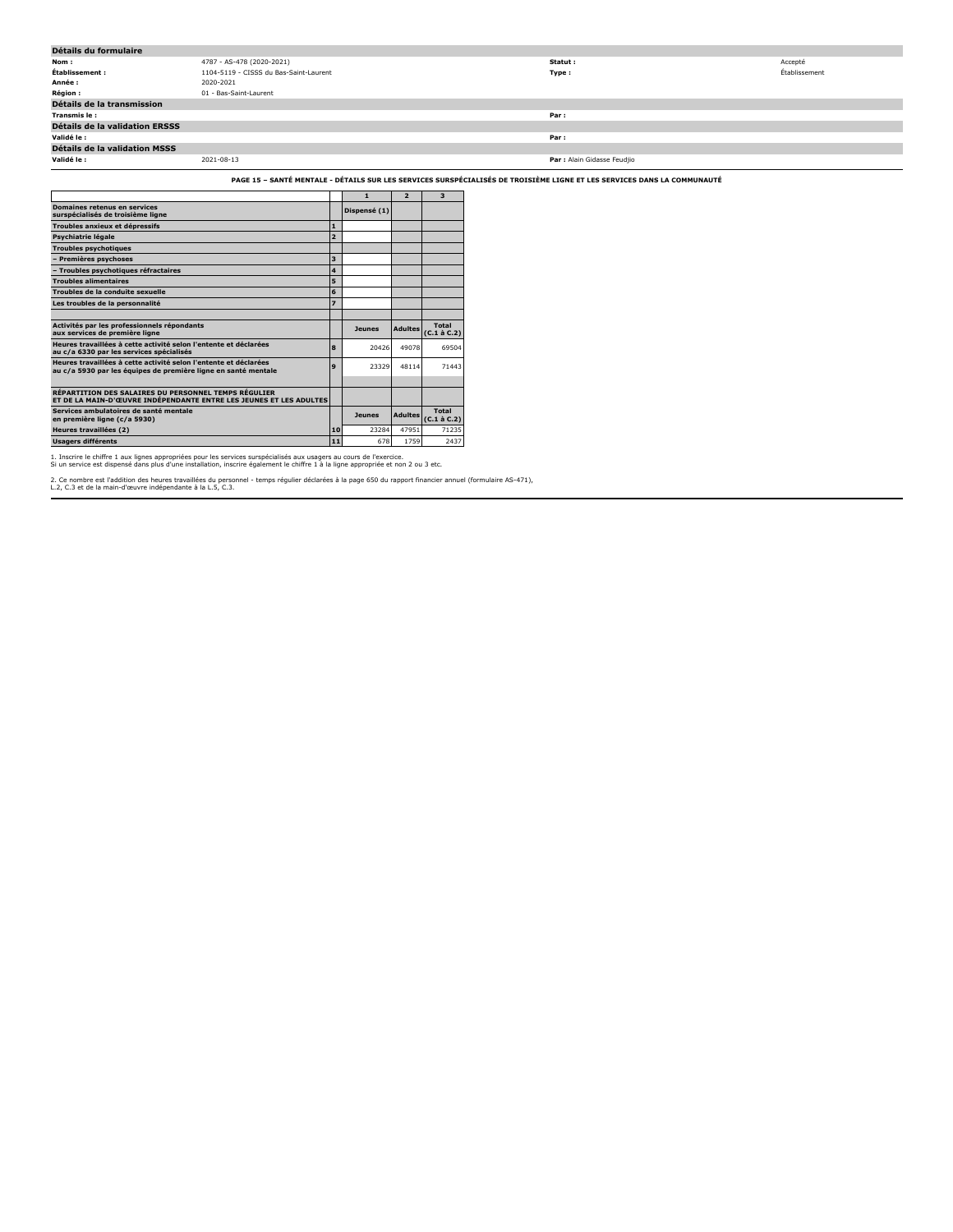| Détails du formulaire                 |                                        |                             |               |  |  |  |  |  |
|---------------------------------------|----------------------------------------|-----------------------------|---------------|--|--|--|--|--|
| Nom :                                 | 4787 - AS-478 (2020-2021)              | Statut :                    | Accepté       |  |  |  |  |  |
| Établissement :                       | 1104-5119 - CISSS du Bas-Saint-Laurent | Type:                       | Établissement |  |  |  |  |  |
| Année :                               | 2020-2021                              |                             |               |  |  |  |  |  |
| <b>Région:</b>                        | 01 - Bas-Saint-Laurent                 |                             |               |  |  |  |  |  |
| Détails de la transmission            |                                        |                             |               |  |  |  |  |  |
| Transmis le:                          |                                        | Par:                        |               |  |  |  |  |  |
| <b>Détails de la validation ERSSS</b> |                                        |                             |               |  |  |  |  |  |
| Validé le :                           |                                        | Par :                       |               |  |  |  |  |  |
| Détails de la validation MSSS         |                                        |                             |               |  |  |  |  |  |
| Validé le :                           | 2021-08-13                             | Par : Alain Gidasse Feudjio |               |  |  |  |  |  |
|                                       |                                        |                             |               |  |  |  |  |  |

**PAGE 16 – S-C/A 6352 - INHALOTHÉRAPIE - AUTRES**

|                                                                                    |                | $\mathbf{1}$                                        |
|------------------------------------------------------------------------------------|----------------|-----------------------------------------------------|
| Répartition selon les catégories                                                   |                | Nombre d'unités<br>techniques provinciales<br>(UTP) |
| 0100 - Aérosolthérapie                                                             | 1              | 340241                                              |
| 0200 - Sécrétions bronchiques                                                      | $\overline{2}$ | 29720                                               |
| 0300 - Techniques respiratoires                                                    | 3              | 26688                                               |
| 0400 - Rééducation - Enseignement                                                  | 4              | 4285                                                |
| 0500 - Oxygénothérapie et humidification                                           | 5              | 29423                                               |
| 0600 - Support ventilatoire                                                        | 6              | 188358                                              |
| 0700 - Évaluation et surveillance respiratoire                                     | 7              | 334256                                              |
| 0800 - Drainage pleural                                                            | 8              | 15                                                  |
| 0900 - Réanimation cardiorespiratoire                                              | 9              | 6365                                                |
| 1000 - Contrôle et soin des voies aériennes                                        | 10             | 9286                                                |
| 1100 - Support thérapeutique                                                       | 11             | 22505                                               |
| 1200 - Ponctions                                                                   | 12             | 160                                                 |
| 1300 - Cessation tabagique                                                         | 13             | n                                                   |
| 1400 - Autres (limité aux codes prévus)                                            | 14             | 346719                                              |
|                                                                                    | 15             | <b>XXXX</b>                                         |
|                                                                                    | 16             | <b>XXXX</b>                                         |
| Total (L.1 à L.16)                                                                 | 17             | 1338021                                             |
|                                                                                    |                |                                                     |
| Inhalothérapie - Autres (s-c/a 6352)                                               |                | Nombre d'unités<br>techniques provinciales<br>(UTP) |
| Unités techniques provinciales achetées en inhalothérapie                          | 18             | n                                                   |
| Heures travaillées du personnel de production d'unités techniques provinciales (1) | 19             | 57547                                               |
| Unités techniques provinciales en inhalothérapie réalisées à l'unité de l'urgence  | 20             | 74335                                               |
|                                                                                    |                |                                                     |
| Inhalothérapie - Autres (s-c/a 6352)                                               |                | Nombre d'unités<br>techniques provinciales<br>(UTP) |
| Ajout aux valeurs unitaires                                                        | 21             | 390                                                 |

1. Le nombre d'heures travaillées correspond au nombre d'heures à la page 650<br>du rapport financier annuel (formulaire AS-471), L.2, L.3 et L.5, C.3<br>du s-c/a 6352 - Inhalothérapie - Autres, excluant les heures qui ont rappo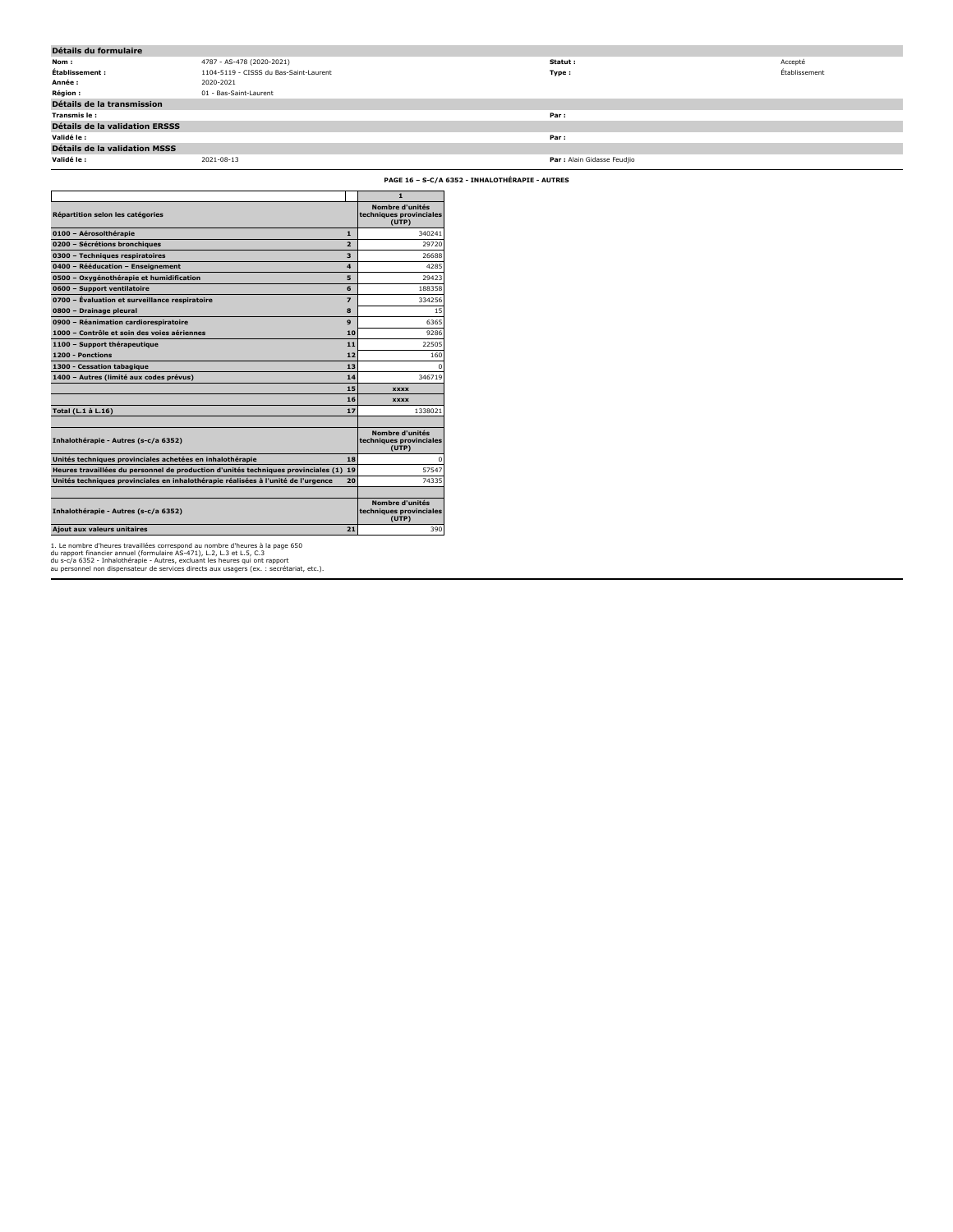| Détails du formulaire                 |                                        |                             |               |  |  |  |  |
|---------------------------------------|----------------------------------------|-----------------------------|---------------|--|--|--|--|
| Nom:                                  | 4787 - AS-478 (2020-2021)              | Statut :                    | Accepté       |  |  |  |  |
| Établissement :                       | 1104-5119 - CISSS du Bas-Saint-Laurent | Type:                       | Établissement |  |  |  |  |
| Année :                               | 2020-2021                              |                             |               |  |  |  |  |
| <b>Région:</b>                        | 01 - Bas-Saint-Laurent                 |                             |               |  |  |  |  |
| Détails de la transmission            |                                        |                             |               |  |  |  |  |
| Transmis le:                          |                                        | Par:                        |               |  |  |  |  |
| <b>Détails de la validation ERSSS</b> |                                        |                             |               |  |  |  |  |
| Validé le :                           |                                        | Par:                        |               |  |  |  |  |
| Détails de la validation MSSS         |                                        |                             |               |  |  |  |  |
| Validé le :                           | 2021-08-13                             | Par : Alain Gidasse Feudjio |               |  |  |  |  |
|                                       |                                        |                             |               |  |  |  |  |

**PAGE 16-1 – VENTILATION PAR ÉTABLISSEMENT (INSTLLATION) DES UTP RÉALISÉES À L'URGENCE/S-C/A 6352 - INHALOTHÉRAPIE - AUTRES**

|                | 1                                                  | $\overline{2}$                                            |
|----------------|----------------------------------------------------|-----------------------------------------------------------|
|                | Code de l'installation ayant une mission CHSGS (*) | Nombre d'unités techniques (UTP)<br>réalisées à l'urgence |
|                | Inhalothérapie - Autres (s-c/a 6352)               |                                                           |
| $\mathbf{1}$   | 11044062                                           | 21094                                                     |
| $\overline{2}$ | 11044021                                           | 6815                                                      |
| 3              | 11043478                                           |                                                           |
| 4              | 11044096                                           | 43868                                                     |
| 5              | 11043312                                           |                                                           |
| 6              | 11044104                                           |                                                           |
| $\overline{z}$ | 11043379                                           |                                                           |
| 8              | 11043502                                           | 2558                                                      |
| 9              |                                                    |                                                           |
| 10             |                                                    |                                                           |
| 11             | <b>TOTAL (L.1 à L.10)</b>                          | 74335                                                     |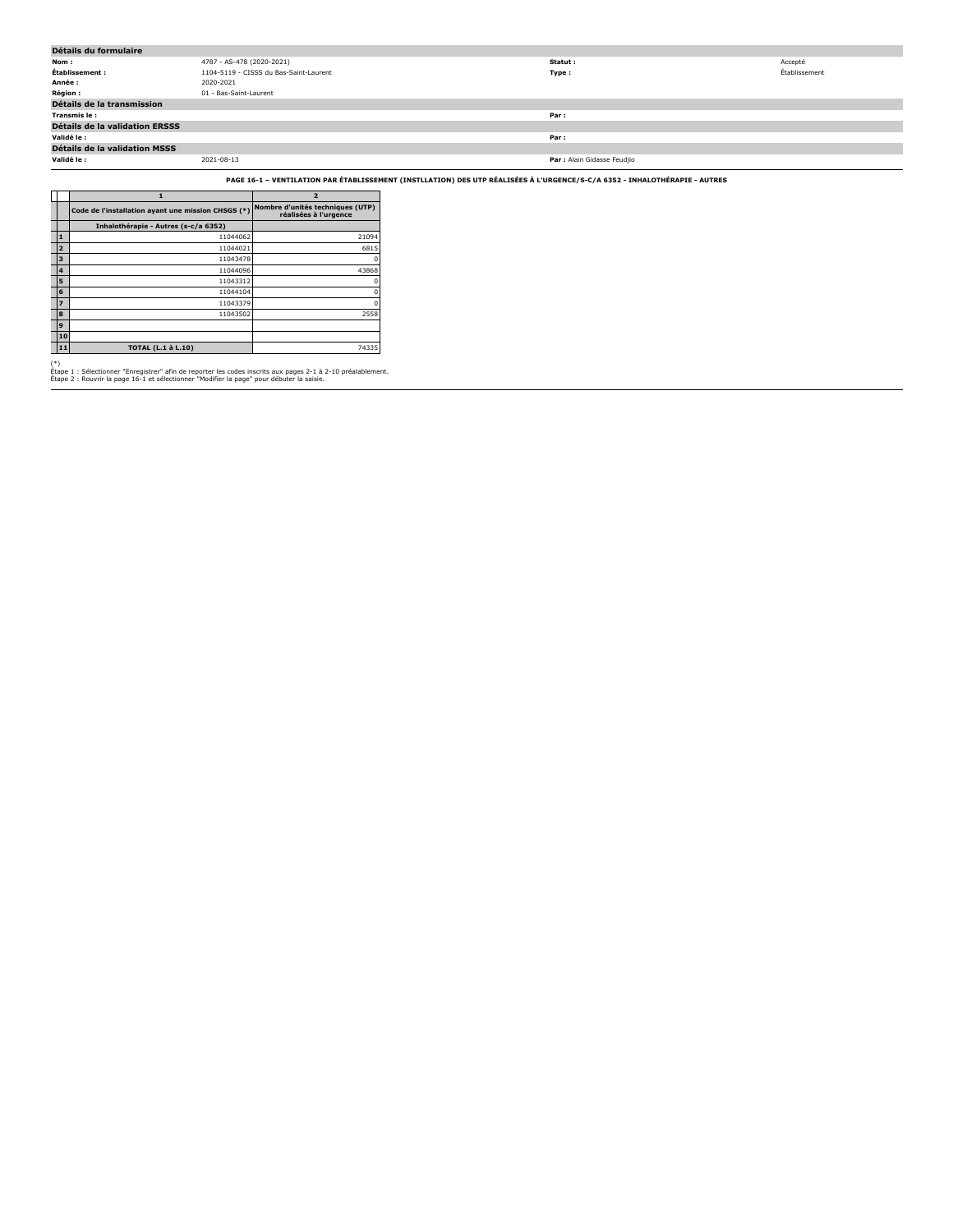| Détails du formulaire          |                                        |                             |               |  |  |  |  |
|--------------------------------|----------------------------------------|-----------------------------|---------------|--|--|--|--|
| Nom :                          | 4787 - AS-478 (2020-2021)              | Statut :                    | Accepté       |  |  |  |  |
| Établissement :                | 1104-5119 - CISSS du Bas-Saint-Laurent | Type:                       | Établissement |  |  |  |  |
| Année :                        | 2020-2021                              |                             |               |  |  |  |  |
| <b>Région:</b>                 | 01 - Bas-Saint-Laurent                 |                             |               |  |  |  |  |
| Détails de la transmission     |                                        |                             |               |  |  |  |  |
| Transmis le:                   |                                        | Par:                        |               |  |  |  |  |
| Détails de la validation ERSSS |                                        |                             |               |  |  |  |  |
| Validé le :                    |                                        | Par:                        |               |  |  |  |  |
| Détails de la validation MSSS  |                                        |                             |               |  |  |  |  |
| Validé le :                    | 2021-08-13                             | Par : Alain Gidasse Feudjio |               |  |  |  |  |

**PAGE 17 – RÉPARTITION DES USAGERS ET DES INTERVENTIONS SELON LE DOMAINE D'INTERVENTION ET SELON LE STATUT DES USAGERS/C/A 6564 - PSYCHOLOGIE**

|                                                                           |                         | $\mathbf{1}$                            | $\overline{2}$                      | $\overline{\mathbf{3}}$    | $\Delta$                                                                  | 5                                                            |
|---------------------------------------------------------------------------|-------------------------|-----------------------------------------|-------------------------------------|----------------------------|---------------------------------------------------------------------------|--------------------------------------------------------------|
| <b>Domaine d'intervention</b>                                             |                         | <b>Usagers</b><br>admis<br>hospitalisés | <b>Usagers</b><br>admis<br>hébergés | <b>Usagers</b><br>externes | <b>Total des</b><br>interventions<br>par domaine (1)<br>$(C.1 \land C.3)$ | <b>Total des</b><br>usagers<br>différents<br>par domaine (2) |
| Neuropsychologie                                                          |                         |                                         |                                     |                            |                                                                           |                                                              |
| - Nombre d'usagers                                                        | $\mathbf{1}$            |                                         |                                     |                            | <b>XXXX</b>                                                               |                                                              |
| - Nombre d'interventions                                                  | $\overline{2}$          |                                         |                                     |                            |                                                                           | <b>XXXX</b>                                                  |
| Psychologie en milieu médical                                             |                         |                                         |                                     |                            |                                                                           |                                                              |
| - Nombre d'usagers                                                        | $\overline{\mathbf{3}}$ | 3                                       | $\Omega$                            | 199                        | <b>XXXX</b>                                                               |                                                              |
| - Nombre d'interventions                                                  | $\overline{\mathbf{4}}$ | 14                                      |                                     | 706                        | 720                                                                       | <b>XXXX</b>                                                  |
| Psychologie en santé mentale                                              |                         |                                         |                                     |                            |                                                                           |                                                              |
| - Nombre d'usagers                                                        | 5                       | $\mathbf 0$                             | $\Omega$                            | $\Omega$                   | <b>XXXX</b>                                                               |                                                              |
| - Nombre d'interventions                                                  | 6                       |                                         |                                     |                            |                                                                           | <b>XXXX</b>                                                  |
| Pédopsychologie                                                           |                         |                                         |                                     |                            |                                                                           |                                                              |
| - Nombre d'usagers                                                        | $\overline{z}$          | $\Omega$                                | <b>XXXX</b>                         | $\Omega$                   | <b>XXXX</b>                                                               |                                                              |
| - Nombre d'interventions                                                  | 8                       |                                         | <b>XXXX</b>                         |                            |                                                                           | <b>XXXX</b>                                                  |
| Géronto-psychologie                                                       |                         |                                         |                                     |                            |                                                                           |                                                              |
| - Nombre d'usagers                                                        | 9                       | $\Omega$                                | $\Omega$                            | $\Omega$                   | <b>XXXX</b>                                                               |                                                              |
| - Nombre d'interventions                                                  | 10                      |                                         |                                     |                            |                                                                           | <b>XXXX</b>                                                  |
| <b>Autres domaines</b>                                                    |                         |                                         |                                     |                            |                                                                           |                                                              |
| - Nombre d'usagers                                                        | 11                      | $\Omega$                                | $\Omega$                            | $\Omega$                   | <b>XXXX</b>                                                               |                                                              |
| - Nombre d'interventions                                                  | 12                      |                                         |                                     |                            |                                                                           | <b>XXXX</b>                                                  |
| <b>Total des usagers</b><br>$(L.1 + L.3 + L.5 + L.7 + L.9 + L.11)$        | 13                      | 3                                       | $\Omega$                            | 199                        | <b>XXXX</b>                                                               |                                                              |
| <b>Total des interventions</b><br>$(L.2 + L.4 + L.6 + L.8 + L.10 + L.12)$ | 14                      | 14                                      |                                     | 706                        | 720                                                                       | <b>XXXX</b>                                                  |

1. Concordances : Seules les interventions vont concorder avec l'unité de mesure du s-c/a.<br>2. Total des usagers ayant reçu au moins une intervention au cours de l'exercice dans le domaine présenté,<br>et ce, quels que soient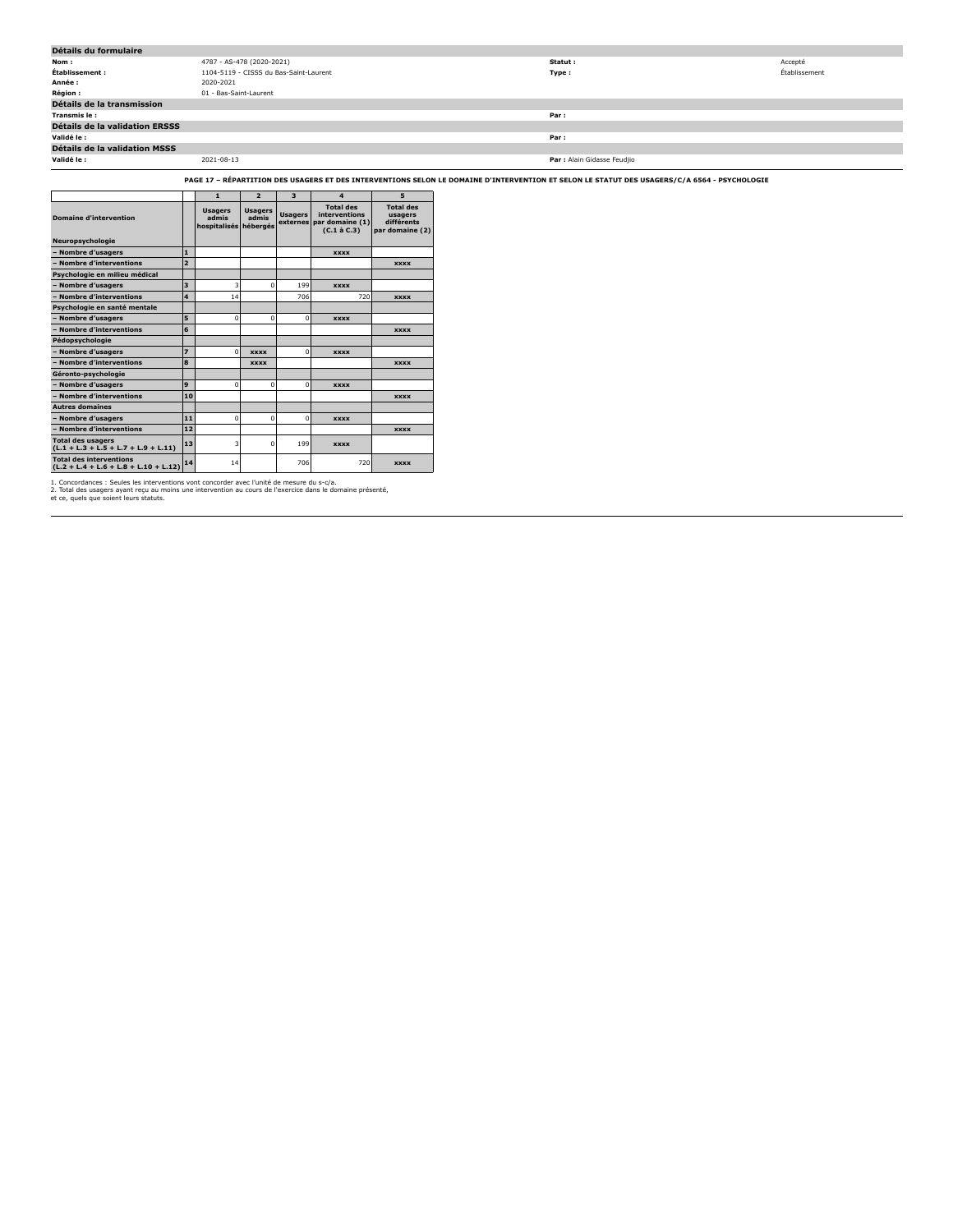|                                                                                                                                                                  | Détails du formulaire                                             |                                                  |                         |                            |                                                                           |                                                         |                                         |                                     |                            |                                                                     |
|------------------------------------------------------------------------------------------------------------------------------------------------------------------|-------------------------------------------------------------------|--------------------------------------------------|-------------------------|----------------------------|---------------------------------------------------------------------------|---------------------------------------------------------|-----------------------------------------|-------------------------------------|----------------------------|---------------------------------------------------------------------|
| Nom:                                                                                                                                                             | 4787 - AS-478 (2020-2021)                                         |                                                  |                         |                            |                                                                           | Statut:                                                 |                                         |                                     |                            | Accepté                                                             |
|                                                                                                                                                                  | 1104-5119 - CISSS du Bas-Saint-Laurent<br>Établissement :         |                                                  |                         |                            |                                                                           | Type:                                                   |                                         |                                     |                            | Établissement                                                       |
|                                                                                                                                                                  | Année :<br>2020-2021                                              |                                                  |                         |                            |                                                                           |                                                         |                                         |                                     |                            |                                                                     |
|                                                                                                                                                                  | Région :<br>01 - Bas-Saint-Laurent                                |                                                  |                         |                            |                                                                           |                                                         |                                         |                                     |                            |                                                                     |
|                                                                                                                                                                  | Détails de la transmission                                        |                                                  |                         |                            |                                                                           |                                                         |                                         |                                     |                            |                                                                     |
|                                                                                                                                                                  | Transmis le:                                                      |                                                  |                         |                            |                                                                           | Par:                                                    |                                         |                                     |                            |                                                                     |
|                                                                                                                                                                  | Détails de la validation ERSSS                                    |                                                  |                         |                            |                                                                           |                                                         |                                         |                                     |                            |                                                                     |
|                                                                                                                                                                  | Validé le :                                                       |                                                  |                         |                            |                                                                           | Par:                                                    |                                         |                                     |                            |                                                                     |
|                                                                                                                                                                  | Détails de la validation MSSS                                     |                                                  |                         |                            |                                                                           |                                                         |                                         |                                     |                            |                                                                     |
|                                                                                                                                                                  | Validé le :<br>2021-08-13                                         |                                                  |                         |                            |                                                                           | Par : Alain Gidasse Feudjio                             |                                         |                                     |                            |                                                                     |
| PAGE 17-1 - VENTILATION PAR ÉTABLISSEMENT (INSTALLATION) DES INTERVENTIONS SELON LE DOMAINE D'INTERVENTION ET SELON LE STATUT DES USAGERS/C/A 6564 - PSYCHOLOGIE |                                                                   |                                                  |                         |                            |                                                                           |                                                         |                                         |                                     |                            |                                                                     |
|                                                                                                                                                                  | $\mathbf 1$                                                       | $\overline{2}$                                   | $\overline{\mathbf{3}}$ | $\overline{4}$             | $\overline{\mathbf{5}}$                                                   | 6                                                       | $\overline{z}$                          | 8                                   | 9                          | 10                                                                  |
|                                                                                                                                                                  | Code de l'installation ayant une mission CHSGS (*)                | <b>Usagers</b><br>admis<br>hospitalisés hébergés | <b>Usagers</b><br>admis | <b>Usagers</b><br>externes | <b>Total des</b><br>interventions<br>par domaine (1)<br>$(C.2 \land C.4)$ | Code de l'installation ayant une mission CHSGS (*)      | <b>Usagers</b><br>admis<br>hospitalisés | <b>Usagers</b><br>admis<br>hébergés | <b>Usagers</b><br>externes | <b>Total des</b><br>interventions<br>par domaine (1)<br>(C.7 à C.9) |
|                                                                                                                                                                  | Neuropsychologie<br><b>Nombre d'interventions</b>                 |                                                  |                         |                            |                                                                           | Pédopsychologie<br><b>Nombre d'interventions</b>        |                                         |                                     |                            |                                                                     |
| 1                                                                                                                                                                | 11044062                                                          |                                                  |                         |                            |                                                                           | 11044062                                                |                                         | <b>XXXX</b>                         |                            |                                                                     |
| 2                                                                                                                                                                | 11044021                                                          |                                                  |                         |                            |                                                                           | 1104402                                                 |                                         | <b>xxxx</b>                         |                            |                                                                     |
| 3                                                                                                                                                                | 11043478                                                          |                                                  |                         |                            |                                                                           | 11043478                                                |                                         | <b>XXXX</b>                         |                            |                                                                     |
| 4                                                                                                                                                                | 11044096                                                          |                                                  |                         |                            |                                                                           | 11044096                                                |                                         | <b>XXXX</b>                         |                            |                                                                     |
| ls.                                                                                                                                                              | 11043312                                                          |                                                  |                         |                            |                                                                           | 11043312                                                |                                         | <b>xxxx</b>                         |                            |                                                                     |
| $6\phantom{1}$                                                                                                                                                   | 11044104                                                          |                                                  |                         |                            |                                                                           | 11044104                                                |                                         | <b>XXXX</b>                         |                            |                                                                     |
| $\vert$                                                                                                                                                          | 11043379                                                          |                                                  |                         |                            |                                                                           | 11043379                                                |                                         | <b>XXXX</b>                         |                            |                                                                     |
| 8                                                                                                                                                                | 11043502                                                          |                                                  |                         |                            |                                                                           | 11043502                                                |                                         | <b>XXXX</b>                         |                            |                                                                     |
| l 9                                                                                                                                                              |                                                                   |                                                  |                         |                            |                                                                           |                                                         |                                         | <b>XXXX</b>                         |                            |                                                                     |
| 10                                                                                                                                                               |                                                                   |                                                  |                         |                            |                                                                           |                                                         |                                         | <b>xxxx</b>                         |                            |                                                                     |
| 11                                                                                                                                                               | Total (L.1 à L.10)                                                |                                                  |                         |                            |                                                                           | Total (L.1 à L.10)                                      |                                         | <b>XXXX</b>                         |                            |                                                                     |
|                                                                                                                                                                  | Psychologie en<br>milieu médical<br><b>Nombre d'interventions</b> |                                                  |                         |                            |                                                                           | Géronto-psychologie<br><b>Nombre d'interventions</b>    |                                         |                                     |                            |                                                                     |
| 12                                                                                                                                                               | 11044062                                                          |                                                  |                         |                            |                                                                           | 11044062                                                |                                         |                                     |                            |                                                                     |
| 13                                                                                                                                                               | 11044021                                                          |                                                  |                         |                            |                                                                           | 11044021                                                |                                         |                                     |                            |                                                                     |
| 14                                                                                                                                                               | 11043478                                                          |                                                  |                         |                            |                                                                           | 11043478                                                |                                         |                                     |                            |                                                                     |
| 15                                                                                                                                                               | 11044096                                                          | 14                                               |                         | 556                        | 570                                                                       | 11044096                                                |                                         |                                     |                            |                                                                     |
| 16                                                                                                                                                               | 11043312                                                          |                                                  |                         |                            |                                                                           | 11043312                                                |                                         |                                     |                            |                                                                     |
| 17                                                                                                                                                               | 11044104                                                          |                                                  |                         | 150                        | 150                                                                       | 11044104                                                |                                         |                                     |                            |                                                                     |
| 18                                                                                                                                                               | 11043379                                                          |                                                  |                         |                            |                                                                           | 11043379                                                |                                         |                                     |                            |                                                                     |
| 19                                                                                                                                                               | 11043502                                                          |                                                  |                         |                            |                                                                           | 11043502                                                |                                         |                                     |                            |                                                                     |
| 20                                                                                                                                                               |                                                                   |                                                  |                         |                            |                                                                           |                                                         |                                         |                                     |                            |                                                                     |
| 21                                                                                                                                                               |                                                                   |                                                  |                         |                            |                                                                           |                                                         |                                         |                                     |                            |                                                                     |
| 22                                                                                                                                                               | Total (L.12 à L.21)                                               | 14                                               |                         | 706                        | 720                                                                       | Total (L.12 à L.21)                                     |                                         |                                     |                            |                                                                     |
|                                                                                                                                                                  | Psychologie en<br>santé mentale<br><b>Nombre d'interventions</b>  |                                                  |                         |                            |                                                                           | <b>Autres domaines</b><br><b>Nombre d'interventions</b> |                                         |                                     |                            |                                                                     |
| 23                                                                                                                                                               | 11044062                                                          |                                                  |                         |                            |                                                                           | 11044062                                                |                                         |                                     |                            |                                                                     |
| 24                                                                                                                                                               | 11044021                                                          |                                                  |                         |                            |                                                                           | 1104402                                                 |                                         |                                     |                            |                                                                     |
| 25                                                                                                                                                               | 11043478                                                          |                                                  |                         |                            |                                                                           | 11043478                                                |                                         |                                     |                            |                                                                     |
| 26                                                                                                                                                               | 11044096                                                          |                                                  |                         |                            |                                                                           | 11044096                                                |                                         |                                     |                            |                                                                     |
| 27                                                                                                                                                               | 11043312                                                          |                                                  |                         |                            |                                                                           | 11043312                                                |                                         |                                     |                            |                                                                     |
| 28                                                                                                                                                               | 11044104                                                          |                                                  |                         |                            |                                                                           | 11044104                                                |                                         |                                     |                            |                                                                     |
| 29                                                                                                                                                               | 11043379                                                          |                                                  |                         |                            |                                                                           | 11043379                                                |                                         |                                     |                            |                                                                     |
|                                                                                                                                                                  |                                                                   |                                                  |                         |                            |                                                                           |                                                         |                                         |                                     |                            |                                                                     |

**34 Sous-total (C.2 à C.5)** 14 706 720 **35 Sous-total (C.7 à C.10) 36 Total (L.34 et L.35)** 14 706 720

**30** 11043502 11043502 11043502 11043502 11043502

**33 Total (L.23 à L.32) Total (L.23 à L.32)**

(\*) Étape 1 : Sélectionner "Enregistrer" afin de reporter les codes inscrits aux pages 2-1 à 2-10 préalablement. Étape 2 : Rouvrir la page 17-1 et sélectionner "Modifier la page" pour débuter la saisie.

1. Concordances : Seules les interventions vont concorder avec l'unité de mesure du s-c/a.

**31 32**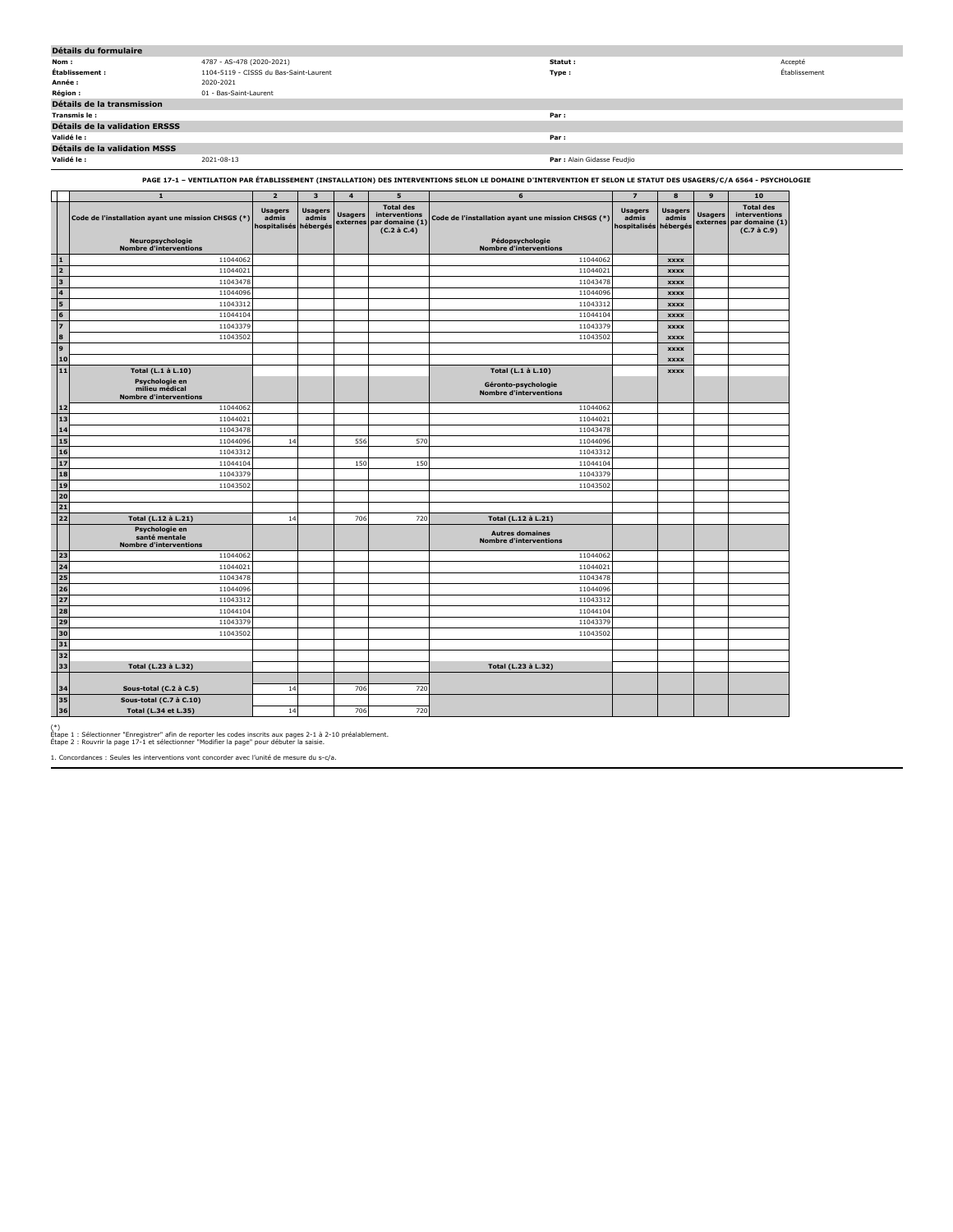| Détails du formulaire          |                                        |                             |               |  |  |  |  |
|--------------------------------|----------------------------------------|-----------------------------|---------------|--|--|--|--|
| Nom:                           | 4787 - AS-478 (2020-2021)              | Statut :                    | Accepté       |  |  |  |  |
| Établissement :                | 1104-5119 - CISSS du Bas-Saint-Laurent | Type:                       | Établissement |  |  |  |  |
| Année :                        | 2020-2021                              |                             |               |  |  |  |  |
| <b>Région :</b>                | 01 - Bas-Saint-Laurent                 |                             |               |  |  |  |  |
| Détails de la transmission     |                                        |                             |               |  |  |  |  |
| Transmis le :                  |                                        | Par :                       |               |  |  |  |  |
| Détails de la validation ERSSS |                                        |                             |               |  |  |  |  |
| Validé le :                    |                                        | Par:                        |               |  |  |  |  |
| Détails de la validation MSSS  |                                        |                             |               |  |  |  |  |
| Validé le :                    | 2021-08-13                             | Par : Alain Gidasse Feudjio |               |  |  |  |  |

**PAGE 18 – RÉPARTITION DES USAGERS PAR STATUT/PAR CATÉGORIES DE CLIENTÈLE/PAR PROGRAMMES DE SERVICES/S-C/A 6565 - SERVICES SOCIAUX**

|                                                          |                         | $\mathbf{1}$                                        | $\overline{2}$                                  | $\overline{\mathbf{3}}$                | 4                                 |
|----------------------------------------------------------|-------------------------|-----------------------------------------------------|-------------------------------------------------|----------------------------------------|-----------------------------------|
| Services sociaux (s-c/a 6565)<br>Catégories de clientèle |                         | <b>Nombre</b><br>d'usagers<br>admis<br>hospitalisés | <b>Nombre</b><br>d'usagers<br>admis<br>hébergés | <b>Nombre</b><br>d'usagers<br>externes | <b>Total</b><br>$(C.1 \land C.3)$ |
| Santé physique (0 à 17 ans)                              | $\blacksquare$          |                                                     |                                                 | 9                                      |                                   |
| Santé physique (Adultes)                                 | $\overline{2}$          | 706                                                 | 3                                               | 467                                    | 1176                              |
| Santé physique (65 ans et plus)                          | $\overline{\mathbf{3}}$ | 728                                                 | $\overline{a}$                                  | 655                                    | 1385                              |
| <b>Planification des naissances</b>                      | $\overline{a}$          |                                                     |                                                 |                                        |                                   |
| Sous-total (L.1 à L.4)                                   | 5                       | 1434                                                | 5                                               | 1131                                   | 2570                              |
|                                                          |                         |                                                     |                                                 |                                        |                                   |
| Santé mentale (0 à 15 ans)                               | 6                       |                                                     |                                                 | 5                                      | 5                                 |
| Santé mentale (16 à 17 ans)                              | $\overline{z}$          |                                                     |                                                 |                                        |                                   |
| Santé mentale (Adultes)                                  | 8                       | 5                                                   |                                                 | 68                                     | 73                                |
| Santé mentale (65 ans et plus)                           | 9                       | 3                                                   | 3                                               |                                        | 6                                 |
| Sous-total (L.6 à L.9)                                   | 10                      | 8                                                   | 3                                               | 73                                     | 84                                |
|                                                          |                         |                                                     |                                                 |                                        |                                   |
| Déficience intellectuelle et TSA (0 à 15 ans)            | 11                      | $\mathbf 0$                                         | $\Omega$                                        | $\mathbf{1}$                           |                                   |
| Déficience intellectuelle et TSA (16 à 17 ans)           | 12                      | $\mathbf 0$                                         | $\mathbf 0$                                     | 0                                      | $\mathbf 0$                       |
| Déficience intellectuelle et TSA (Adultes)               | 13                      | 3                                                   | $\mathbf{1}$                                    | 1                                      | 5                                 |
| Déficience intellectuelle et TSA (65 ans et plus)        | 14                      | 3                                                   | $\mathbf{1}$                                    | $\Omega$                               | $\overline{a}$                    |
| Sous-total (L.11 à L.14)                                 | 15                      | 6                                                   | $\overline{2}$                                  | $\overline{a}$                         | 10                                |
|                                                          |                         |                                                     |                                                 |                                        |                                   |
| <b>Dépendance</b>                                        | 16                      | 5                                                   | $\Omega$                                        | 10                                     | 15                                |
| Soutien à l'autonomie des personnes agées                | 17                      | 281                                                 | 305                                             | 40                                     | 626                               |
| Déficience physique                                      | 18                      | 28                                                  | 14                                              | 6                                      | 48                                |
| <b>Autres</b>                                            | 19                      | $\Omega$                                            | $\Omega$                                        | $\Omega$                               | $\Omega$                          |
| Sous-total (L.16 à L.19)                                 | 20                      | 314                                                 | 319                                             | 56                                     | 689                               |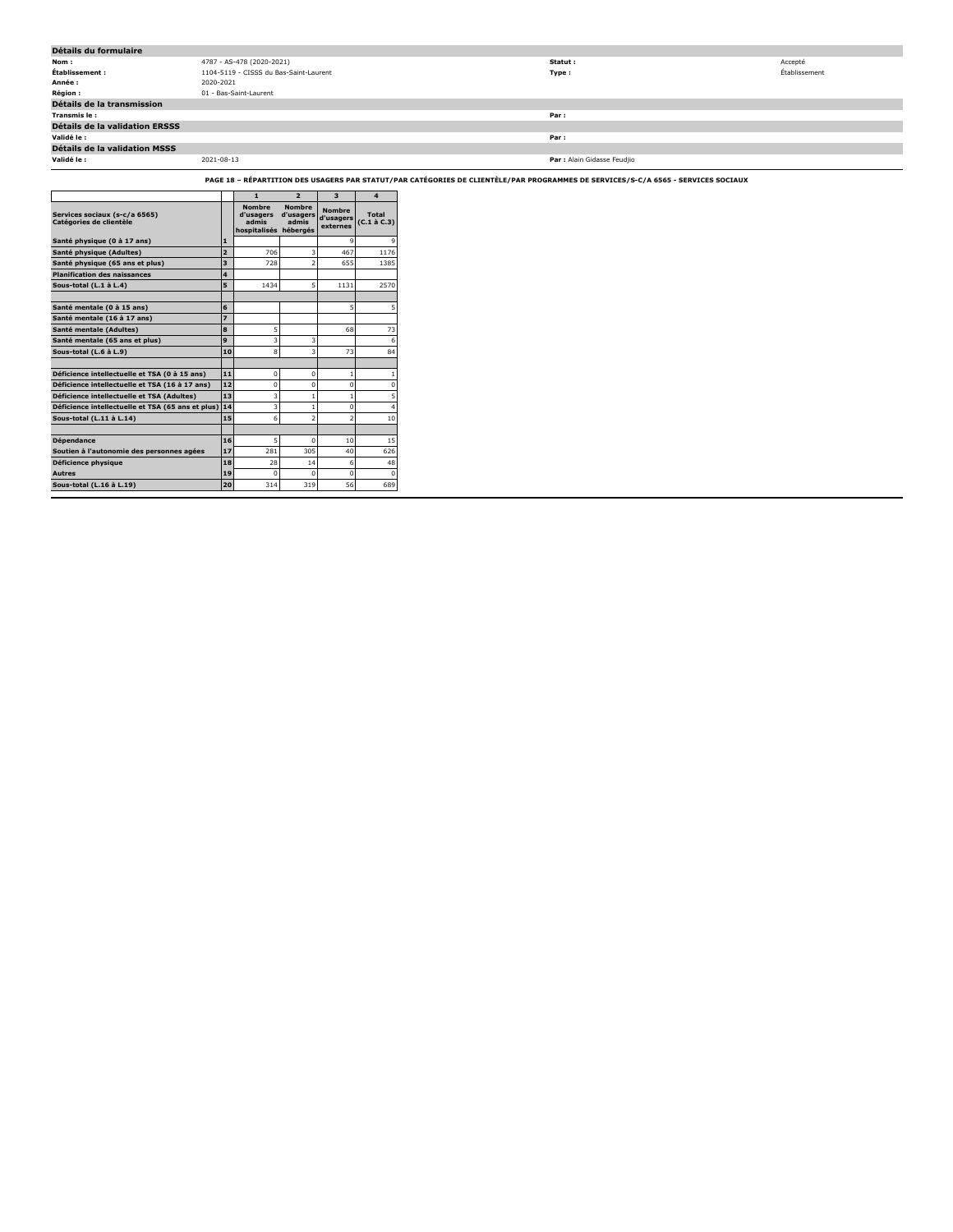| Détails du formulaire          |                                        |                             |               |  |  |  |  |
|--------------------------------|----------------------------------------|-----------------------------|---------------|--|--|--|--|
| Nom :                          | 4787 - AS-478 (2020-2021)              | Statut :                    | Accepté       |  |  |  |  |
| Établissement :                | 1104-5119 - CISSS du Bas-Saint-Laurent | Type:                       | Établissement |  |  |  |  |
| Année :                        | 2020-2021                              |                             |               |  |  |  |  |
| <b>Région :</b>                | 01 - Bas-Saint-Laurent                 |                             |               |  |  |  |  |
| Détails de la transmission     |                                        |                             |               |  |  |  |  |
| Transmis le:                   |                                        | Par:                        |               |  |  |  |  |
| Détails de la validation ERSSS |                                        |                             |               |  |  |  |  |
| Validé le :                    |                                        | Par:                        |               |  |  |  |  |
| Détails de la validation MSSS  |                                        |                             |               |  |  |  |  |
| Validé le :                    | 2021-08-13                             | Par : Alain Gidasse Feudjio |               |  |  |  |  |

**PAGE 18-1 – VENTILATION PAR ÉTABLISSEMENT (INSTALLATION) DES USAGERS EN SANTÉ PHYSIQUE SELON L'ÂGE ET LEUR STATUT/S-C/A 6565 - SERVICES SOCIAUX**

|                | $\mathbf{1}$                                                 | $\overline{2}$                                      | 3                                        | $\overline{\mathbf{4}}$         | 5                           |
|----------------|--------------------------------------------------------------|-----------------------------------------------------|------------------------------------------|---------------------------------|-----------------------------|
|                | Code de l'installation ayant une mission CHSGS (*)           | <b>Nombre</b><br>d'usagers<br>admis<br>hospitalisés | Nombre<br>d'usagers<br>admis<br>hébergés | Nombre<br>d'usagers<br>externes | <b>Total</b><br>(C.2 à C.4) |
|                | Services sociaux (s-c/a 6565)<br>Santé physique (0 à 17 ans) |                                                     |                                          |                                 |                             |
| $\mathbf{1}$   | 11044062                                                     |                                                     |                                          | 9                               | 9                           |
| $\overline{2}$ | 11044021                                                     |                                                     |                                          |                                 |                             |
| 3              | 11043478                                                     |                                                     |                                          |                                 |                             |
| 4              | 11044096                                                     |                                                     |                                          |                                 |                             |
| 5              | 11043312                                                     |                                                     |                                          |                                 |                             |
| 6              | 11044104                                                     |                                                     |                                          |                                 |                             |
| $\overline{z}$ | 11043379                                                     |                                                     |                                          |                                 |                             |
| 8              | 11043502                                                     |                                                     |                                          |                                 |                             |
| 9              |                                                              |                                                     |                                          |                                 |                             |
| 10             |                                                              |                                                     |                                          |                                 |                             |
| 11             | Sous-total (L.1 à L.10)                                      |                                                     |                                          | 9                               | 9                           |
|                | Santé physique (Adultes)                                     |                                                     |                                          |                                 |                             |
| 12             | 11044062                                                     | 43                                                  | $\mathbf{1}$                             | 31                              | 75                          |
| 13             | 11044021                                                     | 18                                                  | $\mathbf{1}$                             | 12                              | 31                          |
| 14             | 11043478                                                     | $\mathbf 0$                                         | $\mathbf 0$                              | 0                               | $\mathbf 0$                 |
| 15             | 11044096                                                     | 614                                                 | $\mathbf{1}$                             | 289                             | 904                         |
| 16             | 11043312                                                     | $\mathbf 0$                                         | $\mathbf 0$                              | 0                               | $\mathbf 0$                 |
| 17             | 11044104                                                     | 31                                                  | $\mathbf 0$                              | 135                             | 166                         |
| 18             | 11043379                                                     | $\mathbf 0$                                         | $\mathbf 0$                              | $\mathbf 0$                     | $\mathbf 0$                 |
| 19             | 11043502                                                     | $\mathbf 0$                                         | $\mathbf 0$                              | $\mathbf 0$                     | $\Omega$                    |
| 20             |                                                              |                                                     |                                          |                                 |                             |
| 21             |                                                              |                                                     |                                          |                                 |                             |
| 22             | Sous-total (L.12 à L.21)                                     | 706                                                 | 3                                        | 467                             | 1176                        |
|                | Santé physique (65 ans et plus)                              |                                                     |                                          |                                 |                             |
| 23             | 11044062                                                     | 79                                                  | $\mathbf{1}$                             | 42                              | 122                         |
| 24<br>25       | 11044021<br>11043478                                         | 107                                                 | $\mathbf 0$<br>$\mathbf 0$               | 22                              | 129                         |
| 26             |                                                              | $\mathbf 0$<br>136                                  | $\mathbf{1}$                             | 0<br>573                        | $\mathbf 0$<br>710          |
| 27             | 11044096<br>11043312                                         | $\bf{0}$                                            | $\mathbf 0$                              | $\overline{a}$                  | $\overline{\mathbf{2}}$     |
| 28             | 11044104                                                     | 406                                                 | $\mathbf 0$                              | $\overline{0}$                  | 406                         |
| 29             | 11043379                                                     | $\mathbf 0$                                         | $\mathbf 0$                              | 0                               | $\pmb{0}$                   |
|                |                                                              | $\bf{0}$                                            | $\mathbf 0$                              |                                 |                             |
| 30<br>31       | 11043502                                                     |                                                     |                                          | 16                              | 16                          |
| 32             |                                                              |                                                     |                                          |                                 |                             |
| 33             | Sous-total (L.23 à L.32)                                     | 728                                                 | 2                                        | 655                             | 1385                        |
|                |                                                              |                                                     |                                          |                                 |                             |
| 34             | <b>Planification des naissances</b>                          |                                                     |                                          |                                 |                             |
|                |                                                              |                                                     |                                          |                                 |                             |
| 35             | TOTAL (L.11 + L.22 + L.33 + L.34)                            | 1434                                                | 5                                        | 1131                            | 2570                        |

(\*) Étape 1 : Sélectionner "Enregistrer" afin de reporter les codes inscrits aux pages 2-1 à 2-10 préalablement. Étape 2 : Rouvrir la page 18-1 et sélectionner "Modifier la page" pour débuter la saisie.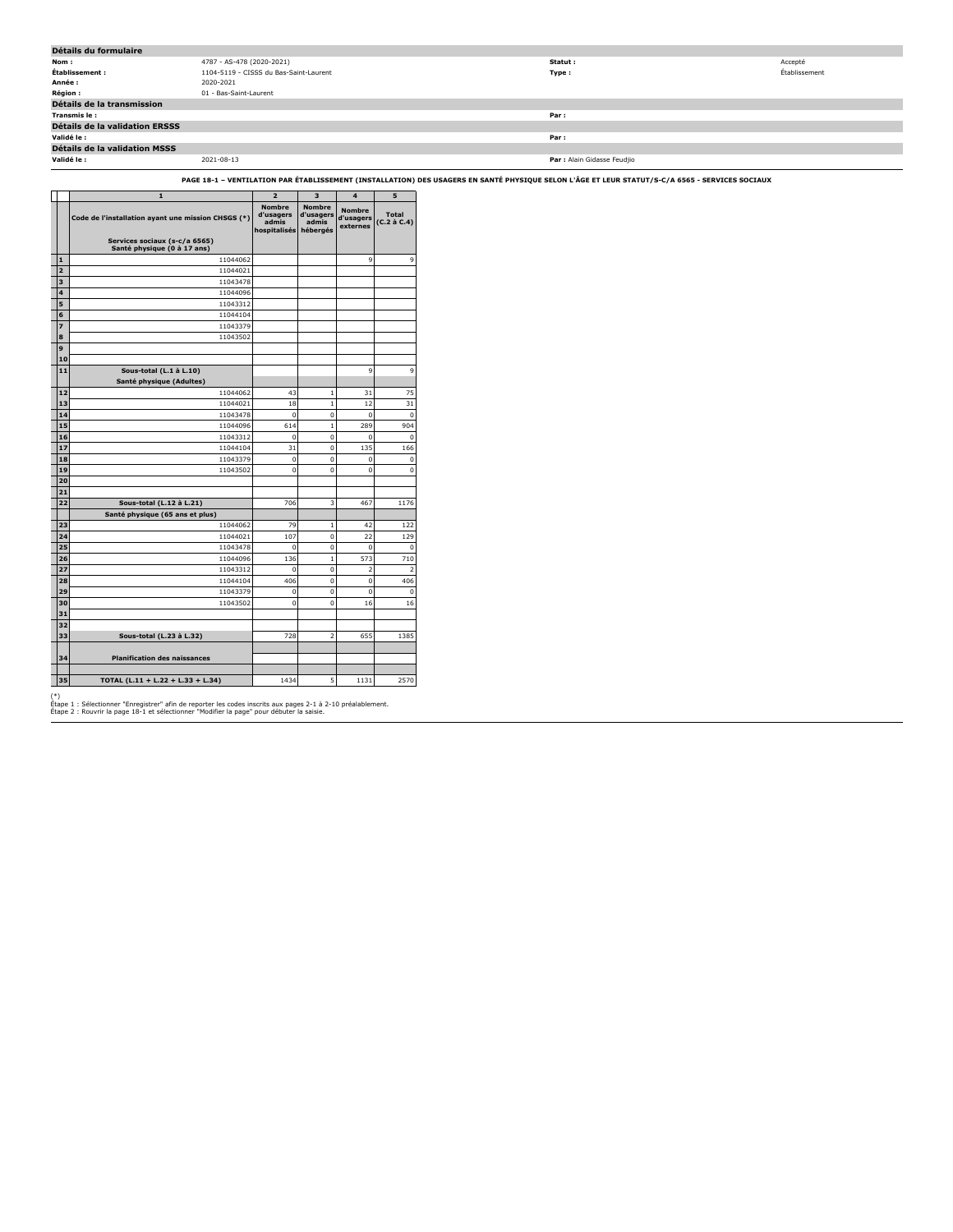| Détails du formulaire          |                                        |                             |               |  |  |  |  |
|--------------------------------|----------------------------------------|-----------------------------|---------------|--|--|--|--|
| Nom:                           | 4787 - AS-478 (2020-2021)              | Statut :                    | Accepté       |  |  |  |  |
| Établissement :                | 1104-5119 - CISSS du Bas-Saint-Laurent | Type:                       | Établissement |  |  |  |  |
| Année :                        | 2020-2021                              |                             |               |  |  |  |  |
| <b>Région :</b>                | 01 - Bas-Saint-Laurent                 |                             |               |  |  |  |  |
| Détails de la transmission     |                                        |                             |               |  |  |  |  |
| Transmis le:                   |                                        | Par:                        |               |  |  |  |  |
| Détails de la validation ERSSS |                                        |                             |               |  |  |  |  |
| Validé le :                    |                                        | Par:                        |               |  |  |  |  |
| Détails de la validation MSSS  |                                        |                             |               |  |  |  |  |
| Validé le :                    | 2021-08-13                             | Par : Alain Gidasse Feudjio |               |  |  |  |  |

**PAGE 18-2 – VENTILATION PAR ÉTABLISSEMENT (INSTALLATION) DES USAGERS EN SANTÉ MENTALE SELON L'ÂGE ET LEUR STATUT/S-C/A 6565 - SERVICES SOCIAUX**

|                | $\mathbf{1}$                                                | $\overline{a}$                                      | 3                                               | 4                                      | 5                           |
|----------------|-------------------------------------------------------------|-----------------------------------------------------|-------------------------------------------------|----------------------------------------|-----------------------------|
|                | Code de l'installation ayant une mission CHSGS (*)          | <b>Nombre</b><br>d'usagers<br>admis<br>hospitalisés | <b>Nombre</b><br>d'usagers<br>admis<br>hébergés | <b>Nombre</b><br>d'usagers<br>externes | <b>Total</b><br>(C.2 à C.4) |
|                | Services sociaux (s-c/a 6565)<br>Santé mentale (0 à 15 ans) |                                                     |                                                 |                                        |                             |
| $\mathbf{1}$   | 11044062                                                    |                                                     |                                                 | 5                                      | 5                           |
| $\overline{a}$ | 11044021                                                    |                                                     |                                                 |                                        |                             |
| 3              | 11043478                                                    |                                                     |                                                 |                                        |                             |
| 4              | 11044096                                                    |                                                     |                                                 |                                        |                             |
| 5              | 11043312                                                    |                                                     |                                                 |                                        |                             |
| 6              | 11044104                                                    |                                                     |                                                 |                                        |                             |
| 7              | 11043379                                                    |                                                     |                                                 |                                        |                             |
| 8              | 11043502                                                    |                                                     |                                                 |                                        |                             |
| 9              |                                                             |                                                     |                                                 |                                        |                             |
| 10             |                                                             |                                                     |                                                 |                                        |                             |
| 11             | Sous-total (L.1 à L.10)                                     |                                                     |                                                 | 5                                      | 5                           |
|                | Santé mentale (16 à 17 ans)                                 |                                                     |                                                 |                                        |                             |
| 12             | 11044062                                                    |                                                     |                                                 |                                        |                             |
| 13             | 11044021                                                    |                                                     |                                                 |                                        |                             |
| 14             | 11043478                                                    |                                                     |                                                 |                                        |                             |
| 15             | 11044096                                                    |                                                     |                                                 |                                        |                             |
| 16             | 11043312                                                    |                                                     |                                                 |                                        |                             |
| 17             | 11044104                                                    |                                                     |                                                 |                                        |                             |
| 18             | 11043379                                                    |                                                     |                                                 |                                        |                             |
| 19             | 11043502                                                    |                                                     |                                                 |                                        |                             |
| 20             |                                                             |                                                     |                                                 |                                        |                             |
| 21             |                                                             |                                                     |                                                 |                                        |                             |
| 22             | Sous-total (L.12 à L.21)                                    |                                                     |                                                 |                                        |                             |
|                | Santé mentale (Adultes)                                     |                                                     |                                                 |                                        |                             |
| 23             | 11044062                                                    | $\mathbf{1}$                                        |                                                 | 19                                     | 20                          |
| 24             | 11044021                                                    |                                                     |                                                 |                                        |                             |
| 25             | 11043478                                                    |                                                     |                                                 | 47                                     | 47                          |
| 26<br>27       | 11044096<br>11043312                                        |                                                     |                                                 |                                        |                             |
| 28             | 11044104                                                    | 4                                                   |                                                 |                                        | 4                           |
| 29             | 11043379                                                    |                                                     |                                                 |                                        |                             |
| 30             | 11043502                                                    |                                                     |                                                 | $\overline{a}$                         | 2                           |
| 31             |                                                             |                                                     |                                                 |                                        |                             |
| 32             |                                                             |                                                     |                                                 |                                        |                             |
| 33             | Sous-total (L.23 à L.32)                                    | 5                                                   |                                                 | 68                                     | 73                          |
|                | Santé mentale (65 ans et plus)                              |                                                     |                                                 |                                        |                             |
| 34             | 11044062                                                    | $\overline{\mathbf{2}}$                             | 3                                               |                                        | 5                           |
| 35             | 11044021                                                    |                                                     |                                                 |                                        |                             |
| 36             | 11043478                                                    |                                                     |                                                 |                                        |                             |
| 37             | 11044096                                                    |                                                     |                                                 |                                        |                             |
| 38             | 11043312                                                    |                                                     |                                                 |                                        |                             |
| 39             | 11044104                                                    | $\mathbf{1}$                                        |                                                 |                                        | $\mathbf{1}$                |
| 40             | 11043379                                                    |                                                     |                                                 |                                        |                             |
| 41             | 11043502                                                    |                                                     |                                                 |                                        |                             |
| 42             |                                                             |                                                     |                                                 |                                        |                             |
| 43             |                                                             |                                                     |                                                 |                                        |                             |
| 44             | Sous-total (L.34 à L.43)                                    | 3                                                   | 3                                               |                                        | 6                           |
|                |                                                             |                                                     |                                                 |                                        |                             |
| 45             | TOTAL (L.11 + L.22 + L.33 + L.44)                           | 8                                                   | 3                                               | 73                                     | 84                          |
|                |                                                             |                                                     |                                                 |                                        |                             |

(\*) Étape 1 : Sélectionner "Enregistrer" afin de reporter les codes inscrits aux pages 2-1 à 2-10 préalablement. Étape 2 : Rouvrir la page 18-2 et sélectionner "Modifier la page" pour débuter la saisie.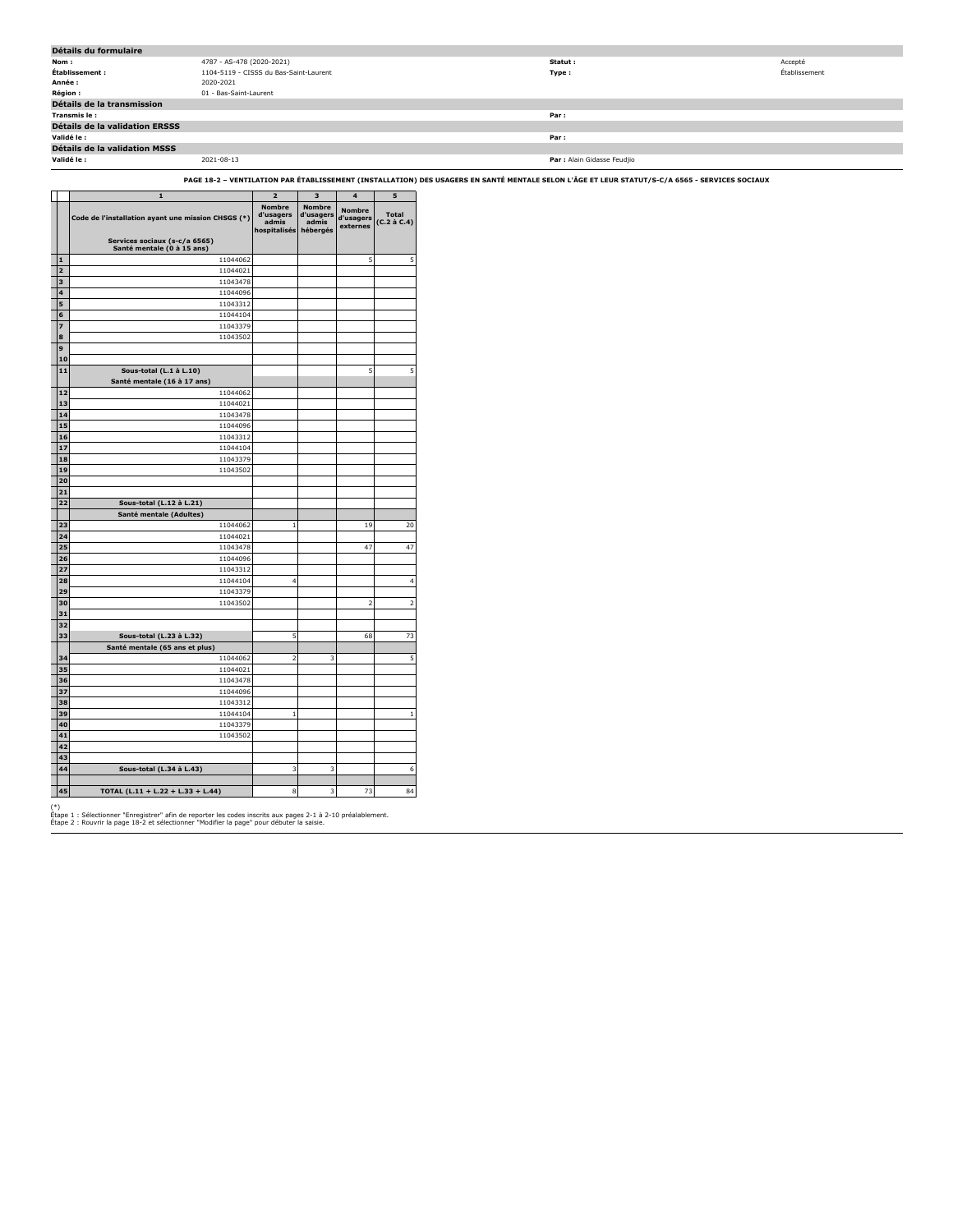| Détails du formulaire                 |                                        |                             |               |
|---------------------------------------|----------------------------------------|-----------------------------|---------------|
| Nom :                                 | 4787 - AS-478 (2020-2021)              | Statut :                    | Accepté       |
| Établissement :                       | 1104-5119 - CISSS du Bas-Saint-Laurent | Type:                       | Établissement |
| Année :                               | 2020-2021                              |                             |               |
| <b>Région :</b>                       | 01 - Bas-Saint-Laurent                 |                             |               |
| Détails de la transmission            |                                        |                             |               |
| Transmis le:                          |                                        | Par:                        |               |
| <b>Détails de la validation ERSSS</b> |                                        |                             |               |
| Validé le :                           |                                        | Par:                        |               |
| Détails de la validation MSSS         |                                        |                             |               |
| Validé le :                           | 2021-08-13                             | Par : Alain Gidasse Feudjio |               |

**PAGE 18-3 – RÉPARTITION DES USAGERS PAR STATUT ET PAR PROGRAMMES-SERVICES/C/A 6390 - SERVICE DE SOINS SPIRITUELS**

|                | $\mathbf{1}$                                                                                                                         | $\overline{2}$                                      | $\overline{\mathbf{3}}$                         | $\Delta$                               | 5                                 |
|----------------|--------------------------------------------------------------------------------------------------------------------------------------|-----------------------------------------------------|-------------------------------------------------|----------------------------------------|-----------------------------------|
|                | Service de soins spirituels (c/a 6390)<br><b>Programmes-services</b>                                                                 | <b>Nombre</b><br>d'usagers<br>admis<br>hospitalisés | <b>Nombre</b><br>d'usagers<br>admis<br>hébergés | <b>Nombre</b><br>d'usagers<br>externes | <b>Total</b><br>$(C.2 \land C.4)$ |
| $\mathbf{1}$   | <b>Dépendance</b>                                                                                                                    | $\Omega$                                            |                                                 |                                        | n                                 |
| $\overline{2}$ | Soutien à l'autonomie des personnes agées                                                                                            | $\Omega$                                            |                                                 |                                        | n                                 |
| 3              | Déficience physique                                                                                                                  | $\Omega$                                            |                                                 |                                        | n                                 |
| 4              | Déficience intellectuelle et TSA                                                                                                     | $\Omega$                                            |                                                 |                                        | n                                 |
| 5              | Santé mentale                                                                                                                        | $\Omega$                                            |                                                 |                                        | n                                 |
| 6              | Santé physique                                                                                                                       | 2547                                                |                                                 |                                        | 2547                              |
| $\overline{z}$ | Total (L.1 à L.6)                                                                                                                    | 2547                                                |                                                 |                                        | 2547                              |
|                |                                                                                                                                      |                                                     |                                                 |                                        |                                   |
|                |                                                                                                                                      |                                                     |                                                 |                                        |                                   |
|                | <b>VENTILATION PAR ÉTABLISSEMENT</b><br>(INSTALLATION) DES USAGERS DU<br><b>PROGRAMME SANTÉ PHYSIOUE</b><br><b>SELON LEUR STATUT</b> |                                                     |                                                 |                                        |                                   |
|                | Code de l'installation ayant une mission CHSGS (*)                                                                                   | <b>Nombre</b><br>d'usagers<br>admis<br>hospitalisés | <b>Nombre</b><br>d'usagers<br>admis<br>hébergés | <b>Nombre</b><br>d'usagers<br>externes | <b>Total</b><br>$(C.2 \land C.4)$ |
|                | Service de soins spirituels (c/a 6390)<br>Santé physique                                                                             |                                                     |                                                 |                                        |                                   |
| 8              | 11044062                                                                                                                             | 3                                                   |                                                 |                                        |                                   |
| 9              | 11044021                                                                                                                             | 154                                                 |                                                 |                                        | 154                               |
| 10             | 11043478                                                                                                                             | 40                                                  |                                                 |                                        | 40                                |
| 11             | 11044096                                                                                                                             | 1082                                                |                                                 |                                        | 1082                              |
| $12$           | 11043312                                                                                                                             | 60                                                  |                                                 |                                        | 60                                |
| 13             | 11044104                                                                                                                             | 400                                                 |                                                 |                                        | 400                               |
| 14             | 11043379                                                                                                                             | 382                                                 |                                                 |                                        | 382                               |
| 15             | 11043502                                                                                                                             | 426                                                 |                                                 |                                        | 426                               |
| 16             |                                                                                                                                      |                                                     |                                                 |                                        |                                   |
| 17             |                                                                                                                                      |                                                     |                                                 |                                        |                                   |
| 18             | Total (L.8 à L.17)                                                                                                                   | 2547                                                |                                                 |                                        | 2547                              |

(\*)<br>Étape 1 : Sélectionner "Enregistrer" afin de reporter les codes inscrits aux pages 2-1 à 2-10 préalablement.<br>Étape 2 : Rouvrir la page 18-3 et sélectionner "Modifier la page" pour débuter la saisie.<br>Lorsque les lignes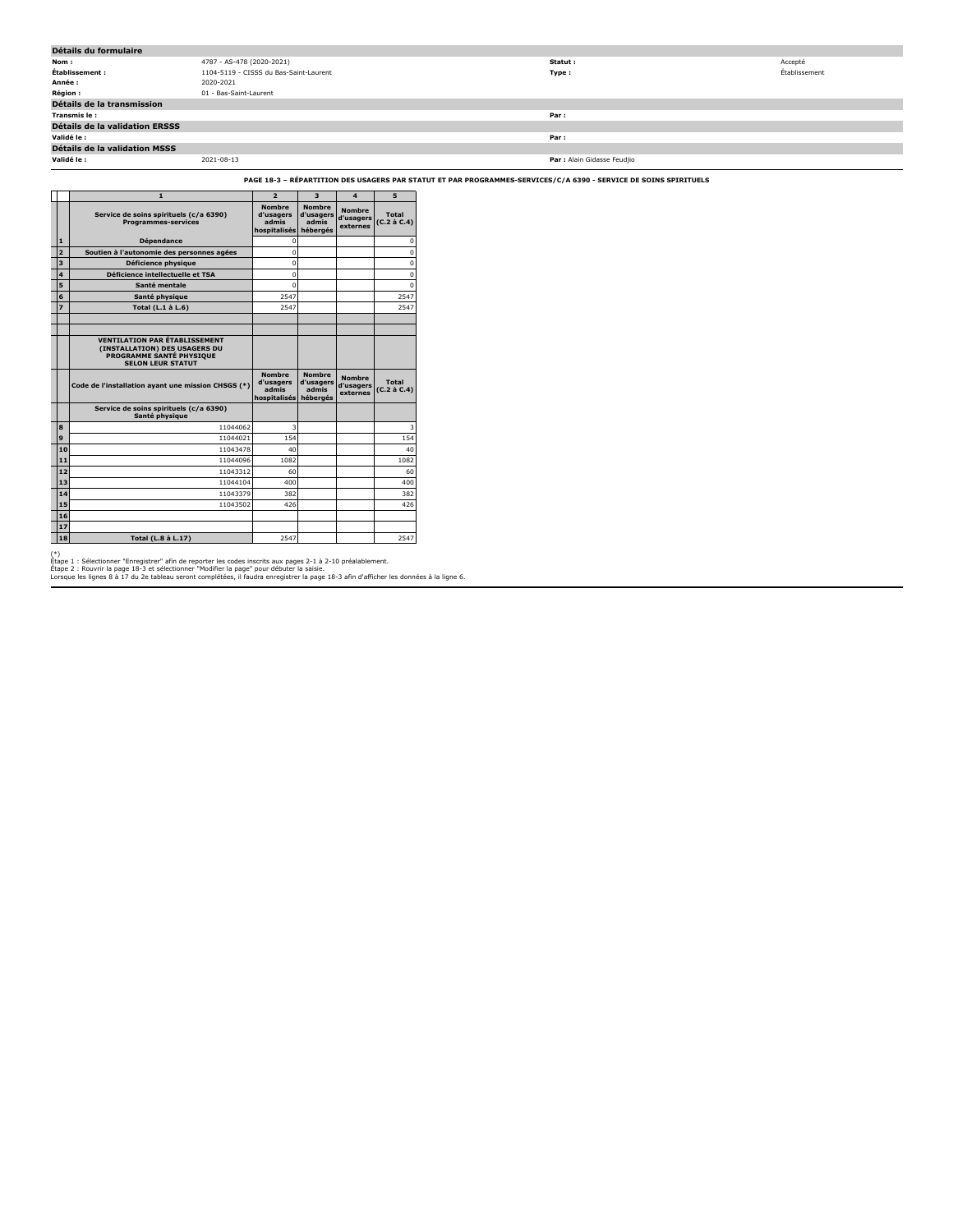| Détails du formulaire                                                                         |            |                                        |  |             |  |   |                |                             |   |               |
|-----------------------------------------------------------------------------------------------|------------|----------------------------------------|--|-------------|--|---|----------------|-----------------------------|---|---------------|
| Nom:                                                                                          |            | Statut :<br>4787 - AS-478 (2020-2021)  |  |             |  |   |                |                             |   | Accepté       |
| Établissement :                                                                               |            | 1104-5119 - CISSS du Bas-Saint-Laurent |  |             |  |   | Type:          |                             |   | Établissement |
| Année:                                                                                        | 2020-2021  |                                        |  |             |  |   |                |                             |   |               |
| Région :                                                                                      |            | 01 - Bas-Saint-Laurent                 |  |             |  |   |                |                             |   |               |
| Détails de la transmission                                                                    |            |                                        |  |             |  |   |                |                             |   |               |
| Transmis le:                                                                                  |            |                                        |  |             |  |   | Par:           |                             |   |               |
| Détails de la validation ERSSS                                                                |            |                                        |  |             |  |   |                |                             |   |               |
| Validé le :                                                                                   |            |                                        |  |             |  |   | Par :          |                             |   |               |
| Détails de la validation MSSS                                                                 |            |                                        |  |             |  |   |                |                             |   |               |
| Validé le :                                                                                   | 2021-08-13 |                                        |  |             |  |   |                | Par : Alain Gidasse Feudjio |   |               |
| PAGE 19 - RÉPARTITION DES USAGERS SELON LA RÉGION ET NOMBRE DE GÉNÉRATEURS/C/A 6790 - DIALYSE |            |                                        |  |             |  |   |                |                             |   |               |
|                                                                                               |            |                                        |  |             |  | ь |                |                             | 9 |               |
|                                                                                               |            | $\sim$ $\sim$<br>$\cdots$              |  | Hémodialyse |  |   | <b>Dialyse</b> |                             |   |               |

| Nombre d'usagers admis<br>ou inscrits selon la région<br>de résidence (au 31 mars) |                         | Hémodialyse<br>traditionnelle<br>$(s-c/a 6791)$ | Hémodialyse<br>semi-<br>autonome<br>(s-c/a 6792) | <b>Hémodialvse</b><br>à domicile<br>(s-c/a 6793) | Hémodialyse<br>hors de<br>l'unité<br>de dialvse<br>(s-c/a 6794) | Dialyse péritonéale<br>(s-c/a 6795)<br><b>Continue ambulatoire</b> | Dialyse péritonéale<br>(s-c/a 6795)<br><b>Automatisée</b> | <b>Dialyse</b><br>péritonéale<br>(s-c/a 6795)<br><b>Total</b><br>$(C.5$ et $C.6$ ) | Unité mobile<br>d'hémodialyse<br>$(s-c/a 6796)$ | <b>Total</b><br>$(C.1$ à $C.4$<br>$+ C.7 + C.8$ |
|------------------------------------------------------------------------------------|-------------------------|-------------------------------------------------|--------------------------------------------------|--------------------------------------------------|-----------------------------------------------------------------|--------------------------------------------------------------------|-----------------------------------------------------------|------------------------------------------------------------------------------------|-------------------------------------------------|-------------------------------------------------|
| 01 - Bas-Saint-Laurent                                                             | $\mathbf{1}$            | 75                                              | $\Omega$                                         | $\Omega$                                         | <b>XXXX</b>                                                     | 6                                                                  | 44                                                        | 50                                                                                 | $\Omega$                                        | 125                                             |
| 02 - Saguenay-Lac-Saint-Jean                                                       | $\overline{a}$          | 0                                               | $\Omega$                                         | $\Omega$                                         | <b>XXXX</b>                                                     | $\mathbf 0$                                                        | $^{\circ}$                                                | $\mathbf 0$                                                                        | $\Omega$                                        | n                                               |
| 03 - Capitale-Nationale                                                            | $\overline{\mathbf{3}}$ | 0                                               | $\mathbf 0$                                      | $\mathbf 0$                                      | <b>XXXX</b>                                                     | $\mathbf 0$                                                        | $\mathbf 0$                                               | $\mathbf 0$                                                                        | $\Omega$                                        |                                                 |
| 04 - Mauricie et Centre-du-Québec                                                  | 4                       | $\mathbf 0$                                     | $\mathbf 0$                                      | $\mathbf 0$                                      | <b>XXXX</b>                                                     | $\mathbf 0$                                                        | $\mathbf 0$                                               | $\mathbf 0$                                                                        | $\Omega$                                        |                                                 |
| 05 - Estrie                                                                        | 5                       | 0                                               | $\mathbf 0$                                      | $\mathbf 0$                                      | <b>XXXX</b>                                                     | $\mathbf 0$                                                        | $\mathbf 0$                                               | $\mathbf 0$                                                                        | $\Omega$                                        |                                                 |
| 06 - Montréal                                                                      | 6                       | $\Omega$                                        | $\Omega$                                         | $\Omega$                                         | <b>XXXX</b>                                                     | $\Omega$                                                           | $\Omega$                                                  | $\Omega$                                                                           | $\Omega$                                        |                                                 |
| <b>Outaouais</b><br>$07 -$                                                         | $\overline{z}$          | 0                                               | $\mathbf 0$                                      | $\mathbf 0$                                      | <b>XXXX</b>                                                     | $\mathbf 0$                                                        | $\mathbf 0$                                               | $\mathbf 0$                                                                        | $\Omega$                                        |                                                 |
| 08 - Abitibi-Témiscamingue                                                         | 8                       | 0                                               | $\Omega$                                         | $\mathbf 0$                                      | <b>XXXX</b>                                                     | $\mathbf 0$                                                        | $^{\circ}$                                                | $\mathbf 0$                                                                        | $\mathbf 0$                                     |                                                 |
| 09 - Côte-Nord                                                                     | $\mathbf{9}$            | 0                                               | $\Omega$                                         | $\mathbf 0$                                      | <b>XXXX</b>                                                     | $\mathbf 0$                                                        | $\mathbf 0$                                               | $\mathbf 0$                                                                        | $\Omega$                                        | n                                               |
| 10 - Nord-du-Québec                                                                | 10                      | 0                                               | $\mathbf 0$                                      | $\mathbf 0$                                      | <b>XXXX</b>                                                     | $\mathbf 0$                                                        | $\mathbf 0$                                               | $\mathbf 0$                                                                        | $\mathbf 0$                                     |                                                 |
| 11 - Gaspésie-Îles-de-la-Madeleine                                                 | 11                      | $\mathbf{1}$                                    | $\mathbf 0$                                      | $\mathbf 0$                                      | <b>XXXX</b>                                                     | $\mathbf 0$                                                        | 13                                                        | 13                                                                                 | $\Omega$                                        | 14                                              |
| 12 - Chaudières-Appalaches                                                         | 12                      | 0                                               | $\Omega$                                         | $\Omega$                                         | <b>XXXX</b>                                                     | $\mathbf 0$                                                        | $\mathbf 0$                                               | $\mathbf 0$                                                                        | $\Omega$                                        | $\Omega$                                        |
| $13 -$ Laval                                                                       | 13                      | 0                                               | $\Omega$                                         | $\Omega$                                         | <b>XXXX</b>                                                     | $\Omega$                                                           | $\Omega$                                                  | $\mathbf 0$                                                                        | $\Omega$                                        |                                                 |
| 14 - Lanaudière                                                                    | 14                      | 0                                               | $\mathbf 0$                                      | $\mathbf 0$                                      | <b>XXXX</b>                                                     | $\mathbf 0$                                                        | $\mathbf 0$                                               | $\mathbf 0$                                                                        | $\Omega$                                        | n                                               |
| 15 - Laurentides                                                                   | 15                      | 0                                               | $\mathbf 0$                                      | $\mathbf 0$                                      | <b>XXXX</b>                                                     | $\mathbf 0$                                                        | $\mathbf 0$                                               | $\mathbf 0$                                                                        | $\mathbf 0$                                     |                                                 |
| 16 - Montérégie                                                                    | 16                      | $\mathbf 0$                                     | $\mathbf 0$                                      | $\Omega$                                         | <b>XXXX</b>                                                     | $\mathbf 0$                                                        | $\mathbf 0$                                               | $\mathbf 0$                                                                        | $\Omega$                                        |                                                 |
| 17 - Nunavik                                                                       | 17                      | 0                                               | $\mathbf 0$                                      | $\mathbf 0$                                      | <b>XXXX</b>                                                     | $\mathbf 0$                                                        | $\mathbf 0$                                               | $\mathbf 0$                                                                        | $\Omega$                                        | $\Omega$                                        |
| 18 - Terres-Cries-de-la-Baie-James                                                 | 18                      | $\mathbf 0$                                     | $\mathbf 0$                                      | $\Omega$                                         | <b>XXXX</b>                                                     | $\mathbf 0$                                                        | $\mathbf 0$                                               | $\mathbf 0$                                                                        | $\Omega$                                        |                                                 |
| Sous-total (L.1 à L.18)                                                            | 19                      | 76                                              | $\Omega$                                         | $^{\circ}$                                       | <b>XXXX</b>                                                     | 6                                                                  | 57                                                        | 63                                                                                 | $\Omega$                                        | 139                                             |
|                                                                                    |                         |                                                 |                                                  |                                                  |                                                                 |                                                                    |                                                           |                                                                                    |                                                 |                                                 |
| Hors Québec                                                                        | 20                      | $\mathbf 0$                                     | $\mathbf 0$                                      | $\Omega$                                         | <b>XXXX</b>                                                     | $\mathbf 0$                                                        | $\mathbf 0$                                               | $\Omega$                                                                           | $\Omega$                                        |                                                 |
| Total (L.19 et L.20)                                                               | 21                      | 76                                              | $\mathbf 0$                                      | $\Omega$                                         | <b>XXXX</b>                                                     | 6                                                                  | 57                                                        | 63                                                                                 | n                                               | 139                                             |
|                                                                                    |                         |                                                 |                                                  |                                                  |                                                                 |                                                                    |                                                           |                                                                                    |                                                 |                                                 |
| Nombre d'usagers selon la<br>voie d'accès vasculaire utilisée<br>(au 31 décembre)  |                         | Hémodialyse<br>traditionnelle<br>$(s-c/a 6791)$ | Hémodialyse<br>semi-<br>autonome<br>(s-c/a 6792) | <b>Hémodialvse</b><br>à domicile<br>(s-c/a 6793) | Hémodialyse<br>hors de<br>l'unité<br>de dialyse<br>(s-c/a 6794) |                                                                    |                                                           | <b>Dialyse</b><br>péritonéale<br>(s-c/a 6795)                                      | Unité mobile<br>d'hémodialyse<br>$(s-c/a 6796)$ | <b>Total</b><br>(C.1 à C.8)                     |
| Fistule ou prothèse interne                                                        | 22                      | 45                                              | $\Omega$                                         | n                                                | 0                                                               | <b>XXXX</b>                                                        | <b>XXXX</b>                                               | $\Omega$                                                                           | $\Omega$                                        | 45                                              |
| Cathéter veineux central                                                           | 23                      | 24                                              | $\mathbf 0$                                      | $\Omega$                                         | 0                                                               | <b>XXXX</b>                                                        | <b>XXXX</b>                                               | $\Omega$                                                                           | $\Omega$                                        | 24                                              |
| Total (L.22 et L.23)                                                               | 24                      | 69                                              | $\Omega$                                         | $\Omega$                                         | $\Omega$                                                        | <b>XXXX</b>                                                        | <b>XXXX</b>                                               | $\Omega$                                                                           | $\Omega$                                        | 69                                              |
| Nombre de générateurs<br>(au 31 mars)                                              |                         | Hémodialyse<br>traditionnelle<br>$(s-c/a 6791)$ | Hémodialyse<br>semi-<br>autonome<br>(s-c/a 6792) | <b>Hémodialvse</b><br>à domicile<br>(s-c/a 6793) | Hémodialyse<br>hors de<br>l'unité<br>de dialvse<br>(s-c/a 6794) |                                                                    |                                                           | <b>Dialyse</b><br>péritonéale<br>(s-c/a 6795)                                      | Unité mobile<br>d'hémodialyse<br>$(s-c/a 6796)$ | Total<br>(C.1 à C.8)                            |
| <b>Disponibles aux traitements</b>                                                 | 25                      | 21                                              | $\mathbf 0$                                      | <b>XXXX</b>                                      | 0                                                               | <b>XXXX</b>                                                        | <b>XXXX</b>                                               | <b>XXXX</b>                                                                        | n                                               | 21                                              |
| Destinés à l'isolement                                                             | 26                      | $\overline{\mathbf{2}}$                         | $\mathbf 0$                                      | <b>XXXX</b>                                      | <b>XXXX</b>                                                     | <b>XXXX</b>                                                        | <b>XXXX</b>                                               | <b>XXXX</b>                                                                        | <b>XXXX</b>                                     | $\overline{ }$                                  |
| Gardés en réserve                                                                  | 27                      | 6                                               | $\Omega$                                         | <b>XXXX</b>                                      | <b>XXXX</b>                                                     | <b>XXXX</b>                                                        | <b>XXXX</b>                                               | <b>XXXX</b>                                                                        | n                                               | 6                                               |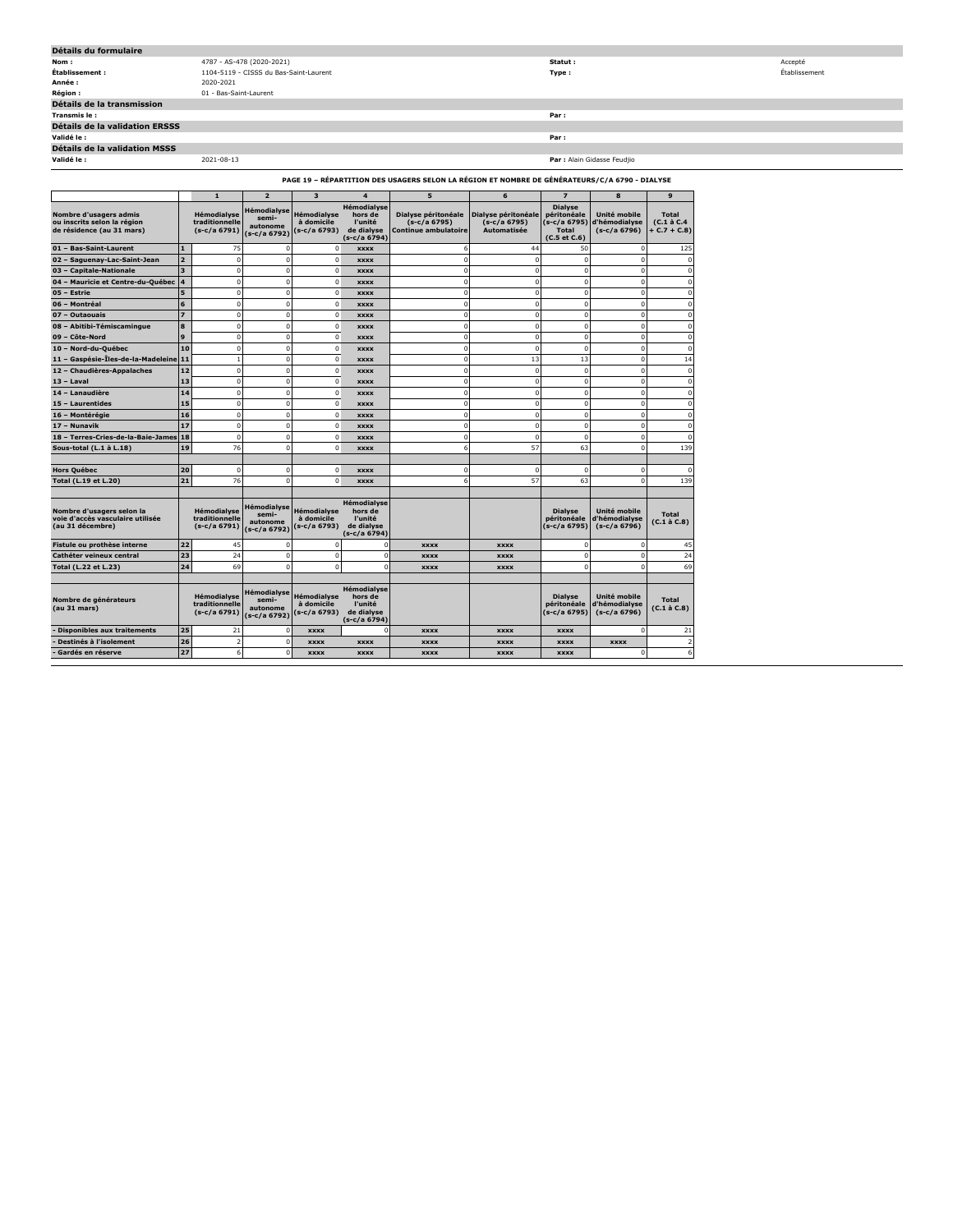| Détails du formulaire                                     |                                        |                             |               |  |  |  |
|-----------------------------------------------------------|----------------------------------------|-----------------------------|---------------|--|--|--|
| Nom:                                                      | 4787 - AS-478 (2020-2021)              | Statut:                     | Accepté       |  |  |  |
| Établissement :                                           | 1104-5119 - CISSS du Bas-Saint-Laurent | Type:                       | Établissement |  |  |  |
| Année :                                                   | 2020-2021                              |                             |               |  |  |  |
| <b>Région :</b>                                           | 01 - Bas-Saint-Laurent                 |                             |               |  |  |  |
| Détails de la transmission                                |                                        |                             |               |  |  |  |
| Transmis le:                                              |                                        | Par :                       |               |  |  |  |
| Détails de la validation ERSSS                            |                                        |                             |               |  |  |  |
| Validé le :                                               |                                        | Par :                       |               |  |  |  |
| Détails de la validation MSSS                             |                                        |                             |               |  |  |  |
| Validé le :                                               | 2021-08-13                             | Par : Alain Gidasse Feudjio |               |  |  |  |
| PAGE 20 - NOMBRE DE TRAITEMENT/C/A 6790 - DIALYSE (SUITE) |                                        |                             |               |  |  |  |

|                                                                                                       |                         | $\mathbf{1}$                                         | $\overline{2}$                                   | $\overline{\mathbf{3}}$                   | 4                                                                        | 5                                                                        | 6                                                              | $\overline{\phantom{a}}$                                                             | 8                                               | 9                                           |
|-------------------------------------------------------------------------------------------------------|-------------------------|------------------------------------------------------|--------------------------------------------------|-------------------------------------------|--------------------------------------------------------------------------|--------------------------------------------------------------------------|----------------------------------------------------------------|--------------------------------------------------------------------------------------|-------------------------------------------------|---------------------------------------------|
| <b>Nombre de traitements</b><br>effectués selon la région<br>de résidence de l'usager<br>(au 31 mars) |                         | Hémodialyse<br>traditionnelle<br>(s-c/a 6791)        | Hémodialyse<br>semi-<br>autonome<br>(s-c/a 6792) | Hémodialyse<br>à domicile<br>s-c/a 6793)  | Hémodialvse<br>hors de<br>l'unité<br>de dialvse<br>(s-c/a 6794)          | <b>Dialyse</b><br>péritonéale<br>(s-c/a 6795)<br>Continue<br>ambulatoire | <b>Dialyse</b><br>péritonéale<br>$(s-c/a 6795)$<br>Automatisée | <b>Dialyse</b><br>péritonéale<br>$(s-c/a 6795)$<br><b>Total</b><br>$(C.5$ et $C.6$ ) | Unité mobile<br>d'hémodialyse<br>(s-c/a 6796)   | <b>Total</b><br>(C.1 à C.4<br>$+ C.7 + C.8$ |
| 01 - Bas-Saint-Laurent                                                                                | $\mathbf{1}$            | 9795                                                 | $\mathbf 0$                                      | $\mathbf 0$                               | $\Omega$                                                                 | 1116                                                                     | 6764                                                           | 7880                                                                                 | 0                                               | 17675                                       |
| 02 - Saguenay-Lac-Saint-Jean                                                                          | $\overline{2}$          | $\mathbf 0$                                          | $\mathbf 0$                                      | $\mathbf 0$                               | $\mathbf 0$                                                              | 0                                                                        | 0                                                              | $\mathbf 0$                                                                          | 0                                               |                                             |
| <b>Capitale-Nationale</b><br>$03 -$                                                                   | $\overline{\mathbf{3}}$ | $\mathbf 0$                                          | $\mathbf 0$                                      | $\mathbf 0$                               | $\overline{0}$                                                           | 0                                                                        | 0                                                              | $\mathbf 0$                                                                          | $\mathbf 0$                                     |                                             |
| 04 - Mauricie et Centre-du-Québec                                                                     | 4                       | $\overline{0}$                                       | $\mathbf 0$                                      | $\mathbf 0$                               | $\mathbf 0$                                                              | 0                                                                        | 0                                                              | $\mathbf 0$                                                                          | 0                                               |                                             |
| 05 - Estrie                                                                                           | 5                       | $\mathbf 0$                                          | $\mathbf 0$                                      | $\mathbf 0$                               | $\overline{0}$                                                           | 0                                                                        | 0                                                              | $\mathbf 0$                                                                          | $\mathbf 0$                                     |                                             |
| 06 - Montréal                                                                                         | 6                       | $\overline{0}$                                       | $\mathbf 0$                                      | $\mathbf 0$                               | $\mathbf 0$                                                              | 0                                                                        | 0                                                              | $\mathbf 0$                                                                          | $\mathbf 0$                                     |                                             |
| 07 - Outaouais                                                                                        | 7                       | $\mathbf 0$                                          | $\mathbf 0$                                      | $\mathbf 0$                               | $\overline{0}$                                                           | 0                                                                        | 0                                                              | $\mathbf 0$                                                                          | 0                                               | $\Omega$                                    |
| 08 - Abitibi-Témiscamingue                                                                            | 8                       | $\overline{0}$                                       | $\mathbf 0$                                      | $\mathbf 0$                               | $\mathbf 0$                                                              | 0                                                                        | 0                                                              | $\mathbf 0$                                                                          | 0                                               | $\Omega$                                    |
| 09 - Côte-Nord                                                                                        | 9                       | $\Omega$                                             | $\Omega$                                         | $\mathbf 0$                               | $\overline{0}$                                                           | $\Omega$                                                                 | $\mathbf 0$                                                    | $\mathbf 0$                                                                          | $\mathbf 0$                                     | $\Omega$                                    |
| 10 - Nord-du-Québec                                                                                   | 10                      | $\Omega$                                             | $\mathbf 0$                                      | $\mathbf 0$                               | $\mathbf 0$                                                              | $\Omega$                                                                 | $\Omega$                                                       | $\Omega$                                                                             | $\mathbf{0}$                                    |                                             |
| 11 - Gaspésie-Îles-de-la-Madeleine                                                                    | 11                      | 149                                                  | $\mathbf 0$                                      | $\mathbf 0$                               | $\overline{0}$                                                           | 642                                                                      | 4743                                                           | 5385                                                                                 | 0                                               | 5534                                        |
| 12 - Chaudières-Appalaches                                                                            | 12                      | $\overline{0}$                                       | $\mathbf 0$                                      | $\mathbf 0$                               | $\overline{0}$                                                           | $\mathbf 0$                                                              | 0                                                              | $\mathbf 0$                                                                          | $\mathbf 0$                                     |                                             |
| 13 - Laval                                                                                            | 13                      | $\mathbf 0$                                          | $\mathbf 0$                                      | $\mathbf 0$                               | $\overline{0}$                                                           | $\mathbf 0$                                                              | $\mathbf 0$                                                    | $\mathbf 0$                                                                          | $\mathbf 0$                                     | $\Omega$                                    |
| 14 - Lanaudière                                                                                       | 14                      | $\overline{0}$                                       | $\mathbf 0$                                      | $\mathbf 0$                               | $\overline{0}$                                                           | $\Omega$                                                                 | 0                                                              | $\mathbf 0$                                                                          | $\mathbf 0$                                     |                                             |
| 15 - Laurentides                                                                                      | 15                      | $\mathbf 0$                                          | $\mathbf 0$                                      | $\mathbf 0$                               | $\overline{0}$                                                           | $\mathbf 0$                                                              | 0                                                              | $\mathbf 0$                                                                          | 0                                               | $\Omega$                                    |
| 16 - Montérégie                                                                                       | 16                      | $\overline{0}$                                       | $\mathbf 0$                                      | $\mathbf 0$                               | $\mathbf 0$                                                              | $\Omega$                                                                 | 0                                                              | $\mathbf 0$                                                                          | $\mathbf 0$                                     |                                             |
| 17 - Nunavik                                                                                          | 17                      | $\Omega$                                             | $\Omega$                                         | $\mathbf 0$                               | $\Omega$                                                                 | $\Omega$                                                                 | $\Omega$                                                       | $\mathbf 0$                                                                          | $\Omega$                                        |                                             |
| 18 - Terres-Cries-de-la-Baie-James                                                                    | 18                      | $\Omega$                                             | $\mathbf 0$                                      | $\mathbf 0$                               | $\Omega$                                                                 | C                                                                        |                                                                | $\Omega$                                                                             | $\Omega$                                        |                                             |
| Sous-total (L.1 à L.18)                                                                               | 19                      | 9944                                                 | $\mathbf 0$                                      | $\Omega$                                  | $\Omega$                                                                 | 1758                                                                     | 11507                                                          | 13265                                                                                | $\Omega$                                        | 23209                                       |
| <b>Hors Québec</b>                                                                                    | 20                      |                                                      | $\mathbf 0$                                      | $\mathbf 0$                               | O                                                                        | O                                                                        |                                                                | O                                                                                    | o                                               |                                             |
| Total (L.19 et L.20)                                                                                  | 21                      | 9946                                                 | $\Omega$                                         | 0                                         | O                                                                        | 1758                                                                     | 11507                                                          | 13265                                                                                | $\Omega$                                        | 23211                                       |
|                                                                                                       |                         |                                                      |                                                  |                                           |                                                                          |                                                                          |                                                                |                                                                                      |                                                 |                                             |
| Nombre de traitements<br>effectués selon le statut<br>de l'usager                                     |                         | <b>Hémodialvse</b><br>traditionnelle<br>(s-c/a 6791) | Hémodialyse<br>semi-<br>autonome<br>(s-c/a 6792) | Hémodialyse<br>à domicile<br>(s-c/a 6793) | <b>Hémodialvse</b><br>hors de<br>l'unité<br>de dialvse<br>$(s-c/a 6794)$ | <b>Dialyse</b><br>péritonéale<br>(s-c/a 6795)<br>Continue<br>ambulatoire | <b>Dialyse</b><br>péritonéale<br>(s-c/a 6795)<br>Automatisée   | <b>Dialyse</b><br>péritonéale<br>(s-c/a 6795)<br><b>Total</b><br>$(C.5$ et $C.6$ )   | Unité mobile<br>d'hémodialyse<br>(s-c/a 6796)   | <b>Total</b><br>(C.1 à C.4<br>$+ C.7 + C.8$ |
| <b>Usagers admis</b>                                                                                  | 22                      | 182                                                  | $\mathbf 0$                                      | <b>XXXX</b>                               | O                                                                        |                                                                          | n                                                              |                                                                                      | <b>XXXX</b>                                     | 183                                         |
| <b>Usagers inscrits</b>                                                                               | 23                      | 9764                                                 | $\mathbf 0$                                      | $\mathbf 0$                               | <b>XXXX</b>                                                              | 1757                                                                     | 11436                                                          | 13193                                                                                | $\mathbf 0$                                     | 22957                                       |
| Total (L.22 et L.23)                                                                                  | 24                      | 9946                                                 | $\mathbf 0$                                      | 0                                         | $\Omega$                                                                 | 1758                                                                     | 11436                                                          | 13194                                                                                | $\Omega$                                        | 23140                                       |
| <b>Nombre de traitements</b><br>effectués en isolement<br>selon le statut de l'usager                 |                         | <b>Hémodialvse</b><br>traditionnelle<br>(s-c/a 6791) | Hémodialyse<br>semi-<br>autonome<br>(s-c/a 6792) | Hémodialyse<br>à domicile<br>(s-c/a 6793) | Hémodialvse<br>hors de<br>l'unité<br>de dialyse<br>(s-c/a 6794)          |                                                                          |                                                                | <b>Dialyse</b><br>péritonéale<br>(s-c/a 6795)                                        | Unité mobile<br>d'hémodialyse<br>$(s-c/a 6796)$ | <b>Total</b><br>$(C.1 \land C.8)$           |
| Usagers admis placés en isolement                                                                     | 25                      | 39                                                   | $\Omega$                                         | <b>XXXX</b>                               | <b>XXXX</b>                                                              | <b>XXXX</b>                                                              | <b>XXXX</b>                                                    | <b>XXXX</b>                                                                          | <b>XXXX</b>                                     | 39                                          |
| Usagers inscrits placés en isolement                                                                  | 26                      | 390                                                  | $\Omega$                                         | <b>XXXX</b>                               | <b>XXXX</b>                                                              | <b>XXXX</b>                                                              | <b>XXXX</b>                                                    | <b>XXXX</b>                                                                          | <b>XXXX</b>                                     | 390                                         |
| Total (L.25 et L.26)                                                                                  | 27                      | 429                                                  | $\Omega$                                         | <b>XXXX</b>                               | <b>XXXX</b>                                                              | <b>XXXX</b>                                                              | <b>XXXX</b>                                                    | <b>XXXX</b>                                                                          | <b>XXXX</b>                                     | 429                                         |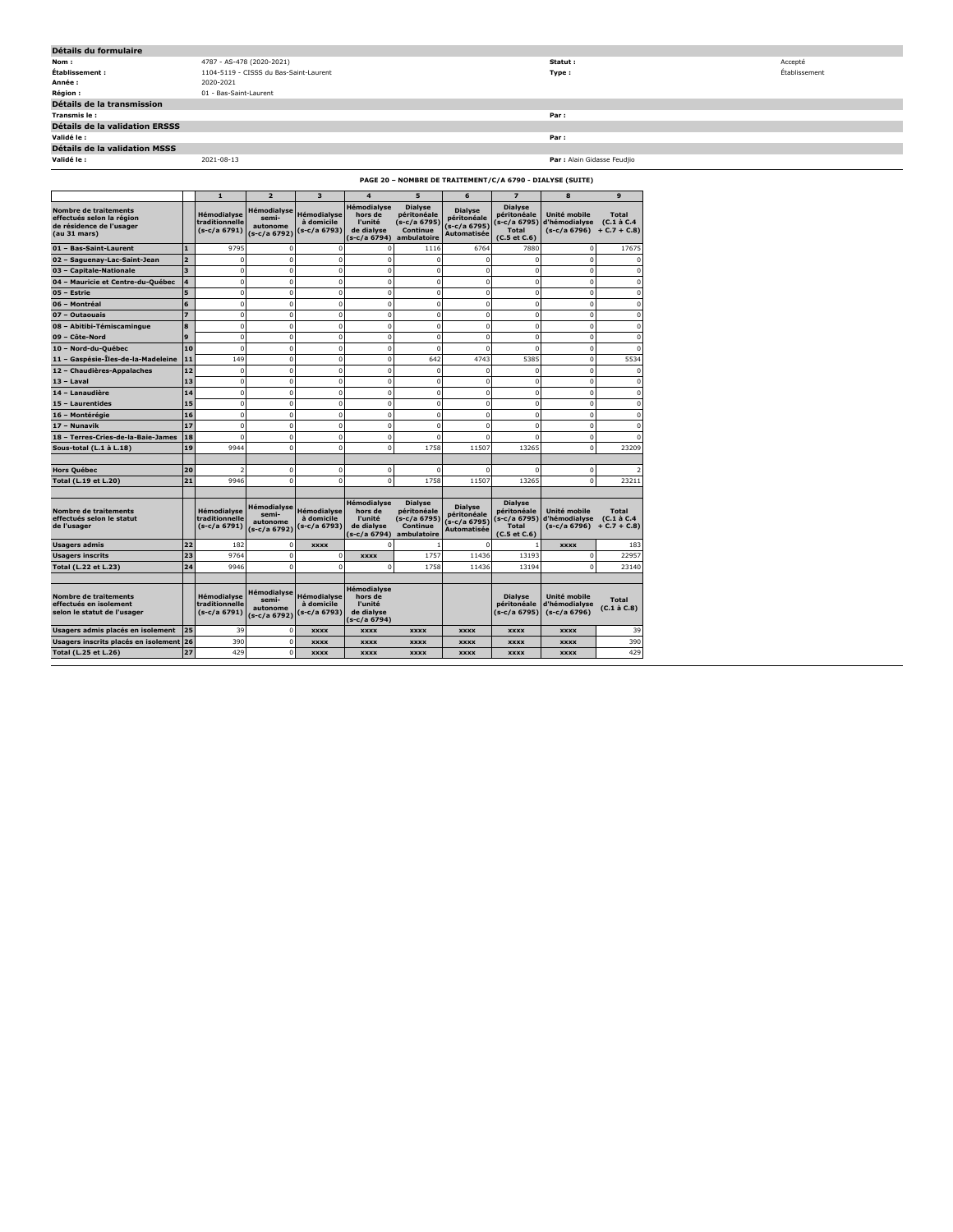| Détails du formulaire          |                                        |                             |               |  |  |  |  |  |
|--------------------------------|----------------------------------------|-----------------------------|---------------|--|--|--|--|--|
| Nom:                           | 4787 - AS-478 (2020-2021)              | Statut :                    | Accepté       |  |  |  |  |  |
| Établissement :                | 1104-5119 - CISSS du Bas-Saint-Laurent | Type:                       | Établissement |  |  |  |  |  |
| Année :                        | 2020-2021                              |                             |               |  |  |  |  |  |
| Région :                       | 01 - Bas-Saint-Laurent                 |                             |               |  |  |  |  |  |
| Détails de la transmission     |                                        |                             |               |  |  |  |  |  |
| Transmis le:                   |                                        | Par:                        |               |  |  |  |  |  |
| Détails de la validation ERSSS |                                        |                             |               |  |  |  |  |  |
| Validé le :                    |                                        | Par:                        |               |  |  |  |  |  |
| Détails de la validation MSSS  |                                        |                             |               |  |  |  |  |  |
| Validé le :                    | 2021-08-13                             | Par : Alain Gidasse Feudjio |               |  |  |  |  |  |

## **PAGE 20-1 – VENTILATION PAR ÉTABLISSEMENT (INSTALLATION) DU NOMBRE DE TRAITEMENTS EFFECTUÉS SELON LE STATUT DE L'USAGER/C/A 6790 - DIALYSE**

|                         | $\mathbf{1}$                                                      | $\overline{2}$              | $\overline{\mathbf{3}}$                          | $\overline{\mathbf{4}}$                     | 5                                                               | 6                                                                        | $\overline{7}$                                               | 8                                                                             | $\mathbf{Q}$                                    | 10                                               |
|-------------------------|-------------------------------------------------------------------|-----------------------------|--------------------------------------------------|---------------------------------------------|-----------------------------------------------------------------|--------------------------------------------------------------------------|--------------------------------------------------------------|-------------------------------------------------------------------------------|-------------------------------------------------|--------------------------------------------------|
|                         | Code de l'installation ayant une mission CHSGS (*) traditionnelle | Hémodialyse<br>(s-c/a 6791) | Hémodialyse<br>semi-<br>autonome<br>(s-c/a 6792) | Hémodialyse<br>à domicile<br>$(s-c/a 6793)$ | Hémodialyse<br>hors de<br>l'unité<br>de dialyse<br>(s-c/a 6794) | <b>Dialyse</b><br>péritonéale<br>(s-c/a 6795)<br>Continue<br>ambulatoire | <b>Dialyse</b><br>péritonéale<br>(s-c/a 6795)<br>Automatisée | <b>Dialyse</b><br>péritonéale<br>(s-c/a 6795)<br><b>Total</b><br>(C.6 et C.7) | Unité mobile<br>d'hémodialyse<br>$(s-c/a 6796)$ | <b>Total</b><br>(C.2 à C.5<br>$+ C.8$ et $C.9$ ) |
|                         | <b>Usagers admis</b><br>(Nombre de traitements)                   |                             |                                                  |                                             |                                                                 |                                                                          |                                                              |                                                                               |                                                 |                                                  |
|                         | 11044062                                                          | 0                           | $\mathbf 0$                                      | <b>XXXX</b>                                 | <b>XXXX</b>                                                     |                                                                          | 0                                                            | 0                                                                             | <b>XXXX</b>                                     | <b>XXXX</b>                                      |
| $\overline{2}$          | 11044021                                                          | $\mathbf 0$                 | $\mathbf 0$                                      | <b>XXXX</b>                                 | <b>XXXX</b>                                                     | n                                                                        | $\mathbf 0$                                                  | 0                                                                             | <b>XXXX</b>                                     | <b>XXXX</b>                                      |
| $\overline{\mathbf{3}}$ | 11043478                                                          | $\Omega$                    | $\Omega$                                         | <b>XXXX</b>                                 | <b>XXXX</b>                                                     |                                                                          | $\Omega$                                                     | $\Omega$                                                                      | <b>XXXX</b>                                     | <b>XXXX</b>                                      |
| 4                       | 11044096                                                          | 178                         | $\Omega$                                         | <b>XXXX</b>                                 | <b>XXXX</b>                                                     |                                                                          | $\Omega$                                                     |                                                                               | <b>XXXX</b>                                     | <b>XXXX</b>                                      |
| 5                       | 11043312                                                          | $\mathbf 0$                 | $\mathbf 0$                                      | <b>XXXX</b>                                 | <b>XXXX</b>                                                     |                                                                          | $\mathbf 0$                                                  | $\Omega$                                                                      | <b>XXXX</b>                                     | <b>XXXX</b>                                      |
| 6                       | 11044104                                                          | $\overline{4}$              | $\mathbf 0$                                      | <b>XXXX</b>                                 | <b>XXXX</b>                                                     |                                                                          | $\mathbf 0$                                                  | 0                                                                             | <b>XXXX</b>                                     | <b>XXXX</b>                                      |
|                         | 11043379                                                          | 0                           | $\Omega$                                         | <b>XXXX</b>                                 | <b>XXXX</b>                                                     |                                                                          | 0                                                            | 0                                                                             | <b>XXXX</b>                                     | <b>XXXX</b>                                      |
| 8                       | 11043502                                                          | $\Omega$                    | $\Omega$                                         | <b>XXXX</b>                                 | <b>XXXX</b>                                                     |                                                                          | $\Omega$                                                     | $\Omega$                                                                      | <b>XXXX</b>                                     | <b>XXXX</b>                                      |
| 9                       |                                                                   |                             |                                                  | <b>XXXX</b>                                 | <b>XXXX</b>                                                     |                                                                          |                                                              |                                                                               | <b>XXXX</b>                                     | <b>XXXX</b>                                      |
| 10                      |                                                                   |                             |                                                  | <b>XXXX</b>                                 | <b>XXXX</b>                                                     |                                                                          |                                                              |                                                                               | <b>XXXX</b>                                     | <b>XXXX</b>                                      |
| 11                      | Sous-total (L.1 à L.10)                                           | 182                         | $\Omega$                                         | <b>XXXX</b>                                 | $\Omega$                                                        |                                                                          | $\mathbf 0$                                                  |                                                                               | <b>XXXX</b>                                     | 183                                              |
|                         | <b>Usagers inscrits</b><br>(Nombre de traitements)                |                             |                                                  |                                             |                                                                 |                                                                          |                                                              |                                                                               |                                                 |                                                  |
| 12                      | 11044062                                                          | 0                           | $\Omega$                                         | <b>XXXX</b>                                 | <b>XXXX</b>                                                     |                                                                          | $\Omega$                                                     | $\Omega$                                                                      | <b>XXXX</b>                                     | <b>XXXX</b>                                      |
| 13                      | 11044021                                                          | $\Omega$                    | $\mathbf 0$                                      | <b>XXXX</b>                                 | <b>XXXX</b>                                                     |                                                                          | $\Omega$                                                     | $\Omega$                                                                      | <b>XXXX</b>                                     | <b>XXXX</b>                                      |
| 14                      | 11043478                                                          | 0                           | $\Omega$                                         | <b>XXXX</b>                                 | <b>XXXX</b>                                                     |                                                                          | $\Omega$                                                     | $\Omega$                                                                      | <b>XXXX</b>                                     | <b>XXXX</b>                                      |
| 15                      | 11044096                                                          | 7178                        | $\Omega$                                         | <b>XXXX</b>                                 | <b>XXXX</b>                                                     | 1757                                                                     | 11436                                                        | 13193                                                                         | <b>XXXX</b>                                     | <b>XXXX</b>                                      |
| 16                      | 11043312                                                          | $\Omega$                    | $\mathbf 0$                                      | <b>XXXX</b>                                 | <b>XXXX</b>                                                     |                                                                          | $\Omega$                                                     | $\Omega$                                                                      | <b>XXXX</b>                                     | <b>XXXX</b>                                      |
| 17                      | 11044104                                                          | 2586                        | $\Omega$                                         | <b>XXXX</b>                                 | <b>XXXX</b>                                                     |                                                                          | $\Omega$                                                     | $\Omega$                                                                      | <b>XXXX</b>                                     | <b>XXXX</b>                                      |
| 18                      | 11043379                                                          | 0                           | $\Omega$                                         | <b>XXXX</b>                                 | <b>XXXX</b>                                                     |                                                                          | 0                                                            | $\Omega$                                                                      | <b>XXXX</b>                                     | <b>XXXX</b>                                      |
| 19                      | 11043502                                                          | 0                           | $\Omega$                                         | <b>XXXX</b>                                 | <b>XXXX</b>                                                     |                                                                          | 0                                                            | $\Omega$                                                                      | <b>XXXX</b>                                     | <b>XXXX</b>                                      |
| 20                      |                                                                   |                             |                                                  | <b>XXXX</b>                                 | <b>XXXX</b>                                                     |                                                                          |                                                              |                                                                               | <b>XXXX</b>                                     | <b>XXXX</b>                                      |
| 21                      |                                                                   |                             |                                                  | <b>XXXX</b>                                 | <b>XXXX</b>                                                     |                                                                          |                                                              |                                                                               | <b>XXXX</b>                                     | <b>XXXX</b>                                      |
| 22                      | Sous-total (L.12 à L.21)                                          | 9764                        | $\Omega$                                         | $\Omega$                                    | <b>XXXX</b>                                                     | 1757                                                                     | 11436                                                        | 13193                                                                         | $\Omega$                                        | 22957                                            |
|                         | <b>Nombre de traitements</b>                                      |                             |                                                  |                                             |                                                                 |                                                                          |                                                              |                                                                               |                                                 |                                                  |
| 23                      | Total (L.11 et L.22)                                              | 9946                        | $\mathbf 0$                                      | $\circ$                                     | 0                                                               | 1758                                                                     | 11436                                                        | 13194                                                                         | 0                                               | 23140                                            |

(\*) Étape 1 : Sélectionner "Enregistrer" afin de reporter les codes inscrits aux pages 2-1 à 2-10 préalablement. Étape 2 : Rouvrir la page 20-1 et sélectionner "Modifier la page" pour débuter la saisie.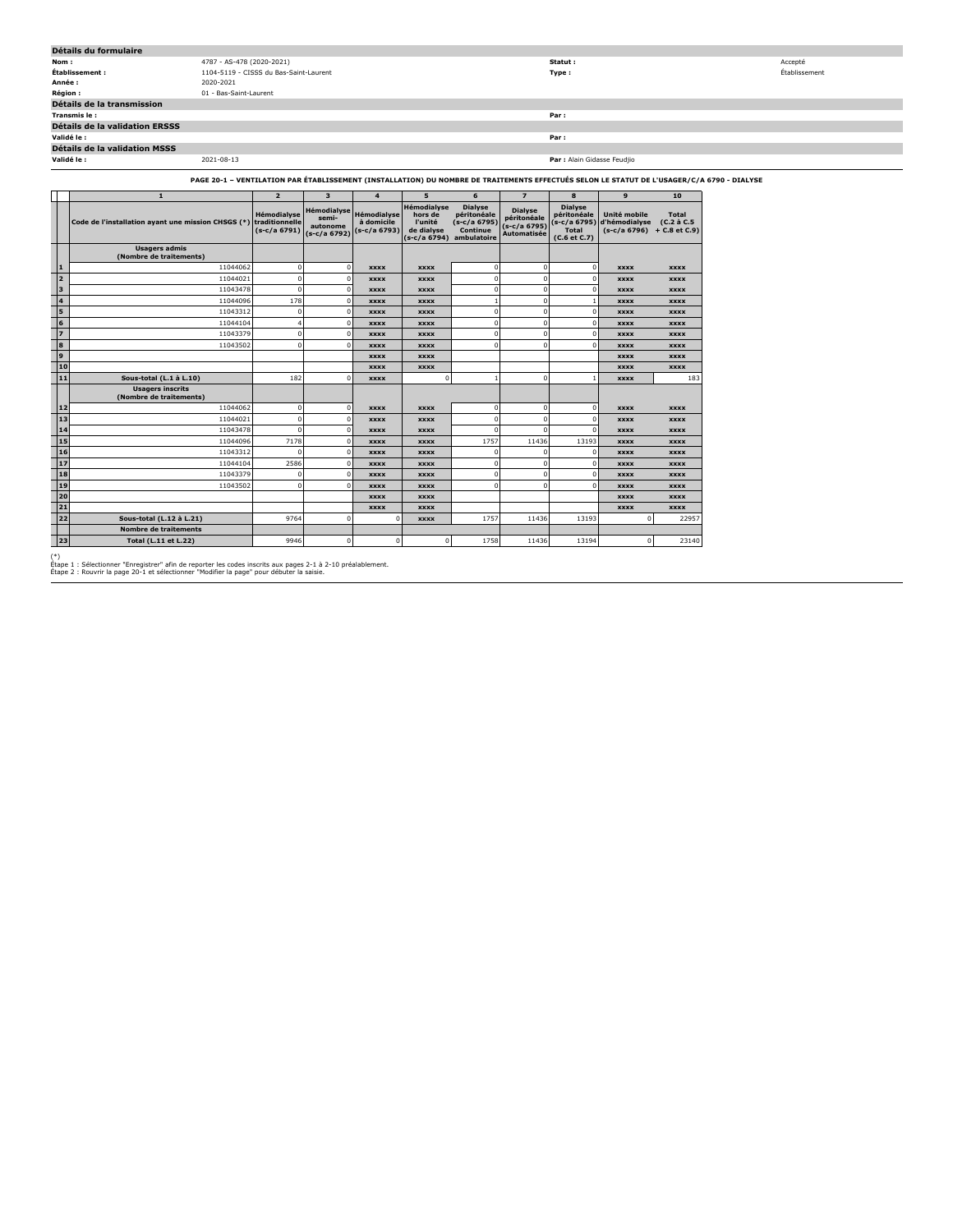| Détails du formulaire                 |                                        |                             |               |  |  |  |  |  |
|---------------------------------------|----------------------------------------|-----------------------------|---------------|--|--|--|--|--|
| Nom:                                  | 4787 - AS-478 (2020-2021)              | Statut:                     | Accepté       |  |  |  |  |  |
| Établissement :                       | 1104-5119 - CISSS du Bas-Saint-Laurent | Type:                       | Établissement |  |  |  |  |  |
| Année :                               | 2020-2021                              |                             |               |  |  |  |  |  |
| <b>Région :</b>                       | 01 - Bas-Saint-Laurent                 |                             |               |  |  |  |  |  |
| Détails de la transmission            |                                        |                             |               |  |  |  |  |  |
| Transmis le :                         |                                        | Par:                        |               |  |  |  |  |  |
| <b>Détails de la validation ERSSS</b> |                                        |                             |               |  |  |  |  |  |
| Validé le :                           |                                        | Par:                        |               |  |  |  |  |  |
| Détails de la validation MSSS         |                                        |                             |               |  |  |  |  |  |
| Validé le :                           | 2021-08-13                             | Par : Alain Gidasse Feudjio |               |  |  |  |  |  |

**PAGE 23 – RÉPARTITION DES UNITÉS DE MESURE PAR DIAGNOSTIC/S-C/A 6861 - AUDIOLOGIE**

|                                                          |                | $\mathbf{1}$ | $\overline{2}$            | $\overline{\mathbf{3}}$                           |
|----------------------------------------------------------|----------------|--------------|---------------------------|---------------------------------------------------|
| <b>Diagnostics</b>                                       |                |              | Usagers Jours-traitements | <b>Heures</b> de<br>prestation<br>de services (1) |
| Enfants 0 à 3 ans                                        | $\mathbf{1}$   | 272          | 280                       | 364                                               |
| Otite                                                    | $\overline{a}$ | 48           | 45                        | 63                                                |
| <b>Acouphènes</b>                                        | 3              | 54           | 55                        | 81                                                |
| <b>Médication ototoxique</b>                             | 4              | 43           | 78                        | 129                                               |
| <b>Vertiges</b>                                          | 5              | 102          | 120                       | 172                                               |
| Surdité professionnelle                                  | 6              | 15           | 15                        | 25                                                |
| Presbyacousie                                            | 7              | 74           | 68                        | 120                                               |
| Retard ou trouble de développement                       | 8              | 40           | 36                        | 47                                                |
| Troubles d'apprentissage ou difficultés scolaires        | 9              | 44           | 44                        | 51                                                |
| Atteinte auditive d'origine cochléaire ou rétrocohléaire | 10             | 354          | 382                       | 547                                               |
| Atteinte auditive d'origine conductive                   | 11             | 154          | 165                       | 225                                               |
| Atteinte auditive d'origine centrale                     | $12$           | 7            | 9                         | 18                                                |
| <b>Audition normale</b>                                  | 13             | 183          | 180                       | 179                                               |
| <b>Autres</b>                                            | 14             | 6            | 6                         | 9                                                 |
| Équipes multidisciplinaires et consultation clinique     | 15             | <b>XXXX</b>  | <b>XXXX</b>               | 232                                               |
| Groupes de 16 et plus                                    | 16             | <b>XXXX</b>  | <b>XXXX</b>               |                                                   |
| Total (L.1 à L.16)                                       | 17             | 1396         | 1483                      | 2262                                              |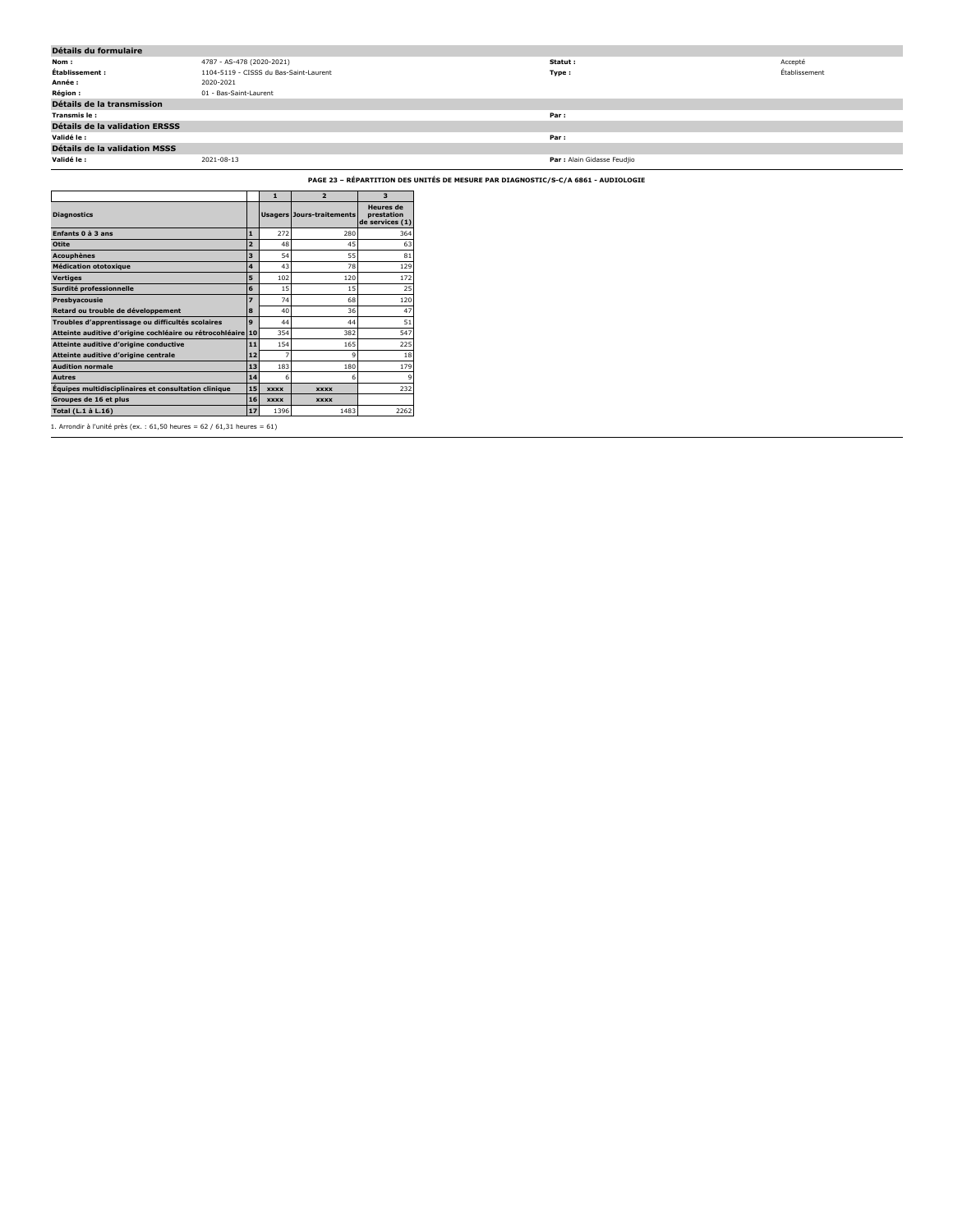| Détails du formulaire                 |                                        |                             |               |  |  |  |  |
|---------------------------------------|----------------------------------------|-----------------------------|---------------|--|--|--|--|
| Nom :                                 | 4787 - AS-478 (2020-2021)              | Statut :                    | Accepté       |  |  |  |  |
| Établissement :                       | 1104-5119 - CISSS du Bas-Saint-Laurent | Type :                      | Établissement |  |  |  |  |
| Année :                               | 2020-2021                              |                             |               |  |  |  |  |
| <b>Région :</b>                       | 01 - Bas-Saint-Laurent                 |                             |               |  |  |  |  |
| Détails de la transmission            |                                        |                             |               |  |  |  |  |
| Transmis le:                          |                                        | Par:                        |               |  |  |  |  |
| <b>Détails de la validation ERSSS</b> |                                        |                             |               |  |  |  |  |
| Validé le :                           |                                        | Par:                        |               |  |  |  |  |
| Détails de la validation MSSS         |                                        |                             |               |  |  |  |  |
| Validé le :                           | 2021-08-13                             | Par : Alain Gidasse Feudjio |               |  |  |  |  |
|                                       |                                        |                             |               |  |  |  |  |

**PAGE 24 – RÉPARTITION DES UNITÉS DE MESURE PAR DIAGNOSTIC/S-C/A 6862 - ORTHOPHONIE**

|                                                           |                | $\mathbf{1}$             | $\overline{2}$                   | 3                                                 |
|-----------------------------------------------------------|----------------|--------------------------|----------------------------------|---------------------------------------------------|
| <b>Diagnostics</b>                                        |                |                          | <b>Usagers Jours-traitements</b> | <b>Heures</b> de<br>prestation<br>de services (1) |
| Accident vasculaire cérébral                              | $\mathbf{1}$   | 163                      | 554                              | 782                                               |
| Atteinte neurologique centrale                            | $\overline{a}$ | 11                       | 38                               | 103                                               |
| Traumatisme cranio-cérébral                               | 3              | 1                        | 2                                | 8                                                 |
| Malformation tête et cou                                  | 4              |                          |                                  |                                                   |
| Tumeur et cancer tête et cou                              | 5              | 127                      | 452                              | 412                                               |
| Déficience auditive                                       | 6              |                          |                                  |                                                   |
| Déficience intellectuelle                                 | 7              |                          |                                  |                                                   |
| Déficience motrice                                        | 8              |                          |                                  |                                                   |
| Trouble du spectre de l'autisme (TSA)                     | 9              |                          |                                  |                                                   |
| Autres troubles du développement                          | 10             |                          |                                  |                                                   |
| Retard ou trouble de la parole ou du langage              | 11             | 27                       | 110                              | 218                                               |
| Syndrome dysphasique                                      | 12             | $\overline{\phantom{a}}$ | 15                               | 22                                                |
| Trouble de la fluidité                                    | 13             |                          |                                  |                                                   |
| Trouble de la voix                                        | 14             | 29                       | 179                              | 274                                               |
| Trouble d'apprentissage de la lecture et de l'écriture 15 |                |                          |                                  |                                                   |
| <b>Communication normale</b>                              | 16             |                          |                                  |                                                   |
| Autres (ex.: dysphagie, paralysie faciale)                | 17             | 284                      | 648                              | 1115                                              |
| Équipes multidisciplinaires et consultation clinique      | 18             | <b>XXXX</b>              | <b>XXXX</b>                      | 247                                               |
| Groupes de 16 et plus                                     | 19             | <b>XXXX</b>              | <b>XXXX</b>                      |                                                   |
| <b>TOTAL (L.1 à L.19)</b>                                 | 20             | 645                      | 1998                             | 3182                                              |

1. Arrondir à l'unité près (ex. : 61,50 heures = 62 / 61,31 heures = 61)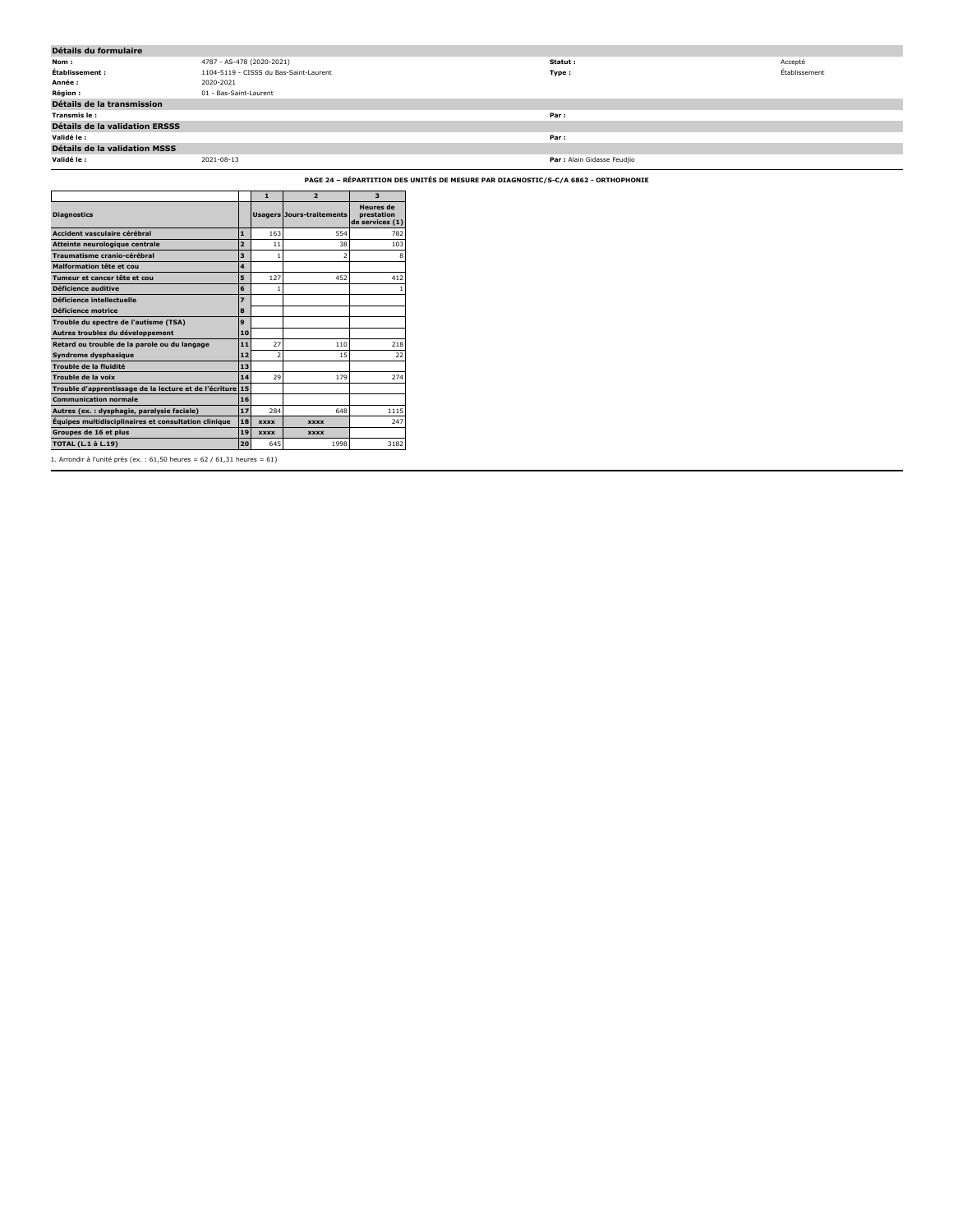| Détails du formulaire                 |                                        |                             |               |  |  |  |
|---------------------------------------|----------------------------------------|-----------------------------|---------------|--|--|--|
| Nom :                                 | 4787 - AS-478 (2020-2021)              | Statut :                    | Accepté       |  |  |  |
| Établissement :                       | 1104-5119 - CISSS du Bas-Saint-Laurent | Type:                       | Établissement |  |  |  |
| Année :                               | 2020-2021                              |                             |               |  |  |  |
| <b>Région :</b>                       | 01 - Bas-Saint-Laurent                 |                             |               |  |  |  |
| Détails de la transmission            |                                        |                             |               |  |  |  |
| Transmis le :                         |                                        | Par:                        |               |  |  |  |
| <b>Détails de la validation ERSSS</b> |                                        |                             |               |  |  |  |
| Validé le :                           |                                        | Par:                        |               |  |  |  |
| Détails de la validation MSSS         |                                        |                             |               |  |  |  |
| Validé le :                           | 2021-08-13                             | Par : Alain Gidasse Feudjio |               |  |  |  |

**PAGE 25 – RÉPARTITION DES HEURES DE PRESTATION DE SERVICES PAR CATÉGORIE, PAR PHASE ET PAR NIVEAU DE STAGE/S-C/A 6861 - AUDIOLOGIE ET S-C/A 6862 - ORTHOPHONIE**

|                                                          |                | $\mathbf{1}$                                   | $\overline{2}$                                                                                     |
|----------------------------------------------------------|----------------|------------------------------------------------|----------------------------------------------------------------------------------------------------|
| Catégories de soins                                      |                | <b>Heures de prestation</b><br>de services (1) | <b>Heures de prestation</b><br>de services (1)<br>s-c/a 6861 - Audiologie s-c/a 6862 - Orthophonie |
| <b>Individuel</b>                                        | $\mathbf{1}$   | 2030                                           | 2935                                                                                               |
| Groupes de 2 à 5                                         | $\overline{2}$ | n                                              |                                                                                                    |
| Groupes de 6 à 10                                        | 3              | $\Omega$                                       | n                                                                                                  |
| Groupes de 11 à 15                                       | 4              | $\Omega$                                       | n                                                                                                  |
| Équipes multidisciplinaires et consultation clinique (2) | 5              | 232                                            | 247                                                                                                |
| Groupes de 16 et plus (3)                                | 6              |                                                |                                                                                                    |
| Total (L. 1 à L.6)                                       | 7              | 2262                                           | 3182                                                                                               |
|                                                          |                |                                                |                                                                                                    |
| Étapes du continuum phases de réadaptation               |                | <b>Heures de prestation</b><br>de services (1) | <b>Heures de prestation</b><br>de services (1)<br>s-c/a 6861 - Audiologie s-c/a 6862 - Orthophonie |
| <b>Diagnostic traitement</b>                             | 8              | 2033                                           | 2944                                                                                               |
| <b>Réadaptation fonctionnelle intensive</b>              | 9              | o                                              |                                                                                                    |
| <b>Adaptation réadaptation</b>                           | 10             | n                                              |                                                                                                    |
| Soutien à l'intégration sociale                          | 11             | n                                              |                                                                                                    |
| Total (L. 8 à L.11)                                      | 12             | 2033                                           | 2944                                                                                               |
|                                                          |                |                                                |                                                                                                    |
| Stages par niveau                                        |                | <b>Heures de prestation</b><br>de services (1) | <b>Heures de prestation</b><br>de services (1)<br>s-c/a 6861 - Audiologie s-c/a 6862 - Orthophonie |
| Stage 1re année                                          | 13             |                                                |                                                                                                    |
| Stage 2e année                                           | 14             | $\Omega$                                       | 1442                                                                                               |
| Stage 3e année                                           | 15             | 0                                              | $\Omega$                                                                                           |
| Maîtrise (4)                                             | 16             | 0                                              | $\Omega$                                                                                           |
| Internat (audio ortho seulement)                         | 17             | $\Omega$                                       |                                                                                                    |
| Total (L.13 à L.17)                                      | 18             | $\Omega$                                       | 1442                                                                                               |

1. Arrondir à l'unité près (ex. : 61,50 heures = 62 / 61,31 heures = 61) 2. Report de la P.23, L.15, C.3 ou P.24, L.18, C.3. 3. Report de la P.23, L.16, C.3 ou P.24, L.19, C.3. 4. Incluant stagiaires étrangers.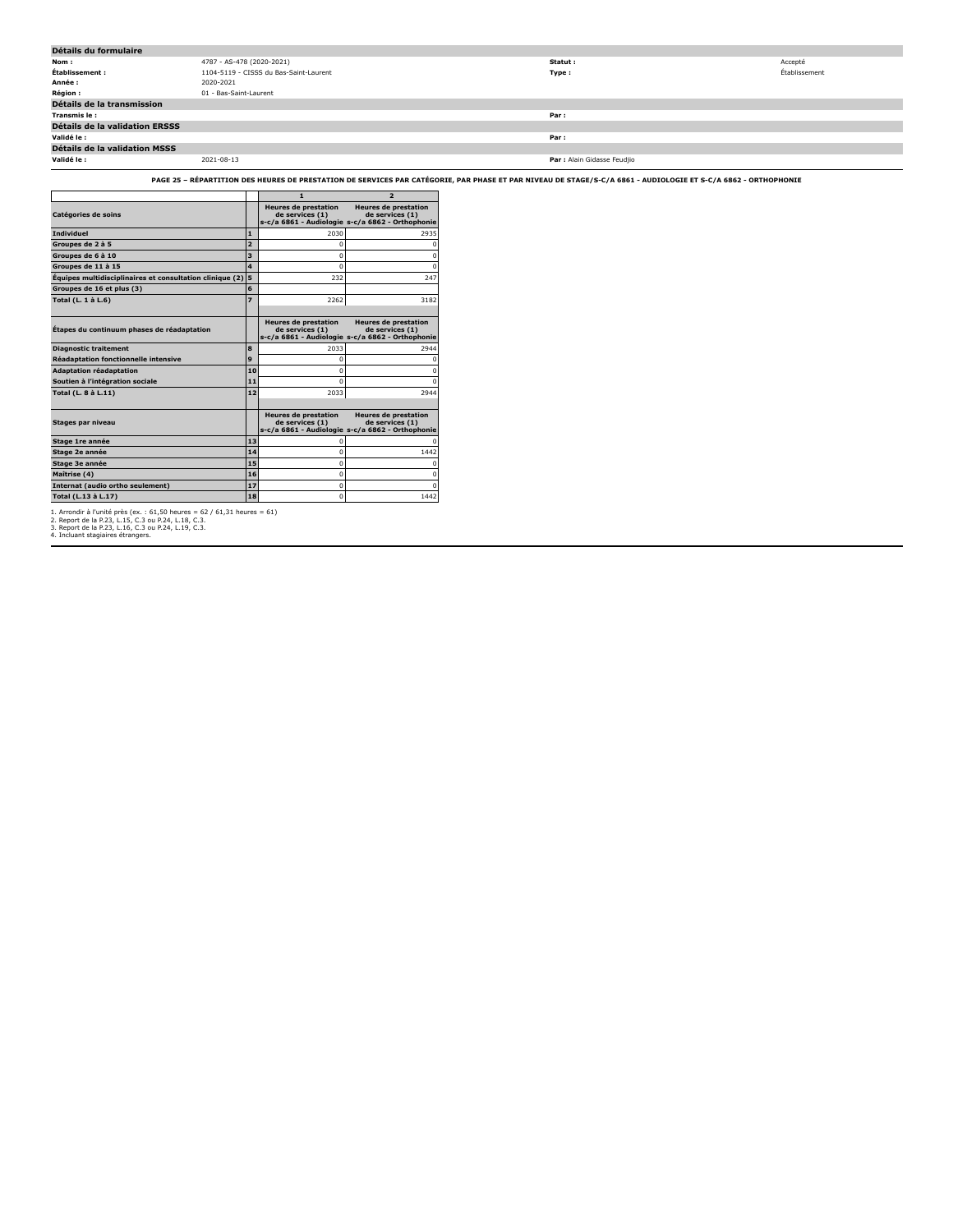| Détails du formulaire                |                                        |                             |               |
|--------------------------------------|----------------------------------------|-----------------------------|---------------|
| Nom :                                | 4787 - AS-478 (2020-2021)              | Statut :                    | Accepté       |
| Établissement :                      | 1104-5119 - CISSS du Bas-Saint-Laurent | Type :                      | Établissement |
| Année :                              | 2020-2021                              |                             |               |
| <b>Région :</b>                      | 01 - Bas-Saint-Laurent                 |                             |               |
| Détails de la transmission           |                                        |                             |               |
| Transmis le:                         |                                        | Par:                        |               |
| Détails de la validation ERSSS       |                                        |                             |               |
| Validé le :                          |                                        | Par:                        |               |
| <b>Détails de la validation MSSS</b> |                                        |                             |               |
| Validé le :                          | 2021-08-13                             | Par : Alain Gidasse Feudjio |               |

**PAGE 25-1 – VENTILATION DES HEURES DE PRESTATION DE SERVICES PAR PHASE DE RÉADAPTATION/S-C/A 6861 - AUDIOLOGIE ET S-C/A 6862 - ORTHOPHONIE**

|             | $\mathbf{1}$                                       | $\overline{\mathbf{z}}$                        | 3                                                                                                  |
|-------------|----------------------------------------------------|------------------------------------------------|----------------------------------------------------------------------------------------------------|
|             | Code de l'installation ayant une mission CHSGS (*) | <b>Heures de prestation</b><br>de services (1) | <b>Heures de prestation</b><br>de services (1)<br>s-c/a 6861 - Audiologie s-c/a 6862 - Orthophonie |
|             | Diagnostic/traitement                              |                                                |                                                                                                    |
| $\mathbf 1$ | 11044062                                           | $\mathbf 0$                                    | 0                                                                                                  |
| 2           | 11044021                                           | $\mathbf 0$                                    | $\mathbf{0}$                                                                                       |
| 3           | 11043478                                           | $\mathbf 0$                                    | $\mathbf{0}$                                                                                       |
| 4           | 11044096                                           | 1029                                           | 1893                                                                                               |
| 5           | 11043312                                           | $\mathbf 0$                                    | 0                                                                                                  |
| 6           | 11044104                                           | 1004                                           | 1038                                                                                               |
| 7           | 11043379                                           | $\mathbf 0$                                    | 13                                                                                                 |
| 8           | 11043502                                           | $\mathbf 0$                                    | $\mathbf 0$                                                                                        |
| 9           |                                                    |                                                |                                                                                                    |
| 10          |                                                    |                                                |                                                                                                    |
| 11          | Sous-total (L.1 à L.10)                            | 2033                                           | 2944                                                                                               |
|             | Réadaptation fonctionnelle intensive               |                                                |                                                                                                    |
| 12          | 11044062                                           | 0                                              | 0                                                                                                  |
| 13          | 11044021                                           | $\mathbf 0$                                    | $\pmb{0}$                                                                                          |
| 14          | 11043478                                           | $\bf{0}$                                       | $\overline{\mathbf{0}}$                                                                            |
| 15          | 11044096                                           | $\mathbf 0$                                    | $\mathbf{0}$                                                                                       |
| 16          | 11043312                                           | $\bf{0}$                                       | $\overline{\mathbf{0}}$                                                                            |
| 17          | 11044104                                           | $\bf{0}$                                       | $\mathbf{0}$                                                                                       |
| 18          | 11043379                                           | $\mathbf 0$                                    | $\pmb{0}$                                                                                          |
| 19          | 11043502                                           | $\bf{0}$                                       | o                                                                                                  |
| 20          |                                                    |                                                |                                                                                                    |
| 21          |                                                    |                                                |                                                                                                    |
| 22          | Sous-total (L.12 à L.21)                           | 0                                              | 0                                                                                                  |
| 23          | Adaptation/réadaptation<br>11044062                | 0                                              | 0                                                                                                  |
| 24          | 11044021                                           | $\mathbf 0$                                    | $\mathbf{0}$                                                                                       |
| 25          | 11043478                                           | $\bf{0}$                                       | $\overline{0}$                                                                                     |
| 26          | 11044096                                           | $\mathbf 0$                                    | $\mathbf{0}$                                                                                       |
| 27          | 11043312                                           | $\mathbf 0$                                    | $\pmb{0}$                                                                                          |
| 28          | 11044104                                           | $\bf{0}$                                       | $\overline{0}$                                                                                     |
| 29          | 11043379                                           | $\mathbf 0$                                    | $\overline{0}$                                                                                     |
| 30          | 11043502                                           | 0                                              | $\mathbf{0}$                                                                                       |
| 31          |                                                    |                                                |                                                                                                    |
| 32          |                                                    |                                                |                                                                                                    |
| 33          | Sous-total (L.23 à L.32)                           | $\bf{0}$                                       | 0                                                                                                  |
|             | Soutien à l'intégration sociale                    |                                                |                                                                                                    |
| 34          | 11044062                                           | 0                                              | 0                                                                                                  |
| 35          | 11044021                                           | 0                                              | 0                                                                                                  |
| 36          | 11043478                                           | $\mathbf 0$                                    | 0                                                                                                  |
| 37          | 11044096                                           | $\mathbf 0$                                    | $\overline{0}$                                                                                     |
| 38          | 11043312                                           | $\mathbf 0$                                    | $\overline{0}$                                                                                     |
| 39          | 11044104                                           | $\mathbf 0$                                    | $\overline{0}$                                                                                     |
| 40          | 11043379                                           | 0                                              | 0                                                                                                  |
| 41          | 11043502                                           | $\mathbf 0$                                    | $\pmb{0}$                                                                                          |
| 42          |                                                    |                                                |                                                                                                    |
| 43          |                                                    |                                                |                                                                                                    |
| 44          | Sous-total (L.34 à L.43)                           | 0                                              | 0                                                                                                  |
|             |                                                    |                                                |                                                                                                    |
| 45          | TOTAL (L.11 + L.22 + L.33 + L.44)                  | 2033                                           | 2944                                                                                               |

(\*) Étape 1 : Sélectionner "Enregistrer" afin de reporter les codes inscrits aux pages 2-1 à 2-10 préalablement. Étape 2 : Rouvrir la page 25-1 et sélectionner "Modifier la page" pour débuter la saisie.

1. Arrondir à l'unité près (ex. : 61,50 heures = 62 / 61,31 heures = 61)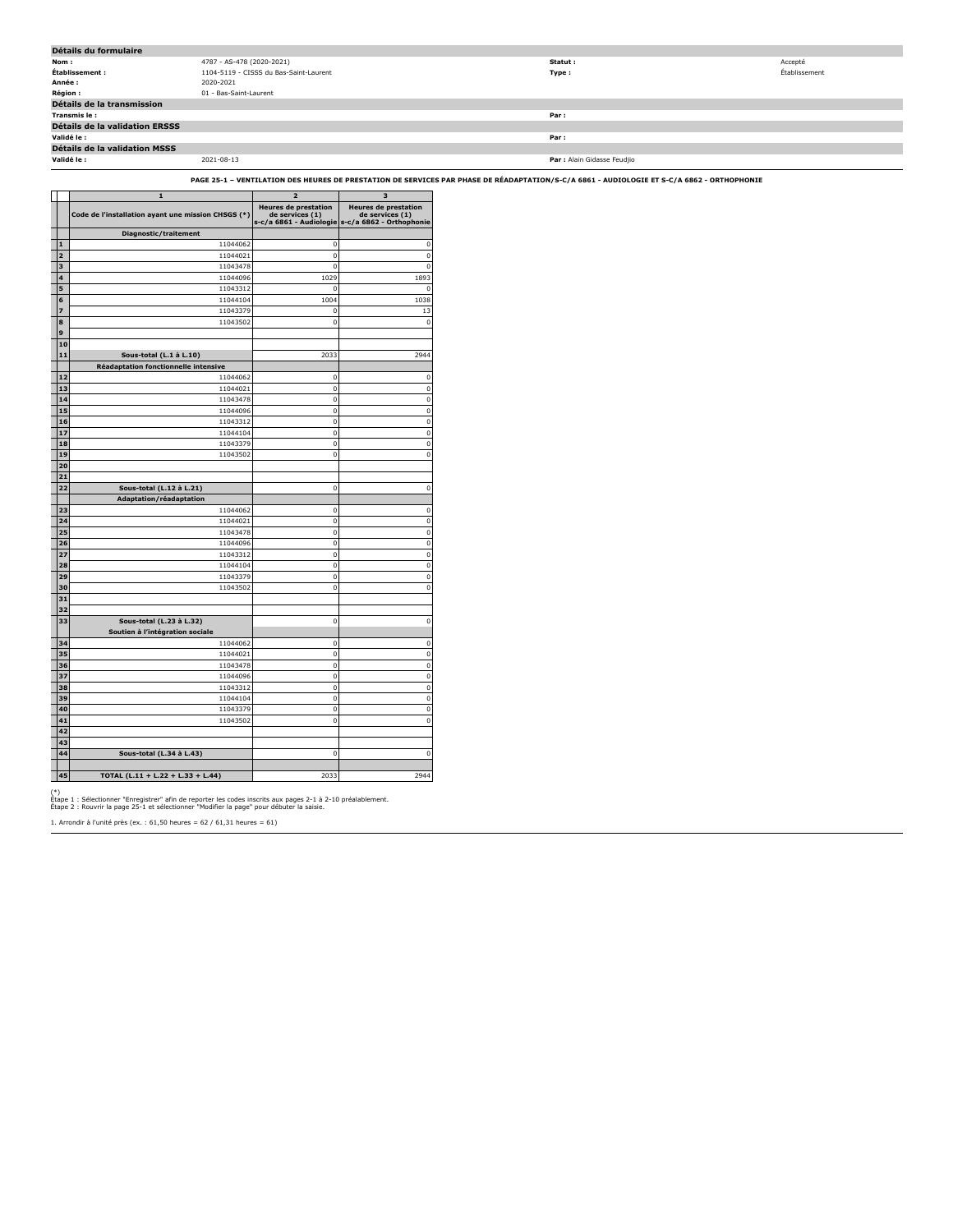| Détails du formulaire          |                                        |                             |               |  |  |  |  |  |  |
|--------------------------------|----------------------------------------|-----------------------------|---------------|--|--|--|--|--|--|
| Nom:                           | 4787 - AS-478 (2020-2021)              | Statut :                    | Accepté       |  |  |  |  |  |  |
| Établissement :                | 1104-5119 - CISSS du Bas-Saint-Laurent | Type:                       | Établissement |  |  |  |  |  |  |
| Année :                        | 2020-2021                              |                             |               |  |  |  |  |  |  |
| <b>Région:</b>                 | 01 - Bas-Saint-Laurent                 |                             |               |  |  |  |  |  |  |
| Détails de la transmission     |                                        |                             |               |  |  |  |  |  |  |
| Transmis le:                   |                                        | Par:                        |               |  |  |  |  |  |  |
| Détails de la validation ERSSS |                                        |                             |               |  |  |  |  |  |  |
| Validé le :                    |                                        | Par:                        |               |  |  |  |  |  |  |
| Détails de la validation MSSS  |                                        |                             |               |  |  |  |  |  |  |
| Validé le :                    | 2021-08-13                             | Par : Alain Gidasse Feudjio |               |  |  |  |  |  |  |

**PAGE 26 – RÉPARTITION DES UNITÉS DE MESURE PAR DIAGNOSTIC/C/A 6870 - PHYSIOTHÉRAPIE**

|                                                                                                       |                | $\mathbf{1}$             | $\overline{2}$                   | 3                                                 |
|-------------------------------------------------------------------------------------------------------|----------------|--------------------------|----------------------------------|---------------------------------------------------|
| <b>Diagnostics</b>                                                                                    |                |                          | <b>Usagers Jours-traitements</b> | <b>Heures</b> de<br>prestation<br>de services (1) |
| Accident vasculaire cérébral                                                                          | $\mathbf{1}$   | 120                      | 542                              | 654                                               |
| Traumatisme cranio-cérébral                                                                           | $\overline{2}$ | q                        | 56                               | 62                                                |
| Affection neurologique centrale et<br>lésion de la moelle épinière                                    | 3              | 363                      | 1820                             | 2299                                              |
| Affection neurologique périphérique                                                                   | 4              | 303                      | 1651                             | 2111                                              |
| <b>Amputation</b>                                                                                     | 5              | 31                       | 233                              | 299                                               |
| <b>Affection rhumatismale</b>                                                                         | 6              | 583                      | 1398                             | 1888                                              |
| Affection musculo-squelettique                                                                        | $\overline{z}$ | 1407                     | 8240                             | 9200                                              |
| Problème orthopédique                                                                                 | 8              | 3565                     | 14417                            | 16899                                             |
| <b>Affection cardiovasculaire</b>                                                                     | 9              | 114                      | 423                              | 681                                               |
| <b>Affection respiratoire</b>                                                                         | 10             | 203                      | 794                              | 852                                               |
| Affection cutanée                                                                                     | 11             | 43                       | 578                              | 291                                               |
| Polytraumatisme                                                                                       | 12             | 47                       | 306                              | 330                                               |
| Problème de développement                                                                             | 13             | 21                       | 40                               | 209                                               |
| Ultra-spécialisation médicale (hématologie, oncologie,<br>transplantation d'organe, HIV et dysphagie) | 14             | 34                       | 136                              | 159                                               |
| Urologie                                                                                              | 15             | 7                        | 28                               | 2165                                              |
| Autres affections (santé physique)                                                                    | 16             | 1815                     | 13137                            | 12213                                             |
| <b>Retard mental</b>                                                                                  | 17             | 7                        | 14                               | 20                                                |
| Trouble du spectre de l'autisme (TSA)                                                                 | 18             | 3                        | 4                                | 7                                                 |
| Déficit d'attention                                                                                   | 19             |                          |                                  |                                                   |
| Troubles mentaux organiques                                                                           | 20             | 205                      | 668                              | 924                                               |
| Schizophrénie et troubles psychotiques                                                                | 21             | 3                        | 11                               | 19                                                |
| Trouble de l'humeur                                                                                   | 22             | $\overline{\phantom{a}}$ | 1                                | $\overline{\phantom{a}}$                          |
| <b>Trouble anxieux</b>                                                                                | 23             | 1                        | 6                                | 12                                                |
| <b>Trouble de l'adaptation</b>                                                                        | 24             |                          |                                  |                                                   |
| Trouble de la personnalité                                                                            | 25             | 1                        |                                  |                                                   |
| <b>Autres troubles mentaux</b>                                                                        | 26             |                          |                                  |                                                   |
| Equipes multidisciplinaires et consultation clinique                                                  | 27             | <b>XXXX</b>              | <b>XXXX</b>                      | 2189                                              |
| Groupes de 16 et plus                                                                                 | 28             | <b>XXXX</b>              | <b>XXXX</b>                      | 19                                                |
| Total (L.1 à L.28)                                                                                    | 29             | 8887                     | 44503                            | 53504                                             |

1. Arrondir à l'unité près (ex. : 61,50 heures = 62 / 61,31 heures = 61).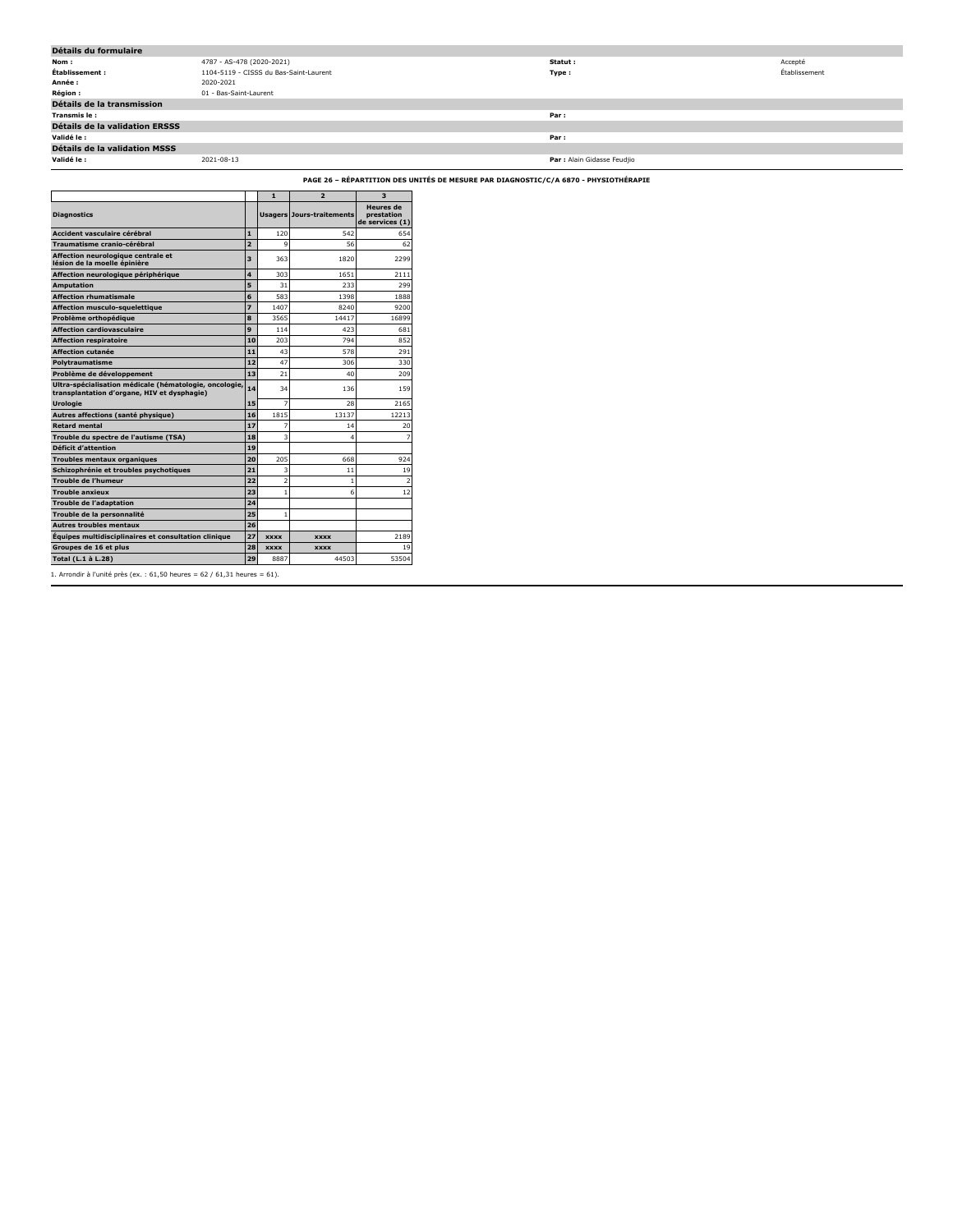| Détails du formulaire          |                                        |                             |               |
|--------------------------------|----------------------------------------|-----------------------------|---------------|
| Nom :                          | 4787 - AS-478 (2020-2021)              | Statut:                     | Accepté       |
| Établissement :                | 1104-5119 - CISSS du Bas-Saint-Laurent | Type :                      | Établissement |
| Année :                        | 2020-2021                              |                             |               |
| <b>Région :</b>                | 01 - Bas-Saint-Laurent                 |                             |               |
| Détails de la transmission     |                                        |                             |               |
| Transmis le :                  |                                        | Par :                       |               |
| Détails de la validation ERSSS |                                        |                             |               |
| Validé le :                    |                                        | Par:                        |               |
| Détails de la validation MSSS  |                                        |                             |               |
| Validé le :                    | 2021-08-13                             | Par : Alain Gidasse Feudjio |               |

**PAGE 27 – RÉPARTITION DES UNITÉS DE MESURE PAR DIAGNOSTIC/C/A 6880 - ERGOTHÉRAPIE**

|                                                                                                        |                | 1              | $\overline{2}$                   | 3                                             |
|--------------------------------------------------------------------------------------------------------|----------------|----------------|----------------------------------|-----------------------------------------------|
| <b>Diagnostics</b>                                                                                     |                |                | <b>Usagers Jours-traitements</b> | <b>Heures</b> de<br>prestation<br>de services |
| Accident vasculaire cérébral                                                                           | 1              | 102            | 1542                             | 531                                           |
| Traumatisme cranio-cérébral                                                                            | $\overline{2}$ | 3              | 14                               | 60                                            |
| Affection neurologique centrale et<br>lésion de la moelle épinière                                     | 3              | 263            | 1444                             | 1567                                          |
| Affection neurologique périphérique                                                                    | 4              | 35             | 159                              | 204                                           |
| <b>Amputation</b>                                                                                      | 5              | 27             | 137                              | 191                                           |
| <b>Affection rhumatismale</b>                                                                          | 6              | 76             | 158                              | 178                                           |
| Affection musculo-squelettique                                                                         | 7              | 61             | 299                              | 343                                           |
| Problème orthopédique                                                                                  | 8              | 781            | 2174                             | 2494                                          |
| <b>Affection cardiovasculaire</b><br>ou de l'appareil circulatoire                                     | 9              | 40             | 109                              | 141                                           |
| <b>Affection respiratoire</b>                                                                          | 10             | 55             | 180                              | 233                                           |
| <b>Affection cutanée</b>                                                                               | 11             | 92             | 367                              | 401                                           |
| Polytraumatisme                                                                                        | 12             | 34             | 125                              | 185                                           |
| Problème de développement                                                                              | 13             | 25             | 49                               | 759                                           |
| Ultra-spécialisation médicale<br>(hématologie, oncologie,<br>transplantation d'organe, HIV, dysphagie) | 14             | 37             | 121                              | 180                                           |
| <b>Urologie</b>                                                                                        | 15             | $\overline{2}$ | 10                               | 10                                            |
| Autres affections (santé physique)                                                                     | 16             | 820            | 3557                             | 5215                                          |
| <b>Retard mental</b>                                                                                   | 17             | 17             | 61                               | 92                                            |
| Trouble du spectre de l'autisme (TSA)                                                                  | 18             |                | 4                                | 11                                            |
| Déficit d'attention                                                                                    | 19             |                |                                  | 20                                            |
| Troubles mentaux organiques                                                                            | 20             | 400            | 1803                             | 2284                                          |
| Schizophrénie et troubles psychotiques                                                                 | 21             | 10             | 24                               | 33                                            |
| Trouble de l'humeur                                                                                    | 22             | $\overline{2}$ | 17                               | 31                                            |
| Trouble anxieux                                                                                        | 23             | 1              | $\overline{2}$                   | 5                                             |
| <b>Trouble de l'adaptation</b>                                                                         | 24             | $\mathbf{1}$   | 7                                | 4                                             |
| Trouble de la personnalité                                                                             | 25             |                | 1                                | 9                                             |
| <b>Autres troubles mentaux</b>                                                                         | 26             | 3              | 10                               | 14                                            |
| <b>Equipes multidisciplinaires</b><br>et consultation clinique                                         | 27             | <b>XXXX</b>    | <b>XXXX</b>                      | 1858                                          |
| Groupes de 16 et plus                                                                                  | 28             | <b>XXXX</b>    | <b>XXXX</b>                      |                                               |
| Total (L.1 à L.28)                                                                                     | 29             | 2887           | 12374                            | 17057                                         |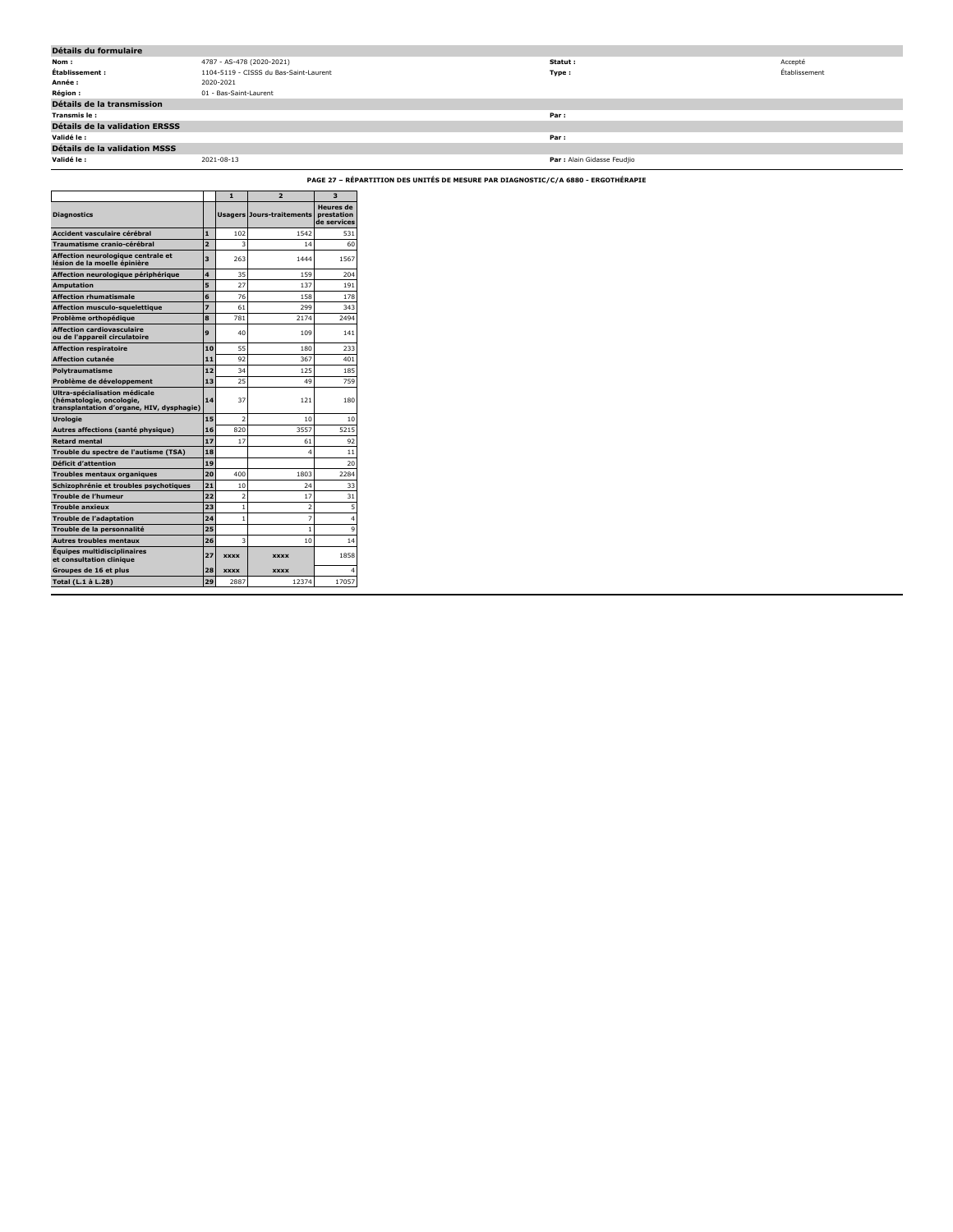| Détails du formulaire                                                                                                                     |                        |                                        |  |  |  |  |   |   |      |         |                             |               |
|-------------------------------------------------------------------------------------------------------------------------------------------|------------------------|----------------------------------------|--|--|--|--|---|---|------|---------|-----------------------------|---------------|
| Nom :                                                                                                                                     |                        | 4787 - AS-478 (2020-2021)              |  |  |  |  |   |   |      | Statut: |                             | Accepté       |
| Établissement :                                                                                                                           |                        | 1104-5119 - CISSS du Bas-Saint-Laurent |  |  |  |  |   |   |      | Type :  |                             | Établissement |
| Année :                                                                                                                                   | 2020-2021              |                                        |  |  |  |  |   |   |      |         |                             |               |
| Région :                                                                                                                                  | 01 - Bas-Saint-Laurent |                                        |  |  |  |  |   |   |      |         |                             |               |
| Détails de la transmission                                                                                                                |                        |                                        |  |  |  |  |   |   |      |         |                             |               |
| Transmis le:                                                                                                                              |                        |                                        |  |  |  |  |   |   | Par: |         |                             |               |
| Détails de la validation ERSSS                                                                                                            |                        |                                        |  |  |  |  |   |   |      |         |                             |               |
| Validé le :                                                                                                                               |                        |                                        |  |  |  |  |   |   | Par: |         |                             |               |
| Détails de la validation MSSS                                                                                                             |                        |                                        |  |  |  |  |   |   |      |         |                             |               |
| Validé le :                                                                                                                               | 2021-08-13             |                                        |  |  |  |  |   |   |      |         | Par : Alain Gidasse Feudjio |               |
| PAGE 27-1 - VENTILATION PAR ÉTABLISSEMENT (INSTALLATION) DES HEURES DE PRESTATION DE SERVICES SELON LE DIAGNOSTIC/C/A 6880 - ERGOTHÉRAPIE |                        |                                        |  |  |  |  |   |   |      |         |                             |               |
|                                                                                                                                           |                        |                                        |  |  |  |  | 6 | 8 |      | 10      | 11                          |               |

| Code de l'installation ayant une mission CHSGS (*) 0                                                      |                         | 11044062                 | 11044021 | 11043478 | 11044096 11043312   |        | 11044104 | 11043379       | 11043502                |  |                        |
|-----------------------------------------------------------------------------------------------------------|-------------------------|--------------------------|----------|----------|---------------------|--------|----------|----------------|-------------------------|--|------------------------|
| <b>Diagnostics</b>                                                                                        |                         | HPS $(1)$                | HPS(1)   |          | HPS $(1)$ HPS $(1)$ | HPS(1) | HPS(1)   | HPS(1)         | HPS (1) HPS (1) HPS (1) |  | <b>Total</b>           |
| Accident vasculaire cérébral                                                                              | $\mathbf{1}$            |                          | 176      |          | 3                   | 6      | 232      |                | 98                      |  | $(C.1$ à $C.10$<br>531 |
| Traumatisme cranio-cérébral                                                                               | $\overline{2}$          |                          |          | 16<br>13 |                     |        | 45       | $\overline{2}$ |                         |  | 60                     |
| <b>Affection neurologique</b>                                                                             |                         |                          |          |          |                     |        |          |                |                         |  |                        |
| centrale et lésion de la<br>moelle épinière                                                               | $\overline{\mathbf{3}}$ | 290                      | 274      | 180      | 499                 | 7      | 238      | 22             | 57                      |  | 1567                   |
| Affection neurologique<br>périphérique                                                                    | $\overline{\mathbf{4}}$ | 10                       | 5        | 9        | 90                  |        | 50       | 27             | 13                      |  | 204                    |
| <b>Amputation</b>                                                                                         | 5                       | 26                       | 12       |          | 41                  |        | 40       | 13             | 59                      |  | 191                    |
| <b>Affection rhumatismale</b>                                                                             | 6                       | 78                       | 18       | в        | 15                  |        | 27       | 19             | 18                      |  | 178                    |
| Affection musculo-squelettique                                                                            | $\overline{z}$          | 93                       | 53       |          | 20                  |        | 67       | 76             | 34                      |  | 343                    |
| Problème orthopédique                                                                                     | 8                       | 220                      | 204      | 33       | 706                 |        | 826      | 120            | 385                     |  | 2494                   |
| <b>Affection cardiovasculaire</b><br>ou de l'appareil circulatoire                                        | 9                       | 12                       | 44       |          | 30                  |        | 21       | 14             | 20                      |  | 141                    |
| <b>Affection respiratoire</b>                                                                             | 10                      | 33                       | 72       | 6        | 54                  |        | 32       | 3              | 33                      |  | 233                    |
| <b>Affection cutanée</b>                                                                                  | 11                      | 42                       | 9        |          | 117                 |        | 116      | 71             | 46                      |  | 401                    |
| Polytraumatisme                                                                                           | 12                      | 33                       | 35       |          | 68                  |        | 38       | 6              | 5                       |  | 185                    |
| Problème de développement                                                                                 | 13                      | 10                       |          |          | 12                  | 250    | 33       |                | 453                     |  | 759                    |
| Ultra-spécialisation médicale<br>(hématologie, oncologie,<br>transplantation d'organe, HIV,<br>dysphagie) | 14                      |                          | 72       |          | 18                  |        | 20       |                | 70                      |  | 180                    |
| <b>Urologie</b>                                                                                           | 15                      |                          |          |          |                     |        | 10       |                |                         |  | 10                     |
| <b>Autres affections</b><br>(santé physique)                                                              | 16                      | 506                      | 152      | 33       | 2618                |        | 1041     | 503            | 362                     |  | 5215                   |
| <b>Retard mental</b>                                                                                      | 17                      |                          | 11       | 5        | 49                  |        | 27       |                |                         |  | 92                     |
| Trouble du spectre de<br>l'autisme (TSA)                                                                  | 18                      | 11                       |          |          |                     |        |          |                |                         |  | 11                     |
| Déficit d'attention                                                                                       | 19                      |                          |          |          |                     | 20     |          |                |                         |  | 20                     |
| <b>Troubles mentaux organiques</b>                                                                        | 20                      | 231                      | 276      | 14       | 748                 |        | 690      | 95             | 229                     |  | 2284                   |
| Schizophrénie et<br>troubles psychotiques                                                                 | 21                      | $\overline{\phantom{a}}$ | 15       | 3        | 12                  |        |          |                | 1                       |  | 33                     |
| <b>Trouble de l'humeur</b>                                                                                | 22                      |                          | 18       |          |                     |        | 12       |                |                         |  | 31                     |
| <b>Trouble anxieux</b>                                                                                    | 23                      |                          |          |          |                     |        | 5        |                |                         |  | 5                      |
| Trouble de l'adaptation                                                                                   | 24                      |                          |          |          | 4                   |        |          |                |                         |  | 4                      |
| Trouble de la personnalité                                                                                | 25                      |                          |          |          |                     |        | 9        |                |                         |  | 9                      |
| <b>Autres troubles mentaux</b>                                                                            | 26                      |                          | 14       |          |                     |        |          |                |                         |  | 14                     |
| Équipes multidisciplinaires<br>et consultation clinique                                                   | 27                      | 13                       |          | 24       | 1078                | 3      | 490      | 181            | 69                      |  | 1858                   |
| Groupes de 16 et plus                                                                                     | 28                      |                          |          |          | $\overline{2}$      |        |          |                | $\overline{2}$          |  |                        |
| Total (L.1 à L.28)                                                                                        | 29                      | 1610                     | 1460     | 341      | 6184                | 287    | 4069     | 1152           | 1954                    |  | 17057                  |

(\*) Étape 1 : Sélectionner "Enregistrer" afin de reporter les codes inscrits aux pages 2-1 à 2-10 préalablement. Étape 2 : Rouvrir la page 27-1 et sélectionner "Modifier la page" pour débuter la saisie.

1. Arrondir à l'unité près (ex. : 61,50 heures = 62 / 61,31 heures = 61).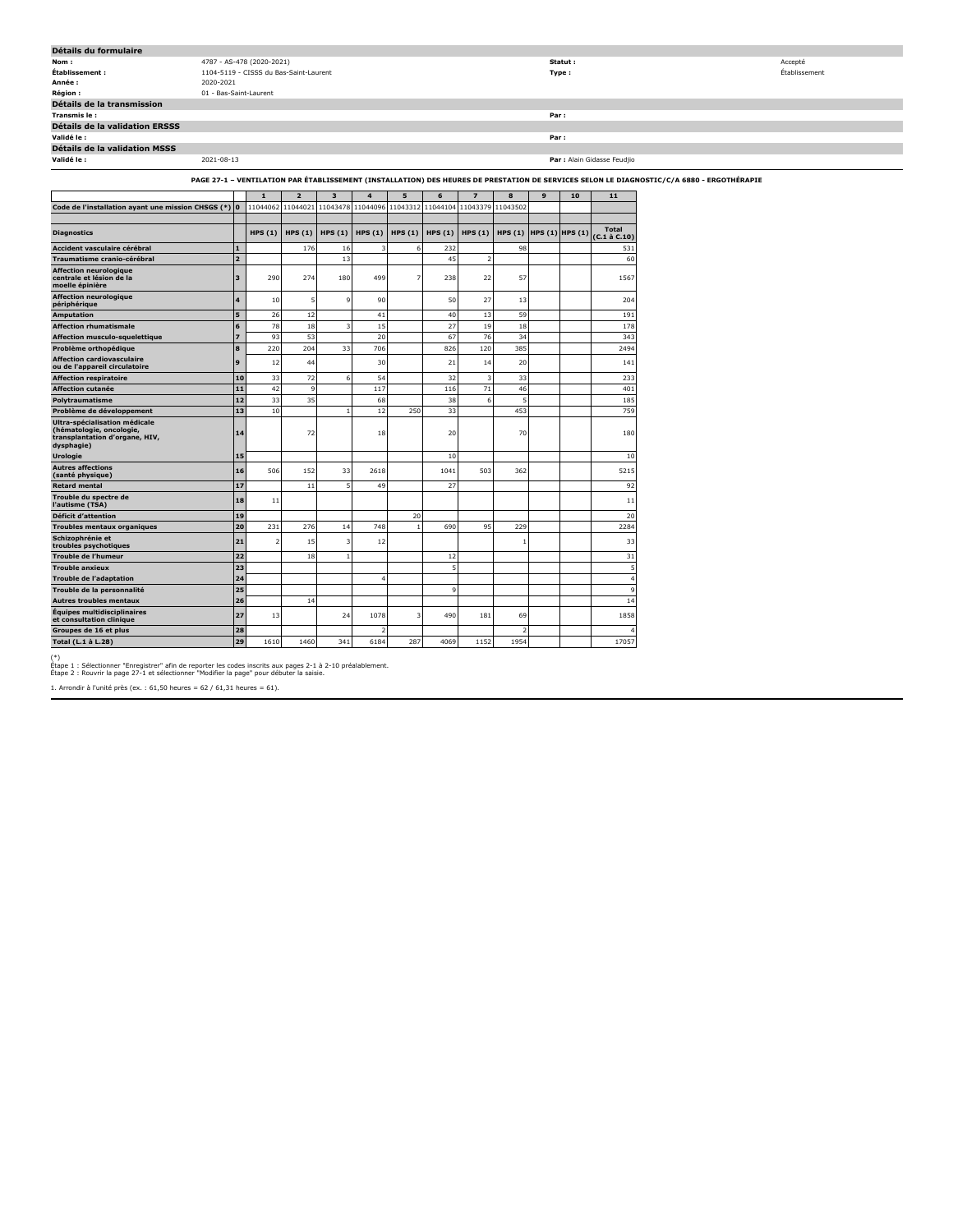| Détails du formulaire                 |                                        |                             |               |  |  |  |  |  |
|---------------------------------------|----------------------------------------|-----------------------------|---------------|--|--|--|--|--|
| Nom :                                 | 4787 - AS-478 (2020-2021)              | Statut :                    | Accepté       |  |  |  |  |  |
| Établissement :                       | 1104-5119 - CISSS du Bas-Saint-Laurent | Type:                       | Établissement |  |  |  |  |  |
| Année :                               | 2020-2021                              |                             |               |  |  |  |  |  |
| <b>Région :</b>                       | 01 - Bas-Saint-Laurent                 |                             |               |  |  |  |  |  |
| Détails de la transmission            |                                        |                             |               |  |  |  |  |  |
| Transmis le :                         |                                        | Par:                        |               |  |  |  |  |  |
| <b>Détails de la validation ERSSS</b> |                                        |                             |               |  |  |  |  |  |
| Validé le :                           |                                        | Par:                        |               |  |  |  |  |  |
| Détails de la validation MSSS         |                                        |                             |               |  |  |  |  |  |
| Validé le :                           | 2021-08-13                             | Par : Alain Gidasse Feudjio |               |  |  |  |  |  |

**PAGE 28 – RÉPARTITION DES HEURES DE PRESTATION DE SERVICES PAR CATÉGORIE, PAR PHASE ET PAR NIVEAU DE STAGE/C/A 6870 - PHYSIOTHÉRAPIE ET C/A 6880 - ERGOTHÉRAPIE**

|                                                          |                         | $\mathbf{1}$                                                                                        | $\overline{2}$                                 |
|----------------------------------------------------------|-------------------------|-----------------------------------------------------------------------------------------------------|------------------------------------------------|
| Catégories de soins                                      |                         | <b>Heures de prestation</b><br>de services (1)<br>c/a 6870 - Physiothérapie c/a 6880 - Ergothérapie | <b>Heures de prestation</b><br>de services (1) |
| <b>Individuel</b>                                        | $\mathbf{1}$            | 51296                                                                                               | 15195                                          |
| Groupes de 2 à 5                                         | $\overline{a}$          |                                                                                                     |                                                |
| Groupes de 6 à 10                                        | $\overline{\mathbf{3}}$ |                                                                                                     |                                                |
| Groupes de 11 à 15                                       | $\overline{\mathbf{4}}$ |                                                                                                     |                                                |
| Équipes multidisciplinaires et consultation clinique (2) | 5                       | 2189                                                                                                | 1858                                           |
| Groupes de 16 et plus (3)                                | 6                       | 19                                                                                                  | Δ                                              |
| Total (L. 1 à L.6)                                       | $\overline{z}$          | 53504                                                                                               | 17057                                          |
|                                                          |                         |                                                                                                     |                                                |
| Étapes du continuum phases de réadaptation               |                         | <b>Heures de prestation</b><br>de services (1)<br>c/a 6870 - Physiothérapie c/a 6880 - Ergothérapie | <b>Heures de prestation</b><br>de services (1) |
| Diagnostic / traitement                                  | 8                       | 49306                                                                                               | 12602                                          |
| <b>Réadaptation fonctionnelle intensive</b>              | 9                       |                                                                                                     |                                                |
| <b>Adaptation / réadaptation</b>                         | 10                      |                                                                                                     |                                                |
| Soutien à l'intégration sociale                          | 11                      | 1773                                                                                                | 2614                                           |
| Total (L. 8 à L.11)                                      | 12                      | 51079                                                                                               | 15216                                          |
|                                                          |                         |                                                                                                     |                                                |
| Stages par niveau                                        |                         | <b>Heures de prestation</b><br>de services (1)<br>c/a 6870 - Physiothérapie c/a 6880 - Ergothérapie | <b>Heures de prestation</b><br>de services (1) |
| Stage TRP (4)                                            | 13                      | 2695                                                                                                |                                                |
| Stage 1re année                                          | 14                      |                                                                                                     |                                                |
| Stage 2e année                                           | 15                      |                                                                                                     |                                                |
| Stage 3e année                                           | 16                      | 280                                                                                                 | 700                                            |
| Stage d'intégration                                      | 17                      | 1995                                                                                                | 420                                            |
|                                                          | 18                      | <b>XXXX</b>                                                                                         | <b>XXXX</b>                                    |
| Total (L.13 à L.18)                                      | 19                      | 4970                                                                                                | 1120                                           |

1. Arrondir à l'unité près (ex. : 61,50 heures = 62 / 61,31 heures = 61).<br>2. Report de la P.26 ou P.27, L.27, C.3.<br>3. Report de la P.26 ou P.27, L.28, C.3.<br>4. Staqiaires supervisés par un professionnel du service.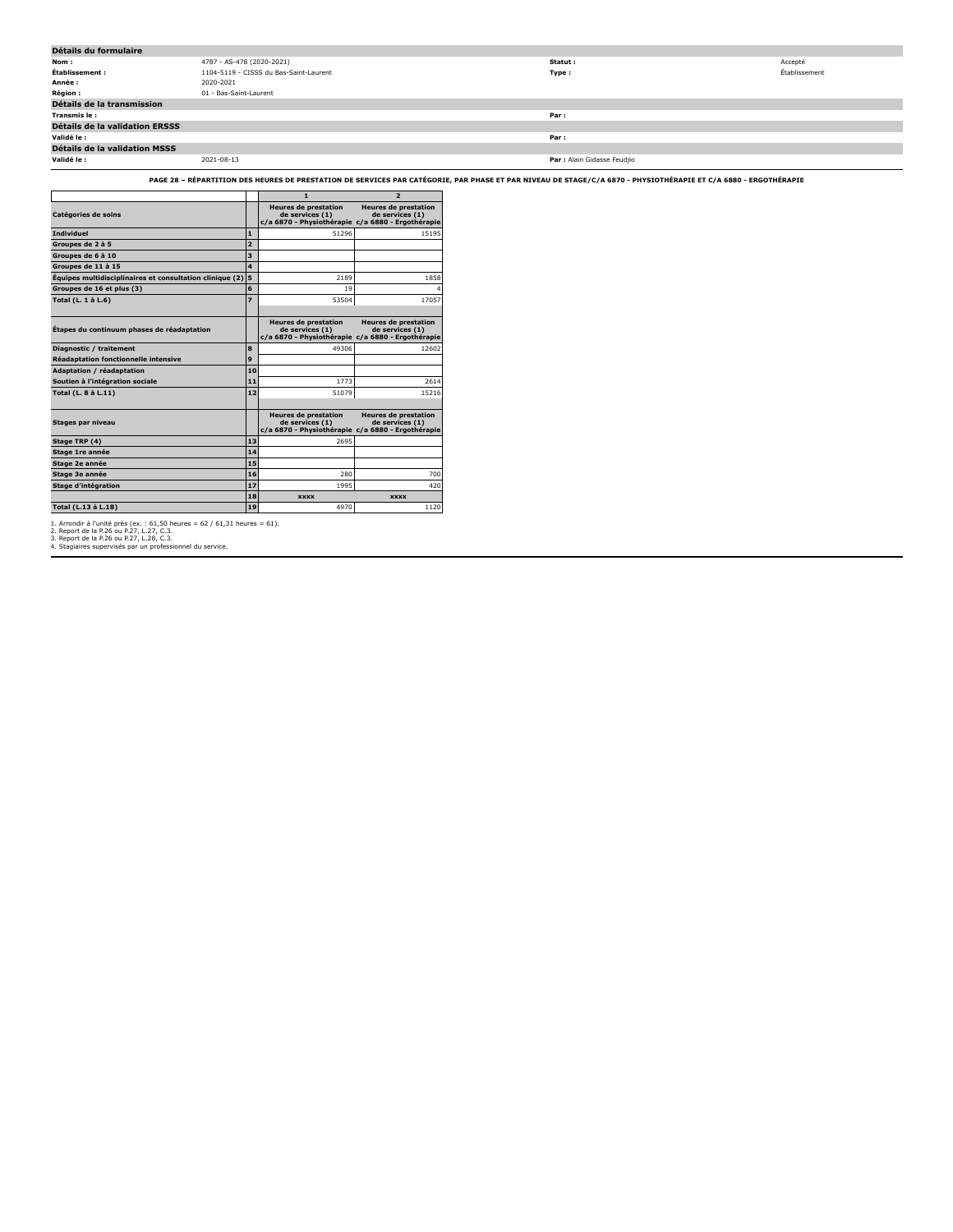| Détails du formulaire          |                                        |                             |               |
|--------------------------------|----------------------------------------|-----------------------------|---------------|
| Nom :                          | 4787 - AS-478 (2020-2021)              | Statut :                    | Accepté       |
| Établissement :                | 1104-5119 - CISSS du Bas-Saint-Laurent | Type:                       | Établissement |
| Année :                        | 2020-2021                              |                             |               |
| <b>Région:</b>                 | 01 - Bas-Saint-Laurent                 |                             |               |
| Détails de la transmission     |                                        |                             |               |
| Transmis le :                  |                                        | Par:                        |               |
| Détails de la validation ERSSS |                                        |                             |               |
| Validé le :                    |                                        | Par:                        |               |
| Détails de la validation MSSS  |                                        |                             |               |
| Validé le :                    | 2021-08-13                             | Par : Alain Gidasse Feudjio |               |

**PAGE 28-1 – VENTILATION PAR ÉTABLISSEMENT (INSTALLATION) DES HEURES DE PRESTATION DE SERVICES PAR PHASE DE RÉADAPTATION/S-C/A 6870 - PHYSIOTHÉRAPIE ET C/A 6880 - ERGOTHÉRAPIE**

|          | 1                                                   | 2                                              | 3                                              |
|----------|-----------------------------------------------------|------------------------------------------------|------------------------------------------------|
|          | Code de l'installation ayant une mission CHSGS (*)  | <b>Heures de prestation</b><br>de services (1) | <b>Heures de prestation</b><br>de services (1) |
|          |                                                     | s-c/a 6870 - Physiothérapie                    | s-c/a 6880 - Ergothérapie                      |
| 1        | Diagnostic/traitement<br>11044062                   | 6649                                           | 1923                                           |
| 2        | 11044021                                            | 6496                                           | 1460                                           |
| 3        | 11043478                                            | 4495                                           | 343                                            |
| 4        | 11044096                                            | 13053                                          | 3531                                           |
| 5        | 11043312                                            | 1750                                           | 30                                             |
| 6        | 11044104                                            | 8265                                           | 2613                                           |
| 7        | 11043379                                            | 3318                                           | 1245                                           |
| 8        | 11043502                                            | 5280                                           | 1457                                           |
| 9        |                                                     |                                                |                                                |
| 10       |                                                     |                                                |                                                |
| 11       | Sous-total (L.1 à L.10)                             | 49306                                          | 12602                                          |
|          | Réadaptation fonctionnelle intensive                |                                                |                                                |
| 12       | 11044062                                            |                                                |                                                |
| 13       | 11044021                                            |                                                |                                                |
| 14       | 11043478                                            |                                                |                                                |
| 15       | 11044096                                            |                                                |                                                |
| 16       | 11043312                                            |                                                |                                                |
| 17       | 11044104                                            |                                                |                                                |
| 18       | 11043379                                            |                                                |                                                |
| 19       | 11043502                                            |                                                |                                                |
| 20       |                                                     |                                                |                                                |
| 21<br>22 |                                                     |                                                |                                                |
|          | Sous-total (L.12 à L.21)<br>Adaptation/réadaptation |                                                |                                                |
| 23       | 11044062                                            |                                                |                                                |
| 24       | 11044021                                            |                                                |                                                |
| 25       | 11043478                                            |                                                |                                                |
| 26       | 11044096                                            |                                                |                                                |
| 27       | 11043312                                            |                                                |                                                |
| 28       | 11044104                                            |                                                |                                                |
| 29       | 11043379                                            |                                                |                                                |
| 30       | 11043502                                            |                                                |                                                |
| 31       |                                                     |                                                |                                                |
| 32       |                                                     |                                                |                                                |
| 33       | Sous-total (L.23 à L.32)                            |                                                |                                                |
|          | Soutien à l'intégration sociale                     |                                                |                                                |
| 34       | 11044062                                            |                                                |                                                |
| 35       | 11044021                                            |                                                |                                                |
| 36       | 11043478                                            |                                                |                                                |
| 37       | 11044096                                            | 833                                            | 1771                                           |
| 38       | 11043312                                            |                                                |                                                |
| 39       | 11044104                                            | 940                                            | 843                                            |
| 40<br>41 | 11043379<br>11043502                                |                                                |                                                |
| 42       |                                                     |                                                |                                                |
| 43       |                                                     |                                                |                                                |
| 44       | Sous-total (L.34 à L.43)                            | 1773                                           | 2614                                           |
|          |                                                     |                                                |                                                |
| 45       | TOTAL (L.11 + L.22 + L.33 + L.44)                   | 51079                                          | 15216                                          |

(\*) Étape 1 : Sélectionner "Enregistrer" afin de reporter les codes inscrits aux pages 2-1 à 2-10 préalablement. Étape 2 : Rouvrir la page 28-1 et sélectionner "Modifier la page" pour débuter la saisie.

1. Arrondir à l'unité près (ex. : 61,50 heures = 62 / 61,31 heures = 61).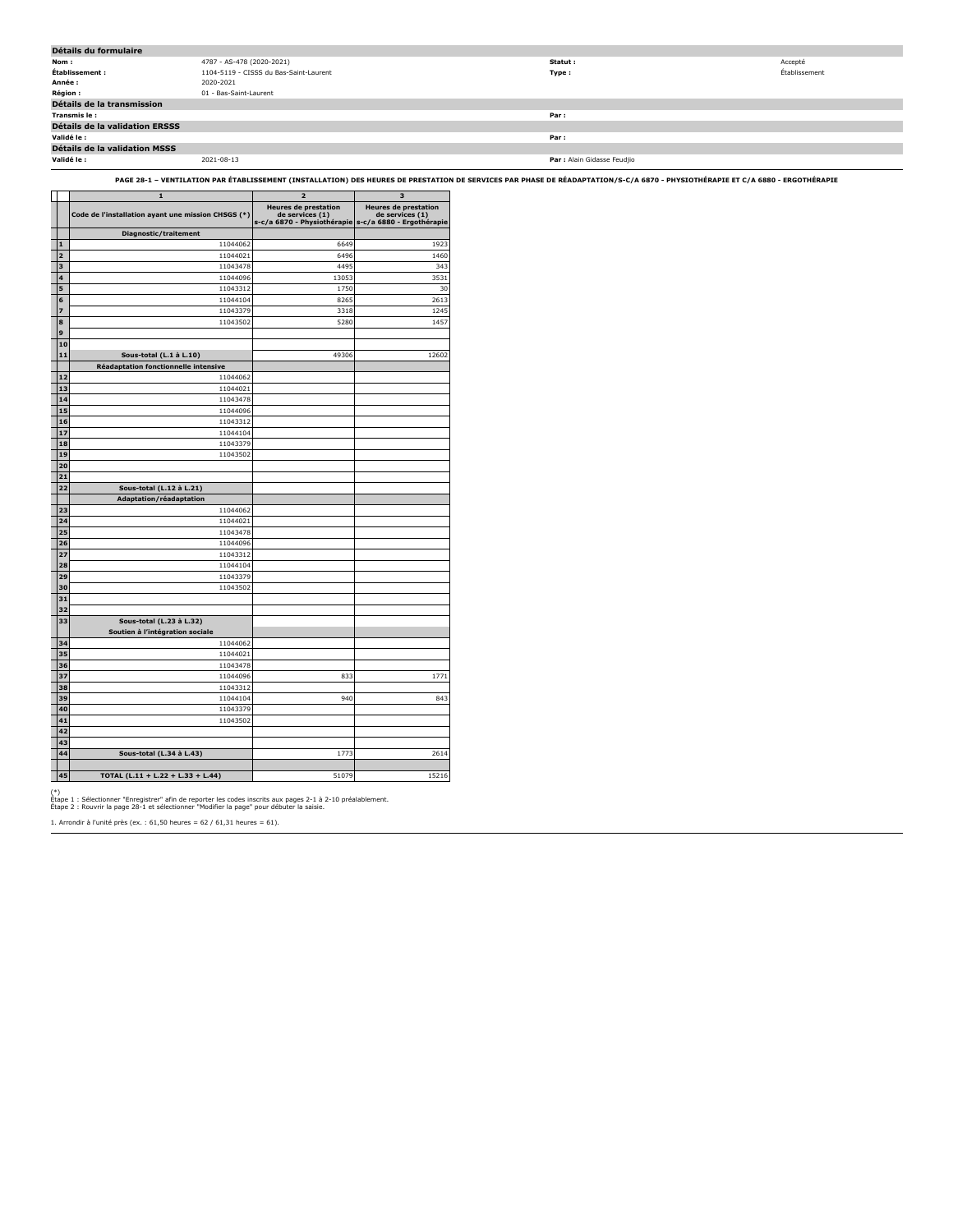| Détails du formulaire                 |                                        |                             |               |
|---------------------------------------|----------------------------------------|-----------------------------|---------------|
| Nom:                                  | 4787 - AS-478 (2020-2021)              | Statut :                    | Accepté       |
| Établissement :                       | 1104-5119 - CISSS du Bas-Saint-Laurent | Type:                       | Établissement |
| Année :                               | 2020-2021                              |                             |               |
| <b>Région :</b>                       | 01 - Bas-Saint-Laurent                 |                             |               |
| Détails de la transmission            |                                        |                             |               |
| Transmis le:                          |                                        | Par:                        |               |
| <b>Détails de la validation ERSSS</b> |                                        |                             |               |
| Validé le :                           |                                        | Par:                        |               |
| Détails de la validation MSSS         |                                        |                             |               |
| Validé le :                           | 2021-08-13                             | Par : Alain Gidasse Feudjio |               |
|                                       |                                        |                             |               |

**PAGE 29 – RÉPARTITION DES UNITÉS DE MESURE SELON LE TYPE D'ACTIVITÉS/C/A 7090 - L'UNITÉ DE MÉDECINE DE JOUR**

|                                                                                                                                                 |                | п                        | $\overline{a}$                               | з             |
|-------------------------------------------------------------------------------------------------------------------------------------------------|----------------|--------------------------|----------------------------------------------|---------------|
| <b>Activités</b>                                                                                                                                |                | Nombre de<br>jours-soins | Nombre d'usagers Nombre d'appels<br>inscrits | téléphoniques |
| Services rendus ailleurs qu'à l'unité (1) (2)                                                                                                   |                |                          |                                              |               |
| Coordination ou préparation et/ou surveillance<br>d'interventions réalisées ailleurs                                                            |                |                          |                                              |               |
| Examens multiples coordonnés le même jour<br>(gériatrie, pédiatrie, pathologie grave, etc.) incluant<br>la consultation médicale, s'il y a lieu | 1              | 10811                    | 4548                                         | 2460          |
| Bilan préopératoire pour préadmission (incluant<br>le bilan prégreffe) (3)                                                                      | $\overline{ }$ | 3785                     | 3345                                         | 2835          |
| - Préparation le jour-même à une chirurgie avec<br>hospitalisation (3)                                                                          | 3              | 1064                     | 1064                                         | <b>XXXX</b>   |
| - Biopsies (foie, pancréas, rein, rate, glandes<br>surrénales, poumon)                                                                          | 4              | 104                      | 103                                          | <b>XXXX</b>   |
| Biopsies autres (ex.: osseuse, )                                                                                                                | 5              | 879                      | 808                                          | <b>XXXX</b>   |
| Ponctions du canal rachidien et cavité pleurale                                                                                                 | 6              | 0                        | 0                                            | <b>XXXX</b>   |
| Techniques endoscopiques plus de 3 h                                                                                                            | 7              | $\Omega$                 | $\Omega$                                     | <b>XXXX</b>   |
| - Techniques endoscopiques moins de 3 h                                                                                                         | 8              | 6752                     | 3992                                         | <b>XXXX</b>   |
| Techniques effractives d'imagerie (artériographie)                                                                                              | 9              | 280                      | 152                                          | <b>XXXX</b>   |
| Techniques hémodynamiques                                                                                                                       | 10             | 0                        | $\Omega$                                     | <b>XXXX</b>   |
| Électroconvulsothérapie (ECT)                                                                                                                   | 11             | $\mathbf 0$              | $\mathbf 0$                                  | <b>XXXX</b>   |
| Autres (préciser) (4)                                                                                                                           | 12             | 36                       | 19                                           | <b>XXXX</b>   |
| Services entièrement rendus à l'unité                                                                                                           |                |                          |                                              |               |
| Interventions diagnostiques ou thérapeutiques                                                                                                   |                |                          |                                              |               |
| Ponctions d'ascite avec injection d'albumine                                                                                                    | 13             | 56                       | 27                                           | <b>XXXX</b>   |
| Ponctions autres (ex.: moelle, abdominale, )                                                                                                    | 14             | 80                       | 64                                           | <b>XXXX</b>   |
| Epreuves en endocrinologie, gastro-entérologie,<br>néphrologie et allergie                                                                      | 15             | 0                        | O                                            | <b>XXXX</b>   |
| - Transfusion sang et dérivés / Immunoglobulines /<br>Aphérèse pour hypercholestérolémie héréditaire                                            | 16             | 987                      | 134                                          | <b>XXXX</b>   |
| Contrôle de la douleur (infiltration, épidurale)                                                                                                | 17             | 0                        | C                                            | <b>XXXX</b>   |
| Chimiothérapie                                                                                                                                  | 18             | 0                        | 0                                            | <b>XXXX</b>   |
| Administration de médication intraveineuse (autres<br>que chimiothérapie) incluant les soins (insertions<br>et retraits de cathéters centraux)  | 19             | 3255                     | 848                                          | <b>XXXX</b>   |
| Soins et suivi des plaies                                                                                                                       | 20             | 5330                     | 2090                                         | <b>XXXX</b>   |
| Soins système urinaire (installation et retrait de<br>sonde, médication intravésicale, )                                                        | 21             | 86                       | 79                                           | <b>XXXX</b>   |
| Phlébotomie / Saignée                                                                                                                           | 22             | 270                      | 53                                           | <b>XXXX</b>   |
| · Autres (préciser) (3)                                                                                                                         | 23             | 22                       | 11                                           | <b>XXXX</b>   |
| Enseignement et suivi (incluant le soin s'il y a lieu)                                                                                          |                |                          |                                              |               |
| <b>Diabète</b>                                                                                                                                  | 24             | 8955                     | 2165                                         | 4449          |
| Antibiothérapie intraveineuse à long terme                                                                                                      | 25             | 2165                     | 398                                          | C             |
| Maladie cardiovasculaire                                                                                                                        | 26             | 6880                     | 2286                                         | 232           |
| Insuffisance rénale chronique (prédialyse)                                                                                                      | 27             | 9006                     | 1139                                         | 4111          |
| Postgreffe                                                                                                                                      | 28             | 0                        | $\Omega$                                     | O             |
| <b>Maladie pulmonaire</b>                                                                                                                       | 29             | 886                      | 524                                          | 1683          |
| Anticoagulothérapie                                                                                                                             | 30             | 4346                     | 3                                            | $\Omega$      |
| <b>VIH</b>                                                                                                                                      | 31             | n                        | $\mathbf 0$                                  | 0             |
| Obésité morbide                                                                                                                                 | 32             | 831                      | 648                                          | 160           |
| <b>Douleur chronique</b>                                                                                                                        | 33             | 1423                     | 1489                                         | 1993          |
| Autres (préciser) (4)                                                                                                                           | 34             | 5430                     | 2036                                         | <b>XXXX</b>   |
| Total (L.1 à L.34)                                                                                                                              | 35             | 73719                    | 28025                                        | 17923         |

1. À moins d'être déjà imputées au(x) centre(s) d'activités spécifique(s) pertinent(s).

2. Les biopsies réalisées à l'unité restent sous le titre "Préparation et/ou surveillance…".

3. Les activités préopératoires des usagers admis sont relevées avec les usagers inscrits.

4. Afin de préciser "Autres" les lignes 12 et 34, ajouter une pièce jointe à l'aide de la page 0. L'ensemble de vos informations pour précisions doivent être consolidées puisqu'un seul document peut être joint.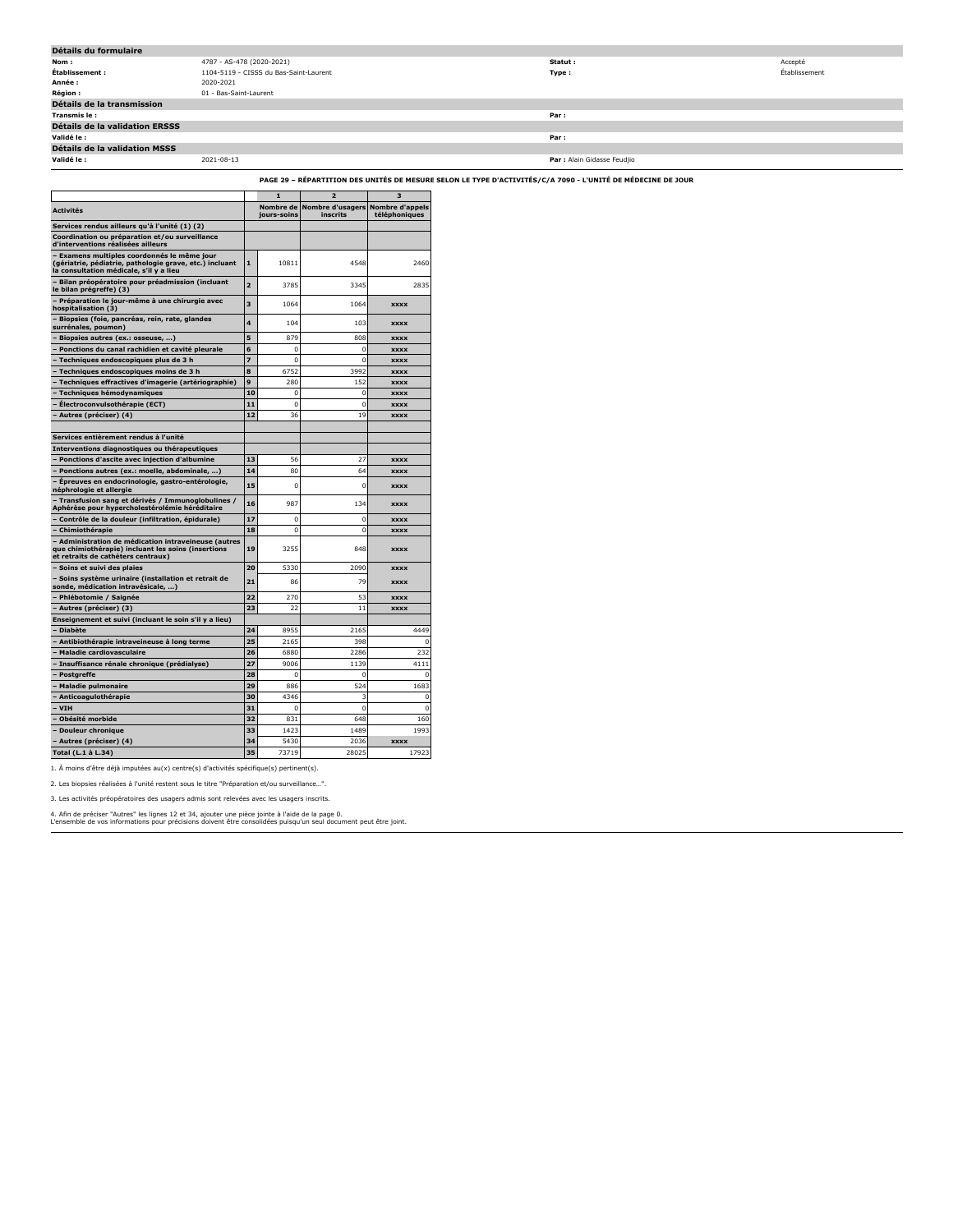| Détails du formulaire          |                                                                                                                                |                             |               |
|--------------------------------|--------------------------------------------------------------------------------------------------------------------------------|-----------------------------|---------------|
| Nom :                          | 4787 - AS-478 (2020-2021)                                                                                                      | Statut :                    | Accepté       |
| Établissement :                | 1104-5119 - CISSS du Bas-Saint-Laurent                                                                                         | Type :                      | Établissement |
| Année :                        | 2020-2021                                                                                                                      |                             |               |
| <b>Région:</b>                 | 01 - Bas-Saint-Laurent                                                                                                         |                             |               |
| Détails de la transmission     |                                                                                                                                |                             |               |
| Transmis le:                   |                                                                                                                                | Par:                        |               |
| Détails de la validation ERSSS |                                                                                                                                |                             |               |
| Validé le :                    |                                                                                                                                | Par:                        |               |
| Détails de la validation MSSS  |                                                                                                                                |                             |               |
| Validé le :                    | 2021-08-13                                                                                                                     | Par : Alain Gidasse Feudjio |               |
|                                | PAGE 30 - C/A 0500 - PARC DE STATIONNEMENT/S-C/A 7203 - BIBLIOTHÈQUE/S-C/A 7554 - ALIMENTATION - AUTRES/S-C/A 7604 - BUANDERIE |                             |               |

|                         | $\mathbf{1}$                                                             | $\overline{2}$                       | 3                                              | $\overline{\mathbf{4}}$                                     | 5                                                                          | 6                                                  | $\overline{z}$                    |
|-------------------------|--------------------------------------------------------------------------|--------------------------------------|------------------------------------------------|-------------------------------------------------------------|----------------------------------------------------------------------------|----------------------------------------------------|-----------------------------------|
|                         |                                                                          |                                      |                                                |                                                             |                                                                            |                                                    |                                   |
|                         | Payantes<br>exploitées<br>par<br>l'établissement                         | <b>Payantes</b><br>exploitées<br>par | <b>Payantes</b><br>une autre<br>organisation   | <b>Total</b><br>$(C.1 \land C.3)$                           | Non payantes                                                               | <b>Total</b><br>$(C.4 \land C.5)$                  |                                   |
| $\mathbf{1}$            | 1233                                                                     | 1311                                 | $\overline{0}$                                 | 2544                                                        | 109                                                                        | 2653                                               |                                   |
| $\overline{\mathbf{z}}$ | 578                                                                      | 522                                  |                                                | 1100                                                        | 197                                                                        | 1297                                               |                                   |
| $\overline{\mathbf{3}}$ | 1811                                                                     | 1833                                 | $\Omega$                                       | 3644                                                        | 306                                                                        | 3950                                               |                                   |
|                         |                                                                          |                                      |                                                |                                                             |                                                                            |                                                    |                                   |
|                         | <b>Nombre</b>                                                            |                                      |                                                |                                                             |                                                                            |                                                    |                                   |
| $\overline{\mathbf{4}}$ | 131                                                                      |                                      |                                                |                                                             |                                                                            |                                                    |                                   |
| 5                       | 245                                                                      |                                      |                                                |                                                             |                                                                            |                                                    |                                   |
| 6                       | 14                                                                       |                                      |                                                |                                                             |                                                                            |                                                    |                                   |
| $\overline{z}$          | 390                                                                      |                                      |                                                |                                                             |                                                                            |                                                    |                                   |
|                         |                                                                          |                                      |                                                |                                                             |                                                                            |                                                    |                                   |
|                         | Repas<br><b>gratuits</b><br>aux<br>usagers<br>admis                      | Repas<br>gratuits<br>autres          | <b>Total</b><br>(C.1 et C.2)                   | Ventes de<br>repas au prix<br>conventionné<br>ou équivalent | Ventes de<br>repas aux<br>usagers inscrits<br>en CDJ ou<br>Hôpital de jour | <b>Ventes de</b><br>repas<br>aux usagers<br>autres | <b>Total</b><br>$(C.4 \land C.6)$ |
| 8                       | 1491317                                                                  | 64643                                | 1555960                                        | 239339                                                      | $\mathbf 0$                                                                | 33611                                              | 272950                            |
| 9                       | $\Omega$                                                                 | $\Omega$                             | $\Omega$                                       | $\mathbf 0$                                                 | $\mathbf 0$                                                                | $\Omega$                                           | $\Omega$                          |
|                         |                                                                          |                                      |                                                |                                                             |                                                                            |                                                    |                                   |
|                         | l'établissement                                                          | vendus                               |                                                |                                                             |                                                                            |                                                    |                                   |
|                         |                                                                          |                                      |                                                |                                                             |                                                                            |                                                    |                                   |
| 10                      | 4271725                                                                  | 11517                                |                                                |                                                             |                                                                            |                                                    |                                   |
|                         | $\mathbf{0}$                                                             | $\mathbf 0$                          |                                                |                                                             |                                                                            |                                                    |                                   |
|                         |                                                                          |                                      |                                                |                                                             |                                                                            |                                                    |                                   |
| 12                      | $\Omega$                                                                 | $\mathbf 0$                          |                                                |                                                             |                                                                            |                                                    |                                   |
|                         |                                                                          |                                      |                                                |                                                             |                                                                            |                                                    |                                   |
|                         |                                                                          |                                      |                                                |                                                             |                                                                            |                                                    |                                   |
| 14                      | 3759118                                                                  | 10135                                |                                                |                                                             |                                                                            |                                                    |                                   |
|                         | $\mathbf{0}$                                                             | $\mathbf 0$                          |                                                |                                                             |                                                                            |                                                    |                                   |
|                         |                                                                          |                                      |                                                |                                                             |                                                                            |                                                    |                                   |
|                         |                                                                          |                                      |                                                |                                                             |                                                                            |                                                    |                                   |
| 16                      | $\mathbf 0$                                                              | $\mathbf 0$                          |                                                |                                                             |                                                                            |                                                    |                                   |
|                         | Dans d'autres établissements 11<br>13<br>Dans d'autres établissements 15 | Pour<br>365                          | la fondation<br><b>Services</b><br>$\mathbf 0$ |                                                             | exploitées par<br>$\mathbf 0$                                              |                                                    |                                   |

: kilo (kg).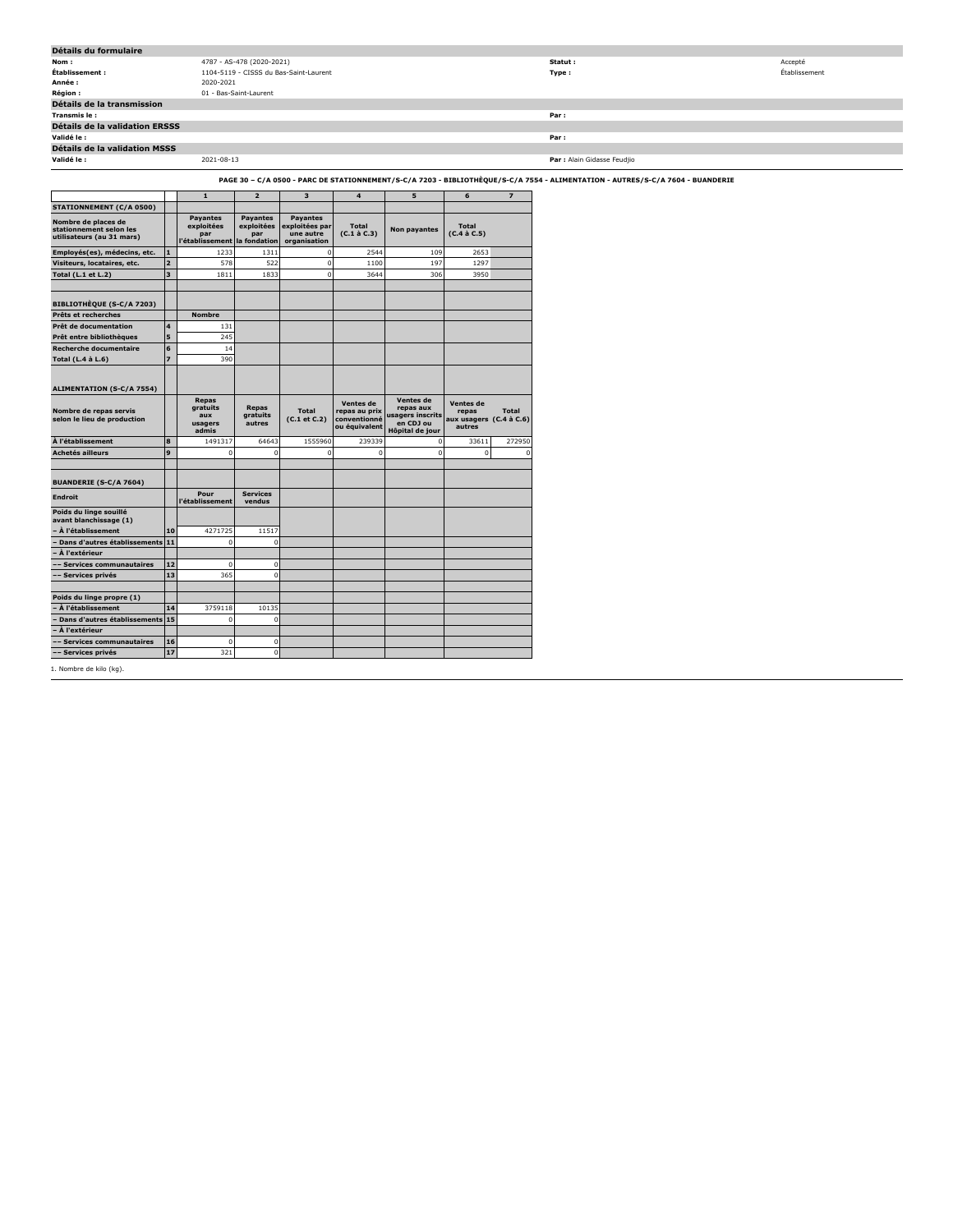| Détails du formulaire          |                                        |                             |               |
|--------------------------------|----------------------------------------|-----------------------------|---------------|
| Nom:                           | 4787 - AS-478 (2020-2021)              | Statut :                    | Accepté       |
| Établissement :                | 1104-5119 - CISSS du Bas-Saint-Laurent | Type:                       | Établissement |
| Année :                        | 2020-2021                              |                             |               |
| <b>Région:</b>                 | 01 - Bas-Saint-Laurent                 |                             |               |
| Détails de la transmission     |                                        |                             |               |
| Transmis le :                  |                                        | Par:                        |               |
| Détails de la validation ERSSS |                                        |                             |               |
| Validé le :                    |                                        | Par :                       |               |
| Détails de la validation MSSS  |                                        |                             |               |
| Validé le :                    | 2021-08-13                             | Par : Alain Gidasse Feudjio |               |

**PAGE 30-1 – VENTILATION PAR ÉTABLISSEMENT (INSTALLATION) DU NOMBRE DE REPAS GRATUITS SERVIS SELON LE LIEU DE PRODUCTION ET SELON LE STATUT DE L'USAGER S-C/A 7554 - ALIMENTATION - AUTRES**

|                         | $\mathbf{1}$                                       | $\overline{2}$                                             | $\overline{\mathbf{3}}$                                | $\overline{\mathbf{A}}$       | 5                               | 6                                               |
|-------------------------|----------------------------------------------------|------------------------------------------------------------|--------------------------------------------------------|-------------------------------|---------------------------------|-------------------------------------------------|
|                         | Code de l'installation ayant une mission CHSGS (*) | <b>Repas gratuits</b><br>aux usagers<br>admis hospitalisés | <b>Repas gratuits</b><br>aux usagers<br>admis hébergés | <b>Total</b><br>$(C.2 + C.3)$ | <b>Repas gratuits</b><br>autres | <b>Repas gratuits</b><br>Total<br>$(C.4 + C.5)$ |
|                         | À l'établissement                                  |                                                            |                                                        |                               |                                 |                                                 |
| $\mathbf{1}$            | 11044062                                           | 32438                                                      | 116116                                                 | 148554                        | 6924                            | 155478                                          |
| $\overline{2}$          | 11044021                                           | 22915                                                      | 88585                                                  | 111500                        | 5189                            | 116689                                          |
| $\overline{\mathbf{3}}$ | 11043478                                           | 156                                                        | 115703                                                 | 115859                        | 8491                            | 124350                                          |
| $\overline{4}$          | 11044096                                           | 170695                                                     | 312242                                                 | 482937                        | 6924                            | 489861                                          |
| 5                       | 11043312                                           | O                                                          | 46361                                                  | 46361                         | 1466                            | 47827                                           |
| 6                       | 11044104                                           | 104390                                                     | 205408                                                 | 309798                        | 18306                           | 328104                                          |
| $\overline{z}$          | 11043379                                           | 22803                                                      | 117075                                                 | 139878                        | 5358                            | 145236                                          |
| l 8                     | 11043502                                           | 20321                                                      | 116109                                                 | 136430                        | 11985                           | 148415                                          |
| l 9                     |                                                    |                                                            |                                                        |                               |                                 |                                                 |
| 10                      |                                                    |                                                            |                                                        |                               |                                 |                                                 |
| 11                      | Total (L.1 à L.10)                                 | 373718                                                     | 1117599                                                | 1491317                       | 64643                           | 1555960                                         |
|                         | <b>Achetés ailleurs</b>                            |                                                            |                                                        |                               |                                 |                                                 |
| 12                      | 11044062                                           | O                                                          | $\mathbf 0$                                            | $\Omega$                      | 0                               | n                                               |
| 13                      | 11044021                                           | 0                                                          | $\mathbf 0$                                            | $\mathbf 0$                   | 0                               | n                                               |
| 14                      | 11043478                                           | O                                                          | $\Omega$                                               | $\Omega$                      | $\Omega$                        | n                                               |
| 15                      | 11044096                                           | $\Omega$                                                   | $\mathbf 0$                                            | $\Omega$                      | $\Omega$                        | n                                               |
| 16                      | 11043312                                           | 0                                                          | $\mathbf 0$                                            | $\mathbf 0$                   | 0                               | $\Omega$                                        |
| 17                      | 11044104                                           | 0                                                          | $\mathbf 0$                                            | $\mathbf 0$                   | 0                               | o                                               |
| 18                      | 11043379                                           | $\Omega$                                                   | 0                                                      | $\Omega$                      | $\Omega$                        | n                                               |
| 19                      | 11043502                                           | 0                                                          | $\mathbf 0$                                            | $\mathbf 0$                   | 0                               | n                                               |
| 20                      |                                                    |                                                            |                                                        |                               |                                 |                                                 |
| 21                      |                                                    |                                                            |                                                        |                               |                                 |                                                 |
| 22                      | Total (L.12 à L.21)                                | $\mathbf 0$                                                | $\mathbf 0$                                            | $\mathbf 0$                   | $\mathbf 0$                     | 0                                               |

(\*) Étape 1 : Sélectionner "Enregistrer" afin de reporter les codes inscrits aux pages 2-1 à 2-10 préalablement. Étape 2 : Rouvrir la page 30-1 et sélectionner "Modifier la page" pour débuter la saisie.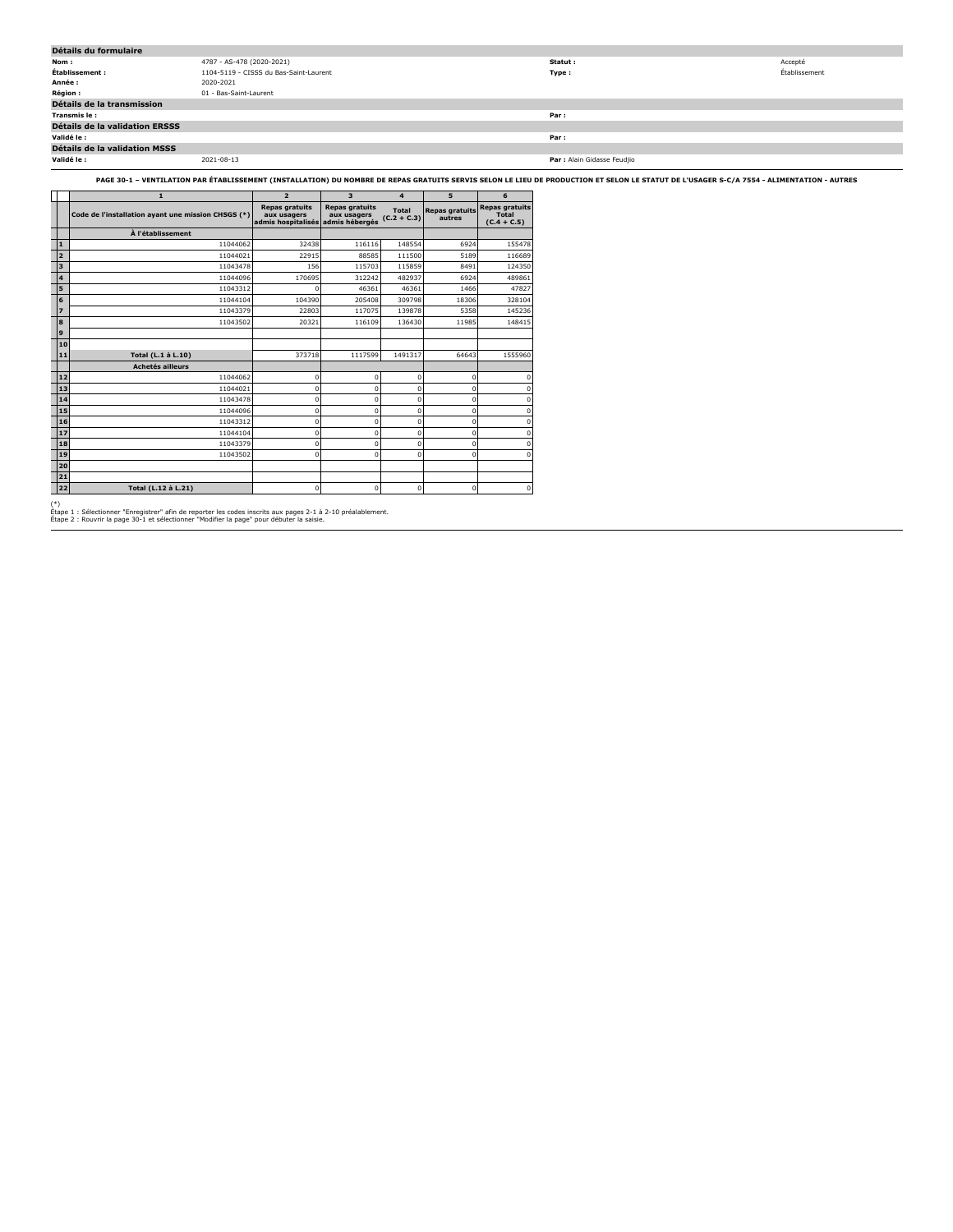| Détails du formulaire          |                                        |                             |               |  |  |  |  |
|--------------------------------|----------------------------------------|-----------------------------|---------------|--|--|--|--|
| Nom:                           | 4787 - AS-478 (2020-2021)              | Statut :                    | Accepté       |  |  |  |  |
| Établissement :                | 1104-5119 - CISSS du Bas-Saint-Laurent | Type:                       | Établissement |  |  |  |  |
| Année :                        | 2020-2021                              |                             |               |  |  |  |  |
| <b>Région :</b>                | 01 - Bas-Saint-Laurent                 |                             |               |  |  |  |  |
| Détails de la transmission     |                                        |                             |               |  |  |  |  |
| Transmis le:                   |                                        | Par:                        |               |  |  |  |  |
| Détails de la validation ERSSS |                                        |                             |               |  |  |  |  |
| Validé le :                    |                                        | Par:                        |               |  |  |  |  |
| Détails de la validation MSSS  |                                        |                             |               |  |  |  |  |
| Validé le :                    | 2021-08-13                             | Par : Alain Gidasse Feudjio |               |  |  |  |  |

**PAGE 31 – RÉPARTITION DES USAGERS ADMIS EN CHSLD INCLUANT L'HÉBERGEMENT TEMPORAIRE ET L'URFI EN CHSLD**

|                                                                                     |                         | $\mathbf{1}$                           | $\overline{2}$                             | $\overline{\mathbf{3}}$ | $\overline{\mathbf{4}}$                 | 5            | 6                                                    | $\overline{\mathbf{z}}$                       |
|-------------------------------------------------------------------------------------|-------------------------|----------------------------------------|--------------------------------------------|-------------------------|-----------------------------------------|--------------|------------------------------------------------------|-----------------------------------------------|
| <b>Mouvement des usagers</b><br>par groupes d'âges                                  |                         | Nombre en début<br>d'année (1er avril) | <b>Admissions</b><br>durant<br>l'année (1) | Total<br>$(C.1 + C.2)$  | <b>Sorties</b><br>durant<br>l'année (2) | <b>Décès</b> | Nombre à la fin<br>de l'année<br>$(C.3 - C.4 - C.5)$ | Nombre de<br>jours-présence<br>durant l'année |
| $0$ à 24 ans                                                                        | 1                       |                                        |                                            | 5                       | $\Omega$                                | $\Omega$     |                                                      | 747                                           |
| 25 à 34 ans                                                                         | $\overline{2}$          | $\overline{2}$                         |                                            | 3                       | $\mathbf 0$                             | $\mathbf 0$  | 3                                                    | 1039                                          |
| 35 à 44 ans                                                                         | $\overline{\mathbf{3}}$ | 5                                      | 3                                          | 8                       | $\mathbf{1}$                            | $\mathbf{1}$ | 6                                                    | 792                                           |
| 45 à 54 ans                                                                         | 4                       | 25                                     | 15                                         | 40                      | $\overline{4}$                          | $\mathbf{1}$ | 35                                                   | 5937                                          |
| 55 à 64 ans                                                                         | 5                       | 53                                     | 28                                         | 81                      | 9                                       | 11           | 61                                                   | 17796                                         |
| $65$ $\lambda$ 69 ans                                                               | 6                       | 48                                     | 39                                         | 87                      | 11                                      | 25           | 51                                                   | 15826                                         |
| 70 à 74 ans                                                                         | $\overline{z}$          | 93                                     | 60                                         | 153                     | 20                                      | 34           | 99                                                   | 28513                                         |
| 75 à 79 ans                                                                         | 8                       | 110                                    | 73                                         | 183                     | 20                                      | 49           | 114                                                  | 36976                                         |
| 80 à 84 ans                                                                         | 9                       | 174                                    | 100                                        | 274                     | 28                                      | 85           | 161                                                  | 49385                                         |
| 85 à 89 ans                                                                         | 10                      | 196                                    | 137                                        | 333                     | 37                                      | 95           | 201                                                  | 63484                                         |
| 90 ans ou plus                                                                      | 11                      | 204                                    | 182                                        | 386                     | 39                                      | 188          | 159                                                  | 98819                                         |
| Total (L.1 à L.11)                                                                  | 12                      | 914                                    | 639                                        | 1553                    | 169                                     | 489          | 895                                                  | 319314                                        |
|                                                                                     |                         |                                        |                                            |                         |                                         |              |                                                      |                                               |
|                                                                                     |                         |                                        |                                            |                         |                                         |              |                                                      |                                               |
| Provenance des usagers admis<br>et destination des usagers sortis<br>durant l'année |                         | <b>Nombre</b><br>admis                 | <b>Nombre</b><br>sortis                    |                         |                                         |              |                                                      |                                               |
| Domicile - sans service                                                             | 13                      | 98                                     | 41                                         |                         |                                         |              |                                                      |                                               |
| <b>Domicile - avec services</b>                                                     | 14                      | 62                                     | 4                                          |                         |                                         |              |                                                      |                                               |
| <b>Centre hospitalier</b>                                                           | 15                      | 315                                    | 69                                         |                         |                                         |              |                                                      |                                               |
| <b>CHSLD public</b>                                                                 | 16                      | 36                                     | 31                                         |                         |                                         |              |                                                      |                                               |
| <b>CHSLD privé conventionné</b>                                                     | 17                      | $\mathbf 0$                            | $\Omega$                                   |                         |                                         |              |                                                      |                                               |
| <b>CHSLD privé non conventionné</b>                                                 | 18                      | $\Omega$                               | $\Omega$                                   |                         |                                         |              |                                                      |                                               |
| CHSLD privé non conventionné agréé 19                                               |                         | <b>XXXX</b>                            | <b>XXXX</b>                                |                         |                                         |              |                                                      |                                               |
| CHSLD privé conventionné-spécifique 20                                              |                         | <b>XXXX</b>                            | <b>XXXX</b>                                |                         |                                         |              |                                                      |                                               |
| Ressource intermédiaire                                                             | 21                      | 91                                     | 18                                         |                         |                                         |              |                                                      |                                               |
| Résidence d'accueil - adultes                                                       | 22                      | 8                                      | $\overline{2}$                             |                         |                                         |              |                                                      |                                               |
| <b>Famille d'accueil - enfants</b>                                                  | 23                      | $\mathbf 0$                            | $\Omega$                                   |                         |                                         |              |                                                      |                                               |
| Centre de réadaptation                                                              | 24                      | $\mathbf 0$                            | 0                                          |                         |                                         |              |                                                      |                                               |
| Autres (préciser) (3)                                                               | 25                      | 29                                     | $\overline{4}$                             |                         |                                         |              |                                                      |                                               |
| Total (L.13 à L.25)                                                                 | 26                      | 639                                    | 169                                        |                         |                                         |              |                                                      |                                               |

1. Excluant les déplacements internes (arrivées).

2. Excluant les déplacements internes (départs).

3. Afin de préciser "Autres" de la ligne 25, ajouter une pièce jointe à l'aide de la page 0. L'ensemble de vos informations pour précisions doivent être consolidées puisqu'un seul document peut être joint.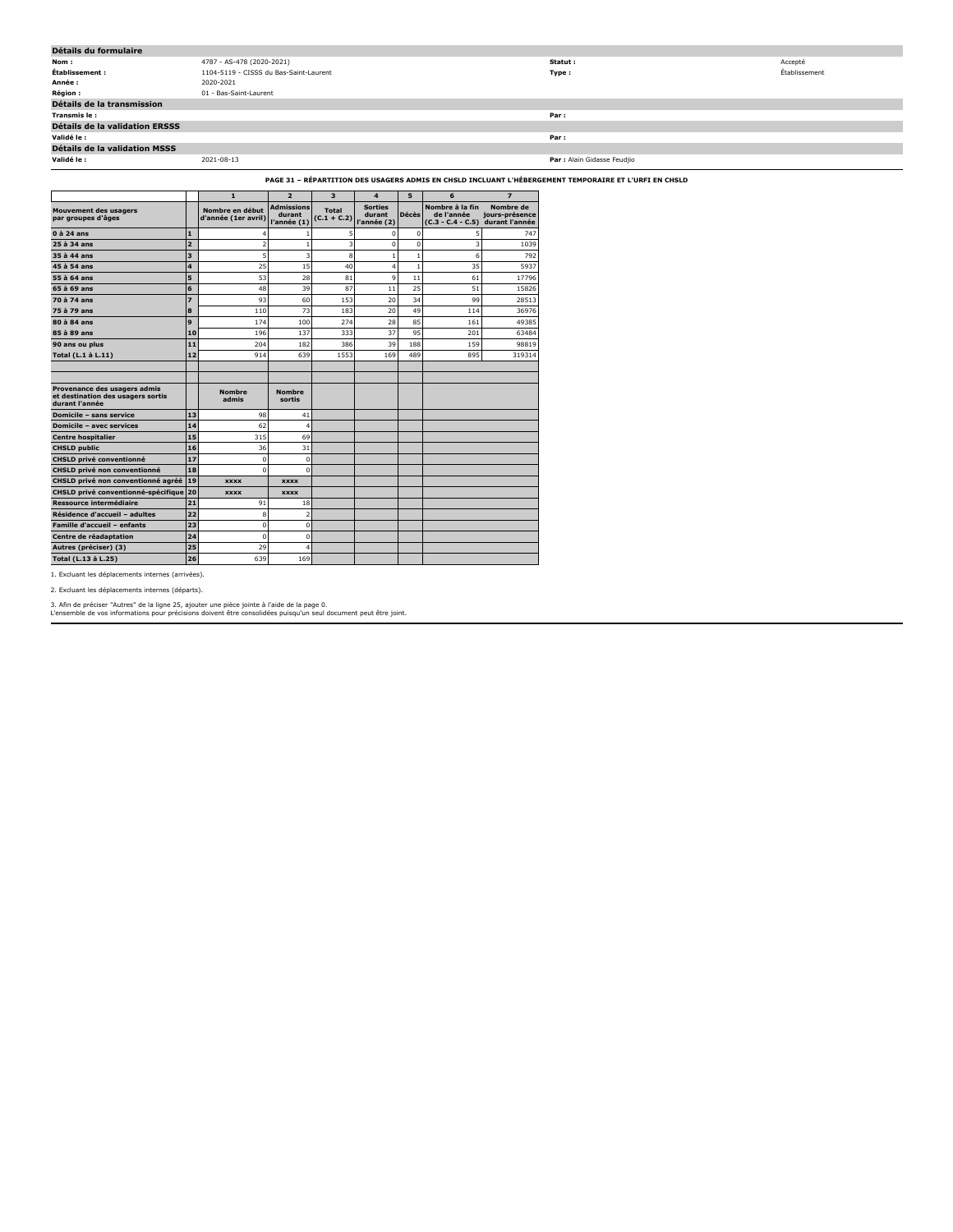| Détails du formulaire                 |                                        |                             |               |  |  |  |  |  |
|---------------------------------------|----------------------------------------|-----------------------------|---------------|--|--|--|--|--|
| Nom:                                  | 4787 - AS-478 (2020-2021)              | Statut :                    | Accepté       |  |  |  |  |  |
| Établissement :                       | 1104-5119 - CISSS du Bas-Saint-Laurent | Type :                      | Établissement |  |  |  |  |  |
| Année :                               | 2020-2021                              |                             |               |  |  |  |  |  |
| <b>Région :</b>                       | 01 - Bas-Saint-Laurent                 |                             |               |  |  |  |  |  |
| Détails de la transmission            |                                        |                             |               |  |  |  |  |  |
| Transmis le:                          |                                        | Par:                        |               |  |  |  |  |  |
| <b>Détails de la validation ERSSS</b> |                                        |                             |               |  |  |  |  |  |
| Validé le :                           |                                        | Par:                        |               |  |  |  |  |  |
| <b>Détails de la validation MSSS</b>  |                                        |                             |               |  |  |  |  |  |
| Validé le :                           | 2021-08-13                             | Par : Alain Gidasse Feudjio |               |  |  |  |  |  |

**PAGE 31-1 – VENTILATION PAR ÉTABLISSEMENT (INSTALLATION) DES ADMISSIONS DURANT L'ANNÉE EN CHSLD INCLUANT L'HÉBERGEMENT TEMPORAIRE ET L'URFI EN CHSLD**

|                |                                                    | $\overline{2}$                                         |
|----------------|----------------------------------------------------|--------------------------------------------------------|
|                | Code de l'installation ayant une mission CHSGS (*) | <b>Nombre</b><br>d'admissions<br>durant<br>l'année (1) |
| $\mathbf{1}$   | 11044062                                           | 44                                                     |
| $\overline{2}$ | 11044021                                           | 67                                                     |
| 3              | 11043478                                           | 31                                                     |
| 4              | 11044096                                           | 192                                                    |
| 5              | 11043312                                           | 71                                                     |
| 6              | 11044104                                           | 91                                                     |
| $\overline{z}$ | 11043379                                           | 65                                                     |
| 8              | 11043502                                           | 78                                                     |
| 9              |                                                    |                                                        |
| 10             |                                                    |                                                        |
| 11             | <b>TOTAL (L.1 à L.10)</b>                          | 639                                                    |

(\*) Étape 1 : Sélectionner "Enregistrer" afin de reporter les codes inscrits aux pages 2-1 à 2-10 préalablement. Étape 2 : Rouvrir la page 31-1 et sélectionner "Modifier la page" pour débuter la saisie.

1. Excluant les déplacements internes.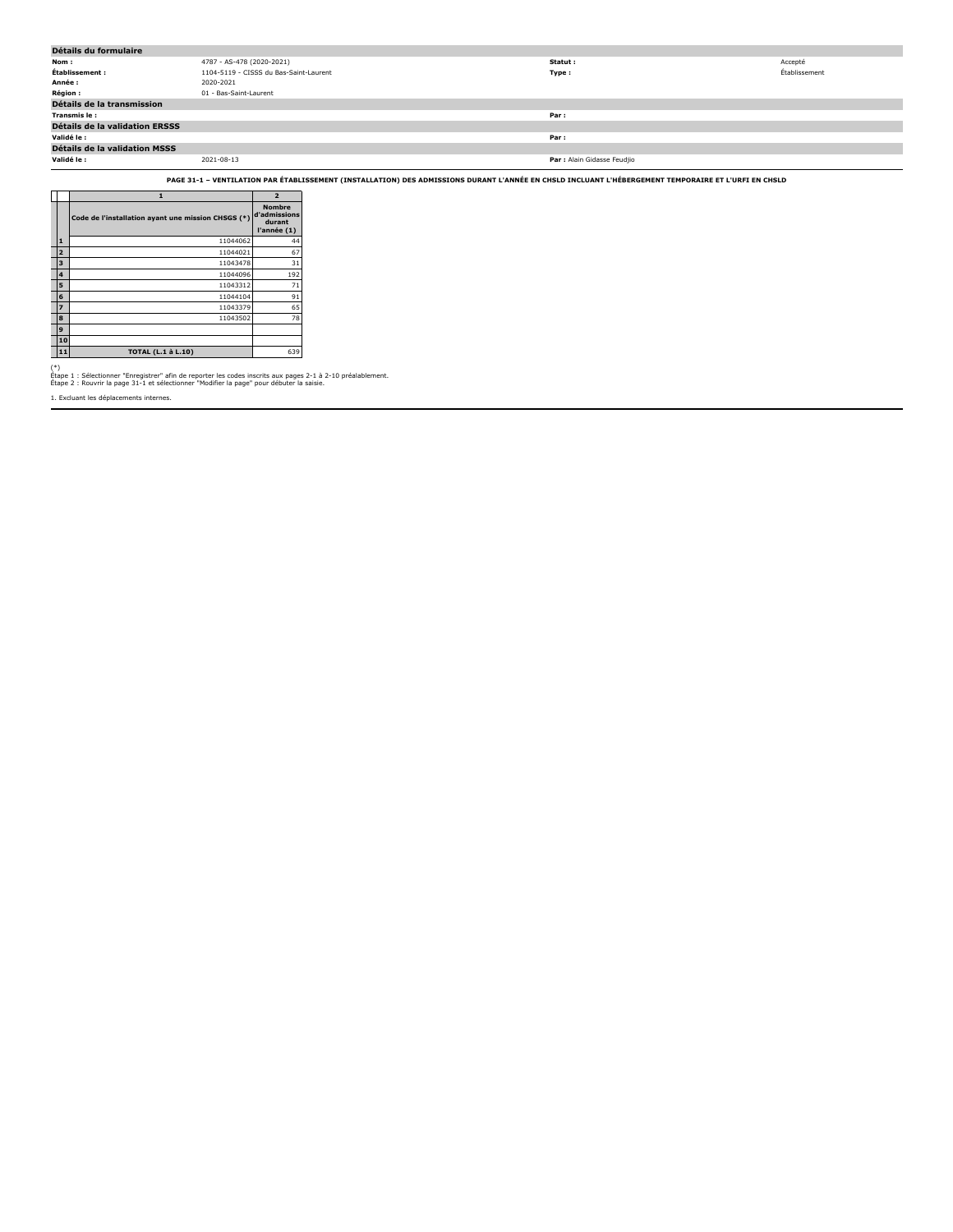| Détails du formulaire                 |                                        |                             |               |  |  |  |  |  |
|---------------------------------------|----------------------------------------|-----------------------------|---------------|--|--|--|--|--|
| Nom :                                 | 4787 - AS-478 (2020-2021)              | Statut :                    | Accepté       |  |  |  |  |  |
| Établissement :                       | 1104-5119 - CISSS du Bas-Saint-Laurent | Type:                       | Établissement |  |  |  |  |  |
| Année :                               | 2020-2021                              |                             |               |  |  |  |  |  |
| <b>Région :</b>                       | 01 - Bas-Saint-Laurent                 |                             |               |  |  |  |  |  |
| Détails de la transmission            |                                        |                             |               |  |  |  |  |  |
| Transmis le:                          |                                        | Par:                        |               |  |  |  |  |  |
| <b>Détails de la validation ERSSS</b> |                                        |                             |               |  |  |  |  |  |
| Validé le :                           |                                        | Par:                        |               |  |  |  |  |  |
| Détails de la validation MSSS         |                                        |                             |               |  |  |  |  |  |
| Validé le :                           | 2021-08-13                             | Par : Alain Gidasse Feudjio |               |  |  |  |  |  |

**PAGE 32 – USAGERS ADMIS EN CHSLD - INCLUANT L'HÉBERGEMENT TEMPORAIRE ET L'URFI EN CHSLD**

|                                                                                                    |                | $\mathbf{1}$                              | $\overline{2}$                                    | $\overline{\mathbf{3}}$                                                                | 4                          |
|----------------------------------------------------------------------------------------------------|----------------|-------------------------------------------|---------------------------------------------------|----------------------------------------------------------------------------------------|----------------------------|
|                                                                                                    |                | <b>Nombre</b>                             |                                                   |                                                                                        |                            |
| Durée de séjour                                                                                    |                |                                           |                                                   |                                                                                        |                            |
| - Séjour en jours des usagers ayant quitté<br>l'établissement (1)                                  | $\mathbf{1}$   | 300959                                    |                                                   |                                                                                        |                            |
| - Durée moyenne de séjour (2)<br>(L.1 divisée par P.31, L.12, C.4 + P.31, L.12, C.5)               | $\overline{2}$ | 457                                       |                                                   |                                                                                        |                            |
| - Séjour en jours des usagers présents au 31 mars                                                  | 3              | 865703                                    |                                                   |                                                                                        |                            |
| - Durée moyenne de séjour des usagers présents au 31 mars (2)<br>(L.3 divisée par P.31, L.12, C.6) | 4              | 967                                       |                                                   |                                                                                        |                            |
| Congés temporaires des usagers<br>durant l'année du rapport                                        |                |                                           |                                                   |                                                                                        |                            |
| - Usagers différents qui se sont absentés<br>durant l'année du rapport                             | 5              | 34                                        |                                                   |                                                                                        |                            |
| - Congés temporaires                                                                               | 6              | 30                                        |                                                   |                                                                                        |                            |
| - Jours d'absence pour congés temporaires (3)                                                      | $\overline{z}$ | 347                                       |                                                   |                                                                                        |                            |
| - Jours d'absence relevés comme dépassements                                                       | 8              | $\Omega$                                  |                                                   |                                                                                        |                            |
|                                                                                                    |                |                                           |                                                   |                                                                                        |                            |
|                                                                                                    |                |                                           |                                                   |                                                                                        |                            |
|                                                                                                    |                |                                           |                                                   |                                                                                        |                            |
| <b>Classement de tous les usagers admis</b><br>par groupes d'âges (présents au 31 mars)            |                | <b>Réadaptation</b><br>$(c/a 6080)$ $(4)$ | <b>Hébergement</b><br>et soins de<br>longue durée | <b>Hébergement</b><br>et soins de<br>longue durée<br>$(c/a 6060)$ (5) $(c/a 6270)$ (6) | Total<br>$(C.1 \land C.3)$ |
| $0$ à 24 ans                                                                                       | 9              | $\Omega$                                  | 5                                                 | $\mathbf 0$                                                                            | 5                          |
| 25 à 34 ans                                                                                        | 10             | $\mathbf 0$                               | 3                                                 | $\mathbf 0$                                                                            | 3                          |
| 35 à 44 ans                                                                                        | 11             | $\Omega$                                  | 6                                                 | $\Omega$                                                                               | 6                          |
| 45 à 54 ans                                                                                        | 12             | O                                         | 35                                                | $\Omega$                                                                               | 35                         |
| 55 à 64 ans                                                                                        | 13             | 0                                         | 61                                                | $\mathbf 0$                                                                            | 61                         |
| $65$ $\lambda$ 69 ans                                                                              | 14             | $\mathbf 0$                               | 51                                                | $\mathbf 0$                                                                            | 51                         |
| 70 à 74 ans                                                                                        | 15             | $\Omega$                                  | 99                                                | $\Omega$                                                                               | 99                         |
| 75 à 79 ans                                                                                        | 16             | $\Omega$                                  | 114                                               | $\Omega$                                                                               | 114                        |
| 80 à 84 ans                                                                                        | 17             | O                                         | 161                                               | $\mathbf 0$                                                                            | 161                        |
| 85 à 89 ans                                                                                        | 18             | O                                         | 201                                               | $\mathbf 0$                                                                            | 201                        |
| 90 ans ou plus                                                                                     | 19             | $\Omega$                                  | 159                                               | $\mathbf 0$                                                                            | 159                        |
| Total (L.9 à L.19)                                                                                 | 20             | $\Omega$                                  | 895                                               | $\Omega$                                                                               | 895                        |

1. Excluant les déplacements internes.

2. Compléter à l'unité le chiffre après le point. Voir les définitions et explications.

3. Excluant les dépassements.

4. Soins infirmiers d'assistance en unité de réadaptation fonctionnelle intensive.

5. Soins infirmiers aux personnes en perte d'autonomie en hébergement.

6. Unités de soins aux personnes en perte d'autonomie avec diagnostic psychiatrique.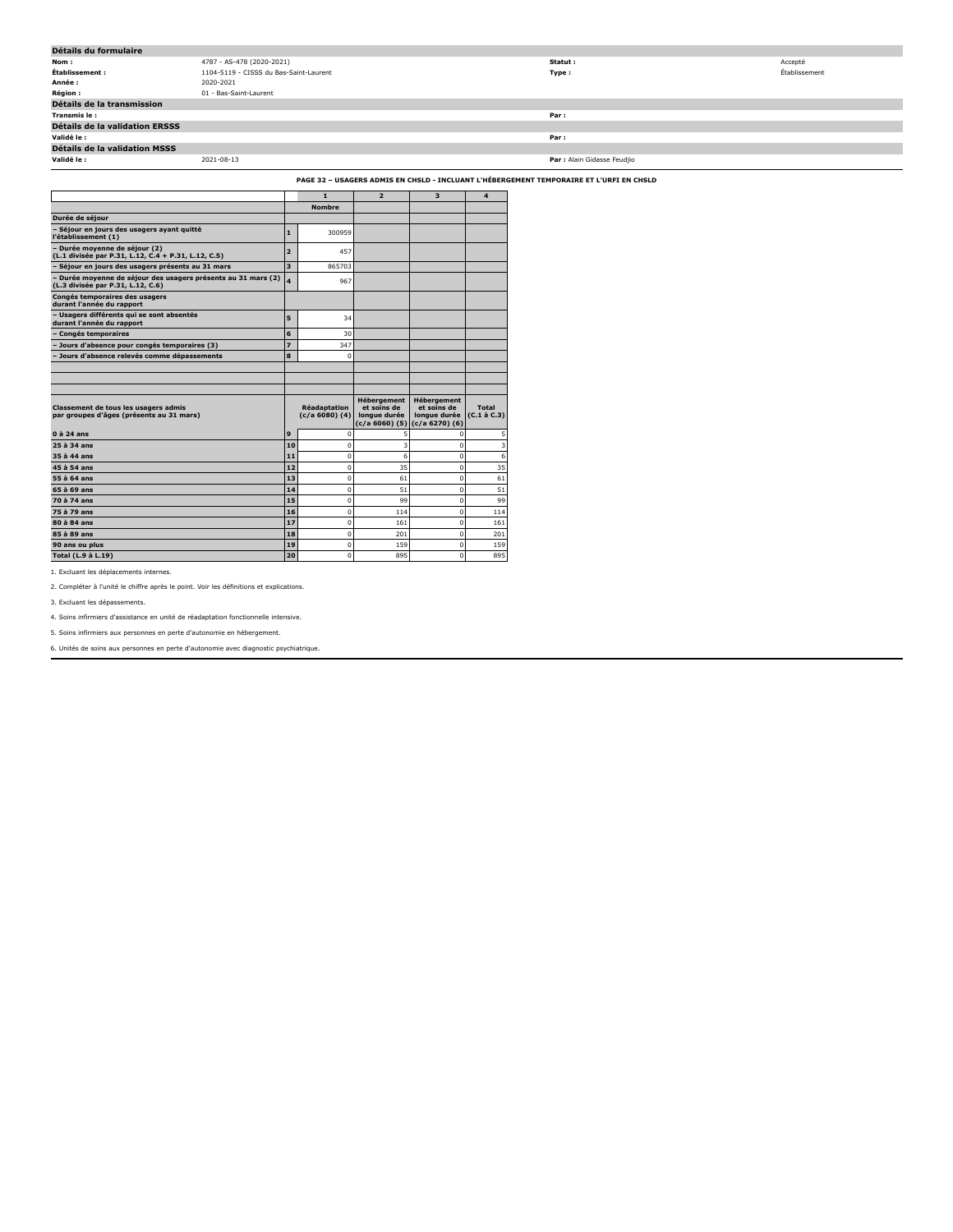| Détails du formulaire                 |                                        |                             |               |  |  |  |  |  |
|---------------------------------------|----------------------------------------|-----------------------------|---------------|--|--|--|--|--|
| Nom :                                 | 4787 - AS-478 (2020-2021)              | Statut :                    | Accepté       |  |  |  |  |  |
| Établissement :                       | 1104-5119 - CISSS du Bas-Saint-Laurent | Type:                       | Établissement |  |  |  |  |  |
| Année :                               | 2020-2021                              |                             |               |  |  |  |  |  |
| Région :                              | 01 - Bas-Saint-Laurent                 |                             |               |  |  |  |  |  |
| Détails de la transmission            |                                        |                             |               |  |  |  |  |  |
| Transmis le:                          |                                        | Par:                        |               |  |  |  |  |  |
| <b>Détails de la validation ERSSS</b> |                                        |                             |               |  |  |  |  |  |
| Validé le :                           |                                        | Par:                        |               |  |  |  |  |  |
| <b>Détails de la validation MSSS</b>  |                                        |                             |               |  |  |  |  |  |
| Validé le :                           | 2021-08-13                             | Par : Alain Gidasse Feudjio |               |  |  |  |  |  |
|                                       |                                        |                             |               |  |  |  |  |  |

| <b>PAGE 33 - DURÉE MOYENNE DE SÉJOUR DES USAGERS HÉBERGÉS EN CHSLD</b> |
|------------------------------------------------------------------------|
|------------------------------------------------------------------------|

|                                                                                        |                         |                                           | $\overline{2}$                                 | $\overline{\mathbf{3}}$ | $\overline{\mathbf{4}}$                                       | 5                                                             |                                       |
|----------------------------------------------------------------------------------------|-------------------------|-------------------------------------------|------------------------------------------------|-------------------------|---------------------------------------------------------------|---------------------------------------------------------------|---------------------------------------|
| DURÉE DE SÉJOUR DES USAGERS HÉBERGÉS EN CHSLD                                          |                         | $\mathbf{1}$<br>Hébergement<br>temporaire |                                                | c/a 6080 c/a 6270       | $c/a$ 6060<br><i>(excluant)</i><br>hébergement<br>temporaire) | <b>Total pour</b><br>l'ensemble<br>des usagers<br>(C.1 à C.5) | 6                                     |
| Séjour en jours des usagers ayant quitté<br>l'établissement durant l'année             | $\mathbf{1}$            | 7839                                      | $\Omega$                                       | $\Omega$                | 293120                                                        | 300959                                                        |                                       |
| Nombre d'usagers avant quitté                                                          | $\overline{2}$          | 179                                       | $\Omega$                                       | $\Omega$                | 479                                                           | 658                                                           |                                       |
| Durée moyenne de séjour (1) (L.1 ÷ L.2)                                                | $\overline{\mathbf{3}}$ | 44                                        |                                                |                         | 612                                                           | 457                                                           |                                       |
| Séjour en jours des usagers présents au 31 mars                                        | 4                       | 1132                                      | $\mathbf 0$                                    | $\mathbf 0$             | 864571                                                        | 865703                                                        |                                       |
| Nombre d'usagers présents au 31 mars                                                   | 5                       | 3                                         | $\Omega$                                       | $\mathbf 0$             | 892                                                           | 895                                                           |                                       |
| Durée moyenne de séjour des usagers<br>présents au 31 mars (1) (L.4 ÷ L.5)             | 6                       | 377                                       |                                                |                         | 969                                                           | 967                                                           |                                       |
| <b>DURÉE DE SÉJOUR MOYEN PAR MOTIFS</b><br>(1er avril au 31 mars)                      |                         | <b>Usagers au</b><br>début de<br>l'année  | <b>Usagers</b><br>admis<br>en cours<br>d'année | Jours-<br>présence      | <b>Total</b><br>$(C.1 \land C.2)$                             | <b>Durée</b><br>moyenne<br>de séjour<br>(C.3 / C.4)           | <b>Usagers</b><br>admis<br>au 31 mars |
| <b>Hébergement temporaire</b><br>par catégories de besoins                             |                         |                                           |                                                |                         |                                                               |                                                               |                                       |
| Répit aux aidants                                                                      | 11                      | $\mathbf 0$                               | $\overline{2}$                                 | 8                       | $\overline{2}$                                                | $\overline{4}$                                                | $\mathbf 0$                           |
| Dépannage familial                                                                     | 12                      | $\mathbf 0$                               | $\mathbf 0$                                    | $\mathbf 0$             | $\mathbf 0$                                                   |                                                               | $\mathbf 0$                           |
| Désengorgement des urgences                                                            | 13                      | $\Omega$                                  | $\Omega$                                       | $\Omega$                | $\Omega$                                                      |                                                               | $\Omega$                              |
| <b>Protection sociale</b>                                                              | 14                      | $\mathbf 0$                               | $\mathbf 0$                                    | $\mathbf 0$             | $\mathbf 0$                                                   |                                                               | $\mathbf 0$                           |
| Convalescence                                                                          | 15                      | $\overline{4}$                            | 5                                              | 495                     | 9                                                             | 55                                                            | $\mathbf 0$                           |
| Soins palliatifs (2)                                                                   | 16                      | 6                                         | 144                                            | 2508                    | 150                                                           | 17                                                            | $\overline{\mathbf{3}}$               |
| Hébergement de crise                                                                   | 17                      | $\mathbf 0$                               | $\mathbf 0$                                    | $\mathbf 0$             | $\mathbf 0$                                                   |                                                               | $\mathbf 0$                           |
| Services posthospitaliers (aussi appelé UTRF)                                          | 18                      | $\mathbf 0$                               | $\mathbf 0$                                    | $\mathbf 0$             | $\Omega$                                                      |                                                               | $\mathbf 0$                           |
| Autres (préciser) (3)                                                                  | 19                      | 5                                         | 16                                             | 1148                    | 21                                                            | 55                                                            | $\Omega$                              |
| Total (L.11 à L.19) (4)                                                                | 20                      | 15                                        | 167                                            | 4159                    | 182                                                           | 23                                                            | $\overline{\mathbf{3}}$               |
| <b>Hébergement temporaire</b><br>vendu ou acheté                                       |                         |                                           |                                                |                         |                                                               |                                                               |                                       |
| Ventes de services posthospitaliers                                                    | 21                      | $\mathbf 0$                               | $\mathbf 0$                                    | 0                       | $\mathbf 0$                                                   |                                                               | $\mathbf 0$                           |
| Autres ventes de services<br>d'hébergement et de soins                                 | 22                      | $\Omega$                                  | $\Omega$                                       | $\Omega$                | $\Omega$                                                      |                                                               | $\Omega$                              |
| Achat de services posthospitaliers<br>en CHSLD privés non conventionnés                | 23                      | $\Omega$                                  | $\Omega$                                       | $\Omega$                | $\Omega$                                                      |                                                               | $\Omega$                              |
| Autre achat de services d'hébergement et de<br>soins en CHSLD privés non conventionnés | 24                      | $\Omega$                                  | $\Omega$                                       | $\Omega$                | $\Omega$                                                      |                                                               | $\Omega$                              |
|                                                                                        |                         |                                           |                                                |                         |                                                               |                                                               |                                       |
| <b>DURÉE DE SÉJOUR MOYEN</b><br>(1er avril au 31 mars)                                 |                         | <b>Usagers au</b><br>début de<br>l'année  | <b>Usagers</b><br>admis<br>en cours<br>d'année | Jours-<br>présence      | <b>Total</b><br>$(C.1 \land C.2)$                             | <b>Durée</b><br>moyenne<br>de séjour<br>(C.3 / C.4)           | <b>Usagers</b><br>admis<br>au 31 mars |
| Réadaptation fonctionnelle intensive (c/a 6080)                                        | 25                      | 0                                         | $\mathbf 0$                                    | 0                       | $\mathbf 0$                                                   |                                                               | 0                                     |

1. Compléter à l'unité le chiffre après le point. Voir les définitions et explications.

2. Voir la définition à la page 2, L.17.

3. Afin de préciser "Autres" de la ligne 19, ajouter une pièce jointe à l'aide de la page 0. L'ensemble de vos informations pour précisions doivent être consolidées puisqu'un seul document peut être joint.

4. Sauf C.5 = L.20, C.3 / L.20, C.4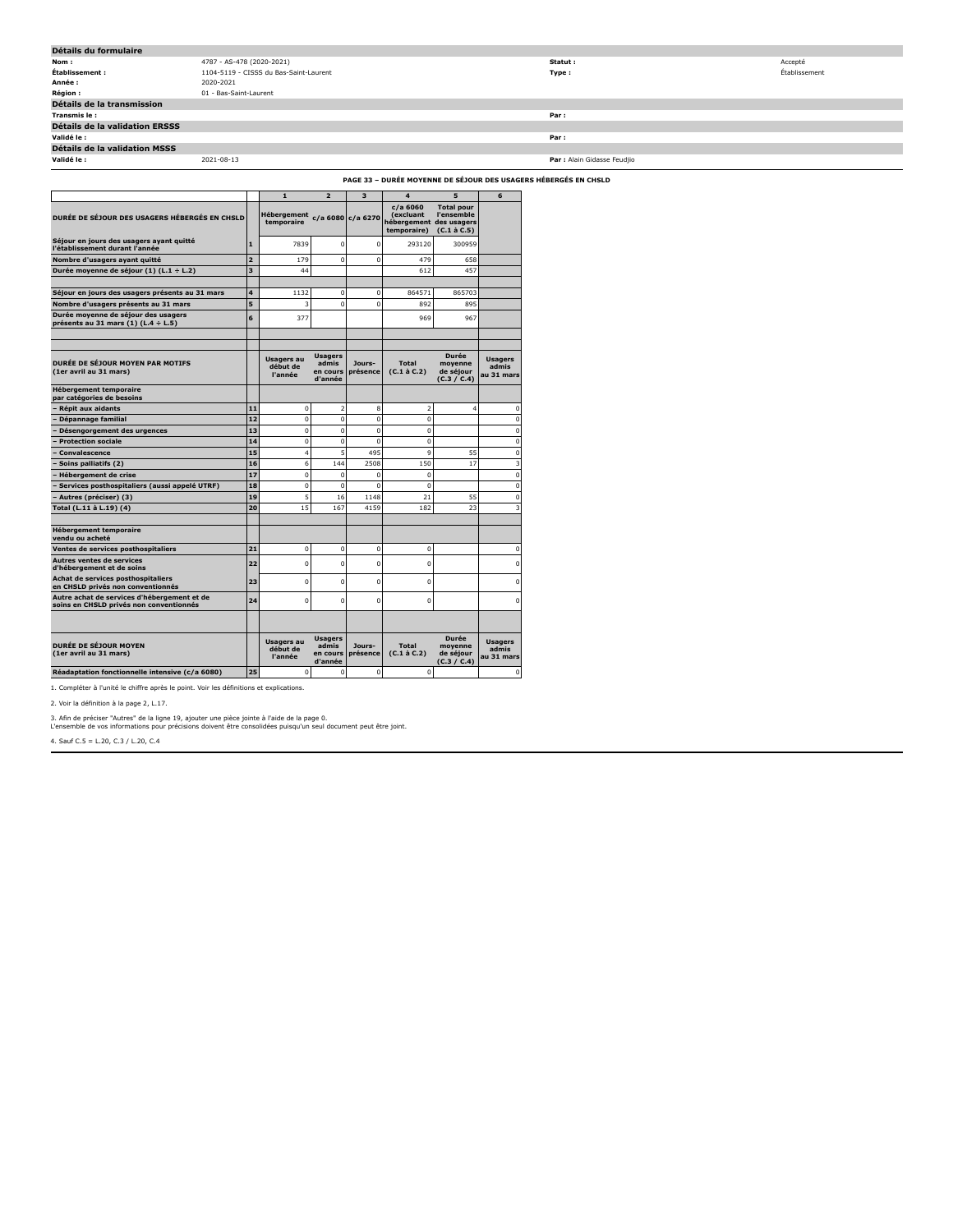| Détails du formulaire                 |                                        |                             |               |  |  |  |  |  |
|---------------------------------------|----------------------------------------|-----------------------------|---------------|--|--|--|--|--|
| Nom :                                 | 4787 - AS-478 (2020-2021)              | Statut :                    | Accepté       |  |  |  |  |  |
| Établissement :                       | 1104-5119 - CISSS du Bas-Saint-Laurent | Type :                      | Établissement |  |  |  |  |  |
| Année :                               | 2020-2021                              |                             |               |  |  |  |  |  |
| <b>Région :</b>                       | 01 - Bas-Saint-Laurent                 |                             |               |  |  |  |  |  |
| Détails de la transmission            |                                        |                             |               |  |  |  |  |  |
| Transmis le:                          |                                        | Par:                        |               |  |  |  |  |  |
| <b>Détails de la validation ERSSS</b> |                                        |                             |               |  |  |  |  |  |
| Validé le :                           |                                        | Par:                        |               |  |  |  |  |  |
| <b>Détails de la validation MSSS</b>  |                                        |                             |               |  |  |  |  |  |
| Validé le :                           | 2021-08-13                             | Par : Alain Gidasse Feudjio |               |  |  |  |  |  |

**PAGE 34 – DISTRIBUTION DES JOURS-PRÉSENCE DU C/A 6060 (1) ENTRE LES PROGRAMMES SERVICES POUR LES USAGERS AYANT ÉTÉ OU ÉTANT HÉBERGÉS DURANT L'EXERCICE FINANCIER**

|                                      |                |                 | $\overline{2}$                | 3                                   | 4              | 5                | 6     |       | 8                                            |
|--------------------------------------|----------------|-----------------|-------------------------------|-------------------------------------|----------------|------------------|-------|-------|----------------------------------------------|
| Jours-présence<br>par groupes d'âges |                | <b>SAPA (2)</b> | <b>Déficience</b><br>physique | <b>Déficience</b><br>intellectuelle | <b>TSA (3)</b> | Dépen-<br>dances | Santé | Santé | <b>Total</b><br>mentale physique (C.1 à C.7) |
| $0$ à 24 ans                         |                | 747             |                               |                                     |                |                  |       |       | 747                                          |
| 25 à 34 ans                          | $\overline{2}$ |                 | 1036                          | O                                   |                |                  |       |       | 1039                                         |
| 35 à 44 ans                          | 3              | 411             | C                             | 381                                 |                |                  |       |       | 792                                          |
| 45 à 54 ans                          | $\overline{4}$ | 3066            | 891                           | 595                                 | 671            |                  |       | 714   | 5937                                         |
| 55 à 64 ans                          | 5              | 12531           | 2164                          | 1460                                |                |                  | 543   | 1098  | 17796                                        |
| 65 à 69 ans                          | 6              | 11549           | 2620                          | 761                                 |                |                  |       | 896   | 15826                                        |
| 70 à 74 ans                          | 7              | 23813           | 1941                          | 1460                                |                |                  | 265   | 1034  | 28513                                        |
| 75 à 79 ans                          | 8              | 32710           | 2271                          | 730                                 |                |                  |       | 1265  | 36976                                        |
| 80 à 84 ans                          | $\mathbf{9}$   | 45008           | 2648                          | 789                                 |                |                  | 68    | 872   | 49385                                        |
| 85 à 89 ans                          | 10             | 61620           | 558                           | $\Omega$                            |                |                  |       | 1306  | 63484                                        |
| 90 ans ou plus                       | 11             | 95717           | 1713                          | 365                                 |                |                  |       | 1024  | 98819                                        |
| Total (L.1 à L.11)                   | 12             | 287175          | 15842                         | 6541                                | 671            |                  | 876   | 8209  | 319314                                       |

1. Soins infirmiers aux personnes en perte d'autonomie (en hébergement).

2. SAPA : Soutien à l'autonomie des personnes âgées.

3. TSA : Troubles du spectre de l'autisme.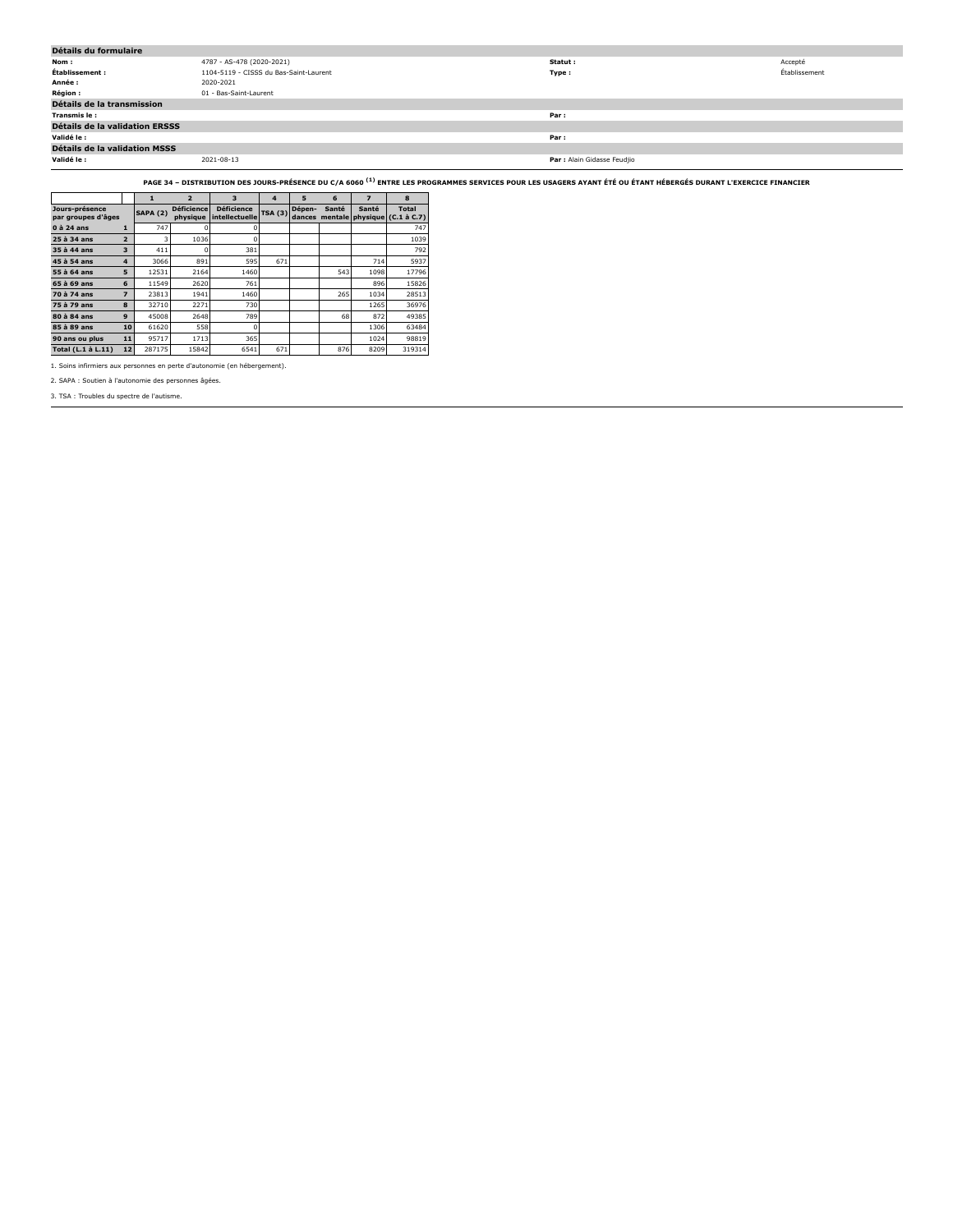| Détails du formulaire                |                                        |                             |               |  |  |  |  |
|--------------------------------------|----------------------------------------|-----------------------------|---------------|--|--|--|--|
| Nom :                                | 4787 - AS-478 (2020-2021)              | Statut :                    | Accepté       |  |  |  |  |
| Établissement :                      | 1104-5119 - CISSS du Bas-Saint-Laurent | Type :                      | Établissement |  |  |  |  |
| Année :                              | 2020-2021                              |                             |               |  |  |  |  |
| <b>Région:</b>                       | 01 - Bas-Saint-Laurent                 |                             |               |  |  |  |  |
| Détails de la transmission           |                                        |                             |               |  |  |  |  |
| Transmis le :                        |                                        | Par:                        |               |  |  |  |  |
| Détails de la validation ERSSS       |                                        |                             |               |  |  |  |  |
| Validé le :                          |                                        | Par:                        |               |  |  |  |  |
| <b>Détails de la validation MSSS</b> |                                        |                             |               |  |  |  |  |
| Validé le :                          | 2021-08-13                             | Par : Alain Gidasse Feudjio |               |  |  |  |  |

**PAGE 35 – MOUVEMENT DES USAGERS INSCRITS, LEUR PROVENANCE ET LEUR DESTINATION/C/A 6960 - CENTRE DE JOUR POUR PERSONNES EN PERTE D'AUTONOMIE**

|                                                                                       |                | $\mathbf{1}$                     | $\overline{2}$                           | 3                             | 4                                   | 5                                                   |
|---------------------------------------------------------------------------------------|----------------|----------------------------------|------------------------------------------|-------------------------------|-------------------------------------|-----------------------------------------------------|
| <b>Mouvement des usagers inscrits</b><br>par groupes d'âges<br>(1er avril au 31 mars) |                | Nombre au<br>début de<br>l'année | <b>Inscriptions</b><br>durant<br>l'année | <b>Total</b><br>$(C.1 + C.2)$ | <b>Départs</b><br>durant<br>l'année | <b>Nombre</b><br>en fin<br>d'année<br>$(C.3 - C.4)$ |
| $0$ à 24 ans                                                                          | 1              |                                  |                                          |                               |                                     |                                                     |
| 25 à 34 ans                                                                           | $\overline{a}$ |                                  |                                          |                               |                                     |                                                     |
| 35 à 44 ans                                                                           | 3              |                                  |                                          |                               |                                     |                                                     |
| 45 à 54 ans                                                                           | 4              |                                  |                                          |                               |                                     |                                                     |
| 55 à 64 ans                                                                           | 5              |                                  |                                          |                               |                                     |                                                     |
| $65$ $\hat{a}$ 69 ans                                                                 | 6              |                                  |                                          |                               |                                     |                                                     |
| 70 à 74 ans                                                                           | 7              |                                  |                                          |                               |                                     |                                                     |
| 75 à 79 ans                                                                           | 8              |                                  |                                          |                               |                                     |                                                     |
| 80 à 84 ans                                                                           | 9              |                                  |                                          |                               |                                     |                                                     |
| 85 à 89 ans                                                                           | 10             |                                  |                                          |                               |                                     |                                                     |
| 90 ans ou plus                                                                        | 11             |                                  |                                          |                               |                                     |                                                     |
| Total (L.1 à L.11)                                                                    | 12             |                                  |                                          |                               |                                     |                                                     |
|                                                                                       |                |                                  |                                          |                               |                                     |                                                     |
|                                                                                       |                |                                  |                                          |                               |                                     |                                                     |
| <b>Provenance et destination</b><br>des usagers durant l'année                        |                | <b>Nombre</b><br>d'inscriptions  | Nombre de<br>départs                     |                               |                                     |                                                     |
| Domicile - sans service                                                               | 13             |                                  |                                          |                               |                                     |                                                     |
| <b>Domicile - avec services</b>                                                       | 14             |                                  |                                          |                               |                                     |                                                     |
| <b>Centre hospitalier</b>                                                             | 15             |                                  |                                          |                               |                                     |                                                     |
| <b>CHSLD public</b>                                                                   | 16             |                                  |                                          |                               |                                     |                                                     |
| <b>CHSLD privé conventionné</b>                                                       | 17             |                                  |                                          |                               |                                     |                                                     |
| <b>CHSLD privé non conventionné</b>                                                   | 18             |                                  |                                          |                               |                                     |                                                     |
| CHSLD privé non conventionné agréé                                                    | 19             | <b>XXXX</b>                      | <b>XXXX</b>                              |                               |                                     |                                                     |
| <b>CHSLD privé conventionné-spécifique</b>                                            | 20             | <b>XXXX</b>                      | <b>XXXX</b>                              |                               |                                     |                                                     |
| Ressource intermédiaire                                                               | 21             |                                  |                                          |                               |                                     |                                                     |
| Résidence d'accueil - adultes                                                         | 22             |                                  |                                          |                               |                                     |                                                     |
| <b>Famille d'accueil - enfants</b>                                                    | 23             |                                  |                                          |                               |                                     |                                                     |
| Centre de réadaptation                                                                | 24             |                                  |                                          |                               |                                     |                                                     |
| Autres (précisier) (1)                                                                | 25             |                                  |                                          |                               |                                     |                                                     |
| Total (L.13 à L.25)                                                                   | 26             |                                  |                                          |                               |                                     |                                                     |
|                                                                                       |                |                                  |                                          |                               |                                     |                                                     |

1. Afin de préciser "Autres" de la ligne 25, ajouter une pièce jointe à l'aide de la page 0. L'ensemble de vos informations pour précisions doivent être consolidées puisqu'un seul document peut être joint.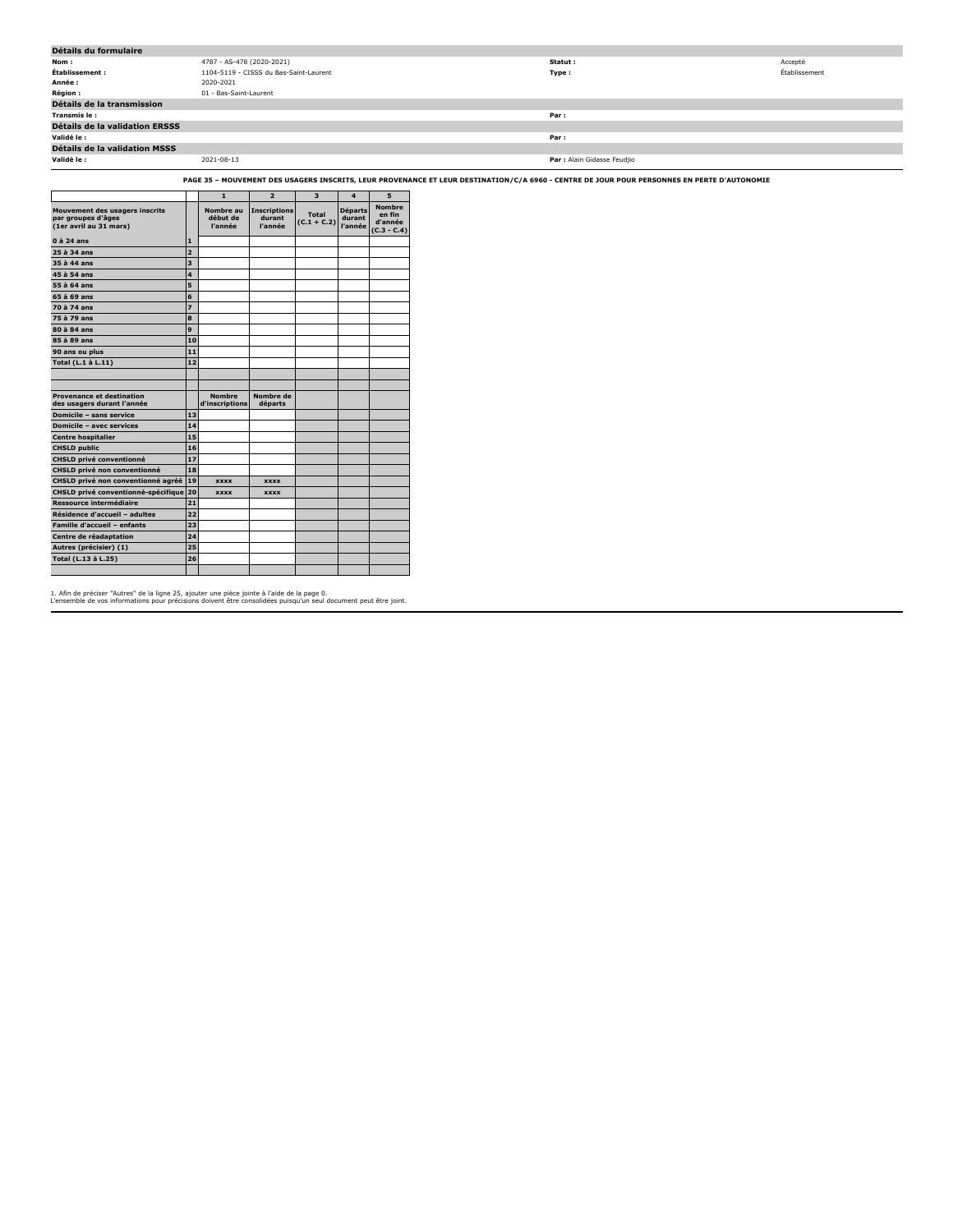| Détails du formulaire                 |                                        |                             |               |
|---------------------------------------|----------------------------------------|-----------------------------|---------------|
| Nom:                                  | 4787 - AS-478 (2020-2021)              | Statut :                    | Accepté       |
| Établissement :                       | 1104-5119 - CISSS du Bas-Saint-Laurent | Type:                       | Établissement |
| Année :                               | 2020-2021                              |                             |               |
| <b>Région:</b>                        | 01 - Bas-Saint-Laurent                 |                             |               |
| Détails de la transmission            |                                        |                             |               |
| Transmis le :                         |                                        | Par:                        |               |
| <b>Détails de la validation ERSSS</b> |                                        |                             |               |
| Validé le :                           |                                        | Par:                        |               |
| <b>Détails de la validation MSSS</b>  |                                        |                             |               |
| Validé le :                           | 2021-08-13                             | Par : Alain Gidasse Feudjio |               |

**PAGE 37 – C/A 6960 - CENTRE DE JOUR POUR PERSONNES EN PERTE D'AUTONOMIE (SUITE)**

|                                                                                               |                | $\mathbf{1}$                  |
|-----------------------------------------------------------------------------------------------|----------------|-------------------------------|
| Personnel attitré au Centre de jour                                                           |                | <b>Total des</b><br>heures    |
|                                                                                               |                | travaillées (1)               |
| Chef de service ou coordonnateur                                                              | $\mathbf{1}$   |                               |
| Infirmière et infirmière auxiliaire                                                           | $\overline{a}$ |                               |
| Éducateur (2)                                                                                 | 3              |                               |
| Ergothérapeute et préposé en ergothérapie                                                     | 4              |                               |
| Physiothérapeute, thérapeute en réadaptation physique et préposé en physiothérapie            | 5              |                               |
| Psychologue et thérapeute du comportement humain                                              | 6              |                               |
| Travailleur social, agent de relation humaine et technicien en assistance sociale             | $\overline{z}$ |                               |
| <b>Diététiste</b>                                                                             | 8              |                               |
| Auxiliaire aux services de santé et sociaux et préposé au service alimentaire                 | 9              |                               |
| Personnel de bureau                                                                           | 10             |                               |
| Autres (préciser) (3)                                                                         | 11             |                               |
| Sous-total (L.1 à L.11)                                                                       | 12             |                               |
|                                                                                               |                |                               |
| Conducteur de véhicules (c/a 7690)                                                            | 13             |                               |
| Total (L.12 et L.13)                                                                          | 14             |                               |
|                                                                                               |                |                               |
|                                                                                               |                |                               |
| Planification des interventions en Centre de jour                                             |                | <b>Nombre</b><br>d'usagers    |
| <b>Plans d'intervention</b>                                                                   | 15             |                               |
| Plans de services individualisés                                                              | 16             |                               |
|                                                                                               |                |                               |
|                                                                                               |                |                               |
| Référence des usagers inscrits au Centre de jour durant l'année                               |                | <b>Nombre</b><br>d'usagers    |
| <b>CLSC</b>                                                                                   | 17             |                               |
| Organisme communautaire                                                                       | 18             |                               |
| Hôpital de jour                                                                               | 19             |                               |
| Médecin                                                                                       | 20             |                               |
| De sa propre initiative                                                                       | 21             |                               |
| Autres (préciser) (3)                                                                         | 22             |                               |
| Total (L.17 à L.22)                                                                           | 23             |                               |
|                                                                                               |                |                               |
|                                                                                               |                |                               |
| Transport des usagers du Centre de jour inclus<br>au c/a 7690 - Transport externe des usagers |                | <b>Nombre</b><br>de transport |
| L'usager est sur pieds                                                                        | 24             |                               |
| L'usager est en fauteuil roulant                                                              | 25             |                               |
| Total (L.24 à L.25)                                                                           | 26             |                               |
|                                                                                               |                |                               |

1. Incluant les heures des employés occasionnels c'est-à-dire les employés travaillant sur appel, ainsi que les employés temporaires (TCT et TPT) mais excluant les heures pour la main-d'œuvre indépendante.

2. Psychoéducateur, spécialiste en réadaptation psychosociale, génagogue, récréologue, technicien ou<br>moniteur en loisirs, technicien en gérontologie, technicien en éducation spécialisée et assistant en réadaptation.

3. Afin de préciser "Autres" des lignes 11 et 22, ajouter une pièce jointe à l'aide de la page 0. L'ensemble de vos informations pour précisions doivent être consolidées puisqu'un seul document peut être joint.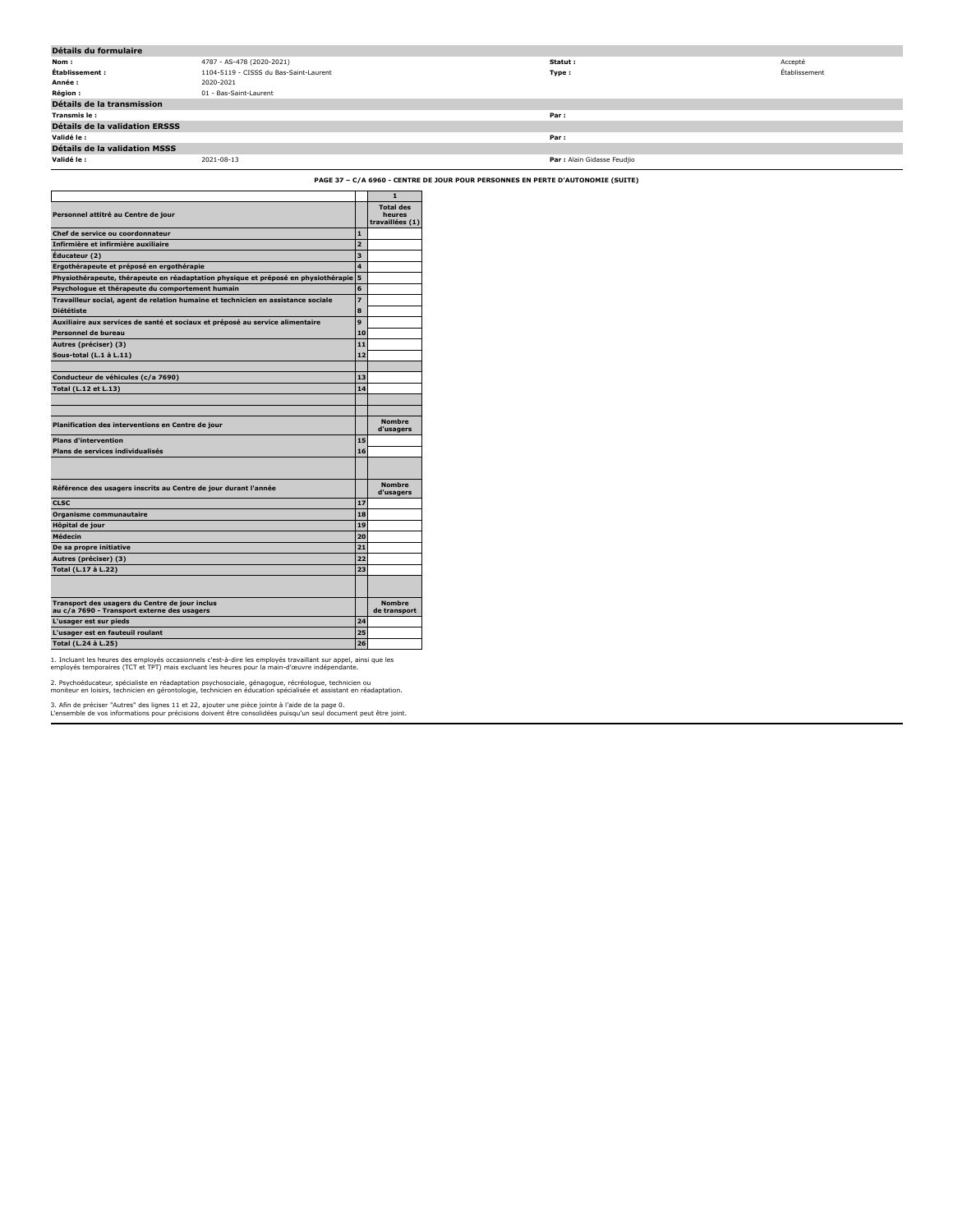| Détails du formulaire                 |                                        |                             |               |
|---------------------------------------|----------------------------------------|-----------------------------|---------------|
| Nom:                                  | 4787 - AS-478 (2020-2021)              | Statut:                     | Accepté       |
| Établissement :                       | 1104-5119 - CISSS du Bas-Saint-Laurent | Type:                       | Établissement |
| Année :                               | 2020-2021                              |                             |               |
| <b>Région:</b>                        | 01 - Bas-Saint-Laurent                 |                             |               |
| Détails de la transmission            |                                        |                             |               |
| Transmis le :                         |                                        | Par:                        |               |
| <b>Détails de la validation ERSSS</b> |                                        |                             |               |
| Validé le :                           |                                        | Par:                        |               |
| Détails de la validation MSSS         |                                        |                             |               |
| Validé le :                           | 2021-08-13                             | Par : Alain Gidasse Feudjio |               |

**PAGE 38 – MOUVEMENT DES USAGERS INSCRITS, LEUR PROVENANCE ET LEUR DESTINATION (DU 1ER AVRIL AU 31 MARS)/C/A 6290 - HÔPITAL DE JOUR GÉRIATRIQUE**

|                                                                                |                         | $\mathbf{1}$                     | $\overline{2}$                           | 3                      | $\overline{\mathbf{4}}$             | 5                                                        |
|--------------------------------------------------------------------------------|-------------------------|----------------------------------|------------------------------------------|------------------------|-------------------------------------|----------------------------------------------------------|
| Mouvement des usagers inscrits<br>par groupes d'âges<br>(1er avril au 31 mars) |                         | Nombre au<br>début de<br>l'année | <b>Inscriptions</b><br>durant<br>l'année | Total<br>$(C.1 + C.2)$ | <b>Départs</b><br>durant<br>l'année | <b>Nombre</b><br>à la fin de<br>l'année<br>$(C.3 - C.4)$ |
| $0$ à 24 ans                                                                   | $\mathbf{1}$            |                                  |                                          |                        |                                     |                                                          |
| 25 à 34 ans                                                                    | $\overline{2}$          |                                  |                                          |                        |                                     |                                                          |
| 35 à 44 ans                                                                    | $\overline{\mathbf{3}}$ |                                  |                                          |                        |                                     |                                                          |
| 45 à 54 ans                                                                    | 4                       |                                  |                                          |                        |                                     |                                                          |
| 55 à 64 ans                                                                    | 5                       |                                  |                                          |                        |                                     |                                                          |
| 65 à 69 ans                                                                    | 6                       |                                  |                                          |                        |                                     |                                                          |
| 70 à 74 ans                                                                    | $\overline{z}$          |                                  |                                          |                        |                                     |                                                          |
| 75 à 79 ans                                                                    | 8                       |                                  |                                          |                        |                                     |                                                          |
| 80 à 84 ans                                                                    | 9                       |                                  |                                          |                        |                                     |                                                          |
| 85 à 89 ans                                                                    | 10                      |                                  |                                          |                        |                                     |                                                          |
| 90 ans ou plus                                                                 | 11                      |                                  |                                          |                        |                                     |                                                          |
| Total (L.1 à L.11)                                                             | 12                      |                                  |                                          |                        |                                     |                                                          |
|                                                                                |                         |                                  |                                          |                        |                                     |                                                          |
|                                                                                |                         |                                  |                                          |                        |                                     |                                                          |
| <b>Provenance et destination</b><br>des usagers durant l'année                 |                         | <b>Nombre</b><br>d'Inscriptions  | <b>Nombre</b><br>de départs              |                        |                                     |                                                          |
| Domicile - sans service                                                        | 13                      |                                  |                                          |                        |                                     |                                                          |
| Domicile - avec services                                                       | 14                      |                                  |                                          |                        |                                     |                                                          |
| <b>Centre hospitalier</b>                                                      | 15                      |                                  |                                          |                        |                                     |                                                          |
| <b>CHSLD public</b>                                                            | 16                      |                                  |                                          |                        |                                     |                                                          |
| <b>CHSLD privé conventionné</b>                                                | 17                      |                                  |                                          |                        |                                     |                                                          |
| CHSLD privé non conventionné                                                   | 18                      |                                  |                                          |                        |                                     |                                                          |
| CHSLD privé non conventionné agréé                                             | 19                      | <b>XXXX</b>                      | <b>XXXX</b>                              |                        |                                     |                                                          |
| CHSLD privé conventionné-spécifique                                            | 20                      | <b>XXXX</b>                      | <b>XXXX</b>                              |                        |                                     |                                                          |
| <b>Ressource intermédiaire</b>                                                 | 21                      |                                  |                                          |                        |                                     |                                                          |
| Résidence d'accueil - adultes                                                  | 22                      |                                  |                                          |                        |                                     |                                                          |
| Famille d'accueil - enfants                                                    | 23                      |                                  |                                          |                        |                                     |                                                          |
| Centre de réadaptation                                                         | 24                      |                                  |                                          |                        |                                     |                                                          |
| Autres (préciser) (1)                                                          | 25                      |                                  |                                          |                        |                                     |                                                          |
| Total (L.13 à L.25)                                                            | 26                      |                                  |                                          |                        |                                     |                                                          |
|                                                                                |                         |                                  |                                          |                        |                                     |                                                          |

1. Afin de préciser "Autres" de la ligne 25, ajouter une pièce jointe à l'aide de la page 0. L'ensemble de vos informations pour précisions doivent être consolidées puisqu'un seul document peut être joint.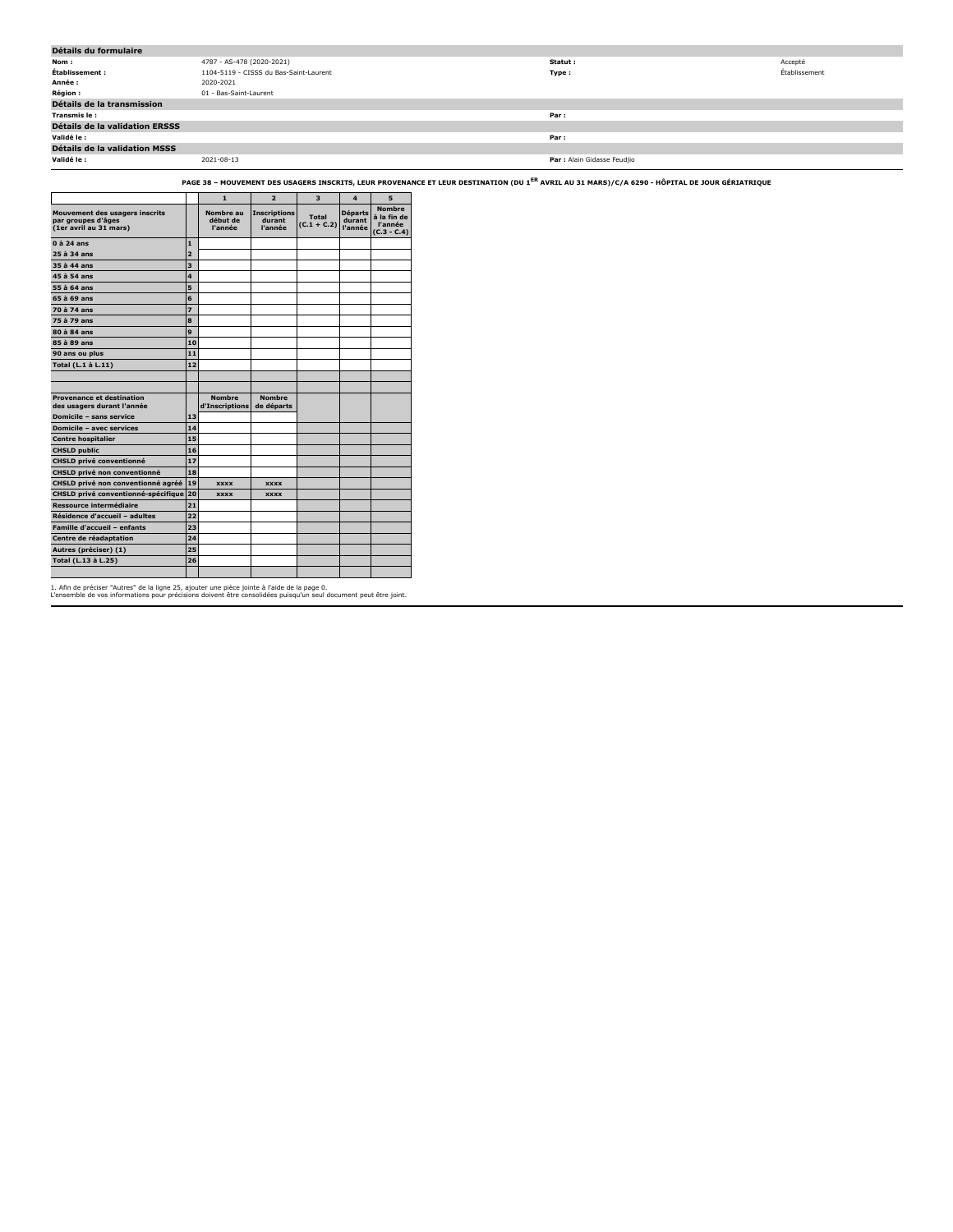| Détails du formulaire          |                                        |                             |               |
|--------------------------------|----------------------------------------|-----------------------------|---------------|
| Nom :                          | 4787 - AS-478 (2020-2021)              | Statut :                    | Accepté       |
| Établissement :                | 1104-5119 - CISSS du Bas-Saint-Laurent | Type:                       | Établissement |
| Année :                        | 2020-2021                              |                             |               |
| <b>Région :</b>                | 01 - Bas-Saint-Laurent                 |                             |               |
| Détails de la transmission     |                                        |                             |               |
| Transmis le:                   |                                        | Par :                       |               |
| Détails de la validation ERSSS |                                        |                             |               |
| Validé le :                    |                                        | Par :                       |               |
| Détails de la validation MSSS  |                                        |                             |               |
| Validé le :                    | 2021-08-13                             | Par : Alain Gidasse Feudjio |               |

**PAGE 40 – C/A 6290 - HÔPITAL DE JOUR GÉRIATRIQUE (DU 1ER AVRIL AU 31 MARS) (SUITE)**

|                                                                                                                 |                | $\blacksquare$                             |
|-----------------------------------------------------------------------------------------------------------------|----------------|--------------------------------------------|
| Personnel attitré à l'hôpital de jour gériatrique                                                               |                | <b>Total des heures</b><br>travaillées (1) |
| Chef de service ou coordonnateur                                                                                | 1              |                                            |
| Infirmière et infirmière auxiliaire                                                                             | $\overline{z}$ |                                            |
| Éducateur                                                                                                       | 3              |                                            |
| Ergothérapeute et préposé en ergothérapie                                                                       | 4              |                                            |
| Physiothérapeute, thérapeute en réadaptation physique et préposé en physiothérapie 5                            |                |                                            |
| Psychologue et thérapeute du comportement humain                                                                | 6              |                                            |
| Travailleur social, agent de relationhumaine et technicien en assistance sociale                                | 7              |                                            |
| <b>Diététiste</b>                                                                                               | 8              |                                            |
| Auxiliaire aux services de santé et sociaux et préposé au service alimentaire                                   | 9              |                                            |
| Personnel de bureau                                                                                             | 10             |                                            |
| Autres (préciser) (2)                                                                                           | 11             |                                            |
| Sous-total (L.1 à L.11)                                                                                         | 12             |                                            |
|                                                                                                                 |                |                                            |
| Conducteur de véhicules (c/a 7690)                                                                              | 13             |                                            |
| Total (L.12 et L.13)                                                                                            | 14             |                                            |
|                                                                                                                 |                |                                            |
| Type de transport utilisé par les usagers inscrits<br>à l'Hôpital de jour gériatrique (du 1er avril au 31 mars) |                | <b>Nombre</b><br>d'usagers                 |
| Transport adapté (minibus, privé adapté, etc.)                                                                  | 15             |                                            |
| Transport non adapté (taxi, voiture personnelle, transport bénévole, etc.)                                      | 16             |                                            |
|                                                                                                                 |                |                                            |
| Autre information sur des services aux usagers                                                                  |                | <b>Nombre</b><br>de visites                |
| À l'hôpital de jour                                                                                             | 17             |                                            |
| À domicile par un professionnel de la santé                                                                     | 18             |                                            |

1. Incluant les heures des employés occasionnels, c'est-à-dire les employés travaillant sur appel, ainsi que les employés temporaires (TCT et TPT) mais excluant les heures pour la main-d'œuvre indépendante.

2. Afin de préciser "Autres" de la ligne 11, ajouter une pièce jointe à l'aide de la page 0. L'ensemble de vos informations pour précisions doivent être consolidées puisqu'un seul document peut être joint.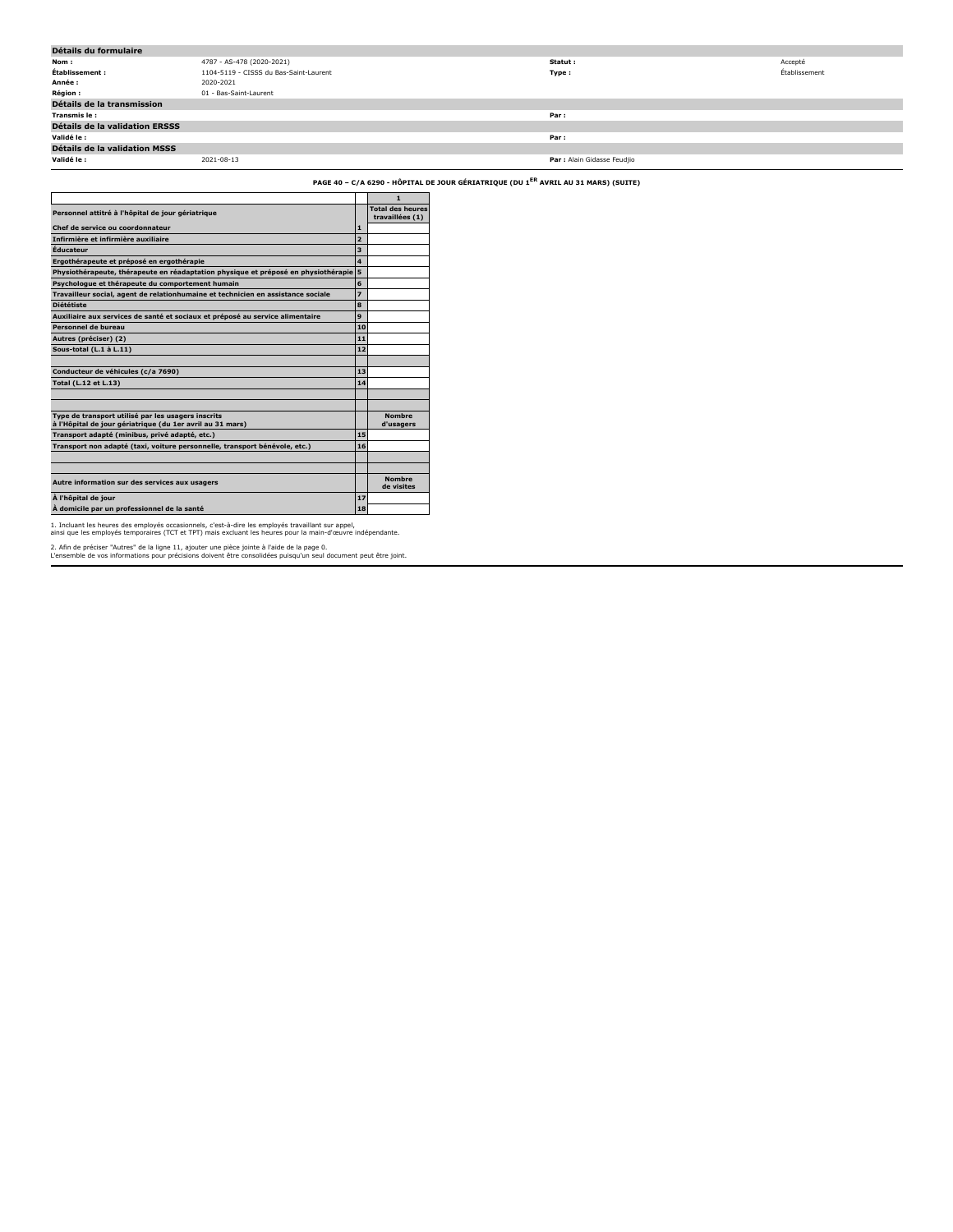| Détails du formulaire                                         |                                        |                             |               |  |
|---------------------------------------------------------------|----------------------------------------|-----------------------------|---------------|--|
| Nom:                                                          | 4787 - AS-478 (2020-2021)              | Statut:                     | Accepté       |  |
| Établissement :                                               | 1104-5119 - CISSS du Bas-Saint-Laurent | Type:                       | Établissement |  |
| Année :                                                       | 2020-2021                              |                             |               |  |
| <b>Région :</b>                                               | 01 - Bas-Saint-Laurent                 |                             |               |  |
| Détails de la transmission                                    |                                        |                             |               |  |
| Transmis le:                                                  |                                        | Par :                       |               |  |
| Détails de la validation ERSSS                                |                                        |                             |               |  |
| Validé le :                                                   |                                        | Par:                        |               |  |
| <b>Détails de la validation MSSS</b>                          |                                        |                             |               |  |
| Validé le :                                                   | 2021-08-13                             | Par : Alain Gidasse Feudjio |               |  |
| PAGE 42 - HÉBERGEMENT DANS D'AUTRES MILIEUX DE VIE SUBSTITUTS |                                        |                             |               |  |

| Entente avec un CHSLD privé non conventionné<br>selon le type d'hébergement |   | Nombre de lits/<br>places disponibles |
|-----------------------------------------------------------------------------|---|---------------------------------------|
| Permanent ou transitoire acheté                                             |   |                                       |
| <b>Temporaire acheté</b>                                                    |   |                                       |
| Total (L.1 à L.2)                                                           | 3 |                                       |
|                                                                             |   |                                       |
|                                                                             |   |                                       |
| Ressource d'habitation collective visée<br>par un projet novateur           |   | <b>Places</b><br>disponibles          |
| Places supportées par des services à domicile continus 4                    |   |                                       |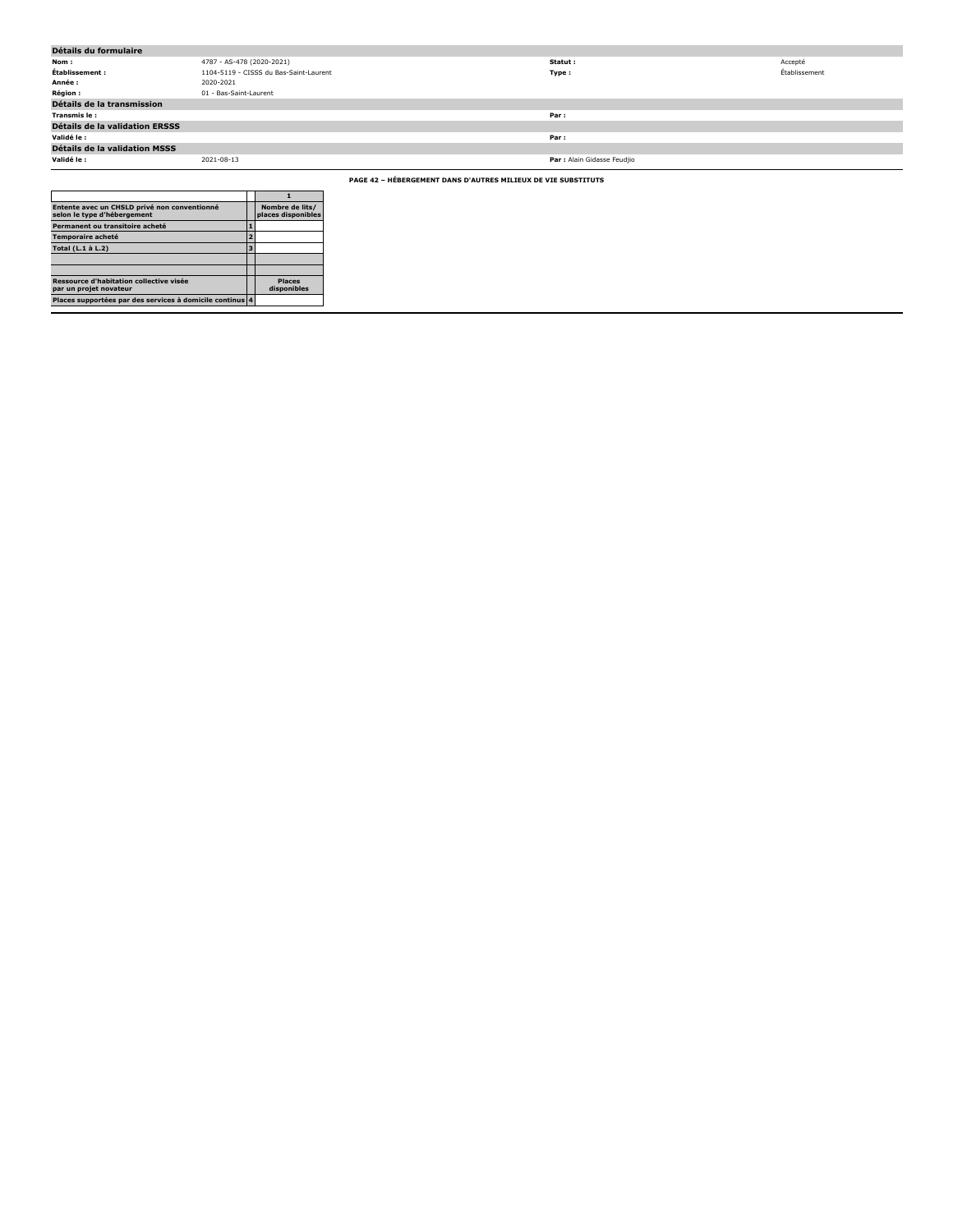| Détails du formulaire                 |                                        |                             |               |
|---------------------------------------|----------------------------------------|-----------------------------|---------------|
| Nom:                                  | 4787 - AS-478 (2020-2021)              | Statut:                     | Accepté       |
| Établissement :                       | 1104-5119 - CISSS du Bas-Saint-Laurent | Type:                       | Établissement |
| Année :                               | 2020-2021                              |                             |               |
| <b>Région :</b>                       | 01 - Bas-Saint-Laurent                 |                             |               |
| Détails de la transmission            |                                        |                             |               |
| Transmis le :                         |                                        | Par:                        |               |
| <b>Détails de la validation ERSSS</b> |                                        |                             |               |
| Validé le :                           |                                        | Par:                        |               |
| Détails de la validation MSSS         |                                        |                             |               |
| Validé le :                           | 2021-08-13                             | Par : Alain Gidasse Feudjio |               |

## **PAGE 43 – RÉPARTITION ENTRE LA DÉFICIENCE PHYSIQUE (DP) ET LA SANTÉ PHYSIQUE (SPH) UNITÉ DE RÉADAPTATION FONCTIONNELLE INTENSIVE (URFI)**

|                                                                                                      |                     | 1                           | $\overline{2}$                                                  | 3                    |
|------------------------------------------------------------------------------------------------------|---------------------|-----------------------------|-----------------------------------------------------------------|----------------------|
| Répartition des usagers admis en URFI<br>attribuables à la DP et à la SPH                            |                     | Correspondant<br>à la DP    | Correspondant<br>à la SPH                                       |                      |
| Nombre d'usagers admis en URFI et ayant reçu<br>des services de réadaptation intensifs               | 1                   |                             |                                                                 |                      |
|                                                                                                      |                     |                             |                                                                 |                      |
|                                                                                                      |                     |                             |                                                                 |                      |
| Répartition selon les unités de mesure retenues<br>attribuables à la DP et à la SPH par c/a          |                     | attribuables<br>à l'URFI-DP | Nombre d'unités Nombre d'unités<br>attribuables<br>à l'URFI-SPH | Total<br>(C.1 à C.2) |
| Médecine (s-c/a 6051) (1)                                                                            | $\overline{a}$      |                             |                                                                 |                      |
| Médecine et chirurgie (non réparti) (s-c/a 6056) (1)                                                 | 3                   |                             |                                                                 |                      |
| Soins infirmiers et d'assistance en unités de réadaptation<br>fonctionnelle intensive (c/a 6080) (1) | $\overline{\bf{4}}$ |                             |                                                                 |                      |
| Psychologie (s-c/a 6564) (2)                                                                         | 5                   |                             |                                                                 |                      |
| Services sociaux (s-c/a 6565) (2)                                                                    | 6                   |                             |                                                                 |                      |
| Orthophonie (s-c/a 6862) (3)                                                                         | 7                   |                             |                                                                 |                      |
| Physiothérapie (c/a 6870) (3)                                                                        | 8                   |                             |                                                                 |                      |
| Ergothérapie (c/a 6880) (3)                                                                          | 9                   |                             |                                                                 |                      |
| Internat - déficience physique (s-c/a 6946) (1)                                                      | 10                  |                             |                                                                 |                      |
| Réadaptation pour adultes - Déficience motrice (c/a 8020) (3)                                        | 11                  | 47715                       |                                                                 | 47715                |
| Réadaptation pour enfants - Déficience motrice (c/a 8030) (3) 12                                     |                     | 16746                       |                                                                 | 16746                |
| Adaptation/intégration sociales et adaptation professionnelle<br>- Déficience motrice (c/a 8040) (3) | 13                  | 1854                        |                                                                 | 1854                 |

Unité de mesure retenue aux lignes 25 ou 30 du rapport financier annuel (formulaire AS-471)<br>2. B) Usager<br>3. A) HPS<br>3. A) HPS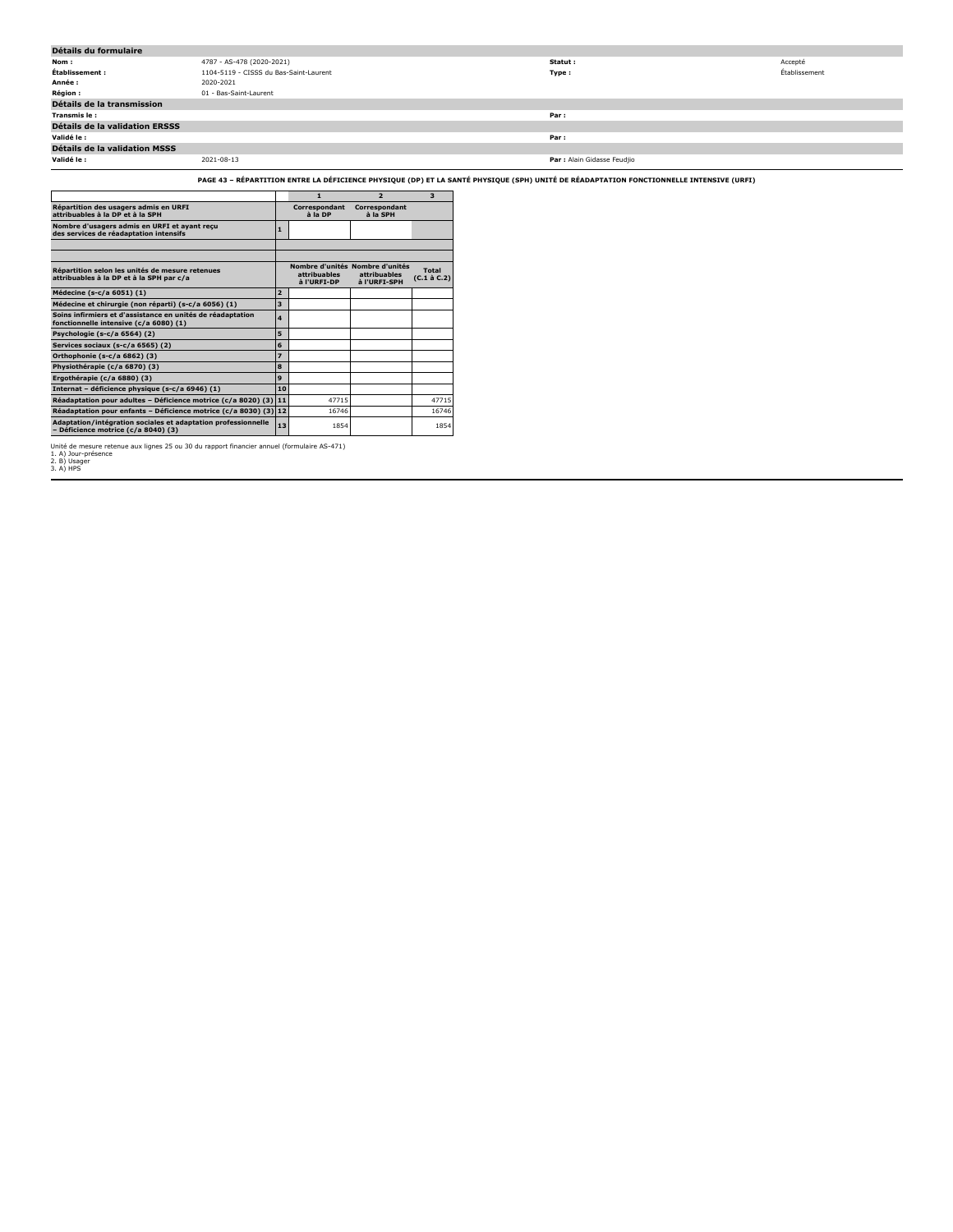| Détails du formulaire          |                                        |                             |               |
|--------------------------------|----------------------------------------|-----------------------------|---------------|
| Nom:                           | 4787 - AS-478 (2020-2021)              | Statut:                     | Accepté       |
| Établissement :                | 1104-5119 - CISSS du Bas-Saint-Laurent | Type:                       | Établissement |
| Année :                        | 2020-2021                              |                             |               |
| Région :                       | 01 - Bas-Saint-Laurent                 |                             |               |
| Détails de la transmission     |                                        |                             |               |
| Transmis le :                  |                                        | Par :                       |               |
| Détails de la validation ERSSS |                                        |                             |               |
| Validé le :                    |                                        | Par :                       |               |
| Détails de la validation MSSS  |                                        |                             |               |
| Validé le :                    | 2021-08-13                             | Par : Alain Gidasse Feudjio |               |

**PAGE 44 – COMPLÉMENT D'INFORMATION CONCERNANT LE SOUTIEN PROFESSIONNEL DANS LE CADRE DES PROGRAMMES POUR LES GROUPES DE MÉDECINE DE FAMILLE (GMF) ET LES GROUPES DE MÉDECINE DE FAMILLE-RÉSEAU (GMF-R)**

|                         | 1<br>$\overline{2}$   |                                     | 3    | $\overline{4}$                             | 5                                                                                              | 6                                         | 7                           |
|-------------------------|-----------------------|-------------------------------------|------|--------------------------------------------|------------------------------------------------------------------------------------------------|-------------------------------------------|-----------------------------|
|                         |                       | <b>No GMF (1)</b><br>Nom du GMF (1) |      | <b>Heures</b><br>Infirmière<br>clinicienne | <b>Heures</b><br>travaillées (2) travaillées (2) travaillées (2)<br>Infirmière<br>technicienne | <b>Heures</b><br>Infirmière<br>auxiliaire | <b>Total</b><br>(C.3 à C.6) |
| 1                       | 1168<br>GMF de Matane |                                     | 78   | 5007                                       |                                                                                                |                                           | 5085                        |
| $\overline{a}$          | 1042                  | GMF de la Matapédia                 | 1265 | 2908                                       | 752                                                                                            |                                           | 4925                        |
| $\overline{\mathbf{3}}$ | 1115                  | <b>GMF Mitis</b>                    |      | 4898                                       |                                                                                                |                                           | 4898                        |
| 4                       | 1233                  | GMF Boisé Langevin                  |      | 2189                                       |                                                                                                |                                           | 2189                        |
| 5                       | 1196                  | GMF du Fleuve                       |      | 5581                                       |                                                                                                |                                           | 5581                        |
| 6                       | 1302                  | <b>GMF Arthur-Buies</b>             |      | 2251                                       |                                                                                                |                                           | 2251                        |
| $\overline{z}$          | 1327                  | GMF de l'Estuaire                   |      | 2178                                       |                                                                                                |                                           | 2178                        |
| 8                       | 1003                  | GMF des Basque                      |      | 2386                                       |                                                                                                |                                           | 2386                        |
| 9                       | 1030                  | <b>GMF Lafontaire</b>               | 1207 | 3115                                       |                                                                                                |                                           | 4322                        |
| 10                      | 1099                  | <b>GMF Grand-Portage</b>            | 1467 | 8719                                       |                                                                                                |                                           | 10186                       |
| 11                      | 1221                  | <b>GMF Kamouraska</b>               |      | 4325                                       | 110                                                                                            |                                           | 4435                        |
| 12                      | 1117                  | GMF de Témiscouata                  | 1543 | 6033                                       |                                                                                                |                                           | 7576                        |
| 13                      |                       |                                     |      |                                            |                                                                                                |                                           |                             |
| 14                      |                       |                                     |      |                                            |                                                                                                |                                           |                             |
| 15                      |                       |                                     |      |                                            |                                                                                                |                                           |                             |
| 16                      |                       |                                     |      |                                            |                                                                                                |                                           |                             |
| 17                      |                       |                                     |      |                                            |                                                                                                |                                           |                             |
| 18                      |                       |                                     |      |                                            |                                                                                                |                                           |                             |
| 19                      |                       |                                     |      |                                            |                                                                                                |                                           |                             |
| 20                      |                       |                                     |      |                                            |                                                                                                |                                           |                             |
| 21                      |                       |                                     |      |                                            |                                                                                                |                                           |                             |
| 22                      |                       |                                     |      |                                            |                                                                                                |                                           |                             |
| 23                      |                       |                                     |      |                                            |                                                                                                |                                           |                             |
| 24                      |                       |                                     |      |                                            |                                                                                                |                                           |                             |
| 25                      |                       |                                     |      |                                            |                                                                                                |                                           |                             |
| 26                      |                       |                                     |      |                                            |                                                                                                |                                           |                             |
| 27                      |                       |                                     |      |                                            |                                                                                                |                                           |                             |
| 28                      |                       |                                     |      |                                            |                                                                                                |                                           |                             |
| 29                      |                       |                                     |      |                                            |                                                                                                |                                           |                             |
| 30                      |                       |                                     |      |                                            |                                                                                                |                                           |                             |
| 31                      |                       |                                     |      |                                            |                                                                                                |                                           |                             |
| 32                      |                       |                                     |      |                                            |                                                                                                |                                           |                             |
| 33                      |                       |                                     |      |                                            |                                                                                                |                                           |                             |
| 34                      |                       |                                     |      |                                            |                                                                                                |                                           |                             |
| 35                      |                       |                                     |      |                                            |                                                                                                |                                           |                             |
| 36                      |                       |                                     |      |                                            |                                                                                                |                                           |                             |
| 37                      |                       |                                     |      |                                            |                                                                                                |                                           |                             |
| 38                      |                       |                                     |      |                                            |                                                                                                |                                           |                             |
| 39                      |                       |                                     |      |                                            |                                                                                                |                                           |                             |
| 40                      |                       | <b>TOTAL (L.1 à L.39)</b>           | 5560 | 49590                                      | 862                                                                                            |                                           | 56012                       |

1. La liste des codes (à quatre chiffres) et des noms des GMF et GMF-R est annexée à la circulaire codifiée 03.01.61.29.

2. Ce nombre est compris dans les heures travaillées déclarées à la page 650 du rapport financier annuel (formulaire AS-471)<br>du c/a 5981 - Services infirmiers dans les GMF et les GMF-R, sous les rubriques : personnel - tem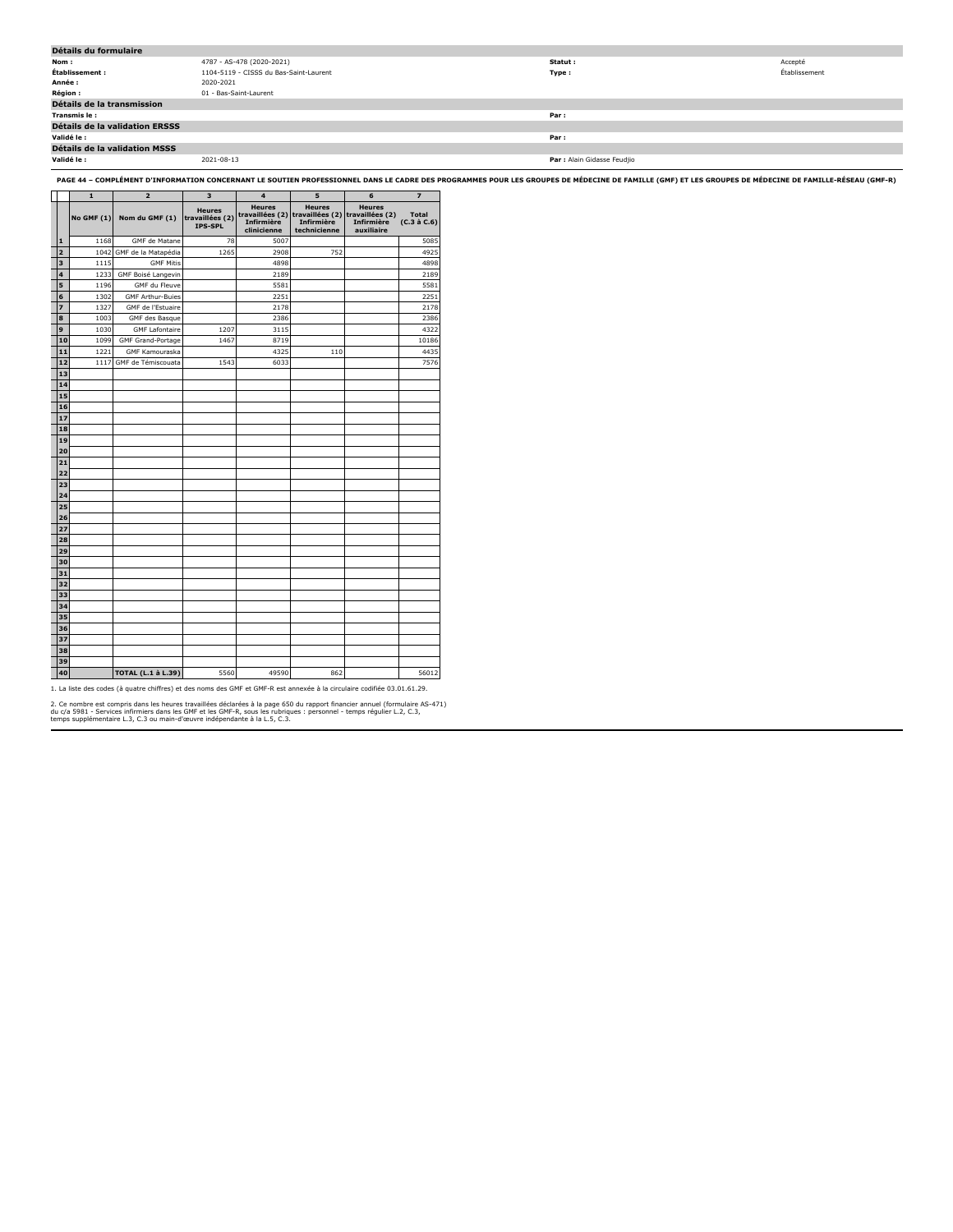| Détails du formulaire                |                                        |                             |               |  |  |  |  |
|--------------------------------------|----------------------------------------|-----------------------------|---------------|--|--|--|--|
| Nom :                                | 4787 - AS-478 (2020-2021)              | Statut :                    | Accepté       |  |  |  |  |
| Établissement :                      | 1104-5119 - CISSS du Bas-Saint-Laurent | Type:                       | Établissement |  |  |  |  |
| Année :                              | 2020-2021                              |                             |               |  |  |  |  |
| <b>Région :</b>                      | 01 - Bas-Saint-Laurent                 |                             |               |  |  |  |  |
| Détails de la transmission           |                                        |                             |               |  |  |  |  |
| Transmis le:                         |                                        | Par:                        |               |  |  |  |  |
| Détails de la validation ERSSS       |                                        |                             |               |  |  |  |  |
| Validé le :                          |                                        | Par:                        |               |  |  |  |  |
| <b>Détails de la validation MSSS</b> |                                        |                             |               |  |  |  |  |
| Validé le :                          | 2021-08-13                             | Par : Alain Gidasse Feudjio |               |  |  |  |  |

**PAGE 44-1 – COMPLÉMENT D'INFORMATION CONCERNANT LES TRAVAILLEURS SOCIAUX ET LES AUTRES SERVICES PROFESSIONNELS DANS LE CADRE DES PROGRAMMES GMF ET GMF-R**

|                         | $\mathbf{1}$  | $\overline{2}$          | 3                                                                  | $\overline{\mathbf{4}}$                          | 5                                                                    | 6                                |
|-------------------------|---------------|-------------------------|--------------------------------------------------------------------|--------------------------------------------------|----------------------------------------------------------------------|----------------------------------|
|                         | <b>No GMF</b> | Nom du GMF (1)          | <b>Heures</b><br>travaillées (2)<br><b>Travailleurs</b><br>sociaux | <b>Heures</b><br>travaillées (3)<br>Kinésiologue | <b>Heures</b><br>travaillées (3)<br>Physio-thérapeute Ergothérapeute | <b>Heures</b><br>travaillées (3) |
| $\mathbf{1}$            | 1168          | GMF de Matane           | 1216                                                               |                                                  |                                                                      |                                  |
| $\overline{a}$          | 1042          | GMF de la Matapédia     | 1613                                                               |                                                  |                                                                      |                                  |
| $\overline{\mathbf{3}}$ | 1115          | <b>GMF Mitis</b>        | 1059                                                               |                                                  |                                                                      |                                  |
| 4                       | 1233          | GMF Boisé Langevin      | 1347                                                               |                                                  |                                                                      |                                  |
| 5                       | 1196          | GMF du Fleuve           | 4516                                                               |                                                  |                                                                      |                                  |
| 6                       | 1302          | <b>GMF Arthur-Buies</b> | 512                                                                |                                                  |                                                                      |                                  |
| $\overline{z}$          | 1327          | GMF de l'Estuaire       |                                                                    |                                                  |                                                                      |                                  |
| 8                       | 1003          | GMF des Basque          | 1583                                                               |                                                  |                                                                      |                                  |
| 9                       | 1030          | <b>GMF Lafontaire</b>   | 1468                                                               |                                                  |                                                                      |                                  |
| 10                      | 1099          | GMF Grand-Portage       | 2549                                                               |                                                  |                                                                      |                                  |
| 11                      | 1221          | GMF Kamouraska          | 2218                                                               |                                                  |                                                                      |                                  |
| 12                      | 1117          | GMF de Témiscouata      | 2134                                                               |                                                  |                                                                      |                                  |
| 13                      |               |                         |                                                                    |                                                  |                                                                      |                                  |
| 14                      |               |                         |                                                                    |                                                  |                                                                      |                                  |
| 15                      |               |                         |                                                                    |                                                  |                                                                      |                                  |
| 16                      |               |                         |                                                                    |                                                  |                                                                      |                                  |
| 17                      |               |                         |                                                                    |                                                  |                                                                      |                                  |
| 18                      |               |                         |                                                                    |                                                  |                                                                      |                                  |
| 19                      |               |                         |                                                                    |                                                  |                                                                      |                                  |
| 20                      |               |                         |                                                                    |                                                  |                                                                      |                                  |
| 21                      |               |                         |                                                                    |                                                  |                                                                      |                                  |
| 22                      |               |                         |                                                                    |                                                  |                                                                      |                                  |
| 23                      |               |                         |                                                                    |                                                  |                                                                      |                                  |
| 24                      |               |                         |                                                                    |                                                  |                                                                      |                                  |
| 25                      |               |                         |                                                                    |                                                  |                                                                      |                                  |
| 26                      |               |                         |                                                                    |                                                  |                                                                      |                                  |
| 27                      |               |                         |                                                                    |                                                  |                                                                      |                                  |
| 28                      |               |                         |                                                                    |                                                  |                                                                      |                                  |
| 29                      |               |                         |                                                                    |                                                  |                                                                      |                                  |
| 30                      |               |                         |                                                                    |                                                  |                                                                      |                                  |
| 31                      |               |                         |                                                                    |                                                  |                                                                      |                                  |
| 32                      |               |                         |                                                                    |                                                  |                                                                      |                                  |
| 33                      |               |                         |                                                                    |                                                  |                                                                      |                                  |
| 34                      |               |                         |                                                                    |                                                  |                                                                      |                                  |
| 35                      |               |                         |                                                                    |                                                  |                                                                      |                                  |
| 36                      |               |                         |                                                                    |                                                  |                                                                      |                                  |
| 37                      |               |                         |                                                                    |                                                  |                                                                      |                                  |
| 38                      |               |                         |                                                                    |                                                  |                                                                      |                                  |
| 39                      |               |                         |                                                                    |                                                  |                                                                      |                                  |
| 40                      |               | Total (L.1 à L.39)      | 20215                                                              |                                                  |                                                                      |                                  |

1. Étape 1 : Sélectionner "Enregistrer" afin de reporter les noms inscrits à la page 44 préalablement. Étape 2 : Rouvrir la page 44-1 et sélectionner "Modifier la page" pour débuter la saisie.

2. Ce nombre est compris dans les heures travaillées déclarées à la page 650 du rapport financier annuel (formulaire AS-471)<br>du s-c/a 5982 - Travailleurs sociaux dans les GMP et les GMF-R sous les rubriques : personnel - t

3. Ce nombre est compris dans les heures travaillées déclarées à la page 650 du rapport financier annuel (formulaire AS-471)<br>du s-c/a 5983 - Autres professionnels dans les GMF et les GMF-R sous les rubriques : personnel -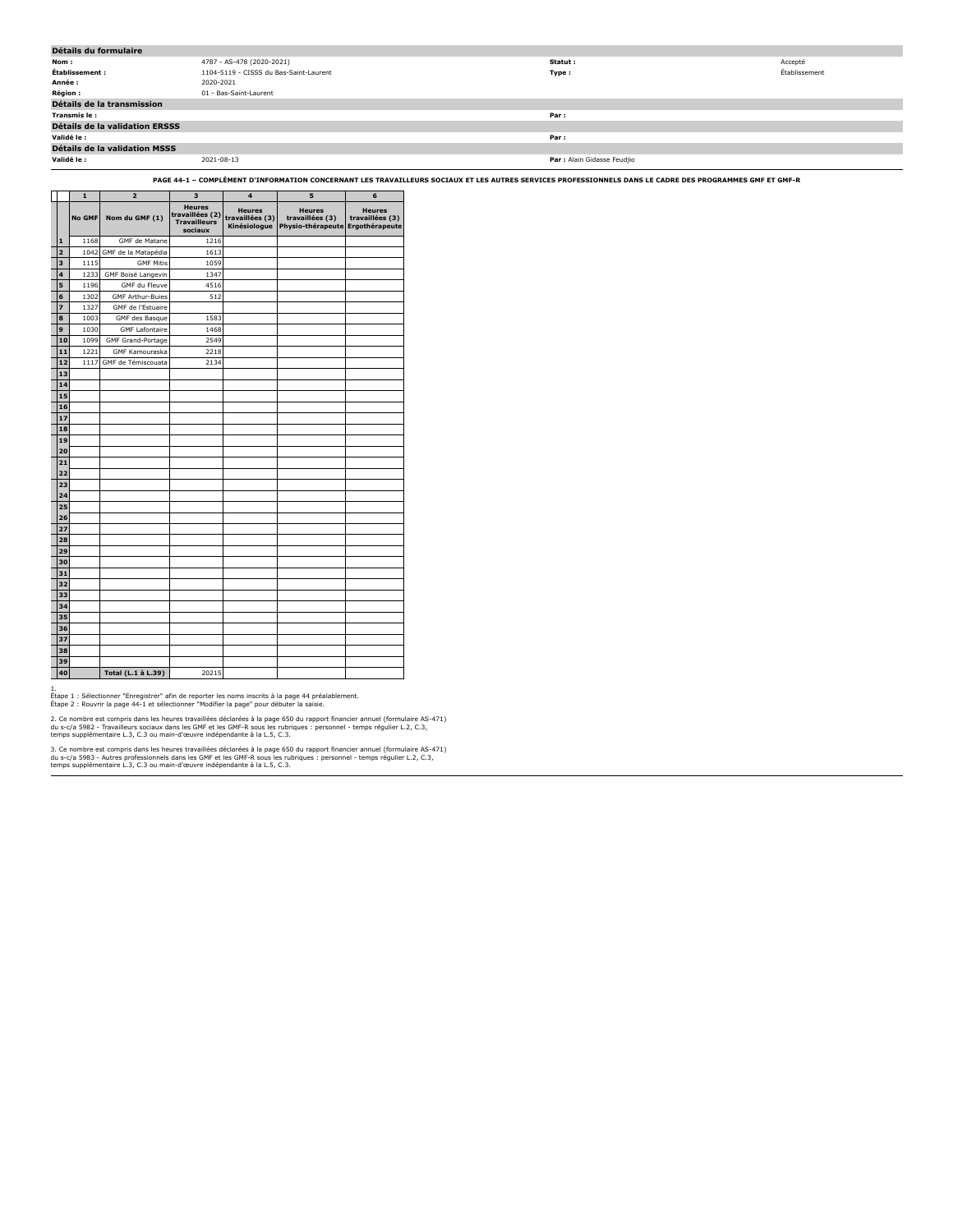| Détails du formulaire          |                                        |                             |               |  |  |  |  |
|--------------------------------|----------------------------------------|-----------------------------|---------------|--|--|--|--|
| Nom:                           | 4787 - AS-478 (2020-2021)              | Statut :                    | Accepté       |  |  |  |  |
| Établissement :                | 1104-5119 - CISSS du Bas-Saint-Laurent | Type:                       | Établissement |  |  |  |  |
| Année :                        | 2020-2021                              |                             |               |  |  |  |  |
| <b>Région:</b>                 | 01 - Bas-Saint-Laurent                 |                             |               |  |  |  |  |
| Détails de la transmission     |                                        |                             |               |  |  |  |  |
| Transmis le:                   |                                        | Par:                        |               |  |  |  |  |
| Détails de la validation ERSSS |                                        |                             |               |  |  |  |  |
| Validé le :                    |                                        | Par:                        |               |  |  |  |  |
| Détails de la validation MSSS  |                                        |                             |               |  |  |  |  |
| Validé le :                    | 2021-08-13                             | Par : Alain Gidasse Feudjio |               |  |  |  |  |

**PAGE 44-2 – COMPLÉMENT D'INFORMATION CONCERNANT LES AUTRES SERVICES PROFESSIONNELS DANS LE CADRE DES PROGRAMMES GMF ET GMF-R (SUITE)**

|                                                                                                                                |    | $\mathbf{1}$ | $\overline{\mathbf{z}}$  | 3                                | 4                                                                   | 5                                               | 6                                                                |
|--------------------------------------------------------------------------------------------------------------------------------|----|--------------|--------------------------|----------------------------------|---------------------------------------------------------------------|-------------------------------------------------|------------------------------------------------------------------|
|                                                                                                                                |    | No GMF       | Nom du GMF (1)           | <b>Heures</b><br>travaillées (2) | <b>Heures</b><br>travaillées (2)<br>Nutritionniste Inhalothérapeute | <b>Heures</b><br>travaillées (2)<br>Psychologue | <b>Heures</b><br>travaillées (2)<br><b>Autres professionnels</b> |
| i i born i born i born i born i born i born i born i born i born i born i born i born i born i born i born i b<br>$\mathbf{1}$ |    | 1168         | GMF de Matane            |                                  |                                                                     |                                                 | 477                                                              |
| $\overline{a}$                                                                                                                 |    | 1042         | GMF de la Matapédia      |                                  |                                                                     |                                                 |                                                                  |
| 3                                                                                                                              |    | 1115         | <b>GMF Mitis</b>         |                                  |                                                                     |                                                 |                                                                  |
| 4                                                                                                                              |    | 1233         | GMF Boisé Langevin       |                                  |                                                                     |                                                 |                                                                  |
| 5                                                                                                                              |    | 1196         | GMF du Fleuve            |                                  |                                                                     |                                                 |                                                                  |
| 6                                                                                                                              |    | 1302         | <b>GMF Arthur-Buies</b>  |                                  |                                                                     |                                                 |                                                                  |
| 7                                                                                                                              |    | 1327         | GMF de l'Estuaire        |                                  |                                                                     |                                                 |                                                                  |
| 8                                                                                                                              |    | 1003         | GMF des Basque           |                                  |                                                                     |                                                 |                                                                  |
| 9                                                                                                                              |    | 1030         | <b>GMF Lafontaire</b>    | 771                              |                                                                     |                                                 |                                                                  |
|                                                                                                                                | 10 | 1099         | <b>GMF Grand-Portage</b> |                                  |                                                                     |                                                 | 671                                                              |
|                                                                                                                                | 11 | 1221         | <b>GMF Kamouraska</b>    | 578                              |                                                                     |                                                 | 1160                                                             |
|                                                                                                                                | 12 | 1117         | GMF de Témiscouata       | 238                              |                                                                     |                                                 | 307                                                              |
|                                                                                                                                | 13 |              |                          |                                  |                                                                     |                                                 |                                                                  |
|                                                                                                                                | 14 |              |                          |                                  |                                                                     |                                                 |                                                                  |
|                                                                                                                                | 15 |              |                          |                                  |                                                                     |                                                 |                                                                  |
|                                                                                                                                | 16 |              |                          |                                  |                                                                     |                                                 |                                                                  |
|                                                                                                                                | 17 |              |                          |                                  |                                                                     |                                                 |                                                                  |
|                                                                                                                                | 18 |              |                          |                                  |                                                                     |                                                 |                                                                  |
|                                                                                                                                | 19 |              |                          |                                  |                                                                     |                                                 |                                                                  |
|                                                                                                                                | 20 |              |                          |                                  |                                                                     |                                                 |                                                                  |
|                                                                                                                                | 21 |              |                          |                                  |                                                                     |                                                 |                                                                  |
|                                                                                                                                | 22 |              |                          |                                  |                                                                     |                                                 |                                                                  |
|                                                                                                                                | 23 |              |                          |                                  |                                                                     |                                                 |                                                                  |
|                                                                                                                                | 24 |              |                          |                                  |                                                                     |                                                 |                                                                  |
|                                                                                                                                | 25 |              |                          |                                  |                                                                     |                                                 |                                                                  |
|                                                                                                                                | 26 |              |                          |                                  |                                                                     |                                                 |                                                                  |
|                                                                                                                                | 27 |              |                          |                                  |                                                                     |                                                 |                                                                  |
|                                                                                                                                | 28 |              |                          |                                  |                                                                     |                                                 |                                                                  |
|                                                                                                                                | 29 |              |                          |                                  |                                                                     |                                                 |                                                                  |
|                                                                                                                                | 30 |              |                          |                                  |                                                                     |                                                 |                                                                  |
|                                                                                                                                | 31 |              |                          |                                  |                                                                     |                                                 |                                                                  |
|                                                                                                                                | 32 |              |                          |                                  |                                                                     |                                                 |                                                                  |
|                                                                                                                                | 33 |              |                          |                                  |                                                                     |                                                 |                                                                  |
|                                                                                                                                | 34 |              |                          |                                  |                                                                     |                                                 |                                                                  |
|                                                                                                                                | 35 |              |                          |                                  |                                                                     |                                                 |                                                                  |
|                                                                                                                                | 36 |              |                          |                                  |                                                                     |                                                 |                                                                  |
|                                                                                                                                | 37 |              |                          |                                  |                                                                     |                                                 |                                                                  |
|                                                                                                                                | 38 |              |                          |                                  |                                                                     |                                                 |                                                                  |
|                                                                                                                                | 39 |              |                          |                                  |                                                                     |                                                 |                                                                  |
|                                                                                                                                | 40 |              | Total (L.1 à L.39)       | 1587                             |                                                                     |                                                 | 2615                                                             |

1.<br>Étape 1 : Sélectionner "Enregistrer" afin de reporter les noms inscrits à la page 44 préalablement.<br>Étape 2 : Rouvrir la page 44-2 et sélectionner "Modifier la page" pour débuter la saisie.

2. Ce nombre est compris dans les heures travaillées déclarées à la page 650 du rapport financier annuel (formulaire AS-471)<br>du s-c/a 5983 - Autres professionnels dans les GMF et les GMF-R, sous les rubriques : personnel -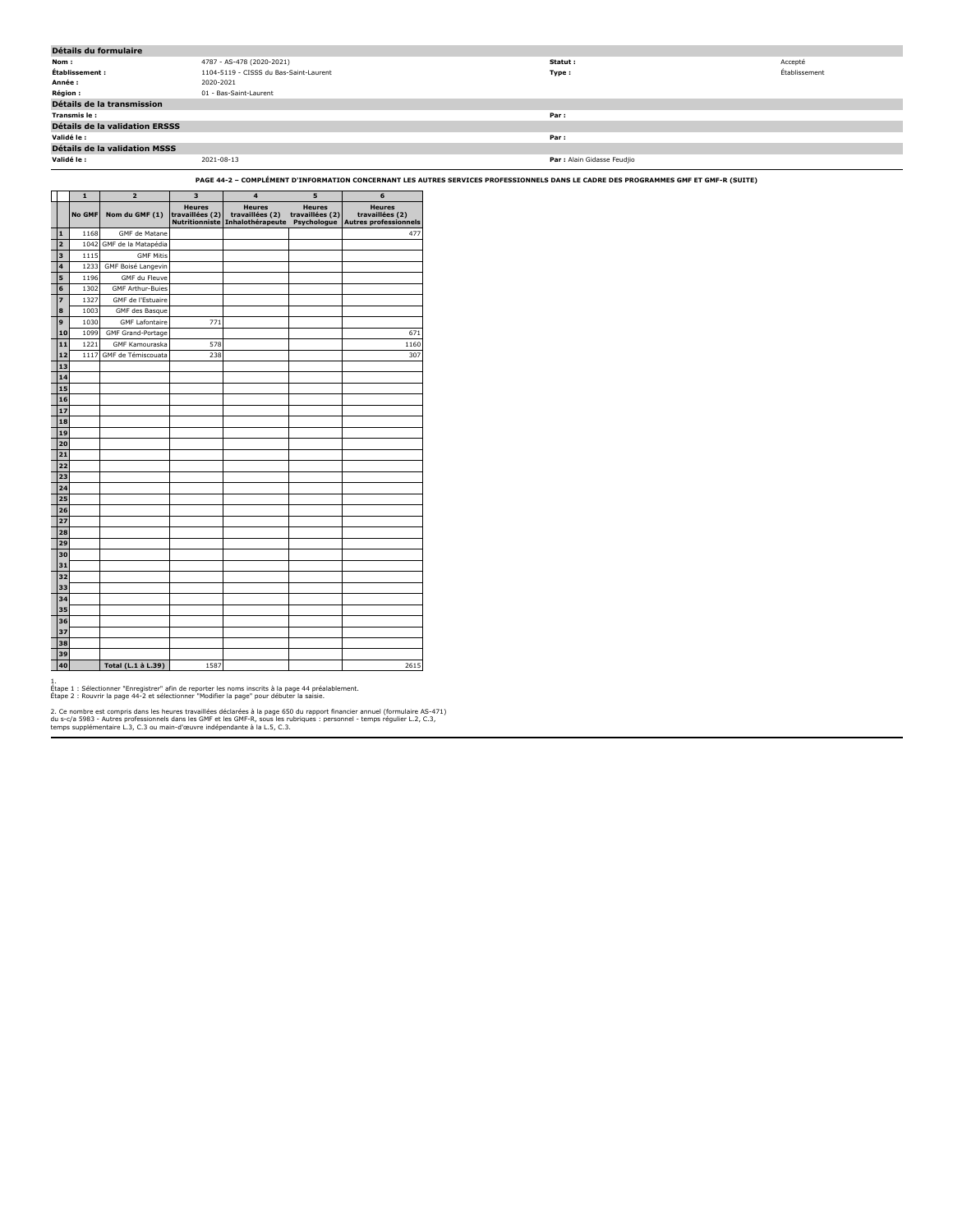| Détails du formulaire          |                                        |                             |               |  |  |  |  |
|--------------------------------|----------------------------------------|-----------------------------|---------------|--|--|--|--|
| Nom:                           | 4787 - AS-478 (2020-2021)              | Statut :                    | Accepté       |  |  |  |  |
| Établissement :                | 1104-5119 - CISSS du Bas-Saint-Laurent | Type:                       | Établissement |  |  |  |  |
| Année :                        | 2020-2021                              |                             |               |  |  |  |  |
| <b>Région :</b>                | 01 - Bas-Saint-Laurent                 |                             |               |  |  |  |  |
| Détails de la transmission     |                                        |                             |               |  |  |  |  |
| Transmis le:                   |                                        | Par:                        |               |  |  |  |  |
| Détails de la validation ERSSS |                                        |                             |               |  |  |  |  |
| Validé le :                    |                                        | Par:                        |               |  |  |  |  |
| Détails de la validation MSSS  |                                        |                             |               |  |  |  |  |
| Validé le :                    | 2021-08-13                             | Par : Alain Gidasse Feudjio |               |  |  |  |  |
|                                |                                        |                             |               |  |  |  |  |

**PAGE 45 – SERVICES DE PREMIERS RÉPONDANTS – ACCRÉDITÉS AU COURS DES EXERCICES FINANCIERS PRÉCÉDENTS**

|                         | $\mathbf{1}$                                                                                                              | $\overline{\mathbf{z}}$                                                      | 3                                                                              | $\overline{4}$                    | 5                                              | 6                                                         | $\overline{z}$                                             |
|-------------------------|---------------------------------------------------------------------------------------------------------------------------|------------------------------------------------------------------------------|--------------------------------------------------------------------------------|-----------------------------------|------------------------------------------------|-----------------------------------------------------------|------------------------------------------------------------|
|                         | Organisme responsable du service<br>de premiers répondants ayant obtenu<br>son accréditation<br>(avant le 1er avril 2020) | Nombre de points de services<br>ou de véhicules accrédités<br>(en 2020-2021) | Nombre de points de<br>services ou de<br>véhicules actifs<br>(au 31 mars 2021) | Code de niveau<br>de services (1) | Nombre de<br>1er répondants<br>ou de policiers | <b>Nombre</b><br>d'appels<br>effectués<br>Priorité « PO » | <b>Nombre</b><br>d'appels<br>effectués<br>Autres priorités |
| 1                       | Rivière-du-Loup (Service incendie)                                                                                        | $\mathbf{1}$                                                                 |                                                                                | <b>PR-2</b>                       | 47                                             |                                                           |                                                            |
| $\overline{2}$          | Municipalité de St-Modeste                                                                                                | $\overline{1}$                                                               |                                                                                | $PR-2$                            | 11                                             |                                                           |                                                            |
| $\overline{\mathbf{3}}$ |                                                                                                                           |                                                                              |                                                                                |                                   |                                                |                                                           |                                                            |
| 4                       |                                                                                                                           |                                                                              |                                                                                |                                   |                                                |                                                           |                                                            |
| 5                       | Les Hauteurs                                                                                                              | $\mathbf{1}$                                                                 |                                                                                | $PR-1$                            | 10                                             |                                                           |                                                            |
| 6                       | Métis-sur-mer                                                                                                             | $\overline{1}$                                                               |                                                                                | $PR-1$                            | 11                                             |                                                           |                                                            |
|                         | Price                                                                                                                     | $\overline{1}$                                                               | 1                                                                              | $PR-1$                            | 12                                             |                                                           |                                                            |
| 8                       |                                                                                                                           |                                                                              |                                                                                |                                   |                                                |                                                           |                                                            |
| 9                       | Rivière-Bleue                                                                                                             | $\mathbf{1}$                                                                 |                                                                                | $PR-1$                            | 16                                             |                                                           |                                                            |
| 10                      | Auclair                                                                                                                   | $\mathbf{1}$                                                                 |                                                                                | $PR-3$                            | 10                                             |                                                           |                                                            |
| 11                      | Dégelis                                                                                                                   | $\mathbf{1}$                                                                 |                                                                                | $PR-1$                            | 21                                             |                                                           |                                                            |
| 12                      |                                                                                                                           |                                                                              |                                                                                |                                   |                                                |                                                           |                                                            |
| 13                      | Traverse de Rivière-du-Loup                                                                                               | $\overline{1}$                                                               |                                                                                | $PR-3$                            | 12                                             |                                                           |                                                            |
| 14                      | Notre-Dame-des-sept-douleurs                                                                                              | $\overline{1}$                                                               |                                                                                | PR-3 élrqi                        | 10                                             |                                                           |                                                            |
| 15                      | Municipalité de St-André (Société Duvetnor)                                                                               | $\overline{1}$                                                               |                                                                                | PRr-2                             | 8                                              |                                                           |                                                            |
| 16                      |                                                                                                                           |                                                                              |                                                                                |                                   |                                                |                                                           |                                                            |
| 17                      | St-Hubert de Rivière-du-Loup                                                                                              | $\overline{1}$                                                               |                                                                                | $PR-2$                            | 13                                             |                                                           |                                                            |
| 18                      | St-Clément                                                                                                                | $\mathbf{1}$                                                                 |                                                                                | <b>PR-2</b>                       | 17                                             |                                                           |                                                            |
| 19                      |                                                                                                                           |                                                                              |                                                                                |                                   |                                                |                                                           |                                                            |
| 20                      | MRC de la Matapédia (Secteur Ouest - Sayabec)                                                                             | $\overline{1}$                                                               | 1                                                                              | $PR-3$                            | 17                                             |                                                           |                                                            |
| 21                      | Municipalités desservies par un PR-DEA en plus du                                                                         | $\mathbf{1}$                                                                 | 1                                                                              |                                   |                                                |                                                           |                                                            |
| 22                      | Saint-Cléophas                                                                                                            | $\mathbf{1}$                                                                 | 1                                                                              |                                   |                                                |                                                           |                                                            |
| 2 <sub>3</sub>          | Saint-Damase                                                                                                              | $\mathbf{1}$                                                                 |                                                                                |                                   |                                                |                                                           |                                                            |
| 24                      | Saint-Moïse                                                                                                               | $\mathbf{1}$                                                                 | 1                                                                              |                                   |                                                |                                                           |                                                            |
| 25                      | Saint-Noël                                                                                                                | $\mathbf{1}$                                                                 | $\overline{1}$                                                                 |                                   |                                                |                                                           |                                                            |
| 26                      | Val-Brillant                                                                                                              | $\overline{1}$                                                               |                                                                                |                                   |                                                |                                                           |                                                            |
| 27                      |                                                                                                                           |                                                                              |                                                                                |                                   |                                                |                                                           |                                                            |
| 28                      | MRC de la Matapédia (secteur EST - Causapscal)                                                                            | $\overline{1}$                                                               |                                                                                | $PR-1$                            | 24                                             |                                                           |                                                            |
| 29                      | Municipalités desservies par un PR-DEA en plus du                                                                         | $\,1\,$                                                                      | $\overline{1}$                                                                 |                                   |                                                |                                                           |                                                            |
| 30                      | Albertville                                                                                                               | $\mathbf{1}$                                                                 | -1                                                                             |                                   |                                                |                                                           |                                                            |
| 31                      | Sainte-Florence                                                                                                           | $\mathbf{1}$                                                                 |                                                                                |                                   |                                                |                                                           |                                                            |
| 32                      | Sainte-Marquerite                                                                                                         | $\overline{1}$                                                               |                                                                                |                                   |                                                |                                                           |                                                            |
| 33                      |                                                                                                                           |                                                                              |                                                                                |                                   |                                                |                                                           |                                                            |
| 34                      |                                                                                                                           |                                                                              |                                                                                |                                   |                                                |                                                           |                                                            |
| 35                      |                                                                                                                           |                                                                              |                                                                                |                                   |                                                |                                                           |                                                            |
| 36                      |                                                                                                                           |                                                                              |                                                                                |                                   |                                                |                                                           |                                                            |
| 37                      |                                                                                                                           |                                                                              |                                                                                |                                   |                                                |                                                           |                                                            |
| 38                      |                                                                                                                           |                                                                              |                                                                                |                                   |                                                |                                                           |                                                            |
| 39                      |                                                                                                                           |                                                                              |                                                                                |                                   |                                                |                                                           |                                                            |
| 40                      | Total (L.1 à L.39)                                                                                                        | 25                                                                           | 25                                                                             | <b>XXXX</b>                       | 239                                            |                                                           |                                                            |

1. PR-DEA (Premier répondant-DEA)<br>PR-1 (Premier répondant de niveau 1)<br>PR-3 (Premier répondant de niveau 2)<br>DR-3 (Premier répondant de niveau 3)<br>DEA-Police (Services de police et DEA)<br>PR-Élarqis (Premiers répondants élarqi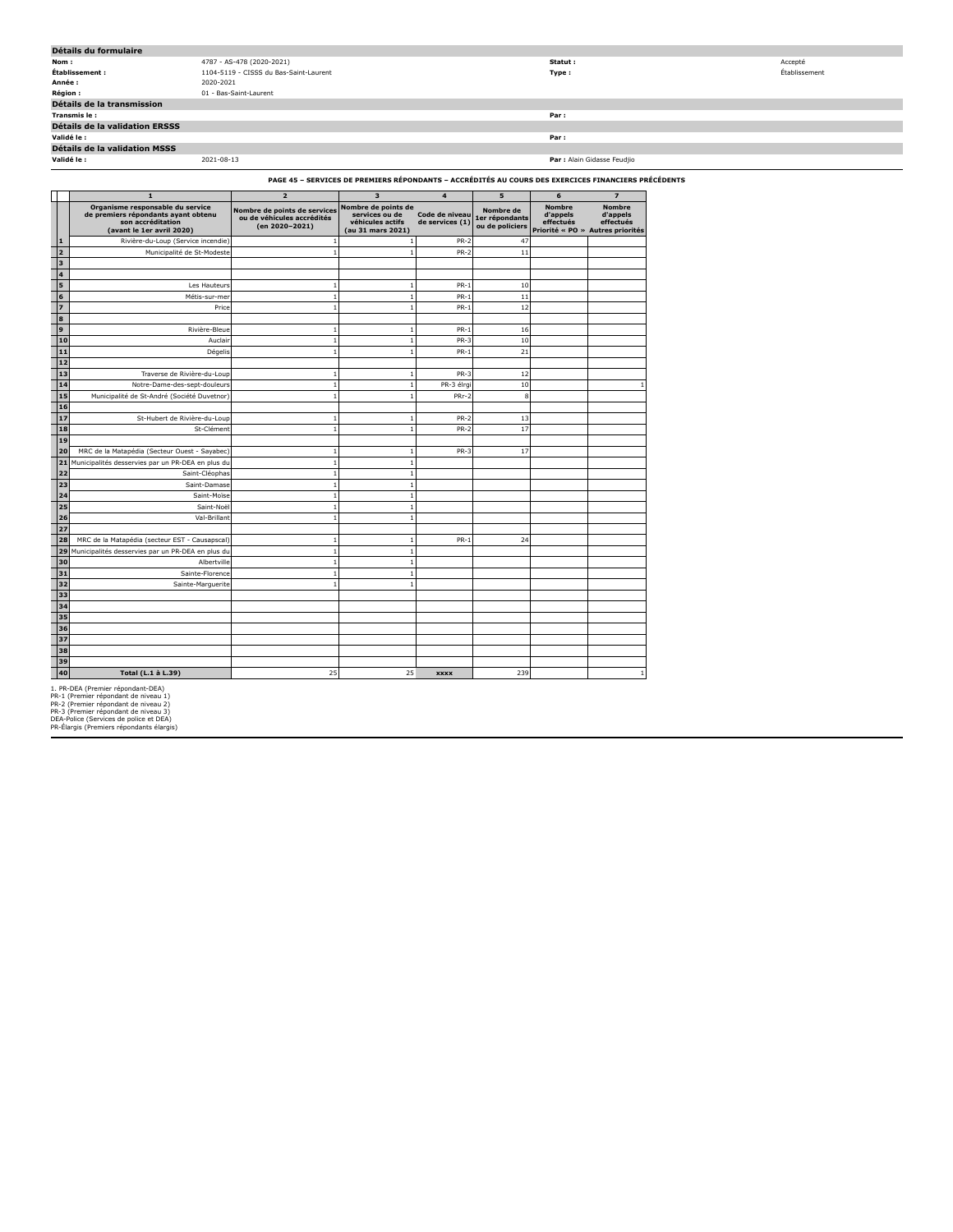| Détails du formulaire                 |                                        |                             |               |  |  |  |
|---------------------------------------|----------------------------------------|-----------------------------|---------------|--|--|--|
| Nom:                                  | 4787 - AS-478 (2020-2021)              | Statut :                    | Accepté       |  |  |  |
| Établissement :                       | 1104-5119 - CISSS du Bas-Saint-Laurent | Type:                       | Établissement |  |  |  |
| Année :                               | 2020-2021                              |                             |               |  |  |  |
| Région :                              | 01 - Bas-Saint-Laurent                 |                             |               |  |  |  |
| Détails de la transmission            |                                        |                             |               |  |  |  |
| Transmis le:                          |                                        | Par:                        |               |  |  |  |
| <b>Détails de la validation ERSSS</b> |                                        |                             |               |  |  |  |
| Validé le :                           |                                        | Par:                        |               |  |  |  |
| Détails de la validation MSSS         |                                        |                             |               |  |  |  |
| Validé le :                           | 2021-08-13                             | Par : Alain Gidasse Feudjio |               |  |  |  |

**PAGE 45-1 – SERVICES DE PREMIERS RÉPONDANTS – ACCRÉDITÉS AU COURS DES EXERCICES PRÉCÉDENTS (SUITE)**

|                         | $\mathbf{1}$                                                                                                              | $\overline{2}$                                                                   | $\overline{\mathbf{3}}$                                                        | $\overline{\mathbf{4}}$           | 5                                              | 6                                      | $\overline{z}$                                                             |
|-------------------------|---------------------------------------------------------------------------------------------------------------------------|----------------------------------------------------------------------------------|--------------------------------------------------------------------------------|-----------------------------------|------------------------------------------------|----------------------------------------|----------------------------------------------------------------------------|
|                         | Organisme responsable du service<br>de premiers répondants ayant<br>obtenu son accréditation<br>(avant le 1er avril 2020) | Nombre de points de services<br>ou de véhicules accrédités<br>(en 2020-<br>2021) | Nombre de points<br>de services ou de<br>véhicules actifs<br>(au 31 mars 2021) | Code de niveau<br>de services (1) | Nombre de<br>1er répondants<br>ou de policiers | <b>Nombre</b><br>d'appels<br>effectués | <b>Nombre</b><br>d'appels<br>effectués<br>Priorité « PO » Autres priorités |
| ${\bf 1}$               | Report de la P.45, L.40                                                                                                   | 25                                                                               | 25                                                                             | <b>XXXX</b>                       | 239                                            |                                        | 1                                                                          |
| $\overline{2}$          |                                                                                                                           | $\pmb{0}$                                                                        | $\mathbf 0$                                                                    | 0                                 | $\mathbf 0$                                    | $\mathsf 0$                            | $\mathbf 0$                                                                |
| 3                       |                                                                                                                           |                                                                                  |                                                                                |                                   |                                                |                                        |                                                                            |
| $\overline{\mathbf{4}}$ |                                                                                                                           |                                                                                  |                                                                                |                                   |                                                |                                        |                                                                            |
| 5                       |                                                                                                                           |                                                                                  |                                                                                |                                   |                                                |                                        |                                                                            |
| 6                       |                                                                                                                           |                                                                                  |                                                                                |                                   |                                                |                                        |                                                                            |
| $\overline{z}$          |                                                                                                                           |                                                                                  |                                                                                |                                   |                                                |                                        |                                                                            |
| 8                       |                                                                                                                           |                                                                                  |                                                                                |                                   |                                                |                                        |                                                                            |
| $\mathbf{9}$            |                                                                                                                           |                                                                                  |                                                                                |                                   |                                                |                                        |                                                                            |
| 10                      |                                                                                                                           |                                                                                  |                                                                                |                                   |                                                |                                        |                                                                            |
| 11                      |                                                                                                                           |                                                                                  |                                                                                |                                   |                                                |                                        |                                                                            |
| 12                      |                                                                                                                           |                                                                                  |                                                                                |                                   |                                                |                                        |                                                                            |
| 13                      |                                                                                                                           |                                                                                  |                                                                                |                                   |                                                |                                        |                                                                            |
| 14                      |                                                                                                                           |                                                                                  |                                                                                |                                   |                                                |                                        |                                                                            |
| 15                      |                                                                                                                           |                                                                                  |                                                                                |                                   |                                                |                                        |                                                                            |
| 16                      |                                                                                                                           |                                                                                  |                                                                                |                                   |                                                |                                        |                                                                            |
| 17                      |                                                                                                                           |                                                                                  |                                                                                |                                   |                                                |                                        |                                                                            |
| 18                      |                                                                                                                           |                                                                                  |                                                                                |                                   |                                                |                                        |                                                                            |
| 19                      |                                                                                                                           |                                                                                  |                                                                                |                                   |                                                |                                        |                                                                            |
| 20                      |                                                                                                                           |                                                                                  |                                                                                |                                   |                                                |                                        |                                                                            |
| 21                      |                                                                                                                           |                                                                                  |                                                                                |                                   |                                                |                                        |                                                                            |
| 22                      |                                                                                                                           |                                                                                  |                                                                                |                                   |                                                |                                        |                                                                            |
| 23<br>24                |                                                                                                                           |                                                                                  |                                                                                |                                   |                                                |                                        |                                                                            |
|                         |                                                                                                                           |                                                                                  |                                                                                |                                   |                                                |                                        |                                                                            |
| 25<br>26                |                                                                                                                           |                                                                                  |                                                                                |                                   |                                                |                                        |                                                                            |
| 27                      |                                                                                                                           |                                                                                  |                                                                                |                                   |                                                |                                        |                                                                            |
| 28                      |                                                                                                                           |                                                                                  |                                                                                |                                   |                                                |                                        |                                                                            |
| 29                      |                                                                                                                           |                                                                                  |                                                                                |                                   |                                                |                                        |                                                                            |
| 30                      |                                                                                                                           |                                                                                  |                                                                                |                                   |                                                |                                        |                                                                            |
| 31                      |                                                                                                                           |                                                                                  |                                                                                |                                   |                                                |                                        |                                                                            |
| 32                      |                                                                                                                           |                                                                                  |                                                                                |                                   |                                                |                                        |                                                                            |
| 33                      |                                                                                                                           |                                                                                  |                                                                                |                                   |                                                |                                        |                                                                            |
| 34                      |                                                                                                                           |                                                                                  |                                                                                |                                   |                                                |                                        |                                                                            |
| 35                      |                                                                                                                           |                                                                                  |                                                                                |                                   |                                                |                                        |                                                                            |
| 36                      |                                                                                                                           |                                                                                  |                                                                                |                                   |                                                |                                        |                                                                            |
| 37                      |                                                                                                                           |                                                                                  |                                                                                |                                   |                                                |                                        |                                                                            |
| 38                      |                                                                                                                           |                                                                                  |                                                                                |                                   |                                                |                                        |                                                                            |
| 39                      |                                                                                                                           |                                                                                  |                                                                                |                                   |                                                |                                        |                                                                            |
| 40                      | Total (L.1 à L.39)                                                                                                        | 25                                                                               | 25                                                                             | <b>XXXX</b>                       | 239                                            | $\mathbf 0$                            | $\mathbf{1}$                                                               |

1. PR-DEA (Premier répondant-DEA)<br>PR-1 (Premier répondant de niveau 1)<br>PR-2 (Premier répondant de niveau 2)<br>DR-3 (Premier répondant de niveau 3)<br>DEA-Police (Services de police et DEA)<br>PR-Élargis (Premiers répondants élargi

\* Précision : Parfois, il faut rafraîchir les totaux puisqu'il y a eu un report de la page 45.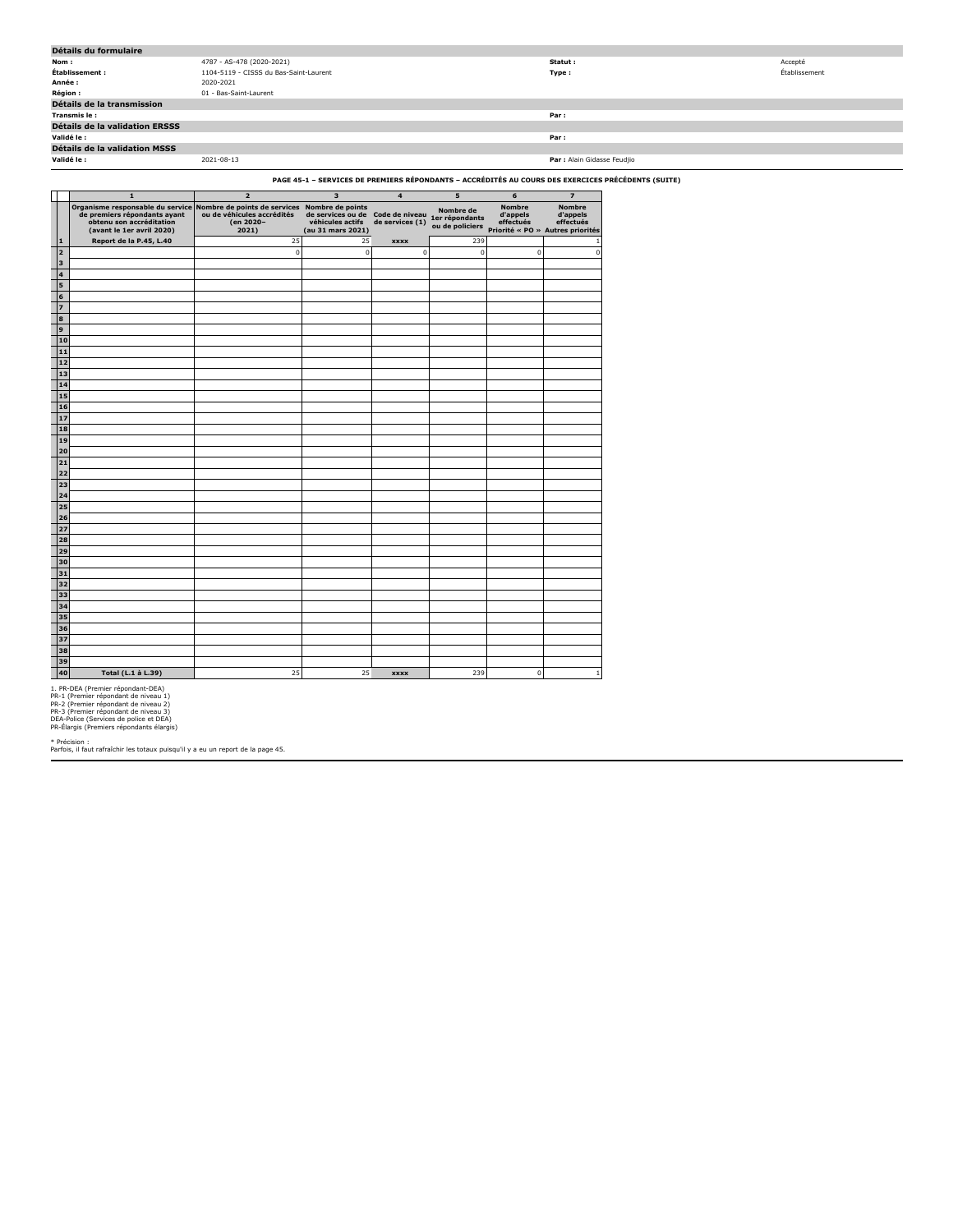| Détails du formulaire                 |                                        |                             |               |  |  |  |
|---------------------------------------|----------------------------------------|-----------------------------|---------------|--|--|--|
| Nom:                                  | 4787 - AS-478 (2020-2021)              | Statut :                    | Accepté       |  |  |  |
| Établissement :                       | 1104-5119 - CISSS du Bas-Saint-Laurent | Type:                       | Établissement |  |  |  |
| Année :                               | 2020-2021                              |                             |               |  |  |  |
| <b>Région :</b>                       | 01 - Bas-Saint-Laurent                 |                             |               |  |  |  |
| Détails de la transmission            |                                        |                             |               |  |  |  |
| Transmis le:                          |                                        | Par:                        |               |  |  |  |
| <b>Détails de la validation ERSSS</b> |                                        |                             |               |  |  |  |
| Validé le :                           |                                        | Par :                       |               |  |  |  |
| <b>Détails de la validation MSSS</b>  |                                        |                             |               |  |  |  |
| Validé le :                           | 2021-08-13                             | Par : Alain Gidasse Feudjio |               |  |  |  |
|                                       |                                        |                             |               |  |  |  |

## **PAGE 45-2 – SERVICES DE PREMIERS RÉPONDANTS – ACCRÉDITÉS DURANT L'EXERCICE COURANT**

|                |                                                                                                                                                 | $\overline{2}$                                                                      | 3                                                                              | $\overline{\mathbf{4}}$           | 5                           | 6                                      | $\overline{\mathbf{z}}$                                                                    |
|----------------|-------------------------------------------------------------------------------------------------------------------------------------------------|-------------------------------------------------------------------------------------|--------------------------------------------------------------------------------|-----------------------------------|-----------------------------|----------------------------------------|--------------------------------------------------------------------------------------------|
|                | Organisme responsable du service<br>de premiers répondants ayant<br>obtenu son accréditation<br>(entre le 1er avril 2020<br>et le 31 mars 2021) | Nombre de points<br>de services ou de<br>véhicules accrédités<br>(en 2020-<br>2021) | Nombre de points<br>de services ou de<br>véhicules actifs<br>(au 31 mars 2021) | Code de niveau<br>de services (1) | Nombre de<br>1er répondants | <b>Nombre</b><br>d'appels<br>effectués | <b>Nombre</b><br>d'appels<br>effectués<br>ou de policiers priorité « PO » Autres priorités |
| 11             | Municipalité de saint-Antoinin (Développemnet en c                                                                                              | O                                                                                   | 0                                                                              |                                   |                             |                                        |                                                                                            |
| 12             |                                                                                                                                                 |                                                                                     |                                                                                |                                   |                             |                                        |                                                                                            |
| 13             |                                                                                                                                                 |                                                                                     |                                                                                |                                   |                             |                                        |                                                                                            |
| 4              |                                                                                                                                                 |                                                                                     |                                                                                |                                   |                             |                                        |                                                                                            |
| 5              |                                                                                                                                                 |                                                                                     |                                                                                |                                   |                             |                                        |                                                                                            |
| 6              |                                                                                                                                                 |                                                                                     |                                                                                |                                   |                             |                                        |                                                                                            |
| $\overline{z}$ |                                                                                                                                                 |                                                                                     |                                                                                |                                   |                             |                                        |                                                                                            |
| l 8            |                                                                                                                                                 |                                                                                     |                                                                                |                                   |                             |                                        |                                                                                            |
| l 9            |                                                                                                                                                 |                                                                                     |                                                                                |                                   |                             |                                        |                                                                                            |
| 10             | Total (L.1 à L.9)                                                                                                                               | O                                                                                   | n                                                                              | <b>XXXX</b>                       |                             | n                                      |                                                                                            |
|                |                                                                                                                                                 |                                                                                     |                                                                                |                                   |                             |                                        |                                                                                            |
| 11             | Report de la P.45-1, L.40                                                                                                                       | 25                                                                                  | 25                                                                             | <b>XXXX</b>                       | 239                         | n                                      |                                                                                            |
|                |                                                                                                                                                 |                                                                                     |                                                                                |                                   |                             |                                        |                                                                                            |
| $12$           | Grand total $(L.10 + L.11)$                                                                                                                     | 0                                                                                   | 0                                                                              | <b>XXXX</b>                       |                             | n                                      |                                                                                            |

1. PR-DEA (Premier répondant-DEA)<br>PR-1 (Premier répondant de niveau 1)<br>PR-3 (Premier répondant de niveau 2)<br>DR-3 (Premier répondant de niveau 3)<br>DEA-Police (Services de police et DEA)<br>PR-Élargis (Premiers répondants élargi

\* Précision : Parfois, il faut rafraîchir les totaux puisqu'il y a eu un report de la page 45-1.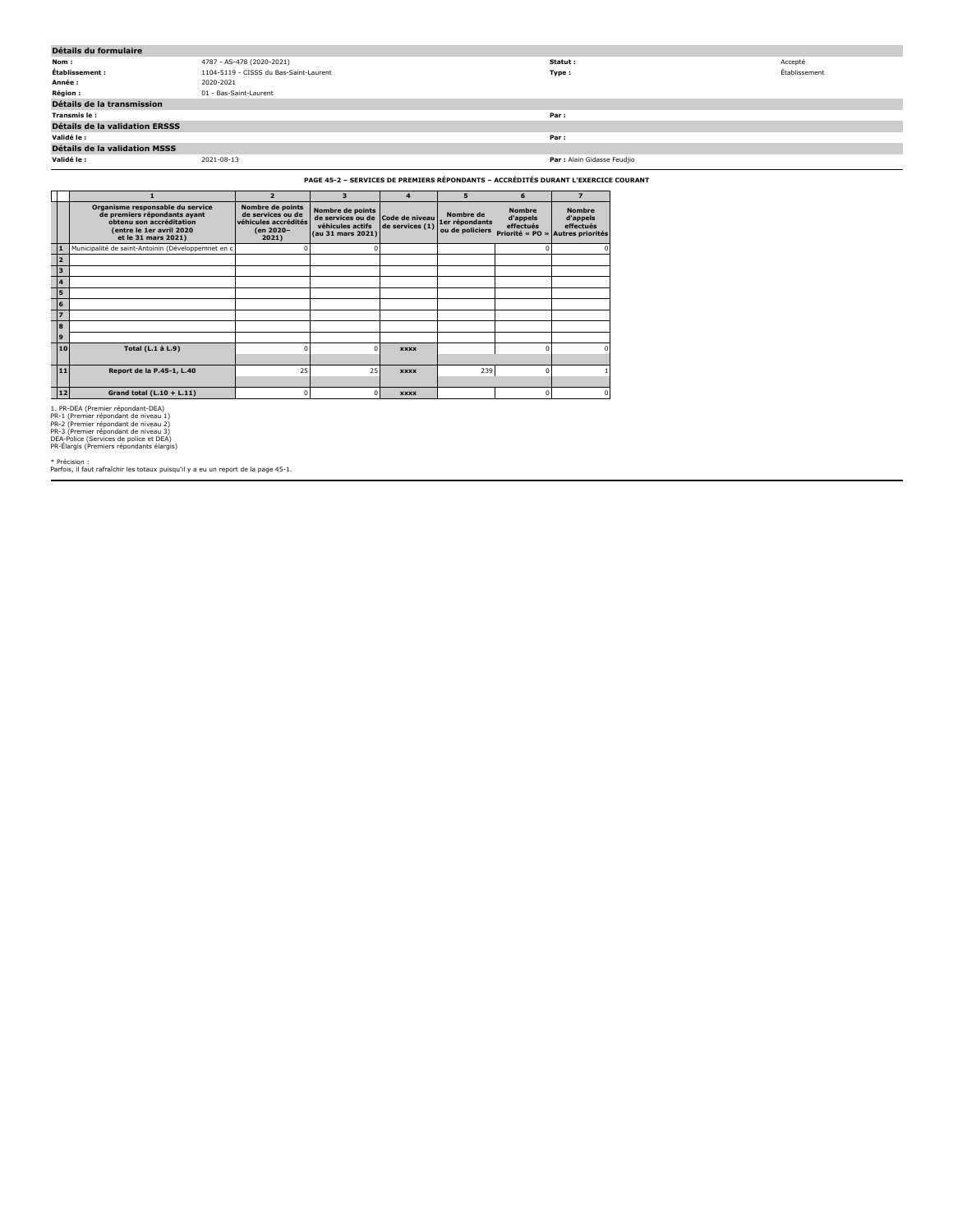| Détails du formulaire                                                  |                        |                                                                                      |                        |                               |                          |                                                 |               |
|------------------------------------------------------------------------|------------------------|--------------------------------------------------------------------------------------|------------------------|-------------------------------|--------------------------|-------------------------------------------------|---------------|
| Nom:                                                                   |                        | 4787 - AS-478 (2020-2021)                                                            |                        |                               |                          | Statut:                                         | Accepté       |
| Établissement :                                                        |                        | 1104-5119 - CISSS du Bas-Saint-Laurent                                               |                        |                               |                          | Type:                                           | Établissement |
| Année :                                                                | 2020-2021              |                                                                                      |                        |                               |                          |                                                 |               |
| Région :                                                               | 01 - Bas-Saint-Laurent |                                                                                      |                        |                               |                          |                                                 |               |
| Détails de la transmission                                             |                        |                                                                                      |                        |                               |                          |                                                 |               |
| Transmis le :                                                          |                        |                                                                                      |                        |                               |                          | Par :                                           |               |
| Détails de la validation ERSSS                                         |                        |                                                                                      |                        |                               |                          |                                                 |               |
| Validé le :                                                            |                        |                                                                                      |                        |                               |                          | Par :                                           |               |
| Détails de la validation MSSS                                          |                        |                                                                                      |                        |                               |                          |                                                 |               |
| Validé le :                                                            | 2021-08-13             |                                                                                      |                        |                               |                          | Par : Alain Gidasse Feudjio                     |               |
|                                                                        |                        |                                                                                      |                        |                               |                          | <b>PAGE 46 - CENTRES DE COMMUNICATION SANTÉ</b> |               |
|                                                                        |                        |                                                                                      |                        | Б                             |                          |                                                 |               |
| Nom du centre de communication santé d'appels Prise d'appels et        | reçus                  | Nombre Heures travaillées Heures à utiliser Postes ETC pour Appel par<br>répartition | pour fins<br>de calcul | fins de calcul<br>(C.3 / C.4) | poste ETC<br>(C.2 / C.5) |                                                 |               |
| CAUREQ 31 mars 2021                                                    | 66884                  | 37960                                                                                | 1600                   | 23.73                         | 2819                     |                                                 |               |
|                                                                        |                        |                                                                                      | 1600                   |                               |                          |                                                 |               |
| $\begin{array}{c c}\n\hline\n1 \\ \hline\n2 \\ \hline\n3\n\end{array}$ |                        |                                                                                      | 1600                   |                               |                          |                                                 |               |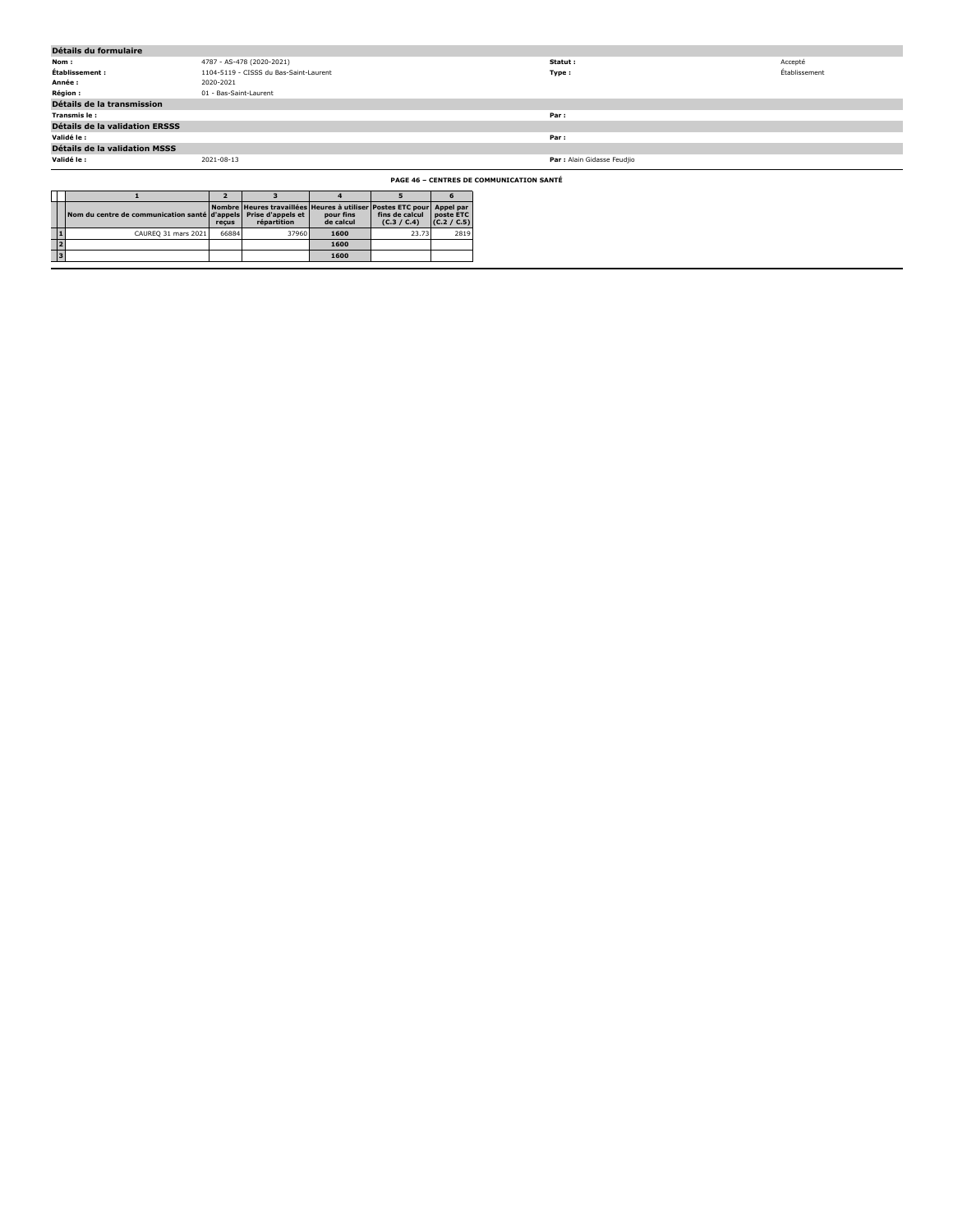| Détails du formulaire                 |                                        |                             |               |  |  |
|---------------------------------------|----------------------------------------|-----------------------------|---------------|--|--|
| Nom:                                  | 4787 - AS-478 (2020-2021)              | Statut:                     | Accepté       |  |  |
| Établissement :                       | 1104-5119 - CISSS du Bas-Saint-Laurent | Type:                       | Établissement |  |  |
| Année :                               | 2020-2021                              |                             |               |  |  |
| <b>Région:</b>                        | 01 - Bas-Saint-Laurent                 |                             |               |  |  |
| Détails de la transmission            |                                        |                             |               |  |  |
| Transmis le:                          |                                        | Par:                        |               |  |  |
| <b>Détails de la validation ERSSS</b> |                                        |                             |               |  |  |
| Validé le :                           |                                        | Par:                        |               |  |  |
| Détails de la validation MSSS         |                                        |                             |               |  |  |
| Validé le :                           | 2021-08-13                             | Par : Alain Gidasse Feudjio |               |  |  |

**PAGE 47-0 – SOMMAIRE DES ENTREPRISES AMBULANCIÈRES**

|                              | 1                                                  | $\overline{2}$                                    | $\overline{\mathbf{3}}$                     | $\overline{\mathbf{4}}$                                          | 5                                                      |
|------------------------------|----------------------------------------------------|---------------------------------------------------|---------------------------------------------|------------------------------------------------------------------|--------------------------------------------------------|
|                              | Nom de l'entreprise (*)                            | <b>Heures</b> de<br>services<br><b>Autorisées</b> | <b>Heures</b> de<br>services<br>Non livrées | <b>Heures</b> de<br>services<br>Réelles livrées<br>$(C.2 - C.3)$ | <b>Heures</b> de<br>services<br><b>Supplémentaires</b> |
| $\mathbf{1}$                 | Ambulance de Rimouski (CAMBI)                      | 56314                                             | 10                                          | 56304                                                            | 370                                                    |
| $\overline{2}$               |                                                    |                                                   |                                             |                                                                  |                                                        |
| $\overline{\mathbf{3}}$      | Les Services Préhospitaliers Paraxion inc.         | 58400                                             | 21                                          | 58379                                                            | 590                                                    |
| $\overline{\mathbf{4}}$<br>5 |                                                    | 22734                                             |                                             | 22734                                                            | 193                                                    |
| 6                            | Les Ambulances Gilbert (Matane) inc.               |                                                   |                                             |                                                                  |                                                        |
| $\overline{\mathbf{z}}$      | Coopérative des Paramédics du Témiscouata          | 20440                                             | 69                                          | 20371                                                            | 63                                                     |
| 8                            |                                                    |                                                   |                                             |                                                                  |                                                        |
| 9                            | Coopérative des Paramédics du Grand-Portage        | 21274                                             |                                             | 21274                                                            | 443                                                    |
| 10                           |                                                    |                                                   |                                             |                                                                  |                                                        |
| 11                           | Services Ambulanciers Daniel Caron inc.            | 8760                                              |                                             | 8760                                                             |                                                        |
| 12                           |                                                    |                                                   |                                             |                                                                  |                                                        |
| 13                           | Les Services Ambulanciers du Transcontinental inc. | 8760                                              | 9                                           | 8751                                                             |                                                        |
| 14                           |                                                    |                                                   |                                             |                                                                  |                                                        |
| 15<br>16                     | Ambulance Chouinard inc.                           | 17520                                             |                                             | 17520                                                            |                                                        |
| 17                           | Ambulance Kamouraska-Est enr. (Dessercom)          | 8760                                              | 5                                           | 8755                                                             |                                                        |
| 18                           |                                                    |                                                   |                                             |                                                                  |                                                        |
| 19                           |                                                    |                                                   |                                             |                                                                  |                                                        |
| 20                           |                                                    |                                                   |                                             |                                                                  |                                                        |
| 21                           |                                                    |                                                   |                                             |                                                                  |                                                        |
| 22                           |                                                    |                                                   |                                             |                                                                  |                                                        |
| 23                           |                                                    |                                                   |                                             |                                                                  |                                                        |
| 24<br>25                     |                                                    |                                                   |                                             |                                                                  |                                                        |
| 26                           | Total (L.1 à L.25)                                 | 222962                                            | 114                                         | 222848                                                           | 1659                                                   |
|                              |                                                    |                                                   |                                             |                                                                  |                                                        |

(\*) Étape 1 : Saisir les noms d'entreprises et "Enregistrer" Étape 2 : Compléter les pages 47-1 à 47-5 et "Enregistrer" Étape 3 : Ouvrir la page 47-X et "Enregistrer"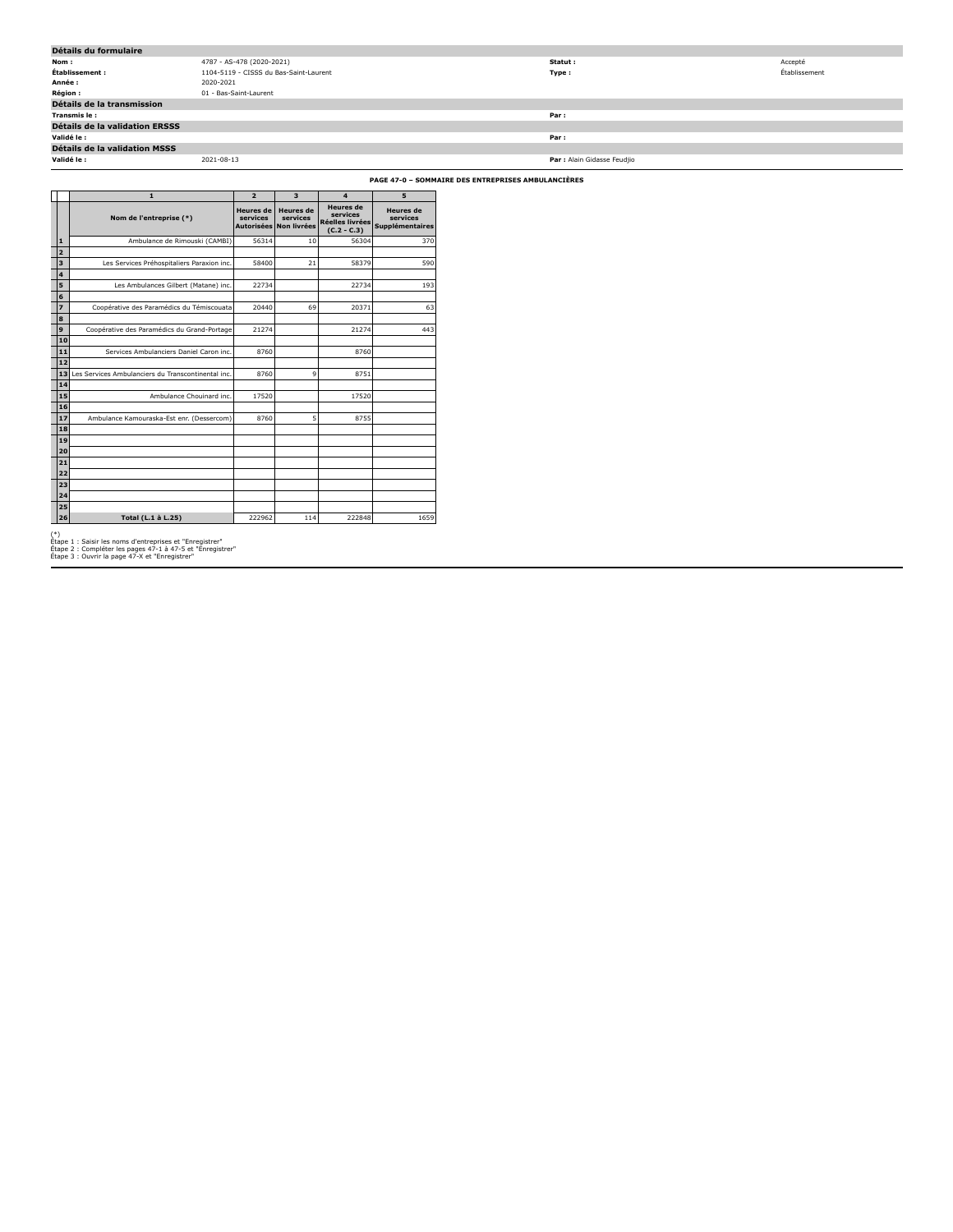| Détails du formulaire                 |                                        |                             |               |  |  |
|---------------------------------------|----------------------------------------|-----------------------------|---------------|--|--|
| Nom:                                  | 4787 - AS-478 (2020-2021)              | Statut :                    | Accepté       |  |  |
| Établissement :                       | 1104-5119 - CISSS du Bas-Saint-Laurent | Type:                       | Établissement |  |  |
| Année :                               | 2020-2021                              |                             |               |  |  |
| <b>Région :</b>                       | 01 - Bas-Saint-Laurent                 |                             |               |  |  |
| Détails de la transmission            |                                        |                             |               |  |  |
| Transmis le:                          |                                        | Par :                       |               |  |  |
| <b>Détails de la validation ERSSS</b> |                                        |                             |               |  |  |
| Validé le :                           |                                        | Par :                       |               |  |  |
| Détails de la validation MSSS         |                                        |                             |               |  |  |
| Validé le :                           | 2021-08-13                             | Par : Alain Gidasse Feudjio |               |  |  |

**PAGE 47-1 – ENTREPRISES AMBULANCIÈRES – QUART EN POSITIONNEMENT**

|       |                         | $\mathbf{1}$                                       | $\overline{2}$                                    | 3                                           | $\overline{\mathbf{4}}$                                                 | 5                                                      |
|-------|-------------------------|----------------------------------------------------|---------------------------------------------------|---------------------------------------------|-------------------------------------------------------------------------|--------------------------------------------------------|
|       |                         | Nom de l'entreprise (*)                            | <b>Heures</b> de<br>services<br><b>Autorisées</b> | <b>Heures</b> de<br>services<br>Non livrées | <b>Heures</b> de<br>services<br><b>Réelles livrées</b><br>$(C.2 - C.3)$ | <b>Heures</b> de<br>services<br><b>Supplémentaires</b> |
|       | $\mathbf{1}$            | Ambulance de Rimouski (CAMBI)                      |                                                   |                                             |                                                                         |                                                        |
|       | $\overline{2}$          |                                                    |                                                   |                                             |                                                                         |                                                        |
|       | $\overline{\mathbf{3}}$ | Les Services Préhospitaliers Paraxion inc.         |                                                   |                                             |                                                                         |                                                        |
|       | $\overline{4}$          |                                                    |                                                   |                                             |                                                                         |                                                        |
|       | 5                       | Les Ambulances Gilbert (Matane) inc.               |                                                   |                                             |                                                                         |                                                        |
|       | 6                       |                                                    |                                                   |                                             |                                                                         |                                                        |
|       | $\overline{z}$          | Coopérative des Paramédics du Témiscouata          |                                                   |                                             |                                                                         |                                                        |
|       | 8                       |                                                    |                                                   |                                             |                                                                         |                                                        |
|       | $\mathbf{9}$            | Coopérative des Paramédics du Grand-Portage        |                                                   |                                             |                                                                         |                                                        |
|       | 10                      |                                                    |                                                   |                                             |                                                                         |                                                        |
|       | 11                      | Services Ambulanciers Daniel Caron inc.            |                                                   |                                             |                                                                         |                                                        |
|       | 12                      |                                                    |                                                   |                                             |                                                                         |                                                        |
|       | 13                      | Les Services Ambulanciers du Transcontinental inc. |                                                   |                                             |                                                                         |                                                        |
|       | 14                      |                                                    |                                                   |                                             |                                                                         |                                                        |
|       | 15                      | Ambulance Chouinard inc.                           |                                                   |                                             |                                                                         |                                                        |
|       | 16                      |                                                    |                                                   |                                             |                                                                         |                                                        |
|       | 17                      | Ambulance Kamouraska-Est enr. (Dessercom)          |                                                   |                                             |                                                                         |                                                        |
|       | 18                      |                                                    |                                                   |                                             |                                                                         |                                                        |
|       | 19                      |                                                    |                                                   |                                             |                                                                         |                                                        |
|       | 20                      |                                                    |                                                   |                                             |                                                                         |                                                        |
|       | 21                      |                                                    |                                                   |                                             |                                                                         |                                                        |
|       | 22                      |                                                    |                                                   |                                             |                                                                         |                                                        |
|       | 23                      |                                                    |                                                   |                                             |                                                                         |                                                        |
|       | 24                      |                                                    |                                                   |                                             |                                                                         |                                                        |
|       | 25                      |                                                    |                                                   |                                             |                                                                         |                                                        |
|       | 26                      | Total (L.1 à L.25)                                 |                                                   |                                             |                                                                         |                                                        |
| $(*)$ |                         |                                                    |                                                   |                                             |                                                                         |                                                        |

(\*)<br>Étape 1 : Sélectionner "Enregistrer" afin de reporter les noms d'entreprise inscrits à la page 47-0 préalablement.<br>Étape 2 : Rouvrir la page 47-1 et sélectionner "Modifier la page" pour débuter la saisie, puis "Enregis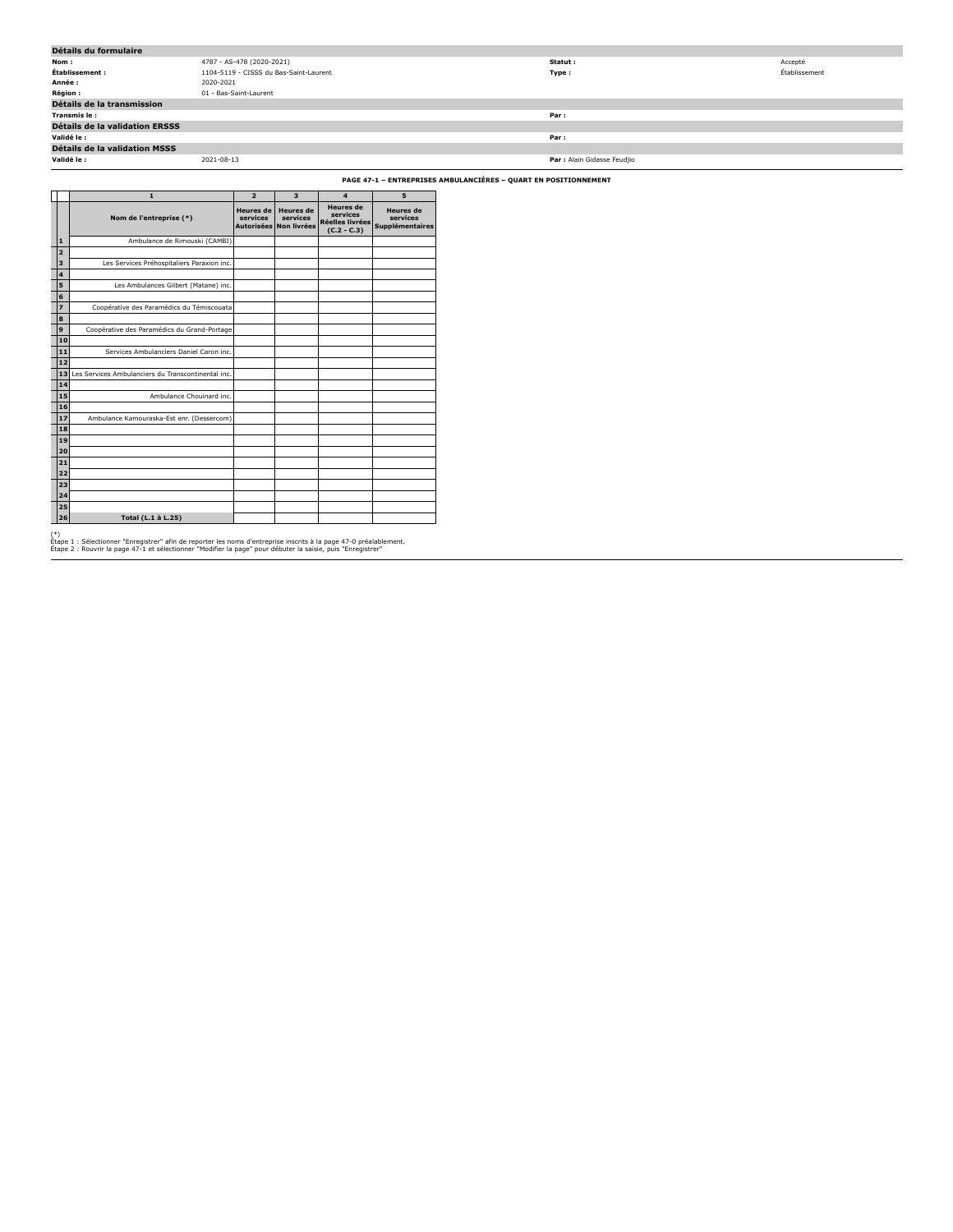| Détails du formulaire                 |                                        |                             |               |  |  |
|---------------------------------------|----------------------------------------|-----------------------------|---------------|--|--|
| Nom:                                  | 4787 - AS-478 (2020-2021)              | Statut :                    | Accepté       |  |  |
| Établissement :                       | 1104-5119 - CISSS du Bas-Saint-Laurent | Type:                       | Établissement |  |  |
| Année :                               | 2020-2021                              |                             |               |  |  |
| <b>Région :</b>                       | 01 - Bas-Saint-Laurent                 |                             |               |  |  |
| Détails de la transmission            |                                        |                             |               |  |  |
| Transmis le:                          |                                        | Par:                        |               |  |  |
| <b>Détails de la validation ERSSS</b> |                                        |                             |               |  |  |
| Validé le :                           |                                        | Par:                        |               |  |  |
| Détails de la validation MSSS         |                                        |                             |               |  |  |
| Validé le :                           | 2021-08-13                             | Par : Alain Gidasse Feudjio |               |  |  |

**PAGE 47-2 – ENTREPRISES AMBULANCIÈRES – QUART EN DÉPLOIEMENT DYNAMIQUE**

|       |                         | $\mathbf{1}$                                       | $\overline{2}$                                    | $\overline{\mathbf{3}}$                     | $\overline{\mathbf{4}}$                                                 | 5                                                      |
|-------|-------------------------|----------------------------------------------------|---------------------------------------------------|---------------------------------------------|-------------------------------------------------------------------------|--------------------------------------------------------|
|       |                         | Nom de l'entreprise (*)                            | <b>Heures</b> de<br>services<br><b>Autorisées</b> | <b>Heures</b> de<br>services<br>Non livrées | <b>Heures</b> de<br>services<br><b>Réelles livrées</b><br>$(C.2 - C.3)$ | <b>Heures</b> de<br>services<br><b>Supplémentaires</b> |
|       | $\mathbf{1}$            | Ambulance de Rimouski (CAMBI)                      | 21274                                             |                                             | 21274                                                                   | 355                                                    |
|       | $\overline{2}$          |                                                    |                                                   |                                             |                                                                         |                                                        |
|       | $\overline{\mathbf{3}}$ | Les Services Préhospitaliers Paraxion inc.         | 58400                                             | 21                                          | 58379                                                                   | 590                                                    |
|       | $\overline{4}$          |                                                    |                                                   |                                             |                                                                         |                                                        |
|       | 5                       | Les Ambulances Gilbert (Matane) inc.               | 13974                                             |                                             | 13974                                                                   | 193                                                    |
|       | 6                       |                                                    |                                                   |                                             |                                                                         |                                                        |
|       | $\overline{z}$<br>8     | Coopérative des Paramédics du Témiscouata          |                                                   |                                             |                                                                         |                                                        |
|       | $\mathbf{9}$            | Coopérative des Paramédics du Grand-Portage        | 21274                                             |                                             | 21274                                                                   | 410                                                    |
|       | 10                      |                                                    |                                                   |                                             |                                                                         |                                                        |
|       | 11                      | Services Ambulanciers Daniel Caron inc.            |                                                   |                                             |                                                                         |                                                        |
|       | 12                      |                                                    |                                                   |                                             |                                                                         |                                                        |
|       | 13                      | Les Services Ambulanciers du Transcontinental inc. |                                                   |                                             |                                                                         |                                                        |
|       | 14                      |                                                    |                                                   |                                             |                                                                         |                                                        |
|       | 15                      | Ambulance Chouinard inc.                           |                                                   |                                             |                                                                         |                                                        |
|       | 16                      |                                                    |                                                   |                                             |                                                                         |                                                        |
|       | 17                      | Ambulance Kamouraska-Est enr. (Dessercom)          |                                                   |                                             |                                                                         |                                                        |
|       | 18                      |                                                    |                                                   |                                             |                                                                         |                                                        |
|       | 19                      |                                                    |                                                   |                                             |                                                                         |                                                        |
|       | 20                      |                                                    |                                                   |                                             |                                                                         |                                                        |
|       | 21                      |                                                    |                                                   |                                             |                                                                         |                                                        |
|       | 22<br>23                |                                                    |                                                   |                                             |                                                                         |                                                        |
|       | 24                      |                                                    |                                                   |                                             |                                                                         |                                                        |
|       | 25                      |                                                    |                                                   |                                             |                                                                         |                                                        |
|       | 26                      | Total (L.1 à L.25)                                 | 114922                                            | 21                                          | 114901                                                                  | 1548                                                   |
| $(*)$ |                         |                                                    |                                                   |                                             |                                                                         |                                                        |

(\*)<br>Étape 1 : Sélectionner "Enregistrer" afin de reporter les noms d'entreprise inscrits à la page 47-0 préalablement.<br>Étape 2 : Rouvrir la page 47-2 et sélectionner "Modifier la page" pour débuter la saisie, puis "Enregis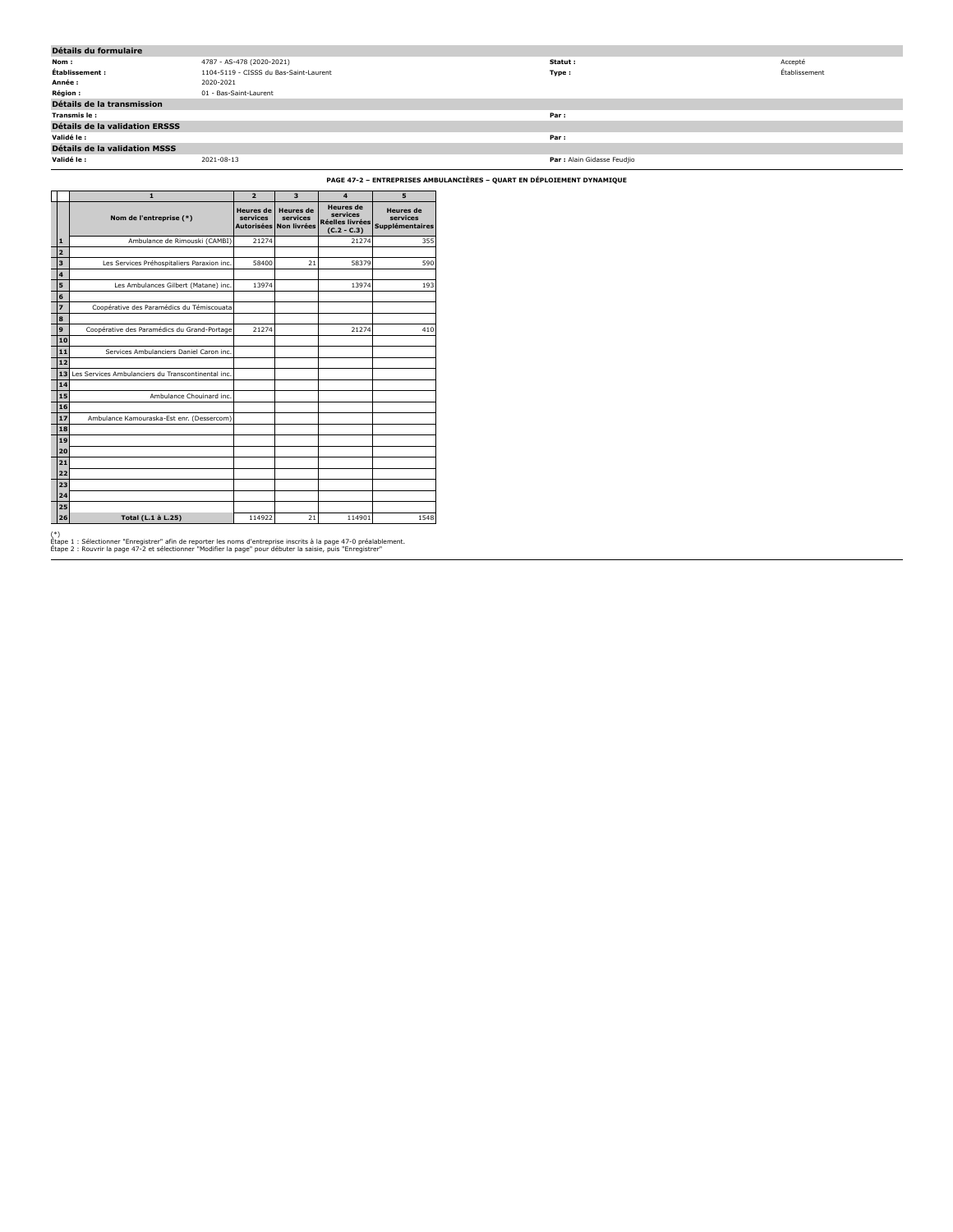| Détails du formulaire                 |                                        |                             |               |  |  |
|---------------------------------------|----------------------------------------|-----------------------------|---------------|--|--|
| Nom:                                  | 4787 - AS-478 (2020-2021)              | Statut :                    | Accepté       |  |  |
| Établissement :                       | 1104-5119 - CISSS du Bas-Saint-Laurent | Type:                       | Établissement |  |  |
| Année :                               | 2020-2021                              |                             |               |  |  |
| <b>Région :</b>                       | 01 - Bas-Saint-Laurent                 |                             |               |  |  |
| Détails de la transmission            |                                        |                             |               |  |  |
| Transmis le:                          |                                        | Par :                       |               |  |  |
| <b>Détails de la validation ERSSS</b> |                                        |                             |               |  |  |
| Validé le :                           |                                        | Par :                       |               |  |  |
| Détails de la validation MSSS         |                                        |                             |               |  |  |
| Validé le :                           | 2021-08-13                             | Par : Alain Gidasse Feudjio |               |  |  |

**PAGE 47-3 – ENTREPRISES AMBULANCIÈRES – QUART EN POINT DE SERVICES**

|       |                         | $\mathbf{1}$                                       | $\overline{2}$                                    | 3                                                  | $\overline{\mathbf{4}}$                                                 | 5                                                      |
|-------|-------------------------|----------------------------------------------------|---------------------------------------------------|----------------------------------------------------|-------------------------------------------------------------------------|--------------------------------------------------------|
|       |                         | Nom de l'entreprise (*)                            | <b>Heures de</b><br>services<br><b>Autorisées</b> | <b>Heures</b> de<br>services<br><b>Non livrées</b> | <b>Heures</b> de<br>services<br><b>Réelles livrées</b><br>$(C.2 - C.3)$ | <b>Heures</b> de<br>services<br><b>Supplémentaires</b> |
|       | $\mathbf{1}$            | Ambulance de Rimouski (CAMBI)                      |                                                   |                                                    |                                                                         |                                                        |
|       | $\overline{2}$          |                                                    |                                                   |                                                    |                                                                         |                                                        |
|       | $\overline{\mathbf{3}}$ | Les Services Préhospitaliers Paraxion inc.         |                                                   |                                                    |                                                                         |                                                        |
|       | $\overline{4}$          |                                                    |                                                   |                                                    |                                                                         |                                                        |
|       | 5                       | Les Ambulances Gilbert (Matane) inc.               |                                                   |                                                    |                                                                         |                                                        |
|       | 6                       |                                                    |                                                   |                                                    |                                                                         |                                                        |
|       | $\overline{z}$          | Coopérative des Paramédics du Témiscouata          | 2920                                              |                                                    | 2920                                                                    | 59                                                     |
|       | 8                       |                                                    |                                                   |                                                    |                                                                         |                                                        |
|       | $\mathbf{9}$            | Coopérative des Paramédics du Grand-Portage        |                                                   |                                                    |                                                                         |                                                        |
|       | 10                      |                                                    |                                                   |                                                    |                                                                         |                                                        |
|       | 11                      | Services Ambulanciers Daniel Caron inc.            |                                                   |                                                    |                                                                         |                                                        |
|       | 12                      |                                                    |                                                   |                                                    |                                                                         |                                                        |
|       | 13                      | Les Services Ambulanciers du Transcontinental inc. |                                                   |                                                    |                                                                         |                                                        |
|       | 14                      |                                                    |                                                   |                                                    |                                                                         |                                                        |
|       | 15                      | Ambulance Chouinard inc.                           |                                                   |                                                    |                                                                         |                                                        |
|       | 16                      |                                                    |                                                   |                                                    |                                                                         |                                                        |
|       | 17<br>18                | Ambulance Kamouraska-Est enr. (Dessercom)          |                                                   |                                                    |                                                                         |                                                        |
|       | 19                      |                                                    |                                                   |                                                    |                                                                         |                                                        |
|       | 20                      |                                                    |                                                   |                                                    |                                                                         |                                                        |
|       | 21                      |                                                    |                                                   |                                                    |                                                                         |                                                        |
|       | 22                      |                                                    |                                                   |                                                    |                                                                         |                                                        |
|       | 23                      |                                                    |                                                   |                                                    |                                                                         |                                                        |
|       | 24                      |                                                    |                                                   |                                                    |                                                                         |                                                        |
|       | 25                      |                                                    |                                                   |                                                    |                                                                         |                                                        |
|       | 26                      | Total (L.1 à L.25)                                 | 2920                                              |                                                    | 2920                                                                    | 59                                                     |
| $(*)$ |                         |                                                    |                                                   |                                                    |                                                                         |                                                        |

(\*)<br>Étape 1 : Sélectionner "Enregistrer" afin de reporter les noms d'entreprise inscrits à la page 47-0 préalablement.<br>Étape 2 : Rouvrir la page 47-3 et sélectionner "Modifier la page" pour débuter la saisie, puis "Enregis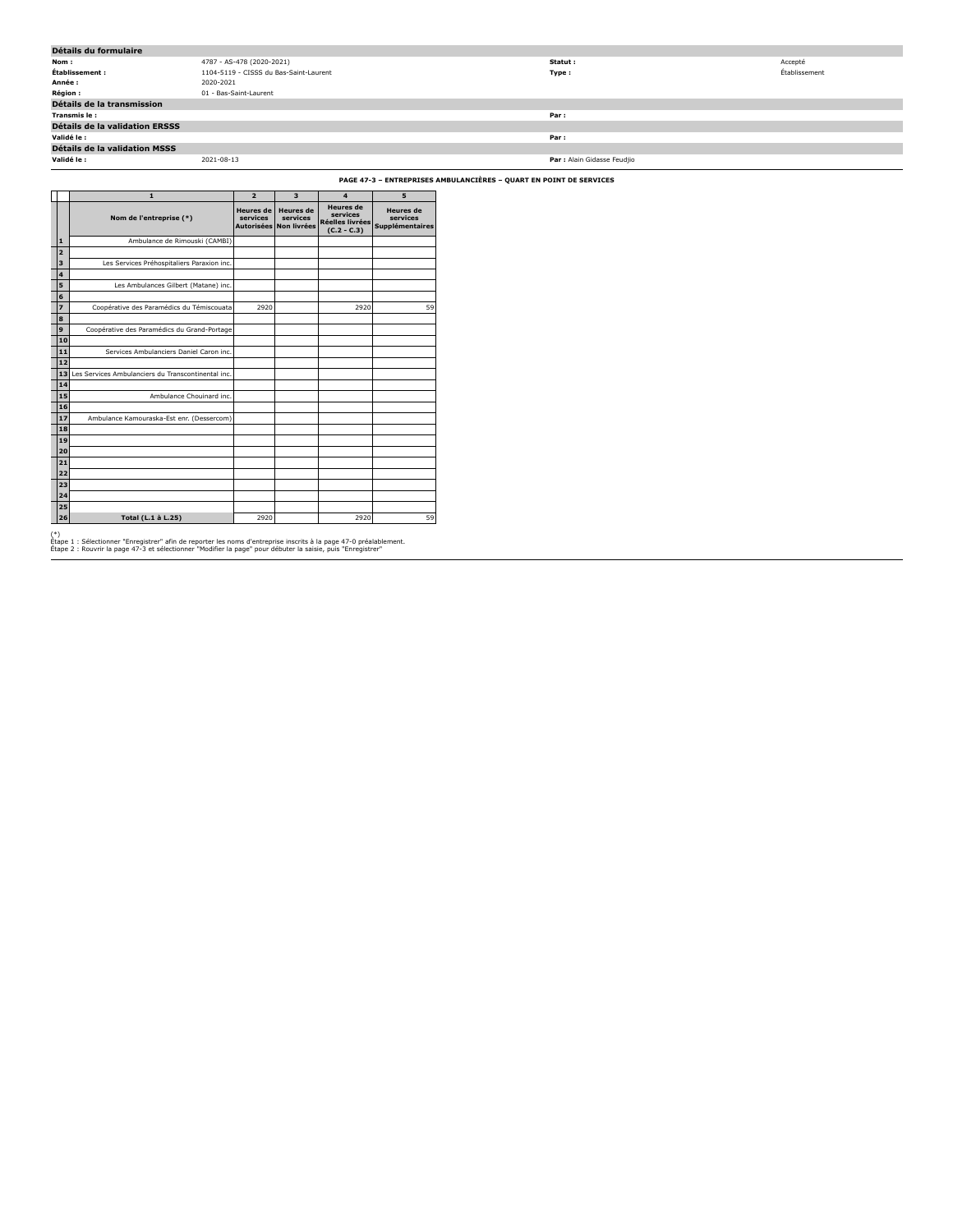| Détails du formulaire                |                                        |                             |               |  |  |  |
|--------------------------------------|----------------------------------------|-----------------------------|---------------|--|--|--|
| Nom:                                 | 4787 - AS-478 (2020-2021)              | Statut:                     | Accepté       |  |  |  |
| Établissement :                      | 1104-5119 - CISSS du Bas-Saint-Laurent | Type:                       | Établissement |  |  |  |
| Année :                              | 2020-2021                              |                             |               |  |  |  |
| Région :                             | 01 - Bas-Saint-Laurent                 |                             |               |  |  |  |
| Détails de la transmission           |                                        |                             |               |  |  |  |
| Transmis le:                         |                                        | Par:                        |               |  |  |  |
| Détails de la validation ERSSS       |                                        |                             |               |  |  |  |
| Validé le :                          |                                        | Par:                        |               |  |  |  |
| <b>Détails de la validation MSSS</b> |                                        |                             |               |  |  |  |
| Validé le :                          | 2021-08-13                             | Par : Alain Gidasse Feudjio |               |  |  |  |
|                                      |                                        |                             |               |  |  |  |

**PAGE 47-4 – ENTREPRISES AMBULANCIÈRES – QUART DE FACTION**

|       |                         | 1                                                  | $\overline{2}$                                    | 3                                                  | $\overline{\mathbf{4}}$                                                 | 5                                                      |
|-------|-------------------------|----------------------------------------------------|---------------------------------------------------|----------------------------------------------------|-------------------------------------------------------------------------|--------------------------------------------------------|
|       |                         | Nom de l'entreprise (*)                            | <b>Heures</b> de<br>services<br><b>Autorisées</b> | <b>Heures</b> de<br>services<br><b>Non livrées</b> | <b>Heures</b> de<br>services<br><b>Réelles livrées</b><br>$(C.2 - C.3)$ | <b>Heures</b> de<br>services<br><b>Supplémentaires</b> |
|       | $\mathbf{1}$            | Ambulance de Rimouski (CAMBI)                      | 35040                                             | 10                                                 | 35030                                                                   |                                                        |
|       | $\overline{2}$          |                                                    |                                                   |                                                    |                                                                         |                                                        |
|       | $\overline{\mathbf{3}}$ | Les Services Préhospitaliers Paraxion inc.         |                                                   |                                                    |                                                                         |                                                        |
|       | $\overline{4}$          |                                                    |                                                   |                                                    |                                                                         |                                                        |
|       | 5                       | Les Ambulances Gilbert (Matane) inc.               | 8760                                              |                                                    | 8760                                                                    |                                                        |
|       | 6                       |                                                    |                                                   |                                                    |                                                                         |                                                        |
|       | $\overline{z}$          | Coopérative des Paramédics du Témiscouata          | 17520                                             | 69                                                 | 17451                                                                   |                                                        |
|       | 8                       |                                                    |                                                   |                                                    |                                                                         |                                                        |
|       | $\mathbf{9}$            | Coopérative des Paramédics du Grand-Portage        |                                                   |                                                    |                                                                         |                                                        |
|       | 10                      |                                                    |                                                   |                                                    |                                                                         |                                                        |
|       | 11                      | Services Ambulanciers Daniel Caron inc.            | 8760                                              |                                                    | 8760                                                                    |                                                        |
|       | 12                      |                                                    |                                                   |                                                    |                                                                         |                                                        |
|       | 13<br>14                | Les Services Ambulanciers du Transcontinental inc. | 8760                                              | 9                                                  | 8751                                                                    |                                                        |
|       | 15                      | Ambulance Chouinard inc.                           | 17520                                             |                                                    | 17520                                                                   |                                                        |
|       | 16                      |                                                    |                                                   |                                                    |                                                                         |                                                        |
|       | 17                      | Ambulance Kamouraska-Est enr. (Dessercom)          | 8760                                              | 5                                                  | 8755                                                                    |                                                        |
|       | 18                      |                                                    |                                                   |                                                    |                                                                         |                                                        |
|       | 19                      |                                                    |                                                   |                                                    |                                                                         |                                                        |
|       | 20                      |                                                    |                                                   |                                                    |                                                                         |                                                        |
|       | 21                      |                                                    |                                                   |                                                    |                                                                         |                                                        |
|       | 22                      |                                                    |                                                   |                                                    |                                                                         |                                                        |
|       | 23                      |                                                    |                                                   |                                                    |                                                                         |                                                        |
|       | 24                      |                                                    |                                                   |                                                    |                                                                         |                                                        |
|       | 25                      |                                                    |                                                   |                                                    |                                                                         |                                                        |
|       | 26                      | Total (L.1 à L.25)                                 | 105120                                            | 93                                                 | 105027                                                                  |                                                        |
| $(*)$ |                         |                                                    |                                                   |                                                    |                                                                         |                                                        |

(\*)<br>Étape 1 : Sélectionner "Enregistrer" afin de reporter les noms d'entreprise inscrits à la page 47-0 préalablement.<br>Étape 2 : Rouvrir la page 47-4 et sélectionner "Modifier la page" pour débuter la saisie, puis "Enregis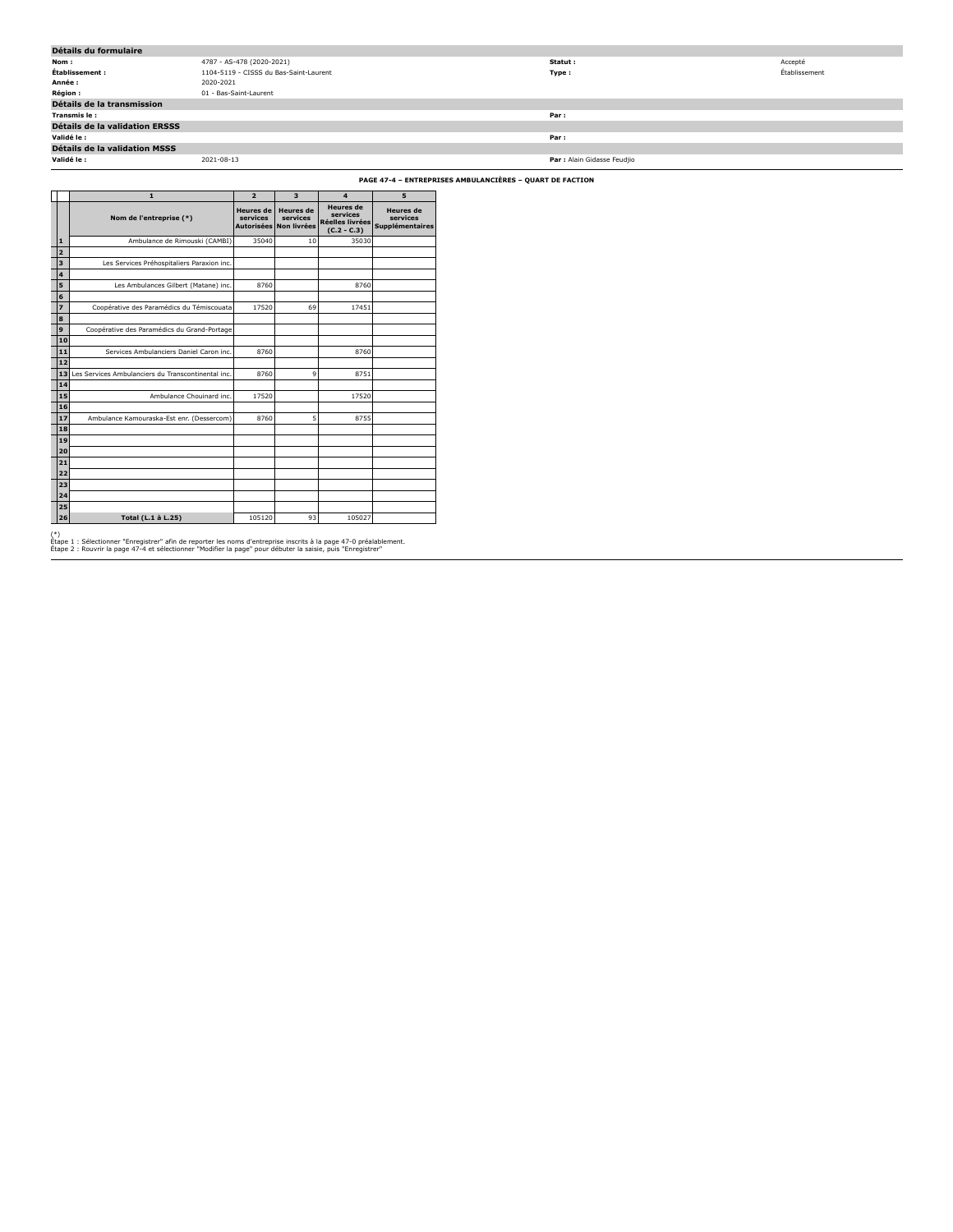| Détails du formulaire                 |                                        |                             |               |  |  |
|---------------------------------------|----------------------------------------|-----------------------------|---------------|--|--|
| Nom:                                  | 4787 - AS-478 (2020-2021)              | Statut :                    | Accepté       |  |  |
| Établissement :                       | 1104-5119 - CISSS du Bas-Saint-Laurent | Type:                       | Établissement |  |  |
| Année :                               | 2020-2021                              |                             |               |  |  |
| <b>Région:</b>                        | 01 - Bas-Saint-Laurent                 |                             |               |  |  |
| Détails de la transmission            |                                        |                             |               |  |  |
| Transmis le :                         |                                        | Par:                        |               |  |  |
| <b>Détails de la validation ERSSS</b> |                                        |                             |               |  |  |
| Validé le :                           |                                        | Par:                        |               |  |  |
| <b>Détails de la validation MSSS</b>  |                                        |                             |               |  |  |
| Validé le :                           | 2021-08-13                             | Par : Alain Gidasse Feudjio |               |  |  |

**PAGE 47-5 – ENTREPRISES AMBULANCIÈRES – QUART EN ÉVÉNEMENTS SPÉCIAUX**

|                | $\mathbf{1}$                                       | $\overline{2}$                                    | $\overline{\mathbf{3}}$                            | $\overline{\mathbf{4}}$                                          | 5                                               |
|----------------|----------------------------------------------------|---------------------------------------------------|----------------------------------------------------|------------------------------------------------------------------|-------------------------------------------------|
|                | Nom de l'entreprise (*)                            | <b>Heures</b> de<br>services<br><b>Autorisées</b> | <b>Heures</b> de<br>services<br><b>Non livrées</b> | <b>Heures</b> de<br>services<br>Réelles livrées<br>$(C.2 - C.3)$ | <b>Heures</b> de<br>services<br>Supplémentaires |
| $\mathbf{1}$   | Ambulance de Rimouski (CAMBI)                      |                                                   |                                                    |                                                                  | 15                                              |
| $\overline{a}$ |                                                    |                                                   |                                                    |                                                                  |                                                 |
| 3              | Les Services Préhospitaliers Paraxion inc.         |                                                   |                                                    |                                                                  |                                                 |
| 4              |                                                    |                                                   |                                                    |                                                                  |                                                 |
| 5              | Les Ambulances Gilbert (Matane) inc.               |                                                   |                                                    |                                                                  |                                                 |
| 6              |                                                    |                                                   |                                                    |                                                                  |                                                 |
| $\overline{z}$ | Coopérative des Paramédics du Témiscouata          |                                                   |                                                    |                                                                  | 4                                               |
| 8              |                                                    |                                                   |                                                    |                                                                  |                                                 |
| 9              | Coopérative des Paramédics du Grand-Portage        |                                                   |                                                    |                                                                  | 33                                              |
| 10             |                                                    |                                                   |                                                    |                                                                  |                                                 |
| 11             | Services Ambulanciers Daniel Caron inc.            |                                                   |                                                    |                                                                  |                                                 |
| 12             |                                                    |                                                   |                                                    |                                                                  |                                                 |
| 13             | Les Services Ambulanciers du Transcontinental inc. |                                                   |                                                    |                                                                  |                                                 |
| 14             |                                                    |                                                   |                                                    |                                                                  |                                                 |
| 15             | Ambulance Chouinard inc.                           |                                                   |                                                    |                                                                  |                                                 |
| 16             |                                                    |                                                   |                                                    |                                                                  |                                                 |
| 17             | Ambulance Kamouraska-Est enr. (Dessercom)          |                                                   |                                                    |                                                                  |                                                 |
| 18             |                                                    |                                                   |                                                    |                                                                  |                                                 |
| 19             |                                                    |                                                   |                                                    |                                                                  |                                                 |
| 20             |                                                    |                                                   |                                                    |                                                                  |                                                 |
| 21             |                                                    |                                                   |                                                    |                                                                  |                                                 |
| 22             |                                                    |                                                   |                                                    |                                                                  |                                                 |
| 23             |                                                    |                                                   |                                                    |                                                                  |                                                 |
| 24             |                                                    |                                                   |                                                    |                                                                  |                                                 |
| 25             |                                                    |                                                   |                                                    |                                                                  |                                                 |
| 26             | Total (L.1 à L.25)                                 |                                                   |                                                    |                                                                  | 52                                              |
| $(*)$          |                                                    |                                                   |                                                    |                                                                  |                                                 |

(\*)<br>Étape 1 : Sélectionner "Enregistrer" afin de reporter les noms d'entreprise inscrits à la page 47-0 préalablement.<br>Étape 2 : Rouvrir la page 47-5 et sélectionner "Modifier la page" pour débuter la saisie, puis "Enregis